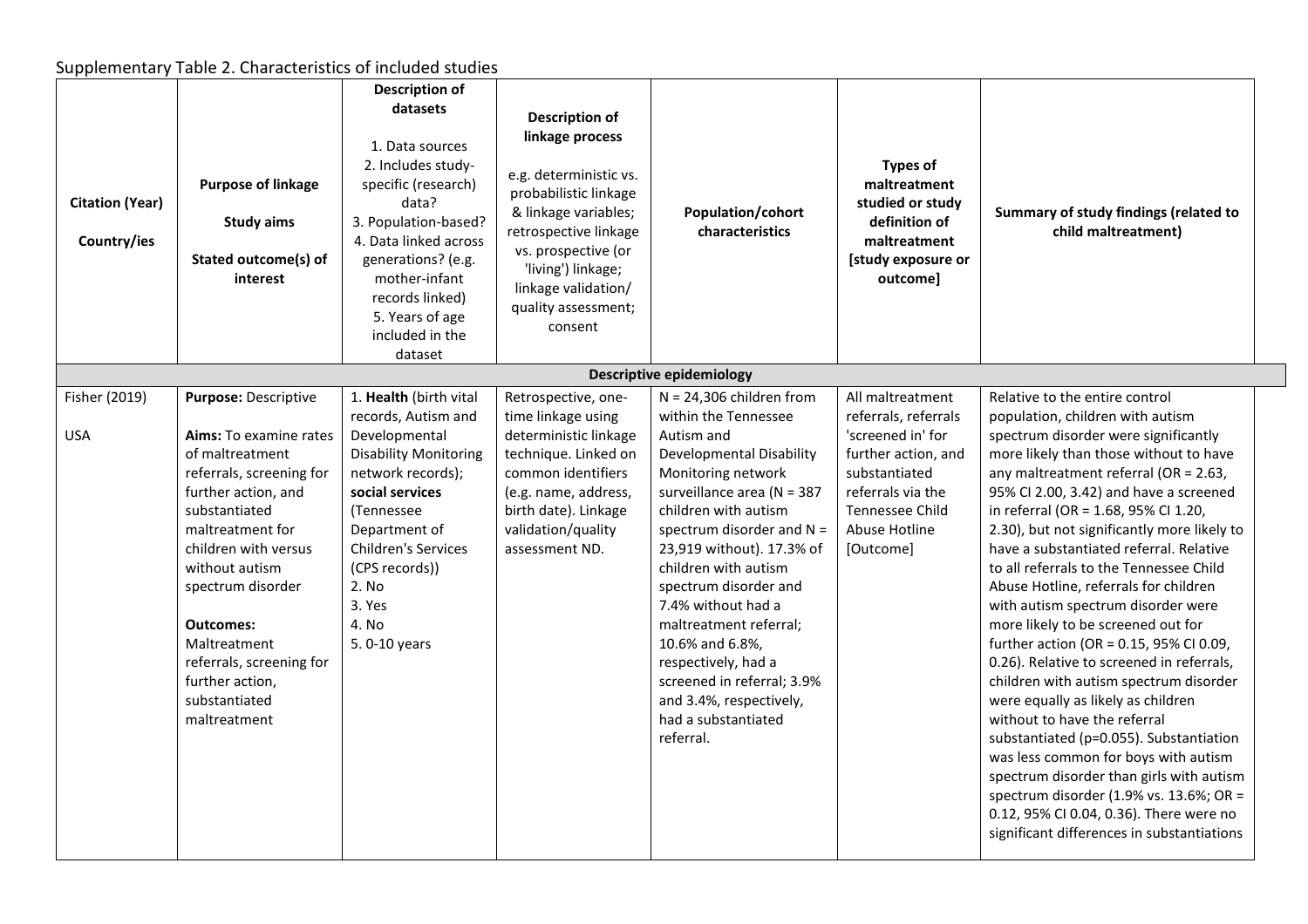| for children with autism spectrum<br>disorder in terms of race/ethnicity or IQ.<br>1. Health (Alaska<br>Incidence of all physical abuse was 4.6<br>Gessner (2004)<br><b>Purpose: Descriptive</b><br>Retrospective, one-<br>All births in Alaska from<br>Substantiated<br>Maternal and Infant<br>time linkage using<br>1994-2000 (N =70,842).<br>physical abuse<br>per 1000 live births; incidence of<br><b>USA</b><br>deterministic linkage<br>Maternal ethnicity: 65.7%<br>before 1 year old<br>physical abuse resulting in<br>Aims: To determine<br>Mortality Review,<br>the incidence of and<br>Alaska Trauma<br>technique (exact<br>White, 23.8% Alaska<br>(identified through<br>hospitalisation or death was 1.0 per<br>risk factors associated<br>matches). Matched<br>Native, 5.0% Asian/Pacific<br>CPS database) or<br>1000 live births (0.96 per 1000 for<br>Registry (hospital-<br>based trauma<br>Islander, 4.4% African<br>infant death<br>with infant physical<br>on date of birth,<br>hospitalisation with/without death; 0.20<br>abuse in Alaska<br>registry), Hospital<br>name, village of<br>American.<br>(identified through<br>per 1000 for death with/without<br>residence, gender,<br>death certificates)<br>discharge database,<br>hospitalisation). Factors associated with<br>CPS date of<br><b>Outcomes:</b> (1) Physical<br>vital statistics); social<br>[Outcome]<br>the greatest population attributable<br>abuse and (2) physical<br>services (Alaska<br>investigation, date of<br>risks were maternal or paternal<br>abuse resulting in<br>Division of Family<br>death/hospital<br>education ≤12 years (31% and 24%,<br>hospitalisation or<br>and Youth Services<br>admission. Implied<br>respectively), unmarried mother (29%), | death<br>(CPS) records)<br>exemption from<br>and maternal prenatal substance use<br>2. No<br>(15%). The first four months were<br>consent<br>3. Yes |  |  |  |  |
|-----------------------------------------------------------------------------------------------------------------------------------------------------------------------------------------------------------------------------------------------------------------------------------------------------------------------------------------------------------------------------------------------------------------------------------------------------------------------------------------------------------------------------------------------------------------------------------------------------------------------------------------------------------------------------------------------------------------------------------------------------------------------------------------------------------------------------------------------------------------------------------------------------------------------------------------------------------------------------------------------------------------------------------------------------------------------------------------------------------------------------------------------------------------------------------------------------------------------------------------------------------------------------------------------------------------------------------------------------------------------------------------------------------------------------------------------------------------------------------------------------------------------------------------------------------------------------------------------------------------------------------------------------------------------------------------------------------------------------------------------------------------|-----------------------------------------------------------------------------------------------------------------------------------------------------|--|--|--|--|
|                                                                                                                                                                                                                                                                                                                                                                                                                                                                                                                                                                                                                                                                                                                                                                                                                                                                                                                                                                                                                                                                                                                                                                                                                                                                                                                                                                                                                                                                                                                                                                                                                                                                                                                                                                 |                                                                                                                                                     |  |  |  |  |
|                                                                                                                                                                                                                                                                                                                                                                                                                                                                                                                                                                                                                                                                                                                                                                                                                                                                                                                                                                                                                                                                                                                                                                                                                                                                                                                                                                                                                                                                                                                                                                                                                                                                                                                                                                 |                                                                                                                                                     |  |  |  |  |
|                                                                                                                                                                                                                                                                                                                                                                                                                                                                                                                                                                                                                                                                                                                                                                                                                                                                                                                                                                                                                                                                                                                                                                                                                                                                                                                                                                                                                                                                                                                                                                                                                                                                                                                                                                 |                                                                                                                                                     |  |  |  |  |
|                                                                                                                                                                                                                                                                                                                                                                                                                                                                                                                                                                                                                                                                                                                                                                                                                                                                                                                                                                                                                                                                                                                                                                                                                                                                                                                                                                                                                                                                                                                                                                                                                                                                                                                                                                 |                                                                                                                                                     |  |  |  |  |
|                                                                                                                                                                                                                                                                                                                                                                                                                                                                                                                                                                                                                                                                                                                                                                                                                                                                                                                                                                                                                                                                                                                                                                                                                                                                                                                                                                                                                                                                                                                                                                                                                                                                                                                                                                 |                                                                                                                                                     |  |  |  |  |
|                                                                                                                                                                                                                                                                                                                                                                                                                                                                                                                                                                                                                                                                                                                                                                                                                                                                                                                                                                                                                                                                                                                                                                                                                                                                                                                                                                                                                                                                                                                                                                                                                                                                                                                                                                 |                                                                                                                                                     |  |  |  |  |
|                                                                                                                                                                                                                                                                                                                                                                                                                                                                                                                                                                                                                                                                                                                                                                                                                                                                                                                                                                                                                                                                                                                                                                                                                                                                                                                                                                                                                                                                                                                                                                                                                                                                                                                                                                 |                                                                                                                                                     |  |  |  |  |
|                                                                                                                                                                                                                                                                                                                                                                                                                                                                                                                                                                                                                                                                                                                                                                                                                                                                                                                                                                                                                                                                                                                                                                                                                                                                                                                                                                                                                                                                                                                                                                                                                                                                                                                                                                 |                                                                                                                                                     |  |  |  |  |
|                                                                                                                                                                                                                                                                                                                                                                                                                                                                                                                                                                                                                                                                                                                                                                                                                                                                                                                                                                                                                                                                                                                                                                                                                                                                                                                                                                                                                                                                                                                                                                                                                                                                                                                                                                 |                                                                                                                                                     |  |  |  |  |
|                                                                                                                                                                                                                                                                                                                                                                                                                                                                                                                                                                                                                                                                                                                                                                                                                                                                                                                                                                                                                                                                                                                                                                                                                                                                                                                                                                                                                                                                                                                                                                                                                                                                                                                                                                 |                                                                                                                                                     |  |  |  |  |
|                                                                                                                                                                                                                                                                                                                                                                                                                                                                                                                                                                                                                                                                                                                                                                                                                                                                                                                                                                                                                                                                                                                                                                                                                                                                                                                                                                                                                                                                                                                                                                                                                                                                                                                                                                 |                                                                                                                                                     |  |  |  |  |
|                                                                                                                                                                                                                                                                                                                                                                                                                                                                                                                                                                                                                                                                                                                                                                                                                                                                                                                                                                                                                                                                                                                                                                                                                                                                                                                                                                                                                                                                                                                                                                                                                                                                                                                                                                 |                                                                                                                                                     |  |  |  |  |
|                                                                                                                                                                                                                                                                                                                                                                                                                                                                                                                                                                                                                                                                                                                                                                                                                                                                                                                                                                                                                                                                                                                                                                                                                                                                                                                                                                                                                                                                                                                                                                                                                                                                                                                                                                 |                                                                                                                                                     |  |  |  |  |
|                                                                                                                                                                                                                                                                                                                                                                                                                                                                                                                                                                                                                                                                                                                                                                                                                                                                                                                                                                                                                                                                                                                                                                                                                                                                                                                                                                                                                                                                                                                                                                                                                                                                                                                                                                 |                                                                                                                                                     |  |  |  |  |
|                                                                                                                                                                                                                                                                                                                                                                                                                                                                                                                                                                                                                                                                                                                                                                                                                                                                                                                                                                                                                                                                                                                                                                                                                                                                                                                                                                                                                                                                                                                                                                                                                                                                                                                                                                 |                                                                                                                                                     |  |  |  |  |
|                                                                                                                                                                                                                                                                                                                                                                                                                                                                                                                                                                                                                                                                                                                                                                                                                                                                                                                                                                                                                                                                                                                                                                                                                                                                                                                                                                                                                                                                                                                                                                                                                                                                                                                                                                 |                                                                                                                                                     |  |  |  |  |
|                                                                                                                                                                                                                                                                                                                                                                                                                                                                                                                                                                                                                                                                                                                                                                                                                                                                                                                                                                                                                                                                                                                                                                                                                                                                                                                                                                                                                                                                                                                                                                                                                                                                                                                                                                 |                                                                                                                                                     |  |  |  |  |
|                                                                                                                                                                                                                                                                                                                                                                                                                                                                                                                                                                                                                                                                                                                                                                                                                                                                                                                                                                                                                                                                                                                                                                                                                                                                                                                                                                                                                                                                                                                                                                                                                                                                                                                                                                 |                                                                                                                                                     |  |  |  |  |
|                                                                                                                                                                                                                                                                                                                                                                                                                                                                                                                                                                                                                                                                                                                                                                                                                                                                                                                                                                                                                                                                                                                                                                                                                                                                                                                                                                                                                                                                                                                                                                                                                                                                                                                                                                 |                                                                                                                                                     |  |  |  |  |
|                                                                                                                                                                                                                                                                                                                                                                                                                                                                                                                                                                                                                                                                                                                                                                                                                                                                                                                                                                                                                                                                                                                                                                                                                                                                                                                                                                                                                                                                                                                                                                                                                                                                                                                                                                 |                                                                                                                                                     |  |  |  |  |
|                                                                                                                                                                                                                                                                                                                                                                                                                                                                                                                                                                                                                                                                                                                                                                                                                                                                                                                                                                                                                                                                                                                                                                                                                                                                                                                                                                                                                                                                                                                                                                                                                                                                                                                                                                 |                                                                                                                                                     |  |  |  |  |
|                                                                                                                                                                                                                                                                                                                                                                                                                                                                                                                                                                                                                                                                                                                                                                                                                                                                                                                                                                                                                                                                                                                                                                                                                                                                                                                                                                                                                                                                                                                                                                                                                                                                                                                                                                 |                                                                                                                                                     |  |  |  |  |
|                                                                                                                                                                                                                                                                                                                                                                                                                                                                                                                                                                                                                                                                                                                                                                                                                                                                                                                                                                                                                                                                                                                                                                                                                                                                                                                                                                                                                                                                                                                                                                                                                                                                                                                                                                 |                                                                                                                                                     |  |  |  |  |
|                                                                                                                                                                                                                                                                                                                                                                                                                                                                                                                                                                                                                                                                                                                                                                                                                                                                                                                                                                                                                                                                                                                                                                                                                                                                                                                                                                                                                                                                                                                                                                                                                                                                                                                                                                 |                                                                                                                                                     |  |  |  |  |
|                                                                                                                                                                                                                                                                                                                                                                                                                                                                                                                                                                                                                                                                                                                                                                                                                                                                                                                                                                                                                                                                                                                                                                                                                                                                                                                                                                                                                                                                                                                                                                                                                                                                                                                                                                 |                                                                                                                                                     |  |  |  |  |
|                                                                                                                                                                                                                                                                                                                                                                                                                                                                                                                                                                                                                                                                                                                                                                                                                                                                                                                                                                                                                                                                                                                                                                                                                                                                                                                                                                                                                                                                                                                                                                                                                                                                                                                                                                 |                                                                                                                                                     |  |  |  |  |
|                                                                                                                                                                                                                                                                                                                                                                                                                                                                                                                                                                                                                                                                                                                                                                                                                                                                                                                                                                                                                                                                                                                                                                                                                                                                                                                                                                                                                                                                                                                                                                                                                                                                                                                                                                 |                                                                                                                                                     |  |  |  |  |
|                                                                                                                                                                                                                                                                                                                                                                                                                                                                                                                                                                                                                                                                                                                                                                                                                                                                                                                                                                                                                                                                                                                                                                                                                                                                                                                                                                                                                                                                                                                                                                                                                                                                                                                                                                 |                                                                                                                                                     |  |  |  |  |
|                                                                                                                                                                                                                                                                                                                                                                                                                                                                                                                                                                                                                                                                                                                                                                                                                                                                                                                                                                                                                                                                                                                                                                                                                                                                                                                                                                                                                                                                                                                                                                                                                                                                                                                                                                 |                                                                                                                                                     |  |  |  |  |
|                                                                                                                                                                                                                                                                                                                                                                                                                                                                                                                                                                                                                                                                                                                                                                                                                                                                                                                                                                                                                                                                                                                                                                                                                                                                                                                                                                                                                                                                                                                                                                                                                                                                                                                                                                 |                                                                                                                                                     |  |  |  |  |
|                                                                                                                                                                                                                                                                                                                                                                                                                                                                                                                                                                                                                                                                                                                                                                                                                                                                                                                                                                                                                                                                                                                                                                                                                                                                                                                                                                                                                                                                                                                                                                                                                                                                                                                                                                 |                                                                                                                                                     |  |  |  |  |
|                                                                                                                                                                                                                                                                                                                                                                                                                                                                                                                                                                                                                                                                                                                                                                                                                                                                                                                                                                                                                                                                                                                                                                                                                                                                                                                                                                                                                                                                                                                                                                                                                                                                                                                                                                 |                                                                                                                                                     |  |  |  |  |
|                                                                                                                                                                                                                                                                                                                                                                                                                                                                                                                                                                                                                                                                                                                                                                                                                                                                                                                                                                                                                                                                                                                                                                                                                                                                                                                                                                                                                                                                                                                                                                                                                                                                                                                                                                 |                                                                                                                                                     |  |  |  |  |
|                                                                                                                                                                                                                                                                                                                                                                                                                                                                                                                                                                                                                                                                                                                                                                                                                                                                                                                                                                                                                                                                                                                                                                                                                                                                                                                                                                                                                                                                                                                                                                                                                                                                                                                                                                 |                                                                                                                                                     |  |  |  |  |
|                                                                                                                                                                                                                                                                                                                                                                                                                                                                                                                                                                                                                                                                                                                                                                                                                                                                                                                                                                                                                                                                                                                                                                                                                                                                                                                                                                                                                                                                                                                                                                                                                                                                                                                                                                 |                                                                                                                                                     |  |  |  |  |
|                                                                                                                                                                                                                                                                                                                                                                                                                                                                                                                                                                                                                                                                                                                                                                                                                                                                                                                                                                                                                                                                                                                                                                                                                                                                                                                                                                                                                                                                                                                                                                                                                                                                                                                                                                 |                                                                                                                                                     |  |  |  |  |
|                                                                                                                                                                                                                                                                                                                                                                                                                                                                                                                                                                                                                                                                                                                                                                                                                                                                                                                                                                                                                                                                                                                                                                                                                                                                                                                                                                                                                                                                                                                                                                                                                                                                                                                                                                 |                                                                                                                                                     |  |  |  |  |
|                                                                                                                                                                                                                                                                                                                                                                                                                                                                                                                                                                                                                                                                                                                                                                                                                                                                                                                                                                                                                                                                                                                                                                                                                                                                                                                                                                                                                                                                                                                                                                                                                                                                                                                                                                 |                                                                                                                                                     |  |  |  |  |
|                                                                                                                                                                                                                                                                                                                                                                                                                                                                                                                                                                                                                                                                                                                                                                                                                                                                                                                                                                                                                                                                                                                                                                                                                                                                                                                                                                                                                                                                                                                                                                                                                                                                                                                                                                 |                                                                                                                                                     |  |  |  |  |
|                                                                                                                                                                                                                                                                                                                                                                                                                                                                                                                                                                                                                                                                                                                                                                                                                                                                                                                                                                                                                                                                                                                                                                                                                                                                                                                                                                                                                                                                                                                                                                                                                                                                                                                                                                 |                                                                                                                                                     |  |  |  |  |
|                                                                                                                                                                                                                                                                                                                                                                                                                                                                                                                                                                                                                                                                                                                                                                                                                                                                                                                                                                                                                                                                                                                                                                                                                                                                                                                                                                                                                                                                                                                                                                                                                                                                                                                                                                 |                                                                                                                                                     |  |  |  |  |
|                                                                                                                                                                                                                                                                                                                                                                                                                                                                                                                                                                                                                                                                                                                                                                                                                                                                                                                                                                                                                                                                                                                                                                                                                                                                                                                                                                                                                                                                                                                                                                                                                                                                                                                                                                 |                                                                                                                                                     |  |  |  |  |
|                                                                                                                                                                                                                                                                                                                                                                                                                                                                                                                                                                                                                                                                                                                                                                                                                                                                                                                                                                                                                                                                                                                                                                                                                                                                                                                                                                                                                                                                                                                                                                                                                                                                                                                                                                 |                                                                                                                                                     |  |  |  |  |
|                                                                                                                                                                                                                                                                                                                                                                                                                                                                                                                                                                                                                                                                                                                                                                                                                                                                                                                                                                                                                                                                                                                                                                                                                                                                                                                                                                                                                                                                                                                                                                                                                                                                                                                                                                 |                                                                                                                                                     |  |  |  |  |
|                                                                                                                                                                                                                                                                                                                                                                                                                                                                                                                                                                                                                                                                                                                                                                                                                                                                                                                                                                                                                                                                                                                                                                                                                                                                                                                                                                                                                                                                                                                                                                                                                                                                                                                                                                 |                                                                                                                                                     |  |  |  |  |
| associated with the highest risk (under 4<br>requirements.                                                                                                                                                                                                                                                                                                                                                                                                                                                                                                                                                                                                                                                                                                                                                                                                                                                                                                                                                                                                                                                                                                                                                                                                                                                                                                                                                                                                                                                                                                                                                                                                                                                                                                      |                                                                                                                                                     |  |  |  |  |
| 4. Yes<br>Manual review to<br>months accounted for 41% of all                                                                                                                                                                                                                                                                                                                                                                                                                                                                                                                                                                                                                                                                                                                                                                                                                                                                                                                                                                                                                                                                                                                                                                                                                                                                                                                                                                                                                                                                                                                                                                                                                                                                                                   |                                                                                                                                                     |  |  |  |  |
|                                                                                                                                                                                                                                                                                                                                                                                                                                                                                                                                                                                                                                                                                                                                                                                                                                                                                                                                                                                                                                                                                                                                                                                                                                                                                                                                                                                                                                                                                                                                                                                                                                                                                                                                                                 | 5.0-1 year<br>identify transcription                                                                                                                |  |  |  |  |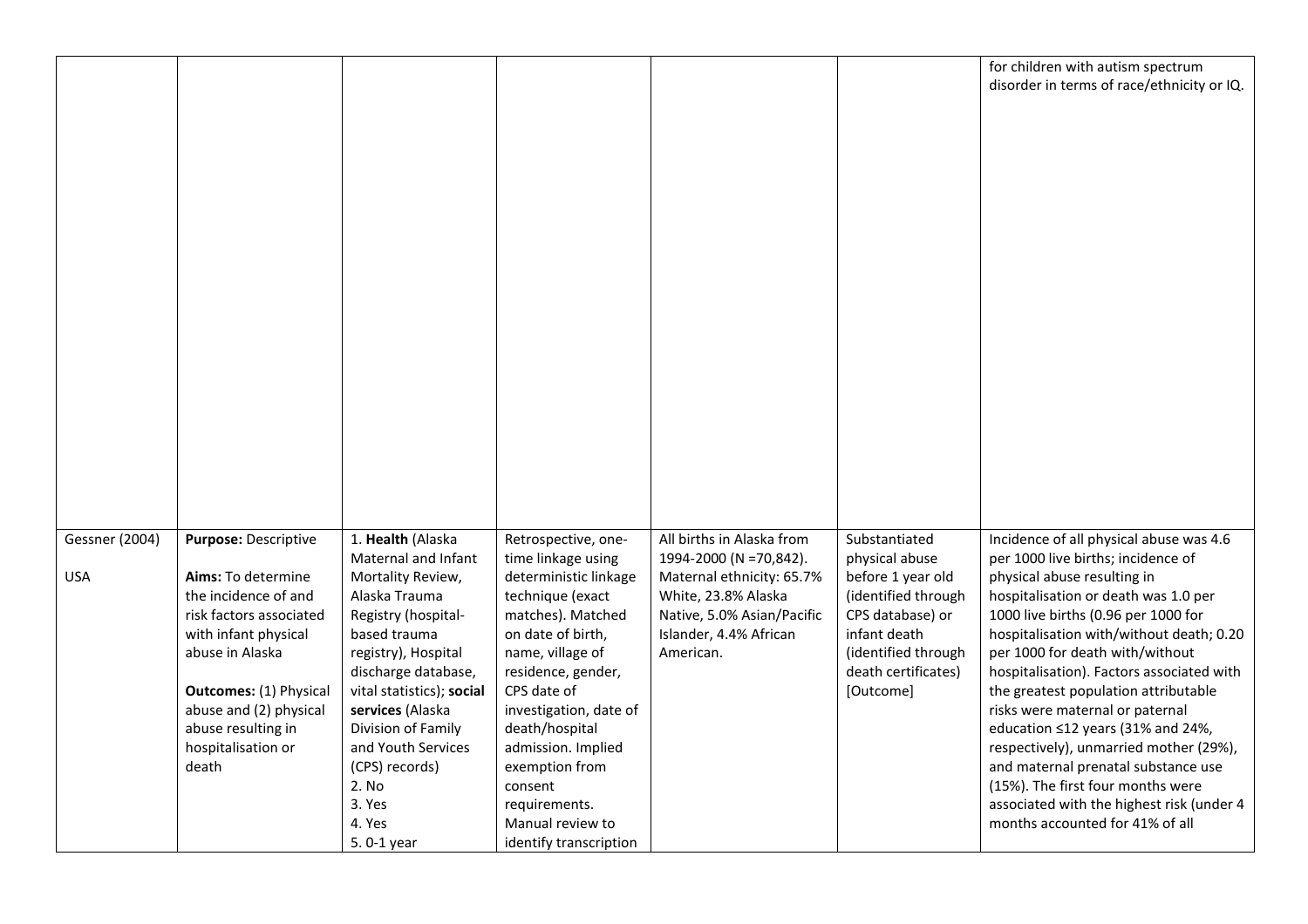|  | errors; 90% of abuse<br>records matched to<br>birth certificates<br>(unmatched data did<br>not differ from<br>matched data on<br>race, gender, age,<br>hospitalisation, or<br>death status). |  | physical abuse and 49% of<br>hospitalisation/deaths). |
|--|----------------------------------------------------------------------------------------------------------------------------------------------------------------------------------------------|--|-------------------------------------------------------|
|  |                                                                                                                                                                                              |  |                                                       |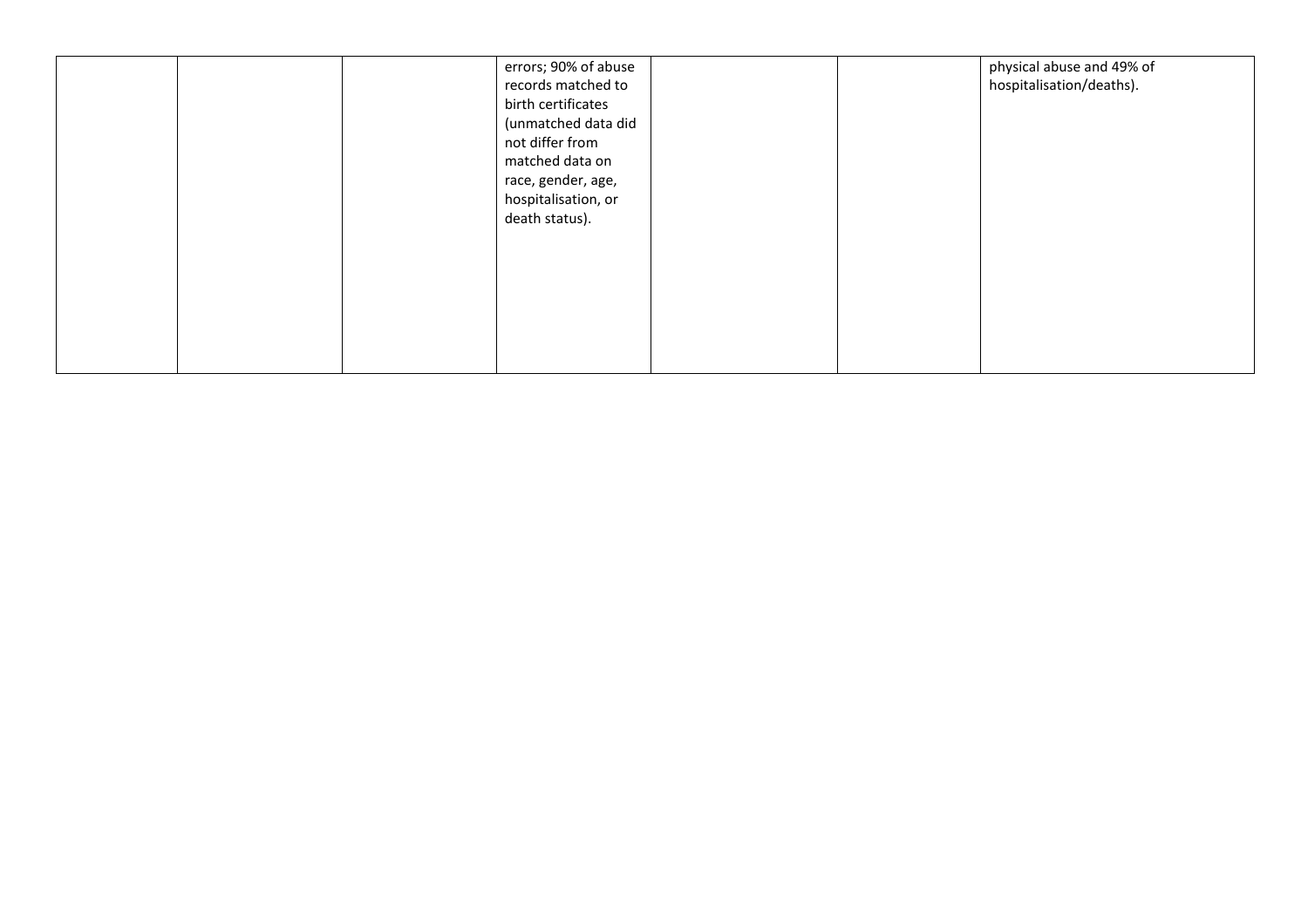| Gilbert (2012)<br>Sweden, USA,<br>Canada,<br>Australia,<br>England, New<br>Zealand (linkage<br>in Canada and<br>Australia only) | Purpose: Descriptive<br>Aims: To explore<br>trends in six developed<br>countries in three<br>types of indicators of<br>child maltreatment for<br>children younger than<br>11 years, since the<br>inception of modern<br>child protection<br>systems in the 1970s<br><b>Outcomes: Child</b><br>maltreatment (physical<br>abuse and neglect) | 1. Health (hospital<br>admissions, mortality<br>data), social services<br>(CPS records)<br>2. No<br>Implied exemption<br>from active consent.<br>3. Yes<br>4. ND<br>5.0-11 years | Could not categorise<br>due to insufficient<br>description of linkage<br>techniques (each<br>country individually<br>responsible for<br>linkage). Linkage<br>validation/quality<br>assessment ND. | Whole of population data<br>for children <11 years old<br>living in Manitoba,<br>Canada, or Western<br>Australia. | Physical abuse and<br>neglect before 11<br>years old, including<br>indicators for<br>deaths,<br>maltreatment-<br>related injury<br>admissions, and<br>CPS notifications,<br>investigations,<br>officially recognised<br>maltreatment, and<br>placements into<br>out-of-home care<br>[Outcome] | Western Australia: stable rates of<br>violent deaths for infants and older<br>children (> 1 year old). Stable rates of<br>injury admissions due to<br>maltreatment/assault in older children<br>but significant increase in infants. For<br>infants, most maltreatment indicators<br>significantly increased since 1990s with<br>significant increase in out-of-home care<br>placements in early 1990s (smaller and<br>not significant following this time<br>period). For older children, no<br>significant change in officially<br>recognised maltreatment, but<br>significant increase in notifications from<br>early 1990s to mid 1990s, then decrease<br>(accompanied by significant increase in<br>out-of-home care placements).<br>Manitoba, Canada: significant decreases<br>in violent deaths for infants and older<br>children and significant decreases in<br>injury admissions due to<br>maltreatment/assault for infants (not<br>significant in older group). Rates of out-<br>of-home placements stable across ages.<br>Both: a large proportion of children who<br>were admitted for a maltreatment-<br>related injury also had CPS records (66%<br>of children admitted in Western<br>Australia and 44% in Manitoba had a<br>CPS notification). Few children with CPS<br>records had been admitted for an injury<br>(3% of children with CPS notifications in<br>Western Australia had a maltreatment-<br>related injury admission and 21% had an<br>admission for any injury; 1% of children<br>in care in Manitoba had a<br>maltreatment-related injury and 7% had |
|---------------------------------------------------------------------------------------------------------------------------------|--------------------------------------------------------------------------------------------------------------------------------------------------------------------------------------------------------------------------------------------------------------------------------------------------------------------------------------------|----------------------------------------------------------------------------------------------------------------------------------------------------------------------------------|---------------------------------------------------------------------------------------------------------------------------------------------------------------------------------------------------|-------------------------------------------------------------------------------------------------------------------|-----------------------------------------------------------------------------------------------------------------------------------------------------------------------------------------------------------------------------------------------------------------------------------------------|--------------------------------------------------------------------------------------------------------------------------------------------------------------------------------------------------------------------------------------------------------------------------------------------------------------------------------------------------------------------------------------------------------------------------------------------------------------------------------------------------------------------------------------------------------------------------------------------------------------------------------------------------------------------------------------------------------------------------------------------------------------------------------------------------------------------------------------------------------------------------------------------------------------------------------------------------------------------------------------------------------------------------------------------------------------------------------------------------------------------------------------------------------------------------------------------------------------------------------------------------------------------------------------------------------------------------------------------------------------------------------------------------------------------------------------------------------------------------------------------------------------------------------------------------------------------------------------|
|                                                                                                                                 |                                                                                                                                                                                                                                                                                                                                            |                                                                                                                                                                                  |                                                                                                                                                                                                   |                                                                                                                   |                                                                                                                                                                                                                                                                                               | an admission for any injury). Of the<br>children who died from violence in                                                                                                                                                                                                                                                                                                                                                                                                                                                                                                                                                                                                                                                                                                                                                                                                                                                                                                                                                                                                                                                                                                                                                                                                                                                                                                                                                                                                                                                                                                           |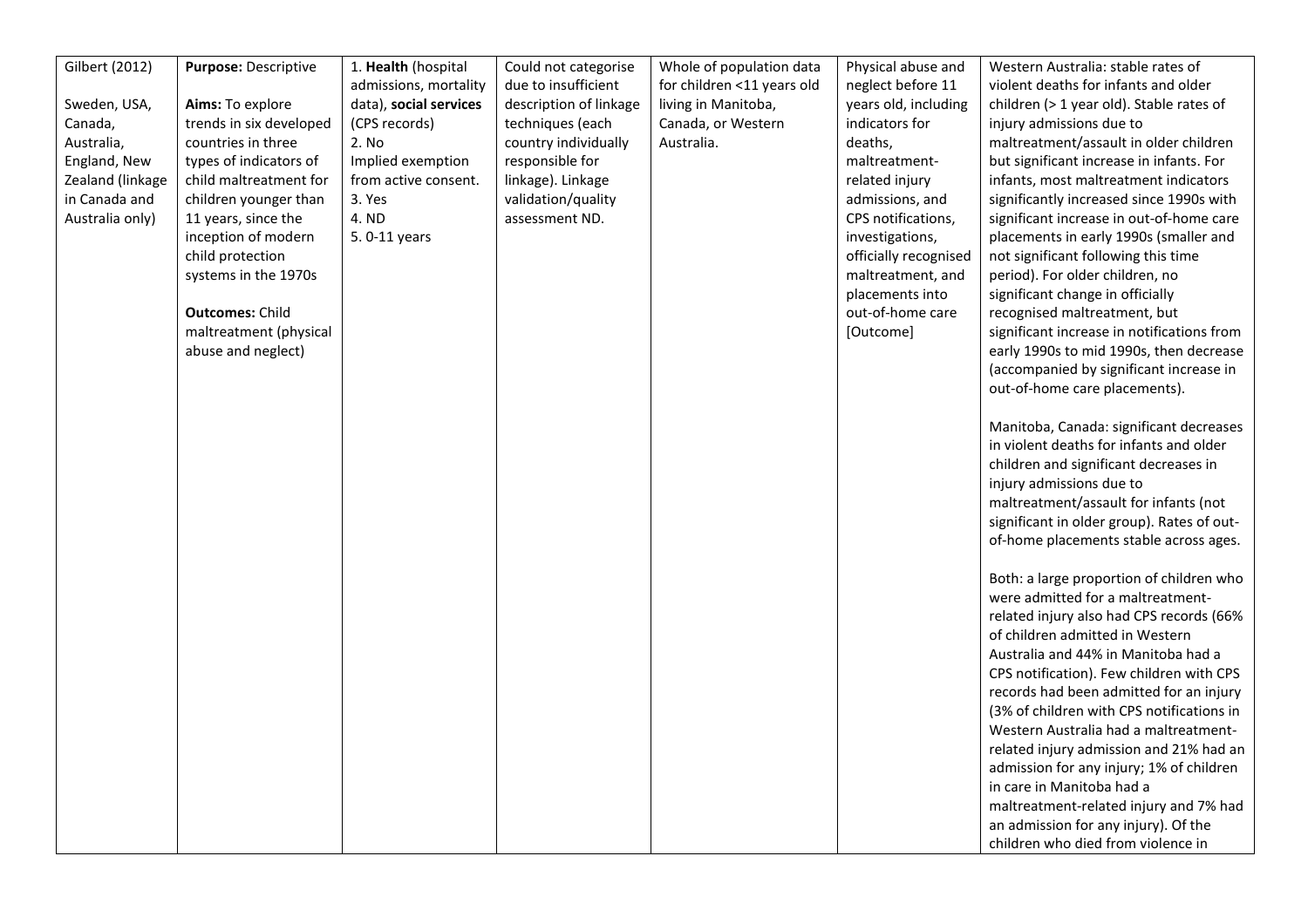|  |  |  | Western Australia, 4% had a previous  |
|--|--|--|---------------------------------------|
|  |  |  | maltreatment-related injury admission |
|  |  |  | and 19% had a CPS notification.       |
|  |  |  |                                       |
|  |  |  |                                       |
|  |  |  |                                       |
|  |  |  |                                       |
|  |  |  |                                       |
|  |  |  |                                       |
|  |  |  |                                       |
|  |  |  |                                       |
|  |  |  |                                       |
|  |  |  |                                       |
|  |  |  |                                       |
|  |  |  |                                       |
|  |  |  |                                       |
|  |  |  |                                       |
|  |  |  |                                       |
|  |  |  |                                       |
|  |  |  |                                       |
|  |  |  |                                       |
|  |  |  |                                       |
|  |  |  |                                       |
|  |  |  |                                       |
|  |  |  |                                       |
|  |  |  |                                       |
|  |  |  |                                       |
|  |  |  |                                       |
|  |  |  |                                       |
|  |  |  |                                       |
|  |  |  |                                       |
|  |  |  |                                       |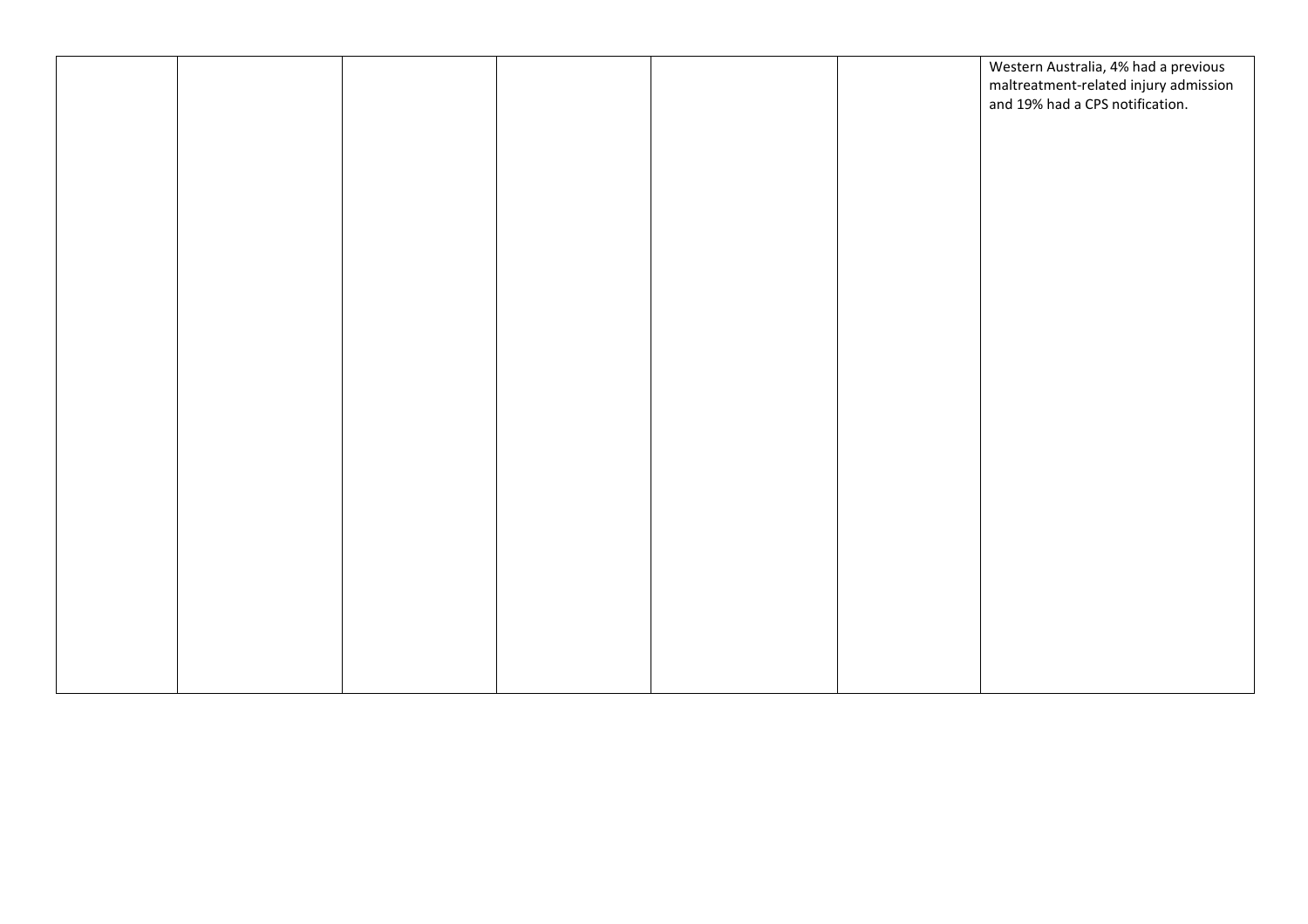| Högberg | Purpose: Descriptive     | 1. Health (Swedish   | Retrospective, one-    | $N = 2,984,813$ live births in   | ICD diagnosis of     | $N = 368$ infants were diagnosed with      |
|---------|--------------------------|----------------------|------------------------|----------------------------------|----------------------|--------------------------------------------|
| (2018a) |                          | <b>Medical Birth</b> | time linkage using a   | Sweden between 1987              | infant abuse         | maltreatment between 1987 and 2014         |
|         | Aims: To examine the     | Register, Swedish    | deterministic linkage  | and 2014, of which $N =$         | (including           | (12.3 per 100,000) with a fatality rate of |
| Sweden  | incidence of diagnosis   | Patient Register     | technique (within a    | 182,974 had a diagnosis of       | observation for      | 1.9%. Diagnosis increased tenfold during   |
|         | of infant abuse over     | (inpatient and       | system using national  | abuse or diagnosis               | suspected abuse,     | the period, slowly from 1996 and           |
|         | three decades in         | outpatient), Swedish | registries). Linked on | indicating possible              | battered baby        | peaking from 2008-2014. Incidence          |
|         | Sweden                   | Cause of Death       | personal identity      | maltreatment (comparison         | syndrome,            | doubled between the periods from           |
|         |                          | Register)            | number. Exempt         | group $N = 731,901$ infants      | maltreatment         | 1997-2007 and 2008-2014 (from 12.0 to      |
|         | <b>Outcomes: Infant</b>  | 2. No                | from consent           | without a diagnosis)             | syndrome, neglect    | 26.5 per 100,000 infants). Subdural        |
|         | abuse diagnosis or       | 3. Yes               | requirements.          |                                  | and abandonment,     | haemorrhage, rib fracture, retinal         |
|         | other diagnosis          | 4. Yes               | Linkage                |                                  | or other             | haemorrhage, and skull fracture were       |
|         | indicating possible      | 5.0-1 year           | validation/quality     |                                  | maltreatment) as     | the primary drivers for diagnosis. During  |
|         | maltreatment             |                      | assessment ND.         |                                  | well as other        | 2008-2014, cases diagnosed with infant     |
|         | (subdural                |                      |                        |                                  | diagnoses            | abuse had significantly increased rate     |
|         | haemorrhage, skull       |                      |                        |                                  | indicating possible  | ratios for subdural haemorrhage, skull     |
|         | fracture, cerebral       |                      |                        |                                  | maltreatment         | fracture, retinal haemorrhage, and long    |
|         | contusion, convulsions,  |                      |                        |                                  | (subdural            | bone fractures.                            |
|         | retinal haemorrhage,     |                      |                        |                                  | haemorrhage, skull   |                                            |
|         | rib fracture, long bone  |                      |                        |                                  | fracture, cerebral   |                                            |
|         | fracture) before 1 year  |                      |                        |                                  | contusion,           |                                            |
|         | of age                   |                      |                        |                                  | convulsions, retinal |                                            |
|         |                          |                      |                        |                                  | haemorrhage, rib     |                                            |
|         |                          |                      |                        |                                  | fracture, long bone  |                                            |
|         |                          |                      |                        |                                  | fracture)            |                                            |
|         |                          |                      |                        |                                  | [Outcome]            |                                            |
| Högberg | Purpose: Descriptive     | 1. Health (Swedish   | Retrospective, one-    | $N = 395,812$ Swedish live       | ICD diagnoses of     | $N = 251$ infants were diagnosed           |
| (2018b) |                          | <b>Medical Birth</b> | time linkage using a   | births between 1997 and          | subdural             | subdural haemorrhage not related to        |
|         | Aims: To analyse         | Register, Swedish    | deterministic linkage  | 2014 with any entry in the       | haemorrhage and      | birth injury before age 1 (incidence was   |
| Sweden  | subdural haemorrhage     | Patient Register     | technique (within a    | <b>National Patient Register</b> | abuse (observation   | 7.5 per 100,000                            |
|         | during infancy in        | (inpatient and       | system using national  | before age 1, N = 182,974        | for suspected        | for traumatic subdural haemorrhage,        |
|         | Sweden by incidence,     | outpatient), Swedish | registries). Linked on | had one of 119 select            | abuse, battered      | 5.2 per 100,000 for acute nontraumatic     |
|         | subdural haemorrhage     | Cause of Death       | personal identity      | diagnoses of interest (with      | baby syndrome,       | subdural haemorrhage, and 0.8 per          |
|         | category, diagnostic     | Register)            | number. Exempt         | a comparison group of $N =$      | maltreatment         | 100,000 for both). $N = 43$ infants (14%)  |
|         | distribution, age, co-   | 2. No                | from consent           | 731,901 infants without a        | syndrome)            | had a combination of abuse and             |
|         | morbidity, mortality,    | 3. Yes               | requirements.          | diagnosis)                       | [Outcome]            | subdural haemorrhage diagnoses (2.3        |
|         | and maternal and         | 4. Yes               | Linkage                |                                  |                      | per 100,000). $N = 5$ infants died from    |
|         | perinatal risk factors;  | 5.0-1 year           | validation/quality     |                                  |                      | accidents or abuse/homicide, two of        |
|         | and its association with |                      | assessment ND.         |                                  |                      | whom did not have any prior diagnosis.     |
|         | accidents and            |                      |                        |                                  |                      | 64.7% of infants with a diagnosis of       |
|         | diagnosis of abuse       |                      |                        |                                  |                      | subdural haemorrhage were boys             |
|         |                          |                      |                        |                                  |                      | (p<0.001). Several perinatal factors       |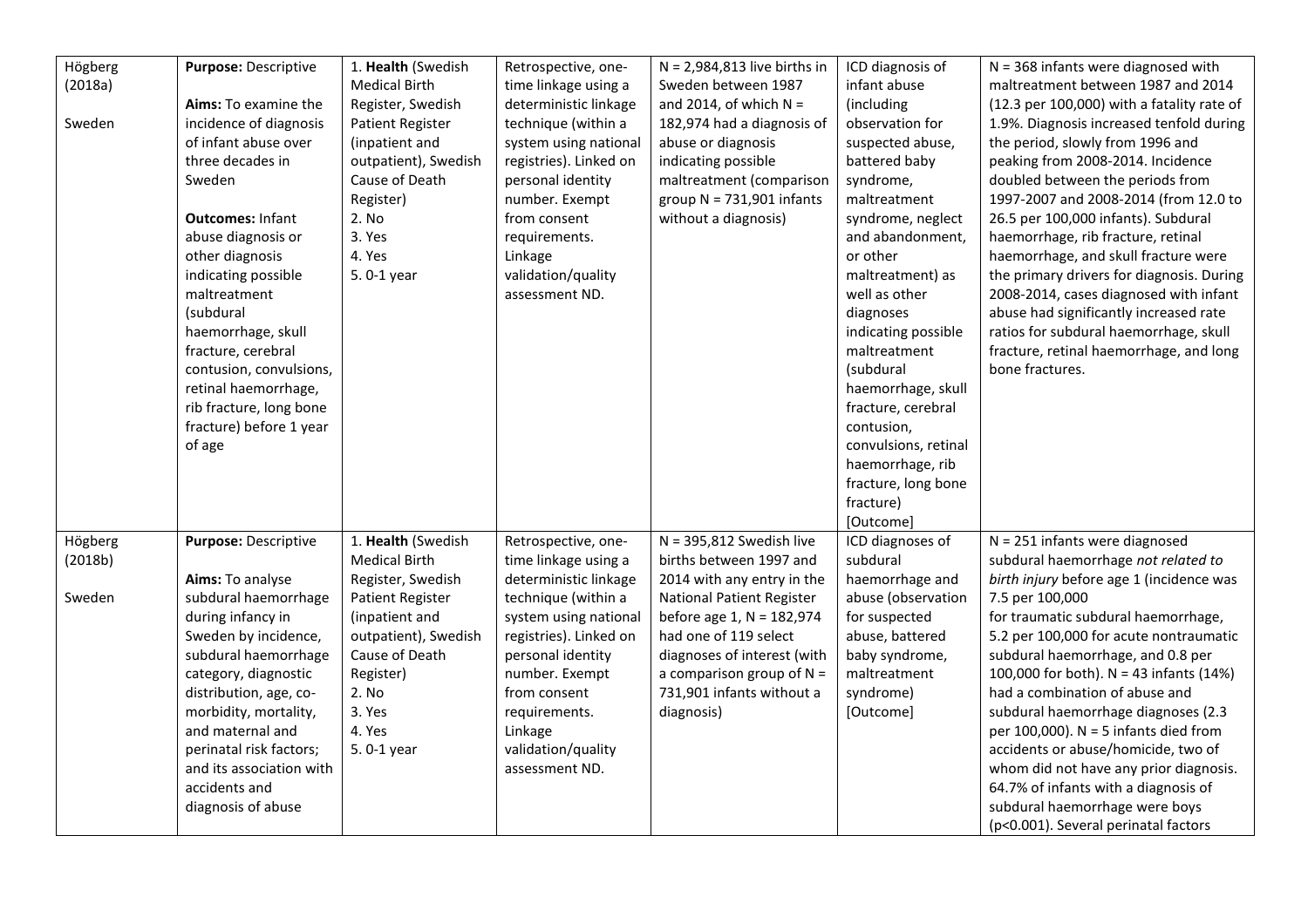|                           | <b>Outcomes: Subdural</b><br>haemorrhage;<br>accidents and<br>diagnosis of abuse                                                                                                                                                                                          |                                                                                                                                                                                                                                                                                                                 |                                                                                                                                                                                                                                                               |                                                                                                                                                                                                                                                                                                                                                                                                                        |                                                                                                                                                                                                                                                                                                                            | were related to subdural haemorrhage<br>diagnosis.                                                                                                                                                                                                                                                                                                                                                                                                                                                                                                                                                                                                    |
|---------------------------|---------------------------------------------------------------------------------------------------------------------------------------------------------------------------------------------------------------------------------------------------------------------------|-----------------------------------------------------------------------------------------------------------------------------------------------------------------------------------------------------------------------------------------------------------------------------------------------------------------|---------------------------------------------------------------------------------------------------------------------------------------------------------------------------------------------------------------------------------------------------------------|------------------------------------------------------------------------------------------------------------------------------------------------------------------------------------------------------------------------------------------------------------------------------------------------------------------------------------------------------------------------------------------------------------------------|----------------------------------------------------------------------------------------------------------------------------------------------------------------------------------------------------------------------------------------------------------------------------------------------------------------------------|-------------------------------------------------------------------------------------------------------------------------------------------------------------------------------------------------------------------------------------------------------------------------------------------------------------------------------------------------------------------------------------------------------------------------------------------------------------------------------------------------------------------------------------------------------------------------------------------------------------------------------------------------------|
| Horn (2017)<br><b>USA</b> | Purpose: Descriptive<br>Aims: To identify<br>refugees in CPS data<br>systems and explore<br>the experiences of<br>Somali and Oromo<br>youth in Minnesota's<br>child protection system<br><b>Outcomes: CPS</b><br>involvement and<br>experiences for<br>Somali/Oromo youth | 1. Minn-LInK project:<br>education<br>(Minnesota<br><b>Automated Reporting</b><br>Student System (incl.<br>refugee status data));<br>social services<br>(Minnesota<br>Department of<br><b>Human Services</b><br>Social Service<br><b>Information System</b><br>(incl. CPS records))<br>2. No<br>3. Yes<br>4. No | Retrospective, one-<br>time linkage using<br>probabilistic linkage<br>technique (from a<br>larger research<br>database performing<br>multiple/updated<br>linkages). Data were<br>anonymised post-<br>linkage. Linkage<br>validation/quality<br>assessment ND. | $N = 691$ Somali and Oromo<br>youth refugees in<br>Minnesota involved in CPS<br>(3.7% of total study<br>population). 46.6%<br>female; 14.0% in early<br>childhood and preschool,<br>29.4% in kindergarden-<br>2nd grade, 24.9% in 3rd-<br>5th grade, 15.8% in 6th-<br>8th grade, 15.9% in 9th-<br>12th grade; 91.0% Somali,<br>9.0% Oromo. 3.4% of<br>Somali youth and 3.9% or<br>Oromo youth had<br>experience of CPS | CPS involvement<br>defined as those<br>with 1+ accepted<br>case of neglect,<br>physical abuse,<br>sexual abuse,<br>mental injury and<br>emotional harm,<br>and medical<br>neglect. Additional<br>variables collected<br>included 1)<br>involvement in an<br>accepted case of<br>child maltreatment,<br>2) CPS response, 3) | 3.7% of Somali and Oromo youth had<br>CPS involvement. $N = 1187$ allegations<br>of maltreatment and $N = 634$ accepted<br>cases (most common allegations were<br>neglect, and physical and sexual abuse).<br>64.8% of cases receiving a Family<br>Investigation response resulted in at<br>least one substantiation. 17% of youth<br>with CPS involvement had at least one<br>out-of-home placement: the most<br>common placements for Somali youth<br>were residential treatment centres<br>(41.4%) and non-related foster families<br>(33.1%) while the most common<br>placements for Oromo youth were non-<br>related foster families (36.8%) and |
|                           |                                                                                                                                                                                                                                                                           | 5. Early childhood -<br>12th grade (approx.<br>17-18 years)                                                                                                                                                                                                                                                     |                                                                                                                                                                                                                                                               | involvement; $N = 634$<br>accepted cases. $N = 1187$<br>total allegations (61.0%<br>neglect, 32.8% physical<br>abuse, 3.7% sexual abuse,<br>0.1% mental injury and<br>emotional harm, 2.4%<br>medical neglect).                                                                                                                                                                                                        | maltreatment<br>substantiation, 4)<br>allegation type, 5)<br>out-of-home<br>placement, 6) out-<br>of-home placement<br>length, 7) out-of-<br>home placement<br>setting, and 8)<br>caregiver strengths<br>and needs<br>[Outcome]                                                                                            | juvenile correctional facilities (31.6%).<br>Family strengths included low rates of<br>substance use/other health issues;<br>needs included social support, mental<br>health/coping support, and parenting<br>skills.                                                                                                                                                                                                                                                                                                                                                                                                                                 |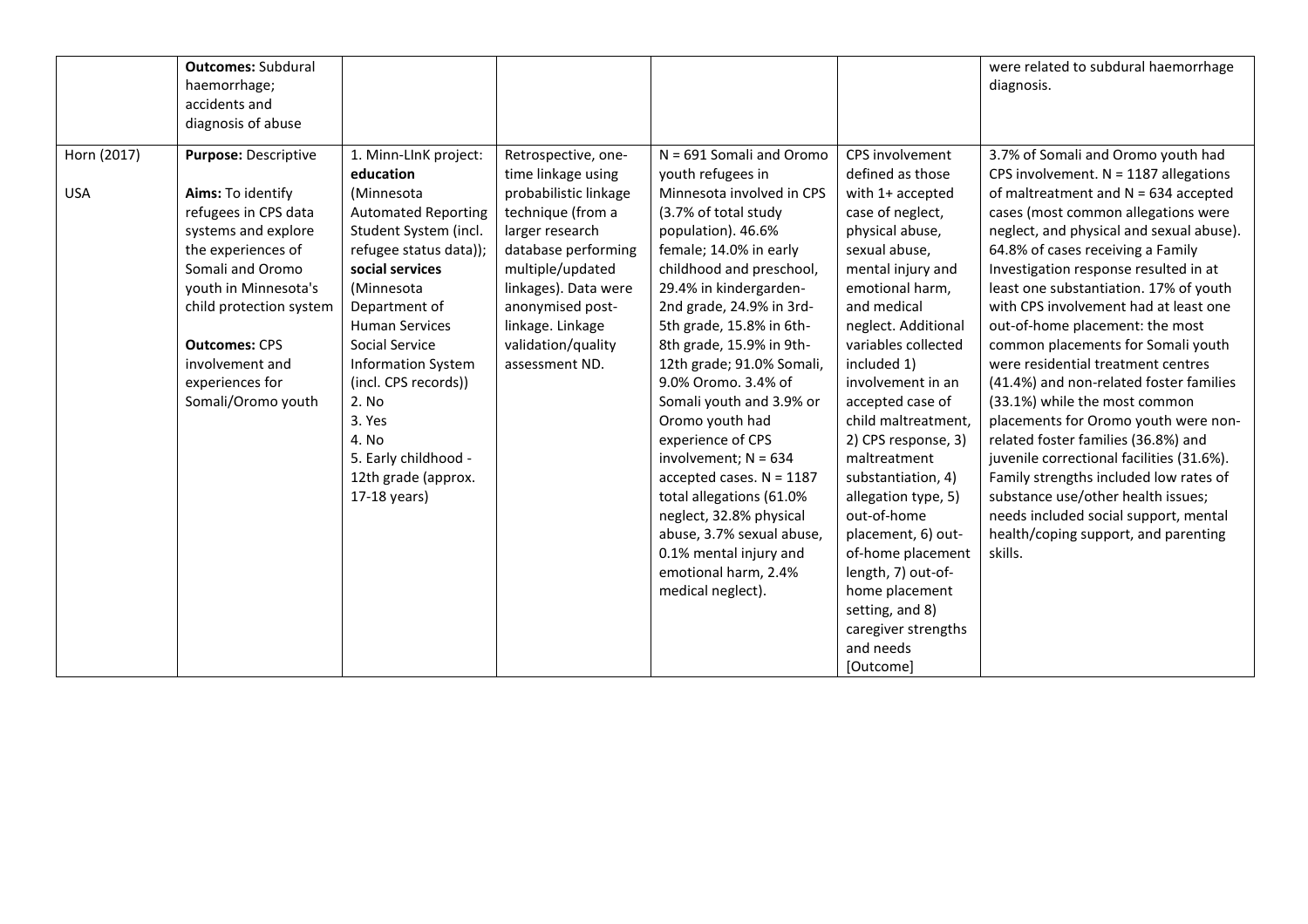| Maclean   | Purpose: Descriptive          | 1. Western Australian | Near real-time          | All children born in      | Allegations and    | 25.9% of maltreatment allegations (adj.     |
|-----------|-------------------------------|-----------------------|-------------------------|---------------------------|--------------------|---------------------------------------------|
| (2017a)   |                               | Data Linkage System:  | ('living') linkage from | Western Australia 1990-   | substantiations of | HR compared with children with no           |
|           | Aims: To report the           | health (WA Register   | multiple updates        | 2010 (N = 524,534). 48.8% | maltreatment       | disability = 1.74, 95% CI 1.68, 1.80) and   |
| Australia | prevalence of different       | of Developmental      | using probabilistic     | female; 6.0% Aboriginal.  | (physical abuse,   | 29.0% of substantiations (adj. HR = 1.89,   |
|           | disabilities within the       | Anomalies, Hospital   | linkage technique.      | 4.6% had a maltreatment   | sexual abuse,      | 95% CI 1.80, 1.98) involved children        |
|           | child protection system       | <b>Morbidity Data</b> | Linked on medical       | allegation and 2.2% had a | emotional abuse,   | with a disability. Children with            |
|           | in an Australian state,       | System, Intellectual  | record number, first    | substantiated allegation. | and neglect)       | mental/behavioural disorders made up        |
|           | and to assess                 | Disability Exploring  | and last name, initial, |                           | [Outcome]          | 15.6% of all allegations, 6.7% for          |
|           | risk of maltreatment in       | Answers (IDEA),       | date of birth, sex,     |                           |                    | intellectual disability 6.6% for birth      |
|           | various types of              | Mental Health         | and addresses.          |                           |                    | defects/cerebral palsy, 4.5% for conduct    |
|           | disability taking into        | Information System,   | Implied exemption       |                           |                    | disorder, and <1% each for Down's           |
|           | account child, family,        | Midwives              | from consent            |                           |                    | Syndrome and autism, with similar           |
|           | and neighbourhood             | Notification System,  | requirements. Data      |                           |                    | patterns for substantiations. Type of       |
|           | risk factors                  | Birth Registrations,  | were shared with        |                           |                    | maltreatment was similar across             |
|           |                               | Mortality Database);  | researchers in de-      |                           |                    | disability types (~25% neglect, ~24%        |
|           | <b>Outcomes: Disabilities</b> | social services       | identified format.      |                           |                    | physical abuse, ~19% sexual abuse,          |
|           | within CPS and risk of        | (Department of Child  | Linkage quality         |                           |                    | ~3.5% emotional abuse), though              |
|           | maltreatment by               | Protection and        | assessed through        |                           |                    | children with intellectual disabilities had |
|           | disability type               | Family Support (CPS)  | clerical review of a    |                           |                    | a higher proportion of neglect, and         |
|           |                               | records)              | sub-sample of           |                           |                    | those with conduct disorder had a           |
|           |                               | 2. No                 | matches; very low       |                           |                    | higher proportion of physical abuse. The    |
|           |                               | 3. Yes                | (~0.1%) false positive  |                           |                    | highest risk for maltreatment               |
|           |                               | 4. Yes                | and false negative      |                           |                    | (compared with children with no             |
|           |                               | 5. 0-adolescence      | matches.                |                           |                    | disability) was that of children with       |
|           |                               |                       |                         |                           |                    | intellectual disabilities (adj. HR for any  |
|           |                               |                       |                         |                           |                    | maltreatment allegation = 2.14, 95% CI      |
|           |                               |                       |                         |                           |                    | 2.00, 2.28), followed by conduct            |
|           |                               |                       |                         |                           |                    | disorder (adj. HR = 1.84, 95% Cl 1.70,      |
|           |                               |                       |                         |                           |                    | 1.89) and mental and behavioural            |
|           |                               |                       |                         |                           |                    | disorders (adj. HR = 1.62, 95% CI 1.55,     |
|           |                               |                       |                         |                           |                    | 1.69). Children with autism had             |
|           |                               |                       |                         |                           |                    | significantly lower risk than those         |
|           |                               |                       |                         |                           |                    | without any disability. There was no        |
|           |                               |                       |                         |                           |                    | significant difference in risk for alleged  |
|           |                               |                       |                         |                           |                    | maltreatment for those with Down's          |
|           |                               |                       |                         |                           |                    | Syndrome or birth defects/Cerebral          |
|           |                               |                       |                         |                           |                    | Palsy.                                      |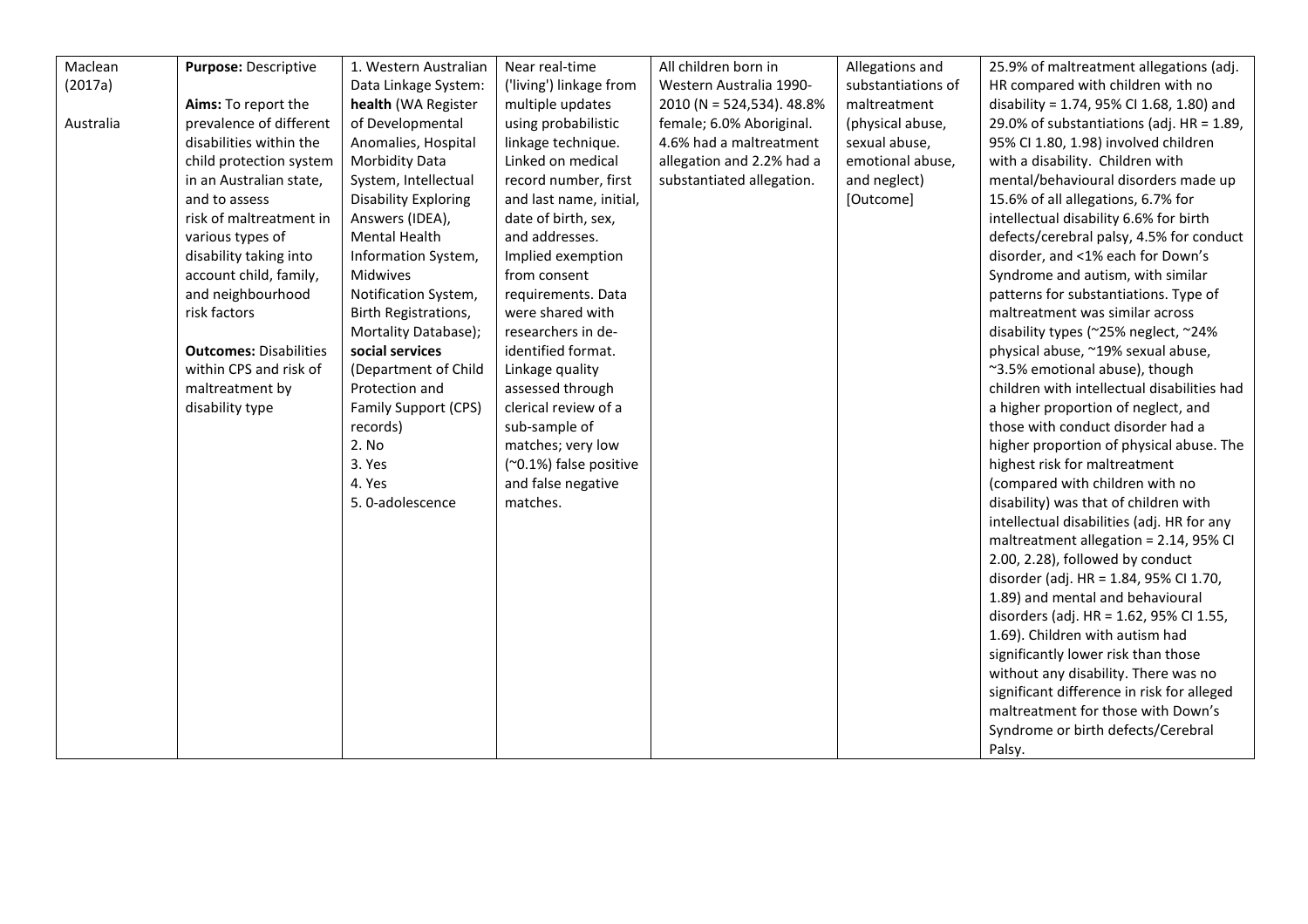| Parrish (2020) | Purpose: Descriptive         | 1. Alaska              | Multiple one-time      | Whole of population births     | Maltreatment        | Alaska unadj. cumulative incidence =        |
|----------------|------------------------------|------------------------|------------------------|--------------------------------|---------------------|---------------------------------------------|
|                |                              | Longitudinal Child     | linkages using         | from Alaska ( $N = 33,923$ ) & | reports (including  | 26.0% (95% CI 25.5%, 26.5%); California     |
| <b>USA</b>     | Aims: To calculate           | Abuse and Neglect      | probabilistic linkage  | California (N = 1,538,994).    | physical abuse,     | unadj. cumulative incidence = 19.0%         |
|                | unadj. and race-             | Linkage (ALCANLink):   | technique. Alaska      | Maternal ethnicity for         | sexual abuse,       | (95% CI 18.9%, 19.1%). Cumulative           |
|                | standardised                 | health (birth and      | records linked on      | Alaska vs. California:         | neglect, mental     | incidence similar for each race across      |
|                | cumulative incidence         | death records); social | first and last name,   | 25.1% vs. 0.4% American        | injury) [Outcome]   | states; race-adj. estimate shows relative   |
|                | to first CPS contact         | services (CPS          | date of birth, and     | Indian/Alaskan Native,         |                     | risk for maltreatment in Alaska vs.         |
|                | before age 7                 | records)               | sex; California        | 8.6% vs. 12.5%                 |                     | California as 1.10, i.e. 10% higher risk of |
|                |                              | 2. No                  | records linked on      | Asian/Pacific Islander,        |                     | CPS report before age 7 in Alaska.          |
|                | <b>Outcomes: CPS contact</b> | 3. Yes                 | first name, last name, | 3.8% vs. 5.4% Black, 6.1%      |                     |                                             |
|                | before age 7                 | 4. No                  | date of birth,         | vs. 50.6% Hispanic, 55.4%      |                     |                                             |
|                |                              | 5.0-7 years            | residential address,   | vs. 27.3% White, 1.0% vs.      |                     |                                             |
|                |                              |                        | and guardian/parent    | 3.9% other. 26.0% (95% CI      |                     |                                             |
|                |                              |                        | names and              | 25.5%, 26.5%) of Alaskan       |                     |                                             |
|                |                              |                        | birthdates. Linkage    | births and 19.0% (95% CI=      |                     |                                             |
|                |                              |                        | processes were         | 8.9%, 19.1%) of Californian    |                     |                                             |
|                |                              |                        | assessed (no further   | births experienced a           |                     |                                             |
|                |                              |                        | detail given).         | report of harm to CPS          |                     |                                             |
|                |                              |                        |                        | before age 7 years.            |                     |                                             |
| Putnam-        | Purpose: Descriptive         | 1. Health (vital birth | Retrospective, one-    | $N = 35,098$ girls 12-19       | Allegations and     | 44.9% of the sample had allegations of      |
| Hornstein      |                              | records); social       | time linkage using     | years of age who gave          | substantiations of  | maltreatment (35.2% neglect, 19.5%          |
| (2013a)        | Aims: To document the        | services (CPS          | probabilistic linkage  | birth in 2009. 70.2%           | maltreatment (incl. | physical abuse, 17.3% sexual abuse,         |
|                | abuse and neglect            | records)               | technique. Linked on   | Latina, 15.7% White,           | sexual              | 13.1% emotional abuse), 20.8% had           |
| <b>USA</b>     | histories of adolescent      | 2. No                  | personally             | 11.0% Black, 2.3%              | abuse/exploitation, | substantiated maltreatment reports          |
|                | mothers using official       | 3. Yes                 | identifiable data.     | Asian/Pacific Islander,        | physical abuse,     | (17.1% neglect, 10.4% physical abuse,       |
|                | child protection             | 4. Yes                 | Linkage                | 0.8% Native American.          | neglect, emotional  | 9.4% sexual abuse, 7.8% emotional           |
|                | records                      | 5.0-19 years           | validation/quality     | 44.9% had allegations of       | abuse) [Outcome]    | abuse), and 9.7% had been placed in         |
|                |                              |                        | assessment ND.         | maltreatment (35.2%            |                     | foster care. Maltreatment histories         |
|                | <b>Outcomes: Allegations</b> |                        |                        | neglect, 19.5% physical        |                     | differed by age at birth, first vs. repeat  |
|                | and substantiations of       |                        |                        | abuse, 17.3% sexual            |                     | birth, race/ethnicity, smoking during       |
|                | maltreatment, foster         |                        |                        | abuse, 13.1% emotional         |                     | pregnancy, and birth payment method         |
|                | care placements              |                        |                        | abuse), 20.8% had              |                     | (public vs. private insurance) (all p <     |
|                |                              |                        |                        | substantiated                  |                     | $0.001$ ).                                  |
|                |                              |                        |                        | maltreatment reports           |                     |                                             |
|                |                              |                        |                        | (17.1% neglect, 10.4%          |                     |                                             |
|                |                              |                        |                        | physical abuse, 9.4%           |                     |                                             |
|                |                              |                        |                        | sexual abuse, 7.8%             |                     |                                             |
|                |                              |                        |                        | emotional abuse), and          |                     |                                             |
|                |                              |                        |                        | 9.7% had been placed in        |                     |                                             |
|                |                              |                        |                        | foster care.                   |                     |                                             |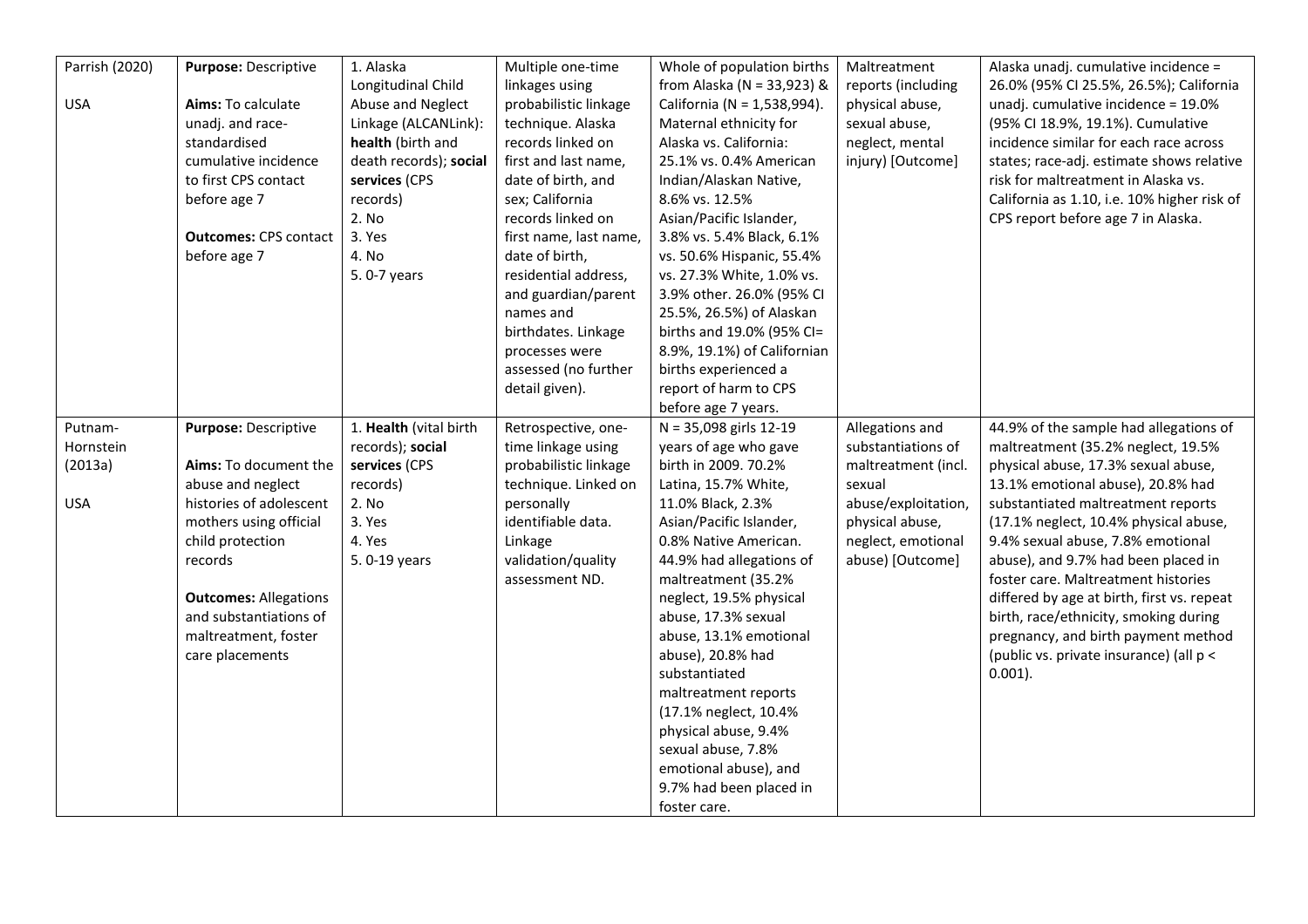| Putnam-               | Purpose: Descriptive         | 1. Social services        | Retrospective, one-    | $N = 2241$ young people    | Allegations and      | 50.0% of youth who had been in contact   |
|-----------------------|------------------------------|---------------------------|------------------------|----------------------------|----------------------|------------------------------------------|
| Hornstein             |                              | (Homeless                 | time linkage using     | aged 17-24 with an         | substantiations (+/- | with homelessness services had ≥1        |
| (2017)                | Aims: To develop a           | Management                | probabilistic linkage  | encounter with             | foster care) of      | maltreatment report (16.6% sexual        |
|                       | population-level,            | <b>Information System</b> | technique. Linked on   | homelessness services      | maltreatment         | abuse, 29.5% physical abuse, 35.8%       |
| <b>USA</b>            | epidemiological              | Records, CPS records)     | a combination of       | system 2011-2014. 51.1%    | (sexual abuse,       | neglect, 14.9% emotional abuse (N.B.     |
|                       | characterisation of the      | 2. No                     | unique (social         | female; 41.3% Black,       | physical abuse,      | could have more than one type of         |
|                       | child protection             | 3. Yes                    | security number) and   | 22.0% Hispanic, 18.7%      | emotional abuse,     | report)). Of those with reports, 16.5%   |
|                       | histories of young           | 4. No                     | non-unique (first      | White, 18.0%               | neglect) [Outcome]   | had a substantiated report but no foster |
|                       | adults accessing             | 5.0-24 years              | name, middle name,     | other/missing ethnicity.   |                      | care placement and 41.3% had a           |
|                       | homelessness services        | (homelessness             | last name, date of     | 50.0% had ≥1               |                      | substantiated report with foster care    |
|                       |                              | measured 17-24, CPS       | birth, gender)         | maltreatment report        |                      | placement. Females were more likely      |
|                       |                              | involvement from          | identifiers. Linkage   | (16.6% sexual abuse,       |                      | than males to have any report (58.1%     |
|                       | <b>Outcomes: CPS</b>         |                           |                        |                            |                      |                                          |
|                       | involvement                  | birth)                    | validation/quality     | 29.5% physical abuse,      |                      | vs. 41.5%) and were more likely to have  |
|                       |                              |                           | assessment ND.         | 35.8% neglect, 14.9%       |                      | an allegation of each type of            |
|                       |                              |                           |                        | emotional abuse). 16.5%    |                      | maltreatment. Black youth had greater    |
|                       |                              |                           |                        | had a substantiated report |                      | rates of CPS reports than White youth    |
|                       |                              |                           |                        | but no foster care         |                      | (59.8% vs. 31.8%) and were more likely   |
|                       |                              |                           |                        | placement and 41.3% had    |                      | than White youth to have reports of      |
|                       |                              |                           |                        | a substantiated report     |                      | sexual abuse, physical abuse, and        |
|                       |                              |                           |                        | with foster care           |                      | neglect (but not emotional abuse).       |
|                       |                              |                           |                        | placement.                 |                      | History of CPS involvement was lower     |
|                       |                              |                           |                        |                            |                      | for youth accessing emergency shelter    |
|                       |                              |                           |                        |                            |                      | services and greater for those accessing |
|                       |                              |                           |                        |                            |                      | homelessness prevention/rapid re-        |
|                       |                              |                           |                        |                            |                      | housing services as well as transitional |
|                       |                              |                           |                        |                            |                      | and permanent supportive housing.        |
| <b>Rouland (2018)</b> | Purpose: Descriptive         | 1. New Zealand's          | Retrospective, one-    | $N = 55,443$ children      | CPS reports and      | Cumulative prevalence of CPS reports     |
|                       |                              | <b>Integrated Data</b>    | time linkage. Linkage  | born/adopted in New        | substantiations      | by age 17 was 23.5% (24.1% for girls,    |
| New Zealand           | <b>Aims:</b> To document the | Infrastructure: health    | technique              | Zealand in 1998. 48.6%     | (emotional abuse,    | 23.0% for boys); cumulative prevalence   |
|                       | cumulative prevalence        | (birth registration       | (probabilistic vs.     | female. 23.5% had a CPS    | neglect, physical    | of substantiated reports was 9.7%        |
|                       | among New Zealand            | records); social          | deterministic) ND.     | report of concern; 9.7%    | abuse, sexual        | (10.6% for girls, 8.9% for boys).        |
|                       | children of CPS              | services (Ministry of     | Linked on unique       | had substantiated reports  | abuse) [Outcome]     | Prevalence of maltreatment types were    |
|                       | notifications,               | Social Development's      | identifier. Data were  | (5.3% emotional abuse,     |                      | 5.3% for emotional abuse, 3.8% for       |
|                       | substantiated                | Children, Youth and       | de-identified. Linkage | 3.8% neglect, 3.1%         |                      | neglect, 3.1% for physical abuse, and    |
|                       | maltreatment cases,          | Family (CPS)              | validation/quality     | physical abuse, 2.0%       |                      | 2.0% for sexual abuse. Median ages for   |
|                       | and out-of-home              | register); other (New     | assessment ND.         | sexual abuse).             |                      | substantiations for each type of abuse   |
|                       | placements                   | Zealand Customs           |                        |                            |                      | were 6 years for neglect, 9 years for    |
|                       |                              | Service (international    |                        |                            |                      | emotional abuse, 11 years for physical   |
|                       | <b>Outcomes: CPS</b>         | travel and migration      |                        |                            |                      | abuse, and 13 years for sexual abuse.    |
|                       | notifications,               | data))                    |                        |                            |                      |                                          |
|                       | substantiated                | 2. No                     |                        |                            |                      |                                          |
|                       | maltreatment                 | 3. Yes                    |                        |                            |                      |                                          |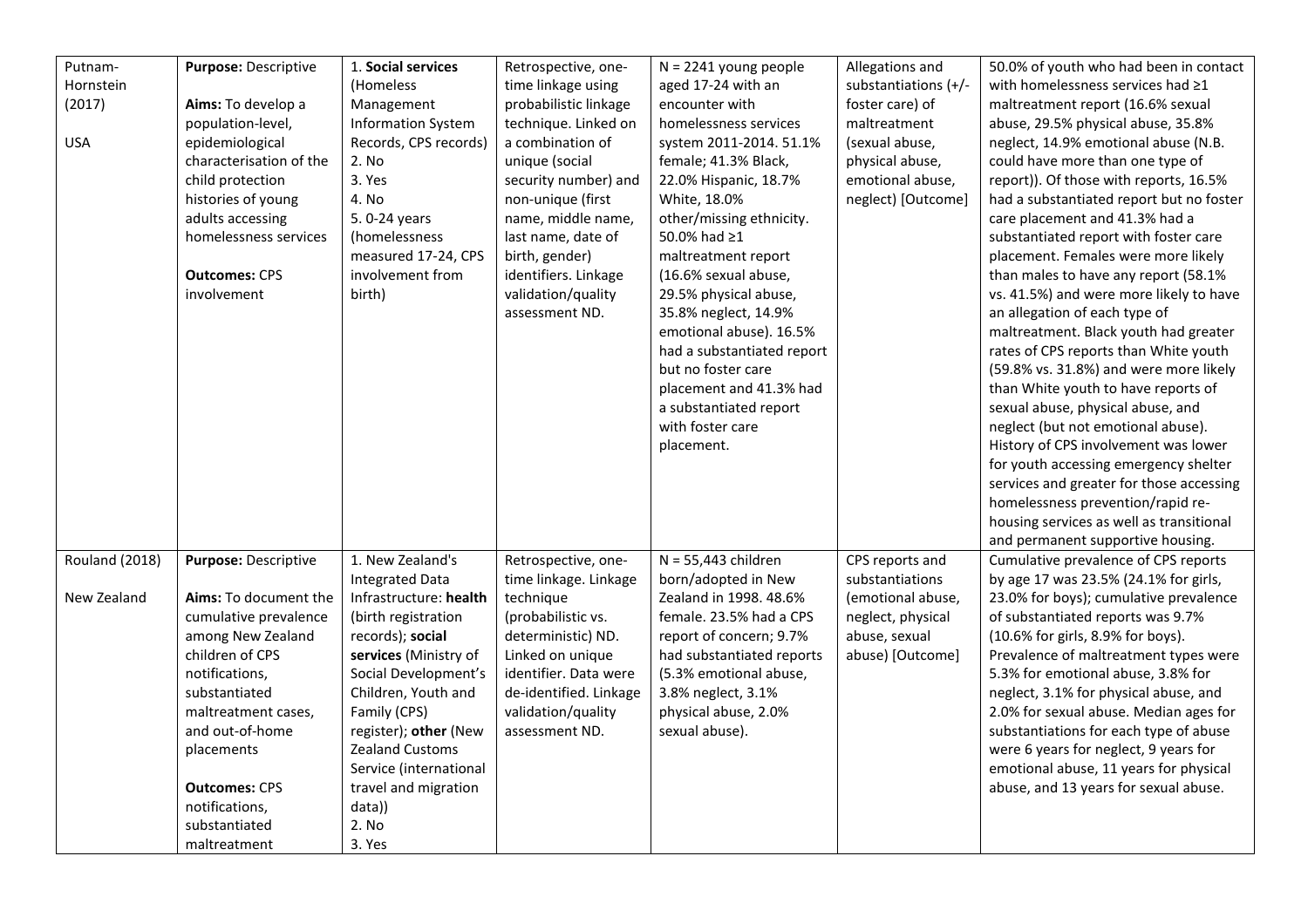|              | notifications, out-of-  | 4. No                         |                        |                            |                         |                                               |
|--------------|-------------------------|-------------------------------|------------------------|----------------------------|-------------------------|-----------------------------------------------|
|              | home placements         | 5.0-17 years                  |                        |                            |                         |                                               |
| Segal (2019) | Purpose: Descriptive    | 1. Education (South           | Retrospective, one-    | All live births in South   | Child protection        | Prevalence of child protection                |
|              |                         | Australia Schools             | time linkage using     | Australia 1986-2017 (N =   | notifications,          | involvement varied across birth cohorts.      |
| Australia    | Aims: To describe       | Census); health               | probabilistic linkage  | 608,547). 4.2% Aboriginal. | divided into 3          | <b>Prevalence of Child Protection Matters</b> |
|              | lifetime involvement in | (South Australia Birth        | techniques (from a     | 3.2-3.6% of non-Aboriginal | categories: 1)          | notifications before age 18 were 9.5-         |
|              | CPS, by type of contact | Registry, Perinatal           | larger research        | and 19.3-25.2% of          | Notifier Only           | 14.7% for non-Aboriginal children and         |
|              |                         | <b>Statistics Collection,</b> | database). Data were   | Aboriginal children        | Concern (low risk of    | 39.9-55.7% for Aboriginal children;           |
|              | <b>Outcomes: CPS</b>    | hospital in-patient           | de-identified. Quality | experienced substantiated  | serious harm or         | prevalence of investigations were 5.0-        |
|              | involvement before      | and Emergency                 | of matching            | maltreatment by age 18.    | inadequate              | 7.8% for non-Aboriginal children and          |
|              | age 18                  | Department                    | 'continually checked'  |                            | information), 2)        | 34.1-39.4% for Aboriginal children;           |
|              |                         | attendance, South             | (no further detail     |                            | <b>Child Protection</b> | prevalence of substantiations was 3.2-        |
|              |                         | Australia Death               | provided).             |                            | Matters familial        | 3.7% for non-Aboriginal children and          |
|              |                         | Registry); social             |                        |                            | (high suspicion of a    | 19.3-25.2% for Aboriginal children. 0.74-     |
|              |                         | services (South               |                        |                            | child at risk of        | 0.93% of non-Aboriginal children and          |
|              |                         | Australia Department          |                        |                            | serious                 | 6.5-9.3% of Aboriginal children               |
|              |                         | for Child Protection          |                        |                            | maltreatment            | experienced entrance into out-of-home         |
|              |                         | records)                      |                        |                            | $('screened-in'))$ , 3) | care following substantiation. Most CPS       |
|              |                         | 2. No                         |                        |                            | all other               | involvement types increased until 2010        |
|              |                         | 3. Yes                        |                        |                            | notification types      | and occurred earlier in life. There were      |
|              |                         | 4. No                         |                        |                            | ('screened out');       | strong associations between                   |
|              |                         | 5.0-18 years                  |                        |                            | child protection        | socioeconomic disadvantage and all            |
|              |                         |                               |                        |                            | investigations; child   | child protection outcomes for both            |
|              |                         |                               |                        |                            | protection              | Aboriginal and non-Aboriginal children,       |
|              |                         |                               |                        |                            | substantiations;        | with higher risk for the most                 |
|              |                         |                               |                        |                            | out-of-home care        | disadvantaged non-Aboriginal children         |
|              |                         |                               |                        |                            | placements              | compared with least disadvantaged             |
|              |                         |                               |                        |                            | [Outcome]               | non-Aboriginal children.                      |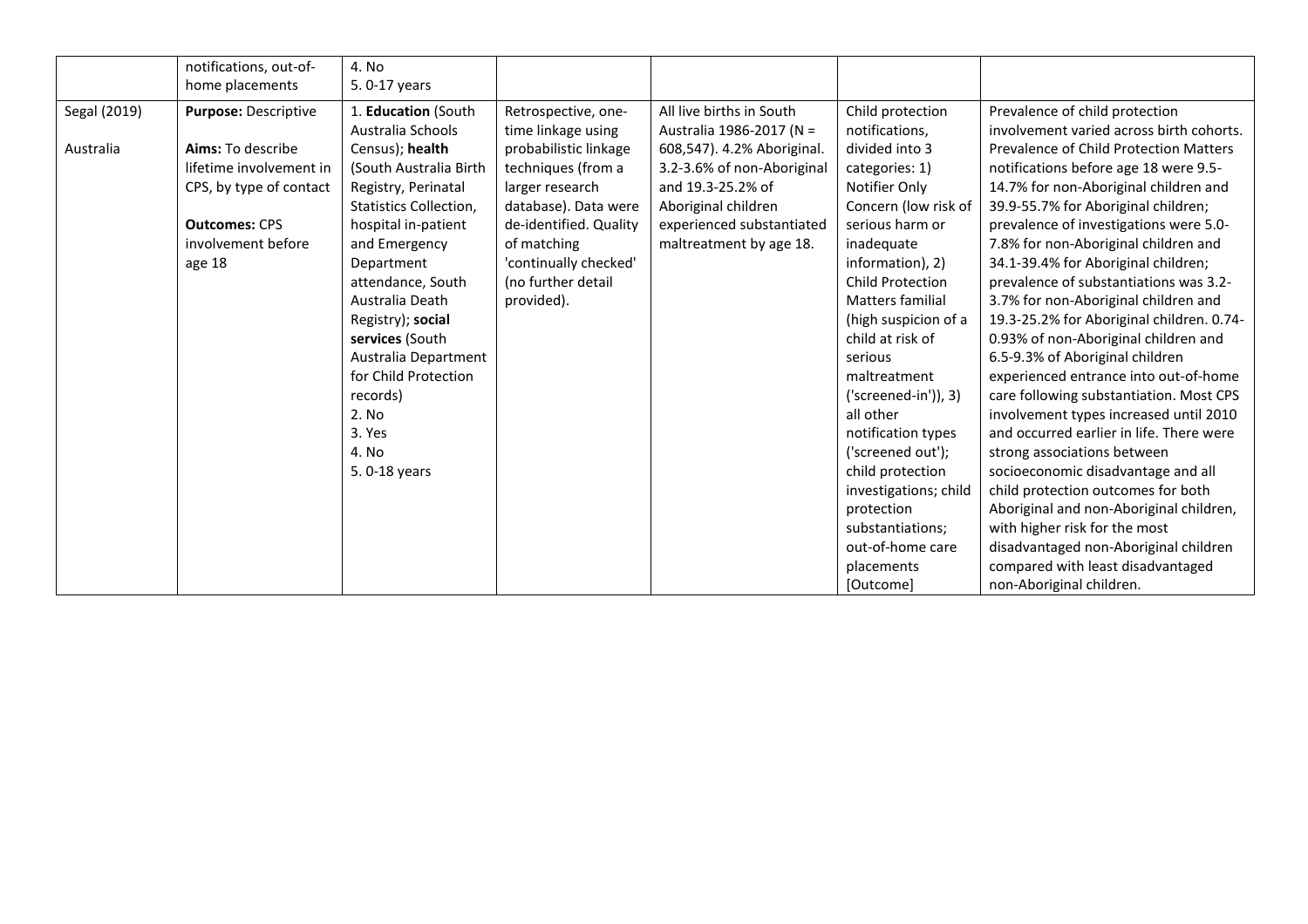| <b>Ubbesen</b> (2015)<br>Denmark/<br>England (linkage<br>in Denmark<br>only) | Purpose: Descriptive<br>Aims: To provide a<br>descriptive analysis of<br>the extent to which<br>age at first entry into<br>out-of-home care<br>varies between<br><b>England and Denmark</b><br>and how this varies<br>over time | (NB information for<br>Denmark only)<br>1. Social services<br>(Register of Support<br>for Children and<br>Adolescents); other<br>(population register)<br>2. No<br>3. Yes<br>4. No                                                                                                                                                                                                                                                                                | Retrospective, one-<br>time linkage using<br>deterministic linkage<br>technique. Linked on<br>personal<br>identification<br>number. Linkage<br>validation/quality<br>assessment ND.                                                                                                                                                                                                                                                                                               | All children in Denmark<br>born 1992-2008, of whom<br>$N = 15,644$ were placed in<br>out-of-home care. 45.7%<br>female; 89% long-term<br>citizens. (Denmark only) | Out-of-home care<br>placement ('in most<br>cases' due to<br>concerns of child<br>maltreatment)<br>[Outcome]                                                               | In England, foster care was the<br>predominant first out-of-home care<br>placement (78%) vs. residential care in<br>Denmark (54%). Cumulative incidence<br>for first entry into out-of-home care for<br>children under 3 years was similar<br>countries. In England, the age-specific<br>cumulative incidence increased with<br>each successive birth cohort at all ages<br>at first entry into out-of-home care. For<br>infants, the rate of entry into care                                                                                                                                                                                                                                                                                                                                  |
|------------------------------------------------------------------------------|---------------------------------------------------------------------------------------------------------------------------------------------------------------------------------------------------------------------------------|-------------------------------------------------------------------------------------------------------------------------------------------------------------------------------------------------------------------------------------------------------------------------------------------------------------------------------------------------------------------------------------------------------------------------------------------------------------------|-----------------------------------------------------------------------------------------------------------------------------------------------------------------------------------------------------------------------------------------------------------------------------------------------------------------------------------------------------------------------------------------------------------------------------------------------------------------------------------|-------------------------------------------------------------------------------------------------------------------------------------------------------------------|---------------------------------------------------------------------------------------------------------------------------------------------------------------------------|------------------------------------------------------------------------------------------------------------------------------------------------------------------------------------------------------------------------------------------------------------------------------------------------------------------------------------------------------------------------------------------------------------------------------------------------------------------------------------------------------------------------------------------------------------------------------------------------------------------------------------------------------------------------------------------------------------------------------------------------------------------------------------------------|
|                                                                              | <b>Outcomes: First entry</b><br>into out-of-home care                                                                                                                                                                           | 5.0-16 years                                                                                                                                                                                                                                                                                                                                                                                                                                                      |                                                                                                                                                                                                                                                                                                                                                                                                                                                                                   |                                                                                                                                                                   |                                                                                                                                                                           | increased from 2.89 per 1000 for<br>children born in 1992-1994 to a peak of<br>5.88 per 1000 for children born in 2004-<br>2006. Similar absolute increases were<br>seen for first entry by 10 years of age<br>(11.68 per 1000 - if born in 1992-1994<br>to 13.74 per 1000 if born in 1998-2000).                                                                                                                                                                                                                                                                                                                                                                                                                                                                                              |
|                                                                              |                                                                                                                                                                                                                                 |                                                                                                                                                                                                                                                                                                                                                                                                                                                                   |                                                                                                                                                                                                                                                                                                                                                                                                                                                                                   | <b>Risk factors</b>                                                                                                                                               |                                                                                                                                                                           |                                                                                                                                                                                                                                                                                                                                                                                                                                                                                                                                                                                                                                                                                                                                                                                                |
| Austin (2018)                                                                | Purpose: Descriptive                                                                                                                                                                                                            | 1. Alaska<br>Longitudinal Child                                                                                                                                                                                                                                                                                                                                                                                                                                   | Retrospective, one-<br>time linkages using                                                                                                                                                                                                                                                                                                                                                                                                                                        | $N = 3549$ children;<br>maternal ethnicity was                                                                                                                    | CPS contact was<br>defined as any                                                                                                                                         | Significant predictors of time to first CPS<br>contact included low socioeconomic                                                                                                                                                                                                                                                                                                                                                                                                                                                                                                                                                                                                                                                                                                              |
| <b>USA</b>                                                                   | Aims: To examine<br>preconception and<br>prenatal predictors of<br>time to first CPS<br>contact among Alaskan<br>children<br><b>Outcomes: CPS contact</b>                                                                       | Abuse and Neglect<br>Linkage (ALCANLink):<br>health (Alaska<br>Pregnancy Risk<br>Assessment<br><b>Monitoring System</b><br>(PRAMS; population<br>survey of mothers<br>and infants), Alaska<br><b>Birth Defects</b><br>Registry, Alaska Child<br>Death Review, death<br>certificates); social<br>services (Alaska<br>Office of Children's<br>Services (CPS)<br>records, Alaska<br>Department of<br>Revenue records);<br>other aggregate data<br>(geographic census | deterministic and<br>probabilistic<br>(iterative) linkage<br>techniques. Linked<br>on first, last, and alias<br>names, date of birth<br>and sex. Responding<br>to PRAMS survey<br>indicated consent for<br>linkage. Data were<br>shared with<br>researchers in de-<br>identified format.<br>Match rates showed<br>94.1% of all PRAMS<br>births could be linked<br>to records from the<br>Department of<br>Revenue records (the<br>most universal of the<br>datasets). See Parrish | 35.4% Alaska<br>Native/American Indian,<br>59.2% non-Native. 30.9%<br>had a CPS contact in the<br>follow-up time.                                                 | allegation of<br>physical or sexual<br>abuse, neglect, or<br>mental injury (i.e.,<br>emotional abuse)<br>(regardless of<br>investigation/subst<br>antiation)<br>[Outcome] | status (HR=2.23, 95% CI 1.68, 2.96),<br>maternal smoking during pregnancy (HR<br>= 1.87, 95% CI 1.55, 2.24), unmarried<br>maternal marital status (HR = 1.62, 95%<br>CI 1.31, 1.99), urban residence (HR =<br>1.59, 95% CI 1.32, 1.92), lower maternal<br>education (HR = 1.54, 95% CI 1.24,<br>1.92), maternal Alaska Native/American<br>Indian race (HR = 1.40, 95% CI1.15,<br>1.71), maternal experience of intimate<br>partner violence in the 12 months<br>before childbirth (HR = 1.32, 95% CI<br>1.01, 1.74), a greater number of living<br>children (HR = 1.20, 95% CI 1.13, 1.29), a<br>greater number of stressful life events<br>in the 12 months before childbirth (HR =<br>1.16, 95% CI 1.11, 1.21), and younger<br>maternal age at childbirth (HR = 0.95,<br>95% CI 0.93, 0.97). |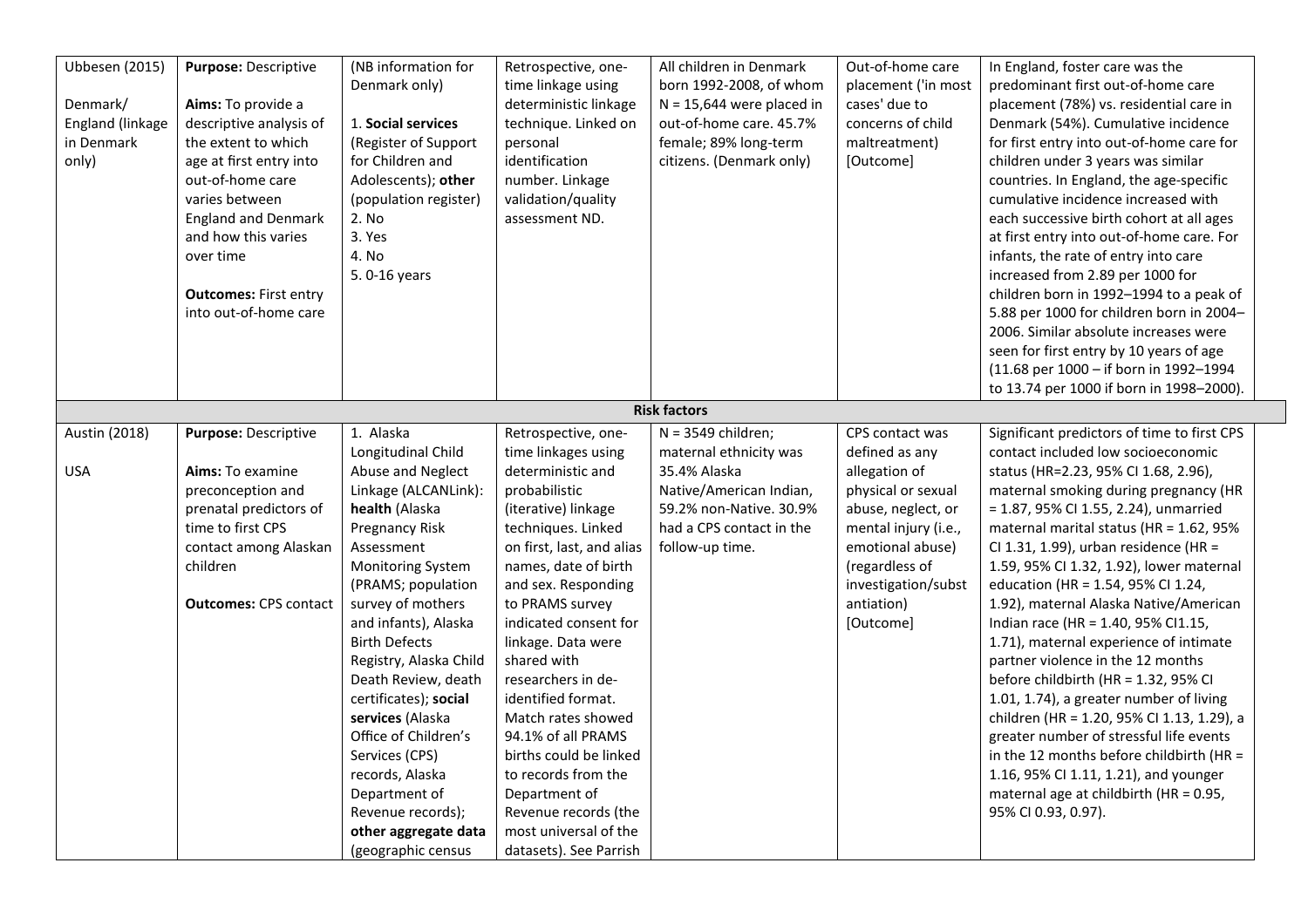|  | classification data) | (2017) for additional               |  |  |
|--|----------------------|-------------------------------------|--|--|
|  | 2. Yes<br>3. Yes     | detail on quality<br>assessment and |  |  |
|  | 4. Yes               | match rates.                        |  |  |
|  | 5.0-6 years          |                                     |  |  |
|  |                      |                                     |  |  |
|  |                      |                                     |  |  |
|  |                      |                                     |  |  |
|  |                      |                                     |  |  |
|  |                      |                                     |  |  |
|  |                      |                                     |  |  |
|  |                      |                                     |  |  |
|  |                      |                                     |  |  |
|  |                      |                                     |  |  |
|  |                      |                                     |  |  |
|  |                      |                                     |  |  |
|  |                      |                                     |  |  |
|  |                      |                                     |  |  |
|  |                      |                                     |  |  |
|  |                      |                                     |  |  |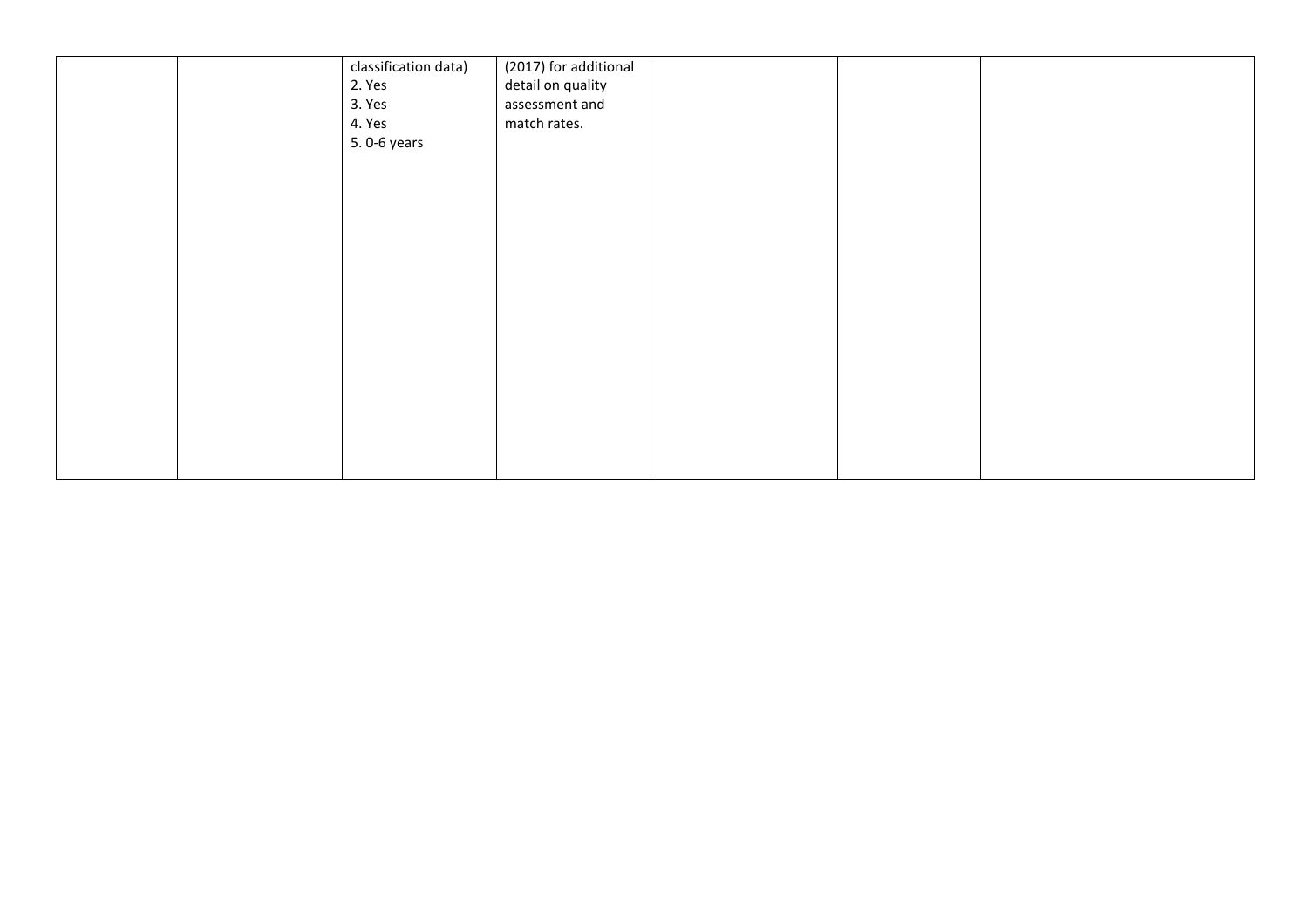| Cant (2019) | Purpose: Descriptive    | 1. Western Australia        | Retrospective, one-   | $N = 524,478$ children in | Allegations and    | Greater household overcrowding was         |
|-------------|-------------------------|-----------------------------|-----------------------|---------------------------|--------------------|--------------------------------------------|
|             |                         | Data Linkage System:        | time linkage. Linkage | Western Australia aged 0- | substantiations of | associated with a 23%-46% increase in      |
| Australia   | Aims: To investigate    | health (Midwives            | technique             | 18 years (born 1990-      | sexual abuse       | the risk of child sexual abuse allegations |
|             | whether children living | Notification System,        | (probabilistic vs.    | 2010). 48.8% female; 6.0% | [Outcome]          | (following a dose-response)                |
|             | in areas with high      | <b>Hospital Morbidity</b>   | deterministic) ND.    | Aboriginal, 93.9% non-    |                    | relationship). The highest level of        |
|             | levels of               | Data Collection             | Linked on name,       | Aboriginal. 2.1% had a    |                    | overcrowding was associated with a         |
|             | household               | records, Mental             | address, and          | sexual abuse allegation   |                    | 40% increased risk of substantiated        |
|             | overcrowding are at     | <b>Health Information</b>   | birthdate. Implied    | and 0.5% had a            |                    | sexual abuse (adj. HR = 1.40, 95% CI       |
|             | higher risk for child   | System, Birth               | exemption from        | substantiated sexual      |                    | 1.16, 1.68). Other factors significantly   |
|             | sexual abuse            | Registrations,              | consent               | abuse allegation.         |                    | associated with an increased risk of       |
|             | allegations and         | Mortality Register);        | requirements. Data    |                           |                    | allegation or substantiated report of      |
|             | substantiations         | social services             | were shared with      |                           |                    | sexual abuse (in adjusted models)          |
|             |                         | (Department for             | researchers in a de-  |                           |                    | included female gender, Aboriginality,     |
|             | <b>Outcomes: Sexual</b> | Child Protection and        | identified format.    |                           |                    | younger maternal age, higher socio-        |
|             | abuse allegations and   | Family Support (CPS)        | Reported linkage      |                           |                    | economic disadvantage, maternal            |
|             | substantiations         | records); other             | quality of 97-98%.    |                           |                    | mental health contact, maternal            |
|             |                         | (aggregate) data            |                       |                           |                    | substance abuse, marital status, and       |
|             |                         | (Index of Education         |                       |                           |                    | later year of birth; paternal age and      |
|             |                         | and Occupation,             |                       |                           |                    | remoteness area did not show a             |
|             |                         | Australian Bureau of        |                       |                           |                    | consistent relationship.                   |
|             |                         | <b>Statistics Census of</b> |                       |                           |                    |                                            |
|             |                         | Population and              |                       |                           |                    |                                            |
|             |                         | Housing)                    |                       |                           |                    |                                            |
|             |                         | 2. No                       |                       |                           |                    |                                            |
|             |                         | 3. Yes                      |                       |                           |                    |                                            |
|             |                         | 4. Yes                      |                       |                           |                    |                                            |
|             |                         | 5.0-18 years                |                       |                           |                    |                                            |
|             |                         |                             |                       |                           |                    |                                            |
|             |                         |                             |                       |                           |                    |                                            |
|             |                         |                             |                       |                           |                    |                                            |
|             |                         |                             |                       |                           |                    |                                            |
|             |                         |                             |                       |                           |                    |                                            |
|             |                         |                             |                       |                           |                    |                                            |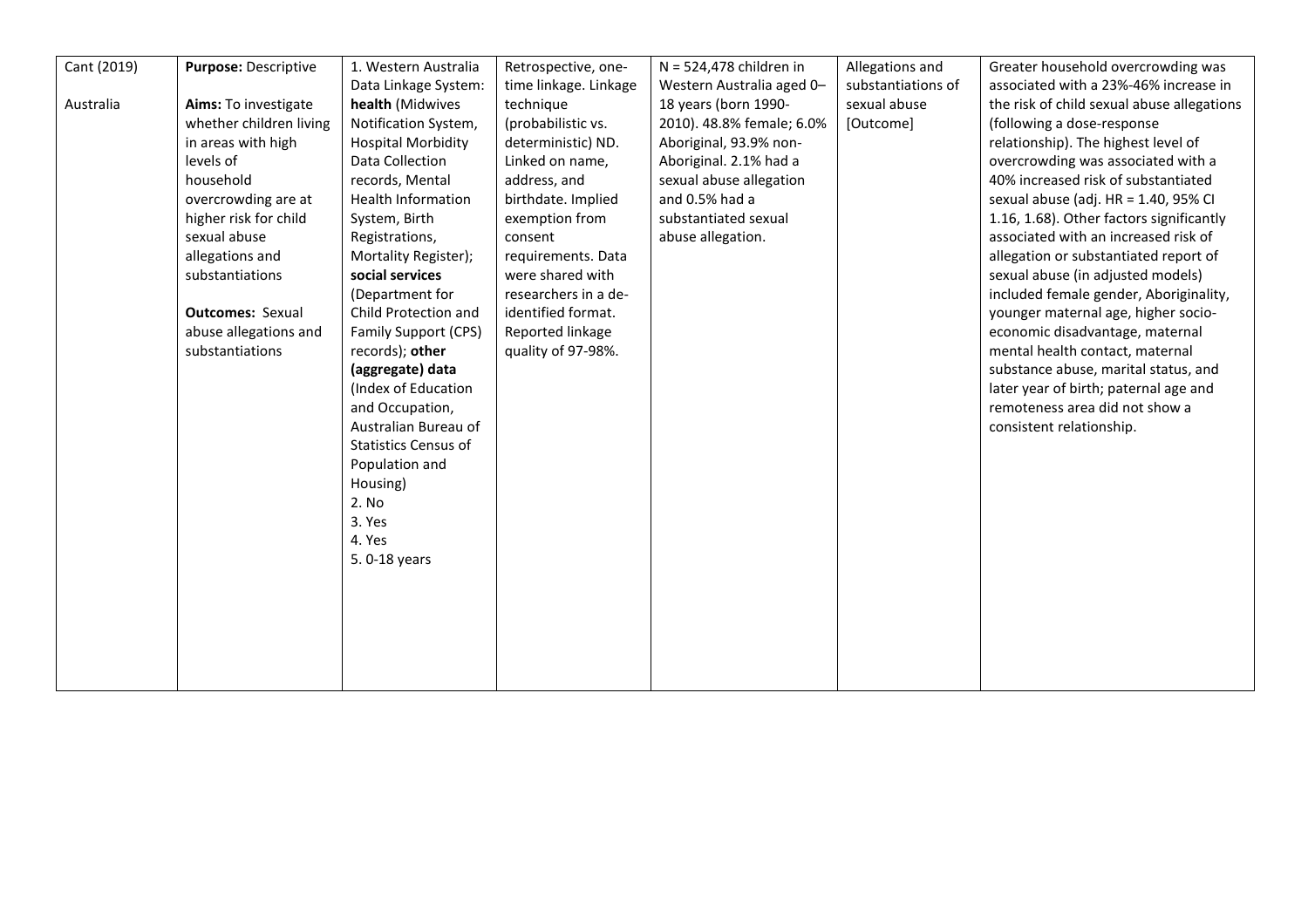| Eastman (2016) | Purpose:                   | 1. Health (vital birth | Retrospective, one-     | $N = 23,871$ infants       | Initial CPS report in  | 60.7% of children were re-reported           |
|----------------|----------------------------|------------------------|-------------------------|----------------------------|------------------------|----------------------------------------------|
|                | Descriptive                | records); social       | time linkage using      | reported to CPS during the | first year of life     | within 5 years. Re-reported children         |
| <b>USA</b>     |                            | services (CPS          | probabilistic linkage   | first year of life (and    | (abuse, neglect or     | were more likely than those who were         |
|                | Aims: To identify          | records)               | technique. Linked on    | remaining at home          | substantial risk,      | not re-reported to have a health             |
|                | classes of children who    | 2. No                  | a combination of        | following report). 48.6%   | emotional abuse,       | condition at birth (18.2% vs. 15.6%), no     |
|                | had been reported to       | 3. Yes                 | unique and non-         | female; 30.1% White,       | sibling risk); all     | established paternity (30.4% vs. 20.8%),     |
|                | CPS as infants and may     | 4. No (maternal        | unique parent and       | 29.5% US-born Hispanic,    | outcomes included      | a family history of CPS involvement with     |
|                | be at increased risk of    | characteristics taken  | child identifiers. Data | 20.5% foreign-born         | (evaluated out,        | older siblings (50.7% vs. 35.1%), a young    |
|                | a re-report during the     | from offspring birth   | de-identified after     | Hispanic, 14.0% Black,     | unfounded,             | mother (<19 years old; 31.7% vs.             |
|                | first 5 years of life      | records)               | linkage. Quality        | 3.3% Asian/Pacific         | inconclusive,          | 17.9%), a mother with low education          |
|                |                            | 5.0-5 years            | assessment showed a     | Islander, 1.5% Native      | substantiated          | (high school degree or less; 73.5% vs.       |
|                | <b>Outcomes: Re-report</b> |                        | match rate of 91.9%;    | American. 74.2% had a      | without services,      | 66.5%), a mother who received late or        |
|                | of child maltreatment      |                        | manual cleaning         | first report of            | substantiated with     | no prenatal care, or a mother who had        |
|                | to CPS                     |                        | eliminated an           | neglect/substantial risk,  | services) [Exposure]   | public health insurance (76.5% vs.           |
|                |                            |                        | additional 125          | 10.4% of emotional abuse,  |                        | 66.5%). Asian/Pacific Islander and           |
|                |                            |                        | records with            | 8.9% of sibling risk, and  | CPS re-report: any     | foreign-born Hispanic maternal ethnicity     |
|                |                            |                        | inconsistencies.        | 6.6% of abuse (physical or | CPS report             | was underrepresented in re-reported          |
|                |                            |                        |                         | sexual).                   | following the initial  | children. Re-reported children were also     |
|                |                            |                        |                         |                            | report up until 5      | more likely to have an initial report of     |
|                |                            |                        |                         |                            | years of age,          | neglect (76.6% vs. 70.4%), a                 |
|                |                            |                        |                         |                            | regardless of          | substantiated initial report with services   |
|                |                            |                        |                         |                            | investigation/         | (11.3% vs. 7.8%), and to have been           |
|                |                            |                        |                         |                            | substantiation of      | reported by a mandated reporter              |
|                |                            |                        |                         |                            | first report but       | (14.6% vs. 10%). Latent class analysis       |
|                |                            |                        |                         |                            | excluding when the     | identified four classes of children          |
|                |                            |                        |                         |                            | first report was still | differentiated by risk of re-report: class   |
|                |                            |                        |                         |                            | under investigation    | 1 ('lowest risk (less education)'; 19.0%     |
|                |                            |                        |                         |                            | $(N = 362)$            | of infants), class 2 ('lowest risk (more     |
|                |                            |                        |                         |                            | [Outcome]              | education)'; 21.0% of infants), class 3      |
|                |                            |                        |                         |                            |                        | ('medium risk (young mothers)'; 27.0%        |
|                |                            |                        |                         |                            |                        | of infants), and class 4 ('highest risk (CPS |
|                |                            |                        |                         |                            |                        | history)'; 33.0% of infants). Classes 1      |
|                |                            |                        |                         |                            |                        | and 2 had the lowest probability of re-      |
|                |                            |                        |                         |                            |                        | report (44%), then class 3 (60%), then       |
|                |                            |                        |                         |                            |                        | class 4 (78%).                               |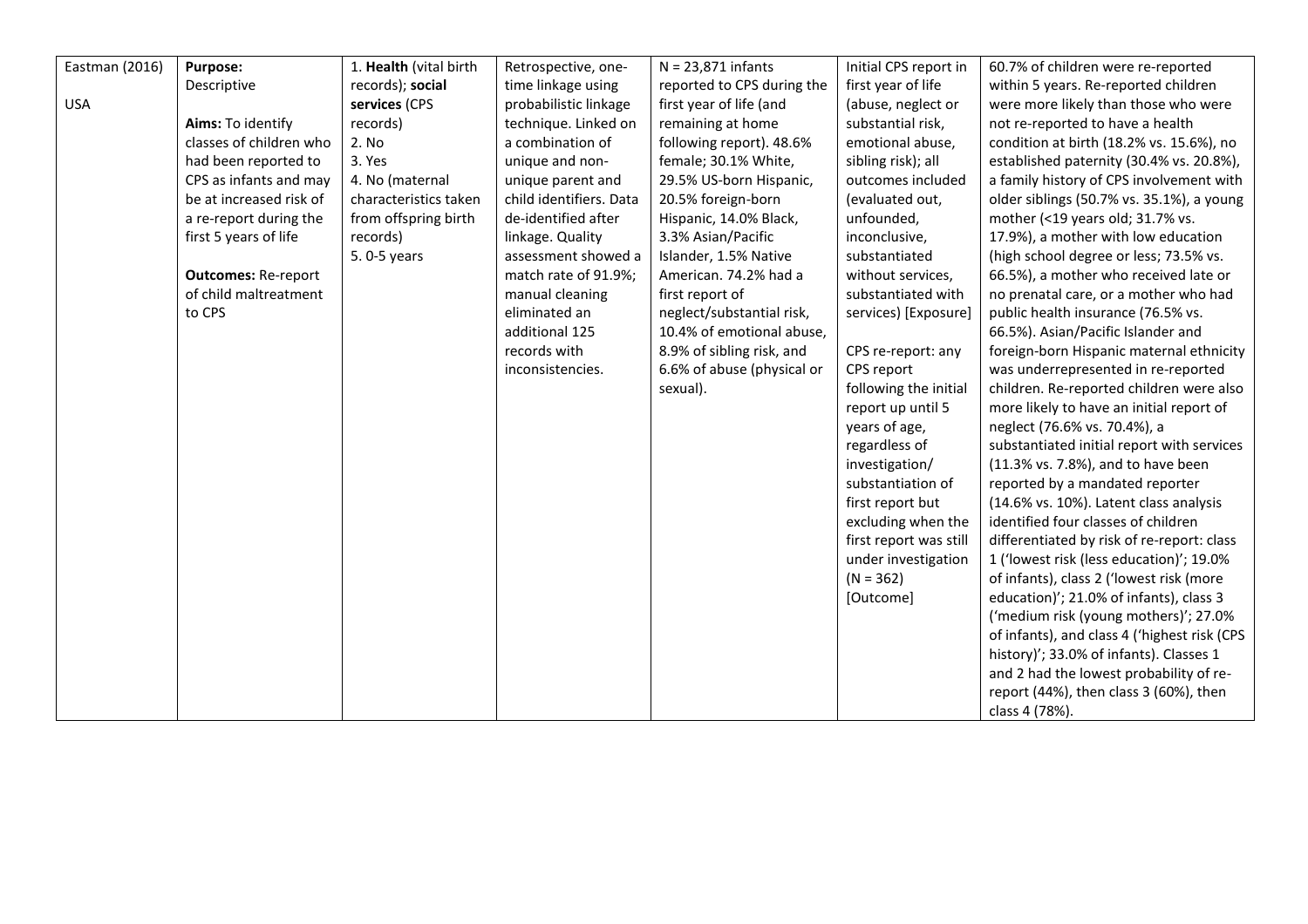| Ekéus (2004)    | Purpose: Descriptive      | 1. Education             | Retrospective, one-    | $N = 800,190$ children born  | ICD-9 or -10 code   | $N = 93$ children had a hospital admission |
|-----------------|---------------------------|--------------------------|------------------------|------------------------------|---------------------|--------------------------------------------|
|                 |                           | (Swedish Register of     | time linkage using     | in Sweden between 1987       | for child abuse     | with an ICD code for abuse, with higher    |
| Sweden          | Aims: To explore          | Education); health       | deterministic linkage  | and 1993. 48.6% female. N    | [Outcome]           | rates amongst children of younger          |
|                 | whether children of       | (Swedish Medical         | technique (within a    | = 3729 with mother aged      |                     | mothers. Crude rates per maternal age      |
|                 | teenage mothers have      | Birth Register,          | system using national  | 12-17 and N = 18,097 with    |                     | were 1.1 per 1000 for ages 12-17, 0.6      |
|                 | an increased risk of      | National Cause of        | registries). Linked on | mother aged 18-19.           |                     | per 1000 for ages 18-19, 0.2 per 1000      |
|                 | hospital admissions or    | Death Register,          | unique personal        |                              |                     | for ages 20-24, and 0.1 for ages 25-28,    |
|                 | death due to              | Swedish Hospital         | identification         |                              |                     | 29-32, and 33-55.                          |
|                 | unintentional and         | Discharge Register);     | numbers of child and   |                              |                     |                                            |
|                 | violent injuries          | social services          | mother. Implied        |                              |                     |                                            |
|                 | compared with             | (Swedish Register of     | exemption from         |                              |                     |                                            |
|                 | children of older         | Children and Young       | active consent. 99%    |                              |                     |                                            |
|                 | mothers. To               | Persons Subjected to     | linkage between        |                              |                     |                                            |
|                 | investigate whether or    | Child Welfare            | child and mother,      |                              |                     |                                            |
|                 | not the risks were        | Measures); other         | 99.4% linkage          |                              |                     |                                            |
|                 | mediated by social        | (Register of the Total   | between child and      |                              |                     |                                            |
|                 | factors or by parental    | Population, Sweden's     | father, and 91.0%      |                              |                     |                                            |
|                 | psychiatric morbidity     | <b>Total Enumeration</b> | linkage with maternal  |                              |                     |                                            |
|                 | and/or substance          | Income Survey,           | grandmother.           |                              |                     |                                            |
|                 | misuse                    | Swedish Population       |                        |                              |                     |                                            |
|                 |                           | and Housing Census)      |                        |                              |                     |                                            |
|                 | <b>Outcomes: Hospital</b> | 2. No                    |                        |                              |                     |                                            |
|                 | admissions or death       | 3. Yes                   |                        |                              |                     |                                            |
|                 | due to unintentional      | 4. Yes                   |                        |                              |                     |                                            |
|                 | and violent injuries      | 5.0-7 years              |                        |                              |                     |                                            |
| Finno-Velasquez | Purpose: Descriptive      | 1. Health (vital birth   | Retrospective, one-    | All California births in     | Any maltreatment    | 9.5% children of US-born mothers had a     |
| (2017)          |                           | records); social         | time linkage using     | 2006-2007 for which          | report before age 5 | CPS report before age 5, compared with     |
|                 | Aims: To examine          | services (CPS            | probabilistic linkage  | maternal race and            | (regardless of      | 4.7% of children with foreign-born         |
| <b>USA</b>      | subgroup patterns of      | records)                 | technique. Linked on   | ethnicity was self-reported  | investigation or    | mothers. After adjusting for other         |
|                 | CPS involvement in        | 2. No                    | a combination of       | as Asian in the birth record | substantiation)     | known risk factors, the highest rates of   |
|                 | California for Asian and  | 3. Yes                   | unique (maternal       | (N = 138,858; 12.2% of the   | [Outcome]           | CPS reports were in children of US-born    |
|                 | Pacific Islander          | 4. No (maternal          | social security        | entire 2006-2007 birth       |                     | Hawaiian/Guamanian/Samoan and              |
|                 | children prospectively    | characteristics          | number) and non-       | cohort). 4.7% of children    |                     | Pacific Islander mothers (20.4% and        |
|                 | based on maternal         | collected from           | unique (first name     | of foreign-born mothers      |                     | 18.0%, respectively; adj. RRs = 2.12, 95%  |
|                 | nativity and ethnic       | offspring birth          | and last name, date    | had a CPS report vs. 9.5%    |                     | CI 1.93, 2.32 and 1.93, 95% CI 1.71,       |
|                 | origin                    | record)                  | of birth) child and    | of children of native-born   |                     | 2.18, respectively, compared with all      |
|                 |                           | 5.0-5 years              | parent identifiers.    | mothers had a CPS report.    |                     | other children born to Asian mothers).     |
|                 | <b>Outcomes: CPS</b>      |                          | Linkage                |                              |                     | For other groups (e.g. foreign-born        |
|                 | involvement               |                          | validation/quality     |                              |                     | Pacific Islander and Hmong mothers),       |
|                 | (maltreatment reports     |                          | assessment ND.         |                              |                     | relatively high crude risk ratios were     |
|                 | before age 5,             |                          |                        |                              |                     | greatly attenuated in the adjusted         |
|                 |                           |                          |                        |                              |                     | model.                                     |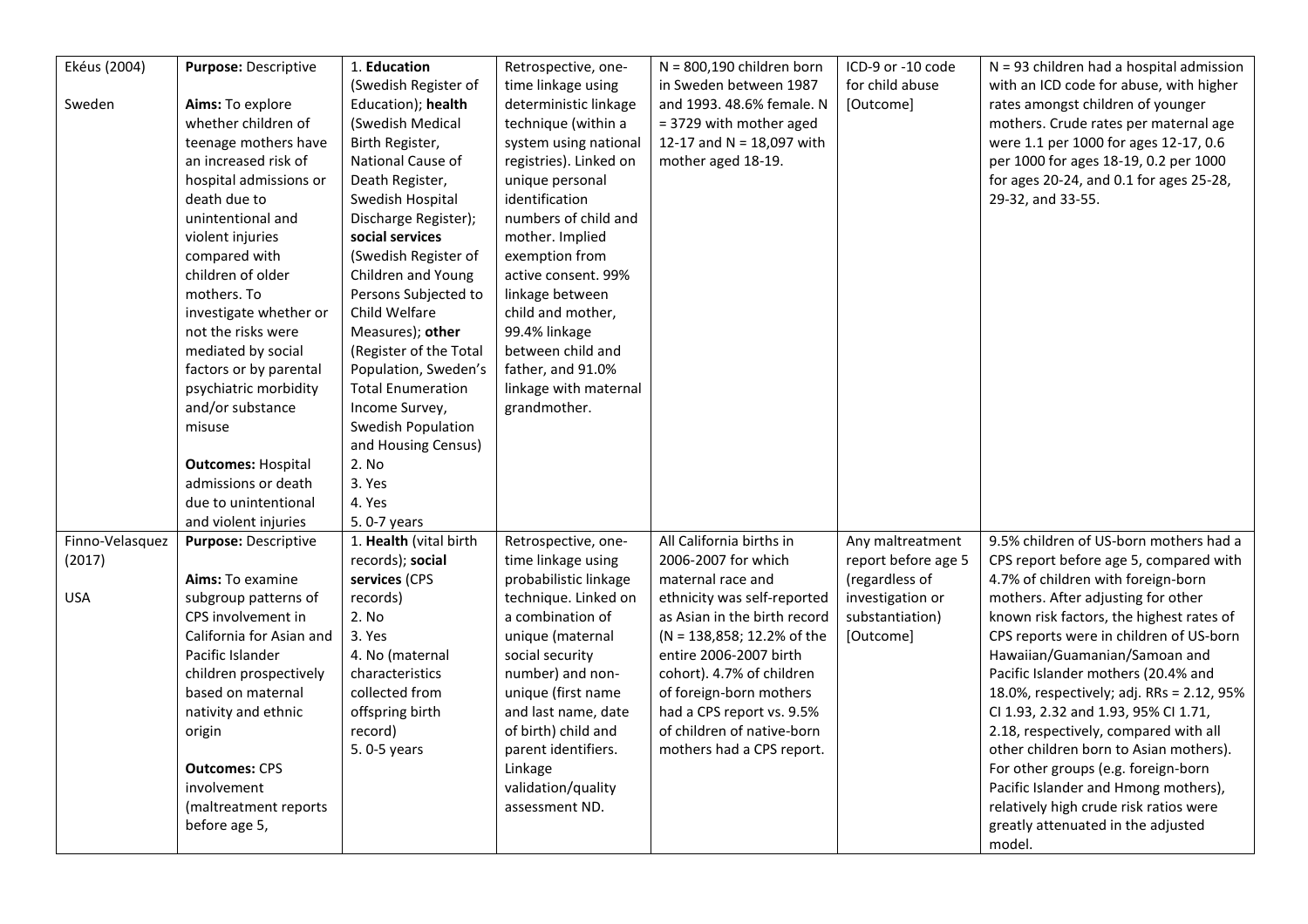|           | regardless of           |                                |                        |                                                  |                      |                                                                                         |
|-----------|-------------------------|--------------------------------|------------------------|--------------------------------------------------|----------------------|-----------------------------------------------------------------------------------------|
|           | substantiation)         |                                |                        |                                                  |                      |                                                                                         |
| Hafekost  | Purpose: Descriptive    | 1. Western Australian          | Retrospective, one-    | $N = 84,245$ (N = 23,509 of                      | Contact with CPS     | Children with maternal alcohol-related                                                  |
| (2017a)   |                         | Data Linkage System:           | time linkage using     | whom had an alcohol-                             | included             | diagnoses had a significantly greater risk                                              |
|           | Aims: To examine the    | health (Midwives               | probabilistic linkage  | related diagnosis & $N =$                        | substantiated child  | of a substantiated maltreatment report                                                  |
| Australia | relationship between a  | Notification System,           | technique (from a      | 60,736 controls). 48.6% of                       | maltreatment         | (adj. OR = 2.92, 95% CI 2.71, 3.14) and                                                 |
|           | maternal alcohol-use    | <b>Hospital Morbidity</b>      | larger 'living'        | children with maternal                           | reports (neglect,    | out-of-home care placement (adj. OR =                                                   |
|           | diagnosis, and the      | Data System, Mental            | research database      | alcohol-related diagnoses                        | physical abuse,      | 3.78, 95% CI 3.46, 4.13). Children at                                                   |
|           | timing of diagnosis,    | Health Information             | using                  | were female vs. 48.9% of                         | sexual abuse,        | greatest risk of substantiated                                                          |
|           | and child protection    | System, Drug and               | multiple/updated       | controls. 41.3% of                               | emotional and        | maltreatment were those with mothers                                                    |
|           | outcomes in a Western   | Alcohol Office,                | linkages). Linked on   | mothers with an alcohol-                         | psychological        | who received their diagnosis during                                                     |
|           | Australian population   | <b>Intellectual Disability</b> | medical record         | related diagnosis were                           | abuse) and out-of-   | pregnancy (adj. OR = 4.85, 95% CI 4.25,                                                 |
|           | cohort                  | Database, Western              | number, first and last | Indigenous. 17.6% of                             | home care            | 5.53), children with Indigenous mothers                                                 |
|           |                         | Australian Register of         | name, initial, date of | children whose mothers                           | placements (due to   | (adj. OR = 2.11, 95% CI 1.96, 2.28), low                                                |
|           | <b>Outcomes:</b>        | Developmental                  | birth, sex, and        | had an alcohol-related                           | substantiated        | socioeconomic status (adj. OR for                                                       |
|           | Substantiated child     | Anomalies); social             | addresses. Data were   | diagnosis had at least one                       | claims or because a  | bottom 10% vs. top 10% = 2.99, 95% CI                                                   |
|           | maltreatment            | services (Department           | de-identified. Linkage | substantiated                                    | caregiver can no     | 2.25, 3.95), children of young mothers                                                  |
|           | allegations and out-of- | for Child Protection           | quality assessed       | maltreatment report (of                          | longer look after    | (adj. OR for $<$ 25 years vs. 25-30 years =                                             |
|           | home care placement     | and Family Support             | through clerical       | these, 53% had 1+ report                         | them, e.g. has died) | 1.40, 95% CI 1.31, 1.50), mothers not                                                   |
|           |                         | (CPS) records)                 | review of a sub-       | of neglect, 21.0% physical                       | [Outcome]            | married (adj. ORs = 1.38, 95% CI 1.31,                                                  |
|           |                         | 2. No                          | sample of matches;     | abuse, 14.6% sexual                              |                      | 1.47 for never married; 1.55 (1.45, 1.79)                                               |
|           |                         | 3. Yes                         | very low (~0.1%)       | abuse, 11.3% emotional                           |                      | for separated/widowed/divorced),                                                        |
|           |                         | 4. Yes                         | false positive and     | and psychological abuse),                        |                      | maternal mental health record (adj. OR                                                  |
|           |                         | 5.0-ND                         | false negative         | vs. 4.0% for controls (of                        |                      | = 1.90, 95% CI 1.77, 2.05), maternal                                                    |
|           |                         |                                | matches.               | these, 36.6% had 1+                              |                      | illicit drug record (adj. OR = 1.98, 95%                                                |
|           |                         |                                |                        | report of neglect, 28.5%                         |                      | CI 1.82, 2.16), child Fetal Alcohol                                                     |
|           |                         |                                |                        | physical abuse, 24.2%                            |                      | Spectrum Disorder diagnosis (adj. OR =                                                  |
|           |                         |                                |                        | sexual abuse, 10.7%                              |                      | 3.25, 95% CI 2.28, 4.63), child                                                         |
|           |                         |                                |                        | emotional and                                    |                      | intellectual disability (adj. $OR = 1.86$ ,                                             |
|           |                         |                                |                        | psychological abuse);<br>13.4% and 2.1% had been |                      | 95% CI 1.65, 2.10), later parity (adj. OR<br>for 3+ vs. only child = 1.88, 95% CI 1.71, |
|           |                         |                                |                        | placed into out-of-home                          |                      | 2.06), and low birthweight (adj. OR for                                                 |
|           |                         |                                |                        |                                                  |                      | <10th percentile vs. normal = 1.21, 95%                                                 |
|           |                         |                                |                        | care, respectively.                              |                      | CI 1.13, 1.29). Similar patterns were                                                   |
|           |                         |                                |                        |                                                  |                      | found for out-of-home care placements.                                                  |
|           |                         |                                |                        |                                                  |                      |                                                                                         |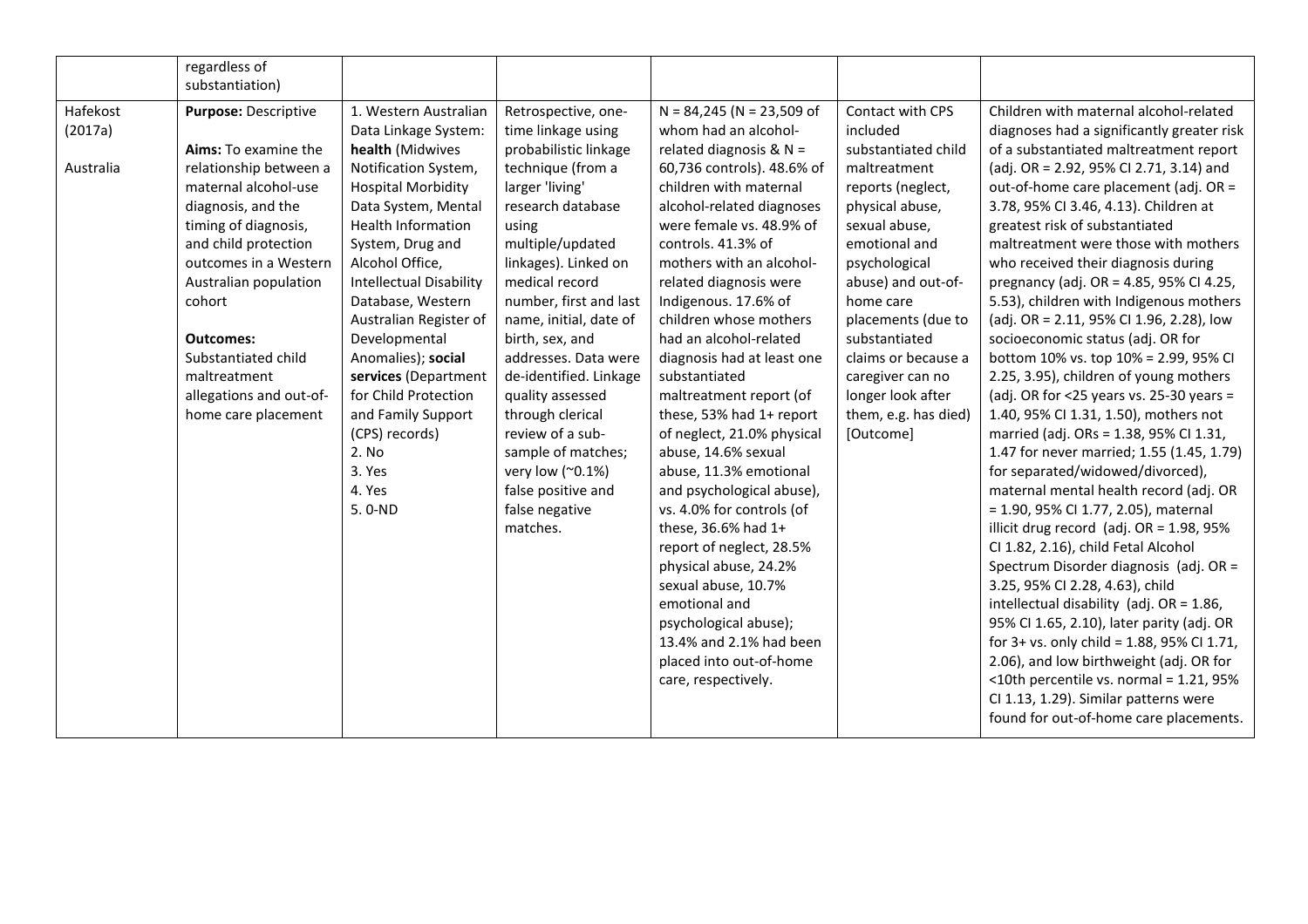| Hafekost  | <b>Purpose: Descriptive</b> | 1. Western Australian          | Retrospective, one-    | $N = 67,283$ children born | CPS contact:     | Children with a child protection contact |
|-----------|-----------------------------|--------------------------------|------------------------|----------------------------|------------------|------------------------------------------|
| (2017b)   |                             | Data Linkage System:           | time linkage using     | in Western Australia (N =  | substantiated    | were more likely than those without to   |
|           | Aims: To investigate        | education (Western             | probabilistic linkage  | 18,740 whose mothers       | allegations of   | have contact with the justice system     |
| Australia | whether a child whose       | Australian Literacy            | technique (from a      | had an alcohol use         | maltreatment and | (adj. OR = 2.27, 95% CI 2.09, 2.47).     |
|           | mother has an alcohol       | and Numeracy                   | larger 'living'        | diagnosis and $N = 48,543$ | out-of-home care |                                          |
|           | use disorder diagnosis      | Assessment and                 | research database      | controls). 48.8% female;   | placements       |                                          |
|           | has an increased risk of    | <b>National Assessment</b>     | using                  | 35.8% Indigenous.          | [Exposure        |                                          |
|           | contact with the justice    | Program-Literacy               | multiple/updated       |                            | (covariate)]     |                                          |
|           | system in comparison        | and Numeracy);                 | linkages). Linked on   |                            |                  |                                          |
|           | with other children         | health (Midwives               | medical record         |                            |                  |                                          |
|           | and if so, whether the      | Notification System,           | number, first and last |                            |                  |                                          |
|           | relationship persists       | <b>Hospital Morbidity</b>      | name, initial, date of |                            |                  |                                          |
|           | when known                  | Data System, Mental            | birth, sex, and        |                            |                  |                                          |
|           | sociodemographic and        | <b>Health Information</b>      | addresses. Data were   |                            |                  |                                          |
|           | child risk factors are      | System, Drug and               | de-identified. Linkage |                            |                  |                                          |
|           | controlled for              | Alcohol Office,                | quality assessed       |                            |                  |                                          |
|           |                             | <b>Intellectual Disability</b> | through clerical       |                            |                  |                                          |
|           | <b>Outcomes: Justice</b>    | Database, Western              | review of a sub-       |                            |                  |                                          |
|           | system contact              | Australian Register of         | sample of matches;     |                            |                  |                                          |
|           |                             | Developmental                  | very low (~0.1%)       |                            |                  |                                          |
|           |                             | Anomalies); justice            | false positive and     |                            |                  |                                          |
|           |                             | (Department of                 | false negative         |                            |                  |                                          |
|           |                             | <b>Corrective Services</b>     | matches.               |                            |                  |                                          |
|           |                             | dataset); social               |                        |                            |                  |                                          |
|           |                             | services (Department           |                        |                            |                  |                                          |
|           |                             | for Child Protection           |                        |                            |                  |                                          |
|           |                             | and Family Support             |                        |                            |                  |                                          |
|           |                             | (CPS) records)                 |                        |                            |                  |                                          |
|           |                             | 2. No                          |                        |                            |                  |                                          |
|           |                             | 3. Yes                         |                        |                            |                  |                                          |
|           |                             | 4. Yes                         |                        |                            |                  |                                          |
|           |                             | 5.0-ND                         |                        |                            |                  |                                          |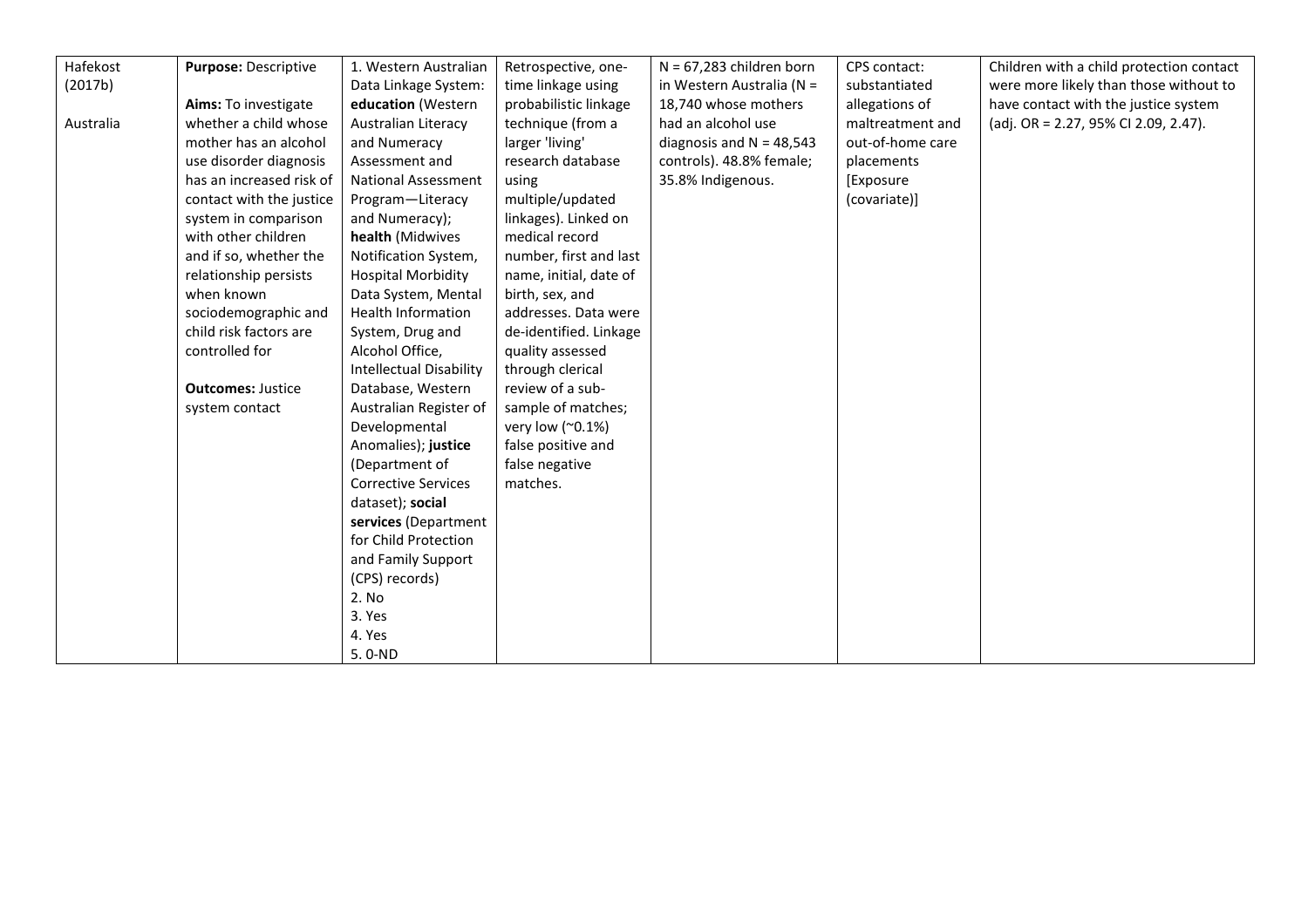| Högberg (2019) | Purpose: Descriptive     | 1. Education            | Retrospective, one-    | $N = 1,855,267$ live births in | Out-of-home care    | 23.3% of infants with an entry in the     |
|----------------|--------------------------|-------------------------|------------------------|--------------------------------|---------------------|-------------------------------------------|
|                |                          | (Education Register);   | time linkage using a   | Sweden between 1997            | placement due to    | National Patient Register had a           |
| Sweden         | Aims: To analyse         | health (Swedish         | deterministic linkage  | and 2014, of which $N =$       | social              | diagnosis of SDH, RH, or rib/long bone    |
|                | infants placed in out-   | <b>Medical Birth</b>    | technique (within a    | 395,812 had any entry in       | environment/up-     | fracture and 9% had a diagnosis of        |
|                | of-home care in          | Register, National      | system using national  | the National Patient           | bringing; abuse     | abuse without any of these. Compared      |
|                | Sweden by incidence,     | <b>Patient Register</b> | registries). Linked on | Register before age $1, N =$   | diagnoses without   | with the general population, infants      |
|                | medical diagnoses, and   | (inpatient and          | personal identity      | 182,974 had one of 119         | SHD/RH, or rib/long | with a diagnosis of SDH, RH, or rib/long  |
|                | perinatal factors.       | outpatient)); social    | number. Exempt         | select diagnoses of            | bone fractures; and | bone fractures were significantly more    |
|                |                          | services (Register of   | from consent           | interest, $N = 1514$ had       | SHD/RH, or rib/long | likely to be male, multiple born,         |
|                | <b>Outcomes: Out-of-</b> | Children and Young      | requirements.          | child welfare involvement,     | bone fractures      | preterm, or small for gestational age,    |
|                | home care by category    | Persons Subjected to    | Linkage                | and N = $782$ (51.6%) had a    | (high predictive    | and to have mothers who were              |
|                | (problems relating to    | Child Welfare           | validation/quality     | diagnosis related to abuse     | value for abuse)    | primipara or 4+ multipara, young, over-   |
|                | social environment/up-   | Measures (CPS))         | assessment ND.         | or adverse social or           | [Outcome]           | or underweight, smokers, single, not      |
|                | bringing; abuse          | 2. No                   |                        | parental circumstances         |                     | Nordic-born, and less educated.           |
|                | diagnoses without SDH    | 3. Yes                  |                        | before first entry in the      |                     | Compared with infants in out-of-home      |
|                | (subdural                | 4. Yes                  |                        | register                       |                     | care without these diagnoses, they were   |
|                | haemorrhage), RH         | 5.0-1 year              |                        |                                |                     | more likely to be male and less likely to |
|                | (retinal haemorrhage),   |                         |                        |                                |                     | have a mother who smoked or was           |
|                | rib fracture, or long    |                         |                        |                                |                     | single.                                   |
|                | bone fracture; and       |                         |                        |                                |                     |                                           |
|                | SDH, RH, rib fracture,   |                         |                        |                                |                     | (N.B. study also included incidence       |
|                | or long bone fracture)   |                         |                        |                                |                     | estimates, but these were derived         |
|                | before 1 year of age     |                         |                        |                                |                     | through a single database rather than     |
|                |                          |                         |                        |                                |                     | using the linked data and so are not      |
|                |                          |                         |                        |                                |                     | included in this review)                  |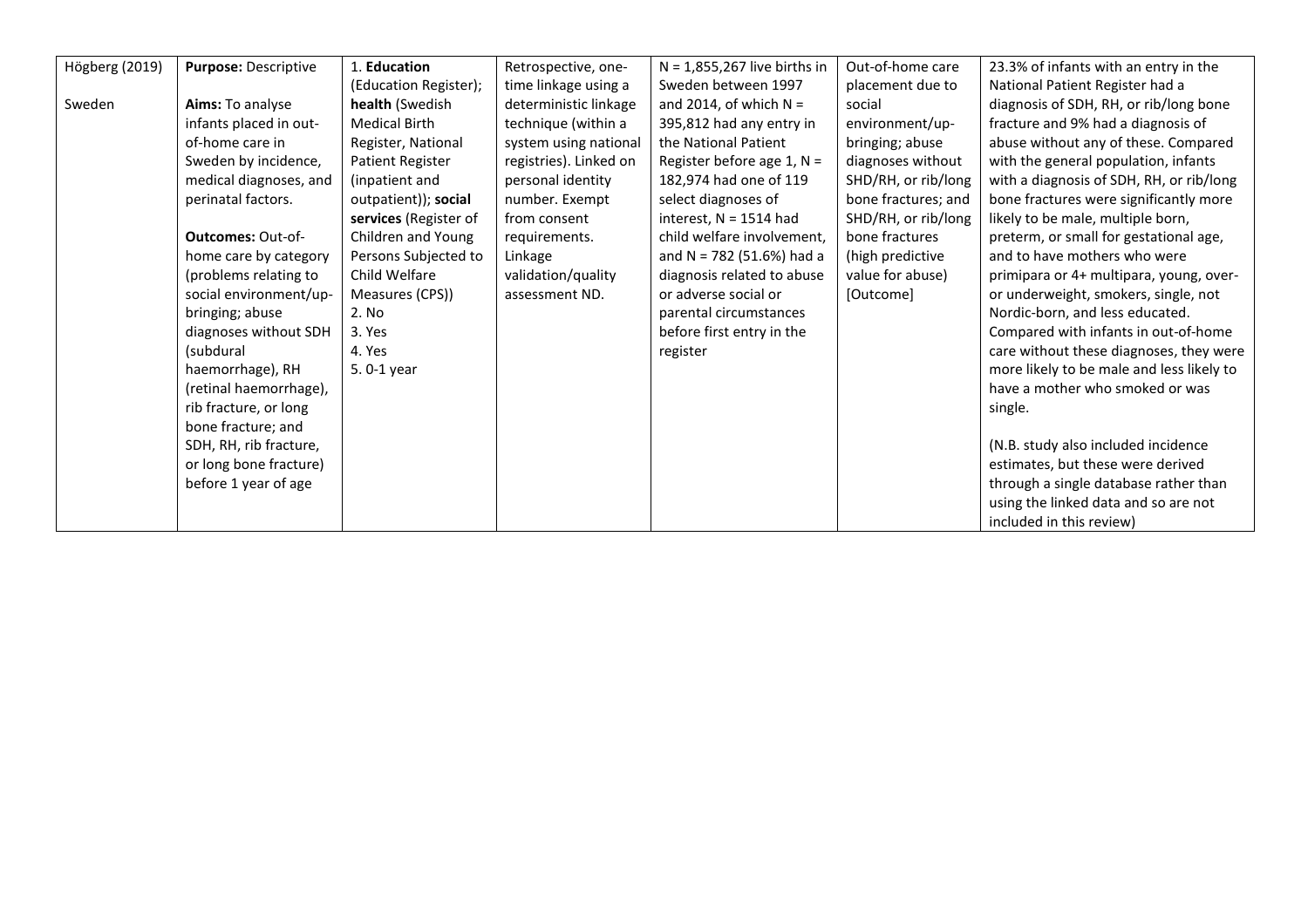| Johnson-   | Purpose: Descriptive    | 1. Health (vital birth | Retrospective, one-   | All California births    | Alleged               | 4.4% of children born to Hispanic           |
|------------|-------------------------|------------------------|-----------------------|--------------------------|-----------------------|---------------------------------------------|
| Motoyama   |                         | records); social       | time linkage using    | occurring 2000-2006      | abuse/neglect         | mothers were reported to CPS during         |
| (2015)     | Aims: To determine      | services (CPS          | probabilistic linkage | where maternal           | during the first year | the first year of life. 7.2% of children of |
|            | whether maternal        | records)               | technique. Linked on  | race/ethnicity was coded | of life (reported vs. | US-born mothers and 2.7% of children        |
| <b>USA</b> | foreign-born status     | 2. No                  | a combination of      | as Hispanic origin (N =  | not reported) and     | born to foreign-born mothers had            |
|            | conferred a protective  | 3. Yes                 | unique (maternal      | 1,909,155). 87.4%        | substantiated         | maltreatment reports, with children of      |
|            | advantage against       | 4. No (maternal        | social security       | Mexican heritage, 9.7%   | report of             | US-born mothers at higher risk than         |
|            | reported and            | characteristics taken  | number) and non-      | Central or South         | abuse/neglect         | foreign-born mothers for each origin        |
|            | substantiated           | from offspring birth   | unique (first name    | American, 1.9% 'other    | (substantiated vs.    | group. The highest rates of                 |
|            | maltreatment across     | records)               | and last name, date   | Hispanic', 0.8% Puerto   | unsubstantiated)      | maltreatment reports were for US-born       |
|            | Hispanic-origin groups, | 5.0-1 year             | of birth) child and   | Rican, 0.3% Cuban. 63.4% | [Outcome]             | Puerto Rican, Mexican, and Cuban            |
|            | and whether the         |                        | parent identifiers.   | born to foreign-born     |                       | mothers (10.0%, 7.2%, and 6.5%,             |
|            | likelihood an infant    |                        | Identifiable data.    | mothers.                 |                       | respectively) and the lowest were for       |
|            | was reported or         |                        | Linkage               |                          |                       | foreign-born Mexican, Central/S.            |
|            | substantiated for       |                        | validation/quality    |                          |                       | American, and Cuban mothers (2.7%,          |
|            | maltreatment varied     |                        | assessment ND.        |                          |                       | 2.9%, and 3.0%, respectively). For          |
|            | by Hispanic origin      |                        |                       |                          |                       | foreign-born mothers, all groups were       |
|            |                         |                        |                       |                          |                       | more likely to have maltreatment            |
|            | <b>Outcomes: CPS</b>    |                        |                       |                          |                       | reports than children born to Mexican       |
|            | involvement in first    |                        |                       |                          |                       | mothers (adj. RRs 1.22-2.80, p < 0.001).    |
|            | year of life            |                        |                       |                          |                       | For foreign-born mothers, children born     |
|            |                         |                        |                       |                          |                       | to Puerto Rican and Cuban mothers           |
|            |                         |                        |                       |                          |                       | were more likely to have maltreatment       |
|            |                         |                        |                       |                          |                       | reports than children born to Mexican       |
|            |                         |                        |                       |                          |                       | mothers (adj. RRs 1.43-1.59, p < 0.001).    |
|            |                         |                        |                       |                          |                       | 1.5% of children born to Hispanic           |
|            |                         |                        |                       |                          |                       | mothers had a substantiated report of       |
|            |                         |                        |                       |                          |                       | maltreatment in the first year of life.     |
|            |                         |                        |                       |                          |                       | The highest rates of substantiated          |
|            |                         |                        |                       |                          |                       | maltreatment reports were for US-born       |
|            |                         |                        |                       |                          |                       | Puerto Rican, Mexican, and Cuban            |
|            |                         |                        |                       |                          |                       | mothers (2.7%, 2.8%, and 2.8%,              |
|            |                         |                        |                       |                          |                       | respectively) and the lowest were for       |
|            |                         |                        |                       |                          |                       | foreign-born Mexican, Central/S.            |
|            |                         |                        |                       |                          |                       | American, and Cuban mothers (0.8%,          |
|            |                         |                        |                       |                          |                       | 0.9%, and 1.1%, respectively). Patterns     |
|            |                         |                        |                       |                          |                       | in the adj. RRs were similar to those for   |
|            |                         |                        |                       |                          |                       | reported maltreatment.                      |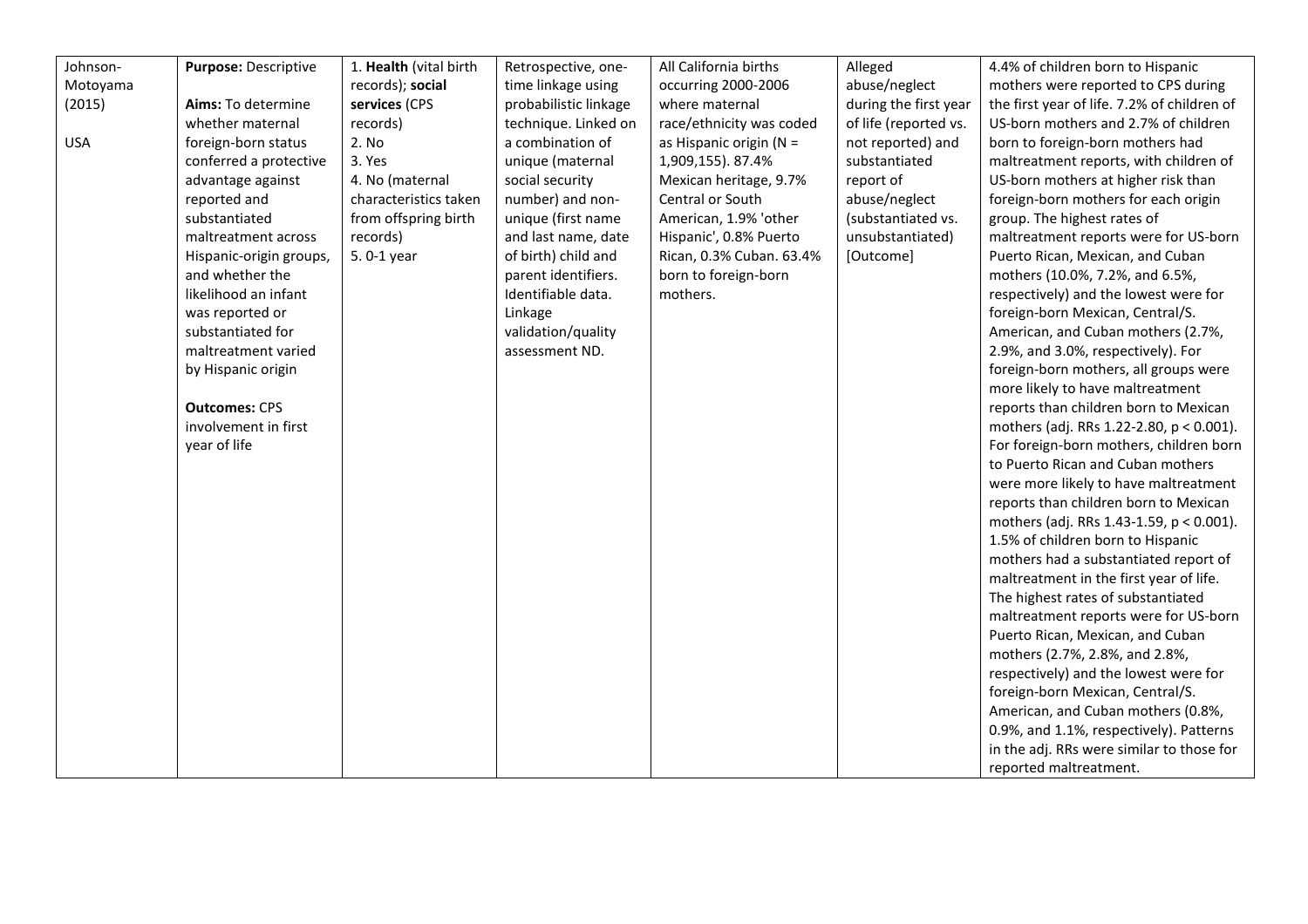| Kalland (2006) | Purpose: Descriptive         | 1. Health (Finnish | Retrospective, one-    | $N = 1668$ children born in | Foster care         | Bivariate analyses indicated that        |
|----------------|------------------------------|--------------------|------------------------|-----------------------------|---------------------|------------------------------------------|
|                |                              | Medical Birth      | time linkage using     | 1987-89 placed in foster    | placement           | children later placed in foster care had |
| Finland        | Aims: To investigate         | Registry); social  | deterministic linkage  | care due to maltreatment    | specifically due to | lower birth-weight and -length, shorter  |
|                | retrospectively              | services (Finnish  | technique (within a    | and all Finnish births in   | maltreatment        | gestational age, lower 1-minute Apgar    |
|                | neonatal health and          | Child Welfare      | system using national  | 1987 (N = 59,727) as        | (abuse or neglect)  | scores, and later nursery discharge      |
|                | maternal background          | Registry (CPS)     | registries). Linked on | controls. For foster care   | [Outcome]           | compared with controls. They further     |
|                | among a sample of            | records)           | personal               | children: 48.6% female;     |                     | had a greater proportion of teenage,     |
|                | children taken into          | 2. No              | identification         | mean age at care            |                     | first-time, and unmarried mothers, as    |
|                | custody and placed in        | 3. Yes             | numbers.               | placement = 53 months.      |                     | well as mothers who smoked (all          |
|                | foster care. To              | 4. No (maternal    | Anonymised data.       |                             |                     | p<0.001). Poorer health at birth was not |
|                | investigate the relation     | characteristics    | Linkage                |                             |                     | fully explained by maternal smoking      |
|                | between medical and          | collected from     | validation/quality     |                             |                     | during pregnancy.                        |
|                | social risk in the           | offspring birth    | assessment ND.         |                             |                     |                                          |
|                | neonatal period              | records)           |                        |                             |                     |                                          |
|                |                              | 5.0-18 years       |                        |                             |                     |                                          |
|                | <b>Outcomes: Foster care</b> |                    |                        |                             |                     |                                          |
|                | placement                    |                    |                        |                             |                     |                                          |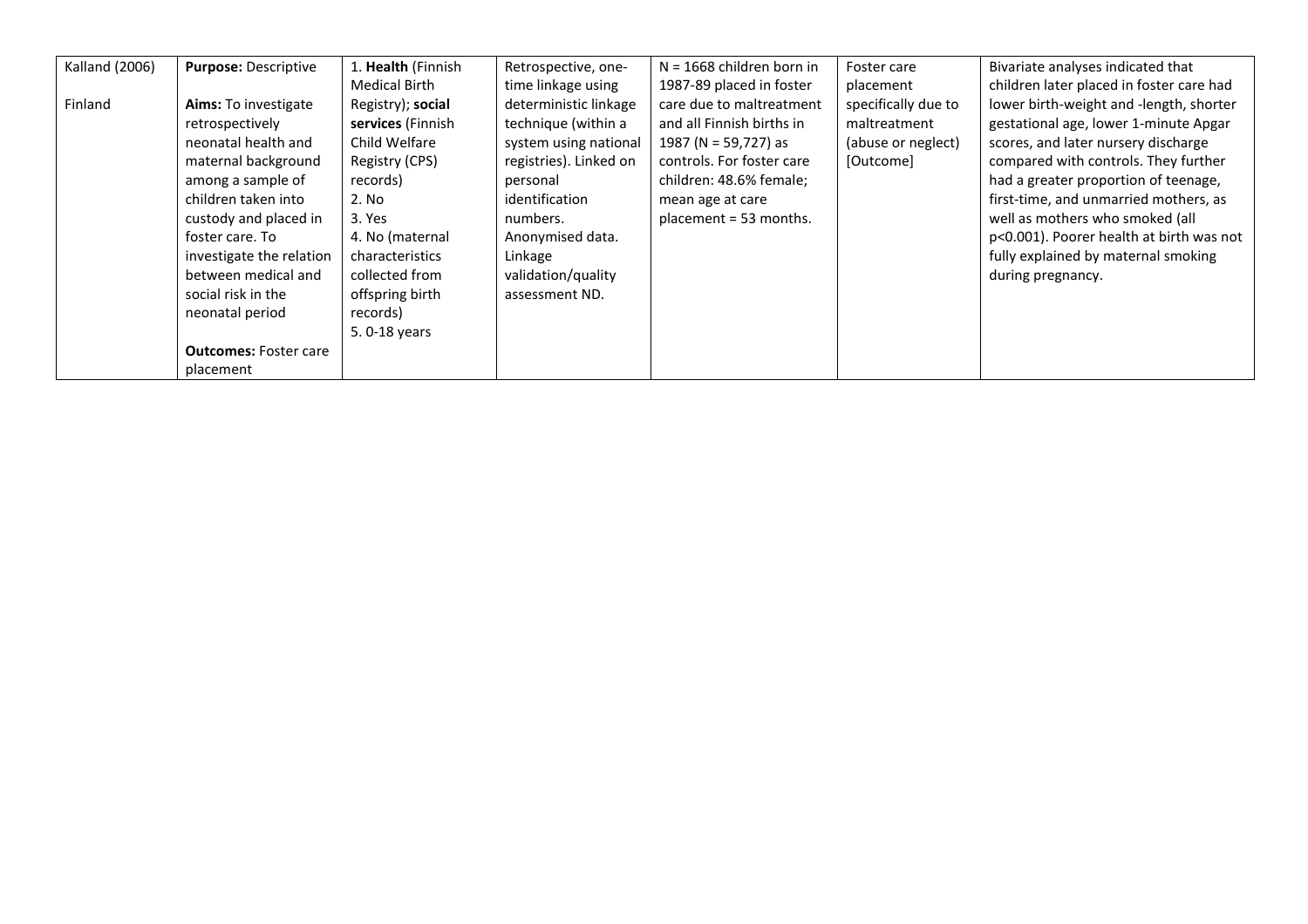| King (2013) | Purpose: Descriptive     | 1. Health (birth     | Retrospective, one-    | $N = 59,413$ children born | Five types of        | 26.1% of children had substantiated        |
|-------------|--------------------------|----------------------|------------------------|----------------------------|----------------------|--------------------------------------------|
|             |                          | records); social     | time linkage using     | in 2002 in California      | reported and         | maltreatment reports before age 5.         |
| <b>USA</b>  | Aims: To examine         | services (California | probabilistic linkage  | reported and investigated  | investigated         | Reports from mandated reporters were       |
|             | whether the status and   | Child Welfare        | technique. Linked on   | for maltreatment before    | maltreatment         | more likely to be substantiated than       |
|             | identity of the          | Services/Case        | a combination of       | age 5. Maternal ethnicity: | (listed)             | those from non-mandated reporters          |
|             | maltreatment reporter    | Management System    | unique (e.g. social    | 52.9% Latina, 28.9%        | hierarchically): (1) | (adj. RR = 2.49, 95% CI 2.40, 2.60).       |
|             | are independent          | (CPS) records)       | security number) and   | White, 12.6% Black, 4.5%   | sexual abuse         | Reports from law enforcement/legal         |
|             | predictors of            | 2. No                | non-unique (e.g. first | Asian/Pacific Islander,    | (sexual abuse or     | services, medical professionals, public    |
|             | substantiation across    | 3. Yes               | name, date of birth)   | 1.0% Native American.      | exploitation); (2)   | agencies, and other professionals were     |
|             | maltreatment types       | 4. No (maternal      | child and parent       | 73.9% of children had      | physical abuse; (3)  | more likely to be substantiated than       |
|             | and in the presence of   | characteristics      | identifiers. Linkage   | unsubstantiated            | neglect (severe      | reports from non-mandated reporters        |
|             | multiple                 | collected from       | quality assessed by    | maltreatment reports;      | neglect, general     | while reports from school/childcare        |
|             | sociodemographic         | offspring birth      | manual review;         | 26.1% had substantiated    | neglect, or          | personnel and helping professionals        |
|             | characteristics and risk | record)              | match rate of CPS      | reports. Allegation types  | caretaker absence    | were more likely to be substantiated       |
|             | factors present at birth | 5.0-5 years          | records to birth       | were sexual abuse (2.8%),  | or incapacity); (4)  | than those from family, community          |
|             |                          |                      | records was 84% (not   | physical abuse (8.9%),     | emotional abuse      | members, and unidentified reporters.       |
|             | <b>Outcomes:</b>         |                      | matched included       | neglect (49.8%), emotional | (may include         | Type of reported maltreatment was also     |
|             | Substantiation of        |                      | those with missing     | abuse (13.2%), and         | witnessing           | a significant predictor of substantiation: |
|             | alleged maltreatment     |                      | information and        | substantial risk (25.2%).  | domestic violence);  | compared with physical abuse, sexual       |
|             |                          |                      | those born out of      |                            | and (5) substantial  | abuse was less likely to be substantiated  |
|             |                          |                      | state).                |                            | risk (at risk due to | (adj. RR = 0.84, 95% CI 0.71, 0.98) while  |
|             |                          |                      |                        |                            | sibling being        | substantial risk, emotional abuse, and     |
|             |                          |                      |                        |                            | maltreated or        | neglect were all more likely to be         |
|             |                          |                      |                        |                            | substantial risk of  | substantiated (adj. RRs = 1.62, 1.80, and  |
|             |                          |                      |                        |                            | abuse).              | 2.36, respectively).                       |
|             |                          |                      |                        |                            | [Substantiation =    |                                            |
|             |                          |                      |                        |                            | outcome; type,       |                                            |
|             |                          |                      |                        |                            | reporter identity =  |                                            |
|             |                          |                      |                        |                            | predictors]          |                                            |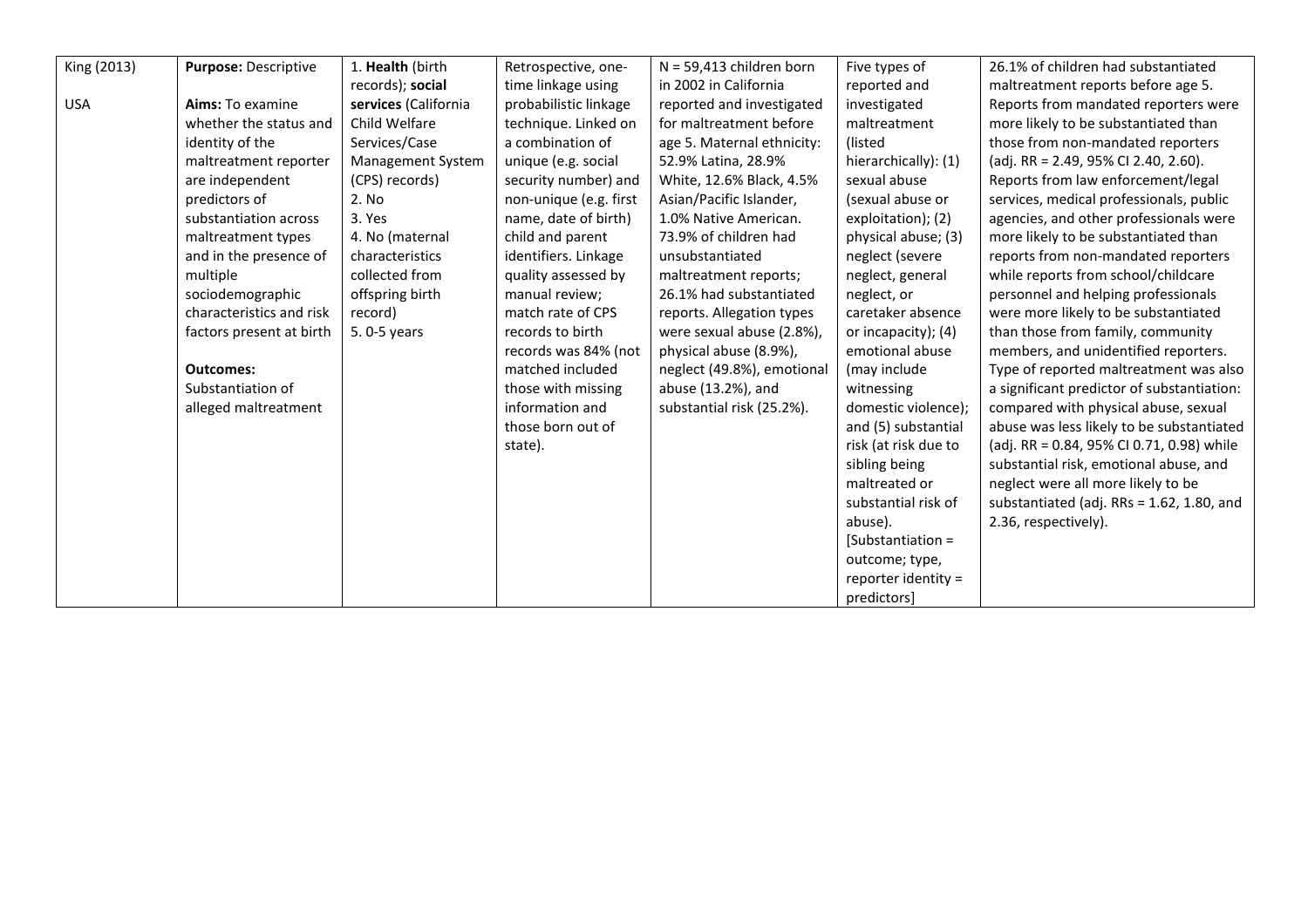| Maloney (2017)<br><b>USA</b>      | Purpose: Descriptive<br>Aims: To examine the<br>relative contributions<br>of different risks to<br><b>Black-White disparities</b><br>in maltreatment<br>reports and foster care<br>placements<br><b>Outcomes: CPS contact</b>                                                                          | 1. Health (vital/birth<br>registration records,<br>Allegheny County<br>behavioural health<br>and drug and alcohol<br>systems records);<br>justice (Allegheny<br>County prison and<br>youth justice<br>systems); social<br>services (Allegheny<br>County child<br>protection (CPS) data<br>systems)<br>2. No<br>3. Yes<br>4. Yes<br>5.0-4 years | Retrospective, one-<br>time linkage. Linkage<br>technique<br>(probabilistic vs.<br>deterministic) ND<br>(linked on a<br>combination of<br>unique and non-<br>unique child and<br>parental identifiers,<br>e.g. first name, last<br>name, maternal<br>Social Security<br>Number, date of<br>birth). Anonymised<br>data. Linkage<br>validation/quality<br>assessment ND. | All live births to Black and<br>White families in one<br>county in Pennsylvania,<br>USA 2008-2010 (N =<br>27,527; 21.1% Black<br>families). 20.0% and 6.9%<br>children from Black and<br>White families,<br>respectively, had a CPS<br>report by age 4; 4.0% and<br>1.3% had placements by<br>age 4, respectively.                                                                           | Allegations of<br>maltreatment<br>(abuse and neglect)<br>and foster care<br>placement before<br>age 4 [Outcome]                              | In unadjusted models, children of Black<br>families had 2.9 times the risk of a CPS<br>report by age 4 and 3.1 times the risk of<br>foster care placement. However, these<br>differences were completely explained<br>by between-group differences in<br>parental marital status (single<br>motherhood) and age at birth (early<br>parenthood).                                                                                                                                                                                                                                                                                                                                                                                                                                                                                                                                                                                                                                |
|-----------------------------------|--------------------------------------------------------------------------------------------------------------------------------------------------------------------------------------------------------------------------------------------------------------------------------------------------------|------------------------------------------------------------------------------------------------------------------------------------------------------------------------------------------------------------------------------------------------------------------------------------------------------------------------------------------------|------------------------------------------------------------------------------------------------------------------------------------------------------------------------------------------------------------------------------------------------------------------------------------------------------------------------------------------------------------------------|----------------------------------------------------------------------------------------------------------------------------------------------------------------------------------------------------------------------------------------------------------------------------------------------------------------------------------------------------------------------------------------------|----------------------------------------------------------------------------------------------------------------------------------------------|--------------------------------------------------------------------------------------------------------------------------------------------------------------------------------------------------------------------------------------------------------------------------------------------------------------------------------------------------------------------------------------------------------------------------------------------------------------------------------------------------------------------------------------------------------------------------------------------------------------------------------------------------------------------------------------------------------------------------------------------------------------------------------------------------------------------------------------------------------------------------------------------------------------------------------------------------------------------------------|
| McDonnell<br>(2019)<br><b>USA</b> | Purpose: Descriptive<br>Aims: To evaluate the<br>odds of experiencing<br>maltreatment among<br>children with autism<br>spectrum disorder<br>(ASD) and/or<br>intellectual disability<br>(ID) in comparison to<br>population controls<br><b>Outcomes:</b><br>Maltreatment reports<br>and substantiations | 1. Health (South<br>Carolina Autism and<br>Developmental<br><b>Disabilities</b><br>Monitoring Network,<br>birth records); social<br>services (South<br>Carolina Department<br>of Social Services<br>(CPS) records)<br>2. No<br>3. Yes<br>4. No<br>5. 2-18+ years                                                                               | Retrospective, one-<br>time linkage. Linkage<br>technique<br>(probabilistic vs.<br>deterministic) ND.<br>Linkage<br>validation/quality<br>assessment ND.                                                                                                                                                                                                               | $N = 4,988$ children born in<br>1992, 1994, 1996, and<br>1998 (N = 316 ASD-only, N<br>$= 291$ ASD + ID, N = 1280<br>ID-only, $N = 3101$<br>population controls).<br>Proportions with a<br>maltreatment report/<br>maltreatment<br>substantiation for each<br>group were 21.2%/10.1%<br>for ASD-only, 31.3%/16.5%<br>for ASD + ID, 39.2%/24.7%<br>for ID-only, and<br>16.1%/8.8% for ID-only. | Reports and<br>substantiations of<br>maltreatment<br>(sexual abuse,<br>physical abuse,<br>emotional abuse,<br>physical neglect)<br>[Outcome] | All three study groups were more likely<br>than population controls to have any<br>maltreatment report (adj. ORs = 1.86,<br>95% CI 1.36, 2.52 for ASD-only; 2.35,<br>95% Cl 1.77, 3.12 for ASD + ID; and 2.45,<br>95% CI 2.09, 2.88 for ID-only). The same<br>was true for substantiations (adj. ORs =<br>1.51, 95% CI 1.01, 2.26 for ASD-only;<br>1.97, 95% CI 1.39, 2.79 for ASD + ID; and<br>2.49, 95% CI 2.05, 3.02 for ID-only).<br>Individuals in the ASD-only group were<br>significantly more likely than controls to<br>have reports of physical abuse and<br>physical neglect and substantiations of<br>physical neglect. Individuals in the ASD +<br>ID group were significantly more likely<br>than controls to have reports all types<br>of maltreatment and substantiations of<br>physical neglect. Individuals in the ID-<br>only group were significantly more likely<br>than controls to have reports and<br>substantiations of all types of<br>maltreatment. |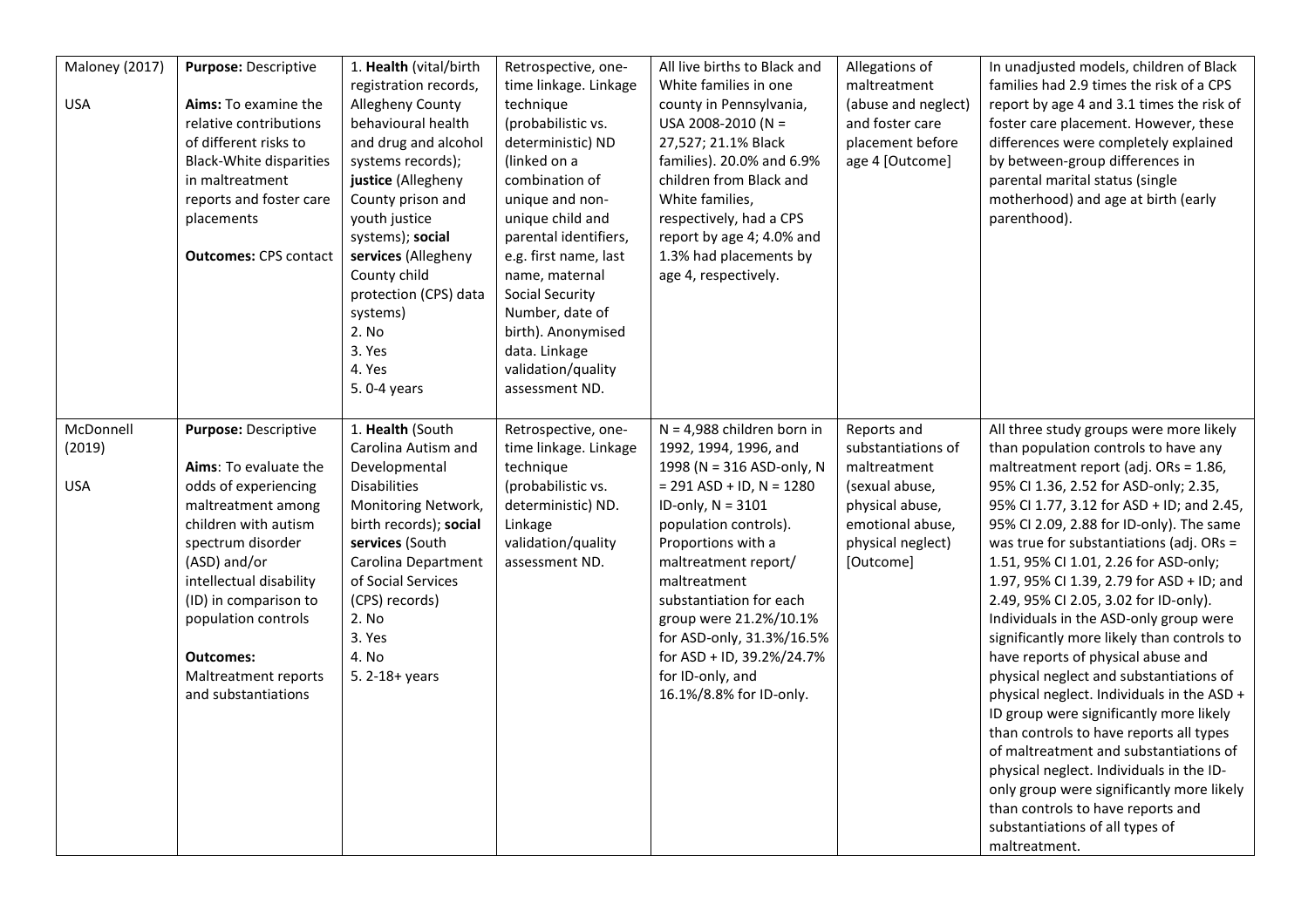| O'Donnell  | Purpose: Descriptive     | 1. Western Australian          | Near real-time          | All live births in Western    | Child maltreatment | 9.2% of children whose mother had a       |
|------------|--------------------------|--------------------------------|-------------------------|-------------------------------|--------------------|-------------------------------------------|
| (2015)     |                          | Data Linkage System:           | ('living') linkage from | Australia 1990-2005 (N =      | allegations and    | prior mental health contact had a         |
|            | Aims: To quantify the    | health (Intellectual           | multiple updates        | 404,022; N = 74,888 with      | substantiations    | maltreatment allegation (approx. half of  |
| Australia  | relationship between     | <b>Disability Exploring</b>    | using probabilistic     | mothers with a mental         | [Outcome]          | all children with allegations had         |
|            | maternal mental          | Answers dataset,               | linkage technique.      | health contact). 48.7%        |                    | mothers with a prior mental health        |
|            | health and risk of child | Cerebral Palsy                 | Linked on medical       | female; 7.6% Aboriginal or    |                    | contact). Prior maternal mental health    |
|            | maltreatment             | Register, Birth                | record number, first    | Torres Strait Islander. 3.5%  |                    | contact was significantly associated with |
|            | according to the         | Defects Register,              | and last name, initial, | had a maltreatment            |                    | maltreatment allegations overall (adj.    |
|            | different types of       | <b>Hospital Morbidity</b>      | date of birth, sex,     | allegation (primarily for     |                    | $HR = 2.64, 2.50, 2.80$ ) and across      |
|            | mental health            | Data System, Mental            | and addresses. Data     | neglect).                     |                    | diagnostic categories (adj. HRs 1.54-     |
|            | diagnoses                | <b>Health Information</b>      | were de-identified.     |                               |                    | 13.15). Disorders most associated with    |
|            |                          | System); social                | Linkage quality         |                               |                    | allegations were intellectual disability  |
|            | <b>Outcomes: Child</b>   | services (Department           | assessed through        |                               |                    | (adj. HR = 13.15, 95% CI 9.40, 18.40),    |
|            | maltreatment             | of Child Protection            | clerical review of a    |                               |                    | disorders of childhood/psychological      |
|            | allegations and          | and Family Support             | sub-sample of           |                               |                    | development (adj. HR = 2.99, 95% CI       |
|            | substantiations          | (CPS) records)                 | matches; very low       |                               |                    | 2.44, 3.67), personality disorders (adj.  |
|            |                          | 2. No                          | (~0.1%) false positive  |                               |                    | HR = 2.70, 95% CI 2.26, 3.23),            |
|            |                          | 3. Yes                         | and false negative      |                               |                    | substance-related disorders (adj. HR =    |
|            |                          | 4. Yes                         | matches.                |                               |                    | 2.66, 95% CI 2.46, 2.89), and organic     |
|            |                          | 5.0-17 years                   |                         |                               |                    | disorders (adj. HR = 2.48, 95% CI 1.53,   |
|            |                          |                                |                         |                               |                    | $4.02$ ).                                 |
| Orr (2019) | Purpose: Descriptive     | 1. Health (Midwives            | Retrospective, one-     | All live births in Western    | Allegation and     | 20.3% of children whose mothers were      |
|            |                          | Notification System,           | time linkage (using     | Australia 1990-2009 and       | substantiations of | hospitalised for assault had a            |
| Australia  | Aims: To examine the     | birth registrations,           | data from a research    | their parents ( $N = 524,534$ | maltreatment       | subsequent maltreatment allegation;       |
|            | risk of maltreatment     | <b>Mental Health</b>           | database with near      | children). 48.8% female;      | (physical abuse,   | this rose to 41.9% for mothers            |
|            | allegations in children  | Information System,            | real-time linkage)      | 7.8% Aboriginal or Torres     | sexual abuse,      | hospitalised in the prenatal period.      |
|            | whose mothers were       | Western Australian             | using probabilistic     | Strait Islander. 6.6% had a   | emotional abuse,   | Maternal assault-related hospitalisation  |
|            | hospitalised due to an   | Register of                    | linkage technique.      | maltreatment allegation       | neglect); maternal | was a significant risk factor for         |
|            | assault                  | Developmental                  | Linked on medical       | (1.3% emotional abuse,        | assaults included  | subsequent maltreatment allegation        |
|            |                          | Anomalies,                     | record number, first    | 2.0% neglect, 1.4%            | domestic violence, | (adj. HR = 9.20, 95% CI 8.98, 9.43,       |
|            | <b>Outcomes:</b>         | <b>Intellectual Disability</b> | and last name, initial, | physical abuse, 1.6%          | but these cases    | compared with children whose mothers      |
|            | Maltreatment             | <b>Exploring Answers</b>       | date of birth, sex,     | sexual abuse); 3.1% had a     | were not separated | had no assault-related admission).        |
|            | allegations              | Database, Hospital             | and addresses.          | substantiated                 | from all assaults  | Aboriginal (adj. HR = 1.57, 95% Cl 1.44,  |
|            |                          | <b>Morbidity Data</b>          | Exempt from consent     | maltreatment allegation.      | [Child             | 1.71) and non-Aboriginal children (adj.   |
|            |                          | Collection); social            | requirements. Data      |                               | maltreatment:      | HR = 1.93, 95% CI 1.79, 2.07) with        |
|            |                          | services (Department           | were de-identified.     |                               | outcome]           | maternal assault hospitalisations had a   |
|            |                          | for Child Protection           | Clerical review         |                               |                    | greater chance than those without         |
|            |                          | and Family Support             | showed linkage          |                               |                    | hospitalisations of maltreatment          |
|            |                          | (CPS) records)                 | accuracy >99%.          |                               |                    | allegation.                               |
|            |                          | 2. No                          |                         |                               |                    |                                           |
|            |                          | 3. Yes                         |                         |                               |                    |                                           |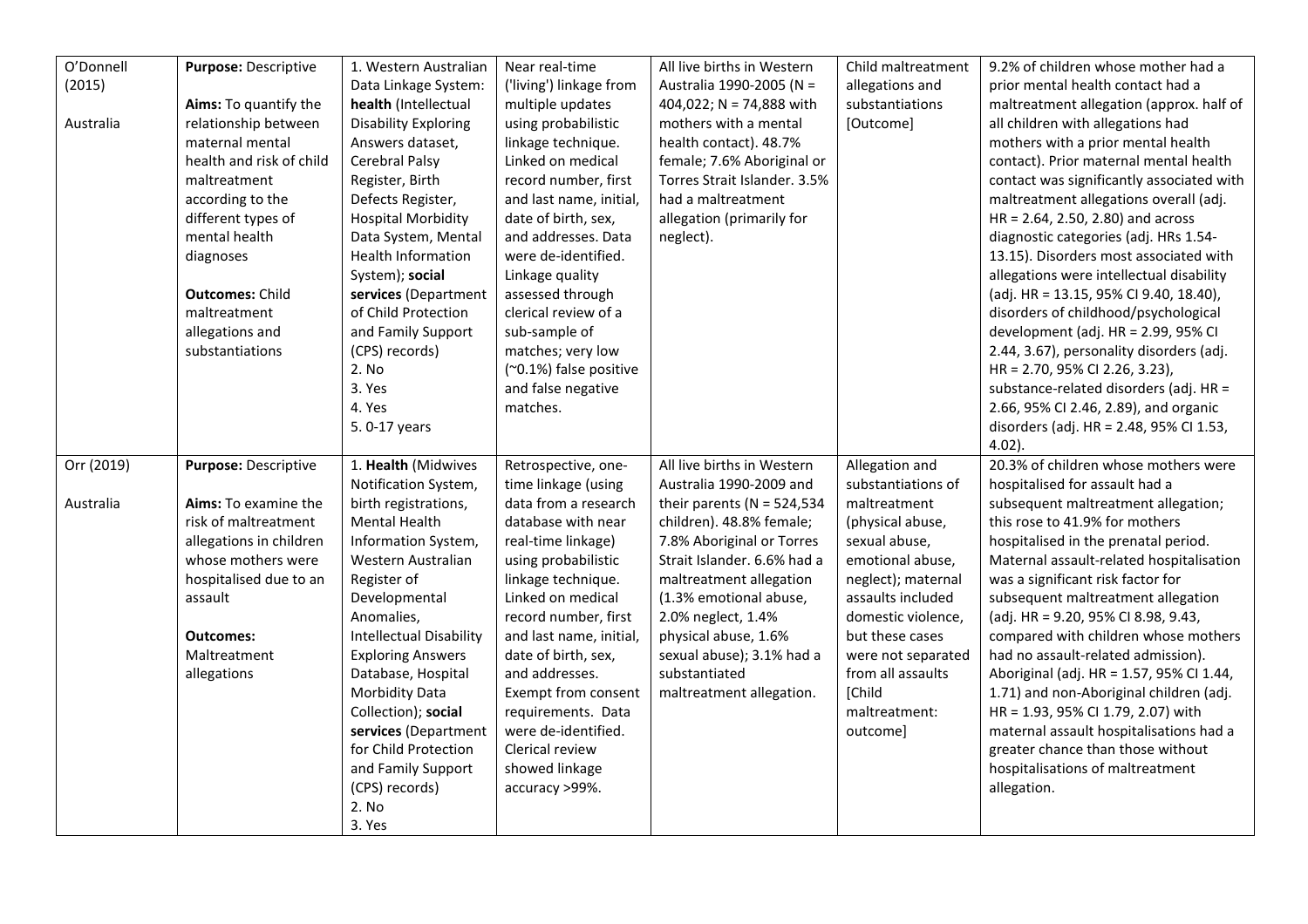|  | 4. Yes                |  |  |
|--|-----------------------|--|--|
|  | 5. 0-approx. 23 years |  |  |
|  |                       |  |  |
|  |                       |  |  |
|  |                       |  |  |
|  |                       |  |  |
|  |                       |  |  |
|  |                       |  |  |
|  |                       |  |  |
|  |                       |  |  |
|  |                       |  |  |
|  |                       |  |  |
|  |                       |  |  |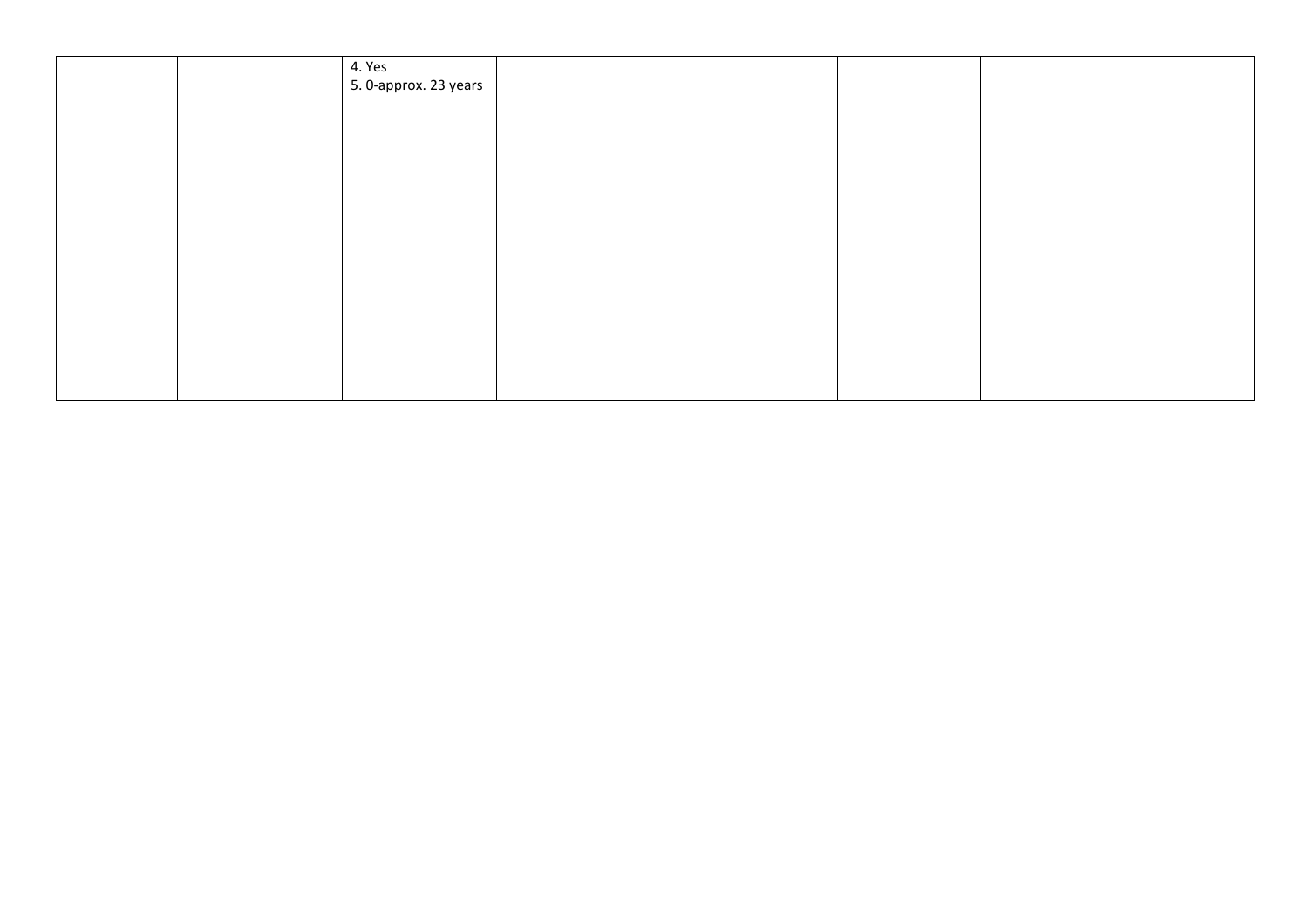| Papalia (2017) | Purpose: Descriptive     | 1. Health (Office of     | Retrospective, one-   | $N = 510$ participants with  | Sexual abuse (could      | Abuse victims were more likely than        |
|----------------|--------------------------|--------------------------|-----------------------|------------------------------|--------------------------|--------------------------------------------|
|                |                          | <b>Forensic Medicine</b> | time linkage using    | experience of                | be by someone not        | comparisons to have more                   |
| Australia      | Aims: To investigate     | clinical records,        | deterministic and     | interpersonal (re)-          | related to the           | interpersonal (re)-victimisation           |
|                | whether there are        | Victoria's public        | probabilistic         | victimisation ( $N = 401$    | child); cases            | incidents, be older at the time of the     |
|                | distinct temporal        | psychiatric patient      | techniques. Linked    | victims of sexual abuse      | identified on the        | most recent incident, be (re)-victimised   |
|                | pathways of              | information system);     | on identifying        | and $N = 109$ comparisons).  | basis of findings        | for a longer time, be younger at time of   |
|                | interpersonal re-        | justice (Victoria's      | information including | Sexual abuse victims:        | from the Office of       | first interpersonal (re)-victimisation.    |
|                | victimisation between    | criminal records         | surname, first name,  | 77.1% female; mean age       | <b>Forensic Medicine</b> | They were also 4.43 (95% CI 2.35, 8.35)    |
|                | the ages of 10-25        | database)                | date of birth or age  | at follow-up = $24.38$ years | case files               | times as likely to be the victim of a      |
|                | years among medically    | 2. No                    | range, gender.        | (SD 3.93). Comparison        | [Exposure]               | sexual offence, 3.30 (95% CI 2.07, 5.25)   |
|                | confirmed child sexual   | 3. Yes                   | Consent not sought.   | group: 67.0% female;         |                          | times as likely to have a personal safety  |
|                | abuse cases and          | 4. No                    | Data were de-         | mean age at follow-up =      |                          | intervention order, 2.12 (95% CI 1.32,     |
|                | whether abuse            | 5. Sexual abuse          | identified. Linkage   | 23.32 years (SD 3.34).       |                          | 3.62) times as likely to have a criminal   |
|                | variables, re-           | occurred from 0-16       | 'checked for          |                              |                          | history, and 3.02 (95% CI 1.35, 6.80)      |
|                | victimisation variables, | years; follow-up 13-     | accuracy' (no further |                              |                          | times as likely to have been charged       |
|                |                          |                          |                       |                              |                          |                                            |
|                | and presence of other    | 44 years                 | detail provided).     |                              |                          | with a violent offence. Abuse victims      |
|                | adverse outcomes,        |                          |                       |                              |                          | were 3.02 (95% CI 1.75, 5.21) as likely as |
|                | were associated with     |                          |                       |                              |                          | comparisons to have mental health          |
|                | heterogeneity in re-     |                          |                       |                              |                          | system contact. LCA resulted in four       |
|                | victimisation pathways   |                          |                       |                              |                          | pathways to interpersonal (re)-            |
|                |                          |                          |                       |                              |                          | victimisation: (1) 'Normative' (relatively |
|                | <b>Outcomes:</b>         |                          |                       |                              |                          | low rates of re-victimisation; 65% of      |
|                | Interpersonal (re)-      |                          |                       |                              |                          | female victims and 71.7% of males), (2)    |
|                | victimisation            |                          |                       |                              |                          | 'Childhood-Limited' (moderate rates of     |
|                |                          |                          |                       |                              |                          | re-victimisation until age 14, followed    |
|                |                          |                          |                       |                              |                          | by a sharp decline; 15.5% of female        |
|                |                          |                          |                       |                              |                          | victims ad 18.5% of males), (3)            |
|                |                          |                          |                       |                              |                          | 'Emerging-Adulthood' (low rates of re-     |
|                |                          |                          |                       |                              |                          | victimisation during late                  |
|                |                          |                          |                       |                              |                          | childhood/adolescence followed by a        |
|                |                          |                          |                       |                              |                          | spike in early adulthood; 10.4% of         |
|                |                          |                          |                       |                              |                          | female victims and 5.3% of males), and     |
|                |                          |                          |                       |                              |                          | (4) 'Chronic re-victimisation' (moderate-  |
|                |                          |                          |                       |                              |                          | to-high rates of re-victimisation          |
|                |                          |                          |                       |                              |                          | throughout early life course; 9.1% of      |
|                |                          |                          |                       |                              |                          | female victims and 4.3% of males).         |
|                |                          |                          |                       |                              |                          | Membership in more problematic and         |
|                |                          |                          |                       |                              |                          | persistent trajectories was predicted by   |
|                |                          |                          |                       |                              |                          | older age at abuse, criminal history, and  |
|                |                          |                          |                       |                              |                          | mental health problems.                    |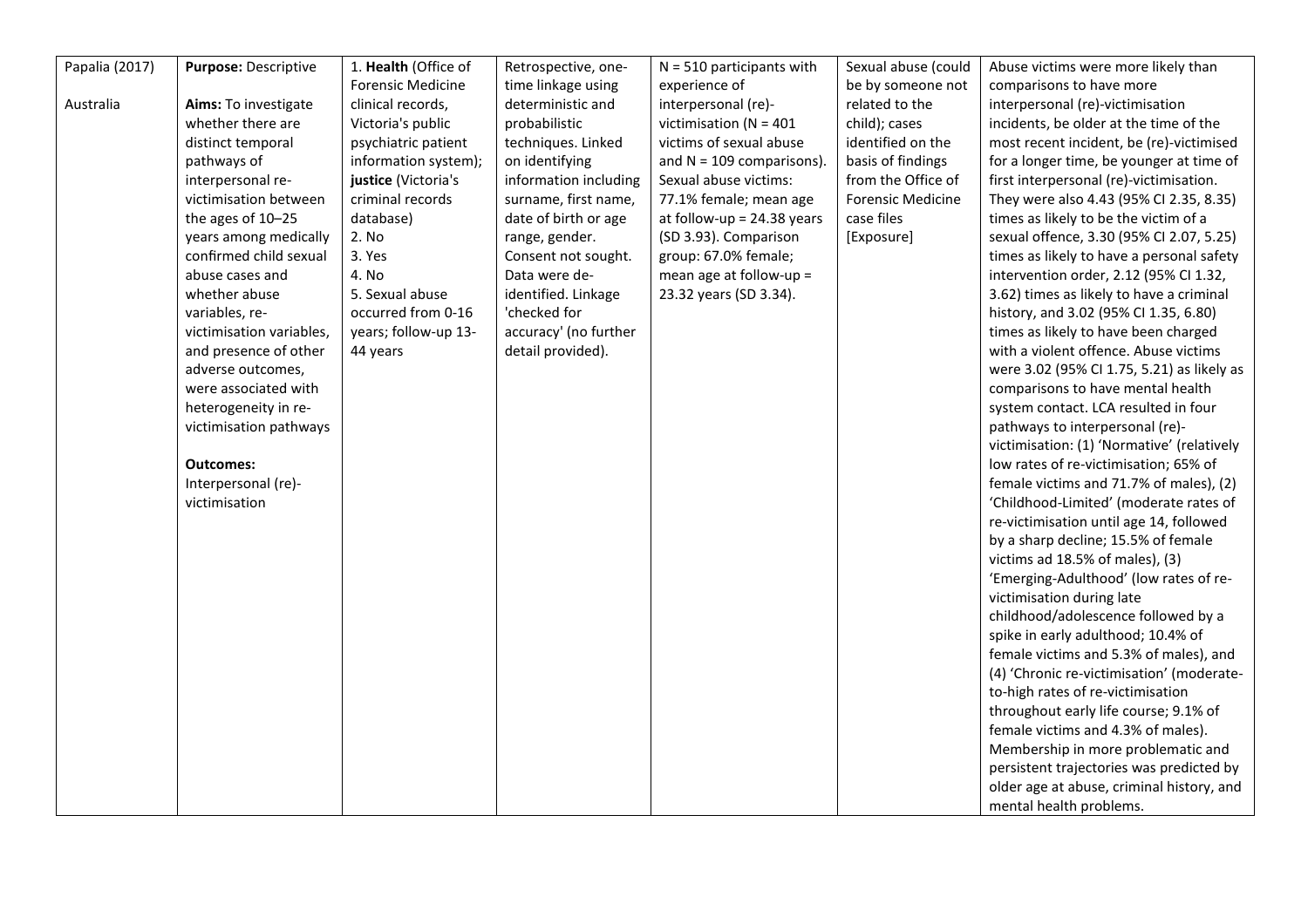| Parrish (2011)<br><b>USA</b> | <b>Purpose: Descriptive</b><br>Aims: To assess the<br>utility of combining<br>Pregnancy Risk<br>Assessment<br>Monitoring System<br>(PRAMS) data with CPS<br>records to identify risk<br>factors associated with<br><b>Protective Services</b><br>Reports suggestive of<br>child maltreatment<br><b>Outcomes: CPS reports</b><br>before age 4              | 1. Health (Pregnancy<br>Risk Assessment<br>Monitoring System,<br>vital statistics); social<br>services (Alaska<br>Division of Family<br>and Youth Services<br>(CPS) records)<br>2. Yes<br>3. Yes<br>4. Yes<br>5.0-4 years | Repeated one-time<br>linkages. Linkage<br>technique<br>(probabilistic vs.<br>deterministic) ND.<br>Linked on using<br>name, date of birth,<br>birth certificate<br>number, and Social<br>Security Number.<br>90% of CPS records<br>matched with a birth<br>certificate. | $N = 29,851$ births in<br>Alaska, USA 1997-1999;<br>PRAMS sampled nearly<br>20% and after weighting<br>represented $N = 29,432$<br>births. 13.9% of the full<br>birth cohort and 13.5% of<br>the PRAMS cohort had a<br>CPS report in the study<br>period. | Protective service<br>reports (incl.<br>physical abuse,<br>emotional abuse,<br>sexual abuse, and<br>neglect) [Outcome]<br>Domestic<br>violence/sexual<br>assault (time of<br>occurrence, e.g.<br>before/during/after<br>pregnancy ND)<br>[Exposure] | 13.9% of all births and 13.5% of the<br>PRAMS sample had a protection report<br>before age 4. Risk factors included in<br>the final multivariate model were low<br>maternal age and education, domestic<br>violence and sexual assault, maternal<br>tobacco use, maternal marital status of<br>unmarried, maternal substance abuse,<br>living with $\geq 2$ children, medical<br>vulnerability, and an interaction term<br>for public aid receipt and Alaska Native<br>ethnicity. Compared with children with<br>0-1 risk factors, those with 2 (adj. OR =<br>5.3, 95% CI 3.8, 7.2), 3 (adj. OR = 8.5,<br>95% CI 6.2, 11.6), or ≥4 risk factors (adj.<br>OR = 16.5, 95% CI 11.9, 22.9) were more<br>likely to have a report. 75% of<br>maltreatment reports were among<br>those with ≥2 risk factors (32% of the<br>population). |
|------------------------------|-----------------------------------------------------------------------------------------------------------------------------------------------------------------------------------------------------------------------------------------------------------------------------------------------------------------------------------------------------------|---------------------------------------------------------------------------------------------------------------------------------------------------------------------------------------------------------------------------|-------------------------------------------------------------------------------------------------------------------------------------------------------------------------------------------------------------------------------------------------------------------------|-----------------------------------------------------------------------------------------------------------------------------------------------------------------------------------------------------------------------------------------------------------|-----------------------------------------------------------------------------------------------------------------------------------------------------------------------------------------------------------------------------------------------------|----------------------------------------------------------------------------------------------------------------------------------------------------------------------------------------------------------------------------------------------------------------------------------------------------------------------------------------------------------------------------------------------------------------------------------------------------------------------------------------------------------------------------------------------------------------------------------------------------------------------------------------------------------------------------------------------------------------------------------------------------------------------------------------------------------------------------------|
| Parrish (2016)<br><b>USA</b> | Purpose: Descriptive<br>Aims: To investigate<br>the predictive<br>relationship between a<br>maternal prebirth self-<br>reported history of<br>intimate partner<br>violence (IPV) and any<br>post-birth reported<br>allegation to CPS by<br>age 2<br><b>Outcomes: CPS report</b><br>(regardless of<br>screening<br>determination) by age<br>$\overline{c}$ | 1. Health (Alaska<br>Pregnancy Risk and<br>Assessment<br><b>Monitoring System</b><br>(PRAMS), birth<br>records); social<br>services (CPS<br>records)<br>2. Yes<br>3. Yes<br>4. Yes<br>5. 0-2 years                        | Repeated one-time<br>linkages using<br>probabilistic linkage<br>technique. Linked on<br>infant first and last<br>name and date of<br>birth. Linkage<br>validation/quality<br>assessment ND.                                                                             | $N = 2389$ PRAMS<br>respondents 2009-2010.<br>29.0% Alaska Native.<br>7.98% had a history of<br>intimate partner violence<br>during or 12 months prior<br>to pregnancy. 8.04% of<br>children had at least one<br>CPS report before age 2.                 | CPS reports of<br>physical abuse,<br>sexual abuse,<br>neglect, or mental<br>injury (regardless of<br>screening<br>determination)<br>before age 2<br>[Outcome]                                                                                       | 7.98% of PRAMS respondents self-<br>reported intimate partner violence (IPV)<br>during or in the year leading up to<br>pregnancy (N.B. all percentage<br>estimates are weighted). 8.04% of<br>children had ≥1 CPS report by age 2<br>(25.2% of children with mothers who<br>had experienced IPV and 6.5% of<br>mothers who had not). Children whose<br>mothers had experience of IPV had a<br>higher likelihood of CPS report (OR =<br>4.84, 95% CI 3.06, 7.52) than those<br>whose mothers did not; odds were<br>highest for mental injury (OR = 5.25,<br>95% CI 2.15, 11.78). When stratified by<br>years of education, children whose<br>mothers had completed ≥12 years of<br>education had 3.88 (95% CI 2.25, 6.71)<br>times the risk of CPS report when their<br>mothers had experienced IPV; there was                    |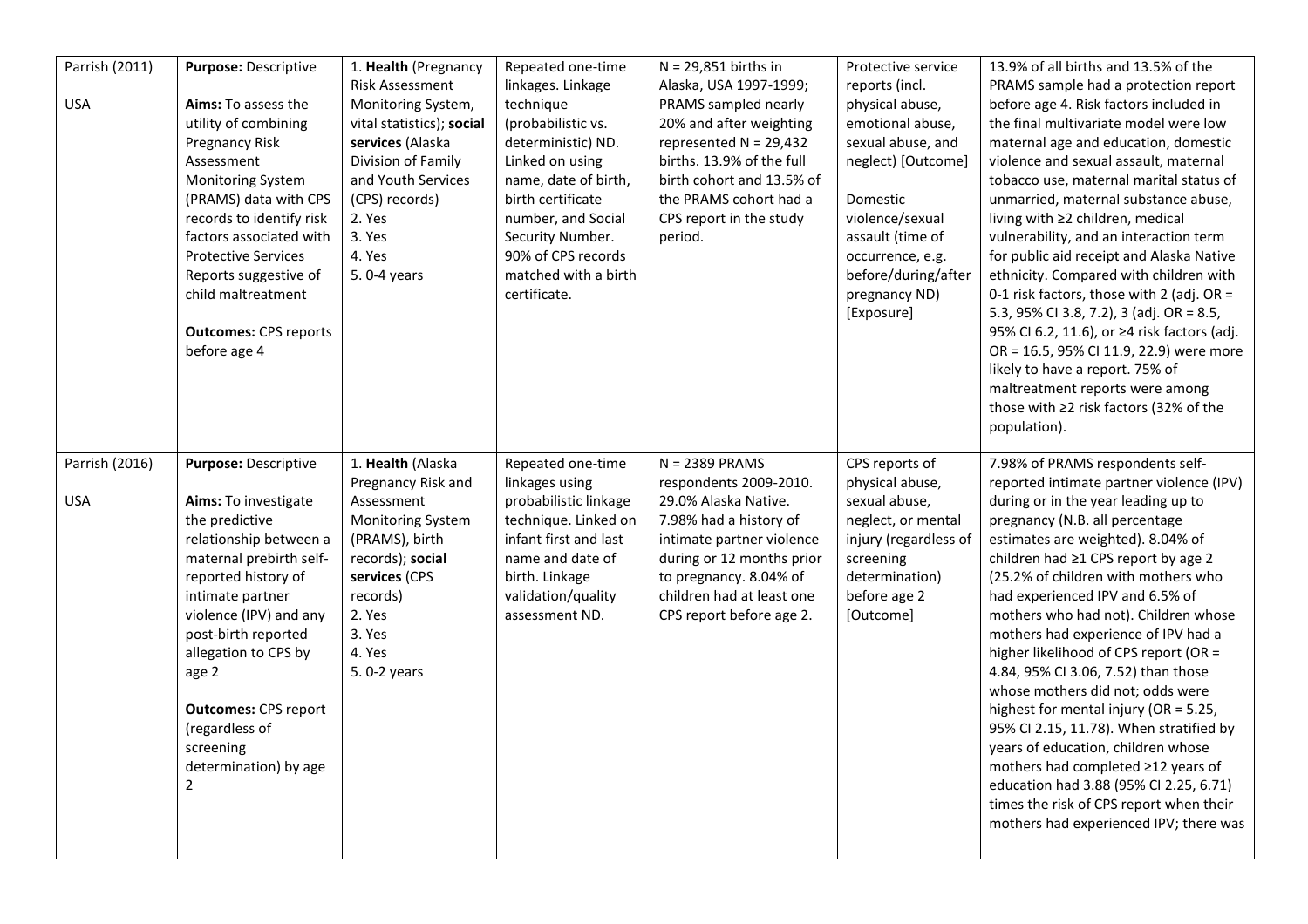|  |  |  | no significant relationship for those with<br><12 years of education. |
|--|--|--|-----------------------------------------------------------------------|
|  |  |  |                                                                       |
|  |  |  |                                                                       |
|  |  |  |                                                                       |
|  |  |  |                                                                       |
|  |  |  |                                                                       |
|  |  |  |                                                                       |
|  |  |  |                                                                       |
|  |  |  |                                                                       |
|  |  |  |                                                                       |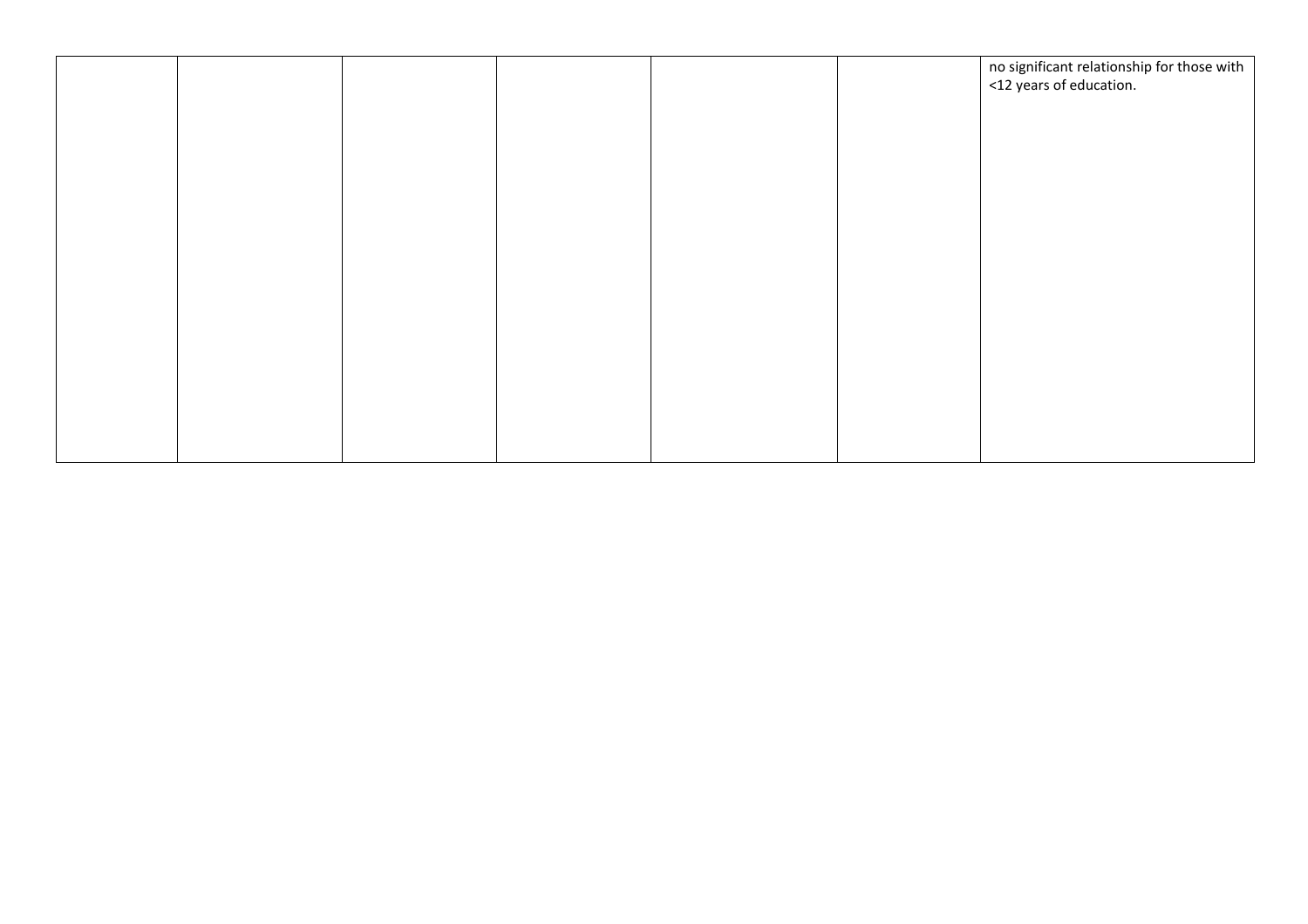| Putnam-    | Purpose: Descriptive    | 1. Health (vital birth | Retrospective, one-   | $N = 531,035$ children born | Child maltreatment | In the full cohort, factors associated         |
|------------|-------------------------|------------------------|-----------------------|-----------------------------|--------------------|------------------------------------------------|
| Hornstein  |                         | records); social       | time linkage using    | in California in 2002.      | allegations        | with increased risk of CPS report were         |
| (2011a)    | Aims: To examine birth  | services (Department   | probabilistic linkage | 48.9% female; 6% Black,     | [Outcome]          | low birth weight (adj. RR vs. normal           |
|            | variables that predict  | of Social Services CPS | technique. Linked on  | 51% Latino/a, 31% White,    |                    | birth weight = 1.18, 95% CI 1.15, 1.21),       |
| <b>USA</b> | which children will be  | records)               | unique (Social        | 12% Asian/Pacific Islander, |                    | not receiving prenatal care (adj. RR vs.       |
|            | reported for            | 2. No                  | Security Number)      | <0.5% Native                |                    | 1st trimester = 1.79, 95% CI 1.72, 1.87),      |
|            | maltreatment by age     | 3. Yes                 | and non-unique (e.g.  | American/Alaskan Native.    |                    | or receiving it in the 2nd/3rd trimester       |
|            | five                    | 4. No                  | first name, date of   | 13.9% had a child           |                    | (adj. RRs = $1.20$ to $1.29$ ), having a birth |
|            |                         | 5.0-5 years (up to     | birth) parent and     | protection report (of       |                    | abnormality (adj. RR vs. none $= 1.07$ ,       |
|            | <b>Outcomes:</b>        | 5th birthday)          | child identifiers.    | these, approx. 52% were     |                    | 95% CI 1.04, 1.10), having a US-born           |
|            | Maltreatment            |                        | Match rate was 84%    | reported for neglect, 12%   |                    | mother (adj. RR vs. foreign-born = 2.13,       |
|            | allegation before age 5 |                        | with differences by   | for physical abuse, 10% for |                    | 95% CI 2.10, 2.17), birth to a Black (adj.     |
|            |                         |                        | substantiation        | emotional abuse, 5% for     |                    | RR vs. White mothers = 1.19, 95% CI            |
|            |                         |                        | (substantiated files  | sexual abuse, and 20%       |                    | 1.17, 1.22) or Native American mother          |
|            |                         |                        | more likely to be     | were for being at           |                    | (adj. RR = 1.27, 95% CI 1.20, 1.34),           |
|            |                         |                        | linked) but not type  | substantial risk of         |                    | maternal age < 30 years (adj. RRs = 1.17       |
|            |                         |                        | of allegation.        | maltreatment)               |                    | to 2.09 in a dose response relationship        |
|            |                         |                        |                       |                             |                    | with younger age), maternal education          |
|            |                         |                        |                       |                             |                    | less than college degree (adj. RRs= 2.31       |
|            |                         |                        |                       |                             |                    | to 3.54 in a dose response relationship        |
|            |                         |                        |                       |                             |                    | with less education), maternal history of      |
|            |                         |                        |                       |                             |                    | abortion (adj. RR vs. none = 1.13, 95% CI      |
|            |                         |                        |                       |                             |                    | 1.12, 1.15), missing paternity on birth        |
|            |                         |                        |                       |                             |                    | certificate (adj. RR vs. established =         |
|            |                         |                        |                       |                             |                    | 1.56, 95% CI 1.53, 1.59), family has           |
|            |                         |                        |                       |                             |                    | other children (adj. RRs vs. no other          |
|            |                         |                        |                       |                             |                    | children = $1.40$ to 2.33 in dose response     |
|            |                         |                        |                       |                             |                    | relationship with more children), and          |
|            |                         |                        |                       |                             |                    | public insurance for birth (adj. RR vs.        |
|            |                         |                        |                       |                             |                    | other insurance = 1.69, 95% CI 1.66,           |
|            |                         |                        |                       |                             |                    | 1.72). There were significant interaction      |
|            |                         |                        |                       |                             |                    | effects for insurance and maternal             |
|            |                         |                        |                       |                             |                    | race/ethnicity, education, birth place,        |
|            |                         |                        |                       |                             |                    | and age.                                       |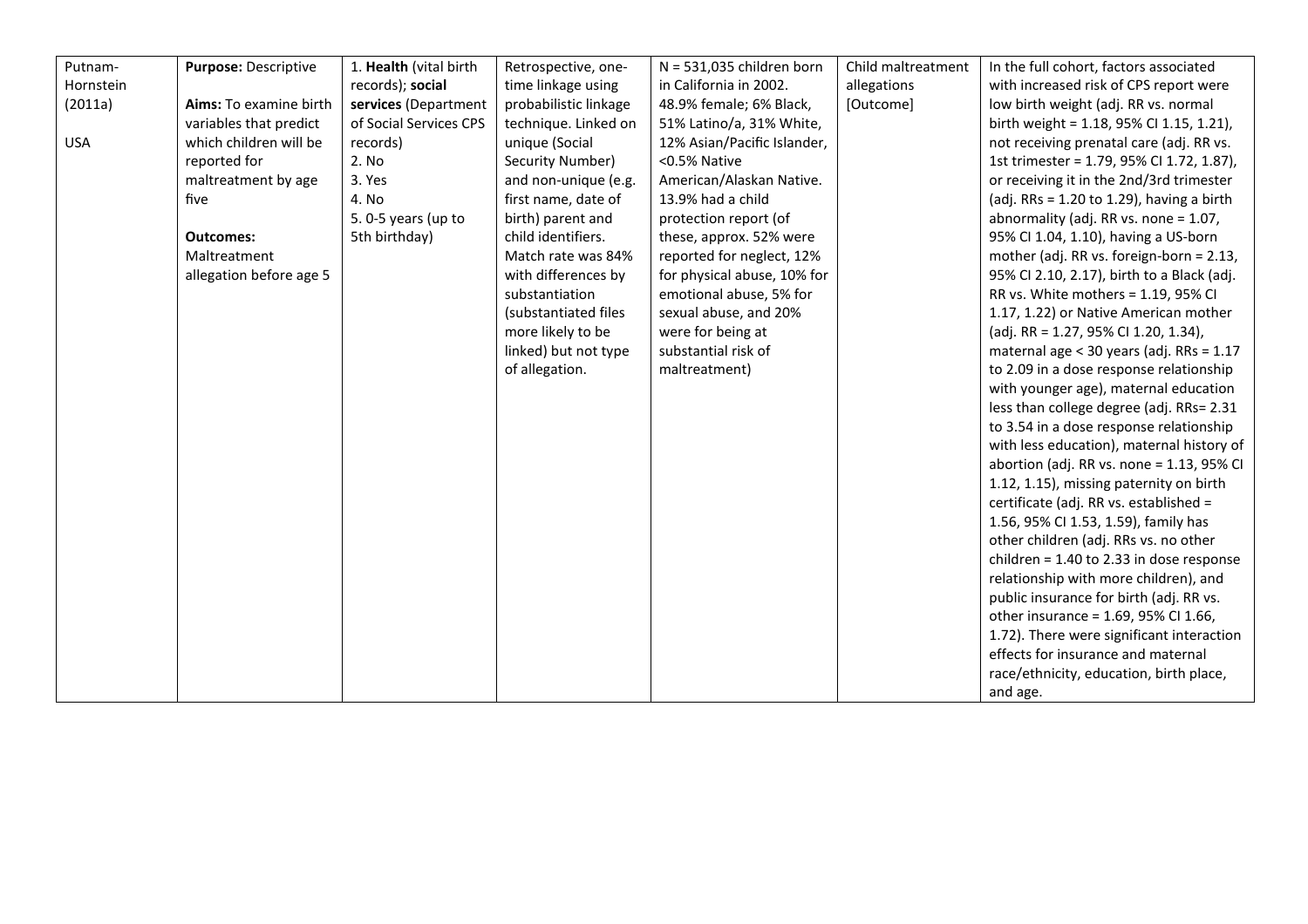| Putnam-    | Purpose: Descriptive           | 1. Health (vital birth | Retrospective linkage | $N = 531,035$ children born | Child maltreatment  | Before adjusting for confounders, Black    |
|------------|--------------------------------|------------------------|-----------------------|-----------------------------|---------------------|--------------------------------------------|
| Hornstein  |                                | records); social       | using probabilistic   | in California in 2002.      | (abuse and          | children were more than twice as likely    |
| (2013b)    | Aims: To explore               | services (Department   | linkage technique.    | 48.9% female; 6% Black,     | neglect); referrals | as White children to have maltreatment     |
|            | whether aggregate              | of Social Services CPS | Linked on unique      | 51% Latino/a, 31% White,    | and substantiated   | referrals, substantiations, and entry into |
| <b>USA</b> | <b>Black/White disparities</b> | records)               | (Social Security      | 12% Asian/Pacific Islander, | reports [Outcome]   | foster care. In adjusted models, Black     |
|            | are largely attributable       | 2. No                  | Number) and non-      | <0.5% Native                |                     | children had a significantly lower risk of |
|            | to the distribution of         | 3. Yes                 | unique (e.g. first    | American/Alaskan Native.    |                     | referral (adj. RR = 0.95, 95% CI 0.92,     |
|            | risk and protective            | 4. No                  | name, date of birth)  | 13.9% had a child           |                     | 0.97), substantiation (adj. RR = $0.79$ ,  |
|            | factors at birth. To           | 5.0-5 years (up to     | parent and child      | protection report; 5.2%     |                     | 95% CI 0.76, 0.83), and entry to foster    |
|            | determine whether the          | 5th birthday)          | identifiers. Match    | had a substantiated         |                     | care (adj. RR = 0.81, 95% CI 0.76, 0.86)   |
|            | epidemiologic or               |                        | rate was 84% with     | report.                     |                     | compared with White children. Among        |
|            | health paradox                 |                        | differences by        |                             |                     | Latino/a children, before adjustment,      |
|            | observed for Latinos in        |                        | substantiation        |                             |                     | those born to foreign-born mothers had     |
|            | other domains of               |                        | (substantiated files  |                             |                     | lower risk than White children of CPS      |
|            | health is similarly            |                        | more likely to be     |                             |                     | contact and those born to US-born          |
|            | observed in                    |                        | linked) but not type  |                             |                     | mothers had higher risk. In adjusted       |
|            | maltreatment risk              |                        | of allegation.        |                             |                     | models, Latino/a children (regardless of   |
|            | among children in              |                        |                       |                             |                     | maternal nativity) had a significantly     |
|            | California, and                |                        |                       |                             |                     | lower risk of referrals, substantiations,  |
|            | whether there were             |                        |                       |                             |                     | and foster care entry than White           |
|            | variations among               |                        |                       |                             |                     | children.                                  |
|            | Latinos by maternal            |                        |                       |                             |                     |                                            |
|            | nativity.                      |                        |                       |                             |                     |                                            |
|            |                                |                        |                       |                             |                     |                                            |
|            | <b>Outcomes: Referrals</b>     |                        |                       |                             |                     |                                            |
|            | and substantiations of         |                        |                       |                             |                     |                                            |
|            | maltreatment and out-          |                        |                       |                             |                     |                                            |
|            | of-home foster care            |                        |                       |                             |                     |                                            |
|            | placement before age           |                        |                       |                             |                     |                                            |
|            | 5                              |                        |                       |                             |                     |                                            |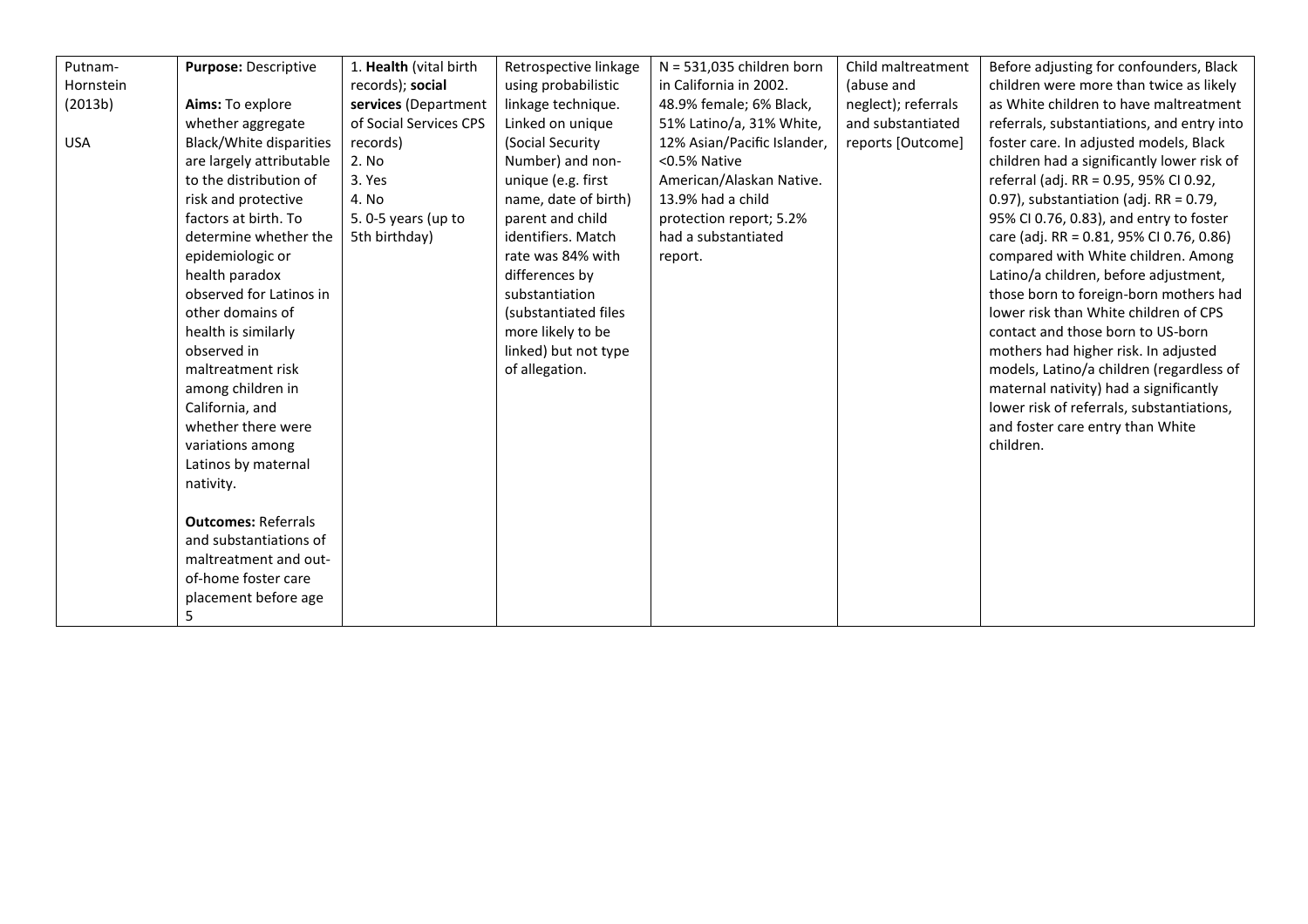| Van Horne  | Purpose: Descriptive    | 1. Health (Texas             | Multiple one-time     | N = 2,902,385 children      | Substantiated        | Maltreatment generally decreased from        |
|------------|-------------------------|------------------------------|-----------------------|-----------------------------|----------------------|----------------------------------------------|
| (2018)     |                         | Department of State          | linkages using        | born in Texas 2002-2009     | maltreatment         | age 2-10. Children with Down Syndrome        |
|            | Aims: To determine      | <b>Health Services Vital</b> | probabilistic linkage | without substantiated       | (neglectful          | (adj. HR = 1.32, 95 Cl 1.06, 1.64) and       |
| <b>USA</b> | whether the             | <b>Statistics Unit birth</b> | technique. Linked on  | maltreatment before age     | supervision,         | cleft lip with or without cleft palate (adj. |
|            | prevalence of           | and death records,           | parent and child      | 2. 49.3% female; maternal   | physical abuse,      | HR = 1.26, 95% CI 1.01, 1.56), but not       |
|            | maltreatment            | <b>Texas Birth Defects</b>   | names, dates of       | ethnicity 49.8% Hispanic,   | physical neglect,    | children with spina bifida, were             |
|            | decreased with age in   | Registry); social            | birth, and social     | 35.0% White non-            | medical neglect,     | significantly more likely than those with    |
|            | children with birth     | services (Texas              | security numbers.     | Hispanic, 10.9% Black non-  | sexual abuse,        | no birth defects to have a substantiated     |
|            | defects, and whether    | Department of                | Data were de-         | Hispanic, 4.2% other non-   | abandonment,         | maltreatment report. For the full group      |
|            | differences in          | <b>Family and Protective</b> | identified. Implied   | Hispanic. 2.9% of           | emotional abuse,     | (with and without birth defects), risk       |
|            | maltreatment            | Services (CPS)               | exemption from        | unaffected children, 2.8%   | refusal to accept    | factors for maltreatment were                |
|            | between birth defect    | records); other              | active consent. 85.8% | of children with Down       | parental             | prematurity (adj. HR vs. full-term = 1.10,   |
|            | groups remained as      | aggregate (American          | of CPS records and    | Syndrome, 4.3% of           | responsibility;      | 95% CI 1.07, 1.14), low birth weight (adj.   |
|            | children aged. To       | Community Survey)            | >98% of birth defect  | children with cleft lip +/- | could be             | HR vs. normal birth weight = 1.20, 95%       |
|            | identify factors at the | 2. No                        | records were          | cleft palate, and 2.7% of   | perpetrated by       | CI 1.16, 1.24), higher parity (adj. HRs =    |
|            | child-, family-, and    | 3. Yes                       | matched to birth      | children with spina bifida  | someone other        | 1.42 to 2.37, in a dose-response             |
|            | neighbourhood-levels    | 4. Yes                       | certificates.         | had a substantiated         | than a parent) after | relationship with higher parity), teenage    |
|            | associated with an      | 5.0-10 years                 |                       | maltreatment report         | age 2 [Outcome]      | motherhood (adj. HR vs. 20-34 years =        |
|            | increased risk of       | (maltreatment                |                       | (approx. 75-85% were for    |                      | 1.69, 95% CI 1.66, 1.72), unmarried          |
|            | maltreatment in         | measured 2-10 years)         |                       | neglectful supervision).    |                      | mothers (adj. HR = 1.66, 95% CI 1.63,        |
|            | children over age 2     |                              |                       |                             |                      | 1.69), maternal education less than high     |
|            |                         |                              |                       |                             |                      | school (adj. HRs = 1.84 to 2.46 in a dose-   |
|            | <b>Outcomes:</b>        |                              |                       |                             |                      | response relationship for less               |
|            | Substantiated           |                              |                       |                             |                      | education), public insurance at birth        |
|            | maltreatment from age   |                              |                       |                             |                      | (adj. HR vs. non-public insurance = 2.64,    |
|            | $2 - 10$                |                              |                       |                             |                      | 95% CI 2.59, 2.68), missing paternity        |
|            |                         |                              |                       |                             |                      | (adj. HR = 1.34, 95% CI 1.31, 1.36), and     |
|            |                         |                              |                       |                             |                      | high neighbourhood impoverishment            |
|            |                         |                              |                       |                             |                      | (adj. HR = 1.09, 95% CI 1.07, 1.12).         |
|            |                         |                              |                       |                             |                      | Lower risk of maltreatment was               |
|            |                         |                              |                       |                             |                      | associated multiple birth (adj. HR = 0.47,   |
|            |                         |                              |                       |                             |                      | 95% CI 0.44, 0.50), maternal ethnicity       |
|            |                         |                              |                       |                             |                      | other than White non-Hispanic (adj. HRs      |
|            |                         |                              |                       |                             |                      | $= 0.39$ to 0.70), and older maternal age    |
|            |                         |                              |                       |                             |                      | (adj. HR vs. 20-34 years = 0.51, 95% CI      |
|            |                         |                              |                       |                             |                      | $0.49, 0.53$ ).                              |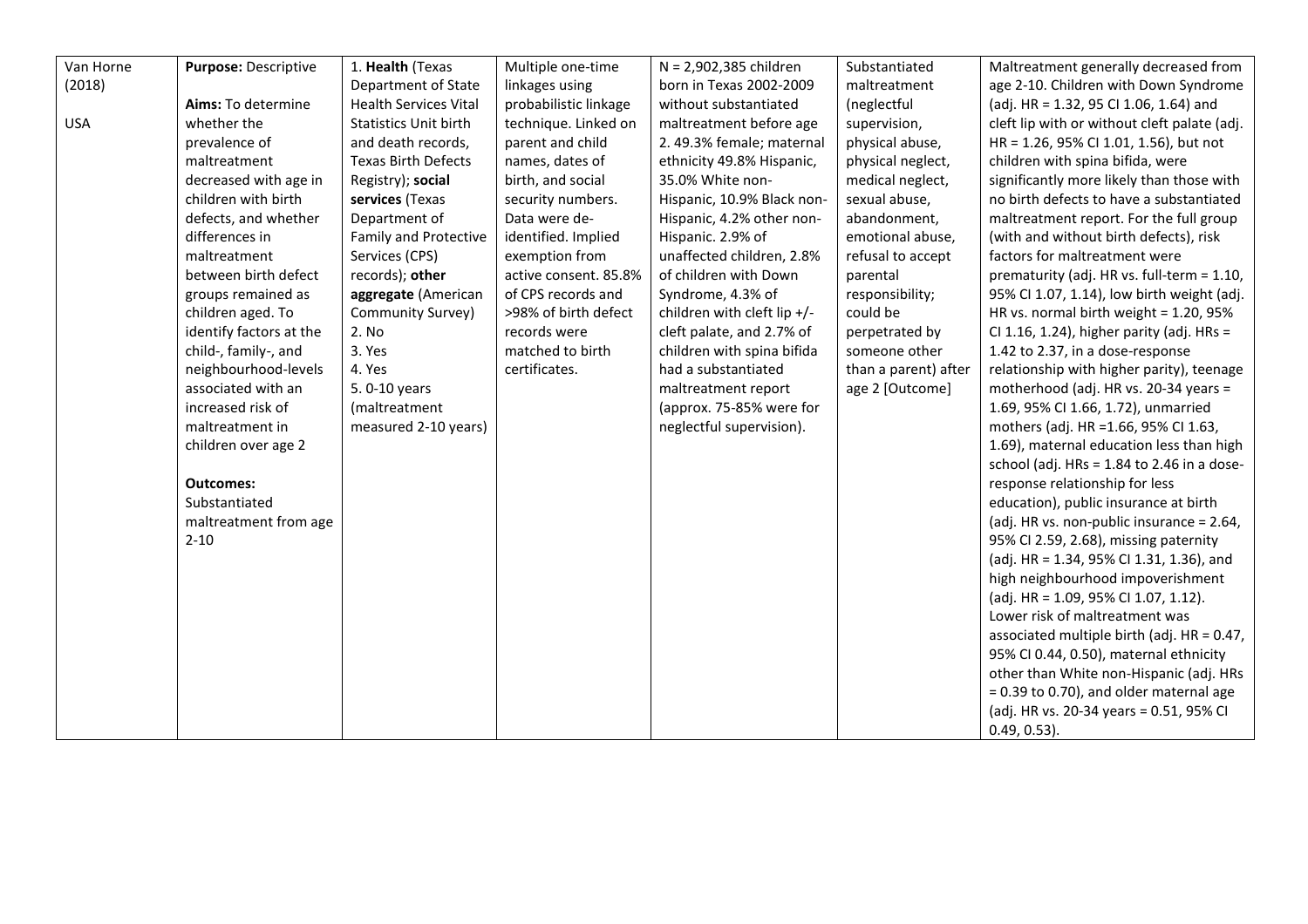| Van Horne  | Purpose: Descriptive    | 1. Health (Texas             | Multiple one-time     | N = 2,977,758 children      | Substantiated     | Children with cleft lip with or without       |
|------------|-------------------------|------------------------------|-----------------------|-----------------------------|-------------------|-----------------------------------------------|
| (2015)     |                         | Department of State          | linkages using        | born in Texas 2002-2009     | maltreatment      | cleft palate (adj. RR = 1.40, 95% CI 1.14,    |
|            | Aims: To determine      | <b>Health Services Vital</b> | probabilistic linkage | without substantiated       | (neglectful       | 1.71) and spina bifida (adj. $RR = 1.58$ ,    |
| <b>USA</b> | whether the risk and    | <b>Statistics Unit birth</b> | technique. Linked on  | maltreatment before age     | supervision,      | 95% CI 1.12, 2.24), but not Down              |
|            | predictors of           | and death records,           | parent and child      | 2.49.3% female; maternal    | physical abuse,   | Syndrome, were more likely than               |
|            | maltreatment differ     | <b>Texas Birth Defects</b>   | names, dates of       | ethnicity 49.6% Hispanic,   | physical neglect, | children without a birth defect to have       |
|            | between children with   | Registry); social            | birth, and social     | 35.1% White non-            | medical neglect,  | substantiated maltreatment by age 2.          |
|            | and without 3 birth     | services (Texas              | security numbers.     | Hispanic, 11.1% Black non-  | sexual abuse,     | Children with any birth defect were           |
|            | defects: Down           | Department of                | Data were de-         | Hispanic, 4.1% other non-   | abandonment,      | more likely than those without to have a      |
|            | syndrome, cleft lip     | <b>Family and Protective</b> | identified. Implied   | Hispanic. 2.3% of           | emotional abuse,  | report of medical neglect (adj. RRs = 3.6     |
|            | with/without            | Services (CPS)               | exemption from        | unaffected children, 2.0%   | refusal to accept | to 62.) For the full group (with and          |
|            | cleft palate, and spina | records); other              | active consent. 85.8% | of children with Down       | parental          | without birth defects), risk factors for      |
|            | bifida                  | aggregate (American          | of CPS records and    | Syndrome, 3.6% of           | responsibility;   | maltreatment were prematurity (adj.           |
|            |                         | Community Survey)            | >98% of birth defect  | children with cleft lip +/- | could be          | HRs for premature and very premature          |
|            | <b>Outcomes:</b>        | 2. No                        | records were          | cleft palate, and 3.8% of   | perpetrated by    | vs. full-term = $1.18$ to $1.28$ ), low birth |
|            | Substantiated           | 3. Yes                       | matched to birth      | children with spina bifida  | someone other     | weight (adj. HR vs. normal birth weight       |
|            | maltreatment aged 4     | 4. Yes                       | certificates.         | had a substantiated         | than a parent)    | $= 1.39$ , 95% CI 1.34, 1.43), higher parity  |
|            | days to 2 years         | 5.0-2 years                  |                       | maltreatment report.        | [Outcome]         | (adj. HRs = $1.55$ to $3.17$ , in a dose-     |
|            |                         |                              |                       |                             |                   | response relationship with parity),           |
|            |                         |                              |                       |                             |                   | teenage motherhood (adj. HR vs. 20-34         |
|            |                         |                              |                       |                             |                   | years = 1.64, 95% CI 1.61, 1.68),             |
|            |                         |                              |                       |                             |                   | unmarried mothers (adj. HR = 1.83, 95%        |
|            |                         |                              |                       |                             |                   | CI 1.79, 1.87), maternal education less       |
|            |                         |                              |                       |                             |                   | than high school (adj. HRs = 1.79 to 2.43     |
|            |                         |                              |                       |                             |                   | in a dose-response relationship for less      |
|            |                         |                              |                       |                             |                   | education), public insurance at birth         |
|            |                         |                              |                       |                             |                   | (adj.HR vs. non-public insurance = 2.71,      |
|            |                         |                              |                       |                             |                   | 95% CI 2.66, 2.76), missing paternity         |
|            |                         |                              |                       |                             |                   | (adj. HR = 1.52, 95% CI 1.49, 1.55), and      |
|            |                         |                              |                       |                             |                   | high neighbourhood impoverishment             |
|            |                         |                              |                       |                             |                   | (adj. HR = 1.12, 95% CI 1.09, 1.15).          |
|            |                         |                              |                       |                             |                   | Lower risk of maltreatment was                |
|            |                         |                              |                       |                             |                   | associated multiple birth (adj. HR = 0.55,    |
|            |                         |                              |                       |                             |                   | 95% CI 0.52, 0.58), maternal ethnicity        |
|            |                         |                              |                       |                             |                   | other than White non-Hispanic (adj. HRs       |
|            |                         |                              |                       |                             |                   | $= 0.42$ to 0.62), and older maternal age     |
|            |                         |                              |                       |                             |                   | (adj. HR vs. 20-34 years = 0.54, 95% CI       |
|            |                         |                              |                       |                             |                   | $0.52, 0.56$ ).                               |
|            |                         |                              |                       | <b>Outcomes</b>             |                   |                                               |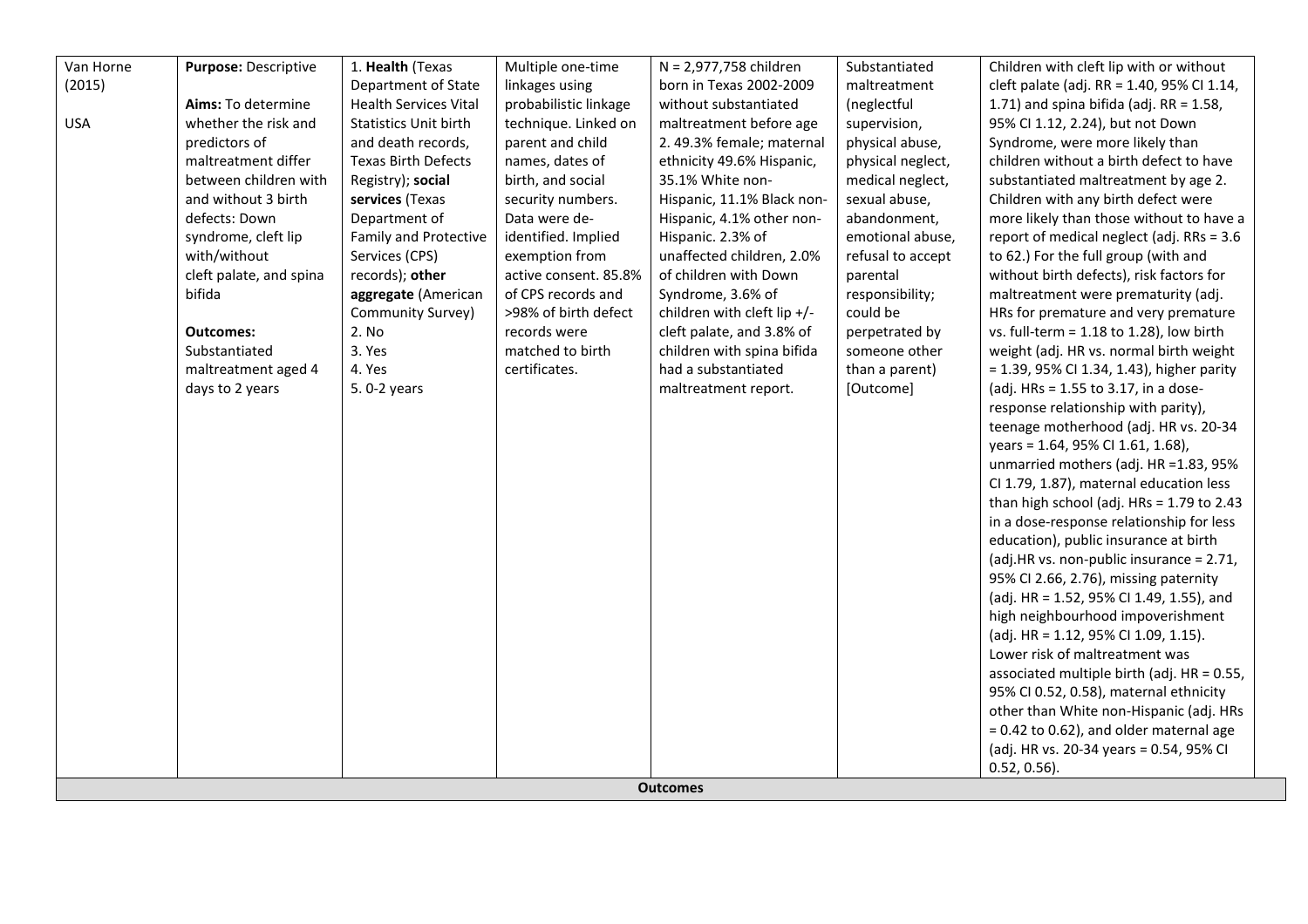| Abajobir  | <b>Purpose: Descriptive</b> | 1. <b>Social service</b> s | Repeated one-        | $N = 3730$ young people    | Substantiated child | Compared with those who without                |
|-----------|-----------------------------|----------------------------|----------------------|----------------------------|---------------------|------------------------------------------------|
| (2017a)   |                             | (CPS records); study-      | time/near real-time  | from the Mater Hospital-   | maltreatment        | substantiated child maltreatment               |
|           | <b>Aims:</b> To examine the | specific (Mater            | linkage. Linkage     | University of Queensland   | reports (including  | reports, those who had experienced             |
| Australia | independent effect of       | Hospital-University of     | technique            | Study of Pregnancy (51.6%  | physical abuse,     | emotional abuse and neglect had a              |
|           | single and multiple         | Queensland Study of        | (probabilistic vs.   | of original sample). 49.7% | sexual abuse,       | lower quality of life (adj. $ORs = 2.49$ ,     |
|           | forms of substantiated      | Pregnancy measures         | deterministic) ND.   | female; mean age $= 20.6$  | emotional abuse,    | 95% CI 1.41, 4.39 and 2.86, 95% CI 1.53,       |
|           | child maltreatment on       | incl. measures of          | Linked on unique     | years. 4.7% had            | and neglect)        | 5.36, respectively). Sexual and physical       |
|           | quality of life             | quality of life)           | identification       | substantiated reports of   | [Exposure]          | abuse were not significantly correlated        |
|           |                             | 2. Yes                     | numbers. Active      | child maltreatment. (N.B.  |                     | in the adjusted model. In terms of             |
|           | <b>Outcomes: Quality of</b> | 3. Yes                     | consent for linkage. | 65.6% of original sample   |                     | combined maltreatment measures,                |
|           | life                        | 4. Yes                     | Identifiable data.   | with substantiated child   |                     | having any substantiated child                 |
|           |                             | 5.0-21 years (data on      | Linkage              | maltreatment reports       |                     | maltreatment report was associated             |
|           |                             | maltreatment until         | validation/quality   | were lost to follow-up)    |                     | with lower quality of life (adj. $OR = 2.08$ , |
|           |                             | age 14)                    | assessment ND.       |                            |                     | 95% CI 1.37, 3.16), as was emotional           |
|           |                             |                            |                      |                            |                     | abuse with or without neglect (adj. $OR =$     |
|           |                             |                            |                      |                            |                     | 3.34, 95% CI 2.06, 5.41). Sexual abuse         |
|           |                             |                            |                      |                            |                     | with or without physical abuse was not         |
|           |                             |                            |                      |                            |                     | significantly associated with lower            |
|           |                             |                            |                      |                            |                     | quality of life in the adjusted model.         |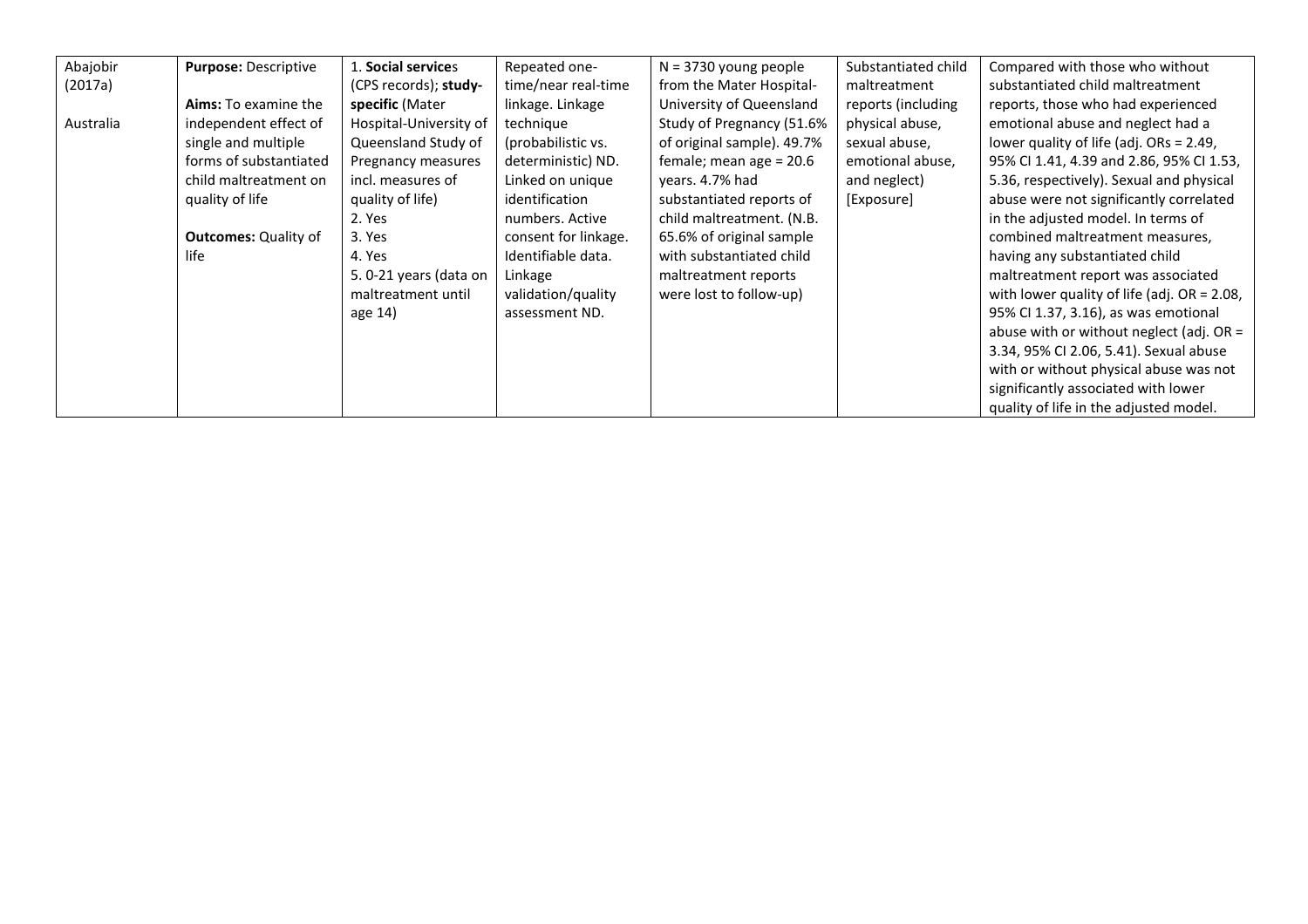| Abajobir  | Purpose: Descriptive  | 1. Social services     | Repeated one-time     | $N = 3766$ young people    | Substantiated CPS  | Participants with any substantiated child |
|-----------|-----------------------|------------------------|-----------------------|----------------------------|--------------------|-------------------------------------------|
| (2017b)   |                       | (CPS records); study-  | linkages using        | from the Mater Hospital-   | reports (including | maltreatment report were significantly    |
|           | Aims: To quantify the | specific (Mater        | probabilistic linkage | University of Queensland   | physical abuse,    | more likely than those without to have    |
| Australia | association between   | Hospital-University of | technique. Mothers'   | Study of Pregnancy (52.1%  | sexual abuse,      | high dietary fat intake (adj. OR = 1.65,  |
|           | co-occurring and      | Queensland Study of    | records linked on     | of original sample). 47.4% | emotional abuse    | 95% CI 1.06, 2.57). By category, only     |
|           | specific forms of     | Pregnancy measures     | personally            | female; mean age $= 20.6$  | and neglect)       | physical abuse was significantly          |
|           | substantiated         | incl. Short Fat        | identifiable maternal | years. 4.5% had            | [Exposure]         | associated with having high dietary fat   |
|           | childhood             | Questionnaire)         | data from the birth   | substantiated reports of   |                    | intake (adj. OR = 1.91, 95% CI 1.04,      |
|           | maltreatment and high | 2. Yes                 | record; infants' data | child maltreatment (N.B.   |                    | 3.49); sexual abuse, emotional abuse,     |
|           | fat intake-related    | 3. Yes                 | matched on            | 66.8% of original sample   |                    | and neglect were not significantly        |
|           | behaviours in         | 4. Yes                 | personally            | with substantiated child   |                    | associated with having a high dietary fat |
|           | adulthood and         | 5.0-21 years (data on  | identifiable data.    | maltreatment reports       |                    | intake. Exposure at an older age (5-14    |
|           | whether there is an   | maltreatment until     | Parents/children      | were lost to follow-up)    |                    | years) was associated with a greater      |
|           | interaction with      | age 14)                | provided consent for  |                            |                    | likelihood of high fat intake compared    |
|           | gender. To examine    |                        | follow-ups (parents   |                            |                    | with at a younger age (0-4 years; adj. OR |
|           | the association       |                        | until age 14 follow-  |                            |                    | = 1.77, 95% CI 1.08, 2.89). Those with    |
|           | between age and       |                        | up and adolescents    |                            |                    | more than one substantiated report had    |
|           | number of childhood   |                        | and parents at ages   |                            |                    | a greater likelihood of high fat intake   |
|           | maltreatment          |                        | 14 and 21). Linkage   |                            |                    | than those with only one report (adj. OR  |
|           | substantiations and   |                        | validation/quality    |                            |                    | $= 1.41, 95\%$ CI 1.05, 1.89).            |
|           | subsequent high       |                        | assessment ND.        |                            |                    |                                           |
|           | dietary fat intake.   |                        |                       |                            |                    |                                           |
|           |                       |                        |                       |                            |                    |                                           |
|           | <b>Outcomes: High</b> |                        |                       |                            |                    |                                           |
|           | dietary fat intake    |                        |                       |                            |                    |                                           |
|           | behaviours at age 21  |                        |                       |                            |                    |                                           |
|           |                       |                        |                       |                            |                    |                                           |
|           |                       |                        |                       |                            |                    |                                           |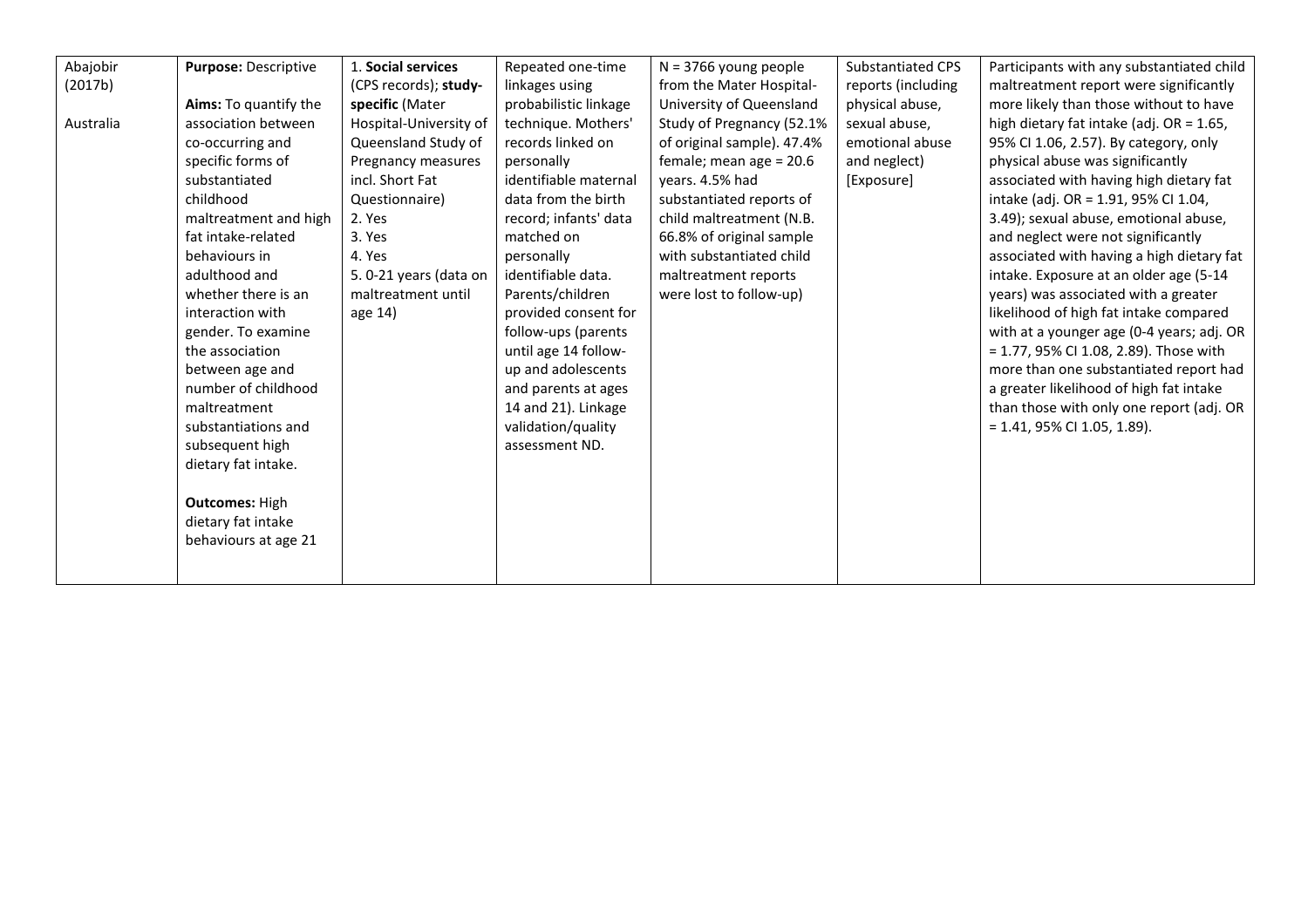| Boyd (2019) | Purpose: Descriptive          | 1. Social services     | Retrospective, one-   | $N = 7214$ mother-child    | Child protection     | Childhood factors included in bivariate       |
|-------------|-------------------------------|------------------------|-----------------------|----------------------------|----------------------|-----------------------------------------------|
|             |                               | (Department of         | time linkage. Linkage | dyads, of whom 72%         | notifications of     | analyses associated with increased            |
| Australia   | Aims: To examine              | Families, Youth and    | technique             | completed the age 14       | physical, sexual, or | likelihood of CPS notification for            |
|             | whether child                 | <b>Community Care</b>  | (probabilistic vs.    | follow-up and 52.4% of     | emotional abuse,     | physical abuse, emotional abuse, or           |
|             | maltreatment is               | (CPS) records); study- | deterministic) ND.    | whom completed the age     | and neglect (before  | neglect included being Indigenous             |
|             | associated with               | specific (Mater        | Linked on unique      | 21 follow-up. 9.9% of      | the age of 14)       | Australian, low family income, parents        |
|             | attentional problems in       | Hospital-University of | identification        | children had a non-sexual  | [Exposure]           | not living together, mother not               |
|             | adolescence and young         | Queensland Study of    | numbers. Mothers      | abuse CPS notification and |                      | completing high school, chronic               |
|             | adulthood, and                | Pregnancy measures     | gave consent for      | 3.6% had a sexual abuse    |                      | maternal depression, and low                  |
|             | whether outcomes              | incl. Child Behaviour  | linkage. Data were    | CPS notification.          |                      | birthweight ( $p < 0.001$ ). For sexual       |
|             | depend on the type of         | Checklist, Youth Self- | shared with           |                            |                      | abuse, being Indigenous Australian was        |
|             | maltreatment                  | Report, and Young      | researchers in        |                            |                      | not significantly associated with CPS         |
|             |                               | Adult Self-Report)     | anonymised format.    |                            |                      | notification, but being female was (p <       |
|             | <b>Outcomes: Attentional</b>  | 2. Yes                 | Linkage               |                            |                      | 0.001). Compared with those who had           |
|             | problems at ages 14           | 3. Yes                 | validation/quality    |                            |                      | not, those who had experienced non-           |
|             | and 21 years                  | 4. Yes                 | assessment ND.        |                            |                      | sexual maltreatment had a greater             |
|             |                               | 5.0-21 years           |                       |                            |                      | likelihood of attentional problems at         |
|             |                               |                        |                       |                            |                      | age 14 and 21 ( $p < 0.001$ and $p = 0.044$ , |
|             |                               |                        |                       |                            |                      | respectively in adjusted models).             |
|             |                               |                        |                       |                            |                      | Compared with those who had not,              |
|             |                               |                        |                       |                            |                      | those who had experienced sexual              |
|             |                               |                        |                       |                            |                      | maltreatment did not have a                   |
|             |                               |                        |                       |                            |                      | significantly higher chance of                |
|             |                               |                        |                       |                            |                      | attentional problems at age 14 or 21 on       |
|             |                               |                        |                       |                            |                      | self-report measures.                         |
| Cederbaum   | Purpose: Descriptive          | 1. Health (vital birth | Retrospective, one-   | $N = 153,762$ births to    | Mothers'             | Maternal history of child maltreatment        |
| (2013)      |                               | records); social       | time linkage using    | teenage mothers (12-19     | substantiated CPS    | was significantly associated with an          |
|             | Aims: To examine the          | services (CPS          | probabilistic linkage | years old); maternal       | reports of child     | increased risk of low birth weight in         |
| <b>USA</b>  | maltreatment history          | records)               | techniques. Linkage   | race/ethnicity 72.4%       | maltreatment         | their infants (adj. RR = 1.06, 95% CI 1.01,   |
|             | of adolescent mothers         | 2. No                  | validation/quality    | Latina, 13.6% White, 8.5%  | (abuse or neglect)   | $1.12$ ).                                     |
|             | as an independent             | 3. Yes                 | assessment ND.        | Black, 2.5% Asian/Pacific  | after age 10 and     |                                               |
|             | predictor of infant           | 4. Yes                 |                       | Islander, 0.5% Native      | before giving birth  |                                               |
|             | birth weight                  | 5. Mothers: 12-19      |                       | American. 13.6% had a      | [Exposure]           |                                               |
|             |                               | years (child           |                       | substantiated child        |                      |                                               |
|             | <b>Outcomes: Infant birth</b> | maltreatment           |                       | maltreatment report (after |                      |                                               |
|             | weight                        | measured after age     |                       | age 10 and before giving   |                      |                                               |
|             |                               | 10 and before giving   |                       | birth)                     |                      |                                               |
|             |                               |                        |                       |                            |                      |                                               |
|             |                               | birth only)            |                       |                            |                      |                                               |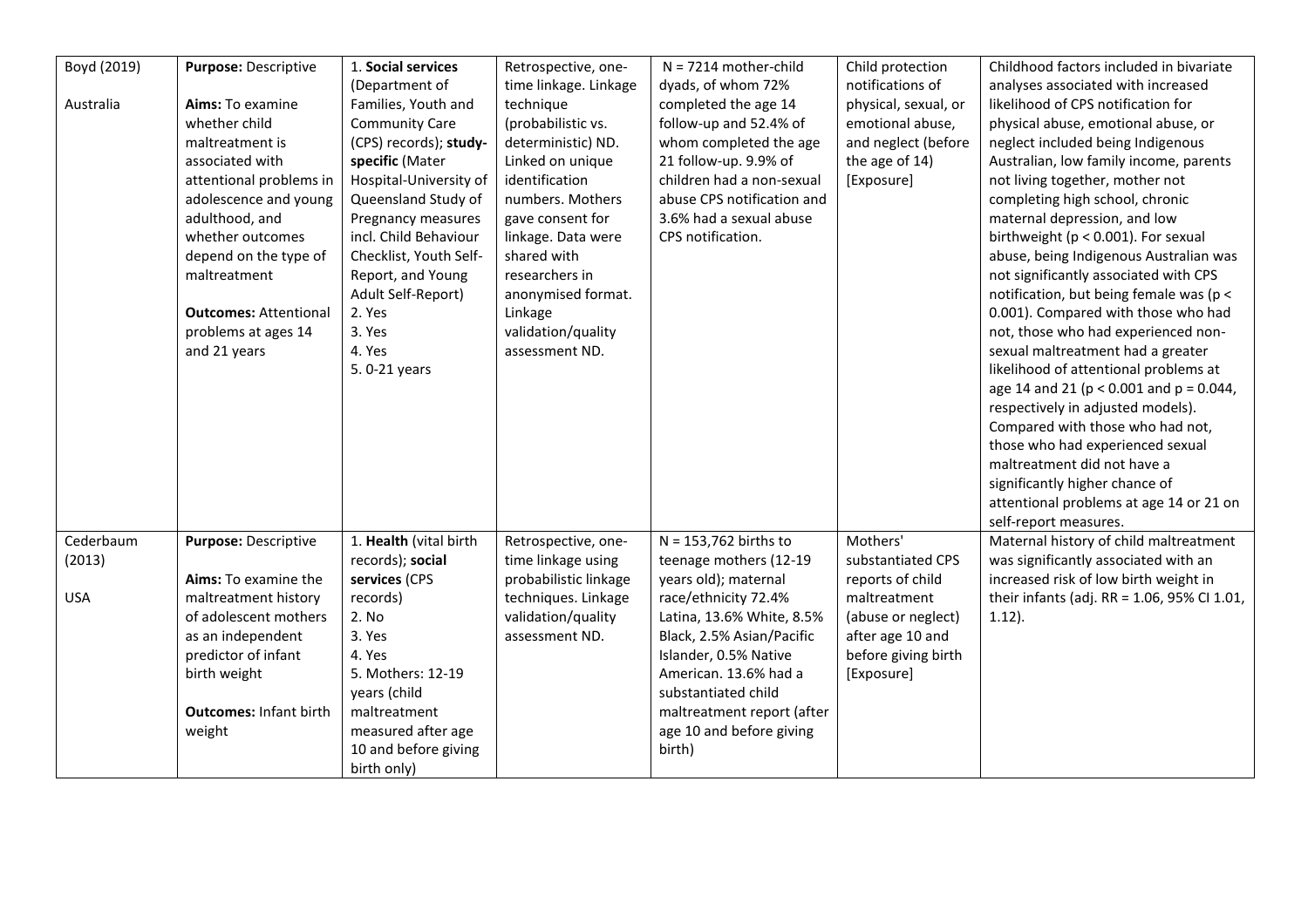| Coulton (2016) | Purpose: Descriptive    | 1. ChildHood          | Retrospective, one-    | All children entering        | Child abuse/neglect | Children with maltreatment reports            |
|----------------|-------------------------|-----------------------|------------------------|------------------------------|---------------------|-----------------------------------------------|
|                |                         | Integrated            | time linkage of two    | kindergarten in Cleveland    | investigations      | score significantly lower on school           |
| <b>USA</b>     | Aims: To examine the    | Longitudinal Data     | sources (integrated    | in 2007-2010. Mean age at    | before              | readiness than do their peers. Higher         |
|                | influence of housing    | (CHILD) system:       | data systems). First   | $entry = 65.6 months (SD)$   | kindergarten entry  | proportions of time spent in poverty          |
|                | and neighbourhood       | health (public        | source is a linked     | 3.9); 51.5% female; 69.0%    | [Exposure           | and certain adverse housing conditions        |
|                | conditions on school    | health); social       | dataset using          | African American, 18.2%      | (covariate)]        | (e.g. in poor condition, in foreclosure,      |
|                | readiness               | services (public      | probabilistic linkage  | Non-Hispanic White,          |                     | public housing) were significantly            |
|                |                         | assistance and social | technique (multiple    | 11.7% Hispanic, 1.1%         |                     | associated with greater likelihood of         |
|                | <b>Outcomes:</b>        | services agencies     | retrospective          | other.                       |                     | child maltreatment report.                    |
|                | Kindergarten readiness  | data, early childhood | linkages.              |                              |                     | Concentrated neighbourhood                    |
|                | (literacy skills)       | programmes);          | Probabilistic,         |                              |                     | disadvantage, low market value, tax           |
|                |                         | education; other      | retrospective linkage. |                              |                     | delinquency, and speculator ownership         |
|                |                         | aggregate data        | Linkage                |                              |                     | of housing were not associated with           |
|                |                         | (geographic           | validation/quality     |                              |                     | greater likelihood of child maltreatment      |
|                |                         | information system    | assessment ND.         |                              |                     | reports.                                      |
|                |                         | data)<br>2. No        |                        |                              |                     |                                               |
|                |                         | 3. Yes                |                        |                              |                     |                                               |
|                |                         | 4. ND                 |                        |                              |                     |                                               |
|                |                         | 5.0-5 years           |                        |                              |                     |                                               |
| Cram (2015)    | Purpose: Descriptive    | 1. Health (birth      | Retrospective, one-    | All live births from July 1, | Notifications,      | Rate ratios for all indicators of child       |
|                |                         | notifications and     | time linkage using     | 2004, to June 30, 2007 (N    | investigations, and | maltreatment were >1 (generally >3.0),        |
| New Zealand    | Aims: To investigate    | registrations,        | probabilistic linkage  | = 180, 794); 29.1% Māori.    | substantiations of  | indicating greater rates for Māori            |
|                | the high                | Ministry of Health    | technique. Clerical    | For Māori children, 22.1%    | child maltreatment  | children. However, rate ratios were           |
|                | representation of       | publicly-funded       | review of a            | had a notification or police | (sexual abuse,      | attenuated when stratified by duration        |
|                | Māori children in child | maternity services,   | subsample of           | family violence contact      | physical abuse,     | on welfare benefits (0 of the last 5 years    |
|                | welfare data            | publicly-funded       | linkages found good    | record, 7.6% had a           | emotional abuse,    | vs. $\geq$ 4) and maternal age (<25 vs. 25+). |
|                |                         | hospitalisations, and | overall accuracy for   | substantiated finding of     | neglect) [Outcome]  |                                               |
|                | <b>Outcomes: Infant</b> | mortality records);   | children, but lower    | maltreatment: 0.04%          |                     |                                               |
|                | mortality               | justice (corrections  | accuracy for adults.   | substantiated sexual         |                     |                                               |
|                |                         | sentences); social    |                        | abuse, 0.6% physical         |                     |                                               |
|                |                         | services (Children,   |                        | abuse, 3.1% neglect, 5.5%    |                     |                                               |
|                |                         | Youth and Family      |                        | emotional abuse. For non-    |                     |                                               |
|                |                         | (CPS) records,        |                        | Māori, non-Pacific           |                     |                                               |
|                |                         | Ministry of Social    |                        | children, 5.7% had           |                     |                                               |
|                |                         | Development public    |                        | notification or police       |                     |                                               |
|                |                         | welfare benefits)     |                        | family violence contact      |                     |                                               |
|                |                         | 2. No                 |                        | record, 1.5% had a           |                     |                                               |
|                |                         | 3. Yes                |                        | substantiated finding of     |                     |                                               |
|                |                         | 4. Yes                |                        | maltreatment: 0.01%          |                     |                                               |
|                |                         | 5. 0-3 years          |                        | substantiated sexual         |                     |                                               |
|                |                         |                       |                        | abuse, 0.2% physical         |                     |                                               |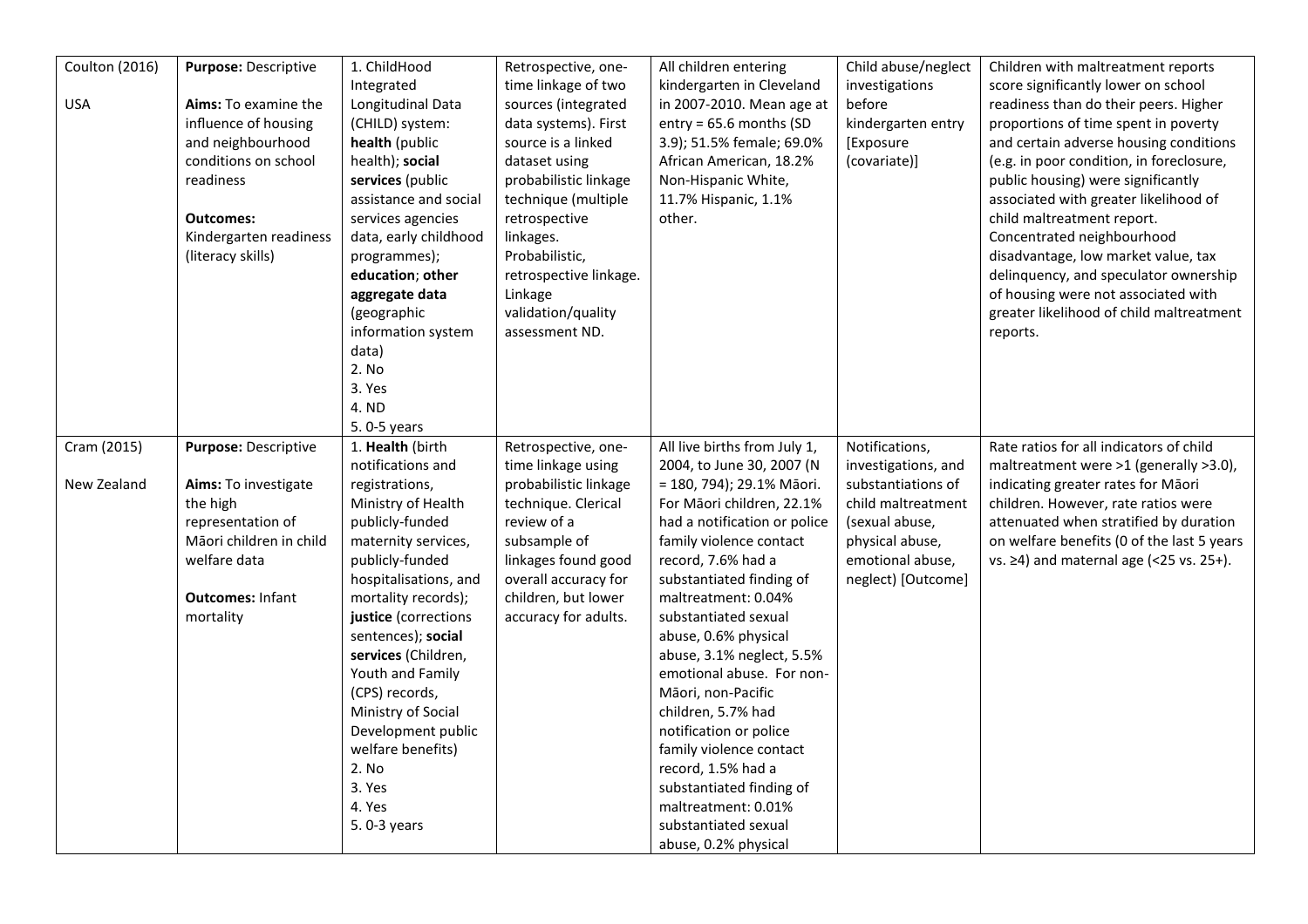|                              |                                                                                                                                                                                                                                                                                                                   |                                                                                                                                                                                                                                                                                                 |                                                                                                                                                                                                                                                                                                                                                | abuse, 0.7% neglect, 1.0%<br>emotional abuse.                                                                                                                                                                                                                                                                                                                             |                                                                                                                                                                                                                                              |                                                                                                                                                                                                                                                                                                                                                                                                                                                                                                                                                                                                                                                                              |
|------------------------------|-------------------------------------------------------------------------------------------------------------------------------------------------------------------------------------------------------------------------------------------------------------------------------------------------------------------|-------------------------------------------------------------------------------------------------------------------------------------------------------------------------------------------------------------------------------------------------------------------------------------------------|------------------------------------------------------------------------------------------------------------------------------------------------------------------------------------------------------------------------------------------------------------------------------------------------------------------------------------------------|---------------------------------------------------------------------------------------------------------------------------------------------------------------------------------------------------------------------------------------------------------------------------------------------------------------------------------------------------------------------------|----------------------------------------------------------------------------------------------------------------------------------------------------------------------------------------------------------------------------------------------|------------------------------------------------------------------------------------------------------------------------------------------------------------------------------------------------------------------------------------------------------------------------------------------------------------------------------------------------------------------------------------------------------------------------------------------------------------------------------------------------------------------------------------------------------------------------------------------------------------------------------------------------------------------------------|
| Cutajar (2010a)<br>Australia | <b>Purpose: Descriptive</b><br>Aims: To determine<br>the rate and risk of<br>clinical and personality<br>disorders diagnosed in<br>childhood and<br>adulthood for those<br>exposed to childhood<br>sexual abuse<br><b>Outcomes: Contact</b><br>with public mental<br>health services and<br>psychiatric diagnoses | 1. Health (Victorian<br>Psychiatric Case<br>Register, Victoria<br>Institute of Forensic<br>Medicine records<br>(medical<br>examinations of all<br>cases of suspected<br>sexual abuse))<br>2. No<br>3. Yes<br>4. No<br>5. Sexual abuse<br>occurred from 0-16<br>years; follow-up 12-<br>43 years | Retrospective, one-<br>time linkage using<br>deterministic and<br>probabilistic linkage<br>techniques.<br>Linked on identifying<br>information including<br>surname, first name,<br>date of birth or age<br>range, gender. No<br>consent requirement<br>to access<br>information. Data<br>anonymised post-<br>linkage. Linkage<br>'checked for | $N = 2688$ cases of<br>childhood sexual abuse.<br>80.1% females; mean age<br>at examination = $10.17$<br>years (SD 4.46) mean age<br>at follow-up 33.68 years<br>(SD 11.05). Abuse was<br>primarily penetrative<br>(63.2%), by one offender<br>(94.4%), on more than one<br>occasion (61.9%); over half<br>were abused by someone<br>outside of the family<br>$(51.9\%).$ | Sexual abuse (could<br>be by someone not<br>related to the<br>child); cases<br>identified on the<br>basis of the history<br>provided by the<br>child or other<br>informants and<br>examination<br>findings/laboratory<br>analysis [Exposure] | 23.3% of those with a history of sexual<br>abuse had a lifetime record of contact<br>with public mental health service (vs.<br>7.7% of controls) (adj. OR = 3.65, 95%<br>Cl, 3.09-4.32, p < 0.001). History of<br>sexual abuse accounted for approx.<br>7.83% of mental health service contact<br>(6.21% for males, 1.62% for females).<br>Those with a history of sexual abuse had<br>a significantly higher likelihood than<br>those without of childhood or<br>adulthood diagnosis of psychosis,<br>affective, post-traumatic stress disorder,<br>other anxiety disorders, substance<br>abuse, and personality disorders (but<br>not eating disorders), with older age at |
|                              |                                                                                                                                                                                                                                                                                                                   |                                                                                                                                                                                                                                                                                                 | accuracy' (no further<br>detail provided).                                                                                                                                                                                                                                                                                                     |                                                                                                                                                                                                                                                                                                                                                                           |                                                                                                                                                                                                                                              | abuse and greater severity of abuse<br>associated with greater risk of<br>psychopathology. When examined by<br>gender, females who had experienced                                                                                                                                                                                                                                                                                                                                                                                                                                                                                                                           |
|                              |                                                                                                                                                                                                                                                                                                                   |                                                                                                                                                                                                                                                                                                 |                                                                                                                                                                                                                                                                                                                                                |                                                                                                                                                                                                                                                                                                                                                                           |                                                                                                                                                                                                                                              | sexual abuse had significantly higher risk<br>than those who had not of all disorders                                                                                                                                                                                                                                                                                                                                                                                                                                                                                                                                                                                        |
|                              |                                                                                                                                                                                                                                                                                                                   |                                                                                                                                                                                                                                                                                                 |                                                                                                                                                                                                                                                                                                                                                |                                                                                                                                                                                                                                                                                                                                                                           |                                                                                                                                                                                                                                              | except eating disorders, whereas the<br>increased risk affective disorders, post-<br>traumatic stress disorder, non-cluster B<br>personality disorders, and borderline                                                                                                                                                                                                                                                                                                                                                                                                                                                                                                       |
|                              |                                                                                                                                                                                                                                                                                                                   |                                                                                                                                                                                                                                                                                                 |                                                                                                                                                                                                                                                                                                                                                |                                                                                                                                                                                                                                                                                                                                                                           |                                                                                                                                                                                                                                              | personality disorders ceased to be<br>significant for males.                                                                                                                                                                                                                                                                                                                                                                                                                                                                                                                                                                                                                 |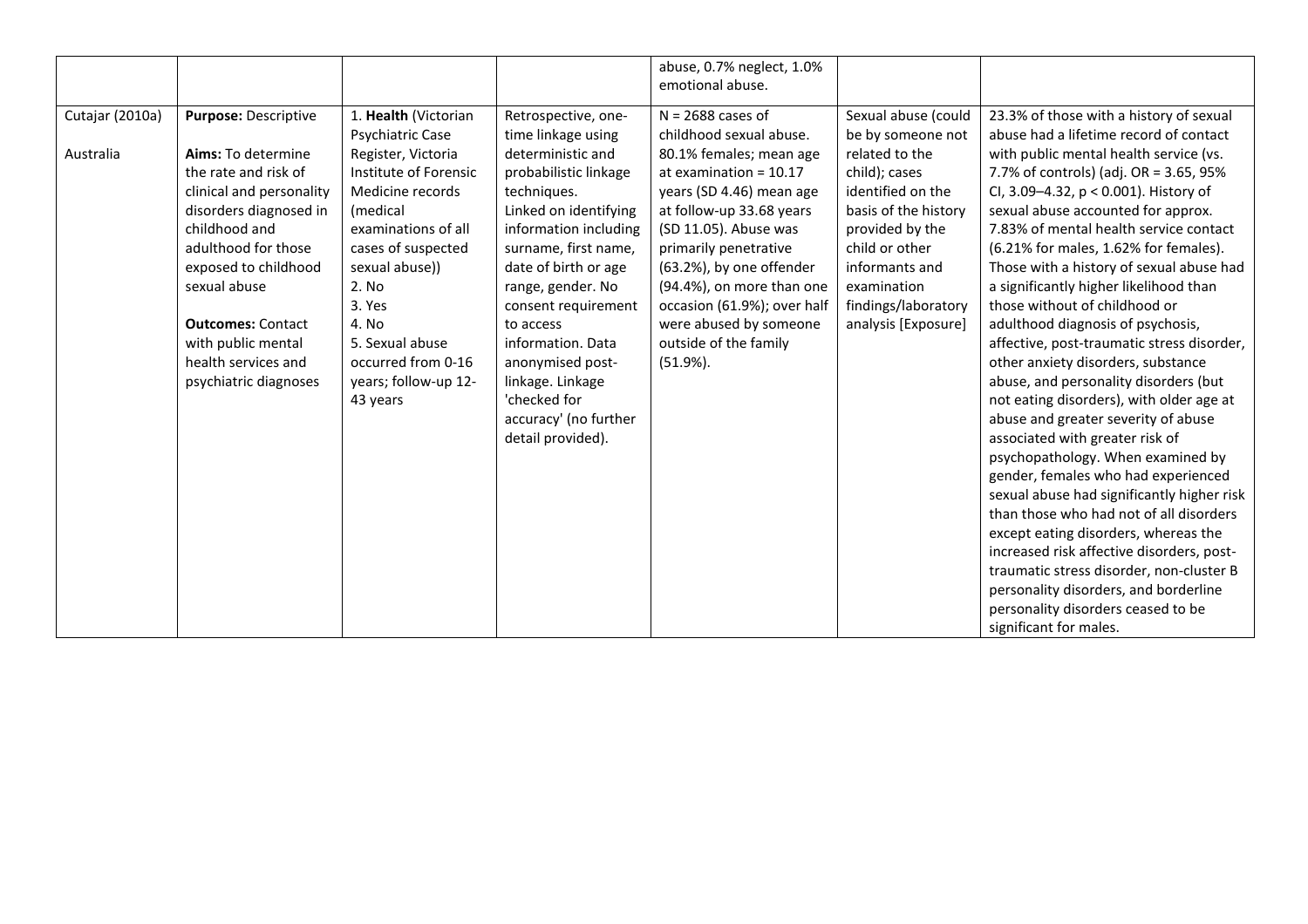| Cutajar (2010b) | <b>Purpose: Descriptive</b> | 1. Health (Victorian    | Retrospective, one-   | $N = 2759$ cases of      | Sexual abuse (could  | 25.3% of those with a history of sexual  |
|-----------------|-----------------------------|-------------------------|-----------------------|--------------------------|----------------------|------------------------------------------|
|                 |                             | <b>Psychiatric Case</b> | time linkage using    | childhood sexual abuse.  | be by someone not    | abuse had a lifetime record of contact   |
| Australia       | Aims: To explore            | Register, Victoria      | deterministic and     | 79.8% females; mean age  | related to the       | with public mental health service (vs.   |
|                 | whether child sexual        | Institute of Forensic   | probabilistic linkage | at examination = $10.22$ | child); cases        | 7.7% of controls) (adj. OR = 4.1, 95% CI |
|                 | abuse is a risk factor      | Medicine records        | techniques.           | years (SD 4.4); mean age | identified on the    | 3.4-4.8, $p < 0.001$ ). Compared with    |
|                 | for later psychotic         | (medical                | Linked on identifying | at follow-up 33.68 years | basis of the history | controls, those with a history of sexual |
|                 | disorders                   | examinations of all     | information including | (SD 11.05). Abuse was    | provided by the      | abuse were more likely to develop any    |
|                 |                             | cases of suspected      | surname, first name,  | primarily penetrative    | child or other       | psychosis (2.8% vs. 1.4%, adj. OR = 2.1, |
|                 | <b>Outcomes: Psychotic</b>  | sexual abuse))          | date of birth or age  | (63%) and with higher    | informants and       | 95% CI 1.4, 3.1, p<0.001) or             |
|                 | disorders                   | 2. No                   | range, gender. No     | rates for females than   | examination          | schizophrenia (1.9% vs. 0.7%, adj. OR =  |
|                 |                             | 3. Yes                  | consent requirement   | males (64.9% vs. 55.2%;  | findings/laboratory  | 2.6, 95% CI 1.6, 4.4, p<0.001), but not  |
|                 |                             | 4. No                   | to access             | p<0.001).                | analysis [Exposure]  | non-schizophrenic psychotic disorders.   |
|                 |                             | 5. Sexual abuse         | information. Data     |                          |                      | Penetrative abuse was associated with    |
|                 |                             | occurred from 0-16      | anonymised post-      |                          |                      | an even higher rate of any psychosis     |
|                 |                             | years; follow-up 13-    | linkage. Linkage      |                          |                      | (3.4%) and schizophrenia (2.4%) while    |
|                 |                             | 44 years                | 'checked for          |                          |                      | non-penetrative abuse was not            |
|                 |                             |                         | accuracy' (no further |                          |                      | significantly associated with increased  |
|                 |                             |                         | detail provided).     |                          |                      | risk. The highest risk of psychosis      |
|                 |                             |                         |                       |                          |                      | existed for those with the most severe   |
|                 |                             |                         |                       |                          |                      | cases, i.e. those with penetrative abuse |
|                 |                             |                         |                       |                          |                      | that occurred at an older age, and       |
|                 |                             |                         |                       |                          |                      | involved more than one perpetrator       |
|                 |                             |                         |                       |                          |                      | (17.2% for any psychosis, 8.6% for       |
|                 |                             |                         |                       |                          |                      | schizophrenia; adj. ORs compared with    |
|                 |                             |                         |                       |                          |                      | peers without sexual abuse history =     |
|                 |                             |                         |                       |                          |                      | 14.9, 95% CI 8.4, 26.3 for any psychosis |
|                 |                             |                         |                       |                          |                      | and 12.5, 95% CI 3.4, 45.3 for           |
|                 |                             |                         |                       |                          |                      | schizophrenia).                          |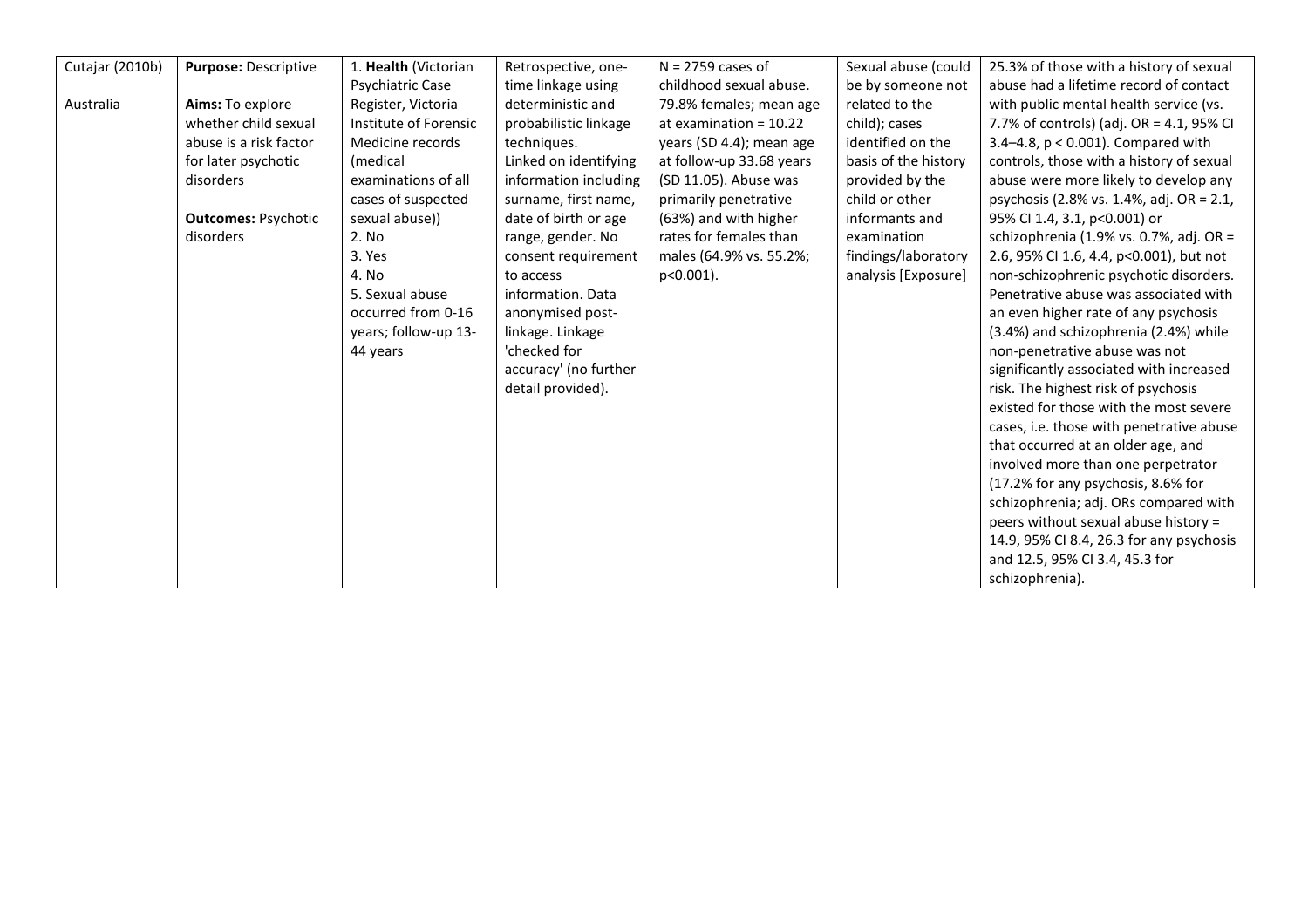| Dahl (2017) | Purpose: Descriptive      | 1. Health (Danish       | Retrospective, one-    | All live births in Denmark | ICD diagnosis of   | Diagnosis of childhood abuse was           |
|-------------|---------------------------|-------------------------|------------------------|----------------------------|--------------------|--------------------------------------------|
|             |                           | <b>National Patient</b> | time linkage using     | between 1990 and 1998      | physical abuse,    | significantly associated with depression   |
| Denmark     | Aims: To examine the      | Register, Danish        | deterministic linkage  | $(N = 978,674)$ . 48.7%    | sexual abuse,      | diagnosis (unadj. HR = 2.72, 95% CI 1.95,  |
|             | individual and            | Psychiatric Central     | technique (within a    | female. $N = 1004$ (0.1%)  | psychological      | 3.80, p<0.001; HR adj. for other           |
|             | cumulative effects of 9   | Research Register       | system using national  | had a diagnosis of abuse   | abuse, neglect or  | adversities = 1.70, 95% CI 1.22, 2.38, p = |
|             | different types of early  | (inpatient,             | registries). Linked on | (0.07% of males and 0.14%  | abandonment,       | $0.002$ ).                                 |
|             | adversity on risk for     | outpatient, and         | personal ID number.    | of females) (N.B. abuse    | other maltreatment |                                            |
|             | moderate to severe        | emergency               | Implied exemption      | diagnoses only available   | syndrome, or       |                                            |
|             | unipolar depression in    | admissions), Danish     | from active consent.   | from 1992 onwards).        | maltreatment       |                                            |
|             | adolescence and           | Register of Causes of   | Linkage                |                            | syndrome,          |                                            |
|             | adulthood                 | Death); justice         | validation/quality     |                            | unspecified before |                                            |
|             |                           | (Danish National        | assessment ND.         |                            | age 15 [Exposure]  |                                            |
|             | <b>Outcomes: Moderate</b> | Crime Register);        |                        |                            |                    |                                            |
|             | to severe unipolar        | other (Danish           |                        |                            |                    |                                            |
|             | depressive disorder       | Register on Personal    |                        |                            |                    |                                            |
|             | diagnosis                 | Labour Market           |                        |                            |                    |                                            |
|             |                           | Affiliation)            |                        |                            |                    |                                            |
|             |                           | 2. No                   |                        |                            |                    |                                            |
|             |                           | 3. Yes                  |                        |                            |                    |                                            |
|             |                           | 4. Yes                  |                        |                            |                    |                                            |
|             |                           | 5. 0-34 years; abuse    |                        |                            |                    |                                            |
|             |                           | measured from age       |                        |                            |                    |                                            |
|             |                           | $0-15$ years            |                        |                            |                    |                                            |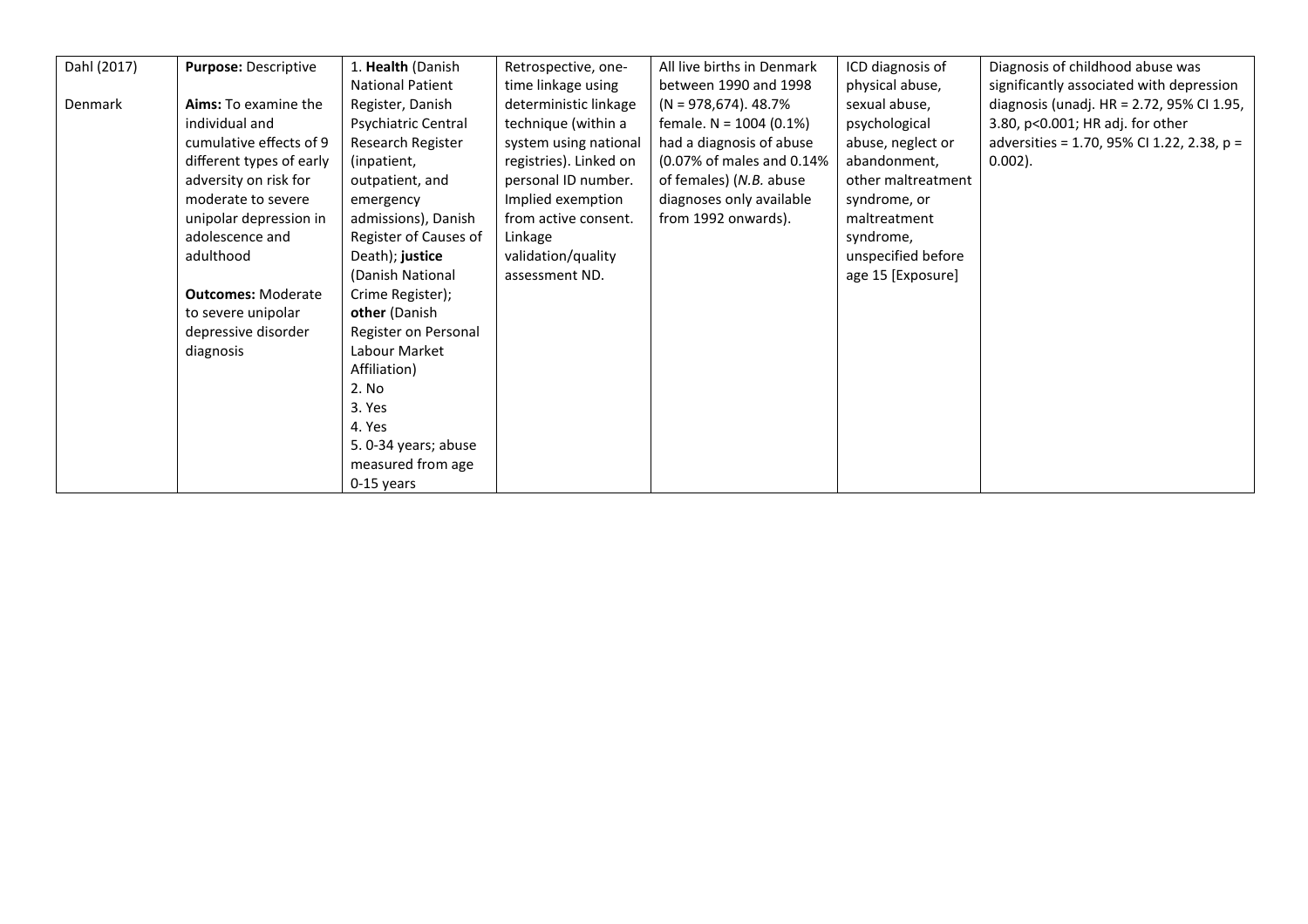| Font (2019) | Purpose: Descriptive     | 1. Wisconsin Multi-         | Retrospective, one-   | $N = 71,824$ teenage girls | CPS investigations  | Girls with CPS investigations/foster care    |
|-------------|--------------------------|-----------------------------|-----------------------|----------------------------|---------------------|----------------------------------------------|
|             |                          | Sample Person File:         | time linkage using    | born 1991-1996 (N =        | between 2004 and    | experience had significantly higher risk     |
| <b>USA</b>  | Aims: To assess          | <b>Education</b>            | probabilistic linkage | 48,915 SNAP (low income)   | 18th birthday (N.B. | for early motherhood compared with           |
|             | differences in the risk  | (Department of              | technique (from a     | alone, 18,869 CPS but not  | this means some     | those whose families received SNAP           |
|             | of early motherhood      | Public Instruction);        | larger 'living'       | foster care, $N = 4,040$   | girls will not have | only (adj. $HR = 2.00$ and 2.54 for CPS      |
|             | among low-income,        | health (Medicaid);          | research database).   | foster care). SNAP girls:  | CPS records from    | and foster care, respectively; p<0.001).     |
|             | maltreated, and foster   | justice (state              | Implied exemption     | 52.0% White, 25.8% Black,  | before age 13)      | These girls also had significantly greater   |
|             | girls and investigate    | prisons); social            | from consent          | 10.8% Hispanic, 6.8%       | [Exposure]          | risk of early motherhood than the SNAP       |
|             | whether differences      | services (State-            | requirements.         | Asian, 2.4% American       |                     | group at all timepoints (before, during,     |
|             | likely reflect selection | Administered Child          | Linkage               | Indian, 1.8% Multiracial,  |                     | and after CPS investigation/foster care      |
|             | factors versus effects   | Welfare Information         | validation/quality    | 0.5% other/unknown. CPS    |                     | placement). CPS risk was highest before      |
|             | of involvement with      | System (CPS records),       | assessment ND.        | girls: 57.0% White, 23.7%  |                     | investigation (adj. HR = 3.0 vs. 1.9 for     |
|             | CPS or foster care       | Supplemental                |                       | Black, 9.3% Hispanic, 2.2% |                     | before vs. during/after CPS                  |
|             |                          | <b>Nutrition Assistance</b> |                       | Asian, 3.0% American       |                     | investigation; adj. HR = 3.6 vs. 2.7 vs. 1.7 |
|             | <b>Outcomes: Early</b>   | Program (food               |                       | Indian, 2.3% Multiracial,  |                     | for before vs. after vs. and during foster   |
|             | motherhood               | stamps), Temporary          |                       | 2.5% other/unknown.        |                     | care placement; p<0.001).                    |
|             |                          | Assistance to Needy         |                       | Foster care girls: 52.4%   |                     |                                              |
|             |                          | Families (TANF/cash         |                       | White, 29.7% Black, 8.1%   |                     |                                              |
|             |                          | welfare))                   |                       | Hispanic, 1.9% Asian, 4.3% |                     |                                              |
|             |                          | 2. No                       |                       | American Indian, 3.3%      |                     |                                              |
|             |                          | 3. Yes                      |                       | Multiracial, 0.4%          |                     |                                              |
|             |                          | 4. Yes                      |                       | other/unknown.             |                     |                                              |
|             |                          | 5.0-18 years                |                       |                            |                     |                                              |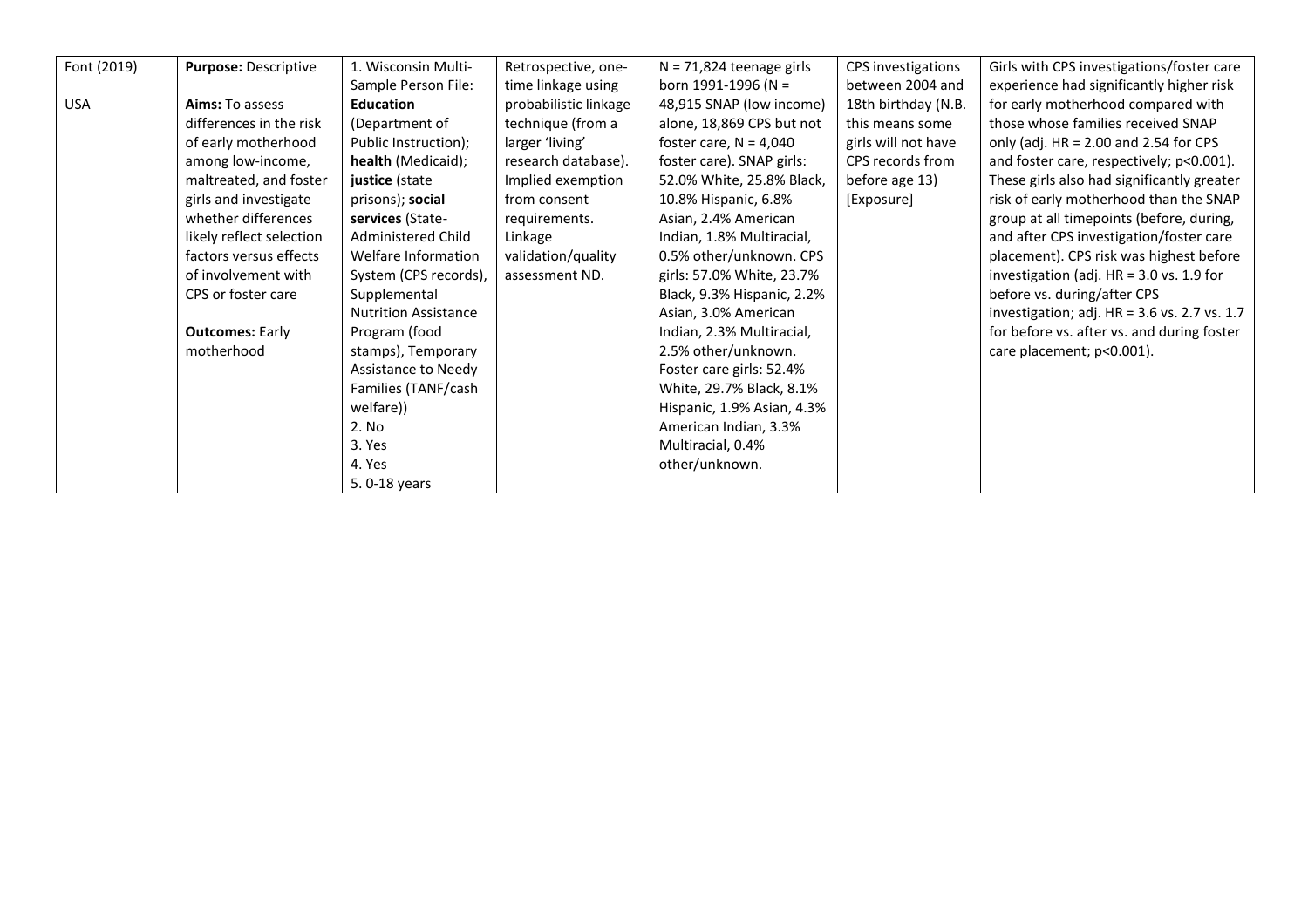| Font (2020a) | Purpose: Descriptive         | 1. Wisconsin                | Retrospective, one-   | $N = 29,154$ children who  | Allegations and    | Compared with those with no                 |
|--------------|------------------------------|-----------------------------|-----------------------|----------------------------|--------------------|---------------------------------------------|
|              |                              | Administrative Data         | time linkage using    | received SNAP (no          | substantiations of | maltreatment allegations, all youth with    |
| <b>USA</b>   | Aims: To estimate the        | Core (WADC; linked          | deterministic and     | maltreatment) or had a     | abuse (physical,   | maltreatment allegations had lower          |
|              | 'added harm' of CPS-         | with additional data):      | probabilistic linkage | CPS allegation before age  | sexual, emotional) | odds of high school graduation and          |
|              | investigated neglect,        | <b>Education</b>            | techniques (from a    | 16.                        | and neglect before | regular employment, lower average           |
|              | net of poverty               | (Department of              | larger research       |                            | age 16 years,      | earnings, and higher odds of teen           |
|              | exposure (depth and          | Public Instruction);        | database that is      | No maltreatment group: N   | categorised as     | parenthood and incarceration. Youth         |
|              | duration), on high           | health (Medicaid);          | routinely updated).   | = 19,876. 48.4% female;    | follows: no        | with allegations of abuse AND neglect       |
|              | school completion,           | justice (Department         | Implied exemption     | 14.7% White non-           | maltreatment       | had lower odds of high school               |
|              | employment and               | of Corrections,             | from consent          | Hispanic, 55.3% Black non- | (NM), alleged or   | graduation and higher odds of teen          |
|              | earnings,                    | Milwaukee County            | requirements.         | Hispanic, 17.9% Hispanic   | confirmed neglect  | parenthood than those with only abuse       |
|              | incarceration, and teen      | Jail); social services      | Manual checks of      | (any race), 12.2%          | only (NO), alleged | OR neglect allegations. Youth with only     |
|              | parenthood. To assess        | (child welfare (CPS         | false matches         | other/unknown race.        | or confirmed abuse | abuse allegations had higher odds of        |
|              | whether abuse is a           | records),                   | (described in detail  |                            | only (AO), and     | incarceration and those with neglect        |
|              | stronger risk factor for     | Supplemental                | on the WADC           | Neglect only group: $N =$  | alleged or         | only allegations had lower odds of          |
|              | adverse outcomes than        | <b>Nutrition Assistance</b> | website).             | 3060. 47.4% female;        | confirmed abuse    | stable employment. No sig. differences      |
|              | neglect.                     | Program (SNAP; food         |                       | 18.6% White non-           | and neglect (AN)   | between abuse only and neglect only in      |
|              |                              | stamps),                    |                       | Hispanic, 59.7% Black non- | [Exposure]         | terms of odds of high school graduation,    |
|              | <b>Outcomes: High school</b> | Unemployment                |                       | Hispanic, 11.4% Hispanic   |                    | teen parenthood, or earnings.               |
|              | completion,                  | Insurance system            |                       | (any race), 10.3%          |                    | Probabilities of each outcome (high         |
|              | employment and               | (including earning          |                       | other/unknown race.        |                    | school graduation, teen parenthood,         |
|              | earnings,                    | data), Supplemental         |                       |                            |                    | stable employment, average earnings,        |
|              | incarceration, teen          | Security Income             |                       | Abuse only group: $N =$    |                    | incarceration in jail, and incarceration in |
|              | parenthood                   | programme records,          |                       | 2248.53.0% female;         |                    | prison) varied by outcome, though the       |
|              |                              | cash welfare, child         |                       | 22.5% White non-           |                    | general trend was that the NM group         |
|              |                              | support records)            |                       | Hispanic, 53.2% Black non- |                    | had the highest probability of a positive   |
|              |                              | 2. No                       |                       | Hispanic, 15.6% Hispanic   |                    | outcome, followed by AO and NO              |
|              |                              | 3. Yes                      |                       | (any race), 8.7%           |                    | (similar), and AN had the lowest            |
|              |                              | 4. Yes                      |                       | other/unknown race.        |                    | probability of a positive outcome;          |
|              |                              | 5.0-20th birthday           |                       |                            |                    | outcomes improved with lower poverty        |
|              |                              | (maltreatment               |                       | Abuse & neglect group: N   |                    | exposure (depth and duration).              |
|              |                              | records 0-16 years)         |                       | = 3970. 53.3% female;      |                    | Outcomes were worse for the groups          |
|              |                              |                             |                       | 22.3% White non-           |                    | with maltreatment allegations               |
|              |                              |                             |                       | Hispanic, 51.0% Black non- |                    | regardless of CPS intervention.             |
|              |                              |                             |                       | Hispanic, 15.4% Hispanic   |                    |                                             |
|              |                              |                             |                       | (any race), 11.3%          |                    |                                             |
|              |                              |                             |                       | other/unknown race.        |                    |                                             |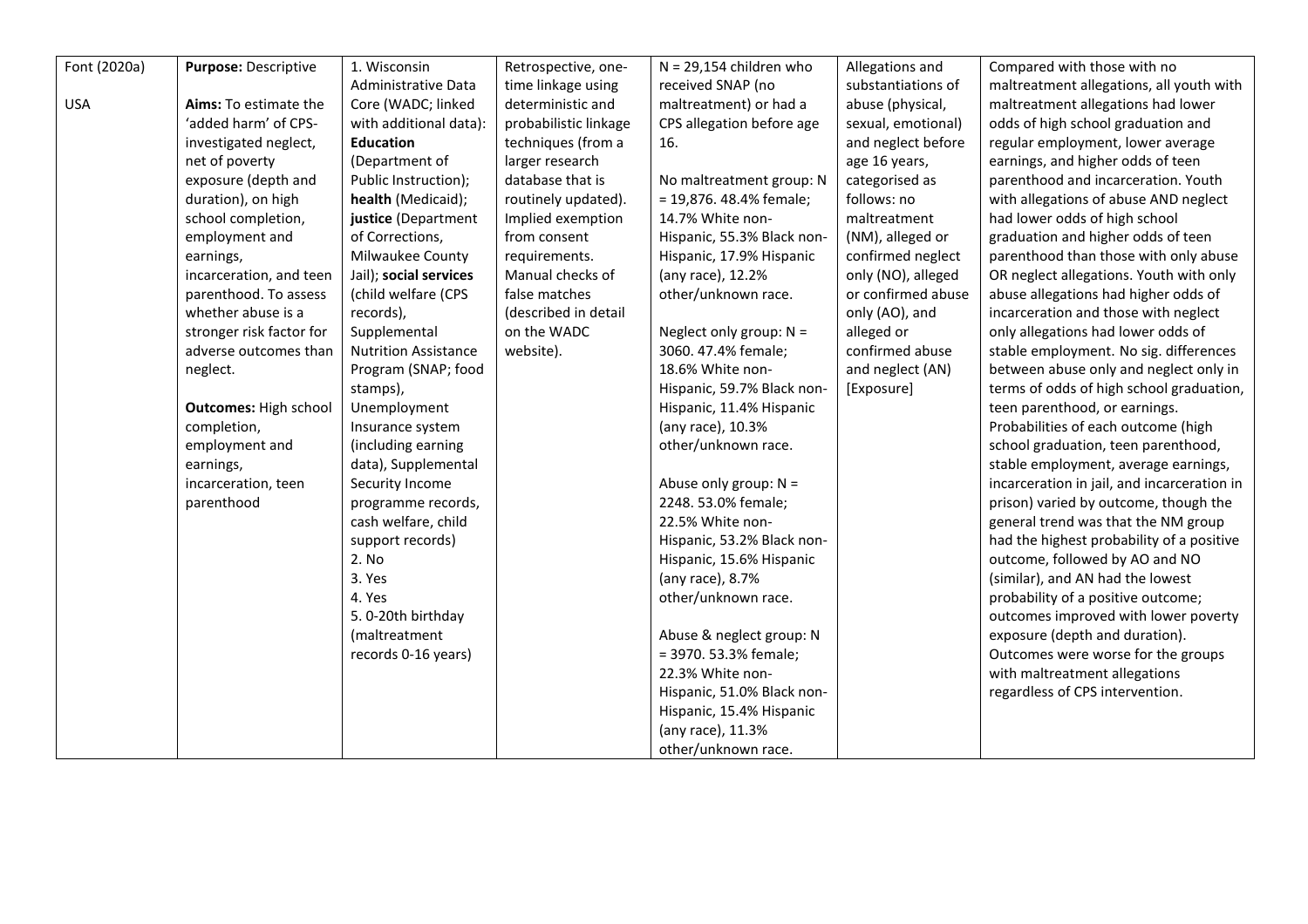| <b>ßGreen</b> (2018a) | Purpose: Descriptive      | 1. New South Wales -        | Repeated one-time       | $N = 67,353$ children       | Substantiated      | Four classes of risk for adult mental       |
|-----------------------|---------------------------|-----------------------------|-------------------------|-----------------------------|--------------------|---------------------------------------------|
|                       |                           | Child Development           | linkages using          | enrolled in the New South   | reports of         | health disorders were identified: (1)       |
| Australia             | Aims: To determine        | Study (NSW-CDS):            | probabilistic linkage   | Wales Child Development     | childhood          | disrespectful and                           |
|                       | classes of children who   | education (Australian       | technique (data from    | Study. 49.5% female;        | maltreatment       | aggressive/hyperactive behaviour,           |
|                       | may be at risk for later  | Government                  | data linkage            | mean age = $5.6$ years (SD  | (sexual abuse,     | labelled 'misconduct risk' (6.5% of         |
|                       | mental health disorder    | Department of               | centre/linked data      | 0.4). 3.1% had at least one | physical abuse,    | children); (2) 'pervasive risk' (4.0% of    |
|                       | and associated            | <b>Education Australian</b> | resource) - study       | substantiated childhood     | emotional abuse,   | children); (3) 'mild generalised risk'      |
|                       | exposures in a            | Early Development           | used dataset created    | maltreatment report. Of     | neglect) [Exposure | (1.6% of children); and (4) 'no risk'       |
|                       | population cohort         | Census (AEDC));             | with a one-time         | these, 46.9% had            | (covariate)]       | (77.9% of children). Membership to          |
|                       |                           | health (NSW Registry        | retrospective linkage.  | experienced emotional       |                    | classes 1-3 was predicted by children       |
|                       | <b>Outcomes: Risk for</b> | of Births, Deaths and       | Linked on name, date    | abuse, 26.2% neglect, 16%   |                    | with experience of maltreatment,            |
|                       | developing an adult       | Marriages Birth             | of birth, residential   | physical abuse, 11% sexual  |                    | parental history of mental health           |
|                       | mental health disorder    | Registrations, Death        | addresses, and sex.     | abuse; of those with more   |                    | disorders, parental history of criminal     |
|                       |                           | Registrations, NSW          | Data were de-           | than one type of            |                    | offending, socioeconomic disadvantage,      |
|                       |                           | Ministry of Health's        | identified. No          | maltreatment, the most      |                    | and perinatal adversities. Compared         |
|                       |                           | <b>Perinatal Data</b>       | consent                 | common combination was      |                    | with those in the 'no risk' group, odds of  |
|                       |                           | Collection, Admitted        | requirements. Low       | emotional abuse and         |                    | maltreatment were highest for               |
|                       |                           | Patient Data                | rates of false-positive | neglect (39.6%) followed    |                    | 'pervasive risk' class (adj. OR = 6.35,     |
|                       |                           | Collection,                 | linkages for children's | by physical and emotional   |                    | 95% CI 5.45, 7.40) followed by the          |
|                       |                           | Emergency                   | data (0.3%) and for     | abuse (18.9%), physical     |                    | 'misconduct risk' and 'mild generalised     |
|                       |                           | Department Data             | linkage of parents to   | abuse and neglect (11.3%),  |                    | risk' classes (adj. OR = 4.43, 95% CI 3.80, |
|                       |                           | Collection, Mental          | children (0.5%).        | emotional and sexual        |                    | 5.15 and adj. OR = 3.41, 95% CI 2.97,       |
|                       |                           | <b>Health Ambulatory</b>    |                         | abuse (9.1%), physical and  |                    | 3.92, respectively). These relationships    |
|                       |                           | data collection);           |                         | sexual abuse (3.0%),        |                    | were attenuated with additional             |
|                       |                           | justice (NSW Bureau         |                         | sexual abuse and neglect    |                    | covariates (incl. parental mental health    |
|                       |                           | of Crime Statistics         |                         | (2.4%) or the combination   |                    | disorders, parental history of offending,   |
|                       |                           | and Research                |                         | of sexual, physical and     |                    | and perinatal risk factors); in the final   |
|                       |                           | Reoffending data);          |                         | emotional abuse (1.7%);     |                    | model, ORs for maltreatment relative to     |
|                       |                           | social services (NSW        |                         | less than 1% of children    |                    | the 'no risk' class were 2.84 (95% CI       |
|                       |                           | Family and                  |                         | experienced all four types  |                    | 2.40, 3.35), 2.34 (95% CI 1.99, 2.75), and  |
|                       |                           | <b>Community Services</b>   |                         | of maltreatment.            |                    | 1.93 (95% CI 1.66, 2.24) for the            |
|                       |                           | Child Protection Case       |                         |                             |                    | 'misconduct risk', 'pervasive risk', and    |
|                       |                           | Management System           |                         |                             |                    | 'mild generalised risk,' classes,           |
|                       |                           | - Key Information           |                         |                             |                    | respectively.                               |
|                       |                           | Directory System            |                         |                             |                    |                                             |
|                       |                           | (CPS) records)              |                         |                             |                    |                                             |
|                       |                           | 2. No                       |                         |                             |                    |                                             |
|                       |                           | 3. Yes                      |                         |                             |                    |                                             |
|                       |                           | 4. Yes                      |                         |                             |                    |                                             |
|                       |                           | 5.0-5 years                 |                         |                             |                    |                                             |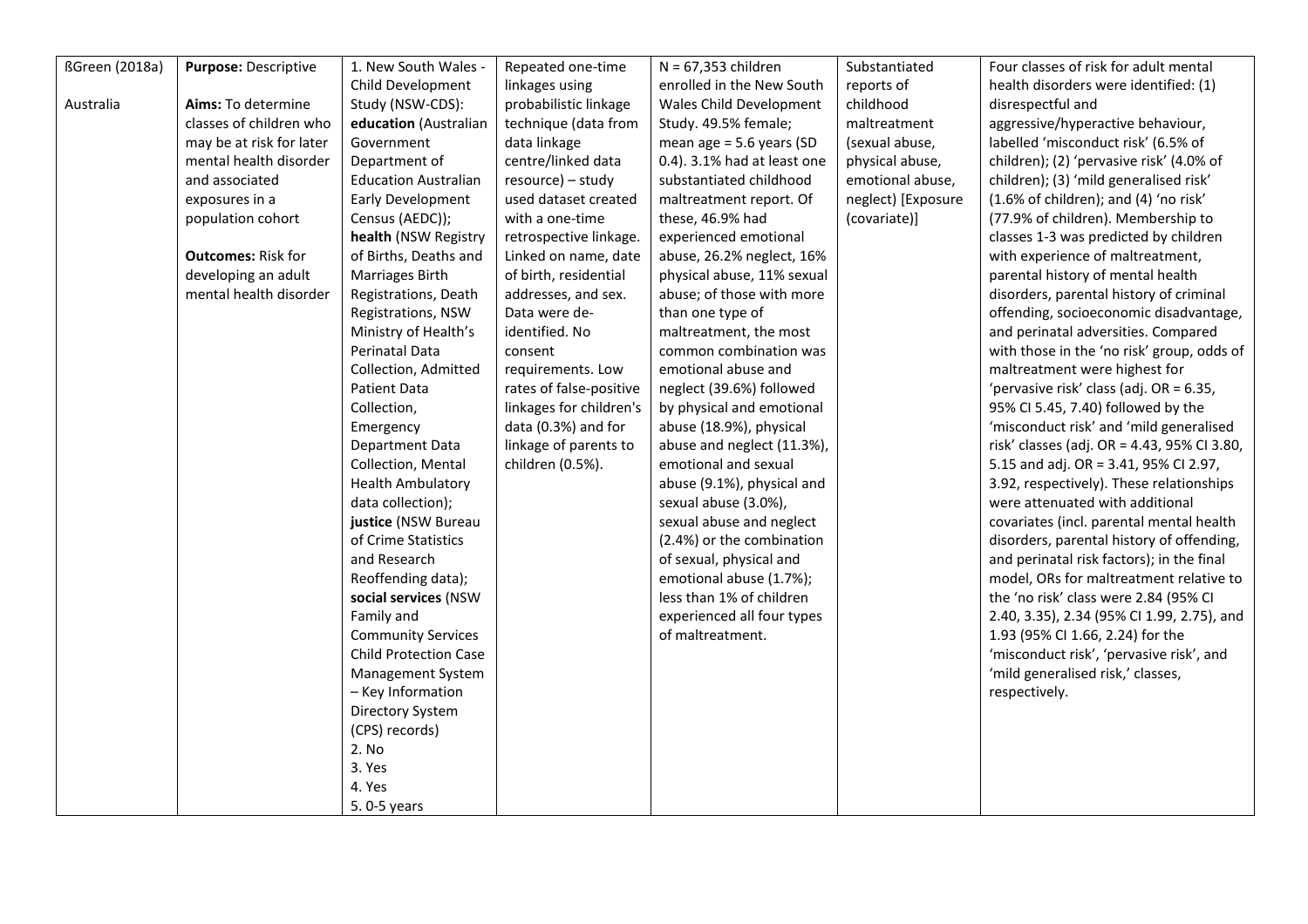| Green (2018b) | Purpose: Descriptive     | 1. New South Wales -         | Repeated one-time       | $N = 68,459$ children      | Substantiated       | Children exposed to any maltreatment    |
|---------------|--------------------------|------------------------------|-------------------------|----------------------------|---------------------|-----------------------------------------|
|               |                          | Child Development            | linkages using          | enrolled in the New South  | reports of          | were more likely to be vulnerable on    |
| Australia     | Aims: To estimate (a)    | Study (NSW-CDS):             | probabilistic linkage   | Wales Child Development    | childhood           | each of the 5 domains of the AEDC: adj. |
|               | associations             | education (Australian        | technique (data from    | Study. 49.5% female;       | maltreatment        | ORs (95% CIs) for social, emotional,    |
|               | between any exposure     | Government                   | data linkage            | mean age = 5.6 years (SD   | (sexual abuse,      | physical, cognitive, and communication  |
|               | to child maltreatment    | Department of                | centre/linked data      | 0.37). 3.1% had at least   | physical abuse,     | domains were 2.28 (2.01, 2.58), 2.26    |
|               | and developmental        | <b>Education Australian</b>  | resource) - study       | one substantiated          | emotional abuse,    | (1.95, 2.58), 2.11 (1.87, 2.39), 2.50   |
|               | vulnerability at age 5,  | Early Development            | used dataset created    | childhood maltreatment     | neglect) [Exposure] | (2.19, 2.86), and 2.13 (1.87, 2.44),    |
|               | (b) the relative         | Census (AEDC));              | with a one-time         | report. Of these, 46.6%    |                     | respectively. Significant associations  |
|               | strength of association  | health (NSW Registry         | retrospective linkage.  | had experienced            |                     | with 'at-risk' status were also found   |
|               | between                  | of Births, Deaths and        | Linked on name, date    | emotional abuse, 26.3%     |                     | across all domains. Adj. OR for         |
|               | developmental            | Marriages Birth              | of birth, residential   | neglect, 16.1% physical    |                     | vulnerability on ≥3 domains was 3.38    |
|               | vulnerabilities and      | Registrations, Death         | addresses, and sex.     | abuse, 11% sexual abuse;   |                     | (95% CI 2.89, 3.96), compared with      |
|               | exposure to multiple     | Registrations, NSW           | Data were de-           | of those with more than    |                     | those without exposure to               |
|               | types of maltreatment    | Ministry of Health's         | identified. No          | one type of maltreatment,  |                     | maltreatment. Factors associated with   |
|               | versus a single type of  | Perinatal Data               | consent                 | the most common            |                     | greater likelihood included being       |
|               | maltreatment, and (c)    | Collection, Admitted         | requirements. Low       | combination was            |                     | exposed to multiple types of            |
|               | the relative strength of | Patient Data                 | rates of false-positive | emotional abuse and        |                     | maltreatment and older age at reported  |
|               | associations between     | Collection,                  | linkages for children's | neglect (39.5%) followed   |                     | maltreatment (>3 years).                |
|               | differential timing of   | Emergency                    | data (0.3%) and for     | by physical and emotional  |                     |                                         |
|               | first reported           | Department Data              | linkage of parents to   | abuse (19.1%), physical    |                     |                                         |
|               | maltreatment on any      | Collection, Mental           | children (0.5%).        | abuse and neglect (11.3%), |                     |                                         |
|               | single or multiple       | <b>Health Ambulatory</b>     |                         | emotional and sexual       |                     |                                         |
|               | domains of               | data collection);            |                         | abuse (9.1%), physical and |                     |                                         |
|               | developmental            | justice (NSW Bureau          |                         | sexual abuse (3.0%),       |                     |                                         |
|               | vulnerability at age 5.  | of Crime Statistics          |                         | sexual abuse and neglect   |                     |                                         |
|               |                          | and Research                 |                         | (2.3%) or the combination  |                     |                                         |
|               | <b>Outcomes:</b>         | Reoffending data);           |                         | of sexual, physical and    |                     |                                         |
|               | Developmental            | social services (NSW         |                         | emotional abuse (1.7%);    |                     |                                         |
|               | vulnerability on five    | Family and                   |                         | less than 1% of children   |                     |                                         |
|               | domains of functioning   | <b>Community Services</b>    |                         | experienced all four types |                     |                                         |
|               | at age 5 (including      | <b>Child Protection Case</b> |                         | of maltreatment.           |                     |                                         |
|               | social, emotional,       | Management System            |                         |                            |                     |                                         |
|               | physical, cognitive, and | - Key Information            |                         |                            |                     |                                         |
|               | communication            | Directory System             |                         |                            |                     |                                         |
|               | competencies)            | (CPS) records and            |                         |                            |                     |                                         |
|               |                          | additional data sets         |                         |                            |                     |                                         |
|               |                          | pertaining to                |                         |                            |                     |                                         |
|               |                          | allocation to a family       |                         |                            |                     |                                         |
|               |                          | remedial program             |                         |                            |                     |                                         |
|               |                          | and out-of-home              |                         |                            |                     |                                         |
|               |                          | care)                        |                         |                            |                     |                                         |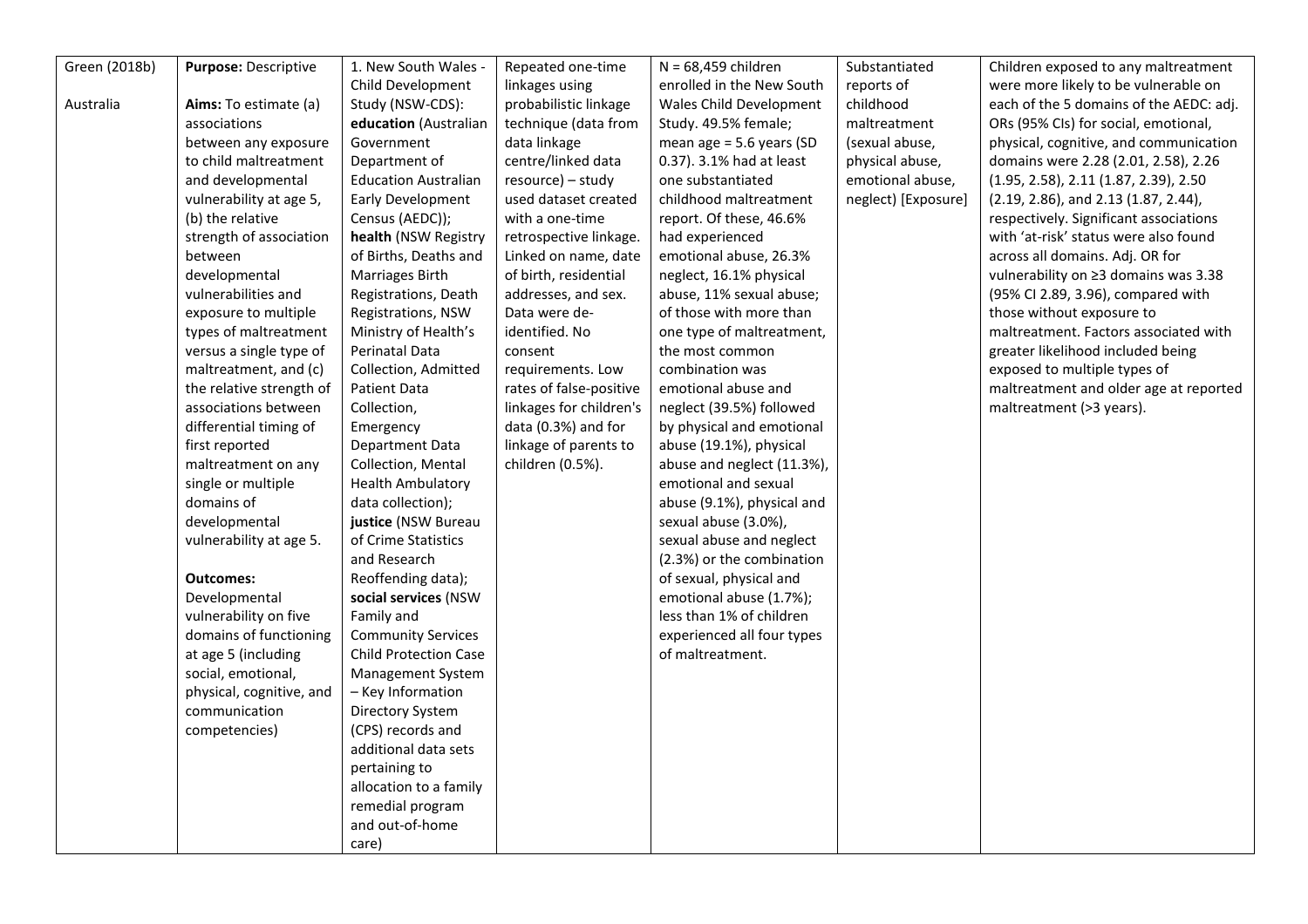|               |                             | 2. No                       |                         |                             |                   |                                             |
|---------------|-----------------------------|-----------------------------|-------------------------|-----------------------------|-------------------|---------------------------------------------|
|               |                             | 3. Yes                      |                         |                             |                   |                                             |
|               |                             | 4. Yes                      |                         |                             |                   |                                             |
|               |                             | 5.0-5 years                 |                         |                             |                   |                                             |
| Green (2019a) | <b>Purpose: Descriptive</b> | 1. New South Wales -        | Repeated one-time       | $N = 82,891$ children       | Child protection  | Children with child protection contact      |
|               |                             | Child Development           | linkages using          | enrolled in the New South   | report or out-of- | had at least double the risk of those       |
| Australia     | Aims: To examine            | Study (NSW-CDS):            | probabilistic linkage   | Wales - Child               | home placement    | without contact of all mental health        |
|               | associations between        | education (Australian       | technique (data from    | Development Study.          | prior to age 13   | disorders/behaviours studied, with          |
|               | developmental               | Government                  | data linkage            | 49.2% female; mean age =    | [Exposure         | largest risk for self-harm (adj. OR = 7.66, |
|               | vulnerability profiles      | Department of               | centre/linked data      | 13.15 years (SD 0.4). $N =$ | (covariate)]      | 95% CI 4.55, 12.88), conduct disorders      |
|               | determined at age 5         | <b>Education Australian</b> | resource) – study       | 20,741 (23.9%) had a child  |                   | (adj. OR = 5.82, 95% CI 4.35, 7.79),        |
|               | years and subsequent        | Early Development           | used dataset created    | protection contact.         |                   | stress reactions (adj. OR = 5.40, 95% CI    |
|               | childhood mental            | Census (AEDC));             | with a one-time         |                             |                   | 3.82, 7.64), and hyperkinetic disorders     |
|               | illness between ages 6      | health (NSW Ministry        | retrospective linkage.  |                             |                   | (adj. OR = 3.53, 95% CI 2.58, 4.81). Child  |
|               | and 13 years in an          | of Health Mental            | Linked on name, date    |                             |                   | protection contact was also related to      |
|               | Australian population       | <b>Health Emergency</b>     | of birth, residential   |                             |                   | more days of mental health treatment        |
|               | cohort                      | Department Data             | addresses, and sex.     |                             |                   | (RR = 1.56, 95% CI 1.35, 1.81).             |
|               |                             | Collection, Admitted        | Data were de-           |                             |                   |                                             |
|               | <b>Outcomes: Childhood</b>  | <b>Patients Data</b>        | identified. No          |                             |                   |                                             |
|               | mental health               | Collection, Mental          | consent                 |                             |                   |                                             |
|               | disorders and               | <b>Health Ambulatory</b>    | requirements. Low       |                             |                   |                                             |
|               | treatment                   | records); social            | rates of false-positive |                             |                   |                                             |
|               |                             | services (Department        | linkages for children's |                             |                   |                                             |
|               |                             | of Family &                 | data (0.3%) and for     |                             |                   |                                             |
|               |                             | <b>Community Services</b>   | linkage of parents to   |                             |                   |                                             |
|               |                             | (CPS) records)              | children (0.5%).        |                             |                   |                                             |
|               |                             | 2. No                       |                         |                             |                   |                                             |
|               |                             | 3. Yes                      |                         |                             |                   |                                             |
|               |                             | 4. Yes                      |                         |                             |                   |                                             |
|               |                             | 5.0-13 years                |                         |                             |                   |                                             |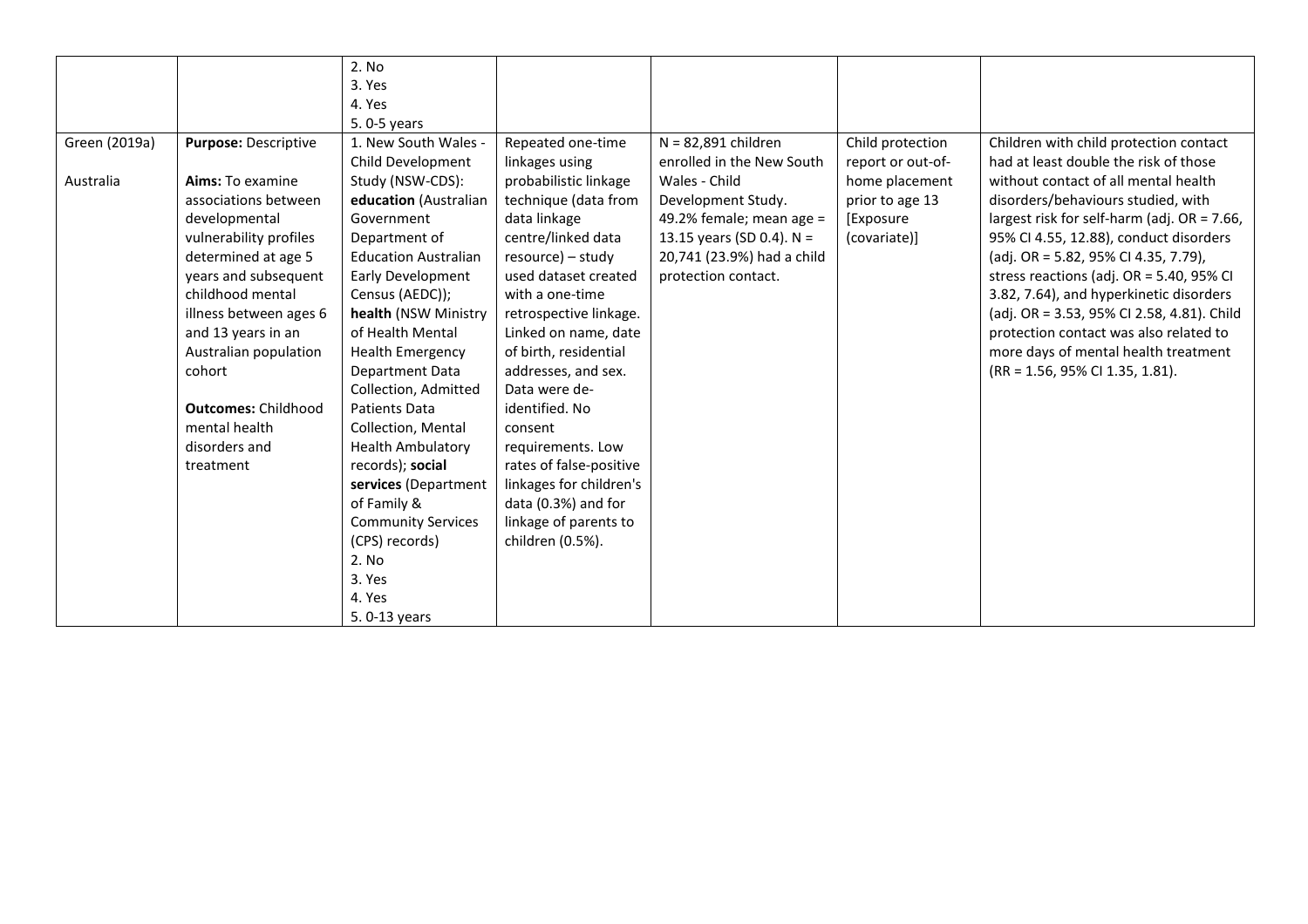| Gwaltney   | Study 1: Purpose:            | 1. Health (North     | Retrospective, one-   | Study 1:                   | Child maltreatment   | Study 1: Stimulants, antidepressants,    |
|------------|------------------------------|----------------------|-----------------------|----------------------------|----------------------|------------------------------------------|
| (2019)     | Descriptive                  | Carolina Medicaid    | time linkage. Linkage | $N = 30,657$ children in   | resulting in removal | and antipsychotics were the most         |
|            |                              | claims database);    | technique             | foster care. 49.7% female; | from home (incl.     | commonly prescribed medication           |
| <b>USA</b> | Aims: To examine the         | social services (CPS | (probabilistic vs.    | 48.3% White, 34.1% Black,  | physical abuse,      | classes across all maltreatment          |
|            | association between          | records)             | deterministic) ND.    | 8.4% Hispanic, 9.2% Other. | sexual abuse,        | histories. Rates of any medication use   |
|            | individual and               | 2. No                | Linkage               | 8.8% had experienced       | neglect, or 'other') | were 30.0% for those with experience of  |
|            | contextual-level             | 3. Yes               | validation/quality    | physical abuse, 3.9%       | [Exposure]           | sexual abuse, 21.4% for physical abuse,  |
|            | factors and medication       | 4. No                | assessment ND.        | sexual abuse, and 79.8%    |                      | and 19.4% for neglect.                   |
|            | use among children in        | 5.0-19 years         |                       | neglect.                   |                      |                                          |
|            | foster care                  |                      |                       |                            |                      | Study 2: Maltreatment history type was   |
|            |                              |                      |                       | Study 2:                   |                      | not significantly related to the number  |
|            | <b>Outcomes:</b>             |                      |                       | $N = 14,799$ children in   |                      | of placements or exit type               |
|            | psychotropic                 |                      |                       | foster care. 51.4% female; |                      | (reunification, guardianship, adoption). |
|            | medication                   |                      |                       | 49.2% White, 34.9% Black,  |                      |                                          |
|            | prescription                 |                      |                       | 8.0% Hispanic, 7.5% Other. |                      |                                          |
|            |                              |                      |                       | 7.8% had experienced       |                      |                                          |
|            | Study 2: Purpose:            |                      |                       | physical abuse, 5.9%       |                      |                                          |
|            | Descriptive                  |                      |                       | sexual abuse, and 75.5%    |                      |                                          |
|            |                              |                      |                       | neglect.                   |                      |                                          |
|            | Aims: To examine the         |                      |                       |                            |                      |                                          |
|            | effect of psychotropic       |                      |                       |                            |                      |                                          |
|            | medication use on            |                      |                       |                            |                      |                                          |
|            | three foster care            |                      |                       |                            |                      |                                          |
|            | outcomes: time to exit,      |                      |                       |                            |                      |                                          |
|            | exit type, and               |                      |                       |                            |                      |                                          |
|            | placement stability          |                      |                       |                            |                      |                                          |
|            |                              |                      |                       |                            |                      |                                          |
|            | <b>Outcomes:</b> foster care |                      |                       |                            |                      |                                          |
|            | outcomes: time to exit,      |                      |                       |                            |                      |                                          |
|            | exit type, placement         |                      |                       |                            |                      |                                          |
|            | stability                    |                      |                       |                            |                      |                                          |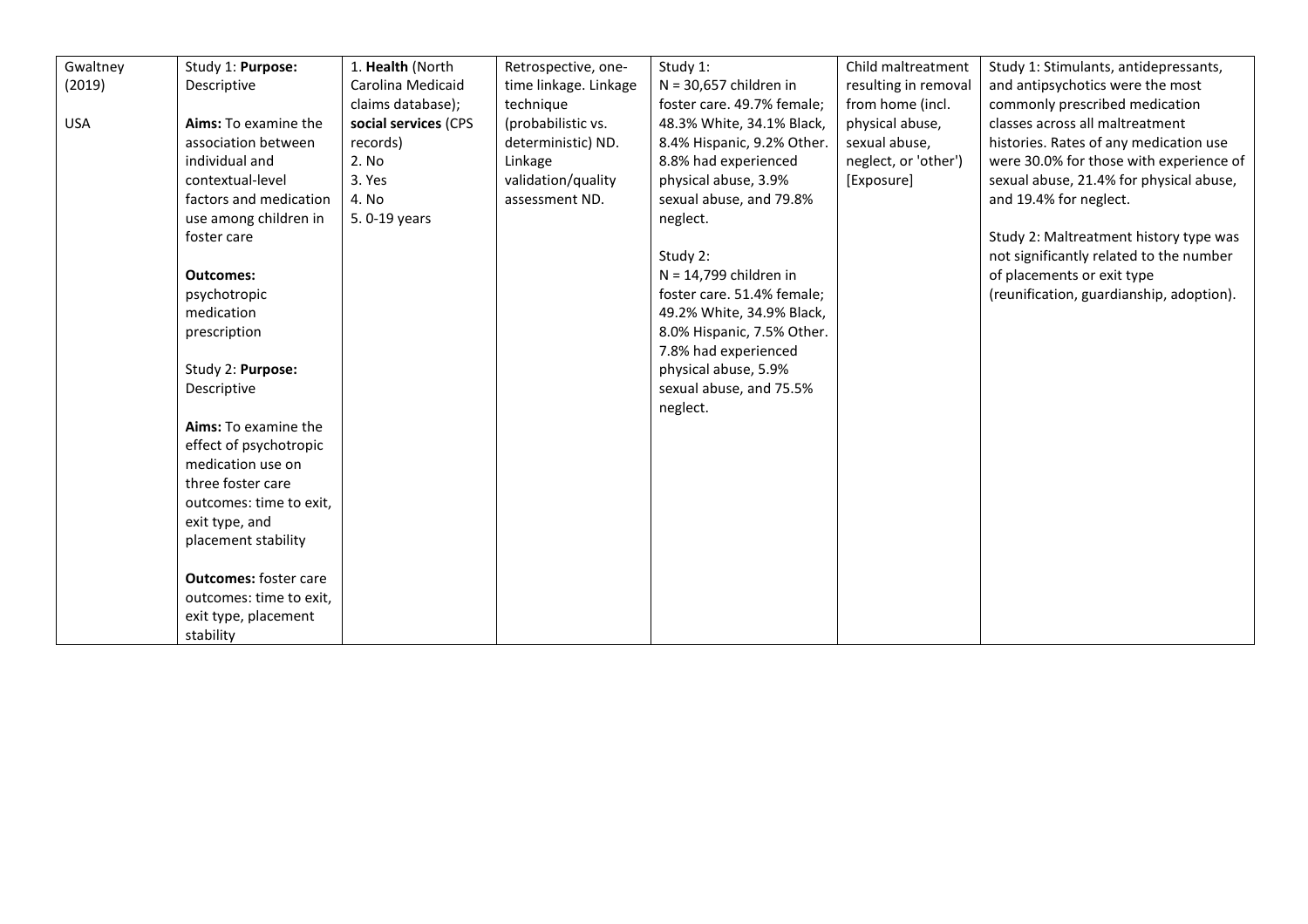| Hu (2017)       | Purpose: Descriptive         | 1. Western Australian     | Retrospective, one-    | $N = 351,372$ live births in  | Substantiated and    | 2.3% of children with no maltreatment    |
|-----------------|------------------------------|---------------------------|------------------------|-------------------------------|----------------------|------------------------------------------|
|                 |                              | Data Linkage System:      | time linkage (from a   | Western Australia from        | unsubstantiated      | allegations had a DSH-related hospital   |
| Australia       | <b>Aims:</b> To investigate  | health (Midwives          | larger 'living'        | 1986-2000 (N = $21,460$       | maltreatment         | admission, compared with 7.47% and       |
|                 | longitudinally the           | Notification System,      | research database      | children with an allegation   | allegations          | 11.22% of children with unsubstantiated  |
|                 | effects of the number,       | <b>Hospital Morbidity</b> | using                  | of maltreatment and $N =$     | (emotional abuse,    | allegations only and ≥1 substantiated    |
|                 | timing, and                  | Data System, Mental       | multiple/updated       | 329,912 children with no      | physical abuse,      | allegation, respectively. Compared with  |
|                 | type of maltreatment         | Health Information        | linkages) using        | allegations). Of children     | sexual abuse,        | children without allegations of          |
|                 | allegations on               | System, Emergency         | probabilistic linkage  | with allegations, $N =$       | neglect) [Exposure]  | maltreatment, children with              |
|                 | adolescent risk of           | Department Data           | technique. Linked on   | 11,546 (53.8%) had            |                      | unsubstantiated allegations only and     |
|                 | having a deliberate          | Collection, Mortality     | demographic            | unsubstantiated               |                      | children with at least one substantiated |
|                 | self-harm-related            | Registrations); social    | information including  | allegations only and $N =$    |                      | allegation had significantly increased   |
|                 | hospital admission           | services (Western         | name, date of birth,   | 9914 (46.2%) had 1+           |                      | risk of DSH in adolescence (adj. HR =    |
|                 |                              | Australia Department      | residential address,   | substantiated                 |                      | 1.04, 95%Cl 1.00, 1.08, p < 0.01 and     |
|                 | <b>Outcomes: Deliberate-</b> | for Child Protection      | sex, record date, and  | allegation(s). Children with  |                      | 1.10, 95% CI 1.05, 1.15, p<0.001,        |
|                 | self-harm (DSH)-             | and Family Support        | unique identifiers     | unsubstantiated               |                      | respectively). For children with ≥1      |
|                 | related hospital             | (CPS) records)            | (e.g., hospital unique | allegations only were         |                      | substantiated allegation (but not those  |
|                 | admission                    | 2. No                     | medical record         | 51.10% female and             |                      | with unsubstantiated allegations only),  |
|                 |                              | 3. Yes                    | number, electoral      | 21.05% Aboriginal; those      |                      | greater risk of DSH-related admission    |
|                 |                              | 4. Yes                    | number). Implied       | with 1+ substantiated         |                      | was significantly associated with higher |
|                 |                              | 5.0-20 years              | exemption from         | allegation(s) were 55.68%     |                      | number of allegations, longer exposure   |
|                 |                              |                           | consent                | female and 31.02%             |                      | of maltreatment, and more types of       |
|                 |                              |                           | requirements. Data     | Aboriginal.                   |                      | maltreatment.                            |
|                 |                              |                           | were shared with       |                               |                      |                                          |
|                 |                              |                           | researchers in de-     |                               |                      |                                          |
|                 |                              |                           | identified format.     |                               |                      |                                          |
|                 |                              |                           | Linkage quality        |                               |                      |                                          |
|                 |                              |                           | assessed through       |                               |                      |                                          |
|                 |                              |                           | clerical review of a   |                               |                      |                                          |
|                 |                              |                           | sub-sample of          |                               |                      |                                          |
|                 |                              |                           | matches; good          |                               |                      |                                          |
|                 |                              |                           | (>99%) accuracy with   |                               |                      |                                          |
|                 |                              |                           | ~0.1% missed or        |                               |                      |                                          |
|                 |                              |                           | invalid links.         |                               |                      |                                          |
| Jackisch (2019) | Purpose: Descriptive         | 1. Stockholm Birth        | Retrospective, one-    | $N = 14,004$ live births from | Involvement with     | Children with child welfare involvement  |
|                 |                              | Cohort                    | time linkage using     | 1953 living in the greater    | child welfare        | due to family circumstances were         |
| Sweden          | Aims: To examine the         | Multigenerational         | probabilistic linkage  | municipal area of             | (unsubstantiated     | significantly more likely than those who |
|                 | relationship between         | Study (SBC Multigen):     | technique and          | Stockholm in 1963. 49.0%      | investigation, in-   | were not to die prematurely (adj. HR for |
|                 | childhood adversity          | health (cause of          | supplemental manual    | female. N = 1354 (9.7%)       | home services, out-  | unsubstantiated allegations = 1.53, 95%  |
|                 | (ages $0-18$ ) and           | death register,           | searching of local     | had an unsubstantiated        | of-home care         | CI 1.03, 2.26; adj. HR for in-home       |
|                 | premature all-cause          | delivery records,         | child welfare data     | child welfare investigation,  | placement);          | services = 2.40, 95% CI 1.43, 4.02; adj. |
|                 | mortality                    | social services (the      | (within a system       | N = 284 (2.0%) had in-        | stratified by family | HR for out-of-home care placement =      |
|                 |                              | social register and       | using national         | home child welfare            | circumstances        | 2.07, 95% CI 1.71, 2.51).                |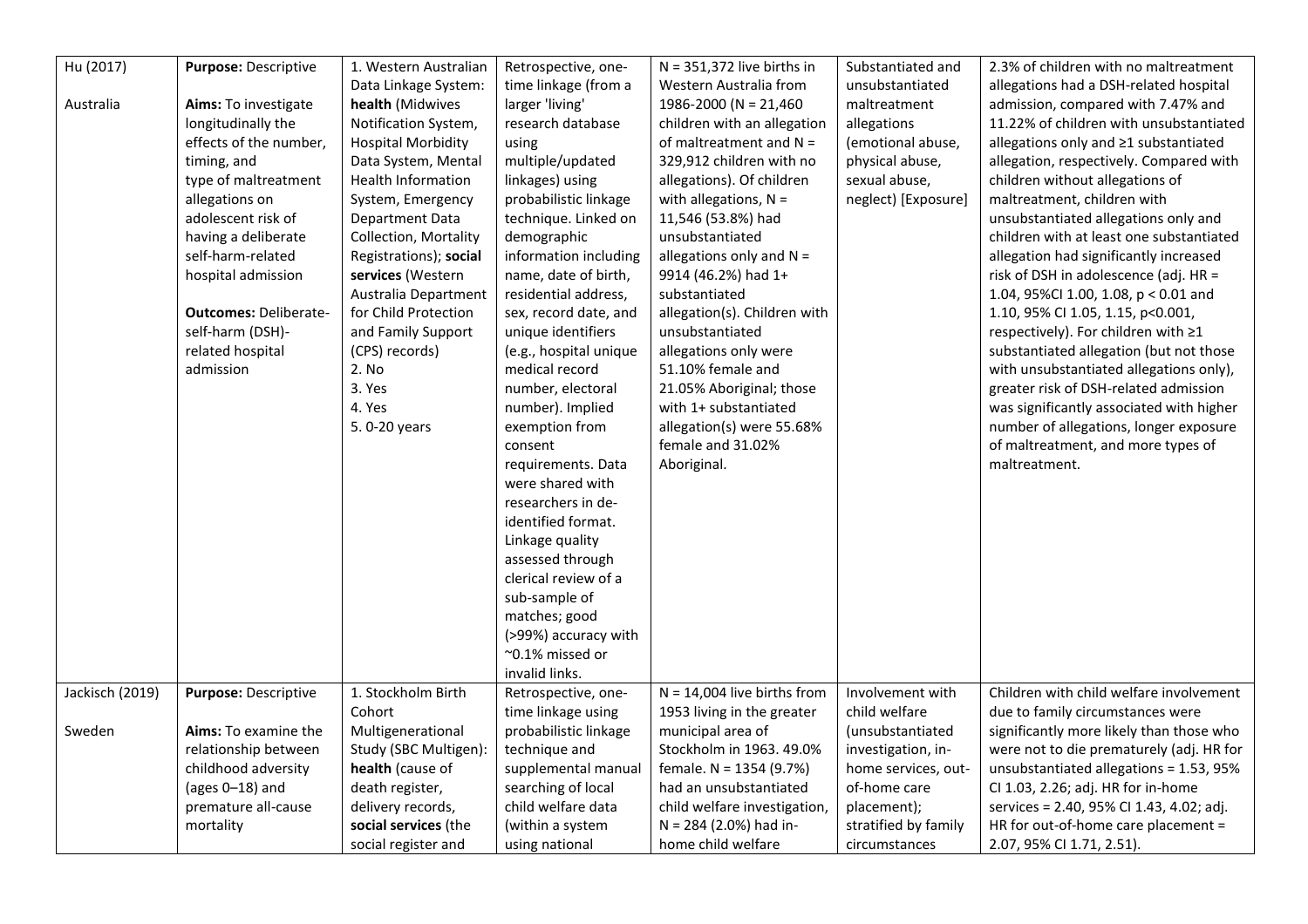| <b>Outcomes: Premature</b><br>all-cause mortality (age<br>19-65 years)                                                                                                                                                                                                                                                                                                                                                                                                         | local child welfare<br>records); justice<br>(crime register);<br>other (register of<br>population,<br>occupational and<br>income, censuses)<br>2. No<br>3. Yes<br>4. Yes<br>5.0-65 years<br>(maltreatment<br>occurred from birth<br>to 18) | registries). Data were<br>anonymised. Implied<br>exemption from<br>consent<br>requirements. $N =$<br>509 of the 15,117<br>individuals in the<br>cohort (3.4%) could<br>not be linked. | services, and $N = 1266$<br>(9.0%) had an out-of-<br>home care placement. Of<br>all children involved with<br>CWS, $N = 1770$ were<br>involved due to family<br>circumstances.                                                                                                                        | (abuse, neglect)<br>and behavioural<br>problems<br>[Exposure]                                                                                                                            |                                                                                                                                                                                                                                                                                                                                                                                                                                 |
|--------------------------------------------------------------------------------------------------------------------------------------------------------------------------------------------------------------------------------------------------------------------------------------------------------------------------------------------------------------------------------------------------------------------------------------------------------------------------------|--------------------------------------------------------------------------------------------------------------------------------------------------------------------------------------------------------------------------------------------|---------------------------------------------------------------------------------------------------------------------------------------------------------------------------------------|-------------------------------------------------------------------------------------------------------------------------------------------------------------------------------------------------------------------------------------------------------------------------------------------------------|------------------------------------------------------------------------------------------------------------------------------------------------------------------------------------------|---------------------------------------------------------------------------------------------------------------------------------------------------------------------------------------------------------------------------------------------------------------------------------------------------------------------------------------------------------------------------------------------------------------------------------|
| Jenkins (2012)<br>Purpose: Descriptive<br><b>USA</b><br>Aims: To generate<br>descriptive data about<br>engagement among<br>parents whose children<br>have been removed by<br>the child welfare<br>system. To examine<br>the effect of initial<br>level of parental<br>engagement on family<br>reunification. To<br>examine the effect of<br>child welfare system<br>level engagement<br>efforts on family<br>reunification<br><b>Outcomes: Court-</b><br>ordered reunification | 1. Social services<br>(CPS records); study-<br>specific (Client<br>Engagement in Child<br><b>Protective Services</b><br>questionnaire)<br>2. Yes<br>3. No<br>4. No<br>5.0-5 years                                                          | Could not categorise<br>due to insufficient<br>description of linkage<br>techniques. Linked<br>on court number. De-<br>identified.                                                    | $N = 150$ parents: 80.7%<br>mothers; mean age = 27.8<br>years (SD = $6.7$ ); 55.3%<br>Hispanic, 37.3% White;<br>5.4% Black; 2% other<br>ethnicity. Children: mean<br>age at detention = $28.0$<br>(SD = 19.8) months; 52.7%<br>female; primary allegation<br>type: 88% general neglect,<br>12% other. | Removal due to<br>physical abuse,<br>severe neglect,<br>general neglect,<br>other (incl.<br>emotional abuse,<br>sexual abuse,<br>failure to protect,<br>caretaker absence)<br>[Exposure] | Small predictive relationship between<br>early engagement and family<br>reunification within 6 months of<br>removal. No significant relationship<br>between social worker/collateral<br>contacts or any of the parent (age,<br>gender, ethnicity, level of education,<br>risk factors incl. substance use/mental<br>health concerns) or child level (age at<br>removal, gender, ethnicity, primary<br>allegation type) factors. |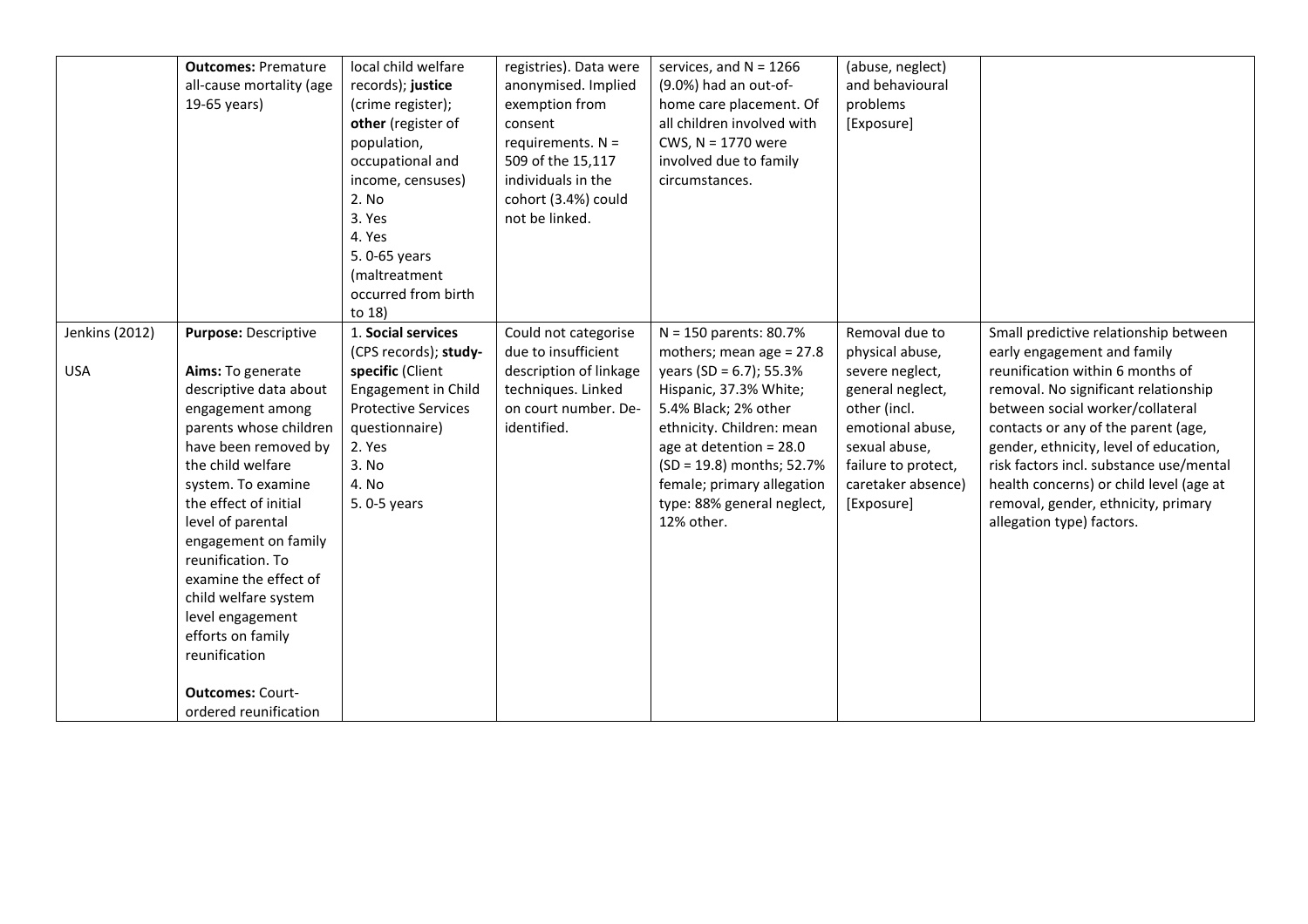| King (2017) | Purpose: Descriptive         | 1. Health (vital       | Retrospective, one-    | $N = 85,766$ girls with     | Substantiated          | 17.8% of girls with substantiated           |
|-------------|------------------------------|------------------------|------------------------|-----------------------------|------------------------|---------------------------------------------|
|             |                              | records); social       | time linkage. Linked   | substantiated allegations   | maltreatment           | maltreatment after age 10 subsequently      |
| <b>USA</b>  | Aims: To examine the         | services (California   | on a combination of    | of maltreatment after       | including: (1) sexual  | gave birth before age 20. 19.5% of those    |
|             | relationship between         | Child Welfare          | unique and non-        | their 10th birthday (27.1%  | abuse, (2) physical    | who had spent time in foster care gave      |
|             | time in foster care and      | Services/Case          | unique identifiers.    | of whom had a foster care   | abuse, (3) severe      | birth vs. 17.2% of those who had not        |
|             | giving birth as an           | Management System      | Personally-            | placement). 47.7% Latina,   | neglect, (4) general   | (adj. HR = 1.10, 95% CI 1.06, 1.14). Risk   |
|             | adolescent among a           | (CPS) records)         | identifiable data      | 29.4% White, 14.0% Black,   | neglect, (5)           | factors most associated with a higher       |
|             | cohort of girls who          | 2. No                  | shared through         | 4.3% Asian/Pacific          | caretaker              | chance of first birth were older age at     |
|             | experienced                  | 3. Yes                 | agreements between     | Islander, 0.8% Native       | absence/incapacity,    | substantiated allegation and Latina,        |
|             | substantiated                | 4. Yes                 | university and data-   | American. 21.9% had         | (6) other neglect,     | Black, and Native American ethnicity        |
|             | maltreatment                 | 5. Mothers: 10-19      | holding                | experienced sexual abuse,   | and (7) emotional      | (vs. White; Asian/Pacific Islander girls    |
|             |                              | years                  | organisations.         | 20.2% physical abuse,       | abuse, with            | had a significantly lower chance of         |
|             | <b>Outcomes: Teenage</b>     |                        | Linkage                | 2.2% severe neglect,        | recurrence defined     | childbirth compared with White girls).      |
|             | birth (i.e. first birth at   |                        | validation/quality     | 41.1% severe neglect,       | as another             | Girls with recurrent maltreatment and       |
|             | age 12-19)                   |                        | assessment ND.         | 18.0% caretaker             | substantiated          | those with substantiated reports of         |
|             |                              |                        |                        | absence/incapacity, 16.7%   | allegation after the   | sexual or physical abuse, general           |
|             |                              |                        |                        | other neglect, and 19.8%    | initial allegation but | neglect, or caretaker absence/incapacity    |
|             |                              |                        |                        | emotional abuse             | before giving birth    | also had a higher risk of giving birth, but |
|             |                              |                        |                        | (categories not mutually    | (for those who gave    | with small effect sizes (girls who had      |
|             |                              |                        |                        | exclusive); 24.0%           | birth) [Exposure]      | experienced emotional abuse had lower       |
|             |                              |                        |                        | experienced recurrence of   |                        | rates of birth; severe/other neglect had    |
|             |                              |                        |                        | maltreatment.               |                        | no significant association).                |
| King (2014) | Purpose: Descriptive         | 1. Health (birth       | Retrospective, one-    | All girls in the California | Sexual abuse,          | Birth rates were marginally higher for      |
|             |                              | records); social       | time linkage using     | foster system who gave      | physical abuse, or     | girls in foster care versus the general     |
| <b>USA</b>  | <b>Aims:</b> To estimate the | services (California   | probabilistic linkage  | birth aged 15-17 between    | neglect resulting in   | California population (average birth        |
|             | annual incidence of          | Child Welfare          | technique. Linked on   | 2006 and 2010 (N =          | foster care            | rates = 3.2 per 100 and 2.0 per 100,        |
|             | births among girls who       | Services/Case          | a combination of       | 62,402).                    | placement              | respectively, over the study period).       |
|             | were placed in foster        | Management System      | unique (i.e. social    |                             | [Exposure]             | Birth rates were not significantly          |
|             | care                         | (CPS) records)         | security number) and   |                             |                        | associated with the removal reason (i.e.    |
|             |                              | 2. No                  | non-unique (e.g. first |                             |                        | sexual/physical abuse or neglect);          |
|             | <b>Outcomes: Birth rates</b> | 3. Yes                 | name, date of birth)   |                             |                        | average birth rates for sexual and          |
|             | for 15-17-year-old girls     | 4. Yes                 | identifiers. Data      |                             |                        | physical abuse were both 2.8 per 100        |
|             |                              | 5. ND-17 years (must   | shared via agreement   |                             |                        | and for neglect was 3.4 per 100.            |
|             |                              | have been in foster    | between university     |                             |                        |                                             |
|             |                              | care at time of birth, | and data-holding       |                             |                        |                                             |
|             |                              | but no placement       | organisations.         |                             |                        |                                             |
|             |                              | start date             | Linkage                |                             |                        |                                             |
|             |                              | requirements listed)   | validation/quality     |                             |                        |                                             |
|             |                              |                        | assessment ND.         |                             |                        |                                             |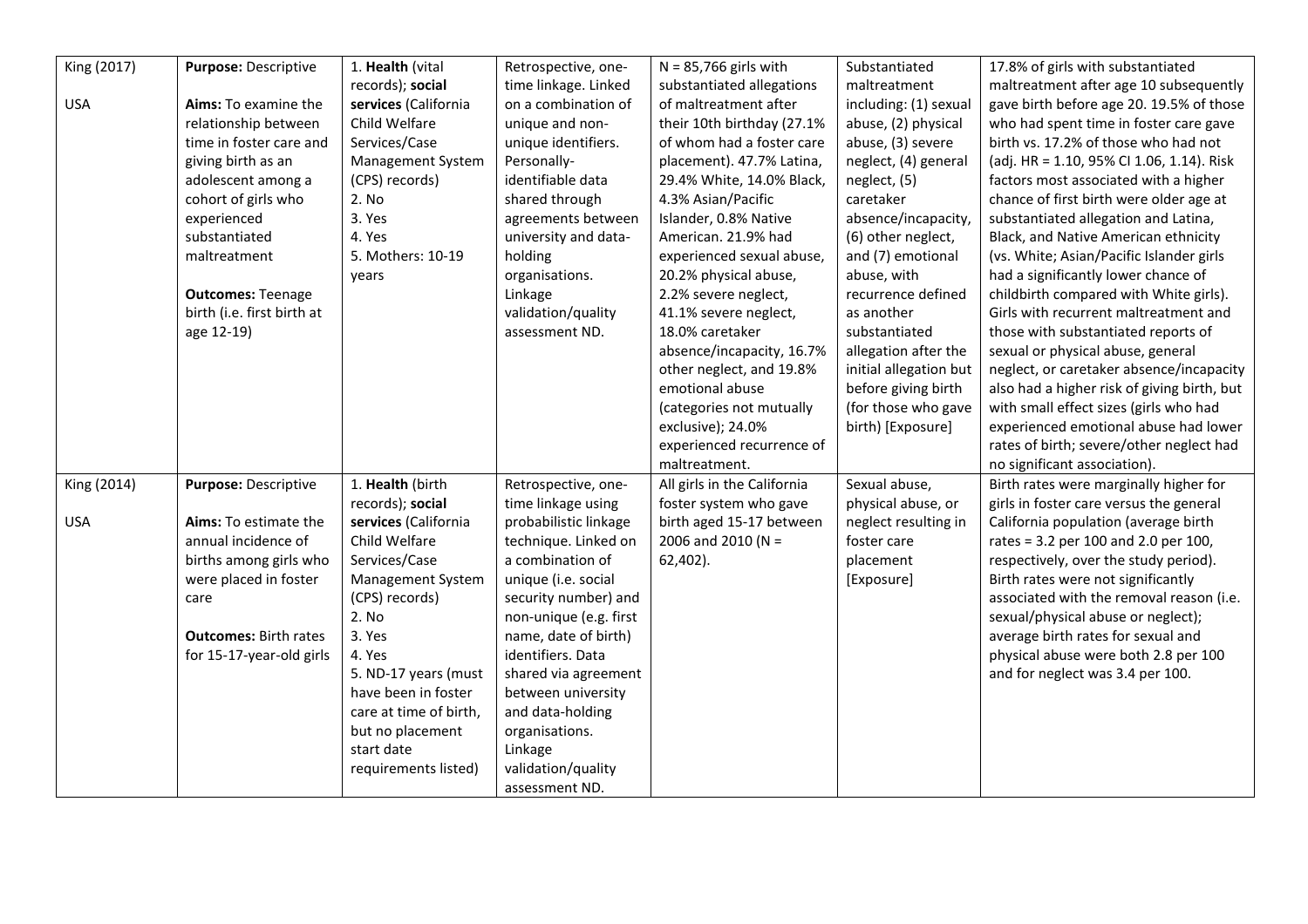| <b>Kisely (2018)</b> | Purpose: Descriptive     | 1. Social services     | Retrospective, one-    | $N = 3778$ young people     | Substantiated child | Depressive symptoms on the Centre for    |
|----------------------|--------------------------|------------------------|------------------------|-----------------------------|---------------------|------------------------------------------|
|                      |                          | (Department of         | time linkage using     | from the Mater Hospital-    | maltreatment        | Epidemiological Studies-Depression       |
| Australia            | Aims: To examine         | Families, Youth and    | probabilistic linkage  | University of Queensland    | reports (including  | (CES-D) scale and internalising and      |
|                      | whether substantiated    | <b>Community Care</b>  | technique (from        | Study of Pregnancy (52.4%   | physical abuse,     | externalising behaviours on the Youth    |
|                      | child maltreatment is    | (CPS) records); study- | larger, near real-time | of original sample). 52.6%  | sexual abuse,       | Self-Report were strongly associated     |
|                      | associated with          | specific (Mater        | linked research        | female; 89.8% White, 3.8%   | emotional abuse,    | with substantiated notifications in the  |
|                      | adverse psychological    | Hospital-University of | database). Linked on   | Indigenous. 4.5% had        | and neglect) before | adjusted models for all types of         |
|                      | outcomes in early        | Queensland Study of    | an identification      | substantiated               | age 14 [Exposure]   | maltreatment except sexual abuse. For    |
|                      | adulthood                | Pregnancy measures     | number. Data           | maltreatment reports        |                     | those who completed the Composite        |
|                      |                          | incl. Youth Self-      | provided to            | (N.B. loss to follow-up was |                     | International Diagnostic Interview-Auto, |
|                      | <b>Outcomes: Adverse</b> | Report, Centre for     | researchers in         | more common for those       |                     | substantiated maltreatment reports       |
|                      | psychological            | Epidemiological        | anonymised format.     | with substantiated          |                     | were significantly associated with       |
|                      | outcomes in early        | Studies - Depression   | High match rate:       | reports.) 2.4% had a        |                     | anxiety disorders but showed an          |
|                      | adulthood                | scales, World Health   | could not match        | substantiated report of     |                     | inconsistent relationship for depressive |
|                      |                          | Organization           | approx. 0.1% of        | emotional abuse, 2.1% of    |                     | disorders.                               |
|                      |                          | Composite              | records.               | physical abuse, 1.9% of     |                     |                                          |
|                      |                          | International          |                        | neglect, and 1.4% of        |                     |                                          |
|                      |                          | Diagnostic Interview)  |                        | sexual abuse; 2.3% had      |                     |                                          |
|                      |                          | 2. Yes                 |                        | multiple types of           |                     |                                          |
|                      |                          | 3. Yes                 |                        | substantiated               |                     |                                          |
|                      |                          | 4. Yes                 |                        | maltreatment.               |                     |                                          |
|                      |                          | 5.0-21 years           |                        |                             |                     |                                          |
|                      |                          | (maltreatment          |                        |                             |                     |                                          |
|                      |                          | measured from 0-14     |                        |                             |                     |                                          |
|                      |                          | years)                 |                        |                             |                     |                                          |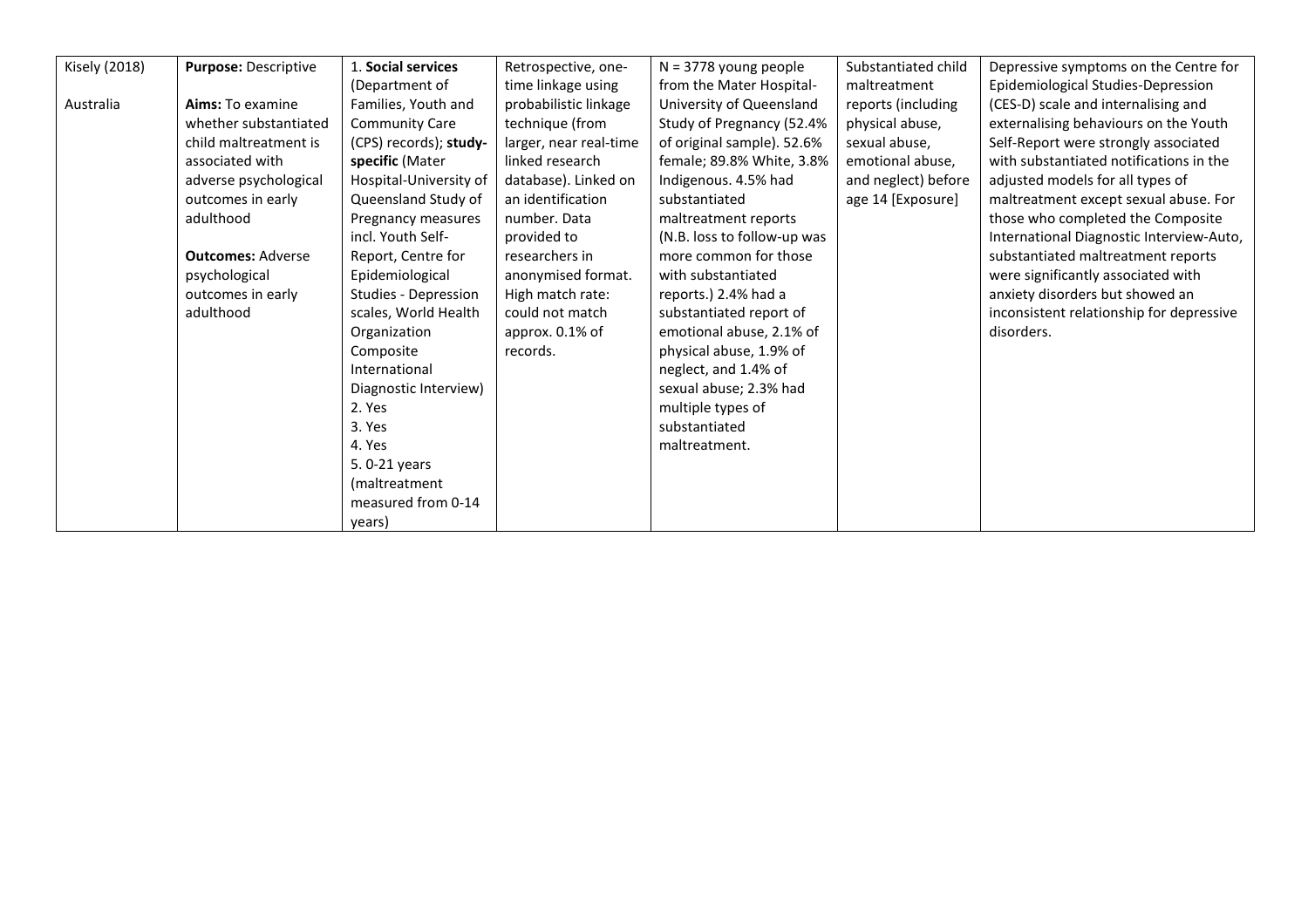| Kisely (2020a) | Purpose: Descriptive   | 1. Social services     | Retrospective, one-    | $N = 3758$ young people        | Notifications and   | 35.3% of the cohort were smokers at         |
|----------------|------------------------|------------------------|------------------------|--------------------------------|---------------------|---------------------------------------------|
|                |                        | (Department of         | time linkage using     | from the Mater Hospital-       | substantiations of  | the 21-year follow-up, of whom 21.2%        |
| Australia      | Aims: To examine       | Families, Youth and    | probabilistic linkage  | University of Queensland       | alleged             | were 'persistent' smokers (i.e. had also    |
|                | whether notified       | <b>Community Care</b>  | technique (from        | Study of Pregnancy (52.1%      | maltreatment        | reported smoking at 14-year follow-up).     |
|                | and/or substantiated   | (CPS) records); study- | larger, near real-time | of original sample). 52.6%     | (including physical | Those who had notifications of              |
|                | child maltreatment is  | specific (Mater        | linked research        | female; 89.8% White, 3.8%      | abuse, sexual       | maltreatment were significantly more        |
|                | associated with the    | Hospital-University of | database). Linked on   | Indigenous. 7.5% had any       | abuse, emotional    | likely than those who did not to be         |
|                | prevalence and         | Queensland Study of    | an identification      | history of notified            | abuse, and neglect) | smokers at 21 (adj. OR = 1.80, 95% CI       |
|                | persistence of smoking | Pregnancy measures     | number. Data           | maltreatment (N.B. loss to     | before age 14       | 1.38, 2.34) and persistent smokers (adj.    |
|                | in early adulthood     | incl. smoking)         | provided to            | follow-up was much more        | [Exposure]          | OR = 1.80, 95% CI 1.24, 2.62). The same     |
|                |                        | 2. Yes                 | researchers in         | common for those with          |                     | was true for those with substantiated       |
|                | <b>Outcomes: Any</b>   | 3. Yes                 | anonymised format.     | maltreatment                   |                     | maltreatment notifications (adj. ORs =      |
|                | smoking versus no      | 4. Yes                 | High match rate:       | notifications.) 4.2% had       |                     | 1.88, 95% CI 1.34, 2.63 for smoker at 21    |
|                | smoking in the         | 5.0-21 years           | could not match        | notifications for physical     |                     | and 1.84, 95% CI 1.16, 2.90 for             |
|                | previous week; any     | (maltreatment          | approx. 0.1% of        | abuse, 4.0% for emotional      |                     | persistent smoker). Estimates were          |
|                | cigarette use;         | measured from 0-       | records.               | abuse, 3.9% for neglect,       |                     | similar for any cigarette use. All forms of |
|                | persistent smoking     | 14years)               |                        | and 2.5% for sexual abuse;     |                     | maltreatment except sexual abuse were       |
|                |                        |                        |                        | 3.6% had $\geq$ 2 maltreatment |                     | associated with 12-month nicotine use       |
|                |                        |                        |                        | notifications, 4.4% had        |                     | disorder (adj. ORs between 1.45 and         |
|                |                        |                        |                        | substantiated                  |                     | $2.13$ ).                                   |
|                |                        |                        |                        | maltreatment reports, of       |                     |                                             |
|                |                        |                        |                        | which the most common          |                     |                                             |
|                |                        |                        |                        | type of maltreatment was       |                     |                                             |
|                |                        |                        |                        | emotional abuse or             |                     |                                             |
|                |                        |                        |                        | neglect. 1.7% had $\geq$ 2     |                     |                                             |
|                |                        |                        |                        | substantiated reports.         |                     |                                             |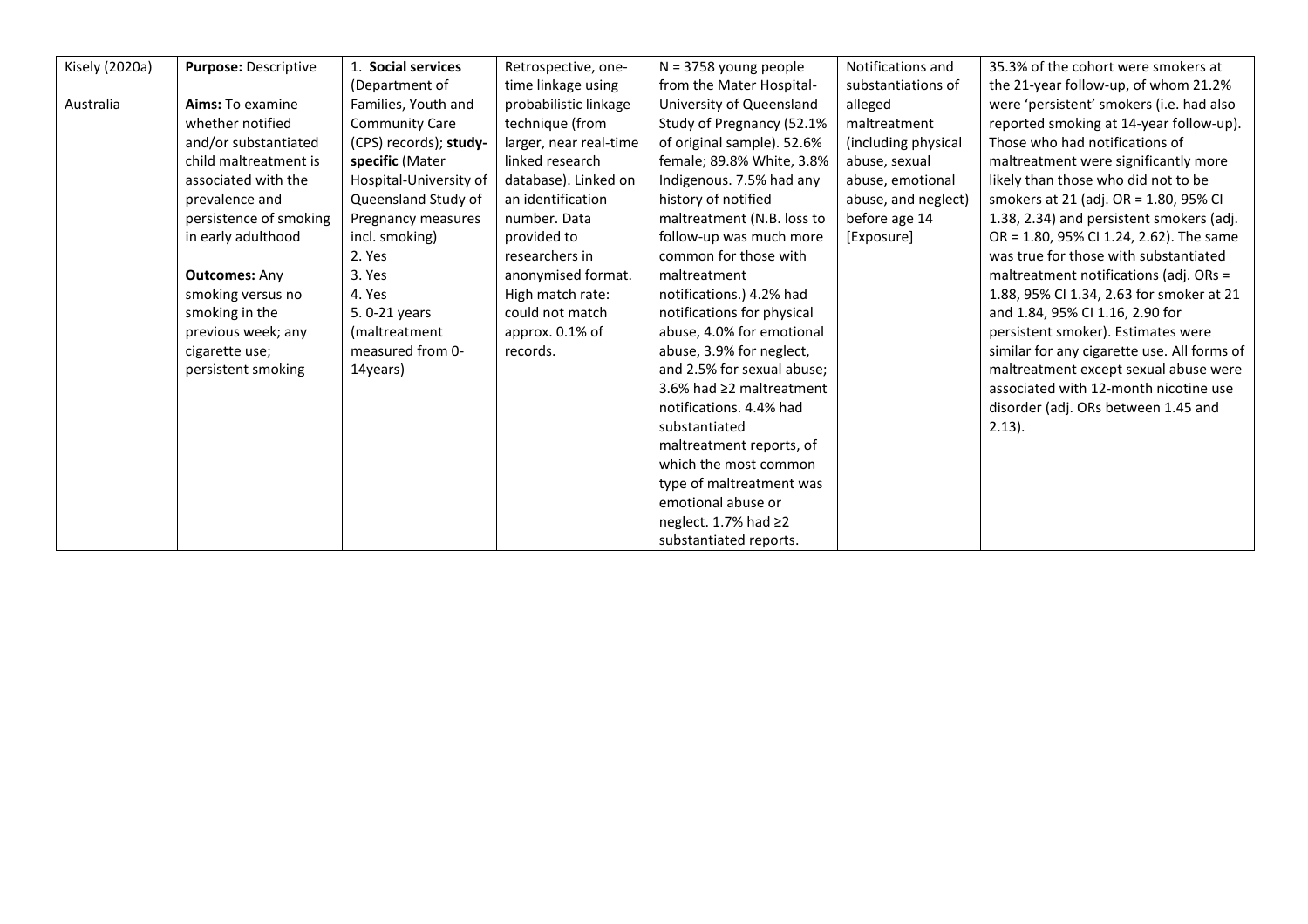| Kisely (2020b) | Purpose: Descriptive     | 1. Social services     | Retrospective, one-    | $N = 3762$ young people     | Substantiated child   | 10.8% of the cohort reported heavy         |
|----------------|--------------------------|------------------------|------------------------|-----------------------------|-----------------------|--------------------------------------------|
|                |                          | (Department of         | time linkage using     | from the Mater Hospital-    | maltreatment          | alcohol use at the 21-year follow-up.      |
| Australia      | Aims: To examine the     | Families, Youth and    | probabilistic linkage  | University of Queensland    | reports (including    | Those with substantiated reports of        |
|                | association of different | <b>Community Care</b>  | technique (from        | Study of Pregnancy (52.1%   | physical abuse,       | emotional abuse (but not other types of    |
|                | types of child           | (CPS) records); study- | larger research        | of original sample). 52.6%  | sexual abuse,         | maltreatment) had a significantly          |
|                | maltreatment with        | specific (Mater        | database using         | female; 89.8% White, 3.8%   | emotional abuse,      | increased likelihood of heavy alcohol      |
|                | alcohol use disorders    | Hospital-University of | repeated one-          | Indigenous. 7.5% had any    | and neglect) before   | use in the last month (adj. $OR = 1.856$ , |
|                | at 21 years of age       | Queensland Study of    | time/near real-time    | history of notified         | age 14 [Exposure]     | 95% CI 1.038, 3.319) compared with         |
|                |                          | Pregnancy measures     | linkage). Linked on an | maltreatment. 4.5% had      |                       | those who did not have any                 |
|                | <b>Outcomes: Heavy</b>   | incl. alcohol use)     | identification         | substantiated               |                       | substantiated reports of maltreatment.     |
|                | alcohol use at 21 years; | 2. Yes                 | number. Data           | maltreatment reports        |                       | Those with substantiated reports of        |
|                | severe impact of         | 3. Yes                 | provided to            | (2.4% for emotional abuse,  |                       | neglect (but not other types of            |
|                | alcohol use; lifetime    | 4.Yes                  | researchers in         | 2.1% for physical abuse,    |                       | maltreatment) had a significantly          |
|                | diagnoses of alcohol     | 5.0-21 years           | anonymised format.     | 1.2% for neglect, and 1.4%  |                       | increased likelihood of lifetime alcohol   |
|                | use disorders            | (maltreatment          | High match rate:       | for sexual abuse; N.B. loss |                       | use disorder (adj. OR = 1.947, 95% CI      |
|                |                          | measured from 0-14     | could not match        | to follow-up was greater    |                       | 1.047, 3.621) compared with those who      |
|                |                          | years)                 | approx. 0.1% of        | for those with              |                       | did not have any substantiated reports     |
|                |                          |                        | records.               | substantiated               |                       | of maltreatment. No type of                |
|                |                          |                        |                        | maltreatment reports).      |                       | maltreatment was significantly related     |
|                |                          |                        |                        |                             |                       | to severe impact of alcohol use in the     |
|                |                          |                        |                        |                             |                       | last month.                                |
| Kjelsberg      | Purpose: Descriptive     | 1. Health (psychiatric | Near real-time         | $N = 932$ adolescent        | Physical abuse (no    | Physical abuse at home was significantly   |
| (1999a)        |                          | inpatient records,     | linkage with           | psychiatric inpatients      | further detail given) | associated with having a negative          |
|                | Aims: To identify in     | Death Cause            | deterministically-     | followed up over 15-33      | [Exposure]            | outcome (p<0.001): 21.9% of those with     |
| Norway         | former adolescent        | Registry); justice     | linked registry data.  | years. 49.2% female; mean   |                       | a history of physical abuse had no         |
|                | psychiatric inpatients   | (National Crime        | Linked using unique    | age at first admission =    |                       | negative outcome vs. 38.5% of those        |
|                | factors predicting a     | Registry (all          | personal identifiers.  | 14.9 years (SD 1.5) and     |                       | without such history.                      |
|                | non-negative outcome     | offences)); social     | Implied exemption      | 39.5 years (SD 5.6) at      |                       |                                            |
|                | (defined as not having   | services (Disability   | from consent           | follow-up. 19.7% had        |                       |                                            |
|                | entered the registers    | Benefits Registry)     | requirements.          | experienced physical        |                       |                                            |
|                | of delinquency,          | 2. No                  | Linkage                | abuse at home.              |                       |                                            |
|                | disability, and death    | 3. No                  | validation/quality     |                             |                       |                                            |
|                | during a 15-year         | 4. No                  | assessment ND.         |                             |                       |                                            |
|                | follow-up period)        | 5. 11-22 years during  |                        |                             |                       |                                            |
|                |                          | inpatient stay;        |                        |                             |                       |                                            |
|                | <b>Outcomes: Non-</b>    | followed up 15-33      |                        |                             |                       |                                            |
|                | negative outcome: lack   | years after            |                        |                             |                       |                                            |
|                | of delinquency,          | hospitalisation        |                        |                             |                       |                                            |
|                | disability, death        |                        |                        |                             |                       |                                            |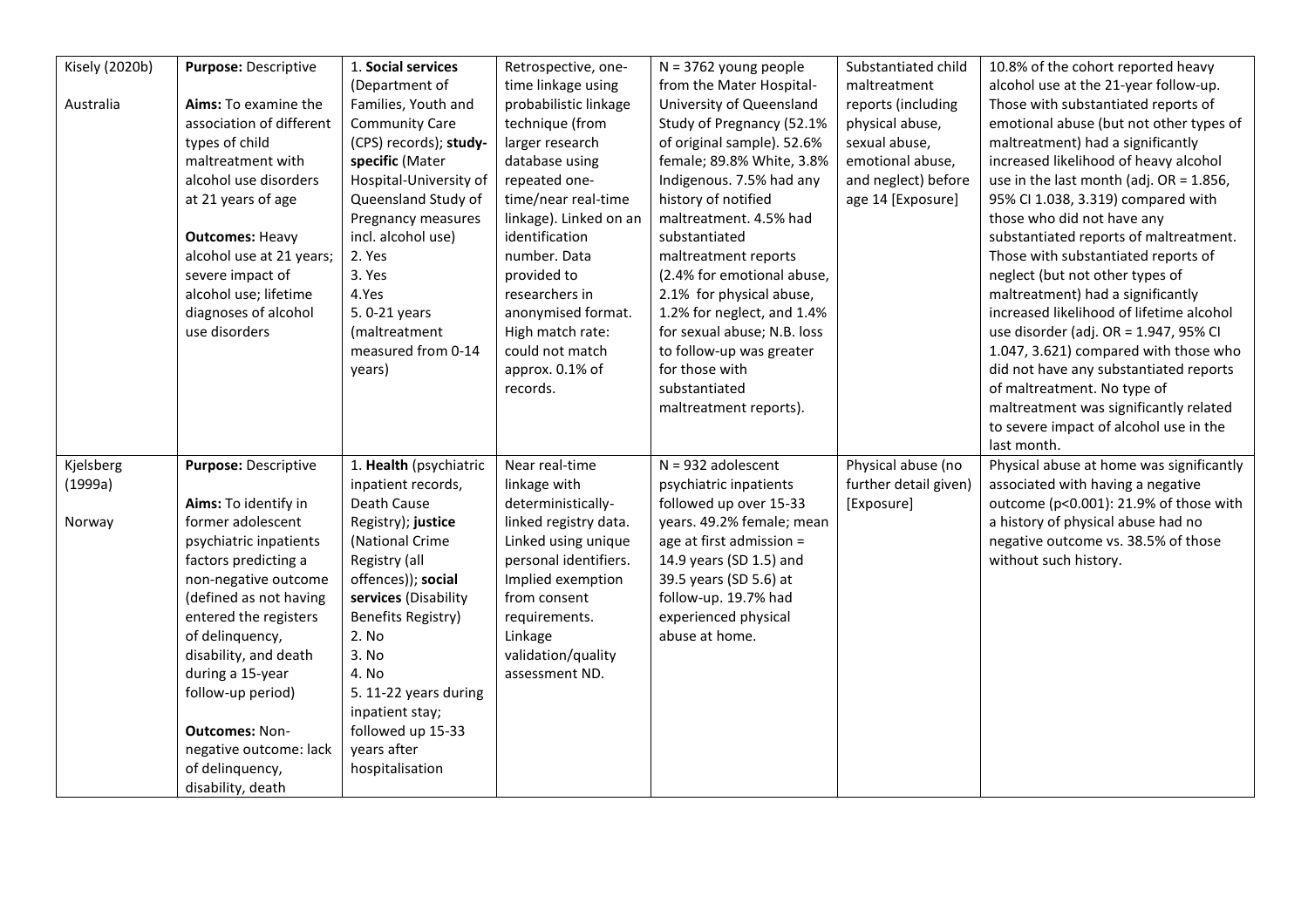| Kjelsberg | Purpose: Descriptive         | 1. Health (psychiatric         | Near real-time        | $N = 932$ adolescent       | Verbal abuse (no      | Male patients who had experienced        |
|-----------|------------------------------|--------------------------------|-----------------------|----------------------------|-----------------------|------------------------------------------|
| (1999b)   |                              | inpatient records,             | linkage with          | psychiatric inpatients     | further detail given) | verbal abuse were 1.5 times as likely as |
|           | Aims: To identify            | Death Cause                    | deterministically-    | followed up over 15-33     | [Exposure]            | those who had not to have a record of    |
| Norway    | predictors of later          | Registry); justice             | linked registry data. | years. 49.2% female; mean  |                       | delinquency (adj. RR = 1.5, 95% CI 1.1 - |
|           | delinquency in               | (National Crime                | Linked using unique   | age at first admission =   |                       | 2.0). Female patients who had            |
|           | adolescent                   | Registry (all                  | personal identifiers. | 14.9 (SD 1.5) and 39.5 (SD |                       | experienced verbal abuse were also 1.5   |
|           | psychiatric inpatients       | offences)); social             | Implied exemption     | 5.6) at follow-up.         |                       | times as likely as those who had not to  |
|           |                              | services (Disability           | from consent          |                            |                       | have a record of delinquency (adj. RR =  |
|           | <b>Outcomes:</b>             | <b>Benefits Registry)</b>      | requirements.         |                            |                       | 1.5, 95% CI 1.0 - 2.1). Of environmental |
|           | Delinquency, defined         | 2. No                          | Linkage               |                            |                       | factors studied, abuse was the strongest |
|           | as having a record in        | 3. No                          | validation/quality    |                            |                       | independent predictor of delinquency.    |
|           | the National Crime           | 4. No                          | assessment ND.        |                            |                       |                                          |
|           | Registry (crime or           | 5. 11-22 years during          |                       |                            |                       |                                          |
|           | misdemeanour)                | inpatient stay;                |                       |                            |                       |                                          |
|           |                              | followed up 15-33              |                       |                            |                       |                                          |
|           |                              | years after                    |                       |                            |                       |                                          |
|           |                              | hospitalisation                |                       |                            |                       |                                          |
| Kjelsberg | Purpose: Descriptive         | 1. Health (psychiatric         | Near real-time        | $N = 1095$ adolescent      | Physical or verbal    | Physical or verbal abuse at home was     |
| (1999c)   |                              | inpatient records,             | linkage with          | psychiatric inpatients     | abuse (no further     | not significantly associated with early  |
|           | Aims: To identify            | Death Cause                    | deterministically-    | followed up over 15-33     | detail given)         | death (no further details given).        |
| Norway    | predictors of early          | Registry); justice             | linked registry data. | years. 49.2% female; mean  | [Exposure]            |                                          |
|           |                              |                                |                       |                            |                       |                                          |
|           | death in former              | (National Crime                | Linked using unique   | age at first admission =   |                       |                                          |
|           | adolescent psychiatric       | Registry (all                  | personal identifiers. | 15.0 years (SD 1.6) and    |                       |                                          |
|           | inpatients                   | offences)); social             | Implied exemption     | 39.5 years (SD 5.5) at     |                       |                                          |
|           |                              | services (Disability           | from consent          | follow-up.                 |                       |                                          |
|           | <b>Outcomes: early death</b> | <b>Benefits Registry)</b>      | requirements.         |                            |                       |                                          |
|           |                              | 2. No                          | Linkage               |                            |                       |                                          |
|           |                              | 3. No                          | validation/quality    |                            |                       |                                          |
|           |                              | 4. No                          | assessment ND.        |                            |                       |                                          |
|           |                              | 5. 11-22 years during          |                       |                            |                       |                                          |
|           |                              | inpatient stay;                |                       |                            |                       |                                          |
|           |                              | followed up 15-33              |                       |                            |                       |                                          |
|           |                              | years after<br>hospitalisation |                       |                            |                       |                                          |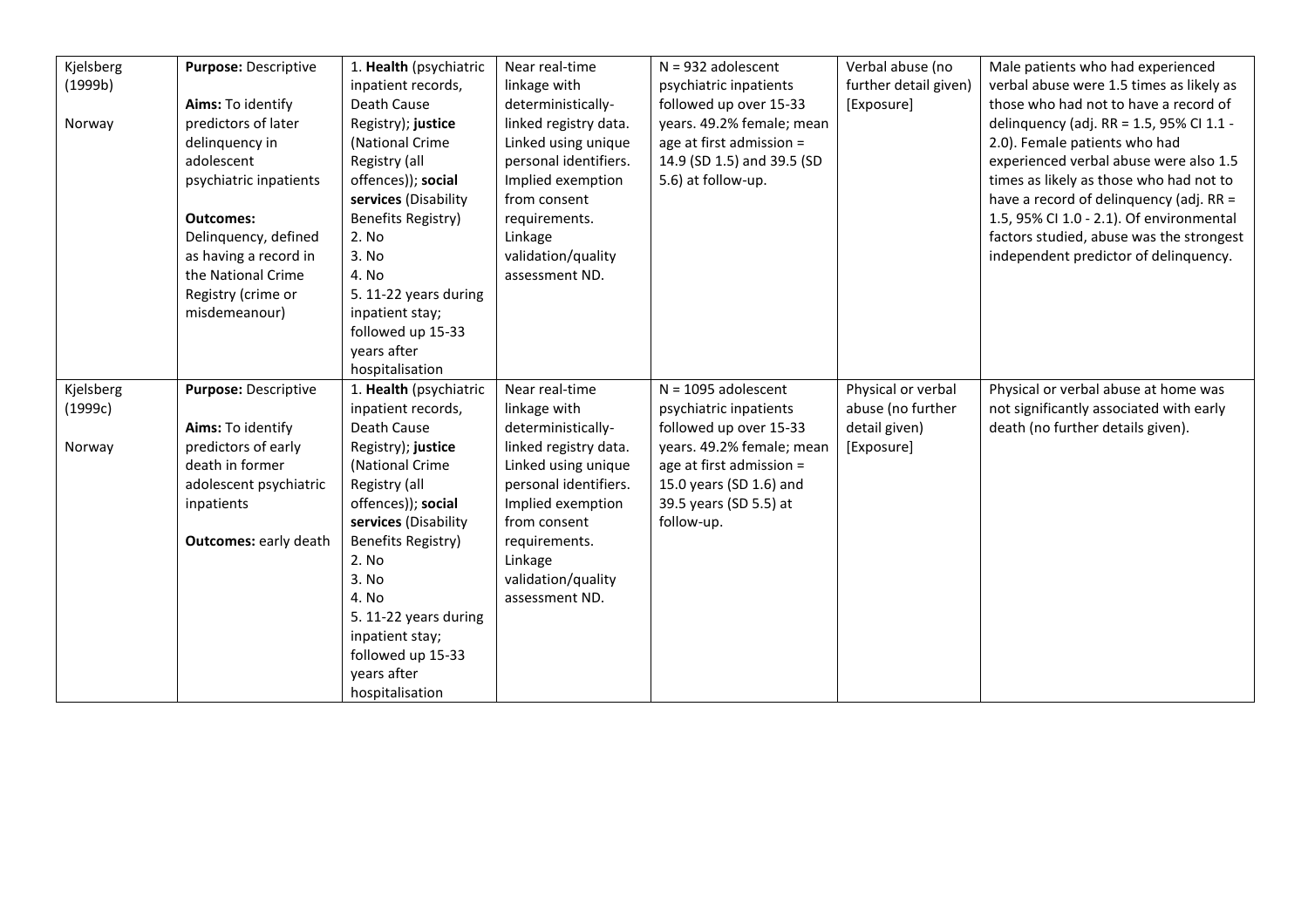| Lanier (2017) | Purpose: Descriptive                   | 1. Health (Medicaid);                         | Multiple one-time             | N = 183,795 children       | Child maltreatment  | $N = 720$ children (0.43%) entered into a                                       |
|---------------|----------------------------------------|-----------------------------------------------|-------------------------------|----------------------------|---------------------|---------------------------------------------------------------------------------|
|               |                                        | social services (CPS                          | linkages. Linkage             | whose families were        | investigations and  | psychiatric residential treatment facility.                                     |
| <b>USA</b>    | Aims: To use large,                    | records, Temporary                            | technique                     | investigated for           | substantiations     | In the final model (controlling for                                             |
|               | longitudinal,                          | Assistance for Needy                          | (probabilistic vs.            | maltreatment. 50.7%        | [Exposure]          | interaction effects between income                                              |
|               | multisector                            | Families (income                              | deterministic) ND.            | female; 50.2% White.       |                     | assistance and child welfare systems),                                          |
|               | administrative datasets                | maintenance))                                 | Linked on common              | 17.7% had a substantiated  |                     | children who had a foster care                                                  |
|               | of families investigated               | 2. No                                         | identifiers, names,           | first investigation (mean  |                     | placement were more likely than those                                           |
|               | by child welfare                       | 3. Yes                                        | birthdates, Social            | age at investigation = 8.9 |                     | who did not to enter a treatment facility                                       |
|               | services for                           | 4. Yes                                        | Security Numbers.             | years (SD 4.0))            |                     | (adj. HR = 11.63, p<0.001), as were                                             |
|               | maltreatment to                        | 5.5-17 years                                  | Implied exemption             |                            |                     | children whose first investigation was                                          |
|               | explore which children                 |                                               | from consent                  |                            |                     | substantiated (adj. $HR = 1.58$ , $p < 0.001$ ),                                |
|               | are more likely to later               |                                               | requirements.                 |                            |                     | boys (adj. HR = 1.52, p<0.001), White                                           |
|               | enter psychiatric                      |                                               | Linkage                       |                            |                     | children (adj. HR vs. non-White = 1.47,                                         |
|               | residential treatment                  |                                               | validation/quality            |                            |                     | $p<0.001$ ), and older children (adj. HR =                                      |
|               | facilities                             |                                               | assessment ND.                |                            |                     | 1.08, p<0.001). Receipt of income                                               |
|               |                                        |                                               |                               |                            |                     | maintenance was not significantly                                               |
|               | <b>Outcomes: Entrance</b>              |                                               |                               |                            |                     | associated with entry into a psychiatric                                        |
|               | into psychiatric                       |                                               |                               |                            |                     | residential treatment facility.                                                 |
|               | residential treatment                  |                                               |                               |                            |                     |                                                                                 |
|               | facilities                             |                                               |                               |                            |                     |                                                                                 |
| Lanier (2010) | Purpose: Descriptive                   | 1. Health (vital                              | Multiple one-time             | $N = 6282$ low-income      | Investigated child  | Children with maltreatment reports had                                          |
|               |                                        | statistics, parent                            | linkages. Linkage             | children (no further       | maltreatment        | a significantly higher risk of hospital                                         |
| <b>USA</b>    | Aims: To examine if                    | Medicaid mental                               | technique                     | characteristics provided   | reports (regardless | treatment than those without reports                                            |
|               | maltreatment                           | health records,                               | (probabilistic vs.            | for the full group)        | of substantiation)  | (adj. HRs = 1.73, 95% CI 1.47, 2.04 for                                         |
|               | predicted increased                    | Medicaid reimbursed                           | deterministic) ND.            |                            | [Exposure]          | asthma; 2.07, 95% CI 1.87, 2.29 for                                             |
|               | risk of hospital-based                 | child healthcare,                             | Linked on common              |                            |                     | cardio-respiratory; 2.09, 95% CI 1.85,                                          |
|               | treatment prior to age                 | emergency                                     | identifier/                   |                            |                     | 2.36 for non-sexually transmitted                                               |
|               | 18 years for asthma,                   | department records,                           | combination of                |                            |                     | infections). Recurrent reports were                                             |
|               | cardio-respiratory, and                | children's mental                             | individual identifiers.       |                            |                     | associated with a greater number of                                             |
|               | non-sexually<br>transmitted infectious | health and disability<br>records from special | Linkage<br>validation/quality |                            |                     | hospital care episodes (1.05 additional<br>episodes per additional maltreatment |
|               | disease in a sample of                 | education and                                 | assessment ND.                |                            |                     | report, p<0.0001). Maltreatment type                                            |
|               | low-income children                    | Department of                                 |                               |                            |                     | (abuse vs. neglect) and substantiation of                                       |
|               |                                        | Mental Health);                               |                               |                            |                     | first report were not significantly                                             |
|               | Outcomes: Asthma,                      | social services (child                        |                               |                            |                     | associated with hospital treatment.                                             |
|               | cardio-respiratory, and                | abuse and neglect                             |                               |                            |                     |                                                                                 |
|               | non-sexually                           | reports, child welfare                        |                               |                            |                     |                                                                                 |
|               | transmitted infectious                 | service records, Aid                          |                               |                            |                     |                                                                                 |
|               | disease                                | to Families with                              |                               |                            |                     |                                                                                 |
|               |                                        | Dependent Children                            |                               |                            |                     |                                                                                 |
|               |                                        |                                               |                               |                            |                     |                                                                                 |
|               |                                        | (income                                       |                               |                            |                     |                                                                                 |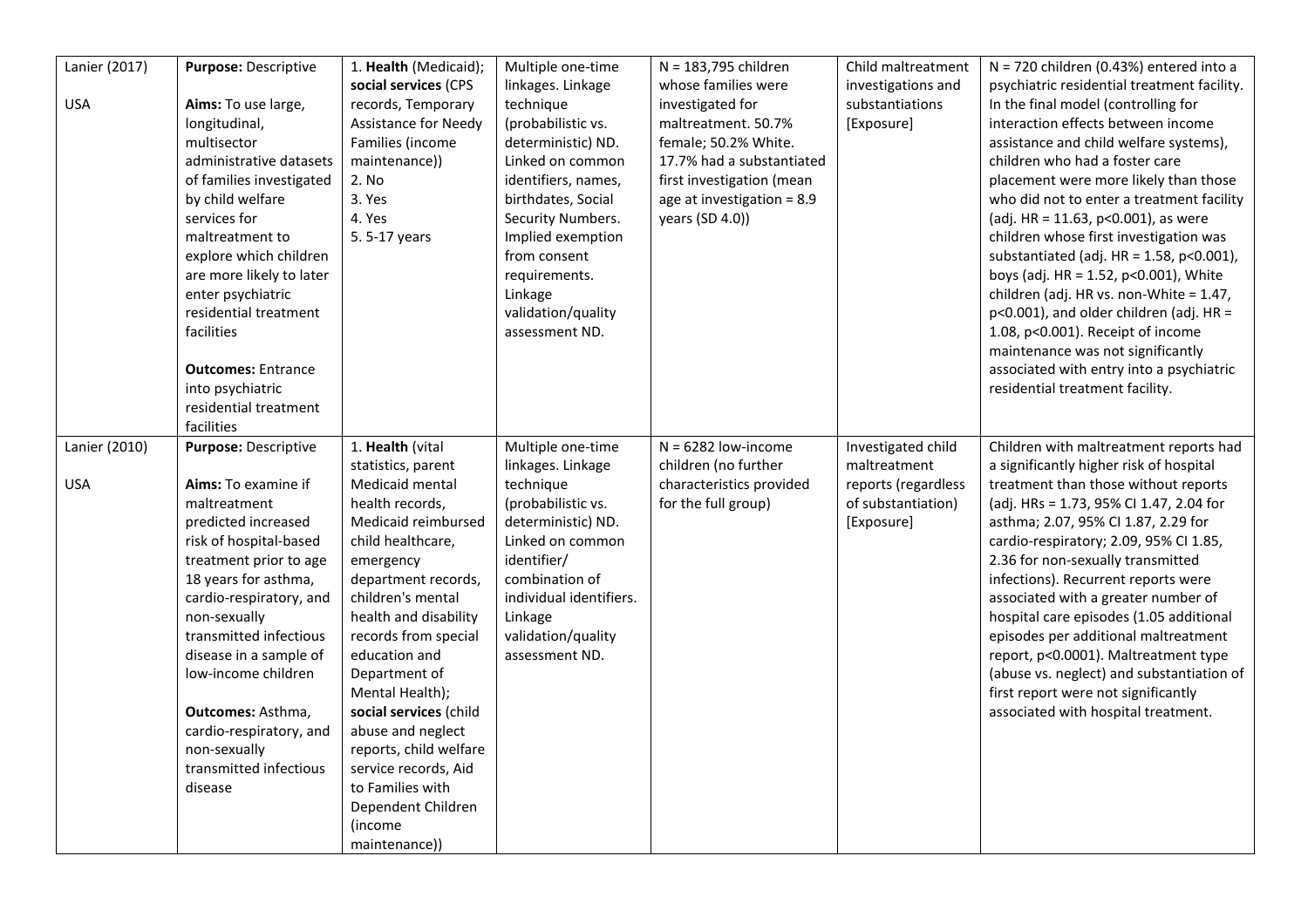|                |                          | 2. No                       |                        |                           |                      |                                               |
|----------------|--------------------------|-----------------------------|------------------------|---------------------------|----------------------|-----------------------------------------------|
|                |                          | 3. Yes                      |                        |                           |                      |                                               |
|                |                          | 4. Yes                      |                        |                           |                      |                                               |
|                |                          | 5.0-18 years                |                        |                           |                      |                                               |
| Laurens (2020) | Purpose: Descriptive     | 1. New South Wales -        | Multiple one-time      | N = 56,860 children       | Child protection     | Compared with children with no child          |
|                |                          | Child Development           | linkages using         | enrolled in the New South | reports, coded       | protection report, children with              |
| Australia      | Aims: To examine         | Study (NSW-CDS):            | probabilistic linkage  | Wales - Child             | hierarchically by    | unsubstantiated (adj. OR = 1.32, 95% CI       |
|                | associations between     | education (NSW              | technique. Linked on   | Development Study.        | most severe          | 1.19, 1.47) and substantiated reports         |
|                | child protection         | <b>Education Standards</b>  | name, date of birth,   | 49.8% female; 6.4%        | presentation: (1)    | (adj. OR = 1.50, 95% CI 1.26, 1.78) had a     |
|                | involvement and 3rd-     | <b>Authority National</b>   | residential addresses, | Indigenous. 9.4% of       | children with an     | significantly higher risk of below            |
|                | and 5th-grade reading    | Assessment Program          | and sex. Exempt from   | children had a child      | out-of-home care     | average reading scores in 3rd grade, and      |
|                | and numeracy             | - Literacy and              | consent                | protection report 3rd     | placement, (2)       | those with all categories of report had a     |
|                | attainment, while        | Numeracy, Australian        | requirements. Data     | grade and 15.5% by 5th    | substantiated 'risk  | significantly higher risk of below            |
|                | controlling multiple     | Government                  | provided to            | grade; 1.6% had a         | of significant harm' | average reading scores at 5th grade           |
|                | other adversities        | Department of               | researchers in de-     | substantiated report by   | reports (risk/actual | (adj. ORs = $1.30$ to $1.64$ ). Children with |
|                |                          | <b>Education Australian</b> | identified format.     | 3rd grade and 2.1% by 5th | harm) without out-   | all categories of report had a                |
|                | <b>Outcomes: Reading</b> | Early Development           | Low rates of false-    | grade.                    | of-home care         | significantly higher risk than those          |
|                | and numeracy             | Census (AEDC));             | positive linkages for  |                           | placement, (3)       | without a report of below average             |
|                | attainment at the 3rd-   | health (NSW Registry        | children's data (0.3%) |                           | unsubstantiated      | numeracy scores in 3rd and 5th grade          |
|                | and 5th-grades           | of Births, Deaths and       | and for linkage of     |                           | but investigated     | (adj. ORs = $1.24$ to $1.58$ ). Children with |
|                |                          | Marriages, NSW              | parents to children    |                           | reports, (4) un-     | screened out, unsubstantiated, and            |
|                |                          | Ministry of Health          | $(0.5\%)$ .            |                           | investigated         | substantiated reports had a lower             |
|                |                          | Perinatal Data              |                        |                           | ('screened out')     | chance than those without reports of          |
|                |                          | Collection, Mental          |                        |                           | reports [Exposure]   | scoring above average on reading in 3rd       |
|                |                          | <b>Health Ambulatory</b>    |                        |                           |                      | and 5th grade (adj. $ORs = 0.75-0.76$ ), but  |
|                |                          | records, Emergency          |                        |                           |                      | there was no relationship for those with      |
|                |                          | Department Data             |                        |                           |                      | out-of-home care placements. Children         |
|                |                          | Collection, Admitted        |                        |                           |                      | with unsubstantiated and substantiated        |
|                |                          | Patients Data               |                        |                           |                      | reports had a lower chance than those         |
|                |                          | Collection); justice        |                        |                           |                      | without reports of scoring above              |
|                |                          | (NSW Bureau of              |                        |                           |                      | average on numeracy in 3rd grade and          |
|                |                          | Crime Statistics and        |                        |                           |                      | 5th grade (adj. ORs = $0.61$ to $0.77$ ) and  |
|                |                          | Research                    |                        |                           |                      | those with screened out reports had a         |
|                |                          | Reoffending data);          |                        |                           |                      | lower chance in 5th grade only.               |
|                |                          | social services             |                        |                           |                      |                                               |
|                |                          | (Department of              |                        |                           |                      |                                               |
|                |                          | Family & Community          |                        |                           |                      |                                               |
|                |                          | Services Child              |                        |                           |                      |                                               |
|                |                          | <b>Protection Case</b>      |                        |                           |                      |                                               |
|                |                          | Management                  |                        |                           |                      |                                               |
|                |                          | System)                     |                        |                           |                      |                                               |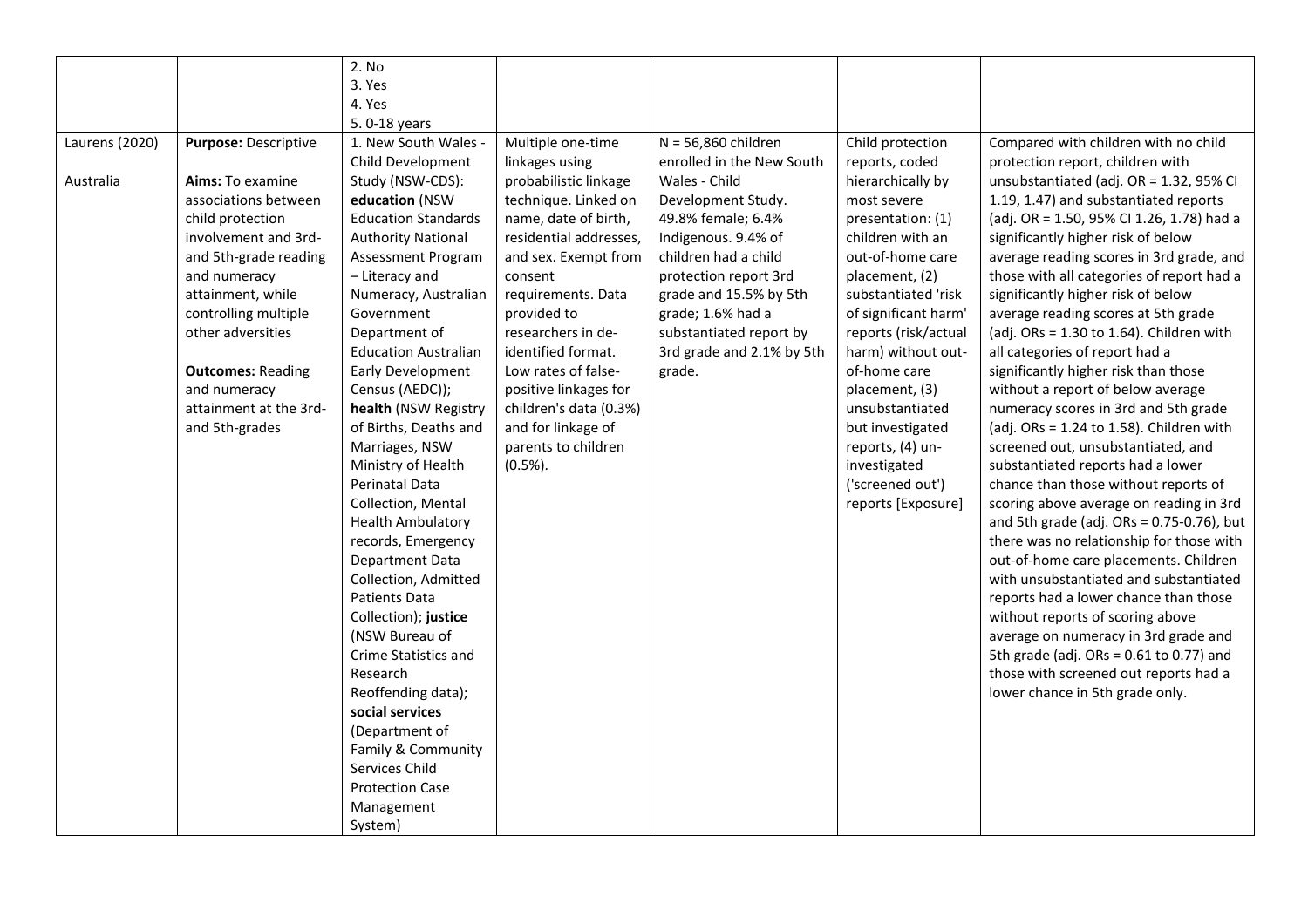|            |                            | 2. No                 |                        |                              |                       |                                             |
|------------|----------------------------|-----------------------|------------------------|------------------------------|-----------------------|---------------------------------------------|
|            |                            | 3. Yes                |                        |                              |                       |                                             |
|            |                            | 4. Yes                |                        |                              |                       |                                             |
|            |                            | 5. 0 years-5th grade  |                        |                              |                       |                                             |
|            |                            | (approx. 10 years)    |                        |                              |                       |                                             |
| Lee (2009) | Purpose: Descriptive       | 1. Education (special | Retrospective, one-    | $N = 371$ youth with special | Child welfare case    | Children with experience of                 |
|            |                            | education case files, | time linkage using     | education files. 35.5%       | files (incl. cases of | abuse/neglect without services (CAN),       |
| <b>USA</b> | Aims: To examine the       | truancy records);     | probabilistic linkage  | female; 84.3% Black; mean    | abuse/neglect that    | children who received child welfare         |
|            | needs and outcomes of      | health (mental        | technique. Linked on   | age at first assessment for  | were substantiated    | services but had no foster care             |
|            | children in special        | health (emergency     | common                 | special education = $7.4$    | or had multiple       | placements (CWS), and children with at      |
|            | education according to     | room and              | identification         | years. 53% had a report of   | report cases; i.e.    | least one foster care placement (FC)        |
|            | child welfare              | Department of         | numbers and other      | child abuse or neglect at    | those with 1          | were all significantly more likely to be in |
|            | involvement                | <b>Mental Health</b>  | identifiers.           | the start of the study       | unsubstantiated       | special education for an emotional          |
|            |                            | records)); justice    | Identifiable data. All | period; by the end of the    | case were not         | disturbance (ED) than those with            |
|            | <b>Outcomes: Emergency</b> | (juvenile court);     | matches were cross-    | study, 43% of children       | included)             | experience of poverty only (non-CAN)        |
|            | room treatment for         | social services (CPS  | checked for            | without reports at           | [Exposure]            | (p<0.0001). In the CAN, CWS, and FC         |
|            | mental health, school      | records); other       | consistency across     | baseline had reports of      |                       | groups, ED special education status did     |
|            | problems (incl. school     | aggregate data        | data sets; case files  | abuse or neglect.            |                       | not significantly differ by gender,         |
|            | behaviours, truancy,       | (census-tract records | were checked against   |                              |                       | parental age at birth, parental             |
|            | drop-out, withdraw         | for income/parental   | administrative         |                              |                       | education. With minor exceptions,           |
|            | due to behaviour),         | education)            | records.               |                              |                       | those in the CAN, CWS, and FC groups        |
|            | juvenile delinquency       | 2. No                 |                        |                              |                       | generally had lower rates of recorded       |
|            |                            | 3. No                 |                        |                              |                       | needs/problems than the non-CAN             |
|            |                            | 4. Yes                |                        |                              |                       | group. Children in the CAN, CWS, and FC     |
|            |                            | 5. 0-ND years         |                        |                              |                       | groups were no more likely than             |
|            |                            |                       |                        |                              |                       | children in the non-CAN to have a           |
|            |                            |                       |                        |                              |                       | delinquency petition. Children in CWS       |
|            |                            |                       |                        |                              |                       | $(HR = 3.20, p=0.038)$ and FC (HR = 4.96,   |
|            |                            |                       |                        |                              |                       | p=0.003) groups were significantly more     |
|            |                            |                       |                        |                              |                       | likely than those in the non-CAN to have    |
|            |                            |                       |                        |                              |                       | an emergency room mental health             |
|            |                            |                       |                        |                              |                       | treatment episode, but this was not         |
|            |                            |                       |                        |                              |                       | true for the CAN group. Children in the     |
|            |                            |                       |                        |                              |                       | CAN (HR = 5.64, p=0.036), CWS (HR =         |
|            |                            |                       |                        |                              |                       | 11.64, p=0.0006), and FC (HR = 7.32,        |
|            |                            |                       |                        |                              |                       | p=0.009) groups were all more likely        |
|            |                            |                       |                        |                              |                       | than those in the non-CAN group to          |
|            |                            |                       |                        |                              |                       | have school problems. For children with     |
|            |                            |                       |                        |                              |                       | an ED diagnosis, those with child           |
|            |                            |                       |                        |                              |                       | welfare contact were more likely to         |
|            |                            |                       |                        |                              |                       | have a negative outcome than those          |
|            |                            |                       |                        |                              |                       |                                             |
|            |                            |                       |                        |                              |                       | without.                                    |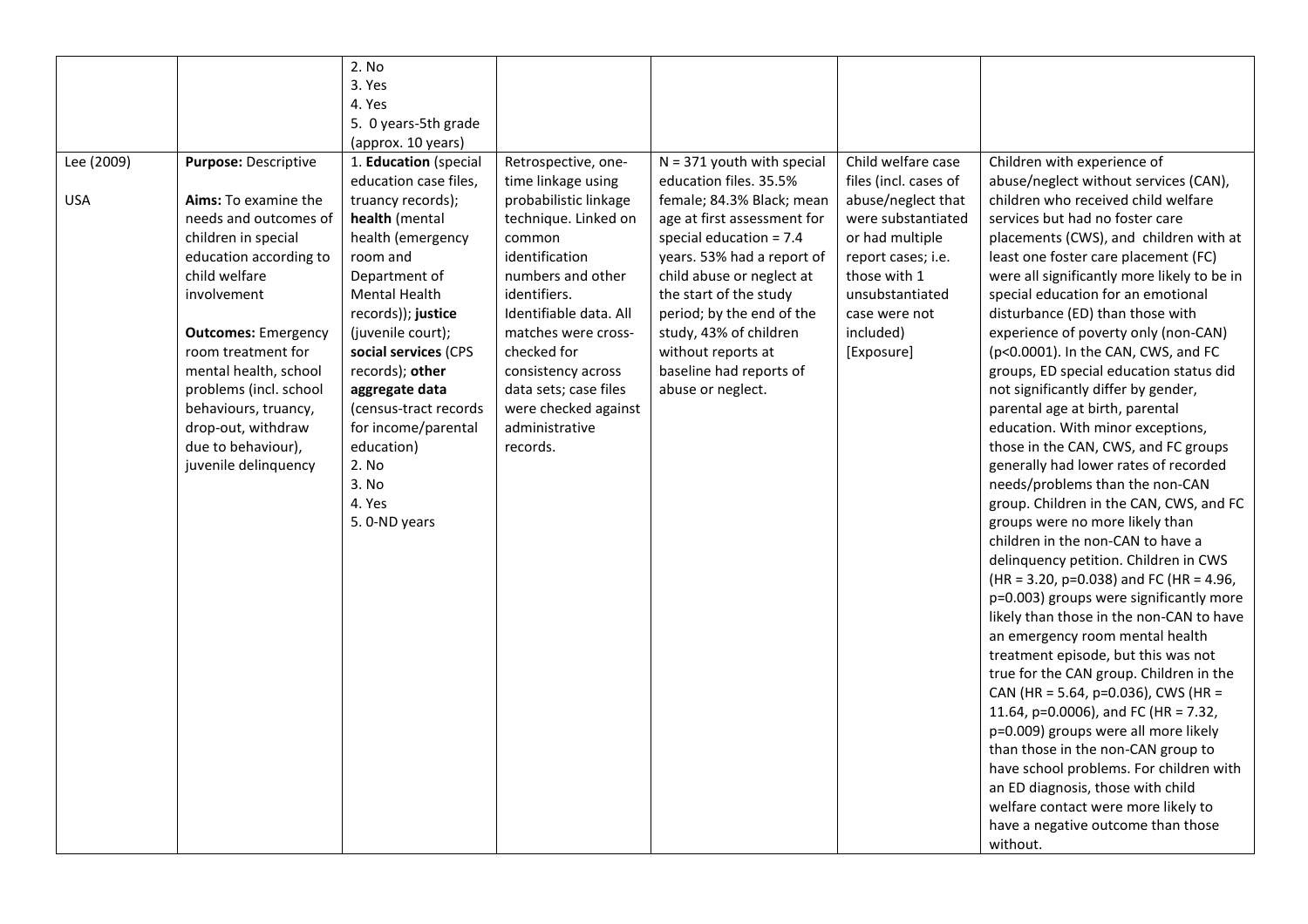| Leslie (2000) | Purpose: Descriptive        | 1. Health (San Diego     | Multiple one-time      | $N = 480$ children in foster | Substantiated       | Mean number of outpatient mental        |
|---------------|-----------------------------|--------------------------|------------------------|------------------------------|---------------------|-----------------------------------------|
|               |                             |                          |                        |                              |                     |                                         |
|               |                             | <b>County Mental</b>     | linkages. Linkage      | care. 55.2% female; 44.2%    | reports of          | health visits per year were 2.79, 4.15, |
| <b>USA</b>    | Aims: To determine          | <b>Health Management</b> | technique              | Caucasian, 27.7% African     | maltreatment (incl. | 2.84, 3.20, and 2.42 for sexual abuse,  |
|               | factors influencing         | Information System,      | (probabilistic vs.     | American, 22.5% Latino,      | sexual abuse,       | physical abuse, neglect, emotional      |
|               | outpatient mental           | Medicaid                 | deterministic) ND.     | 5.6% Asian/other, 44.2%      | physical abuse,     | abuse, and caretaker absence,           |
|               | health service use by       | Management               | Linked on children's   | Caucasian. 14.0% had         | emotional abuse,    | respectively. Removal due to sexual     |
|               | children in foster care     | Information System);     | Social Security        | experienced sexual abuse,    | caregiver absence,  | abuse, physical abuse, neglect, and     |
|               |                             | social services (Social  | Numbers,               | 25.4% physical abuse,        | and neglect)        | emotional abuse were not significantly  |
|               | <b>Outcomes: Outpatient</b> | <b>Service Reporting</b> | Department of Social   | 68.1% neglect, 13.3%         | resulting in home   | associated with the number of           |
|               | mental health service       | System (CPS              | Services case          | emotional abuse, and         | removal [Exposure]  | outpatient mental health visits in the  |
|               | use (number of visits)      | records)); study-        | numbers, name, birth   | 46.2% caretaker absence.     |                     | adjusted model; removal due to          |
|               |                             | specific (cohort data    | date, and county       |                              |                     | caretaker absence was associated with   |
|               |                             | incl. measures of        | identifier number.     |                              |                     | fewer visits (rate ratio: 0.64, 95% CI: |
|               |                             | mental health)           | Linkage                |                              |                     | 0.48, 0.86; p<0.003).                   |
|               |                             | 2. Yes                   | validation/quality     |                              |                     |                                         |
|               |                             | 3. No                    | assessment ND.         |                              |                     |                                         |
|               |                             | 4. No                    |                        |                              |                     |                                         |
|               |                             | 5.0-16 years             |                        |                              |                     |                                         |
| Lewis (2011)  | Purpose: Descriptive        | 1. Social services       | Could not categorise   | $N = 522$ children from the  | CPS reports         | Compared with their peers, a higher     |
|               |                             | (CPS records); study-    | due to insufficient    | Longitudinal Studies of      | (physical abuse,    | proportion of youth with experience of  |
| <b>USA</b>    | Aims: To examine the        | specific (LONGSCAN       | description of linkage | Child Abuse and Neglect      | sexual abuse,       | maltreatment smoked at age 16 (19%      |
|               | association between         | study, including data    | techniques. Consent    | (LONGSCAN) study. 51%        | emotional abuse,    | vs. 17%). Childhood maltreatment        |
|               | childhood                   | on maltreatment,         | from parents and       | female; 53% African          | or neglect) and/or  | predicted smoking at age 16 (adj. OR =  |
|               | maltreatment and            | mental health, and       | assent from young      | American, 28% White,         | self-reported       | 1.96, p<0.05). Maltreatment before age  |
|               | adolescent smoking          | smoking)                 | people. Linkage        | 12% mixed race, 7% other     | physical abuse,     | 12 was associated with internalising    |
|               | and the extent to           | 2. Yes                   | validation/quality     | race/ethnicity. 81% had      | sexual abuse, or    | problems at age 14, which were          |
|               | which internalising         | 3. No                    | assessment ND.         | experienced ≥1 form of       | emotional abuse     | associated with smoking at 16.          |
|               | behavioural problems        | 4. No                    |                        | maltreatment.                |                     | Internalising problems partially        |
|               | mediate this                | 5.0-16 years             |                        |                              | [Exposure]          | mediated the relationship between       |
|               |                             |                          |                        |                              |                     |                                         |
|               | hypothesised link           | (maltreatment            |                        |                              |                     | maltreatment and smoking.               |
|               |                             | measured 0-12 years)     |                        |                              |                     |                                         |
|               | <b>Outcomes: Adolescent</b> |                          |                        |                              |                     |                                         |
|               | smoking                     |                          |                        |                              |                     |                                         |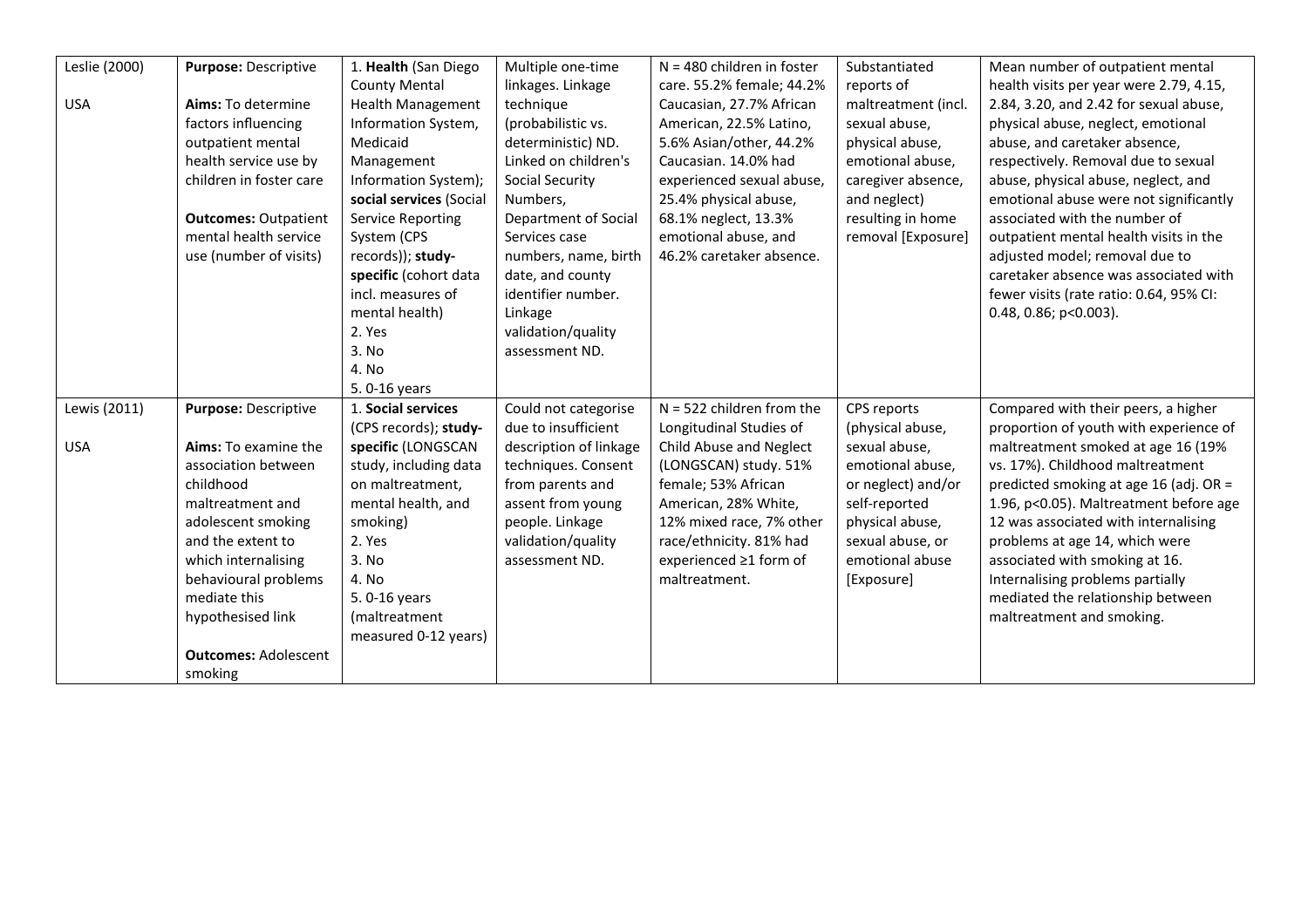| <b>Maclean (2016)</b> | Purpose: Descriptive      | 1. Western Australian       | Near real-time          | $N = 46,838$ children born   | Allegations and    | Prevalence of low reading achievement      |
|-----------------------|---------------------------|-----------------------------|-------------------------|------------------------------|--------------------|--------------------------------------------|
|                       |                           | Data Linkage System:        | ('living') linkage from | in Western Australia who     | substantiations of | was higher for children with               |
| Australia             | <b>Aims:</b> To examine   | health (Western             | multiple updates        | were eligible to sit the     | maltreatment       | maltreatment allegations than for those    |
|                       | prevalence, risk, and     | Australian Register of      | using probabilistic     | Year 3 National              | (physical abuse,   | without (30.2% vs. 11.4%; adj. OR =        |
|                       | protective factors for    | Developmental               | linkage technique.      | Assessment of Literacy       | sexual abuse,      | 1.46, 95% CI 1.31, 1.63), with             |
|                       | low educational           | Anomalies, Hospital         | Linked on medical       | and Numeracy (NAPLAN)        | emotional abuse,   | overrepresentation of children with        |
|                       | achievement among         | Morbidity Data              | record number, first    | reading test between         | and neglect)       | allegations within the bottom decile. All  |
|                       | children involved with    | System, Intellectual        | and last name, initial, | 2008-2010. 48.8% female;     | [Exposure]         | types of maltreatment except emotional     |
|                       | the child protection      | <b>Disability Exploring</b> | date of birth, sex,     | mean age at NAPLAN           |                    | abuse were associated with a               |
|                       | system compared to        | Answers (IDEA),             | and addresses.          | $exam = 8$ years, 5 months;  |                    | significantly higher risk of low           |
|                       | other children            | Mental Health               | Implied exemption       | 10.4% Aboriginal. 5.8%       |                    | achievement (adj. ORs = 1.53, 95% CI       |
|                       |                           | Information System,         | from consent            | had a maltreatment           |                    | 1.29, 1.82 for sexual abuse; 1.52, 95% CI  |
|                       | <b>Outcomes: Low</b>      | <b>Midwives</b>             | requirements. Data      | allegation (2.1% physical    |                    | 1.30, 1.77 for neglect; 1.26, 95% CI 1.07, |
|                       | reading achievement in    | Notification System,        | were shared with        | abuse, 1.9% sexual abuse,    |                    | 1.49 for physical abuse). Children with    |
|                       | Year 3                    | Birth Registrations);       | researchers in de-      | 1.2% emotional abuse,        |                    | unsubstantiated allegations (adj. OR =     |
|                       |                           | education (Western          | identified format.      | 2.5% neglect) and 2.9%       |                    | 1.49, 95% CI 1.29, 1.72), those with       |
|                       |                           | Australian                  | Linkage quality         | had a substantiated          |                    | substantiated allegations who remained     |
|                       |                           | Department of               | assessed through        | allegation.                  |                    | at home (adj. OR = 1.63, 95% CI 1.33,      |
|                       |                           | Education records);         | clerical review of a    |                              |                    | 2.00), and those with out-of-home          |
|                       |                           | social services             | sub-sample of           |                              |                    | placements (adj. OR = 1.28, 95% CI 1.05    |
|                       |                           | (Department of Child        | matches; very low       |                              |                    | 2.55) all had significantly higher risk of |
|                       |                           | Protection and              | (~0.1%) false positive  |                              |                    | low achievement compared to peers          |
|                       |                           | Family Support (CPS)        | and false negative      |                              |                    | with no involvement when taking            |
|                       |                           |                             | matches.                |                              |                    | attendance into account.                   |
|                       |                           | records)<br>2. No           |                         |                              |                    |                                            |
|                       |                           |                             |                         |                              |                    |                                            |
|                       |                           | 3. Yes                      |                         |                              |                    |                                            |
|                       |                           | 4. Yes                      |                         |                              |                    |                                            |
|                       |                           | 5. 0-Year 3 (approx. 8      |                         |                              |                    |                                            |
|                       |                           | years)                      |                         |                              |                    |                                            |
| Maclean               | Purpose: Descriptive      | 1. Western Australian       | Near real-time          | $N = 235,045$ children born  | Out-of-home care   | 30.5% children who had been reunified      |
| (2017b)               |                           | Data Linkage System:        | ('living') linkage from | in Western Australia         | placement with     | at the time of the test and 29.1% of       |
|                       | Aims: To examine the      | health (Western             | multiple updates        | children born in Western     | substantiated      | children in care at the time of the test   |
| Australia             | influence of placement    | Australian Register of      | using probabilistic     | Australia who were           | maltreatment       | had low reading achievement scores on      |
|                       | stability, reunification, | Developmental               | linkage technique.      | eligible to sit the Year 3   | [Exposure]         | the NAPLAN, compared with 9.4% of          |
|                       | type of care, time in     | Anomalies, Hospital         | Linked on medical       | National Assessment of       |                    | children with no CPS contact.              |
|                       | care and age at entry     | Morbidity Data              | record number, first    | <b>Literacy and Numeracy</b> |                    | Associations between number of             |
|                       | to care on children's     | System, Intellectual        | and last name, initial, | (NAPLAN) reading test        |                    | placement changes and scores did not       |
|                       | educational outcomes      | <b>Disability Exploring</b> | date of birth, sex,     | between 2008-2010 (N =       |                    | follow a dose-response relationship        |
|                       |                           | Answers (IDEA),             | and addresses).         | 2160 children with           |                    | (only 2-3 placements were associated       |
|                       | <b>Outcomes: Low</b>      | Mental Health               | Implied exemption       | substantiated                |                    | with a significantly higher likelihood of  |
|                       | reading achievement in    | Information System,         | from consent            | maltreatment and             |                    | low achievement compared with 0            |
|                       | Year 3                    | Midwives                    | requirements. Data      | subsequent out-of-home       |                    | placements; adj. OR = 1.41, 95% CI 1.18,   |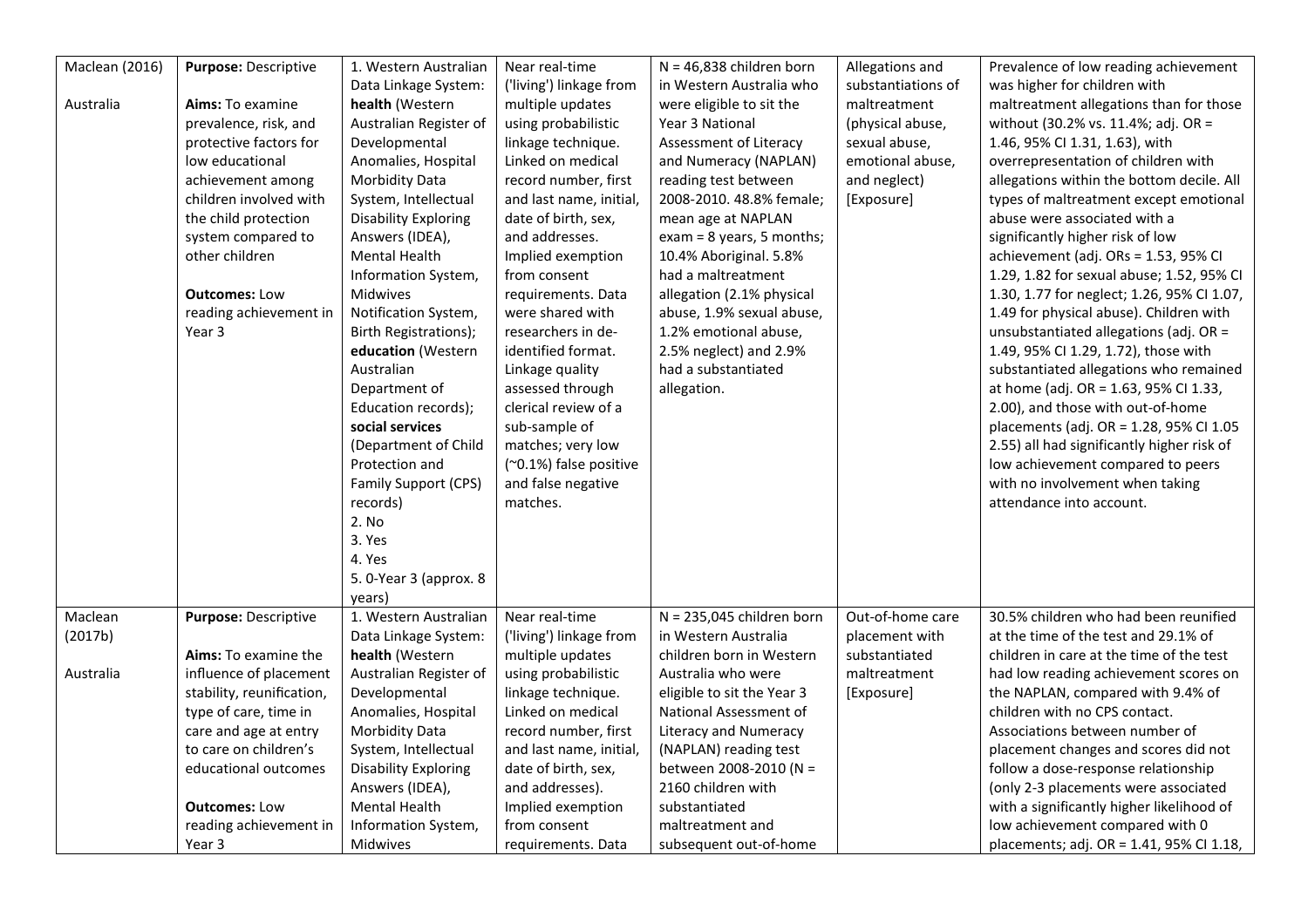|  | Notification System,    | were shared with       | care placement and $N =$   | 1.68). Children with a short duration in    |
|--|-------------------------|------------------------|----------------------------|---------------------------------------------|
|  | Birth Registrations);   | researchers in de-     | 232,885 children with no   | current placement (≤12 months) had a        |
|  | education (Western      | identified format.     | maltreatment allegations). | significantly higher likelihood of low      |
|  | Australian              | Linkage quality        | 48.7% female; 6.6%         | achievement compared with children          |
|  | Department of           | assessed through       | Aboriginal.                | with no CPS contact (adj. OR = $1.44$ , 95% |
|  | Education records);     | clerical review of a   |                            | CI 1.12, 1.85) but this was not true for    |
|  | social services         | sub-sample of          |                            | placements >12 months. Children             |
|  | (Department of Child    | matches; very low      |                            | reunified at the time of the test did       |
|  | Protection and          | (~0.1%) false positive |                            | significantly worse than those without      |
|  | Family Support (CPS)    | and false negative     |                            | CPS contact (adj. OR = 1.35, 95% Cl 1.16,   |
|  | records)                | matches.               |                            | 1.57) but there was no significant          |
|  | 2. No                   |                        |                            | difference for children in care at the      |
|  | 3. Yes                  |                        |                            | time of the test. Children reunified        |
|  | 4. Yes                  |                        |                            | between 1 and 6 years before the exam       |
|  | 5. 0-Year 3 (approx. 8) |                        |                            | had a significantly lower chance of low     |
|  | years)                  |                        |                            | achievement than those reunified <12        |
|  |                         |                        |                            | months of the exam, but there was no        |
|  |                         |                        |                            | relationship for those reunified >6 years   |
|  |                         |                        |                            | before the exam. Scores varied by           |
|  |                         |                        |                            | primary type of care, with lower            |
|  |                         |                        |                            | proportions for those in foster care        |
|  |                         |                        |                            | (23.9%) and higher for those in             |
|  |                         |                        |                            | residential care (41.6%). Children with a   |
|  |                         |                        |                            | primary placement kinship care, foster      |
|  |                         |                        |                            | care, or residential care did not have a    |
|  |                         |                        |                            | significantly higher chance than control    |
|  |                         |                        |                            | children of low achievement (those in       |
|  |                         |                        |                            | mixed/no primary type of care did; adj.     |
|  |                         |                        |                            | OR = 1.44, 95% CI 1.13, 1.84). Those        |
|  |                         |                        |                            | with a most recent placement in             |
|  |                         |                        |                            | residential care (but not kinship or        |
|  |                         |                        |                            | foster care) had a higher chance than       |
|  |                         |                        |                            | control children of low achievement         |
|  |                         |                        |                            | (adj. OR = 1.50, 95% CI 1.08, 2.08).        |
|  |                         |                        |                            | Effects were slightly attenuated when       |
|  |                         |                        |                            | attendance was taken into account.          |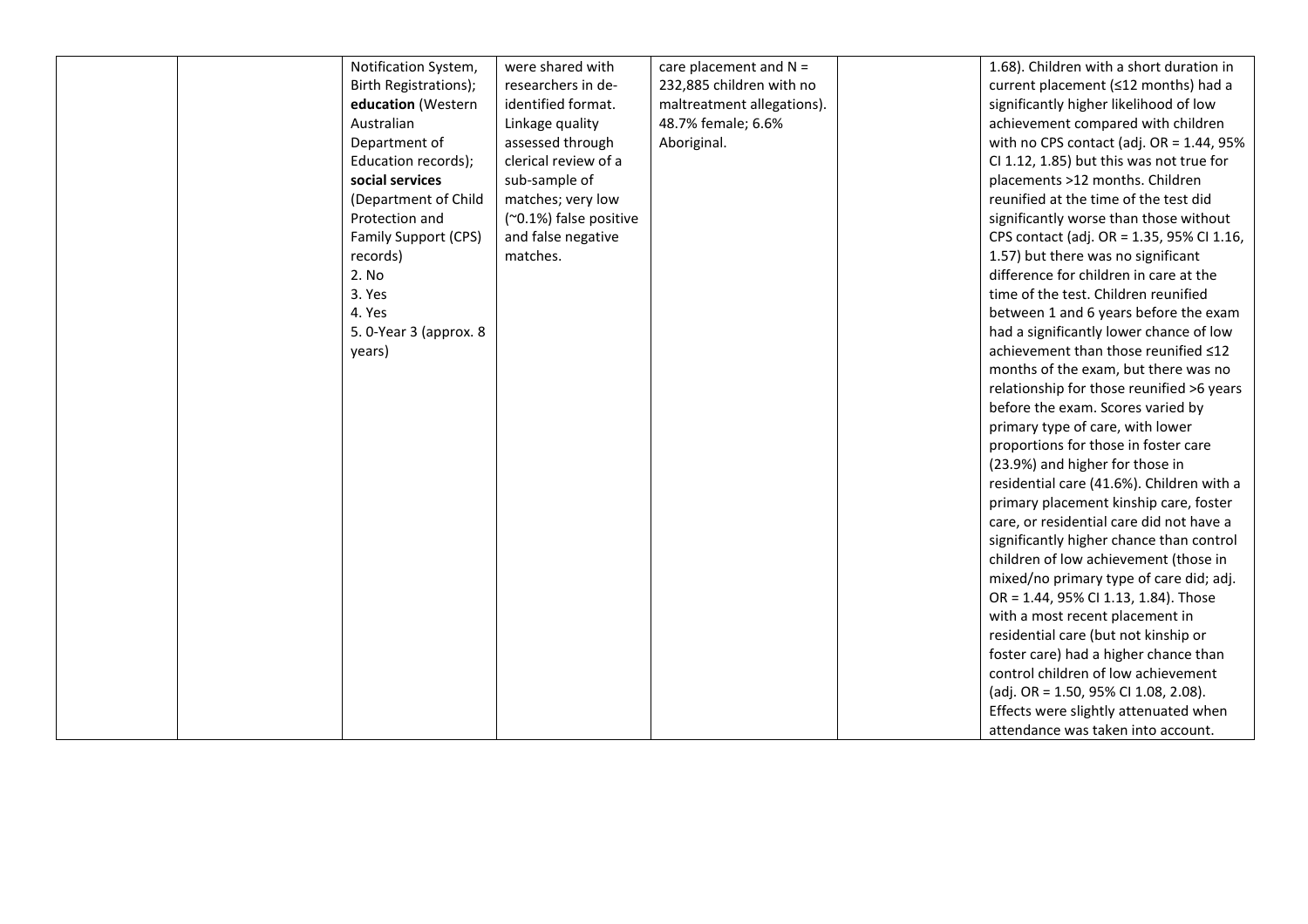| Maclean (2018) | Purpose: Descriptive     | 1. Western Australian       | Near real-time          | $N = 3297$ children born in | Substantiated     | 26% of children in in-home care and      |
|----------------|--------------------------|-----------------------------|-------------------------|-----------------------------|-------------------|------------------------------------------|
|                |                          | Data Linkage System:        | ('living') linkage from | Western Australia children  | maltreatment      | 34% of children with an out-of-home      |
| Australia      | Aims: To estimate the    | health (Western             | multiple updates        | born in Western Australia   | (physical abuse,  | care placement had low reading scores    |
|                | influence of out-of-     | Australian Register of      | using probabilistic     | who were eligible to sit    | sexual abuse,     | (bottom decile). After adjustment for    |
|                | home care on reading     | Developmental               | linkage technique.      | the Year 9 Western          | emotional abuse,  | differences in risk factors at baseline, |
|                | scores, attendance,      | Anomalies, Hospital         | Linked on medical       | Australian Literacy and     | neglect), with or | there was no significant difference      |
|                | and suspensions by       | Morbidity Data              | record number, first    | Numeracy Assessment or      | without out-of-   | between children who did and did not     |
|                | comparing a matched      | System, Intellectual        | and last name, initial, | National Assessment of      | home care         | have out-of-home care placements in      |
|                | sample of maltreated     | <b>Disability Exploring</b> | date of birth, sex,     | Literacy and Numeracy       | placement         | terms of reading achievement or          |
|                | children who entered     | Answers (IDEA),             | and addresses).         | (NAPLAN) reading test       | [Exposure]        | suspensions but children with out-of-    |
|                | out-of-home care and     | <b>Mental Health</b>        | Implied exemption       | between 2005-2013 who       |                   | home care placements were less likely    |
|                | maltreated children      | Information System);        | from consent            | had substantiated reports   |                   | to have high school absence (≥20% of     |
|                | who remained at home     | education (Western          | requirements. Data      | of maltreatment before      |                   | days) than those with in-home care (adj. |
|                |                          | Australian                  | were shared with        | Year 9 (N = 1166 of whom    |                   | OR = 0.37, 95% CI 0.15, 0.91, p=0.03).   |
|                | <b>Outcomes: Reading</b> | Department of               | researchers in de-      | had ever been placed in     |                   |                                          |
|                | achievement in Year 9    | Education records);         | identified format.      | out-of-home care). In-      |                   |                                          |
|                |                          | social services             | Linkage quality         | home care only: 58.5%       |                   |                                          |
|                |                          | (Department of Child        | assessed through        | female; 15.4% Aboriginal;   |                   |                                          |
|                |                          | Protection and              | clerical review of a    | 19.5% had an allegation of  |                   |                                          |
|                |                          | Family Support (CPS)        | sub-sample of           | neglect, 28.8% of sexual    |                   |                                          |
|                |                          | records)                    | matches; very low       | abuse, 27.0% of physical    |                   |                                          |
|                |                          | 2. No                       | (~0.1%) false positive  | abuse, and 9.9% of          |                   |                                          |
|                |                          | 3. Yes                      | and false negative      | emotional abuse. Out-of-    |                   |                                          |
|                |                          | 4. Yes                      | matches.                | home care placement:        |                   |                                          |
|                |                          | 5. 0-Year 9 (approx.        |                         | 52.5% female; 28.7%         |                   |                                          |
|                |                          | 14 years)                   |                         | Aboriginal; 54.3% had an    |                   |                                          |
|                |                          |                             |                         | allegation of neglect,      |                   |                                          |
|                |                          |                             |                         | 23.8% of sexual abuse,      |                   |                                          |
|                |                          |                             |                         | 44.3% of physical abuse,    |                   |                                          |
|                |                          |                             |                         | and 23.2% of emotional      |                   |                                          |
|                |                          |                             |                         | abuse.                      |                   |                                          |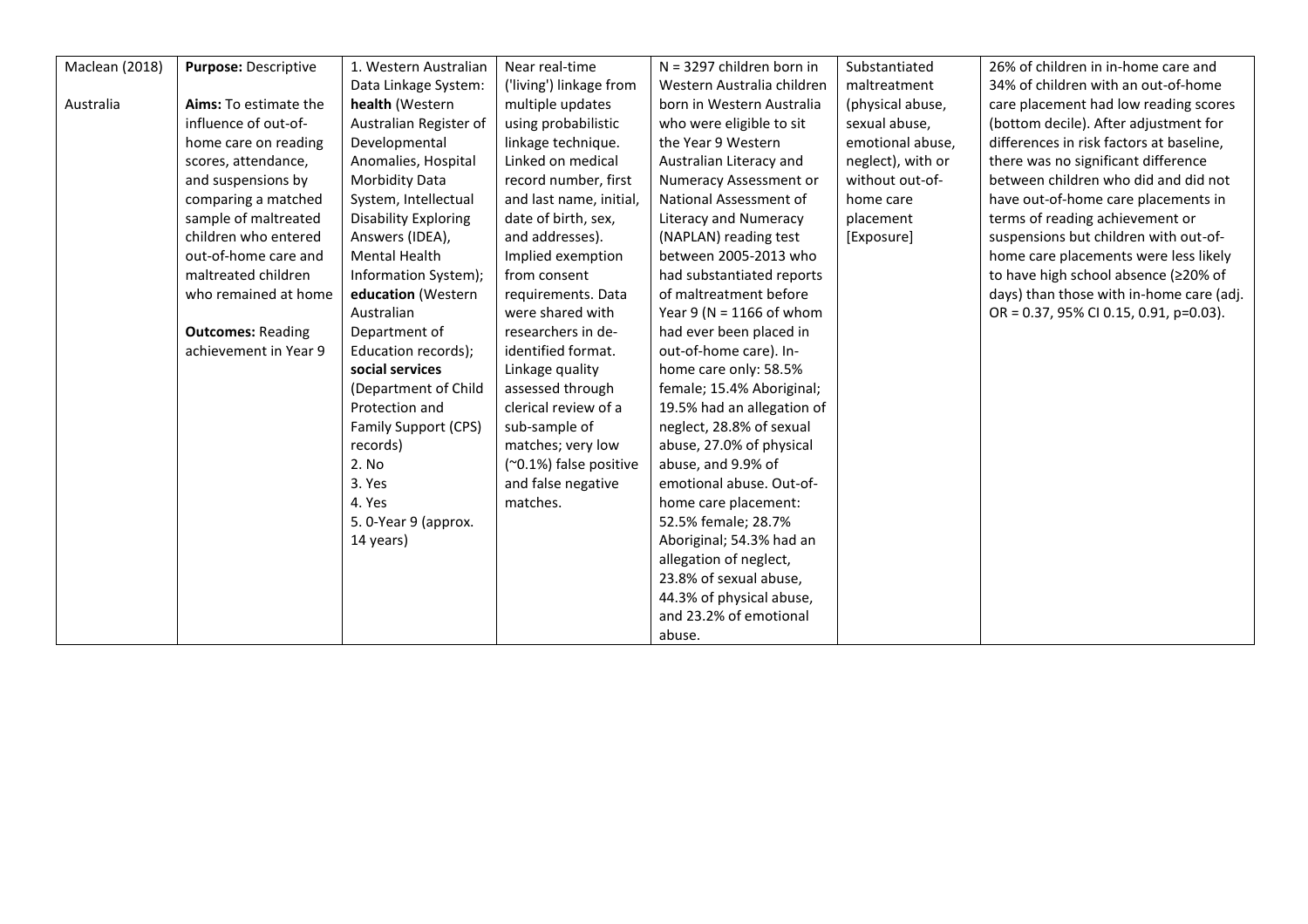| Matheson         | Purpose: Descriptive      | 1. New South Wales -        | Dataset from a larger   | $N = 69,116$ kindergarten-  | <b>Substantiated CPS</b> | Controlling for parental schizophrenia    |
|------------------|---------------------------|-----------------------------|-------------------------|-----------------------------|--------------------------|-------------------------------------------|
| (2017)           |                           | Child Development           | database of repeated    | aged children enrolled in   | reports for              | spectrum disorder and other potential     |
|                  | <b>Aims:</b> To determine | Study (NSW-CDS):            | one-time/near real-     | the New South Wales         | maltreatment             | confounders, children with experience     |
| Australia        | the independent and       | education (Australian       | time linkage using      | Child Development Study.    | (physical                | of maltreatment had significantly a       |
|                  | moderating effects of     | Government                  | probabilistic linkage   | 49.5% female; mean age =    | maltreatment,            | higher likelihood than those without of   |
|                  | maltreatment and          | Department of               | technique. Linked on    | 5.6 years (SD 0.4). 2.9%    | emotional                | vulnerability across all five AEDC        |
|                  | parental schizophrenia    | <b>Education Australian</b> | name, date of birth,    | had a CPS report (0.6% for  | maltreatment,            | domains (poor social competency, poor     |
|                  | spectrum disorder on      | Early Development           | residential addresses,  | physical abuse, 1.6% for    | sexual                   | prosocial/helping behaviour,              |
|                  | early childhood social-   | Census (AEDC));             | and sex. Data were      | emotional abuse, 0.3% for   | maltreatment, or         | anxious/fearful behaviour, aggressive     |
|                  | emotional functioning     | health (NSW Registry        | provided to             | sexual abuse, 1.0% for      | neglect) [Exposure]      | behaviour, hyperactivity/inattention;     |
|                  |                           | of Births, Deaths and       | researchers in de-      | neglect); 0.6% had $\geq$ 2 |                          | adj. ORs 1.7-3.2). When examined          |
|                  | <b>Outcomes: Social-</b>  | Marriages - Birth           | identified format.      | types of maltreatment       |                          | separately, all types of maltreatment     |
|                  | emotional functioning     | Registrations,              | Low rates of false-     | reports.                    |                          | showed medium-sized effects for poor      |
|                  | (as measured by the       | <b>Admitted Patients</b>    | positive linkages for   |                             |                          | social competency, aggressive             |
|                  | AEDC)                     | Data Collection,            | children's data (0.3%)  |                             |                          | behaviour, and hyperactive-inattentive    |
|                  |                           | Mental Health               | and for linkage of      |                             |                          | behaviour and small-to-medium-sized       |
|                  |                           | Ambulatory Data             | parents to children     |                             |                          | effects for prosocial/helping behaviour   |
|                  |                           | Collection); social         | $(0.5\%)$ .             |                             |                          | and anxious/fearful behaviour. Dose-      |
|                  |                           | services (NSW Family        |                         |                             |                          | response relationships for 1 vs. ≥2 types |
|                  |                           | and Community               |                         |                             |                          | of maltreatment were apparent for         |
|                  |                           | Services Child              |                         |                             |                          | poor social competency, anxious/fearful   |
|                  |                           | <b>Protection Case</b>      |                         |                             |                          | behaviour, aggressive behaviour, and      |
|                  |                           | Management System           |                         |                             |                          | hyperactive-inattentive behaviour (and    |
|                  |                           | - Key Information           |                         |                             |                          | to a lesser extent for prosocial/helping  |
|                  |                           | Directory System            |                         |                             |                          | behaviour). Effects of maltreatment on    |
|                  |                           | (CPS) records)              |                         |                             |                          | social-emotional functioning were larger  |
|                  |                           |                             |                         |                             |                          |                                           |
|                  |                           | 2. No                       |                         |                             |                          | for children whose parents did not have   |
|                  |                           | 3. Yes                      |                         |                             |                          | a history of schizophrenia spectrum       |
|                  |                           | 4. Yes                      |                         |                             |                          | disorder.                                 |
|                  |                           | 5.0-5 years                 |                         |                             |                          |                                           |
| <b>Meuleners</b> | Purpose: Descriptive      | 1. Western Australian       | Near real-time          | All hospitalisations in     | US Centres for           | $N = 158$ (4.4%) of hospitalisations were |
| (2010)           |                           | Data Linkage System:        | ('living') linkage from | Western Australia due to    | Disease Control and      | for assault by maltreatment or rape.      |
|                  | Aims: To investigate      | health (Hospital            | multiple updates        | interpersonal violence for  | Prevention code for      | Those hospitalised for                    |
| Australia        | the incidence and         | Morbidity Data              | using probabilistic     | adolescents 11-18 years     | assault by               | maltreatment/rape were not more           |
|                  | nature of interpersonal   | System, Mental              | linkage technique.      | old (N = 3607). 75% male;   | 'maltreatment or         | likely than those hospitalised for bodily |
|                  | violence                  | Health Information          | Linked on medical       | mean age = $16$ years (SD   | rape' [Exposure]         | force to experience a repeat admission.   |
|                  | hospitalisations for      | System)                     | record number, first    | 0.3); 32% Indigenous. 4.4%  |                          |                                           |
|                  | victims aged 11-18        | 2. No                       | and last name, initial, | were hospitalised due to    |                          |                                           |
|                  | years and to identify     | 3. Yes                      | date of birth, sex,     | 'maltreatment or rape'      |                          |                                           |
|                  | subgroups at risk of      | 4. No                       | and addresses. Data     |                             |                          |                                           |
|                  | repeat hospital           | 5. 11-18 years              | were provided to        |                             |                          |                                           |
|                  | admissions                |                             | researchers in de-      |                             |                          |                                           |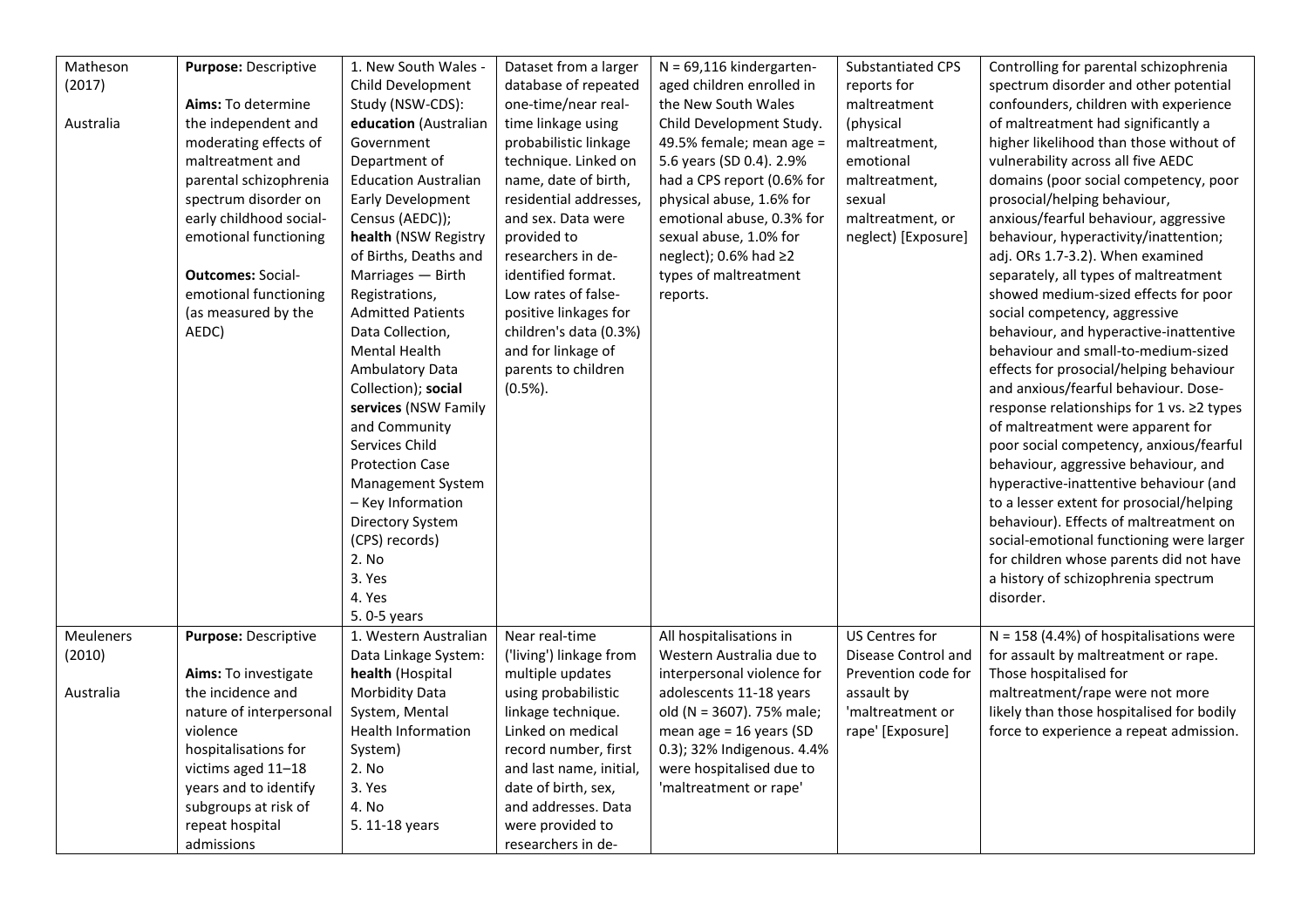|               | <b>Outcomes:</b><br>Interpersonal violence<br>hospitalisations and<br>repeat admissions                                                                                                                                                                                                                 |                                                                                                                                                                                                                                                                                                                         | identified format.<br>Linkage quality<br>assessed through<br>clerical review of a<br>sub-sample of<br>matches; very low<br>(~0.1%) false positive<br>and false negative<br>matches.                                                                                                                 |                                                                                                                                                                          |                                                                                                |                                                                                                                                                                                                                                                                                                                                                                                                                     |
|---------------|---------------------------------------------------------------------------------------------------------------------------------------------------------------------------------------------------------------------------------------------------------------------------------------------------------|-------------------------------------------------------------------------------------------------------------------------------------------------------------------------------------------------------------------------------------------------------------------------------------------------------------------------|-----------------------------------------------------------------------------------------------------------------------------------------------------------------------------------------------------------------------------------------------------------------------------------------------------|--------------------------------------------------------------------------------------------------------------------------------------------------------------------------|------------------------------------------------------------------------------------------------|---------------------------------------------------------------------------------------------------------------------------------------------------------------------------------------------------------------------------------------------------------------------------------------------------------------------------------------------------------------------------------------------------------------------|
| Morgan (2019) | Purpose: Descriptive                                                                                                                                                                                                                                                                                    | 1. Western Australia<br>Data Linkage System:                                                                                                                                                                                                                                                                            | Near real-time<br>('living') linkage from                                                                                                                                                                                                                                                           | $N = 299,416$ children born<br>in Western Australia in                                                                                                                   | Substantiated<br>maltreatment                                                                  | 9.4% of children of mothers with<br>schizophrenia and 1.6% of children with                                                                                                                                                                                                                                                                                                                                         |
| Australia     | Aims: To estimate<br>independent and<br>combined effects of<br>familial liability for<br>schizophrenia and<br>exposure to obstetric<br>complications on risk<br>for developing<br>psychotic illness,<br>covarying with<br>exposure to other<br>environmental<br>stressors<br><b>Outcomes: Psychotic</b> | health (Midwives<br>Notification System,<br><b>Hospital Morbidity</b><br>Data Collection,<br><b>Mental Health</b><br>Information System,<br>birth registration<br>records); social<br>services (Department<br>of Communities,<br>Child Protection and<br><b>Family Support</b><br>Division (CPS)<br>databases)<br>2. No | multiple updates<br>using probabilistic<br>linkage technique.<br>Data were provided<br>to researchers in de-<br>identified format.<br>Linkage quality<br>assessed through<br>clerical review of a<br>sub-sample of<br>matches; very low<br>(~0.1%) false positive<br>and false negative<br>matches. | 1980-1995 (N = 1046 born<br>to 654 mothers with a<br>lifetime history of<br>schizophrenia and N = 298,<br>370 born to a mother with<br>no known psychiatric<br>history). | allegations (sexual<br>abuse, physical<br>abuse, emotional<br>abuse) [Exposure<br>(covariate)] | no known maternal psychiatric history<br>developed a psychotic illness. Of all non-<br>focal adverse environmental exposures<br>studied, childhood abuse had the<br>largest effect size (adj. HR = 2.8, 95% CI<br>2.4, 3.2) in terms of developing a<br>psychotic illness. The population<br>attributable fraction for substantiated<br>childhood abuse on psychotic illness<br>outcomes was 3.5 (95% CI 3.3, 3.8). |
|               | illness                                                                                                                                                                                                                                                                                                 | 3. Yes<br>4. Yes<br>5.0-31 years                                                                                                                                                                                                                                                                                        |                                                                                                                                                                                                                                                                                                     |                                                                                                                                                                          |                                                                                                |                                                                                                                                                                                                                                                                                                                                                                                                                     |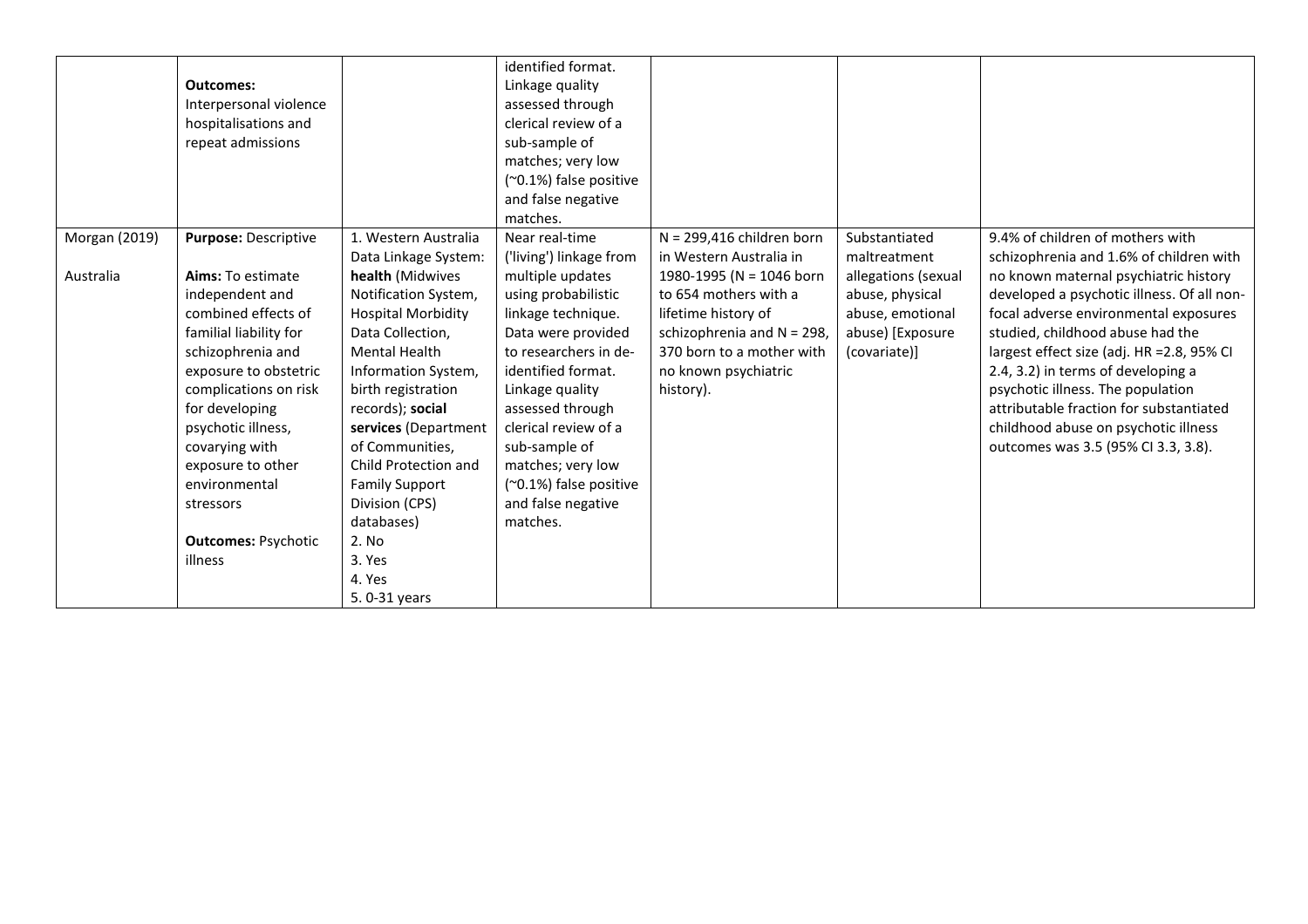| <b>Needell (2002)</b> | Purpose: Descriptive        | 1. Education               | Multiple one-time     | $N = 12,306$ youth who     | Removal from          | Likelihood of receiving any mental         |
|-----------------------|-----------------------------|----------------------------|-----------------------|----------------------------|-----------------------|--------------------------------------------|
|                       |                             | (community college         | linkages to different | emancipated from foster    | home due to           | health services before emancipation,       |
| <b>USA</b>            | Aims: To examine            | enrolment records,         | sources. Linkage      | care 1992-1997 (N =        | neglect (general      | becoming pregnant while in care,           |
|                       | characteristics of youth    | Department of              | technique             | 11,060 (90%) emancipated   | neglect, severe       | receiving Aid to Families with             |
|                       | emancipated from            | <b>Education General</b>   | (probabilistic vs.    | under the supervision of a | neglect, or           | Dependent Children/Temporary Aid to        |
|                       | child welfare (ECW)         | Education                  | deterministic) ND.    | child welfare agency       | caretaker             | Needy Families or Medi-Cal due to          |
|                       | and probation               | Development                | Linked on Social      | $(ECW)$ , N = 1,246 (10    | incapacity),          | medical indigence did not vary by          |
|                       | supervised foster care      | records); health           | Security Number.      | percent) probation         | physical abuse,       | reasons (types of maltreatment).           |
|                       | (EPR)                       | (Vital Statistics,         | Linkage               | supervised (EPR).          | sexual abuse, or      | Likelihood of receiving disability-related |
|                       |                             | Medi-Cal Eligibility       | validation/quality    | Comparison group of entry  | other reason          | Medi-Cal following emancipation was        |
|                       | <b>Outcomes: Receipt of</b> | Data System,               | assessment ND.        | into foster care: $N =$    | (exploitation,        | higher (OR 1.37, p<0.05) in youth          |
|                       | mental health services      | California                 |                       | 227,574.                   | child's disability or | removed due to sexual abuse than to        |
|                       | for emancipating            | Department of              |                       |                            | handicap,             | neglect (no significant difference         |
|                       | youth; births to            | Mental Health              |                       | $N = 11,060$ ECW: 61.8%    | relinquishment,       | between physical abuse and neglect).       |
|                       | emancipating females;       | Services); justice         |                       | female; 29.1% Black,       | disrupted adoptive    |                                            |
|                       | deaths of youth who         | (California                |                       | 43.1% White, 22.7%         | placement, or         |                                            |
|                       | emancipated from            | Department of              |                       | Hispanic, 1.2% Native      | voluntary             |                                            |
|                       | foster care; receipt of     | Corrections,               |                       | American, 4.7% Asian;      | placement)            |                                            |
|                       | MediCal due to              | California Youth           |                       | removal reasons were       | [Exposure]            |                                            |
|                       | AFDC/TANF,                  | Authority); social         |                       | 60.5% neglect, 15.7%       |                       |                                            |
|                       | SSI/disability, or          | services (California       |                       | physical abuse, 15.0%      |                       |                                            |
|                       | medical indigence after     | <b>Children's Services</b> |                       | sexual abuse, and 8.9%     |                       |                                            |
|                       | emancipation; and           | Archive (CPS               |                       | other.                     |                       |                                            |
|                       | receipt of GED,             | records))                  |                       |                            |                       |                                            |
|                       | community college           | 2. No                      |                       | $N = 1246$ EPR: 25.0%      |                       |                                            |
|                       | enrolment, California       | 3. Yes                     |                       | female; 18.4% Black,       |                       |                                            |
|                       | Youth Authority             | 4. No                      |                       | 55.3% White, 20.7%         |                       |                                            |
|                       | involvement, and state      | 5. 0-16+ years             |                       | Hispanic, 1.8% Native      |                       |                                            |
|                       | prison involvement for      |                            |                       | American, 3.9% Asian;      |                       |                                            |
|                       | emancipating youth.         |                            |                       | removal reasons were       |                       |                                            |
|                       |                             |                            |                       | 3.6% neglect, 1.0%         |                       |                                            |
|                       |                             |                            |                       | physical abuse, 0.8%       |                       |                                            |
|                       |                             |                            |                       | sexual abuse, and 94.5%    |                       |                                            |
|                       |                             |                            |                       | other.                     |                       |                                            |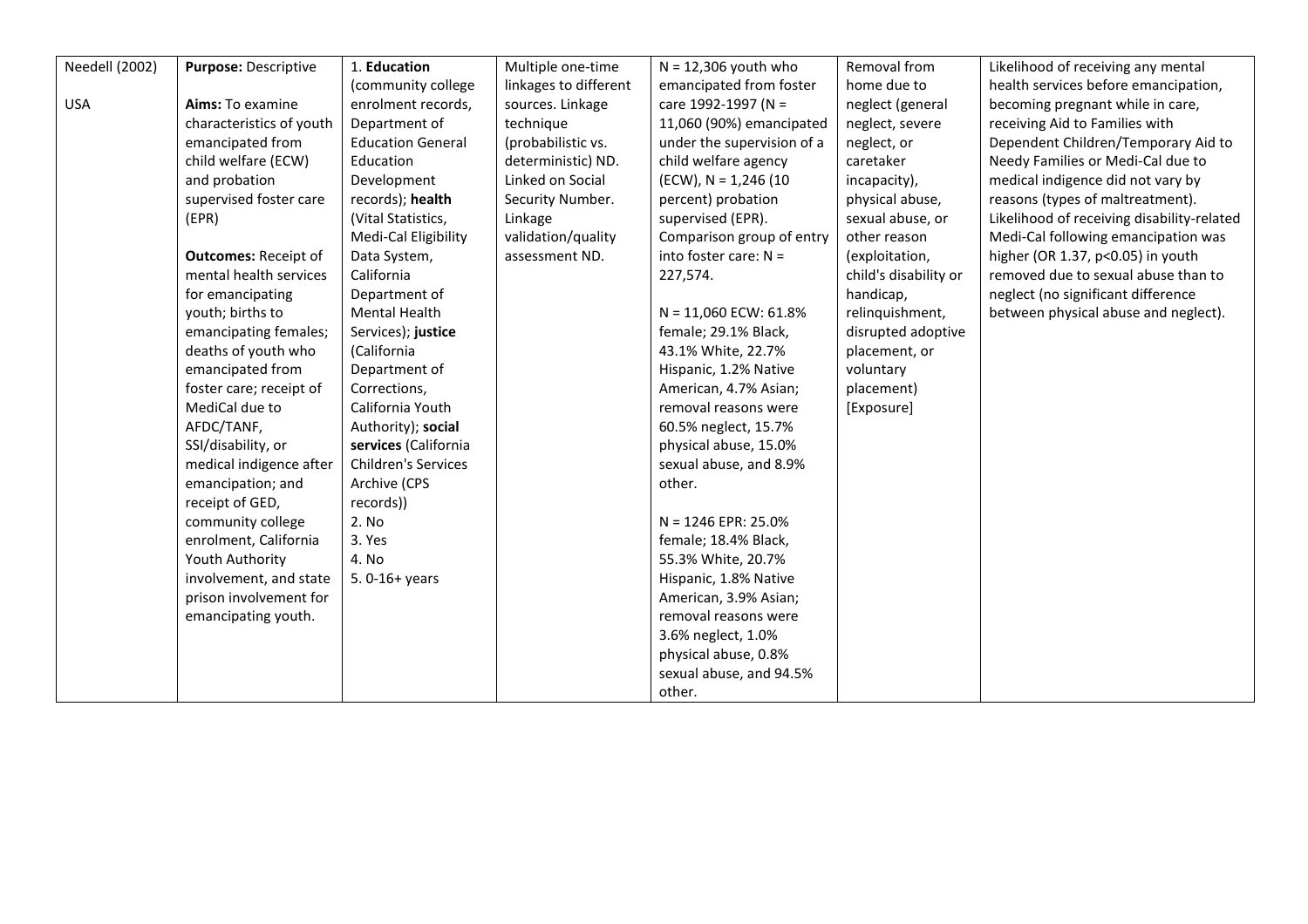| O'Donnell | Purpose: Descriptive     | 1. Western Australian     | Near real-time          | All children aged 0-17      | Notifications and   | 4.0% of children with maltreatment      |
|-----------|--------------------------|---------------------------|-------------------------|-----------------------------|---------------------|-----------------------------------------|
| (2010a)   |                          | Data Linkage System:      | ('living') linkage from | years in Western Australia  | substantiations of  | notifications and 6.4% of those with    |
|           | Aims: To determine       | health (Midwives          | multiple updates        | born between 1990-2005      | maltreatment;       | substantiations had a maltreatment-     |
| Australia | the extent to which      | Notifications System,     | using probabilistic     | $(N = 397, 346)$ . 48.7%    | hospital admissions | related admission. 89.7% of children    |
|           | children with a hospital | birth registrations,      | linkage technique.      | female; 5.6% Aboriginal. N  | for child           | with maltreatment-related admissions    |
|           | admission related to     | <b>Hospital Morbidity</b> | Linked on medical       | = 50,692 notifications of   | maltreatment and    | had child protection contact (81.1% had |
|           | assault or               | Data Collection,          | record number, first    | maltreatment ( $N = 19,207$ | assault (defined by | maltreatment notifications, 68.4% had   |
|           | maltreatment or to a     | Notifiable and            | and last name, initial, | of these substantiated).    | ICD-10 codes)       | substantiations, and 50.5% were placed  |
|           | notified sexually        | <b>Infectious Disease</b> | date of birth, sex,     |                             | [Outcome]           | in out-of-home care). Child protection  |
|           | transmitted infection    | Database); social         | and addresses. Data     |                             |                     | contact was highest for the following   |
|           | have contact with the    | services (Department      | were provided to        |                             |                     | admissions categories: rib fractures    |
|           | Western Australian       | of Child Protection       | researchers in de-      |                             |                     | (69%), retinal haemorrhage (67%),       |
|           | Department for Child     | records)                  | identified format.      |                             |                     | sexually transmitted infections <14     |
|           | Protection. To           | 2. No                     | Linkage quality         |                             |                     | years of age (64.3%), malnourishment    |
|           | investigate injuries and | 3. Yes                    | assessed through        |                             |                     | (38%), and multiple injuries (31%).     |
|           | conditions often         | 4. No                     | clerical review of a    |                             |                     |                                         |
|           | associated with child    | 5.0-17 years              | sub-sample of           |                             |                     |                                         |
|           | maltreatment and         |                           | matches; very low       |                             |                     |                                         |
|           | subsequent contact       |                           | (~0.1%) false positive  |                             |                     |                                         |
|           | with the Department      |                           | and false negative      |                             |                     |                                         |
|           | for Child Protection     |                           | matches.                |                             |                     |                                         |
|           |                          |                           |                         |                             |                     |                                         |
|           | <b>Outcomes:</b>         |                           |                         |                             |                     |                                         |
|           | Notifications and        |                           |                         |                             |                     |                                         |
|           | substantiations of child |                           |                         |                             |                     |                                         |
|           | maltreatment, hospital   |                           |                         |                             |                     |                                         |
|           | admissions related to    |                           |                         |                             |                     |                                         |
|           | assault/maltreatment     |                           |                         |                             |                     |                                         |
|           | resulting in             |                           |                         |                             |                     |                                         |
|           | notifications/substanti  |                           |                         |                             |                     |                                         |
|           | ations/out-of-home       |                           |                         |                             |                     |                                         |
|           | care                     |                           |                         |                             |                     |                                         |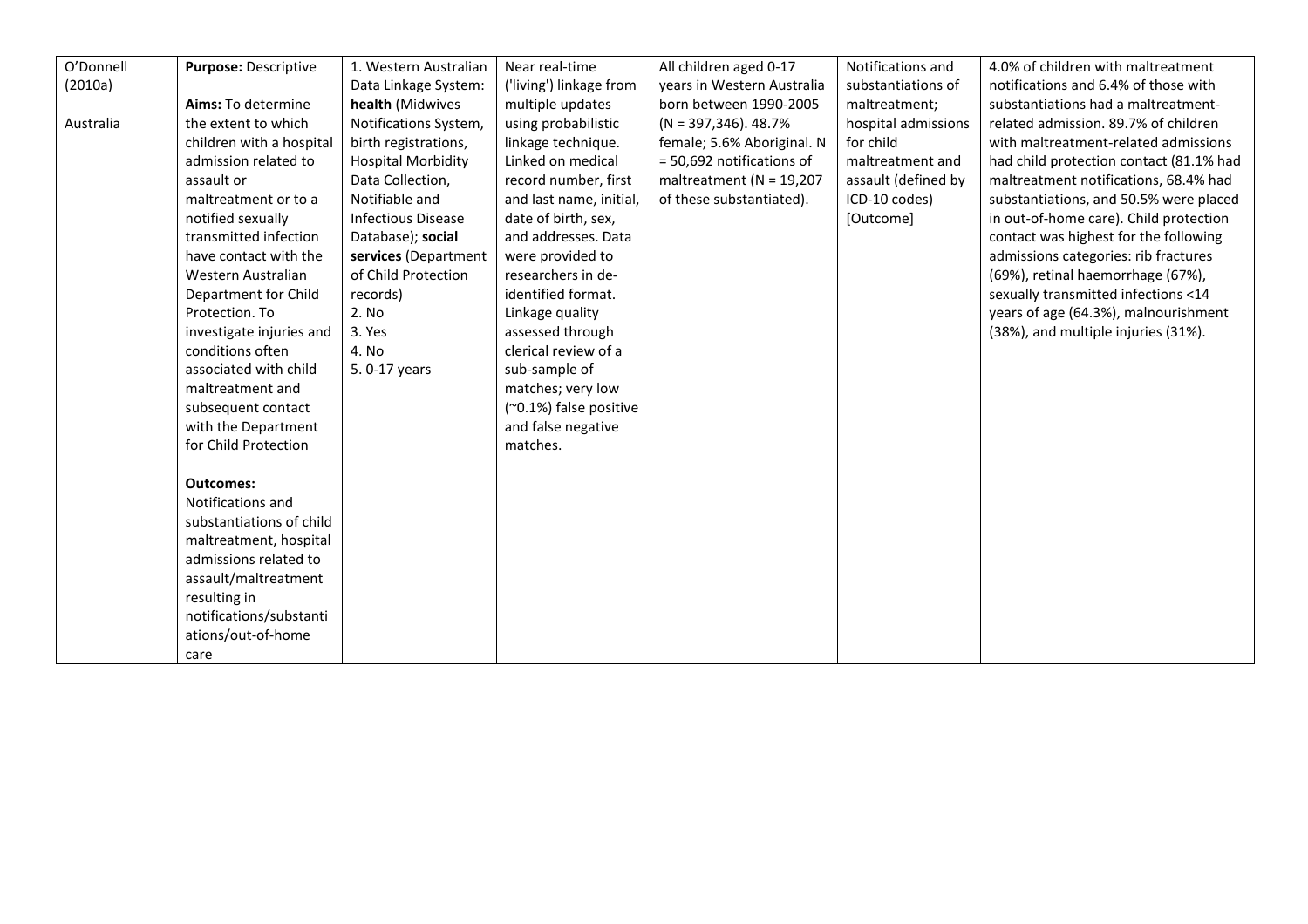| O'Donnell            | Purpose: Descriptive      | 1. Western Australian     | Near real-time          | All children born in          | Allegations and    | Children with maltreatment                 |
|----------------------|---------------------------|---------------------------|-------------------------|-------------------------------|--------------------|--------------------------------------------|
| (2010 <sub>b</sub> ) |                           | Data Linkage System:      | ('living') linkage from | Western Australia             | substantiations of | allegations/substantiations had higher     |
|                      | Aims: To determine        | health (Midwives          | multiple updates        | between 1990 and 2005.        | child abuse,       | mean prior admission rates than            |
| Australia            | whether children who      | Notifications System,     | using probabilistic     | Two study groups were         | neglect, or harm   | controls: 61% of children with a           |
|                      | have child                | birth registrations,      | linkage technique.      | selected, each with a set     | [Outcome]          | maltreatment allegation/substantiation     |
|                      | maltreatment              | death registrations,      | Linked on medical       | of cases and associated       |                    | and 40% of controls had ≥1 hospital        |
|                      | allegation or             | <b>Hospital Morbidity</b> | record number, first    | controls selected from the    |                    | admission (mean rates 0.7 and 0.2 per      |
|                      | substantiation have a     | Data Collection,          | and last name, initial, | same population.              |                    | year, respectively). 36% of children with  |
|                      | higher rate of general    | <b>Mental Health</b>      | date of birth, sex,     |                               |                    | an allegation and 40% of children with a   |
|                      | hospital admissions       | Information System);      | and addresses. Data     | 1) $N = 13,648$ children      |                    | substantiation had ≥2 admissions           |
|                      | and injury related        | social services           | were de-identified.     | with a maltreatment           |                    | compared with 18% of controls. Risk of     |
|                      | admissions when           | (Department of Child      | Linkage quality         | allegation. 51.3% female;     |                    | maltreatment allegations (adj. $OR =$      |
|                      | compared to other         | Protection records)       | assessed through        | 20.4% Aboriginal.             |                    | 1.49, 95% CI 1.44, 1.53) and               |
|                      | children and to           | 2. No                     | clerical review of a    | Comparison group: $N =$       |                    | substantiations (adj. OR = 1.74, 95% CI    |
|                      | investigate other types   | 3. Yes                    | sub-sample of           | 54,592. 48.3% female;         |                    | 1.65, 1.83) increased significantly with   |
|                      | of admissions, such as    | 4. No                     | matches; very low       | 4.7% Aboriginal               |                    | every one admission per year. All types    |
|                      | mental health,            | 5.0-15 years              | (~0.1%) false positive  |                               |                    | of admissions were associated with an      |
|                      | infections, and           |                           | and false negative      | 2) $N = 6486$ children with a |                    | increased risk of maltreatment             |
|                      | admissions due to         |                           | matches.                | substantiated allegation.     |                    | allegations and substantiations, with the  |
|                      | external causes           |                           |                         | 52.1% female; 24.7%           |                    | strongest relationships for mental and     |
|                      |                           |                           |                         | Aboriginal. Comparison        |                    | behavioural disorders (adj. OR = 10.20,    |
|                      | <b>Outcomes: Hospital</b> |                           |                         | group: $N = 25,944.48.5%$     |                    | 95% CI 5.14, 20.25 for allegations and     |
|                      | admissions (general,      |                           |                         | female; 5.0% Aboriginal       |                    | 26.54, 95% CI 8.28, 85.07 for              |
|                      | injury-related, mental    |                           |                         |                               |                    | substantiations), injuries/poisoning (adj. |
|                      | health, infections,       |                           |                         |                               |                    | OR = 9.63, 95% CI 7.85, 11.83 for          |
|                      | external causes)          |                           |                         |                               |                    | allegations and 21.47, 95% CI 15.74,       |
|                      |                           |                           |                         |                               |                    | 29.29 for substantiations), and external   |
|                      |                           |                           |                         |                               |                    | causes (adj. OR = 7.84, 95% CI 6.48, 9.47  |
|                      |                           |                           |                         |                               |                    | for allegations and 17.62, 95% CI 13.21,   |
|                      |                           |                           |                         |                               |                    | 23.51 for substantiations).                |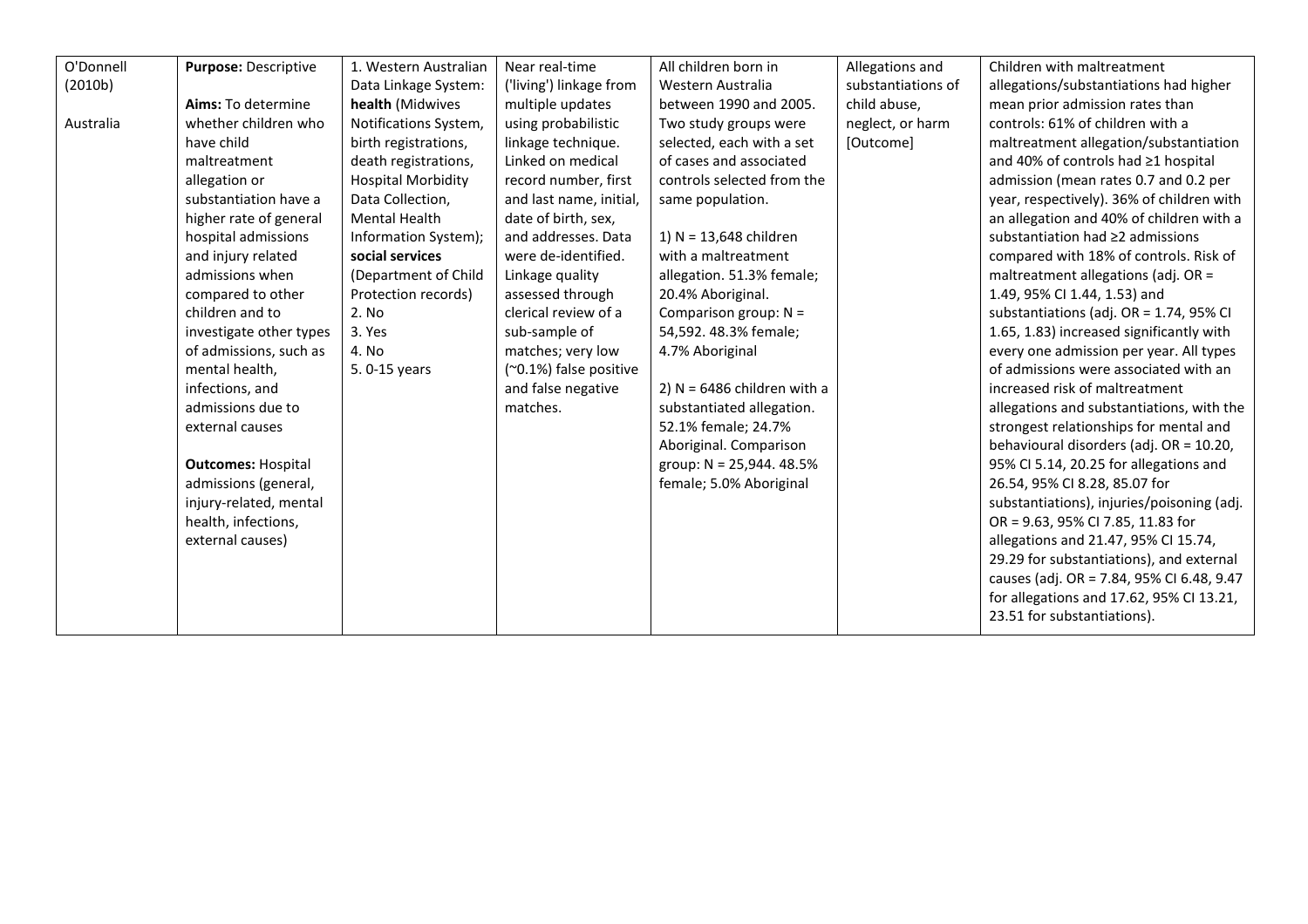| O'Donnell | <b>Purpose: Descriptive</b> | 1. Western Australian     | Near real-time          | $N = 657,656$ children aged | Maltreatment-       | 0.03% of all emergency department        |
|-----------|-----------------------------|---------------------------|-------------------------|-----------------------------|---------------------|------------------------------------------|
| (2012)    |                             | Data Linkage System:      | ('living') linkage from | 0-17 years in Western       | related emergency   | presentations were identified as         |
|           | Aims: To determine          | health (Emergency         | multiple updates        | Australia with a recorded   | department          | maltreatment-related. 22% of these had   |
| Australia | the proportion of child     | Department                | using probabilistic     | emergency department        | presentations       | a hospital admission and 21% had a       |
|           | maltreatment-related        | Information System,       | linkage technique.      | admission 2001-2005. For    | (based on ICD-10    | child protection notification within 2   |
|           | emergency                   | Open Patient              | Linked on medical       | the 0.03% of presentations  | codes); allegations | days before or 5 days after presentation |
|           | department                  | Administration            | record number, first    | identified as               | and substantiations | (of which 87% were substantiated).       |
|           | presentations in            | System, Health Care       | and last name, initial, | maltreatment-related:       | of child            | 0.2% of all presentations for intestinal |
|           | Western Australia and       | and Related               | date of birth, sex,     | 55.9% female; 24.3%         | maltreatment        | injury. 14% of these had a hospital      |
|           | describe the associated     | Information System,       | and addresses. Data     | Aboriginal.                 | [Outcome]           | admission and 6% had a child protection  |
|           | injury types. To            | <b>Electronic Patient</b> | were de-identified.     |                             |                     | notification within 2 days before or 5   |
|           | investigate the             | Administrative            | Linkage quality         |                             |                     | days after presentation (of which 76%    |
|           | proportion of               | System, Hospital          | assessed through        |                             |                     | were substantiated).                     |
|           | maltreatment-related        | <b>Morbidity Data</b>     | clerical review of a    |                             |                     |                                          |
|           | emergency                   | System, Midwives'         | sub-sample of           |                             |                     |                                          |
|           | department                  | Notifications and         | matches; very low       |                             |                     |                                          |
|           | presentations resulting     | Birth Registrations);     | (~0.1%) false positive  |                             |                     |                                          |
|           | in hospitalisation, the     | social services           | and false negative      |                             |                     |                                          |
|           | proportion referred to      | (Department for           | matches.                |                             |                     |                                          |
|           | the Department for          | <b>Child Protection</b>   |                         |                             |                     |                                          |
|           | Child Protection, and       | reports)                  |                         |                             |                     |                                          |
|           | their outcomes              | 2. No                     |                         |                             |                     |                                          |
|           |                             | 3. Yes                    |                         |                             |                     |                                          |
|           | <b>Outcomes:</b>            | 4. No                     |                         |                             |                     |                                          |
|           | Maltreatment-related        | 5.0-17 years              |                         |                             |                     |                                          |
|           | hospital admissions         |                           |                         |                             |                     |                                          |
|           | and associated              |                           |                         |                             |                     |                                          |
|           | outcomes                    |                           |                         |                             |                     |                                          |
|           | (hospitalisations, child    |                           |                         |                             |                     |                                          |
|           | protection                  |                           |                         |                             |                     |                                          |
|           | involvement)                |                           |                         |                             |                     |                                          |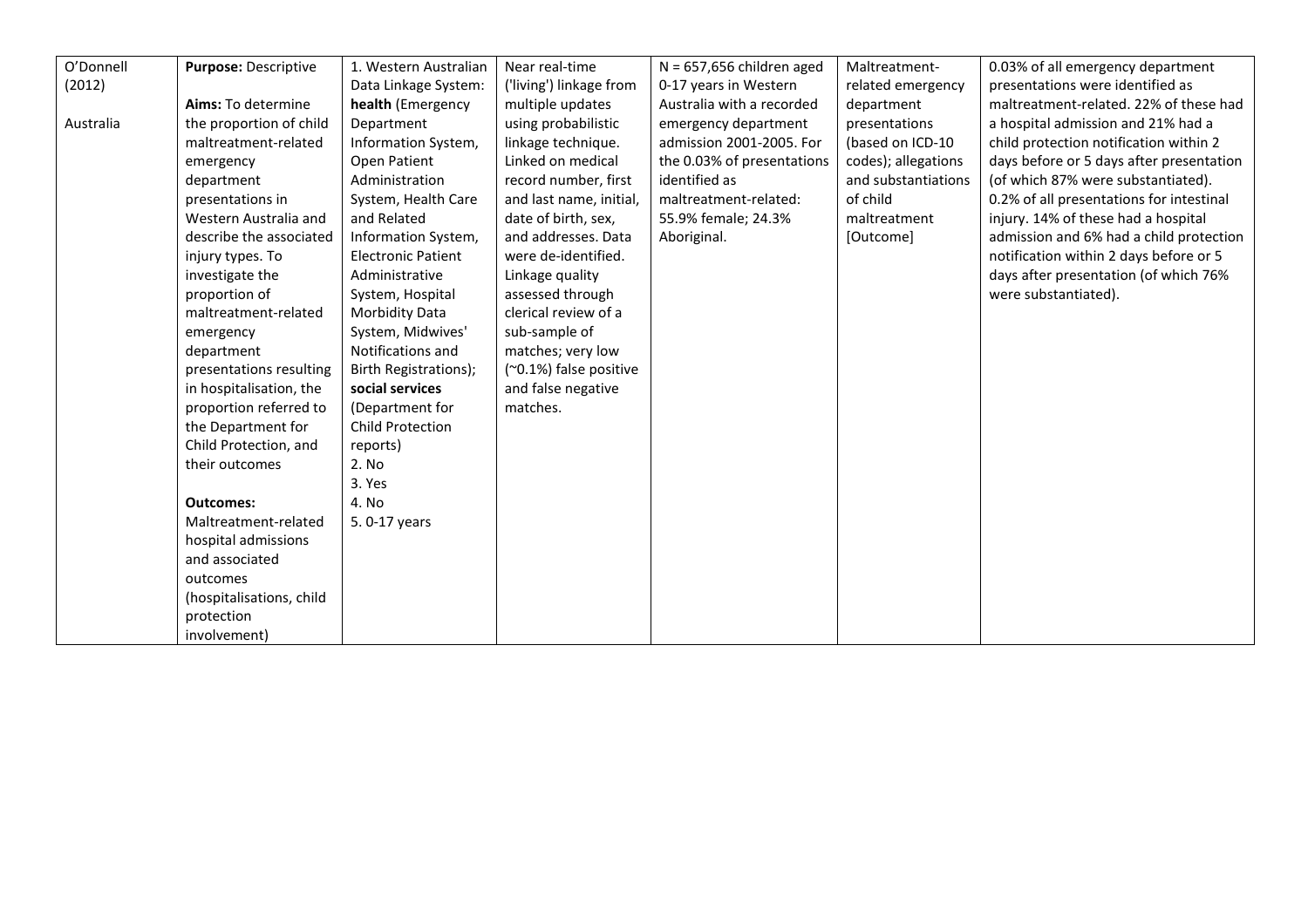| Patton (2019) | Purpose: Descriptive         | 1. Health               | Dataset from larger   | $N = 181,176$ Medicaid-    | Allegations of      | 55.2% of children with any abuse or        |
|---------------|------------------------------|-------------------------|-----------------------|----------------------------|---------------------|--------------------------------------------|
|               |                              | (Department of          | repeated one-         | enrolled young adults      | maltreatment that   | neglect and 15.0% with abuse or neglect    |
| <b>USA</b>    | Aims: To identify the        | Social and Health       | time/near real-time   | aged 12-17 years during    | generated an        | in the prior year had health care costs in |
|               | social determinants          | Services (incl.         | database. Linkage     | first month of coverage.   | intake, regardless  | the top decile (for behavioural health     |
|               | that have the greatest       | developmental           | technique             | 49.2% female; mean age =   | of investigation or | costs, these estimates increased to        |
|               | impact on Medicaid           | disabilities, mental    | (probabilistic vs.    | 14.4 years (SD 1.70);      | substantiation      | 68.0% and 24.8%, respectively). Factors    |
|               | expenditures in              | health, substance       | deterministic) ND.    | 42.8% non-Hispanic         | (sexual abuse,      | most predictive of higher health care      |
|               | adolescence                  | abuse records),         | Data were provided    | White, 29.2% Hispanic,     | physical abuse,     | costs were child abuse (especially sexual  |
|               |                              | <b>Health Care</b>      | to researchers in de- | 15.0% multiple races (non- | neglect, out-of-    | abuse), child neglect, and instability of  |
|               | <b>Outcomes: Health care</b> | Authority (Medicaid),   | identified format.    | Hispanic), 5.1% non-       | home placements);   | out-of-home placements (parental           |
|               | costs (Medicaid              | Department of           | 77.7% of young        | Hispanic Black, 2.7% non-  | parent involvement  | involvement in domestic violence was       |
|               | expenditures)                | Health birth and        | people were able to   | Hispanic Asian, 1.7% non-  | in domestic         | predictive for higher overall medical      |
|               |                              | death records);         | be linked to a parent | Hispanic Indian, 1.1% non- | violence [Exposure] | system costs (p<0.05), but not             |
|               |                              | justice (State Patrol   | (no additional detail | Hispanic Pacific Islander, |                     | behavioural health costs). Increased       |
|               |                              | (arrests),              | on linkage            | 2.3% unknown, 40.9% had    |                     | medical costs for children who had         |
|               |                              | Administrative Office   | validation/quality    | an allegation of           |                     | experienced maltreatment were              |
|               |                              | of the Courts (filings, | assessment).          | abuse/neglect (17.3%       |                     | primarily driven by increased use of       |
|               |                              | adjudications,          |                       | physical abuse, 6.9%       |                     | behavioural health services.               |
|               |                              | convictions),           |                       | sexual abuse, 36.9%        |                     |                                            |
|               |                              | Department of           |                       | neglect); 8.8% had ≥1 out- |                     |                                            |
|               |                              | Corrections (prison     |                       | of-home placement.         |                     |                                            |
|               |                              | incarcerations);        |                       | 16.7% had (a) parent(s)    |                     |                                            |
|               |                              | social services         |                       | involved in domestic       |                     |                                            |
|               |                              | (Department of          |                       | violence.                  |                     |                                            |
|               |                              | Social and Health       |                       |                            |                     |                                            |
|               |                              | Services economic       |                       |                            |                     |                                            |
|               |                              | services records and    |                       |                            |                     |                                            |
|               |                              | CPS records)            |                       |                            |                     |                                            |
|               |                              | 2. No                   |                       |                            |                     |                                            |
|               |                              | 3. Yes                  |                       |                            |                     |                                            |
|               |                              | 4. Yes                  |                       |                            |                     |                                            |
|               |                              | 5.0-17 years (costs     |                       |                            |                     |                                            |
|               |                              | measured from 12-       |                       |                            |                     |                                            |
|               |                              | 17)                     |                       |                            |                     |                                            |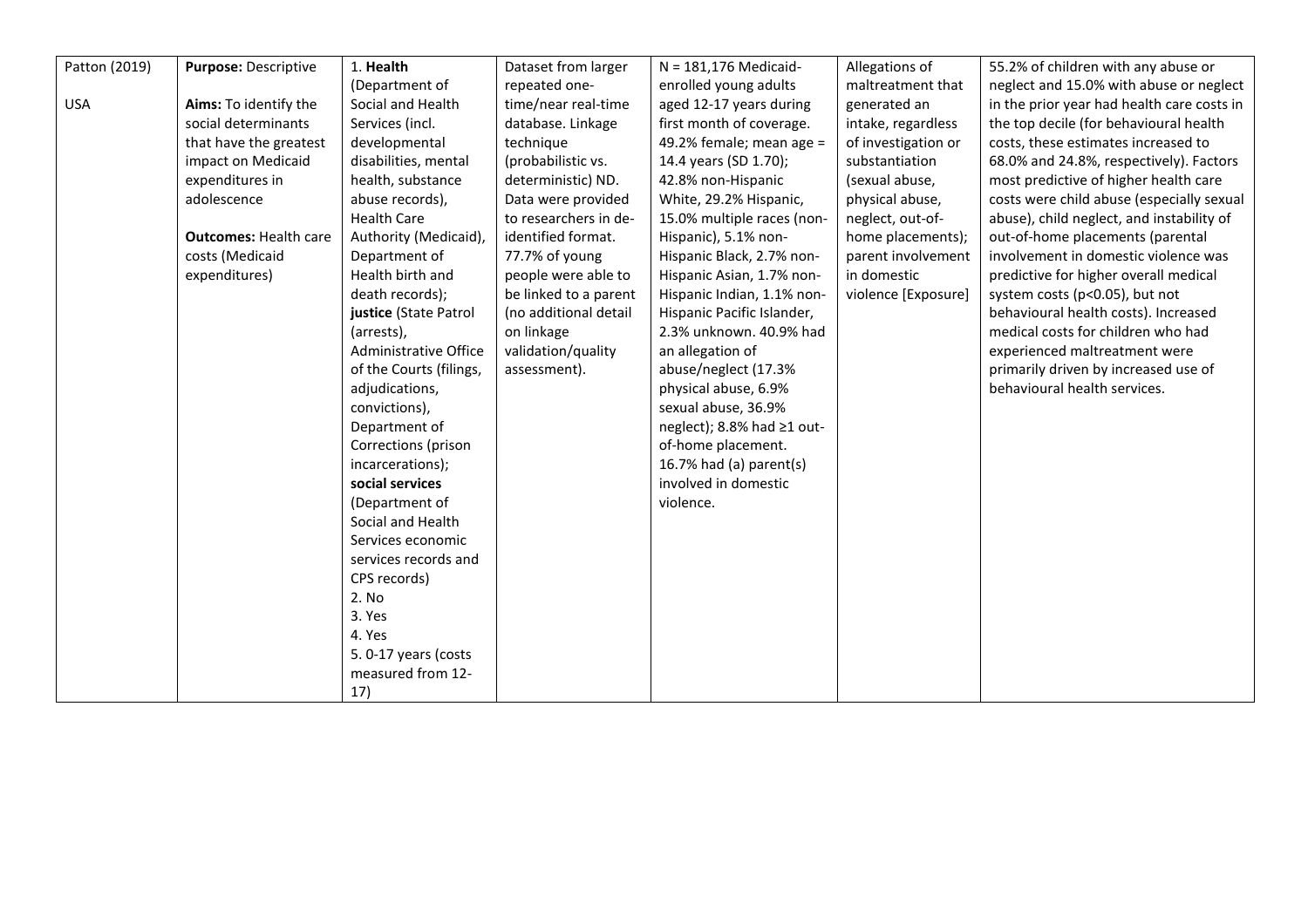| Prince (2019) | Purpose: Descriptive     | 1. Social services           | Could not categorise   | $N = 7449$ young people in    | Child maltreatment | At age 19, 24.0% had experienced          |
|---------------|--------------------------|------------------------------|------------------------|-------------------------------|--------------------|-------------------------------------------|
|               |                          | (Administration for          | due to insufficient    | foster care placement         | (physical abuse,   | homelessness in the last two years,       |
| <b>USA</b>    | Aims: To estimate the    | <b>Children and Families</b> | description of linkage | aged 17-19 (N = 4991          | sexual abuse,      | 14.4% had a substance abuse referral,     |
|               | impact of state and      | (National Youth in           | techniques. Linked     | present in the services       | and/or neglect) as | 22.4% had been incarcerated, 12.3%        |
|               | individual-level risk    | <b>Transition Database</b>   | on unique case IDs.    | file). 45.4% White, 29.3%     | reason for removal | had a childbirth. Compared with           |
|               | and protective factors   | general release files),      | Linkage                | Black, 17.4% Latino/a,        | from care          | children removed due to maltreatment,     |
|               | on adverse 19-year-old   | Adoption and Foster          | validation/quality     | 8.0% other. 56.2% had a       | [Exposure]         | children removed due to                   |
|               | outcomes among a         | Care Analysis and            | assessment ND.         | removal reason of child       |                    | behavioural/emotional problems were       |
|               | cohort of U.S.           | Reporting System,            |                        | maltreatment.                 |                    | more likely to experience homelessness    |
|               | transition age youth     | Comprehensive                |                        |                               |                    | (adj. OR = 1.44, 95% CI 1.17, 1.78), have |
|               |                          | <b>Housing Affordability</b> |                        |                               |                    | criminal justice involvement (adj. OR =   |
|               | <b>Outcomes: Adverse</b> | Strategy); other             |                        |                               |                    | 1.46, 95% CI 0.99, 2.15), or have a       |
|               | outcome at age 19        | aggregate (U.S.              |                        |                               |                    | substance abuse referral (adj. OR = 1.46; |
|               | (homelessness,           | Department of                |                        |                               |                    | 95% CI 1.14, 1.87), but not to have a     |
|               | incarceration,           | Housing and Urban            |                        |                               |                    | childbirth outcome. Children removed      |
|               | substance abuse          | Development                  |                        |                               |                    | due to other reasons had a higher         |
|               | referral, childbirth)    | <b>American Community</b>    |                        |                               |                    | chance of homelessness than those         |
|               |                          | Survey)                      |                        |                               |                    | removed due to maltreatment (adj. OR      |
|               |                          | 2. No                        |                        |                               |                    | $= 1.36$ , 95% CI 1.15, 1.59) but not any |
|               |                          | 3. No                        |                        |                               |                    | other outcome. There were no              |
|               |                          | 4. No                        |                        |                               |                    | significant differences in outcome for    |
|               |                          | 5. 0-19 years (risk          |                        |                               |                    | children removed for parental             |
|               |                          | factors self-reported        |                        |                               |                    | substance abuse compared with child       |
|               |                          | at age $17)$                 |                        |                               |                    | maltreatment.                             |
| Putnam-       | Purpose: Descriptive     | 1. Health (vital birth       | Retrospective, one-    | All live births in California | Maltreatment       | $N = 1917$ children died by injury in the |
| Hornstein     |                          | and death records);          | time linkage (per      | 1999-2006 (N =                | allegations        | study period. 75.0% of these died by      |
| (2011b)       | Aims: To examine a       | social services (CPS         | source) using          | 4,317,321). 48.8% female;     | regardless of      | unintentional injury, 19.9% by            |
|               | prior, nonfatal          | records)                     | probabilistic linkage  | maternal race/ethnicity       | whether reports    | intentional (assault/maltreatment-        |
| <b>USA</b>    | allegation of            | 2. No                        | technique. Linked on   | 50.8% Hispanic, 31.3%         | were screened      | related injury), and 5.1% had             |
|               | maltreatment as an       | 3. Yes                       | personal identifiers   | White, 11.8% Asian/Pacific    | in/out [Exposure]  | undetermined intent. Children with a      |
|               | independent risk factor  | 4. No                        | e.g. child's first and | Islander, 6.1% Black.         |                    | prior maltreatment allegation were        |
|               | for intentional injury   | 5.0-5 years                  | last name, date of     | 11.9% had an allegation of    |                    | more likely than those without an         |
|               | mortality as well as     |                              | birth, gender,         | maltreatment.                 |                    | allegation to die by injury (adj. HR =    |
|               | unintentional injury     |                              | maternal first and     |                               |                    | 2.59, 95% CI 2.27, 2.97). Greater risk    |
|               | mortality                |                              | last name. Extensive   |                               |                    | was especially pronounced in              |
|               |                          |                              | manual review of       |                               |                    | intentional injuries (adj. HR = 5.86, 95% |
|               | <b>Outcomes:</b>         |                              | matches; match rates   |                               |                    | CI 4.39, 7.81) compared with              |
|               | Intentional/             |                              | varied between data    |                               |                    | unintentional injuries (adj. HR = 2.00,   |
|               | unintentional injury     |                              | sources (98.1%         |                               |                    | 95% CI 1.71, 2.35). Prior CPS allegations |
|               | fatality before age 5    |                              | match rate for birth   |                               |                    | were the strongest independent            |
|               |                          |                              | to death records) and  |                               |                    | predictor of injury mortality.            |
|               |                          |                              | across years (84.6-    |                               |                    |                                           |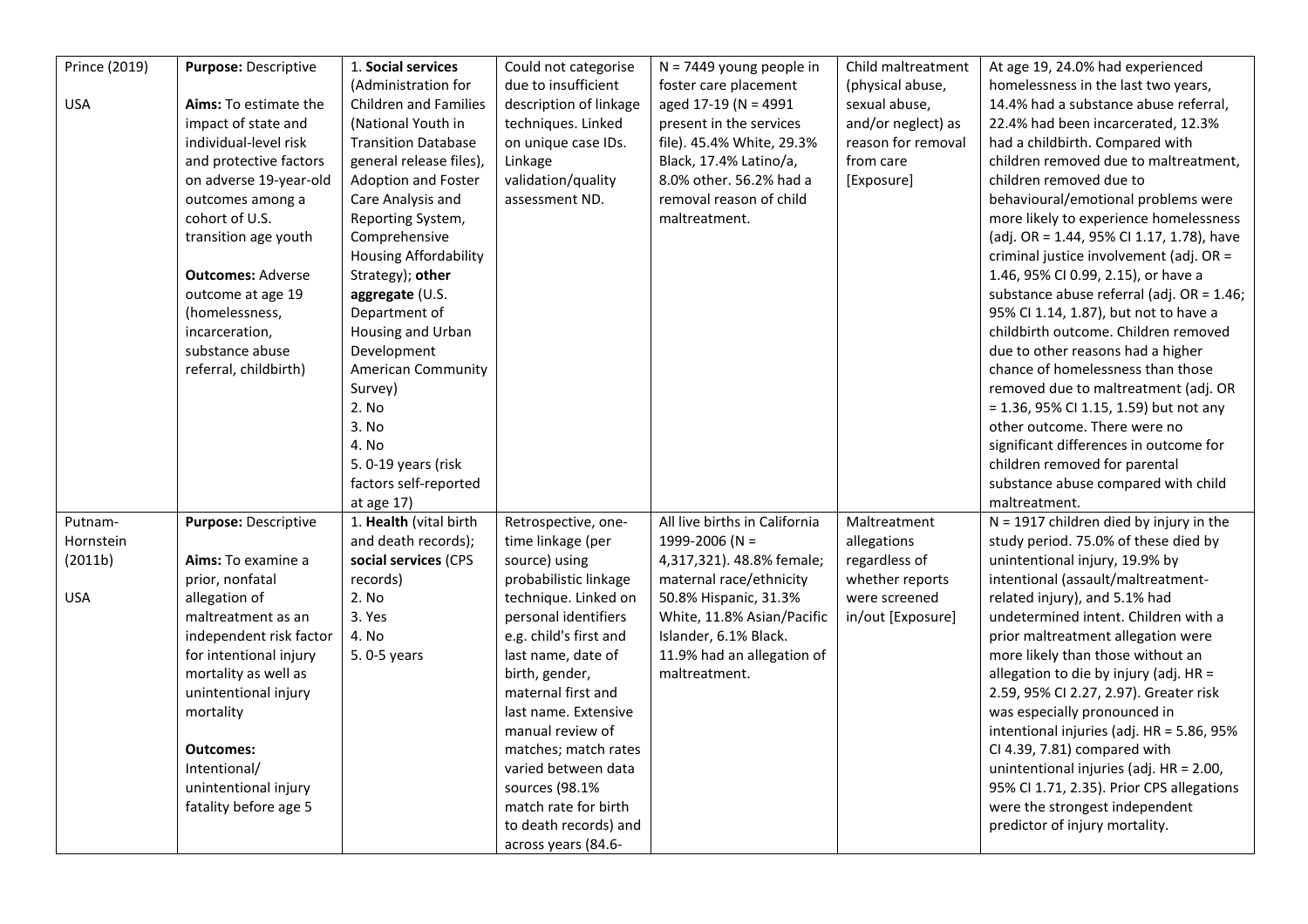|                                               |                                                                                                                                                                                                                                                                        |                                                                                                                              | 91.9% match rate for<br>CPS to birth records).                                                                                                                                                                                                                                                                                                             |                                                                                                                                                                                                                                                                                                                                     |                                                                                                                                                                                                                                                                         |                                                                                                                                                                                                                                                                                                                                                                                                                                                                                                                                                                                                                                                                                                                                                                                                             |
|-----------------------------------------------|------------------------------------------------------------------------------------------------------------------------------------------------------------------------------------------------------------------------------------------------------------------------|------------------------------------------------------------------------------------------------------------------------------|------------------------------------------------------------------------------------------------------------------------------------------------------------------------------------------------------------------------------------------------------------------------------------------------------------------------------------------------------------|-------------------------------------------------------------------------------------------------------------------------------------------------------------------------------------------------------------------------------------------------------------------------------------------------------------------------------------|-------------------------------------------------------------------------------------------------------------------------------------------------------------------------------------------------------------------------------------------------------------------------|-------------------------------------------------------------------------------------------------------------------------------------------------------------------------------------------------------------------------------------------------------------------------------------------------------------------------------------------------------------------------------------------------------------------------------------------------------------------------------------------------------------------------------------------------------------------------------------------------------------------------------------------------------------------------------------------------------------------------------------------------------------------------------------------------------------|
| Putnam-<br>Hornstein<br>(2014)<br><b>USA</b>  | Purpose: Descriptive<br>Aims: To determine<br>incidence of first and<br>repeat births among<br>girls who were in<br>foster care at age 17<br><b>Outcomes: First and</b><br>repeat teenage births<br>(before age 20)                                                    | 1. Health (vital birth<br>records); social<br>services (CPS<br>records)<br>2. No<br>3. Yes<br>4. Yes<br>5.0-20 years         | Retrospective, one-<br>time linkage using<br>probabilistic linkage<br>technique. Linked on<br>a combination of<br>unique (social<br>security number) and<br>non-unique (first<br>name, last name,<br>date of birth)<br>identifiers. Linkage<br>validation/quality<br>assessment ND.                                                                        | $N = 20,222$ girls in foster<br>care at age 17 between<br>2003-2007. 35.0% Latina,<br>32.4% Black, 28.6% White,<br>4.0% other/missing.<br>Removal reasons were<br>68.7% neglect, 12.5%<br>physical abuse, 8.6%<br>sexual abuse, 10.3%<br>other/missing.                                                                             | Abuse (incl.<br>physical and sexual<br>abuse) or neglect as<br>reason for removal<br>from care<br>[Exposure<br>(covariate)]                                                                                                                                             | 11.4% of girls gave birth before age 18<br>and 28.1% before age 20 (cumulative<br>rates). Compared with girls removed<br>due to neglect, girls removed due to<br>physical abuse (crude RR = 0.66, 95% CI<br>0.57, 0.75), sexual abuse (crude RR =<br>0.76, 95% CI 0.65, 0.88), or<br>other/missing reasons (crude RR = 0.72,<br>95% CI 0.62, 0.83) were less likely to<br>give birth before age 18. For physical<br>and sexual abuse, this relationship was<br>not significant for births before age 20<br>(crude RR for other/missing removal<br>reason compared with neglect = 0.84,<br>95% CI 0.77, 0.91). There was no<br>relationship between removal reason<br>and risk of repeat birth.                                                                                                              |
| Putnam-<br>Hornstein<br>(2013c)<br><b>USA</b> | Purpose: Descriptive<br>Aims: To examine<br>variations in children's<br>risk of an unintentional<br>or intentional fatal<br>injury following an<br>allegation of physical<br>abuse, neglect, or<br>other maltreatment<br><b>Outcomes: Fatal injury</b><br>before age 5 | 1. Health (vital birth<br>and death records);<br>social services (CPS<br>records)<br>2. No<br>3. Yes<br>4. No<br>5.0-5 years | Retrospective, one-<br>time (per source)<br>linkage using<br>probabilistic linkage<br>technique. Linked on<br>personal identifiers<br>e.g. child's first and<br>last name, date of<br>birth, gender,<br>maternal first and<br>last name. Match<br>rate for death<br>records to birth<br>records = $98.1\%$ , for<br>CPS records to birth<br>records 86.6%. | All live births in California<br>1999-2006 (N =<br>4,317,216). 48.9% female;<br>maternal race/ethnicity<br>50.1% Latina, 31.3%<br>White, 11.8% Asian/Pacific<br>Islander, 6.0% Black, 0.8%<br>Native American. 11.9%<br>had an allegation of<br>maltreatment (2.0%<br>physical abuse, 7.7%<br>neglect, 2.3% other<br>maltreatment). | Allegations of<br>maltreatment<br>(coded<br>hierarchically: (1)<br>physical abuse, (2)<br>neglect, and (3)<br>other maltreatment<br>(incl. emotional<br>abuse, sexual<br>abuse, abuse of a<br>sibling), regardless<br>of investigation/<br>substantiation<br>[Exposure] | N = 392 children had a fatal injury<br>before age 5, of which 31.4% were<br>determined to be intentional.<br>Compared with children with allegations<br>of neglect, those with allegations of<br>physical abuse had a higher risk of all<br>injury deaths (adj. HR = 1.70, 95% CI<br>1.34, 2.17) and intentional injury deaths<br>(adj. HR = 5.22, 95% CI 3.61, 7.57), and a<br>lower risk of unintentional injury deaths<br>(adj. HR = 0.59, 95% CI 0.39, 0.90).<br>Compared with children with allegations<br>of neglect, those with allegations of<br>'other maltreatment' had a lower rate<br>of all injury deaths (adj. HR = 0.27, 95%<br>CI 0.17, 0.42), intentional injury deaths<br>(adj. HR = 0.18, 95% CI 0.05, 0.56), and<br>unintentional injury deaths (adj. HR =<br>0.91, 95% CI 0.84, 0.99). |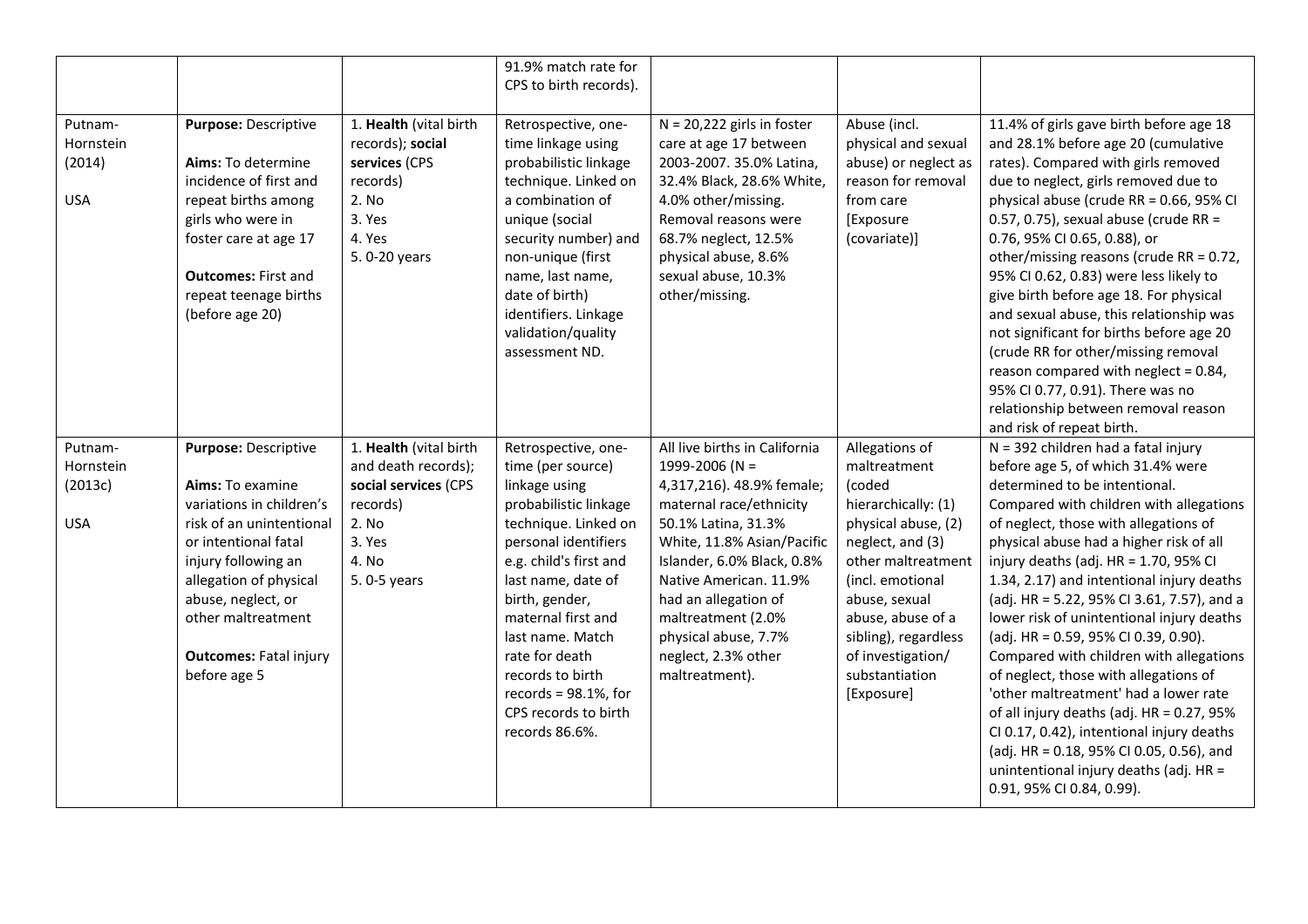| Rhodes (2013) | Purpose: Descriptive    | 1. Ontario Registered    | Retrospective, one-   | $N = 6305$ children aged 12- | Substantiated     | Youth removed from home due to           |
|---------------|-------------------------|--------------------------|-----------------------|------------------------------|-------------------|------------------------------------------|
|               |                         | Persons Data Base:       | time linkage using    | 17 years with an             | maltreatment      | substantiated maltreatment (Crown        |
| Canada        | Aims: To identify       | health (National         | probabilistic linkage | emergency department         | (resulting in     | wards) were two times as likely (adj. HR |
|               | factors associated with | <b>Ambulatory Care</b>   | technique. Linked on  | presentation for suicide-    | removal from home | = 2.0, 95% CI 1.59; 2.53) to have ≥1     |
|               | repeat emergency        | Recording System,        | date of birth, full   | related behaviours ( $N =$   | ('Crown wards'))  | repetition(s) than their peers when      |
|               | department              | Discharge Abstract       | name, and sex. 95%    | 179 Crown wards). Full       | [Exposure]        | adjusting for potential confounders.     |
|               | presentations for       | Database); social        | match rate.           | cohort 72.21% female;        |                   |                                          |
|               | suicide-related         | services (Crown          |                       | maltreatment cohort          |                   |                                          |
|               | behaviours              | wards database);         |                       | 64.25% female.               |                   |                                          |
|               | ('repetition') among    | other aggregate          |                       |                              |                   |                                          |
|               | children/youth to aid   | (Statistics Canada       |                       |                              |                   |                                          |
|               | secondary prevention    | <b>Postal Conversion</b> |                       |                              |                   |                                          |
|               | initiatives. To compare | File)                    |                       |                              |                   |                                          |
|               | rates of repetition in  | 2. No                    |                       |                              |                   |                                          |
|               | children/youth with     | 3. Yes                   |                       |                              |                   |                                          |
|               | substantiated           | 4. No                    |                       |                              |                   |                                          |
|               | maltreatment            | 5. 0-18 years (index     |                       |                              |                   |                                          |
|               | requiring removal from  | presentations 12-17      |                       |                              |                   |                                          |
|               | their parental home     | years)                   |                       |                              |                   |                                          |
|               | with their peers in the |                          |                       |                              |                   |                                          |
|               | general population      |                          |                       |                              |                   |                                          |
|               |                         |                          |                       |                              |                   |                                          |
|               | <b>Outcomes: Repeat</b> |                          |                       |                              |                   |                                          |
|               | emergency               |                          |                       |                              |                   |                                          |
|               | department suicide-     |                          |                       |                              |                   |                                          |
|               | related behaviour       |                          |                       |                              |                   |                                          |
|               | presentation(s)         |                          |                       |                              |                   |                                          |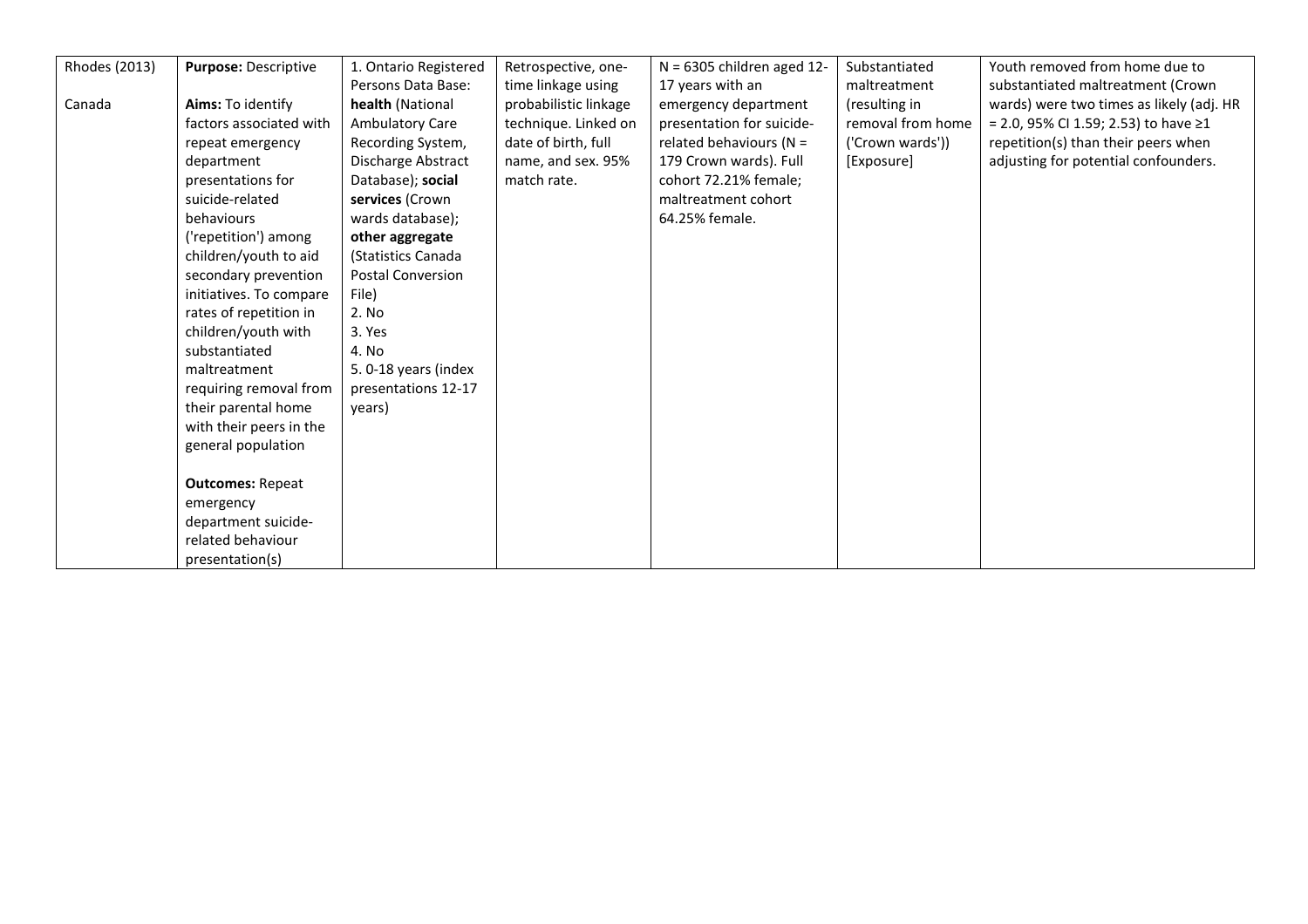| <b>Rhodes (2012)</b> | Purpose: Descriptive    | 1. Ontario Registered | Retrospective, one-   | N = 1,039,229 children in   | Substantiated     | Youth removed from home due to             |
|----------------------|-------------------------|-----------------------|-----------------------|-----------------------------|-------------------|--------------------------------------------|
|                      |                         | Persons Data Base:    | time linkage using    | Ontario aged 12-17 years    | maltreatment      | substantiated maltreatment (Crown          |
| Canada               | Aims: To determine      | health (National      | probabilistic linkage | $(N = 4,683$ Crown wards    | (resulting in     | wards) were five times as likely (adj. HRs |
|                      | whether the rates of a  | Ambulatory Care       | technique. Linked on  | and $N = 1,034,546$ peers). | removal from home | $= 5.13$ , 95% CI 3.94, 6.68 for boys and  |
|                      | first presentation to   | Recording System,     | date of birth, full   |                             | ('Crown wards'))  | 5.36, 95% CI 4.40, 6.54 for girls) to have |
|                      | the emergency           | Discharge Abstract    | name, and sex. 95%    |                             | [Exposure]        | a first emergency department               |
|                      | department for          | Database); social     | match rate.           |                             |                   | presentation for a suicide-related         |
|                      | suicide-related         | services (Crown       |                       |                             |                   | behaviour than their peers when            |
|                      | behaviour are higher    | wards database);      |                       |                             |                   | adjusting for potential confounders.       |
|                      | among children/youth    | other aggregate       |                       |                             |                   |                                            |
|                      | permanently removed     | (Statistics Canada    |                       |                             |                   |                                            |
|                      | from their parental     | Postal Conversion     |                       |                             |                   |                                            |
|                      | home because of         | File)                 |                       |                             |                   |                                            |
|                      | substantiated           | 2. No                 |                       |                             |                   |                                            |
|                      | maltreatment than       | 3. Yes                |                       |                             |                   |                                            |
|                      | their peers. To         | 4. No                 |                       |                             |                   |                                            |
|                      | describe the health     | 5.0-17 years          |                       |                             |                   |                                            |
|                      | care settings accessed  | (presentations aged   |                       |                             |                   |                                            |
|                      | by these                | 12-17 years)          |                       |                             |                   |                                            |
|                      | children/youth before   |                       |                       |                             |                   |                                            |
|                      | a first suicide-related |                       |                       |                             |                   |                                            |
|                      | behaviour               |                       |                       |                             |                   |                                            |
|                      | presentation.           |                       |                       |                             |                   |                                            |
|                      |                         |                       |                       |                             |                   |                                            |
|                      | <b>Outcomes: First</b>  |                       |                       |                             |                   |                                            |
|                      | emergency               |                       |                       |                             |                   |                                            |
|                      | department              |                       |                       |                             |                   |                                            |
|                      | presentation for        |                       |                       |                             |                   |                                            |
|                      | suicide-related         |                       |                       |                             |                   |                                            |
|                      | behaviour and prior     |                       |                       |                             |                   |                                            |
|                      | health care use         |                       |                       |                             |                   |                                            |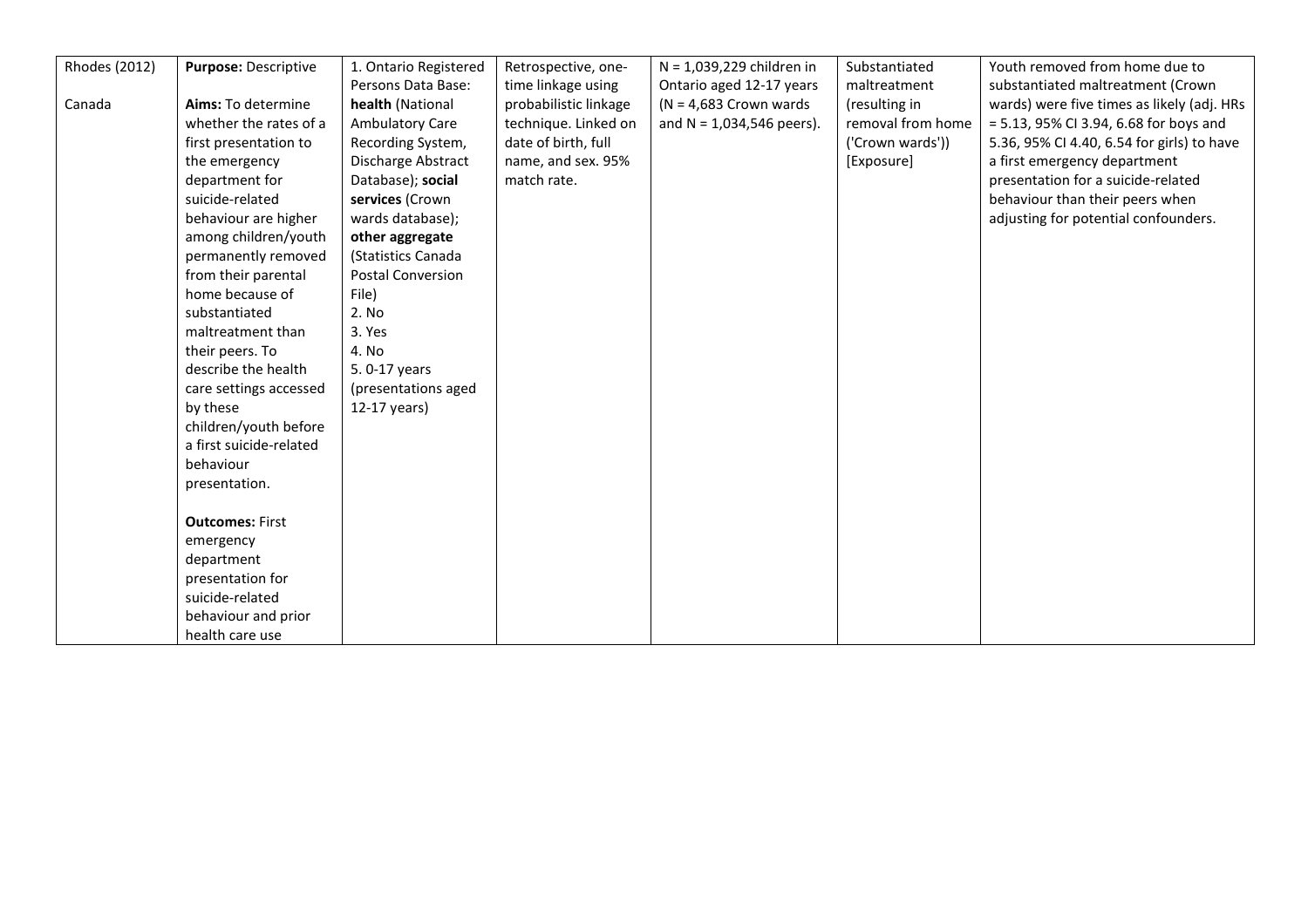| Rose (2017) | Purpose: Descriptive      | 1. Health (Medicaid);       | Retrospective, one-    | $N = 105,982$ children     | Child maltreatment | $N = 1646$ (1.6%) of children entered into  |
|-------------|---------------------------|-----------------------------|------------------------|----------------------------|--------------------|---------------------------------------------|
|             |                           | social services (child      | time linkage using     | whose families were        | (abuse/neglect)    | a psychiatric residential treatment         |
| <b>USA</b>  | Aims: To examine the      | abuse/neglect               | probabilistic linkage  | investigated for           | investigations and | facility. Clinical/health care-related      |
|             | predictors of             | reports and foster          | technique. Linked on   | maltreatment. 51.1%        | substantiations    | factors that predicted entrance into a      |
|             | psychiatric residential   | care placement              | common identifiers,    | female; 46.8% White,       | [Exposure]         | psychiatric residential treatment facility  |
|             | treatment facility entry  | records, Temporary          | names, birthdates,     | 36.2% Black, 10.7%         |                    | included diagnosis for a trauma-related     |
|             | among a state-wide        | <b>Assistance for Needy</b> | <b>Social Security</b> | Hispanic, 1.4% American    |                    | behavioural health diagnosis (adj. HR =     |
|             | sample of children in     | Families (income            | Numbers. Linkage       | Indian/Alaskan Native,     |                    | 3.9, 95% CI 2.9, 5.3), antipsychotic        |
|             | families investigated     | maintenance))               | validation/quality     | 0.6% Asian, 0.2% Native    |                    | medication prescriptions (adj. $HR = 8.7$ , |
|             | for maltreatment          | 2. No                       | assessment ND.         | Hawaiian/Pacific Islander. |                    | 95% CI 7.0, 10.7), residential treatment    |
|             |                           | 3. Yes                      |                        | 1.5% had a substantiated   |                    | (adj. HR = 4.2, 95% CI 3.5, 4.9), and       |
|             | <b>Outcomes: Entrance</b> | 4. Yes                      |                        | report of abuse, 7.9% of   |                    | secure residential treatment (adj. HR =     |
|             | into a psychiatric        | 5.5-17 years                |                        | neglect, 1.4% of abuse and |                    | 1.7, 95% CI 1.3, 2.3). Care-related         |
|             | residential treatment     |                             |                        | neglect (mean age at first |                    | factors that predicted entrance were        |
|             | facility                  |                             |                        | maltreatment report =      |                    | prior placement in residential care         |
|             |                           |                             |                        | 11.6 years (SD 3.2))       |                    | (therapeutic family and group foster        |
|             |                           |                             |                        |                            |                    | placement, adj. HR = 1.5, 95% CI 1.3,       |
|             |                           |                             |                        |                            |                    | 1.7), placement in foster care for the      |
|             |                           |                             |                        |                            |                    | first time during the study period (adj.    |
|             |                           |                             |                        |                            |                    | HR = 1.9, 95% CI 1.2, 3.1), return to care  |
|             |                           |                             |                        |                            |                    | during the study period (adj. $HR = 4.1$ ,  |
|             |                           |                             |                        |                            |                    | 95% CI 1.9, 9.0), and placement in a        |
|             |                           |                             |                        |                            |                    | treatment centre setting during the first   |
|             |                           |                             |                        |                            |                    | foster care spell (adj. HR = 3.1, 95% CI    |
|             |                           |                             |                        |                            |                    | 1.9, 5.1). Factors associated with a        |
|             |                           |                             |                        |                            |                    | lower chance of entrance included exit      |
|             |                           |                             |                        |                            |                    | from foster care during the study period    |
|             |                           |                             |                        |                            |                    | (adj. HR = 0.1, 95% CI 0.1, 0.2), receipt   |
|             |                           |                             |                        |                            |                    | of income assistance (TANF; adj. HR =       |
|             |                           |                             |                        |                            |                    | 0.6, 95% CI 0.5, 0.7), and placement in a   |
|             |                           |                             |                        |                            |                    | therapeutic home during the first foster    |
|             |                           |                             |                        |                            |                    | care spell (adj. HR = 0.6 95% CI 0.4, 0.9). |
|             |                           |                             |                        |                            |                    |                                             |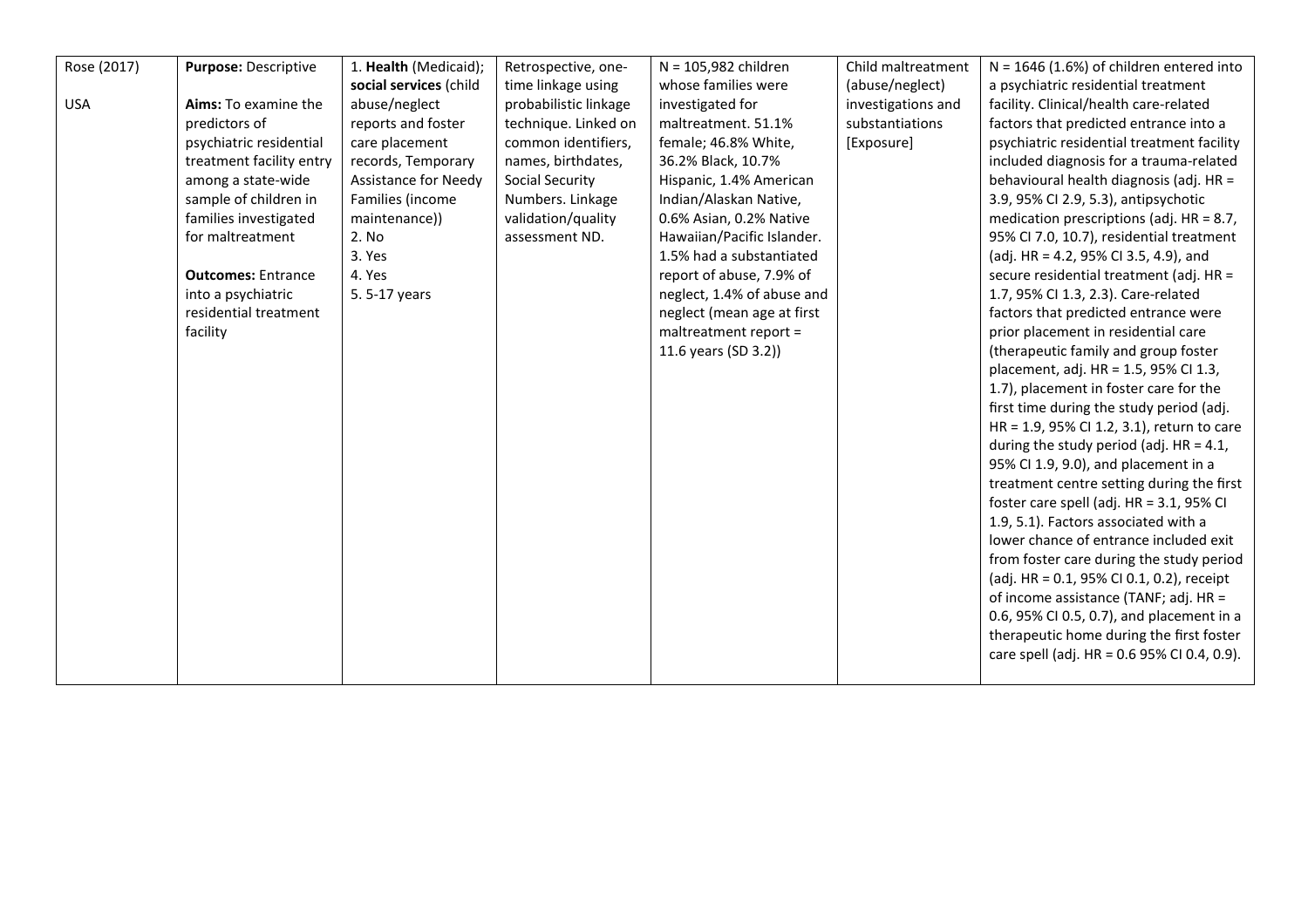| Rossen (2019) | Purpose: Descriptive    | 1. New South Wales -         | Dataset from a larger | $N = 67,027$ children       | Child protection     | There were medium to large effect sizes    |
|---------------|-------------------------|------------------------------|-----------------------|-----------------------------|----------------------|--------------------------------------------|
|               |                         | Child Development            | database of repeated  | enrolled in the New South   | reports, coded       | across all five developmental domains      |
| Australia     | Aims: To examine the    | Study (NSW-CDS):             | one-time/near real-   | Wales Child Development     | hierarchically by    | for all levels of CPS involvement.         |
|               | associations between    | education (Australian        | time linkage using    | Study. 49.4% female;        | most severe          | Children with out-of-home care             |
|               | early developmental     | Government                   | probabilistic linkage | mean age = $5.62$ years (SD | presentation: (1)    | placements had greatest odds of            |
|               | vulnerabilities and (a) | Department of                | technique. Linked on  | 0.37). 16.3% had ≥1 child   | children with an     | vulnerability for social (adj. OR = 3.05,  |
|               | the highest level of    | <b>Education Australian</b>  | personal information  | protection report or out-   | out-of-home care     | 95% CI 2.56, 2.63) and emotional           |
|               | child protection        | <b>Early Development</b>     | including name/alias, | of-home care placement      | placement, (2)       | domains (adj. OR = 3.11, 95% CI 2.59,      |
|               | response and (b) the    | Census (AEDC));              | date of birth,        | by age 5. 10.7% of reports  | substantiated 'risk  | 3.73); children with substantiated         |
|               | developmental timing    | health (NSW Registry         | residential address,  | were coded as domestic      | of significant harm' | reports but no out-of-home placement       |
|               | of the first child      | of Births, Deaths and        | sex. Exempt from      | violence, 5.0% as physical  | reports (risk/actual | had greatest odds of vulnerability on      |
|               | protection report       | Marriages Birth              | consent               | abuse, and 4.5% as          | harm) without out-   | physical (adj. OR = 3.19, 95% CI 2.78,     |
|               |                         | Registrations, NSW           | requirements. Data    | neglect.                    | of-home care         | 3.65), cognitive (adj. OR = 3.67, 95% CI   |
|               | <b>Outcomes:</b>        | Ministry of Health's         | provided to           |                             | placement, (3)       | 3.15, 4.27) and communication domains      |
|               | Developmental           | Perinatal Data               | researchers in de-    |                             | unsubstantiated      | (adj. OR = 2.77, 95% CI 2.39, 3.21).       |
|               | vulnerability at age 5  | Collection, Admitted         | identified format.    |                             | but investigated     | Compared with children with no CPS         |
|               |                         | <b>Patient Data</b>          | Quality check         |                             | reports, (4) un-     | involvement, children with any CPS         |
|               |                         | Collection,                  | showed linkage rates  |                             | investigated         | involvement had a greater likelihood of    |
|               |                         | Emergency                    | had a false-positive  |                             | ('screened out')     | vulnerability on ≥3 domains, with the      |
|               |                         | Department Data              | rate of 0.5%          |                             | reports [Exposure]   | highest odds for children with             |
|               |                         | Collection, Mental           |                       |                             |                      | substantiated reports (adj. $OR = 4.90$ ,  |
|               |                         | <b>Health Ambulatory</b>     |                       |                             |                      | 95% CI 4.13, 5.80) and children with       |
|               |                         | Data Collection);            |                       |                             |                      | out-of-home care placements (adj. OR =     |
|               |                         | social services (NSW         |                       |                             |                      | 3.93, 95% CI 3.16, 4.90). In terms of      |
|               |                         | Department of                |                       |                             |                      | timing of reports, children with reports   |
|               |                         | Family and                   |                       |                             |                      | before age 18 months had higher odds       |
|               |                         | <b>Community Services</b>    |                       |                             |                      | than older children of vulnerability on 1, |
|               |                         | <b>Child Protection Case</b> |                       |                             |                      | 2, or ≥3 domains (adj. ORs 1.79-3.56).     |
|               |                         | Management System            |                       |                             |                      |                                            |
|               |                         | - Key information            |                       |                             |                      |                                            |
|               |                         | Directory System             |                       |                             |                      |                                            |
|               |                         | (CPS) records)               |                       |                             |                      |                                            |
|               |                         | 2. No                        |                       |                             |                      |                                            |
|               |                         | 3. Yes                       |                       |                             |                      |                                            |
|               |                         | 4. Yes                       |                       |                             |                      |                                            |
|               |                         | 5.0-14 years                 |                       |                             |                      |                                            |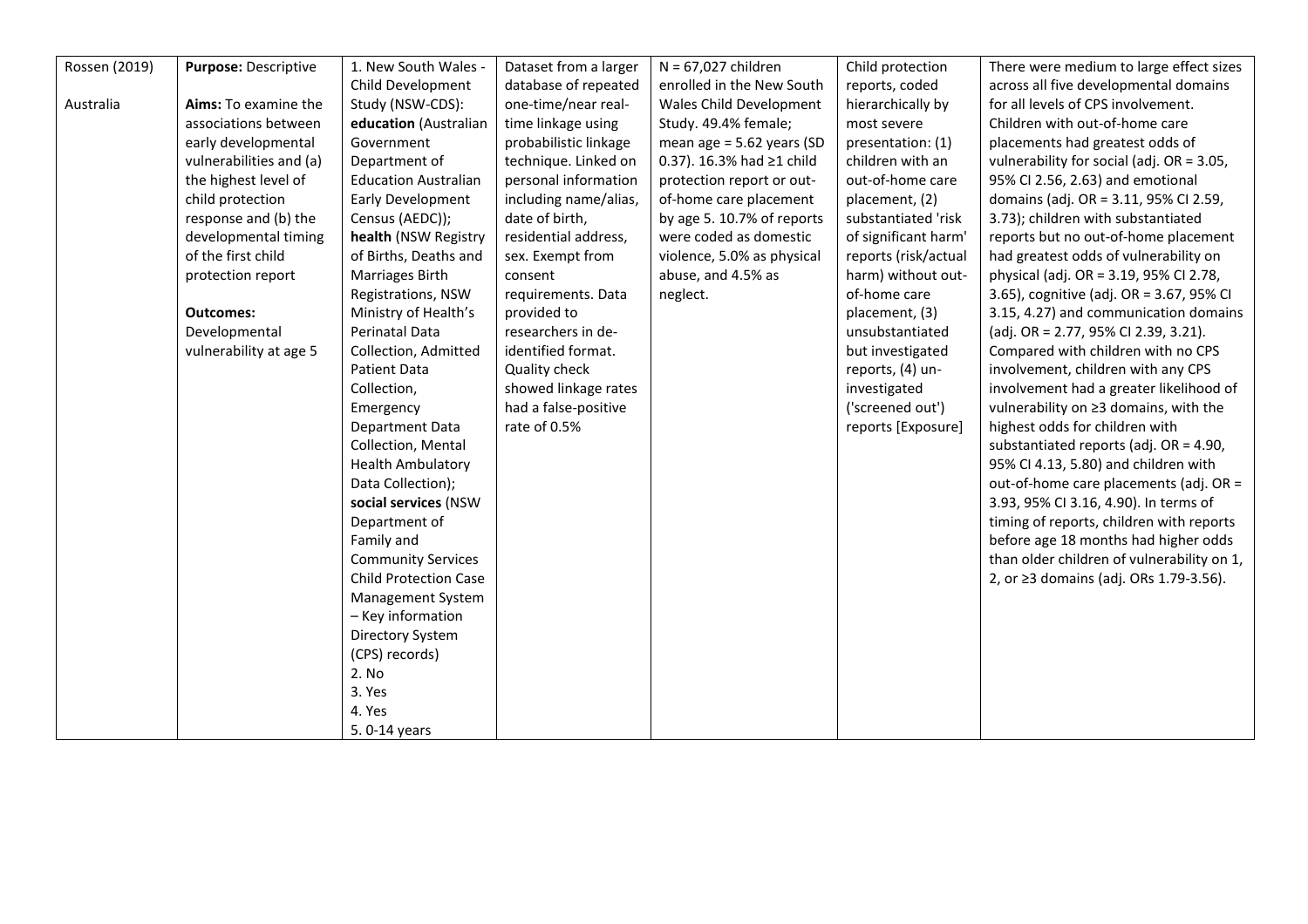| Ryan (2018) | Purpose: Descriptive        | 1. Education (records   | Retrospective, one-   | All children born in         | CPS involvement               | 17.7% of children attending public               |
|-------------|-----------------------------|-------------------------|-----------------------|------------------------------|-------------------------------|--------------------------------------------------|
|             |                             | from the Michigan       | time linkage using    | Michigan from 2000-2006      | before 3 <sup>rd</sup> grade: | schools had a formal investigation by            |
| <b>USA</b>  | Aims: To investigate        | Department of           | deterministic and     | attending public schools     | formal                        | the end of 3 <sup>rd</sup> grade, 36.0% of which |
|             | the prevalence of early     | Education); social      | probabilistic linkage | $(N = 732,828)$ . 49.3%      | investigation of a            | were substantiated investigations. Rates         |
|             | contact with child          | services (Michigan      | techniques. Linked    | female; approx. age at 3rd   | report of abuse               | of investigations were higher among              |
|             | protection services and     | Department of           | on first name, last   | grade = $8-9$ years; $68.7%$ | and/or neglect,               | more disadvantaged groups (e.g. those            |
|             | to determine whether        | <b>Health and Human</b> | name, date of birth,  | White, 19.4% Black, 7.2%     | including                     | receiving free school lunch, those from          |
|             | early exposure to           | Services (CPS           | and gender. Data      | Hispanic, 3.5% Asian, 1.2%   | substantiated and             | the poorest neighbourhoods). Black               |
|             | maltreatment                | records)); other        | provided to           | other race/ethnicity.        | unsubstantiated               | students also had experienced                    |
|             | investigations was          | aggregate (census       | researchers in de-    | 11.3% had ≥1                 | investigations.               | proportionally more investigations.              |
|             | associated with             | data)                   | identified format.    | unsubstantiated              | Three mutually                | Compared with children with no CPS               |
|             | important academic          | 2. No                   | 87.6% of CPS records  | investigation (but no        | exclusive                     | involvement, children with                       |
|             | outcomes                    | 3. Yes                  | were successfully     | substantiated                | categories: (1) no            | investigations for maltreatment                  |
|             |                             | 4. No                   | matched and 92% of    | investigation) and 6.4%      | investigation, $(2) \ge 1$    | (regardless of substantiation) had               |
|             | <b>Outcomes: prevalence</b> | 5. 0-approx. 8-9 years  | matches were          | had ≥1 substantiated         | unsubstantiated               | poorer academic outcomes. Children               |
|             | of early contact with       | (3 <sup>rd</sup> grade) | included due to being | investigation. 83.8% were    | investigation and 0           | with ≥1 unsubstantiated investigation            |
|             | child protection            |                         | rated as a 'definite  | investigated for neglect,    | substantiated                 | had significantly lower scores on                |
|             | services; academic          |                         | match' or 'very high  | 21.9% for physical abuse,    | investigations, and           | standardised math ( $\beta$ = -0.15, 95% CI: -   |
|             | outcomes in 3rd grade       |                         | certainty' match.     | 3.8% for sexual abuse.       | $(3) \ge 1$                   | 0.17, -0.13) and reading ( $\beta$ = -0.16, 95%  |
|             | (standardised math          |                         |                       |                              | substantiated                 | CI: -0.18, -0.14) scores and were more           |
|             | and reading scores,         |                         |                       |                              | investigation                 | likely to be in special education (adj. OR       |
|             | grade repetition,           |                         |                       |                              | [Exposure/                    | $= 1.34$ , 95% CI: 1.30, 1.37) and repeat a      |
|             | special education           |                         |                       |                              | Outcome,                      | grade (adj. OR = 1.32, 95% CI: 1.29,             |
|             | status)                     |                         |                       |                              | depending on                  | 1.36). Children with ≥1 substantiated            |
|             |                             |                         |                       |                              | research question]            | investigation had significantly lower            |
|             |                             |                         |                       |                              |                               | scores on standardised math ( $\beta$ = -0.19,   |
|             |                             |                         |                       |                              |                               | 95% CI: -0.21, -0.17) and reading ( $\beta$ = -  |
|             |                             |                         |                       |                              |                               | 0.20, 95% CI: -0.22, -0.18) scores and           |
|             |                             |                         |                       |                              |                               | were more likely to be in special                |
|             |                             |                         |                       |                              |                               | education (adj. OR = 1.44, 95% CI: 1.39,         |
|             |                             |                         |                       |                              |                               | 1.50) and repeat a grade (adj. $OR = 1.40$ ,     |
|             |                             |                         |                       |                              |                               | 95% CI 1.35, 1.45).                              |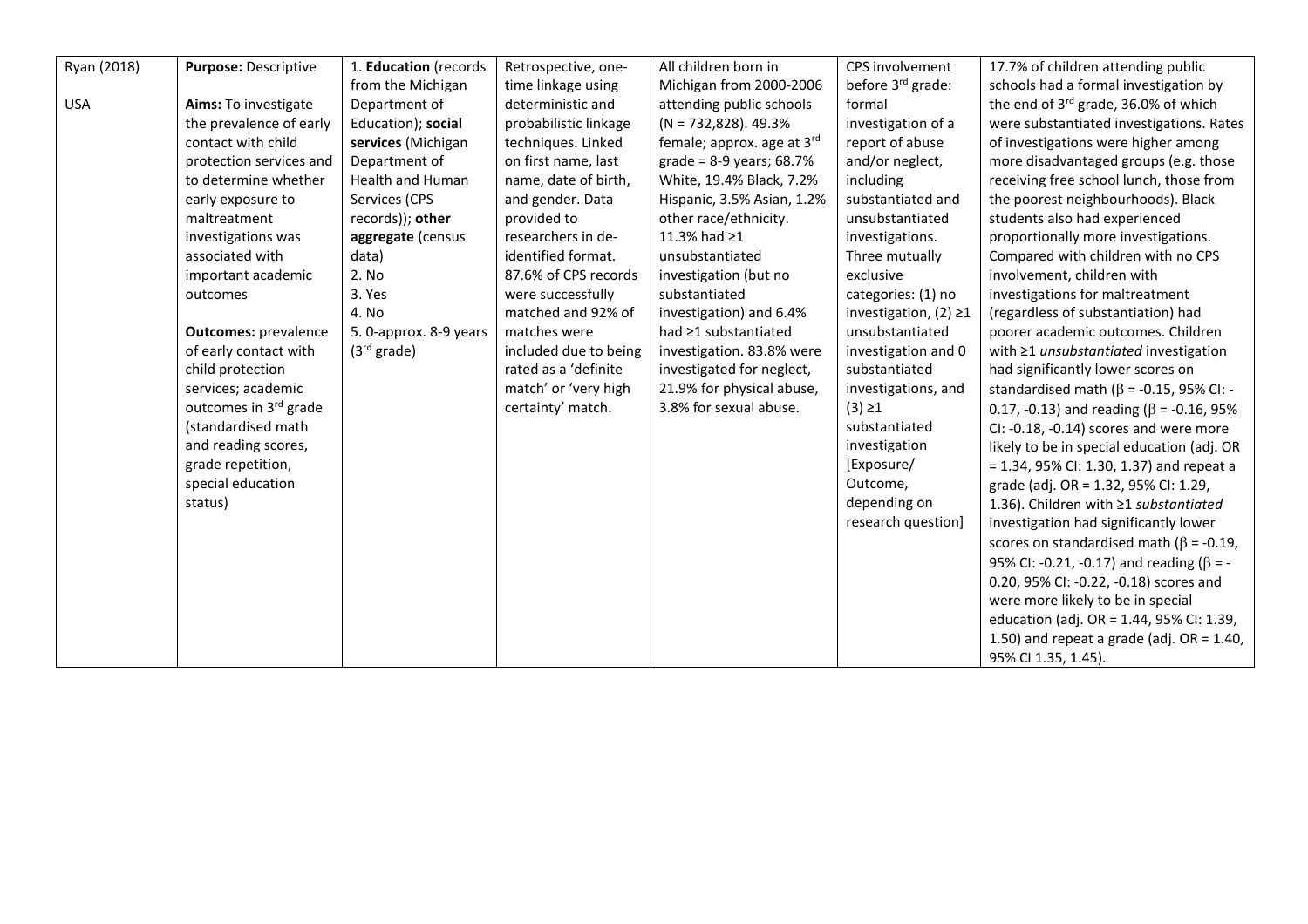| Schuck (2005) | Purpose: Descriptive      | 1. Justice (juvenile   | Could not categorise   | $N = 1575$ (N = 908 children | Substantiated       | Children with substantiated               |
|---------------|---------------------------|------------------------|------------------------|------------------------------|---------------------|-------------------------------------------|
|               |                           | and adult arrest       | due to insufficient    | with substantiated           | maltreatment (incl. | maltreatment were more likely than        |
| <b>USA</b>    | Aims: To investigate      | data); social services | description of linkage | maltreatment and $N = 667$   | physical abuse,     | controls to have a criminal arrest.       |
|               | how neighbourhood         | (CPS records); other   | techniques. Implied    | matched controls).           | sexual abuse, and   | Adjusting for residential stability       |
|               | conditions influence      | aggregate (census-     | exemption from         | Maltreated group: 49%        | neglect) before age | increased the interaction term between    |
|               | the relationship          | level data on          | consent                | female; 67% White, 31%       | 11) [Exposure]      | abuse/neglect and disadvantage, i.e. the  |
|               | between early child       | neighbourhood          | requirements.          | African American.            |                     | relationship between maltreatment and     |
|               | maltreatment and          | characteristics)       | Linkage                | Controls: 50% female; 65%    |                     | offending was greatest for those from     |
|               | criminal behaviour        | 2. No                  | validation/quality     | White; 35% African           |                     | the most disadvantaged and most stable    |
|               |                           | 3. Yes                 | assessment ND.         | American.                    |                     | neighbourhoods. There was a               |
|               | <b>Outcomes: Criminal</b> | 4. No                  |                        |                              |                     | significant, positive interaction between |
|               | behaviour (juvenile       | 5.0-mid-30s            |                        |                              |                     | neighbourhood concentrated                |
|               | and adult arrests)        |                        |                        |                              |                     | disadvantage and neglect and a            |
|               |                           |                        |                        |                              |                     | significant, negative interaction         |
|               |                           |                        |                        |                              |                     | between sexual abuse and                  |
|               |                           |                        |                        |                              |                     | neighbourhood concentrated                |
|               |                           |                        |                        |                              |                     | disadvantage. There was no significant    |
|               |                           |                        |                        |                              |                     | interaction between physical abuse and    |
|               |                           |                        |                        |                              |                     | concentrated disadvantage. No other       |
|               |                           |                        |                        |                              |                     | neighbourhood measure (residential        |
|               |                           |                        |                        |                              |                     | stability, ethnic heterogeneity, or       |
|               |                           |                        |                        |                              |                     | concentrated advantage) had a             |
|               |                           |                        |                        |                              |                     | significant interaction with any type of  |
|               |                           |                        |                        |                              |                     | abuse/neglect.                            |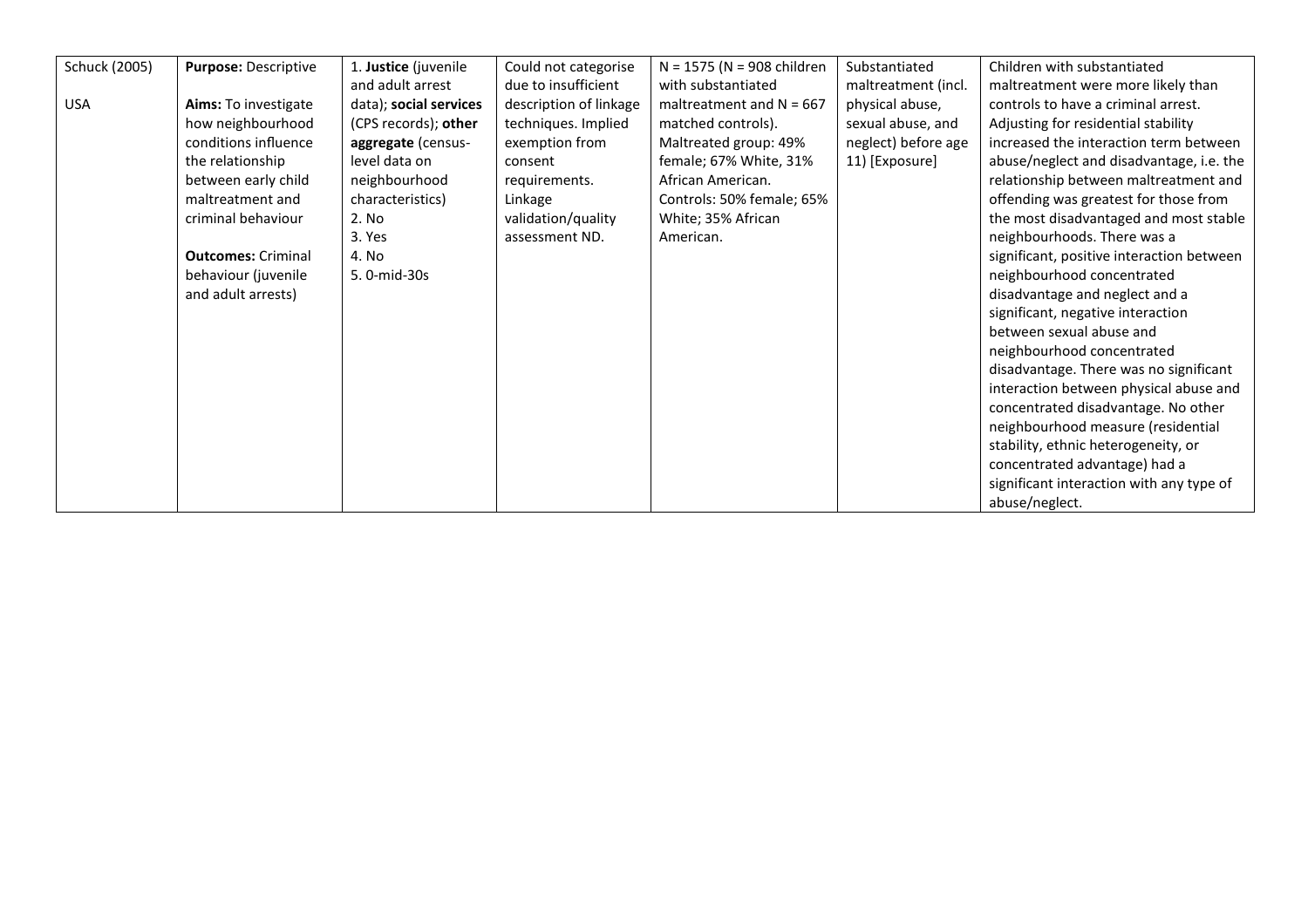| Scott (2010) | Purpose: Descriptive     | 1. Social services    | Retrospective, one-   | $N = 2144$ respondents to     | As measured in       | Compared with those who did not have       |
|--------------|--------------------------|-----------------------|-----------------------|-------------------------------|----------------------|--------------------------------------------|
|              |                          | (Child, Youth and     | time linkage. Linkage | the New Zealand Mental        | survey: physical     | a CPS-documented history of                |
| New Zealand  | Aims: To estimate        | Family agency (CPS)   | technique             | Health Survey (aged 16-       | abuse, child         | maltreatment (but including those who      |
|              | associations between     | records); study-      | (probabilistic vs.    | 27). 10.3% had                | rape/sexual abuse,   | self-reported maltreatment without a       |
|              | prospectively-           | specific (New         | deterministic) ND.    | prospectively-ascertained     | witnessing intimate  | CPS file), participants with CPS files had |
|              | ascertained child        | <b>Zealand Mental</b> | Linked on name, date  | maltreatment (i.e.            | partner violence; as | an increased 12-month prevalence of        |
|              | maltreatment and a       | Health Survey)        | of birth, and survey  | documented in CPS data);      | measured in CPS      | any mental health disorder (adj. OR =      |
|              | wide range of            | 2. Yes                | number. Written       | of these, 57.8% female;       | files: screened-in   | 2.32, 95% CI 1.39, 3.85), any mood         |
|              | subsequently             | 3. No                 | informed consent      | mean age at survey = $21$     | reports of           | disorder (adj. OR = 1.86, 95% CI 1.12,     |
|              | measured DSM-IV          | 4. No                 | obtained for linkage. | years; 49.2% Māori, 5.4%      | maltreatment         | 3.08), any anxiety disorder (adj. OR =     |
|              | mental disorders and     | 5. Maltreatment       | 5% of survey sample   | Pacific, 55.4% other          | [Exposure]           | 2.41, 95% CI 1.47, 3.97), and any          |
|              | to show the influence    | ascertained in CPS    | was not linked due to | ethnicity. 16.7% had          |                      | substance use disorder (adj. OR = 1.71,    |
|              | of retrospectively -     | records from 0-17     | missing name (but     | retrospectively-              |                      | 95% CI 1.01, 2.88). This was also true for |
|              | reported maltreatment    | years (retrospective  | missing at random).   | ascertained maltreatment      |                      | lifetime prevalence of any mental health   |
|              | in the comparison        | recall as an adult,   |                       | only (i.e. recalled in survey |                      | disorder (adj. OR = 2.12, 95% CI 1.20,     |
|              | group on these           | aged 16-27)           |                       | but did not have              |                      | 3.75), any mood disorder (adj. OR $=$      |
|              | associations             |                       |                       | documented                    |                      | 1.80, 95% CI 1.21, 2.68), any anxiety      |
|              |                          |                       |                       | maltreatment in CPS           |                      | disorder (adj. OR = 2.04, 95% CI 1.24,     |
|              | <b>Outcomes: DSM-IV</b>  |                       |                       | data).                        |                      | 3.33), or any substance use disorder       |
|              | mental health            |                       |                       |                               |                      | (adj. OR = 2.38, 95% CI 1.55, 3.65).       |
|              | disorders (incl. anxiety |                       |                       |                               |                      | Associations increased in magnitude        |
|              | disorders, mood          |                       |                       |                               |                      | when those who self-reported               |
|              | disorders, and           |                       |                       |                               |                      | maltreatment (but who did not have a       |
|              | substance abuse          |                       |                       |                               |                      | CPS file) were removed from the            |
|              | disorders)               |                       |                       |                               |                      | comparison group.                          |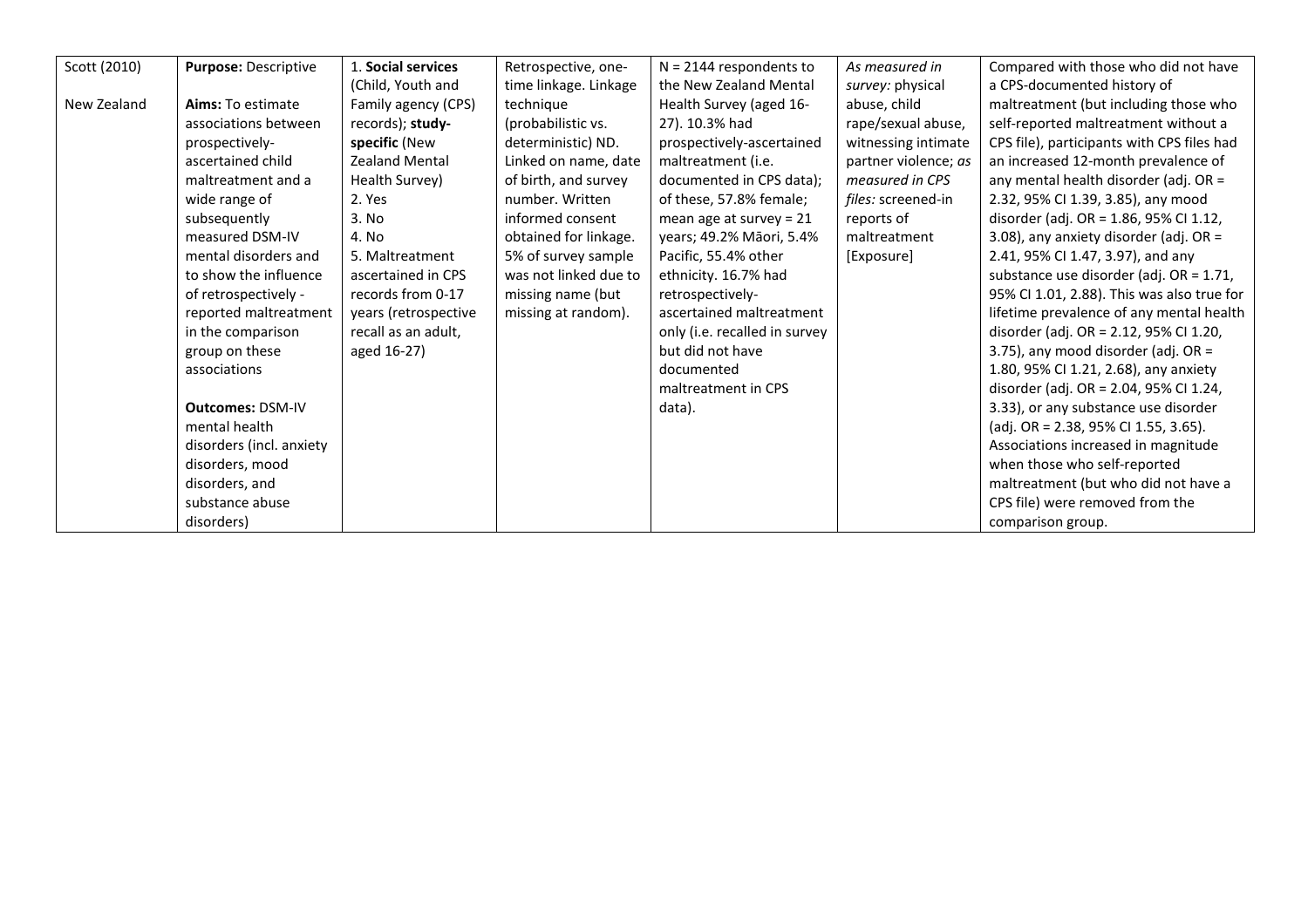| Spataro (2004) | Purpose: Descriptive    | 1. Health (Victorian   | Retrospective one-    | $N = 3,141,357$ Australian- | Sexual abuse             | 12.4% of the sexual abuse cohort vs.         |
|----------------|-------------------------|------------------------|-----------------------|-----------------------------|--------------------------|----------------------------------------------|
|                |                         | Psychiatric            | time linkage using    | born children 1950-1991     | (identified on the       | 3.6% of general population controls had      |
| Australia      | Aims: To examine the    | Case Register,         | probabilistic linkage | $(N = 1612$ children who    | basis of findings        | contact with public mental health            |
|                | association between     | Victorian Institute of | technique. Linked on  | were sexually abused and    | from the Office of       | services for a mental health disorder (RR    |
|                | child sexual abuse in   | Forensic Medicine);    | full name and date of | $N = 3,139,745$ controls).  | <b>Forensic Medicine</b> | = 3.8, 95% CI 3.2, 4.4). For adult mental    |
|                | both boys and girls and | other aggregate        | birth. Implied        | Sexual abuse cohort:        | case files)              | health disorders, the highest relative       |
|                | subsequent treatment    | (Australian Bureau of  | exemption from        | 82.3% female.               | [Exposure]               | risks for sexually abused children           |
|                | for mental disorder     | Statistics population  | consent               |                             |                          | compared with population controls            |
|                |                         | data)                  | requirements.         |                             |                          | were for personality disorders (RR = $4.7$ , |
|                | <b>Outcomes: Mental</b> | 2. No                  | Manual linkage        |                             |                          | 95% CI 2.3, 9.4) and anxiety and acute       |
|                | health disorder         | 3. Yes                 | assessment showed     |                             |                          | stress disorders (RR = $3.2$ , 95% CI 2.2,   |
|                | treatment               | 4. No                  | >90% agreement        |                             |                          | 4.5); for childhood mental health            |
|                |                         | 5. Sexual abuse 0-16   | between algorithm-    |                             |                          | disorders, highest risks were for conduct    |
|                |                         | years; 9-year follow-  | and hand-matched      |                             |                          | disorders (RR = 7.2, 95% CI 3.4, 15.0)       |
|                |                         | up (mean age 27.1      | linkages;             |                             |                          | and other disorders (RR = $7.7$ , 95% CI     |
|                |                         | years (SD 13.3))       | independent raters    |                             |                          | 2.7, 13.4). Rates of service use without     |
|                |                         |                        | favoured the          |                             |                          | recorded diagnosis was higher for the        |
|                |                         |                        | algorithm linkages in |                             |                          | sexual abuse cohort than population          |
|                |                         |                        | all discrepant cases. |                             |                          | controls (RR = 5.4, 95% CI 4.3, 6.8).        |
|                |                         |                        |                       |                             |                          | Rates of contact were significantly          |
|                |                         |                        |                       |                             |                          | higher in both sexually abused males         |
|                |                         |                        |                       |                             |                          | (RR = 7.2, 95% CI 5.5, 9.6) and females      |
|                |                         |                        |                       |                             |                          | (RR = 3.3, 95% CI 2.8, 3.9) compared         |
|                |                         |                        |                       |                             |                          | with controls and males were                 |
|                |                         |                        |                       |                             |                          | significantly more likely than females to    |
|                |                         |                        |                       |                             |                          | have contact with public mental health       |
|                |                         |                        |                       |                             |                          | services (22.8% vs. 10.2%, p<0.001).         |
|                |                         |                        |                       |                             |                          | Males had significantly higher contact       |
|                |                         |                        |                       |                             |                          | for childhood but not adulthood              |
|                |                         |                        |                       |                             |                          | disorders.                                   |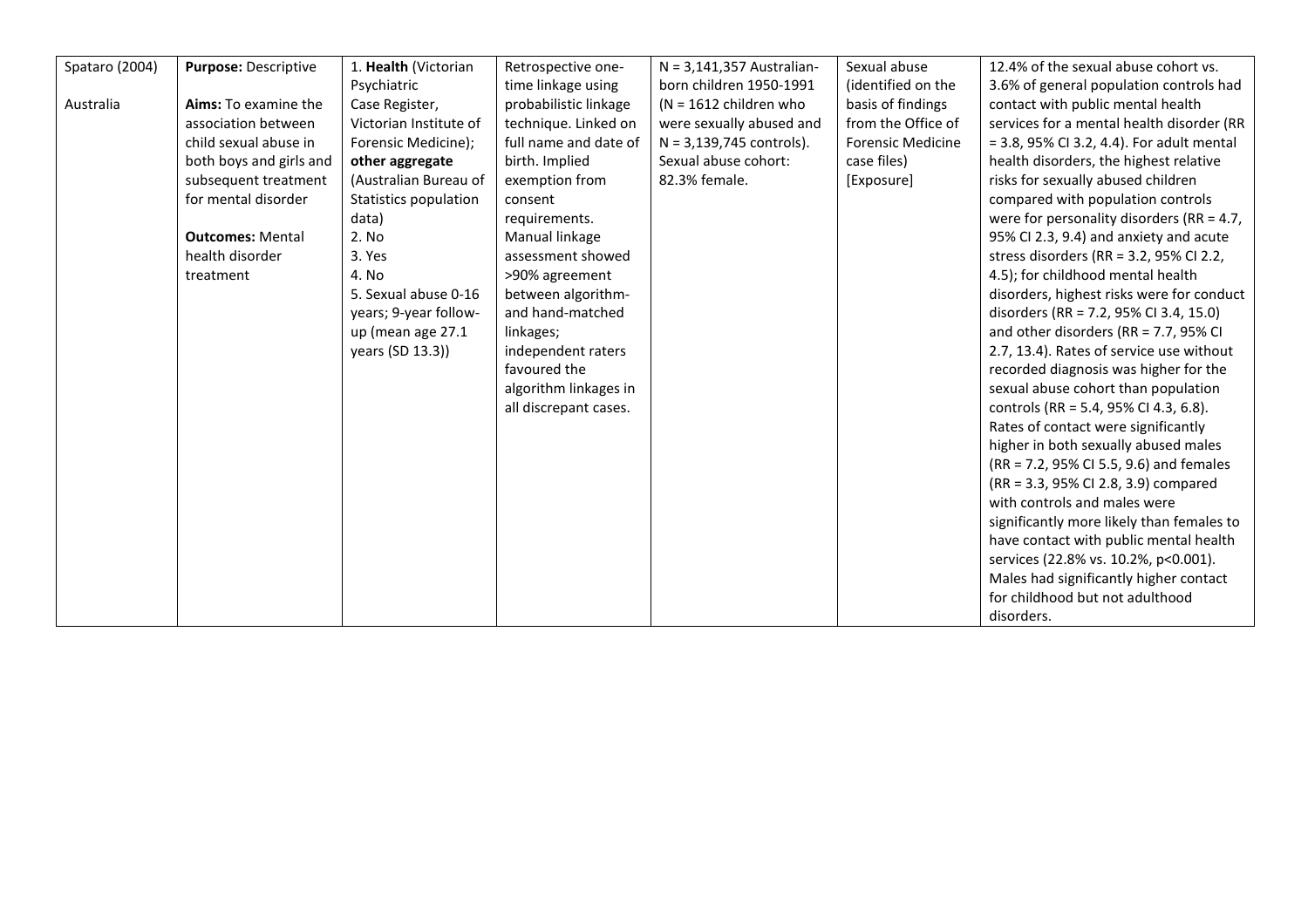| Valuri (2020) | Purpose: Descriptive    | 1. Health (births         | Dataset from a larger  | $N = 184,147$ children born  | Substantiated       | 8.1% of those with ≥1 conviction and     |
|---------------|-------------------------|---------------------------|------------------------|------------------------------|---------------------|------------------------------------------|
|               |                         | register, Western         | database with near     | in Western Australia 1980-   | allegations of      | 1.5% of those without a conviction had   |
| Australia     | Aims: To examine the    | Australian Death          | real-time linkage      | 2001 to mothers with and     | maltreatment        | a substantiated report of maltreatment.  |
|               | impact of substance     | Register, Western         | using probabilistic    | without a psychotic illness. | (sexual abuse,      | Those with a substantiated report were   |
|               | use and other risk      | <b>Australian Mental</b>  | linkage technique.     | 48.7% female; 6.1%           | physical abuse,     | more likely than those without to have   |
|               | factors on conviction   | <b>Health Information</b> | Accuracy of linkage is | Indigenous. 1.9% had a       | emotional abuse,    | ≥1 conviction (adj. IRR = 1.71, 95% CI   |
|               | rates in people with a  | System); justice          | high (true matches     | substantiated report of      | and neglect)        | $1.57, 1.86$ ).                          |
|               | psychotic illness       | (Western Australian       | estimated at 97-       | maltreatment.                | [Exposure           |                                          |
|               | and other mental        | Department of             | 99%).                  |                              | (covariate)]        |                                          |
|               | disorders compared to   | Corrective Services);     |                        |                              |                     |                                          |
|               | those with no mental    | social services           |                        |                              |                     |                                          |
|               | illness                 | (Western Australian       |                        |                              |                     |                                          |
|               |                         | Department of             |                        |                              |                     |                                          |
|               | <b>Outcomes:</b>        | Communities               |                        |                              |                     |                                          |
|               | Conviction rates        | database (CPS             |                        |                              |                     |                                          |
|               |                         | records))                 |                        |                              |                     |                                          |
|               |                         | 2. No                     |                        |                              |                     |                                          |
|               |                         | 3. Yes                    |                        |                              |                     |                                          |
|               |                         | 4. Yes                    |                        |                              |                     |                                          |
|               |                         | 5.0-26 years              |                        |                              |                     |                                          |
| Weiss (2001)  | Purpose: Descriptive    | 1. Health (State          | Retrospective, one-    | $N = 9,088$ first grade      | Substantiated child | In bivariate analyses, experience of     |
|               |                         | <b>Health Department</b>  | time (per source)      | pupils. 49.8% female;        | protection report   | maltreatment increased the likelihood    |
| <b>USA</b>    | Aims: To investigate    | birth records,            | linkage using          | mean age = $7.1$ (SD 0.30);  | [Exposure]          | of poor outcomes in terms of academics   |
|               | the impact of multiple  | Department of Public      | deterministic and      | 69.0% African American,      |                     | (OR = 1.76, p<0.0001), behaviour (OR =   |
|               | health and caretaking   | Health lead screening     | probabilistic linkage  | 28.1% White, 2.4% Asian,     |                     | 1.63, p<0.0001), retention (OR = 1.94,   |
|               | risk factors on the     | records); education       | techniques. Linked     | 0.3% other non-White.        |                     | $p<0.0001$ ), and attendance (OR = 1.80, |
|               | school adjustment of    | (school district          | on child's first and   | 5.3% had a substantiated     |                     | p<0.0001). There were no significant     |
|               | first-grade students    | outcome data); social     | last names, birth      | maltreatment report in       |                     | interaction effects involving            |
|               |                         | services (Department      | date, and sex. Data    | the 4 years prior to the     |                     | maltreatment on any of the four          |
|               | <b>Outcomes: School</b> | of Human Services         | were de-identified.    | study.                       |                     | outcomes.                                |
|               | adjustment              | CPS records);             | Manual review of       |                              |                     |                                          |
|               |                         | 2. No                     | unmatched records.     |                              |                     |                                          |
|               |                         | 3. Yes                    |                        |                              |                     |                                          |
|               |                         | 4. No                     |                        |                              |                     |                                          |
|               |                         | 5.0-1st grade             |                        |                              |                     |                                          |
|               |                         | (approx. 6-7 years)       |                        |                              |                     |                                          |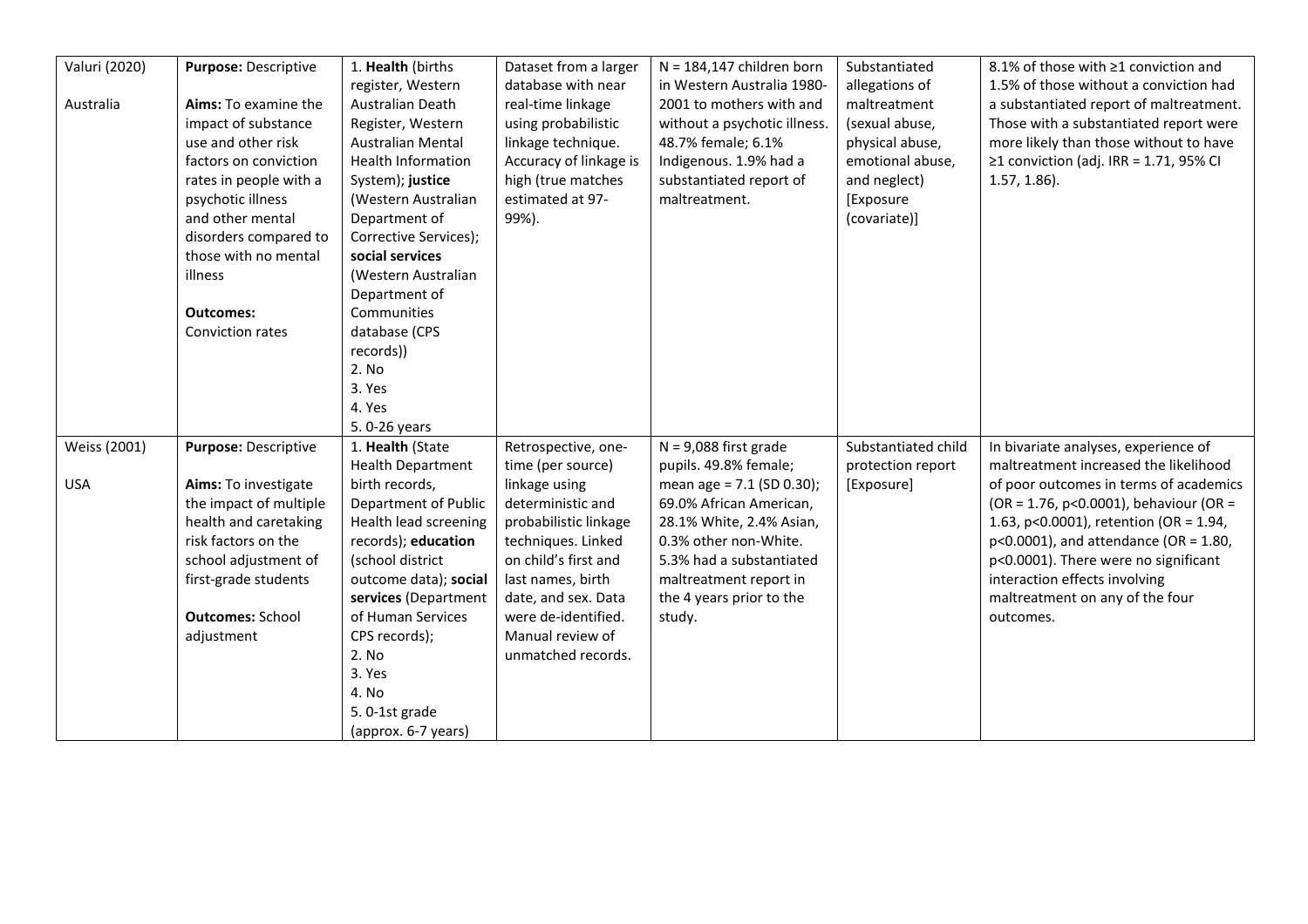| Wong (2017) | <b>Purpose: Descriptive</b> | 1. Western Australian          | Retrospective, one-    | $N = 49,034$ individuals              | Substantiated | Substantiated allegation of child        |
|-------------|-----------------------------|--------------------------------|------------------------|---------------------------------------|---------------|------------------------------------------|
|             |                             | Data Linkage System:           | time linkage using     | born in Western Australia             | maltreatment  | maltreatment predicted absence on the    |
| Australia   | Aims: To investigate        | education                      | probabilistic linkage  | 1994 or 1995. 49.0%                   | allegations   | day of the Year 9 exam for non-          |
|             | the proportion of           | (Department of                 | technique (from a      | female; 6.2 % Aboriginal              | [Exposure]    | Aboriginal (adj. OR = 1.83, 95% Cl 1.37, |
|             | students who were in        | <b>Education National</b>      | larger 'living'        | children. 9.5% of                     |               | 2.45 and Aboriginal children (adj. OR =  |
|             | each of five                | Assessment                     | research database      | Aboriginal children and               |               | 1.65, 95% CI 1.13, 2.40).                |
|             | participation               | Program-Literacy               | using                  | 1.3% of non-Aboriginal                |               |                                          |
|             | categories                  | and Numeracy data);            | multiple/updated       | children had a                        |               |                                          |
|             | (participated, absent,      | health (Midwives               | linkages). Linked on   | substantiated                         |               |                                          |
|             | exempt, withdrawn,          | Notification System,           | medical record         | maltreatment allegation.              |               |                                          |
|             | and not enrolled), out      | Birth Register,                | number, first and last |                                       |               |                                          |
|             | of the population of all    | <b>Hospital Morbidity</b>      | name, initial, date of |                                       |               |                                          |
|             | eligible school             | Data Collection,               | birth, sex, and        |                                       |               |                                          |
|             | students. To                | <b>Mental Health</b>           | addresses. Data were   |                                       |               |                                          |
|             | investigate the             | Information System,            | de-identified. Linkage |                                       |               |                                          |
|             | background risk factors     | Mortality Register,            | quality assessed       |                                       |               |                                          |
|             | associated with an          | <b>Intellectual Disability</b> | through clerical       |                                       |               |                                          |
|             | increased risk of           | <b>Exploring Answers</b>       | review of a sub-       |                                       |               |                                          |
|             | students being absent       | data set); social              | sample of matches;     |                                       |               |                                          |
|             | on the day of testing       | services (Child                | very low (~0.1%)       |                                       |               |                                          |
|             | for enrolled students.      | Protection and                 | false positive and     |                                       |               |                                          |
|             |                             | Family Support (CPS)           | false negative         |                                       |               |                                          |
|             | <b>Outcomes: Test day</b>   | data set)                      | matches.               |                                       |               |                                          |
|             | category (participated,     | 2. No                          |                        |                                       |               |                                          |
|             | absent, exempt,             | 3. Yes                         |                        |                                       |               |                                          |
|             | withdrawn, and not          | 4. Yes                         |                        |                                       |               |                                          |
|             | enrolled)                   | 5.0 to Year 9 (~14-15          |                        |                                       |               |                                          |
|             |                             | years old)                     |                        |                                       |               |                                          |
|             |                             |                                |                        | <b>Intergenerational transmission</b> |               |                                          |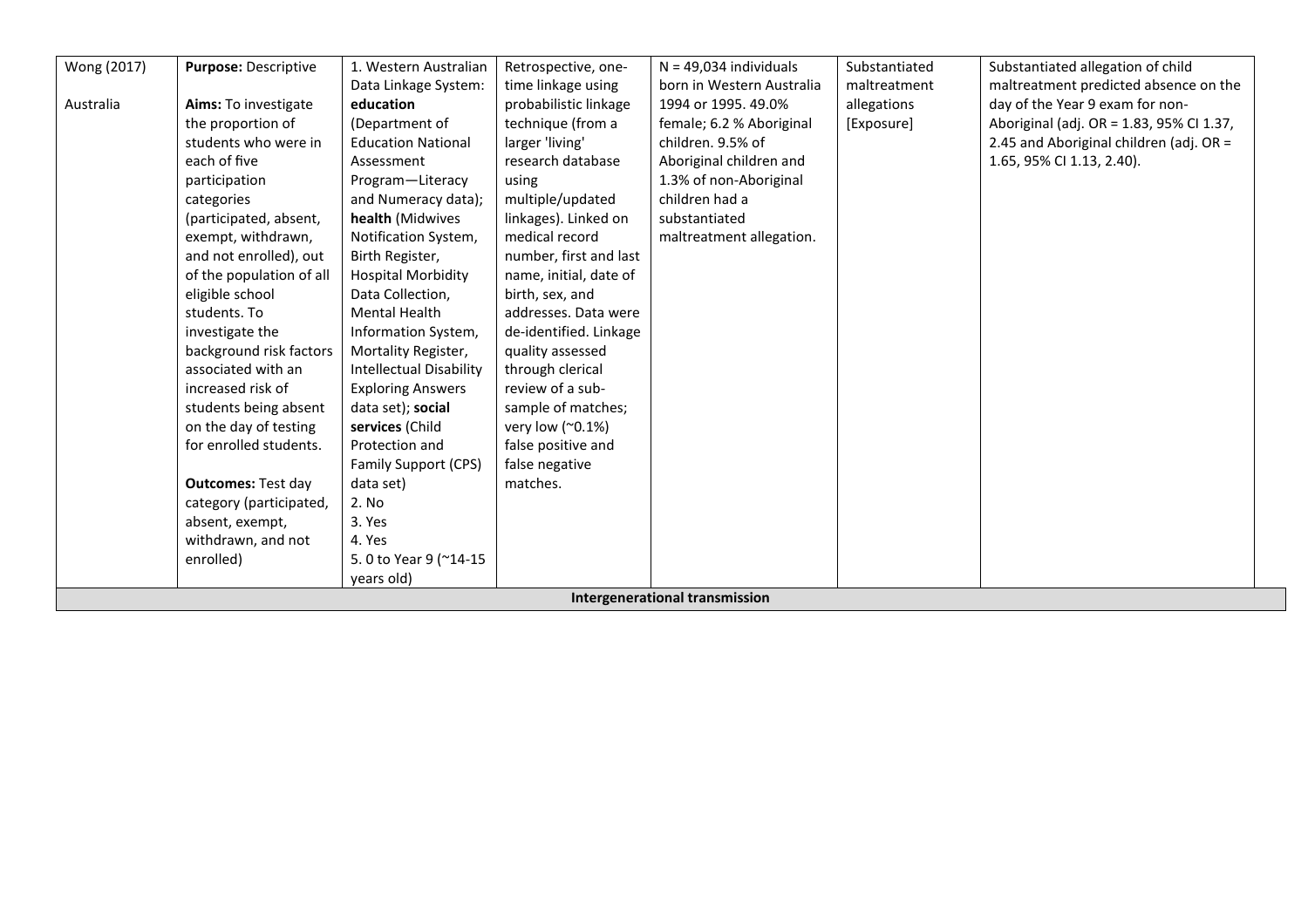| Eastman    | Purpose: Descriptive   | 1. Health (birth       | Repeated one-time      | $N = 2094$ mother child    | Infants: report for   | 52.6% of children born to mothers in                |
|------------|------------------------|------------------------|------------------------|----------------------------|-----------------------|-----------------------------------------------------|
| (2019a)    |                        | records); social       | linkages using a       | dyads. 64.6% of mothers    | alleged abuse or      | care had a maltreatment report in the               |
|            | Aims: To identify      | services (CPS          | probabilistic linkage  | were minors at the time of | neglect during first  | first three years of life (90% of which             |
| <b>USA</b> | children born to       | records)               | technique. Linked on   | giving birth; 51.6%        | three years of life   | were investigated), 25.8% of children               |
|            | mothers in foster care | 2. No                  | unique identifier      | Hispanic, 24.9% Black,     | (also measured        | had substantiated reports of                        |
|            | and document CPS       | 3. Yes                 | assigned to each       | 14.4% White, 9.0% other.   | substantiations and   | maltreatment, and 18.8% were placed                 |
|            | involvement among      | 4. Yes                 | birth and mother and   | 64.4% of mothers had a     | removals)             | in foster care. Factors that significantly          |
|            | children               | 5. Infants: 0-3 years; | child variables.       | sexual abuse allegation.   | [Outcome].            | increased risk of report (in bivariate              |
|            |                        | mothers under 21       | Match quality checks   | 5.62% of offspring had a   |                       | analyses) included younger age at birth             |
|            | <b>Outcomes:</b>       | years                  | were conducted         | maltreatment report in     | Mothers: alleged      | ( $p < 0.001$ ), missing paternity ( $p = 0.003$ ), |
|            | Maltreatment reports   |                        | using birth spacing    | the first 3 years of life. | sexual abuse from     | maternal mental health condition ( $p =$            |
|            | before age 3           |                        | and dates of CPS       |                            | age 9 to giving birth | 0.002) runaway history (p<0.001),                   |
|            |                        |                        | reports compared       |                            | [Exposure             | recent entrance into care (p<0.001), and            |
|            |                        |                        | with children's birth  |                            | (covariate)]          | maternal history of alleged sexual abuse            |
|            |                        |                        | dates; additional case |                            |                       | (p<0.001). Latent class analysis                    |
|            |                        |                        | narrative review to    |                            |                       | identified three classes of mother-infant           |
|            |                        |                        | confirm foster care    |                            |                       | dyads with differential risk for reports:           |
|            |                        |                        | and CPS involvement    |                            |                       | class 1 ('non-minor mothers with stable             |
|            |                        |                        | (45 randomly-          |                            |                       | placements'; 30.1% of dyads), class 2               |
|            |                        |                        | selected records).     |                            |                       | ('minor mothers with short placements';             |
|            |                        |                        |                        |                            |                       | 46.6% of dyads), and class 3 ('mothers              |
|            |                        |                        |                        |                            |                       | with unstable placements and mental                 |
|            |                        |                        |                        |                            |                       | health conditions'; 23.3% of dyads).                |
|            |                        |                        |                        |                            |                       | Class 1 had the lowest probability of               |
|            |                        |                        |                        |                            |                       | maltreatment report (36%, 11.0%                     |
|            |                        |                        |                        |                            |                       | substantiated), then class 2 (55%, 19.6%            |
|            |                        |                        |                        |                            |                       | substantiated), and class 3 (68%, 43.1%             |
|            |                        |                        |                        |                            |                       | substantiated).                                     |
|            |                        |                        |                        |                            |                       |                                                     |
|            |                        |                        |                        |                            |                       |                                                     |
|            |                        |                        |                        |                            |                       |                                                     |
|            |                        |                        |                        |                            |                       |                                                     |
|            |                        |                        |                        |                            |                       |                                                     |
|            |                        |                        |                        |                            |                       |                                                     |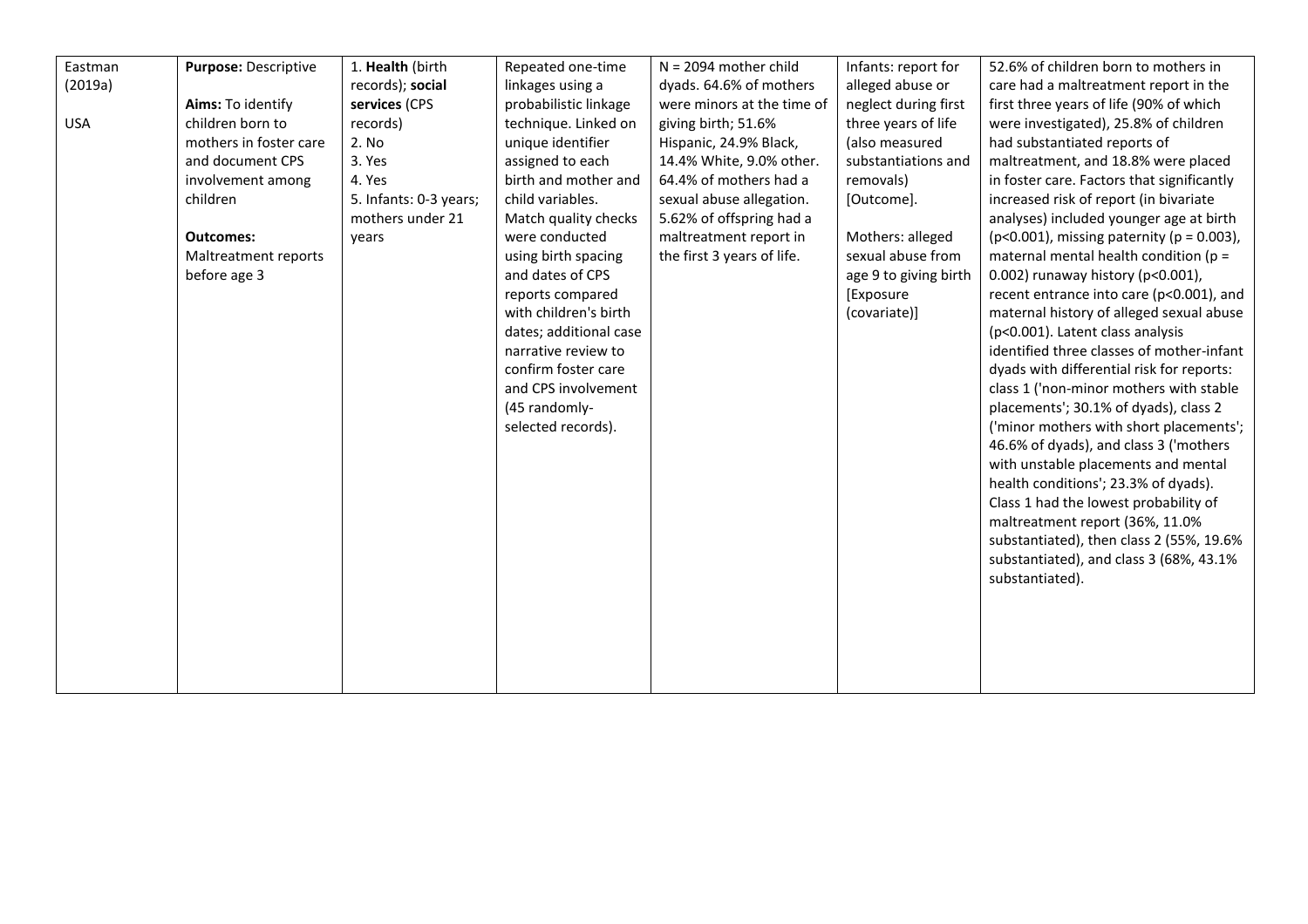| Font (2020b) | Purpose: Descriptive       | 1. Wisconsin                | Retrospective, one-   | $N = 36,475$ individuals      | Substantiated and     | 16.0% of females and 13.0% of males      |
|--------------|----------------------------|-----------------------------|-----------------------|-------------------------------|-----------------------|------------------------------------------|
|              |                            | Administrative Data         | time linkage using    | born in 1990-1991 who         | unsubstantiated       | experienced PP-CPS involvement during    |
| <b>USA</b>   | Aims: To investigate       | Core (WADC): Health         | deterministic and     | were (1) in out-of-home       | CPS investigations    | young adulthood. In the OHC group,       |
|              | the risk of multiple       | (Medicaid); social          | probabilistic linkage | care (OHC group, $N =$        | (as a proxy for child | 25% of men and 33% of women had PP-      |
|              | forms of parent or         | services (Child             | techniques (from a    | 3203), (2) had CPS            | maltreatment)         | CPS involvement. In the CPSV group,      |
|              | perpetrator CPS            | <b>Protective Services</b>  | larger research       | involvement as a victim       | [Exposure/            | 17% of men and 23% of women had PP-      |
|              | involvement (PP-CPS)       | Records),                   | database that is      | but no out-of-home care       | outcome]              | CPS involvement. In the SNAP group,      |
|              | by age 25, among           | Supplemental                | routinely updated).   | (CPSV group, $N = 8254$ ), or |                       | 10% of men and 10% of women had PP-      |
|              | those exposed to three     | <b>Nutrition Assistance</b> | Linked on child and   | (3) received food             |                       | CPS involvement. Women had higher        |
|              | forms of adversity in      | Program (SNAP; food         | parent identifiers.   | assistance but did not fall   |                       | rates of parent perpetrator and resident |
|              | their late teens (at       | stamps), Out-of-            | Implied exemption     | into either of the other      |                       | parent non-perpetrator involvement;      |
|              | ages 14-17): alleged       | Home Care records,          | from consent          | groups (SNAP group, $N =$     |                       | men had higher rates of non-biological   |
|              | victim on a CPS            | child support, public       | requirements.         | 25,018) from age 14-17        |                       | parent perpetrator and nonresident       |
|              | investigation, out-of-     | assistance)                 | Manual checks of      | years. 51.8% female. No       |                       | parent non-perpetrator involvement.      |
|              | home care (OHC), and       | 2. No                       | false matches         | further characteristics       |                       |                                          |
|              | poverty                    | 3. Yes                      | (described in detail  | provided.                     |                       | Males in CPSV (adj. OR = 1.95, p<0.001)  |
|              |                            | 4. Yes                      | on the WADC           |                               |                       | and OHC (adj. OR = 3.30, p<0.001)        |
|              | <b>Outcomes: Parent or</b> | 5. 14-25 years              | website).             |                               |                       | groups more likely than those in SNAP    |
|              | perpetrator CPS            | (maltreatment               |                       |                               |                       | group to experience any PP-CPS           |
|              | involvement by age 25,     | between 14 and 17           |                       |                               |                       | involvement before age 25. Those in      |
|              | defined as parent-         | years)                      |                       |                               |                       | both groups had higher odds of all types |
|              | perpetrator, resident      |                             |                       |                               |                       | of PP-CPS. OHC males were more likely    |
|              | parent non-                |                             |                       |                               |                       | than CPSV males to have nonresident      |
|              | perpetrator,               |                             |                       |                               |                       | parent non-perpetrator and non-          |
|              | nonresident parent         |                             |                       |                               |                       | biological child perpetrator CPS         |
|              | non-perpetrator, and       |                             |                       |                               |                       | involvement.                             |
|              | non-biological parent-     |                             |                       |                               |                       |                                          |
|              | perpetrator                |                             |                       |                               |                       | Females in CPSV (adj. OR = 2.58,         |
|              |                            |                             |                       |                               |                       | $p<0.001$ ) and OHC (adj. OR = 4.56,     |
|              |                            |                             |                       |                               |                       | p<0.001) groups more likely than those   |
|              |                            |                             |                       |                               |                       | in SNAP group to experience any PP-CPS   |
|              |                            |                             |                       |                               |                       | involvement before age 25. Those in      |
|              |                            |                             |                       |                               |                       | both groups had higher odds of all types |
|              |                            |                             |                       |                               |                       | of PP-CPS. OHC females had sig. higher   |
|              |                            |                             |                       |                               |                       | odds for each type of PP-CPS             |
|              |                            |                             |                       |                               |                       | involvement than those with CPSV.        |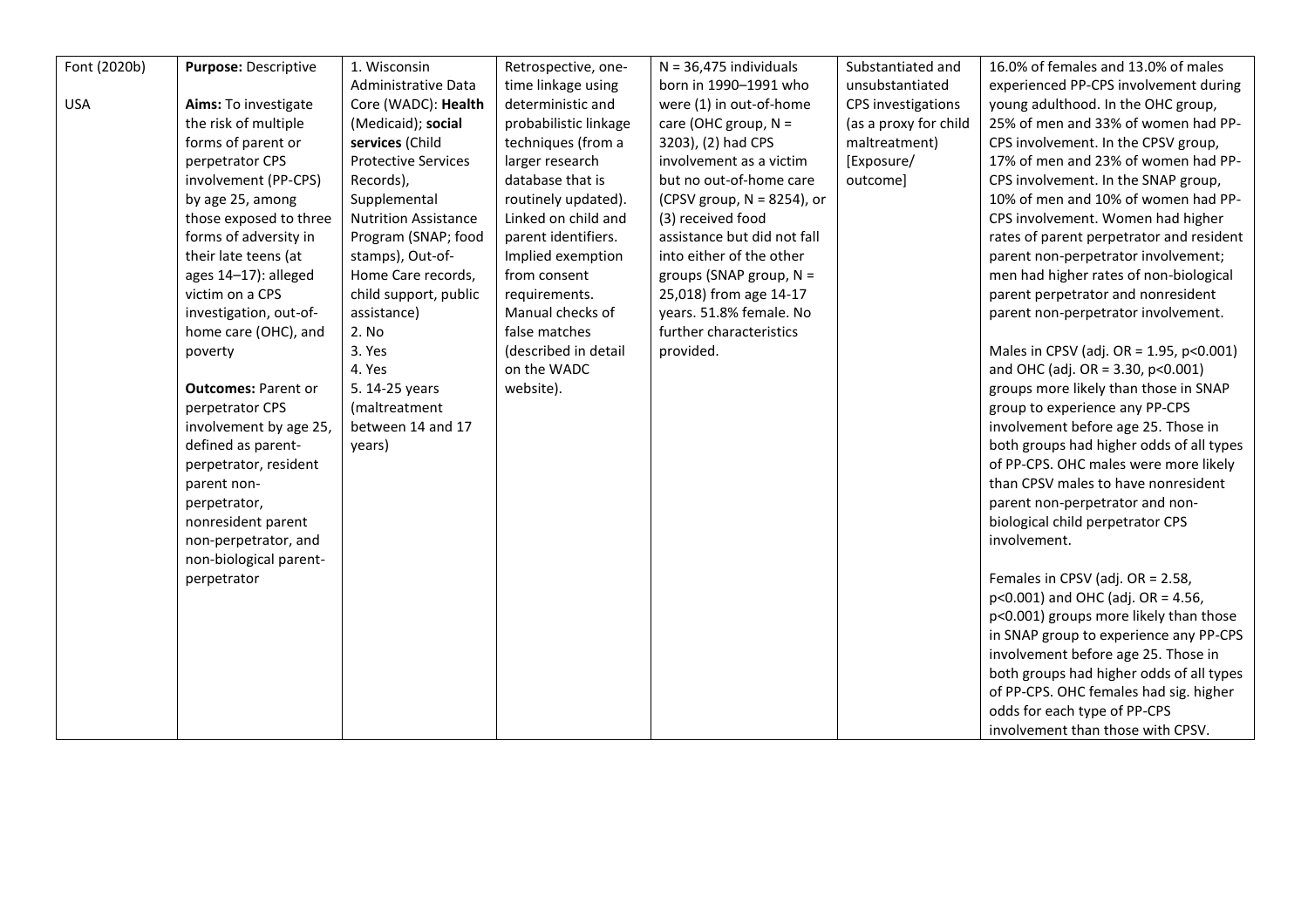| Galos (2017) | Study 1:                     | Study 1:              | All studies:           | Study 1: $N = 8701$          | All studies:         | Study 1: Maltreatment transmission          |
|--------------|------------------------------|-----------------------|------------------------|------------------------------|----------------------|---------------------------------------------|
|              |                              | 1. Education; social  | Retrospective linkage  | Minnesota residents with     | accepted             | probability was 11.26% across all groups    |
| <b>USA</b>   | Purpose: Descriptive         | services (CPS         | using probabilistic    | maltreatment reports         | maltreatment         | but varied by type of maltreatment: the     |
|              |                              | records)              | linkage technique;     | before the age of 13.        | report               | highest probability was among those         |
|              | <b>Aims:</b> To estimate the | 2. No                 | one-time linkage       | 59.4% female; 55.7%          | (physical/sexual     | who experienced multiple forms of           |
|              | proportion of victims        | 3. Yes                | (multiple one-time     | White, 25.3% Black, 3.7%     | abuse and neglect    | maltreatment (6.0%), followed by            |
|              | of child maltreatment        | 4. No ('transmission' | linkages for different | Asian/Pacific Islander,      | where neglect was    | physical abuse (4.6%), neglect (4.4%),      |
|              | who become offenders         | of maltreatment       | sources; 1 per study). | 9.3% American                | comprised of         | and sexual abuse (4.1%). Males were         |
|              | in adulthood To              | measured by           | Linked on names and    | Indian/Alaska Native, 6.1%   | medical neglect,     | less likely than females to have contact    |
|              | identify risk factors for    | offender status in    | birth dates (Studies 1 | Latino/Hispanic. 24.4%       | nonmedical neglect   | as potential offenders in adulthood (adj.   |
|              | and demographic              | adults)               | and $2)$ or            | had experienced neglect,     | and mental injury)   | RR = 0.28, 95% CI: 0.24-0.33). Compared     |
|              | correlates of                | 5.0-32 years          | offender/work group    | 13.6% physical abuse,        | & additionally self- | with White individuals, Asian/Pacific       |
|              | intergenerational            |                       | identifier (Study 3).  | 6.0% sexual abuse, and       | reported             | Islander individuals were less likely to be |
|              | maltreatment.                | Study 2:              | Data were provided     | 10.6% multiple types of      | maltreatment for     | potential offenders (adj. RR = 0.47, 95%    |
|              |                              | 1. Education; social  | to researchers in de-  | maltreatment.                | Study 3 [Studies     | CI 0.29, 0.77), while Native                |
|              | <b>Outcomes:</b>             | services (CPS         | identified format      |                              | 1/3: exposure and    | American/American Indian (adj. RR =         |
|              | intergenerational            | records)              | (identifiable data     | Study 2: N = 7006 children   | outcome; Study 2:    | 1.66, 95% CI 1.40, 1.99) and                |
|              | transmission of              | 2. No                 | used in linkage).      | who had accepted reports     | exposure]            | Black/African American (adj. RR = 1.49,     |
|              | maltreatment                 | 3. Yes                | Manual review of       | of maltreatment ( $N = 3144$ |                      | 95% Cl 1.30, 1.70) individuals were         |
|              |                              | 4. No (maltreatment)  | uncertain matches.     | with and N=3862 without      |                      | more likely to be. Out-of-home              |
|              | Study 2:                     | for caregivers        |                        | intergenerational            |                      | placement was also associated with          |
|              | Purpose: Descriptive         | defined based on      |                        | maltreatment). 48.3%         |                      | higher probability of transmission (adj.    |
|              |                              | their self-report     |                        | female; 48% non-Hispanic     |                      | RR = 1.36, 95% CI 1.20, 1.53).              |
|              | Aims: To examine the         | during CPS response   |                        | White, 31.9%                 |                      |                                             |
|              | association of               | to their child's      |                        | Black/African American,      |                      | Study 2: Compared with children             |
|              | intergenerational child      | maltreatment report)  |                        | 12.0% American               |                      | enrolled in public schools, children        |
|              | maltreatment with            | 5. 3rd-8th graders    |                        | Indian/Alaska Native, 8.3%   |                      | involved with CPS had lower Minnesota       |
|              | three dimensions of          | (approx. 8-13 years   |                        | Hispanic/Latino, 2.5%        |                      | Comprehensive Assessments scores,           |
|              | academic                     | old)                  |                        | Asian/Pacific Islander.      |                      | higher rates of mobility, and lower         |
|              | achievement:                 |                       |                        |                              |                      | attendance. In adjusted models,             |
|              | standardised testing,        | Study 3:              |                        | Study 3: $N = 8400$          |                      | intergenerational transmission of           |
|              | attendance, and              | 1. Social services    |                        | individuals ( $N = 253$ with |                      | maltreatment (i.e. children whose           |
|              | mobility.                    | (CPS records, out-of- |                        | prior CPS contact and N =    |                      | parents also had a history of               |
|              |                              | home placement        |                        | 8147 without prior           |                      | maltreatment) was not significantly         |
|              | <b>Outcomes: academic</b>    | records, risk         |                        | contact). CPS group: 58.1%   |                      | associated with any of the academic         |
|              | achievement                  | assessment records)   |                        | female; 45.24% had           |                      | outcomes in comparison with children        |
|              | (standardised testing,       | 2. No                 |                        | experienced neglect,         |                      | with CPS contact but whose parents did      |
|              | attendance, mobility)        | 3. Yes                |                        | 20.63% physical abuse,       |                      | not have a history of maltreatment.         |
|              |                              | 4. No                 |                        | 9.92% sexual abuse,          |                      | Associations varied by type of              |
|              | Study 3:                     | 5. ND                 |                        | 24.21% multiple types of     |                      | maltreatment.                               |
|              | Purpose:                     |                       |                        | maltreatment.                |                      |                                             |
|              | Methodological               |                       |                        |                              |                      | Study 3: A significantly (p<0.01) smaller   |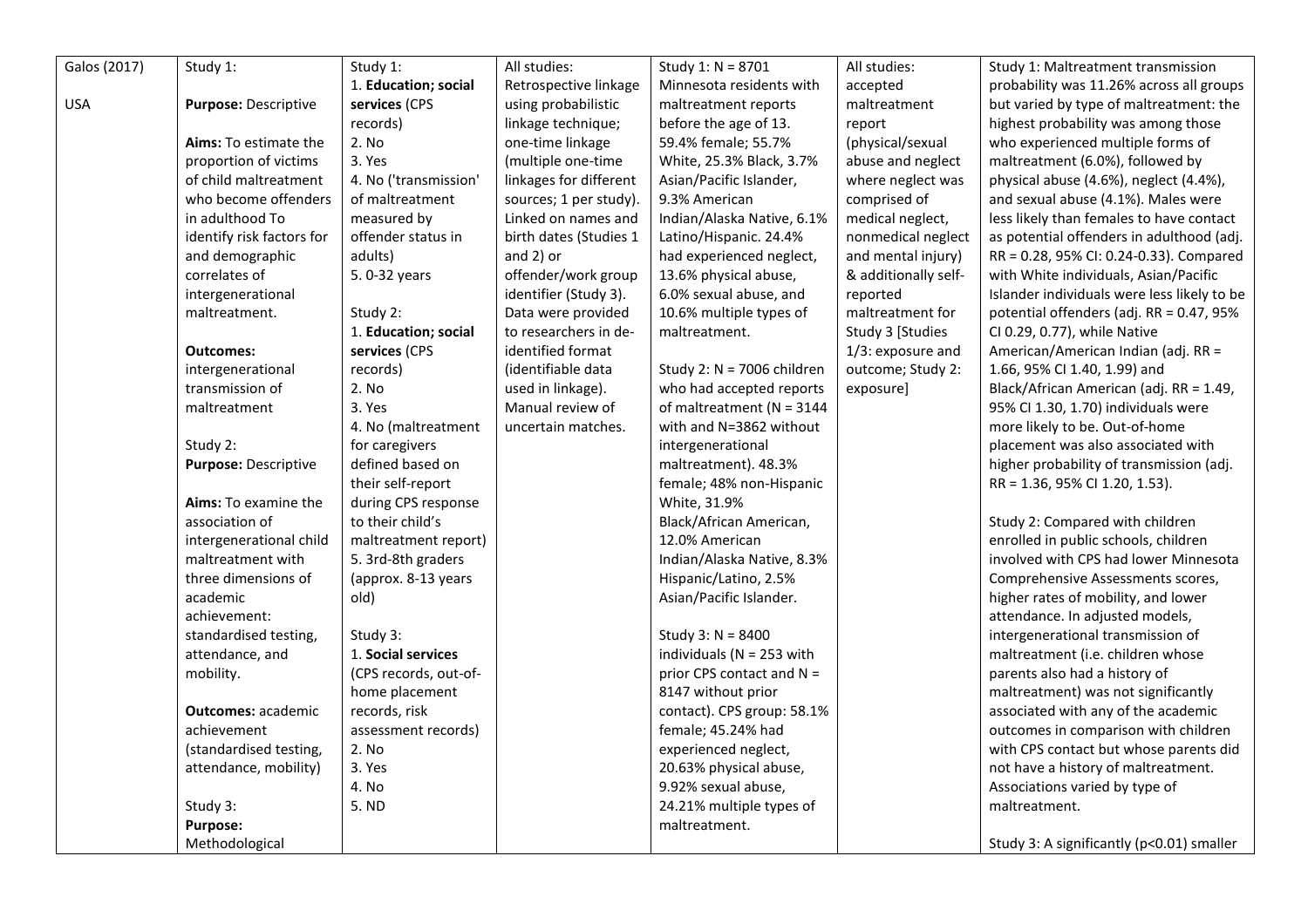|            | advancement/quality          |                         |                       |                              |                      | proportion of caregivers with prior CPS    |
|------------|------------------------------|-------------------------|-----------------------|------------------------------|----------------------|--------------------------------------------|
|            | assessment                   |                         |                       |                              |                      | contact (54.55%) reported never being      |
|            |                              |                         |                       |                              |                      | abused than caregivers without prior       |
|            | Aims: To quantify the        |                         |                       |                              |                      | contact (73.43%). Underreporting was       |
|            | amount and direction         |                         |                       |                              |                      | significantly less likely among those with |
|            | of misclassification of      |                         |                       |                              |                      | out-of-home care placements, younger       |
|            | self-reported history of     |                         |                       |                              |                      | people, females, and those with a          |
|            | child maltreatment. To       |                         |                       |                              |                      | parent/guardian relationship.              |
|            | test if misclassification    |                         |                       |                              |                      |                                            |
|            | is differential with         |                         |                       |                              |                      |                                            |
|            | respect to                   |                         |                       |                              |                      |                                            |
|            | maltreatment-related         |                         |                       |                              |                      |                                            |
|            | risk factors. To test if     |                         |                       |                              |                      |                                            |
|            | misclassification is         |                         |                       |                              |                      |                                            |
|            | differential across          |                         |                       |                              |                      |                                            |
|            | types of maltreatment.       |                         |                       |                              |                      |                                            |
|            | To identify whether          |                         |                       |                              |                      |                                            |
|            | any demographic              |                         |                       |                              |                      |                                            |
|            | groups are more or           |                         |                       |                              |                      |                                            |
|            | less likely to               |                         |                       |                              |                      |                                            |
|            | underreport.                 |                         |                       |                              |                      |                                            |
|            |                              |                         |                       |                              |                      |                                            |
|            | <b>Outcomes: accuracy of</b> |                         |                       |                              |                      |                                            |
|            | adult recall of child        |                         |                       |                              |                      |                                            |
|            | maltreatment                 |                         |                       |                              |                      |                                            |
|            |                              |                         |                       |                              |                      |                                            |
| Putnam-    | Purpose: Descriptive         | 1. Health (California   | Retrospective, one-   | $N = 85,084$ infants born to | All reports of child | Maternal history of CPS reports was        |
| Hornstein  |                              | Department of Public    | time linkage for      | teenaged (15-19 year old)    | maltreatment         | significantly associated with any          |
| (2015)     | <b>Aims:</b> To investigate  | Health vital statistics | mothers and           | mothers. Maternal            | (regardless of       | offspring CPS report (adj. HR = 2.07,      |
|            | whether maternal             | birth records); social  | repeated one-         | ethnicity: 15.1% White,      | investigation or     | 95% CI 2.00, 2.14 for unsubstantiated      |
| <b>USA</b> | maltreatment was             | services (CPS           | time/near real-time   | 8.6% Black, 72.9%            | substantiation)      | maternal reports; 2.62, 95% CI 2.53,       |
|            | associated with              | records)                | linkage for infants   | Hispanic, 2.9%               | [Maternal            | 2.72 for substantiated maternal reports)   |
|            | heightened rates of          | 2. No                   | using probabilistic   | Asian/Pacific Islander,      | $m$ altreatment =    | as well as substantiated offspring CPS     |
|            | reported and/or              | 3. Yes                  | linkage technique.    | 0.6% Native American.        | exposure; infant     | reports (adj. HR = 2.19, 95% CI 2.06,      |
|            | substantiated offspring      | 4. Yes                  | Mothers' records      | 28.3% of infants born to     | maltreatment         | 2.33 for unsubstantiated maternal          |
|            | abuse and neglect            | 5. Teenaged mothers     | linked on personally  | mothers with child           | before age $5 =$     | reports; 3.19, 95% CI 3.00, 3.39 for       |
|            |                              | (age 15-19 years at     | identifiable maternal | maltreatment reports         | outcome]             | substantiated maternal reports).           |
|            | <b>Outcomes: Reported</b>    | birth; child            | data from the birth   | (16.6% unsubstantiated,      |                      |                                            |
|            | and/or substantiated         | maltreatment            | record; infants' data | 11.8% substantiated).        |                      |                                            |
|            | maltreatment reports         | measured after age      | linked on personally  | 23.6% of infants had CPS     |                      |                                            |
|            | before age 5                 | 10 and before giving    | identifiable data.    | reports before age 5 (7.8%   |                      |                                            |
|            |                              | birth only) and their   | Identifiable data.    |                              |                      |                                            |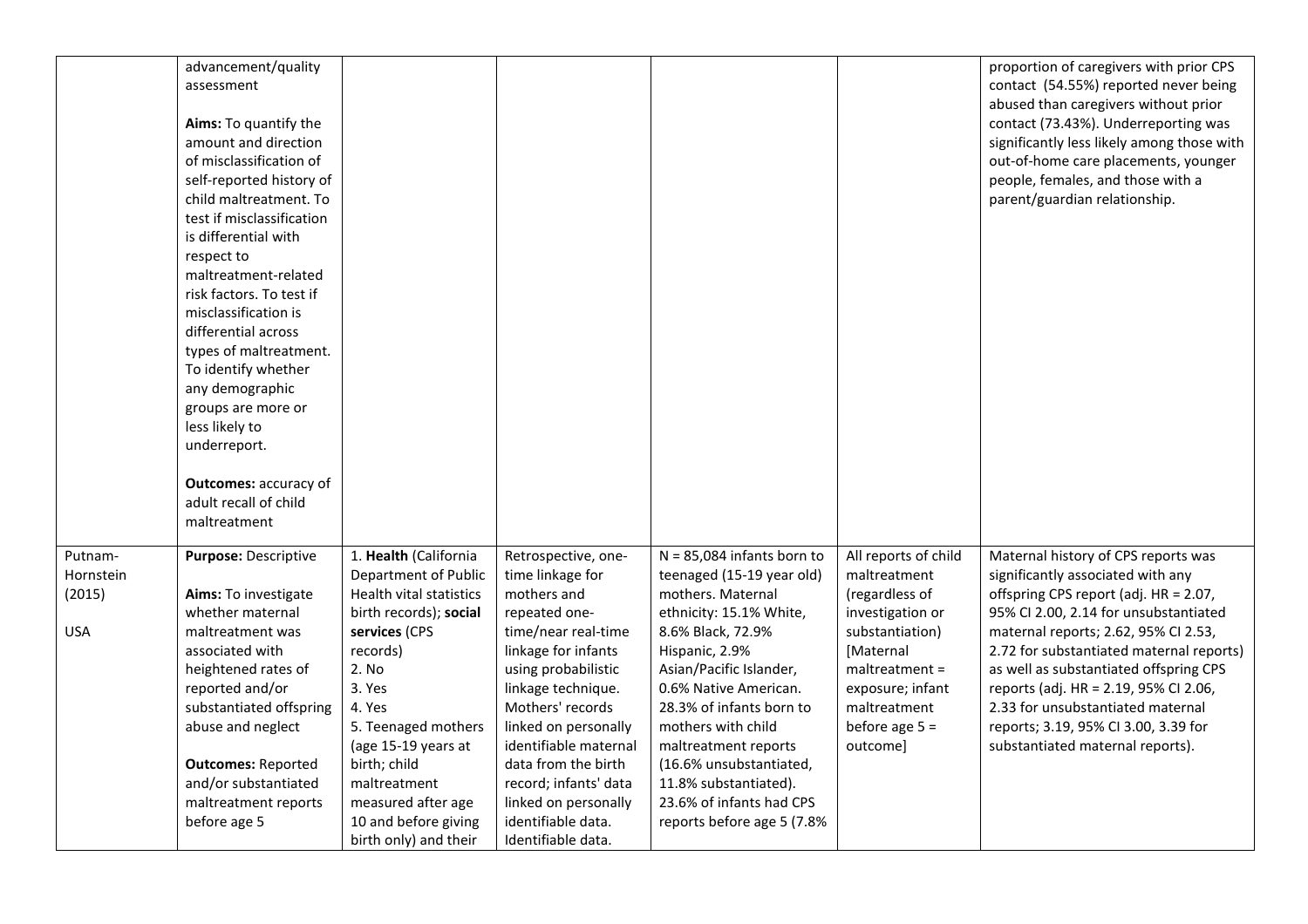|                            |                                                                                                                                                                                                                                                                           | children aged 0-5<br>years                                                                                                                                                                                                                                                                                                                                                                                                                                                                                                                                                                                                                                                                                                                                                                 | Linkage<br>validation/quality<br>assessment ND.                                                                                                                                                                                                                                                                                                                                                                                                                                            | had substantiated<br>reports).                                                                                                                                                                                                                                                                                                                                                                                                                                                                                                                                                                                                                                                                                                                                                                                                                                                                                                                                                |                                                                                                                                                                                                                                                                                                                       |                                                                                                                                                                                                                                                                                                                                                                                                                                                                                                                                                                                                                                                                                                                                                                                                                                                                                                                                                                                                                                                                                                                                                                                                                                                                                                                                                                                                                    |  |
|----------------------------|---------------------------------------------------------------------------------------------------------------------------------------------------------------------------------------------------------------------------------------------------------------------------|--------------------------------------------------------------------------------------------------------------------------------------------------------------------------------------------------------------------------------------------------------------------------------------------------------------------------------------------------------------------------------------------------------------------------------------------------------------------------------------------------------------------------------------------------------------------------------------------------------------------------------------------------------------------------------------------------------------------------------------------------------------------------------------------|--------------------------------------------------------------------------------------------------------------------------------------------------------------------------------------------------------------------------------------------------------------------------------------------------------------------------------------------------------------------------------------------------------------------------------------------------------------------------------------------|-------------------------------------------------------------------------------------------------------------------------------------------------------------------------------------------------------------------------------------------------------------------------------------------------------------------------------------------------------------------------------------------------------------------------------------------------------------------------------------------------------------------------------------------------------------------------------------------------------------------------------------------------------------------------------------------------------------------------------------------------------------------------------------------------------------------------------------------------------------------------------------------------------------------------------------------------------------------------------|-----------------------------------------------------------------------------------------------------------------------------------------------------------------------------------------------------------------------------------------------------------------------------------------------------------------------|--------------------------------------------------------------------------------------------------------------------------------------------------------------------------------------------------------------------------------------------------------------------------------------------------------------------------------------------------------------------------------------------------------------------------------------------------------------------------------------------------------------------------------------------------------------------------------------------------------------------------------------------------------------------------------------------------------------------------------------------------------------------------------------------------------------------------------------------------------------------------------------------------------------------------------------------------------------------------------------------------------------------------------------------------------------------------------------------------------------------------------------------------------------------------------------------------------------------------------------------------------------------------------------------------------------------------------------------------------------------------------------------------------------------|--|
|                            |                                                                                                                                                                                                                                                                           |                                                                                                                                                                                                                                                                                                                                                                                                                                                                                                                                                                                                                                                                                                                                                                                            |                                                                                                                                                                                                                                                                                                                                                                                                                                                                                            | <b>Case identification</b>                                                                                                                                                                                                                                                                                                                                                                                                                                                                                                                                                                                                                                                                                                                                                                                                                                                                                                                                                    |                                                                                                                                                                                                                                                                                                                       |                                                                                                                                                                                                                                                                                                                                                                                                                                                                                                                                                                                                                                                                                                                                                                                                                                                                                                                                                                                                                                                                                                                                                                                                                                                                                                                                                                                                                    |  |
| Green (2019b)<br>Australia | Purpose: Predictive<br>modelling<br>Aims: To determine<br>the minimum set of<br>cross-agency indicators<br>that could accurately<br>classify placement in<br>out-of-home care<br>before age 13-14 years<br><b>Outcomes: Out-of-</b><br>home placement<br>before age 13-14 | 1. New South Wales<br>Child Development<br>Study (NSW-CDS):<br>education (Australian<br>Government<br>Department of<br><b>Education Australian</b><br>Early Development<br>Census (AEDC));<br>health (NSW Registry<br>of Births, Deaths and<br>Marriages Birth<br>Registrations, Death<br>Registrations, NSW<br>Ministry of Health's<br>Perinatal Data<br>Collection, Admitted<br>Patient Data<br>Collection,<br>Emergency<br>Department Data<br>Collection, Mental<br><b>Health Ambulatory</b><br>data collection);<br>justice (NSW Bureau<br>of Crime Statistics<br>and Research<br>Reoffending data);<br>social services (SW<br>Family and<br><b>Community Services</b><br><b>Child Protection Case</b><br>Management System<br>- Key Information<br>Directory System<br>(CPS) records) | Repeated one-time<br>linkages using<br>probabilistic linkage<br>technique (data from<br>data linkage<br>centre/linked data<br>resource) -- study<br>used dataset created<br>with a one-time<br>retrospective linkage.<br>Linked on name, date<br>of birth, residential<br>addresses, and sex.<br>Data were de-<br>identified. No<br>consent<br>requirements. Low<br>rates of false-positive<br>linkages for children's<br>data (0.3%) and for<br>linkage of parents to<br>children (0.5%). | N = 72,079 children<br>enrolled in the New South<br>Wales Child Development<br>Study. 48.6% female;<br>mean age = 13.16 (SD<br>0.37). 21.3% had at least<br>one child protection<br>report but no out-of-home<br>care placement (reported<br>issues were 19.4% carer<br>mental health, 10.7% carer<br>other issues, 12.8%<br>child/young person risk<br>behaviours, 56.0%<br>domestic violence, 19.5%<br>drug/alcohol use by carer,<br>24.4% emotional abuse,<br>29.2% neglect, 38.6%<br>physical abuse, 22.5%<br>sexual abuse, 0.4%<br>prenatal report). 1.7% had<br>an out-of-home care<br>placement (and at least<br>one child protection<br>report; reported issues<br>were 56.7% carer mental<br>health, 36.8% carer other<br>issues, 35.4% child/young<br>person risk behaviours,<br>79.5% domestic violence,<br>69.0% drug/alcohol use by<br>carer, 65.3% emotional<br>abuse, 80.8% neglect,<br>81.5% physical abuse,<br>48.1% sexual abuse, 2.8%<br>prenatal report). | CPS reports had the<br>following<br>categories: carer<br>mental health,<br>carer other issues,<br>child/young person<br>risk behaviours,<br>domestic violence,<br>drug/alcohol use by<br>carer, emotional<br>abuse, neglect,<br>physical abuse,<br>sexual abuse,<br>prenatal report,<br>and other issue<br>[Exposure] | Compared with children with no child<br>protection reports, a single item on the<br>AEDC indicating teachers' knowledge of<br>problems in the home was most highly<br>associated with out-of-home care<br>placements (adj. OR = 7.86, 95% CI 6.06,<br>10.20). Other significant risk factors<br>included maternal mental health<br>disorder (adj. OR = 6.52, 95% CI 5.54,<br>7.66), maternal criminal charges (adj.<br>OR = 4.08, 95% CI 3.41, 4.87), mother in<br>custody (adj. OR = 4.48, 95% CI 3.08,<br>6.51), father in custody (adj. OR=4.64,<br>95% CI 3.77, 5.70).<br>Compared with children with at least<br>one child protection report, parental<br>death was most highly associated with<br>out-of-home care placements (adj. OR =<br>5.48, 95% CI 3.65, 8.24). Other<br>significant risk factors included maternal<br>mental health disorder (adj. OR = 4.77,<br>95% CI 4.13, 5.50), mother criminal<br>charges (adj. OR = 3.03, 95% CI 2.58,<br>3.55), mother in custody (adj. OR = 3.48,<br>95% CI 2.66, 4.54), and father in custody<br>(adj. OR = 3.75, 95% CI 3.16, 4.45).<br>In the final predictive model, a<br>combination of six risk factors (AEDC<br>home environment problems, young<br>maternal age, maternal smoking during<br>pregnancy, maternal mental disorder,<br>mother criminal charge, father in<br>custody) predicted out-of-home care<br>placements with approx. 95% accuracy |  |
|                            |                                                                                                                                                                                                                                                                           | 2. No                                                                                                                                                                                                                                                                                                                                                                                                                                                                                                                                                                                                                                                                                                                                                                                      |                                                                                                                                                                                                                                                                                                                                                                                                                                                                                            |                                                                                                                                                                                                                                                                                                                                                                                                                                                                                                                                                                                                                                                                                                                                                                                                                                                                                                                                                                               |                                                                                                                                                                                                                                                                                                                       | compared with children with no child                                                                                                                                                                                                                                                                                                                                                                                                                                                                                                                                                                                                                                                                                                                                                                                                                                                                                                                                                                                                                                                                                                                                                                                                                                                                                                                                                                               |  |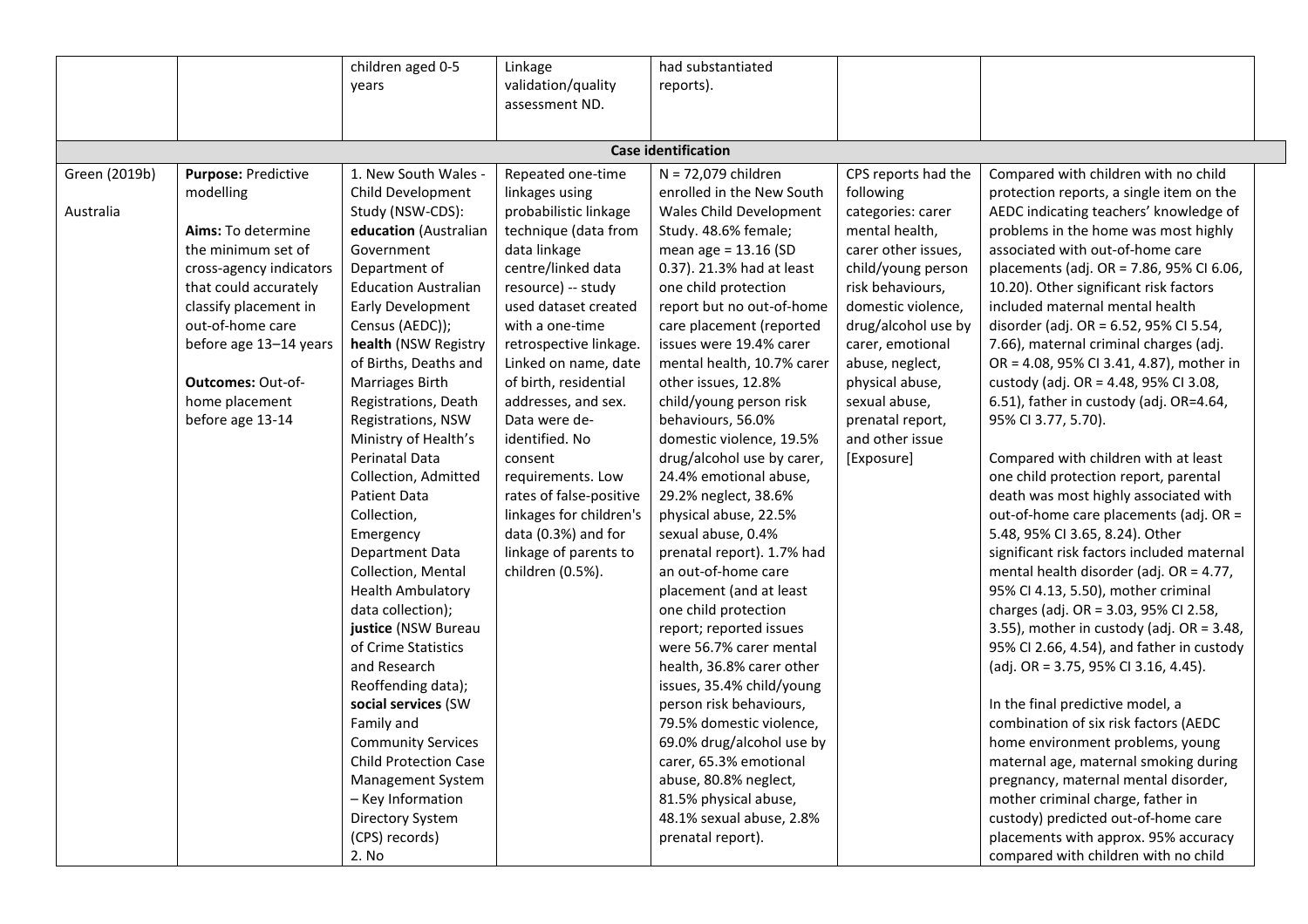|                |                           | 3. Yes                  |                       |                              |                   | protection reports. Children with ≥4 of      |
|----------------|---------------------------|-------------------------|-----------------------|------------------------------|-------------------|----------------------------------------------|
|                |                           | 4. Yes                  |                       |                              |                   | these factors are allocated with a           |
|                |                           | 5.0-14 years            |                       |                              |                   | specificity of 99.6% and sensitivity of      |
|                |                           |                         |                       |                              |                   | 45.4%; false positive rate 0.3%, positive    |
|                |                           |                         |                       |                              |                   | predictive value 74.0%)                      |
| Parrish (2010) | Purpose: Descriptive &    | 1. Alaska Division of   | Retrospective, one-   | $N = 143,025$ live births in | Confirmed/probabl | $N = 133$ maltreatment-related infant        |
|                | predictive modelling      | Public Health's         | time linkage. Linkage | Alaska. 48.8% female;        | e and possible    | deaths occurred (61%                         |
| <b>USA</b>     |                           | Surveillance of Child   | technique             | 24.3% Alaska Native          | maltreatment-     | confirmed/probable' and 39%                  |
|                | Aims: To determine        | Abuse and Neglect       | (probabilistic vs.    | mother, 75.6% non-           | related mortality | 'possible'). Only 27% of                     |
|                | the additional cases of   | program (SCAN):         | deterministic) ND.    | Native. $N = 133$            | before age 1      | confirmed/probable cases were                |
|                | maltreatment-related      | health (birth and       | Manual review to      | maltreatment-related         | [Outcome]         | identified in vital statistics records (17%  |
|                | infant mortality          | death vital records,    | address data entry    | infant deaths: 45.1%         |                   | when also including possible cases).         |
|                | identifiable through      | community health        | errors and            | female; 43.5% Alaska         |                   | Maltreatment-specific infant mortality       |
|                | multi-source extraction   | centres records,        | incomplete data.      | Native mother, 56.5%         |                   | rates were 0.6 per 1000 live births for      |
|                | when compared to          | Public Health           |                       | non-Native.                  |                   | confirmed/probable cases and 0.9 per         |
|                | vital records alone. To   | Nursing, Medicaid       |                       |                              |                   | 1000 live births for possible cases and      |
|                | evaluate the              | services, Alaska        |                       |                              |                   | were higher for children of unmarried        |
|                | usefulness of birth       | Maternal-Infant         |                       |                              |                   | women with missing paternity on the          |
|                | certificate variables for | <b>Mortality Review</b> |                       |                              |                   | birth certificate (6.7 per 1000 live births) |
|                | identifying children at   | Program); justice       |                       |                              |                   | or women with prenatal substance             |
|                | increased risk of         | (Department of          |                       |                              |                   | abuse (5.2 per 1000 live births) and         |
|                | maltreatment-related      | Justice, law            |                       |                              |                   | infants born with low birth weight (5.4      |
|                | infant mortality.         | enforcement); social    |                       |                              |                   | per 1000 live births). The final model       |
|                |                           | services (CPS           |                       |                              |                   | included the following variables             |
|                | <b>Outcomes:</b>          | records)                |                       |                              |                   | (followed by population attributable risk    |
|                | Maltreatment-related      | 2. No                   |                       |                              |                   | percents): unmarried without a father's      |
|                | mortality before age 1    | 3. Yes                  |                       |                              |                   | name on birth certificate (33.83%),          |
|                |                           | 4. Yes                  |                       |                              |                   | unmarried with a father's name on the        |
|                |                           | 5.0-1 year              |                       |                              |                   | birth certificate (32.25%), maternal         |
|                |                           |                         |                       |                              |                   | substance use during pregnancy               |
|                |                           |                         |                       |                              |                   | (25.15%), inadequate prenatal care           |
|                |                           |                         |                       |                              |                   | (12.13%), ≥1 children currently living       |
|                |                           |                         |                       |                              |                   | (34.80%), and low birth rate (12.43%).       |
|                |                           |                         |                       |                              |                   | 97% of maltreatment-related deaths           |
|                |                           |                         |                       |                              |                   | were to families with ≥1 of the following    |
|                |                           |                         |                       |                              |                   | risk factors: family with additional         |
|                |                           |                         |                       |                              |                   | children, unmarried mother, maternal         |
|                |                           |                         |                       |                              |                   | prenatal substance abuse.                    |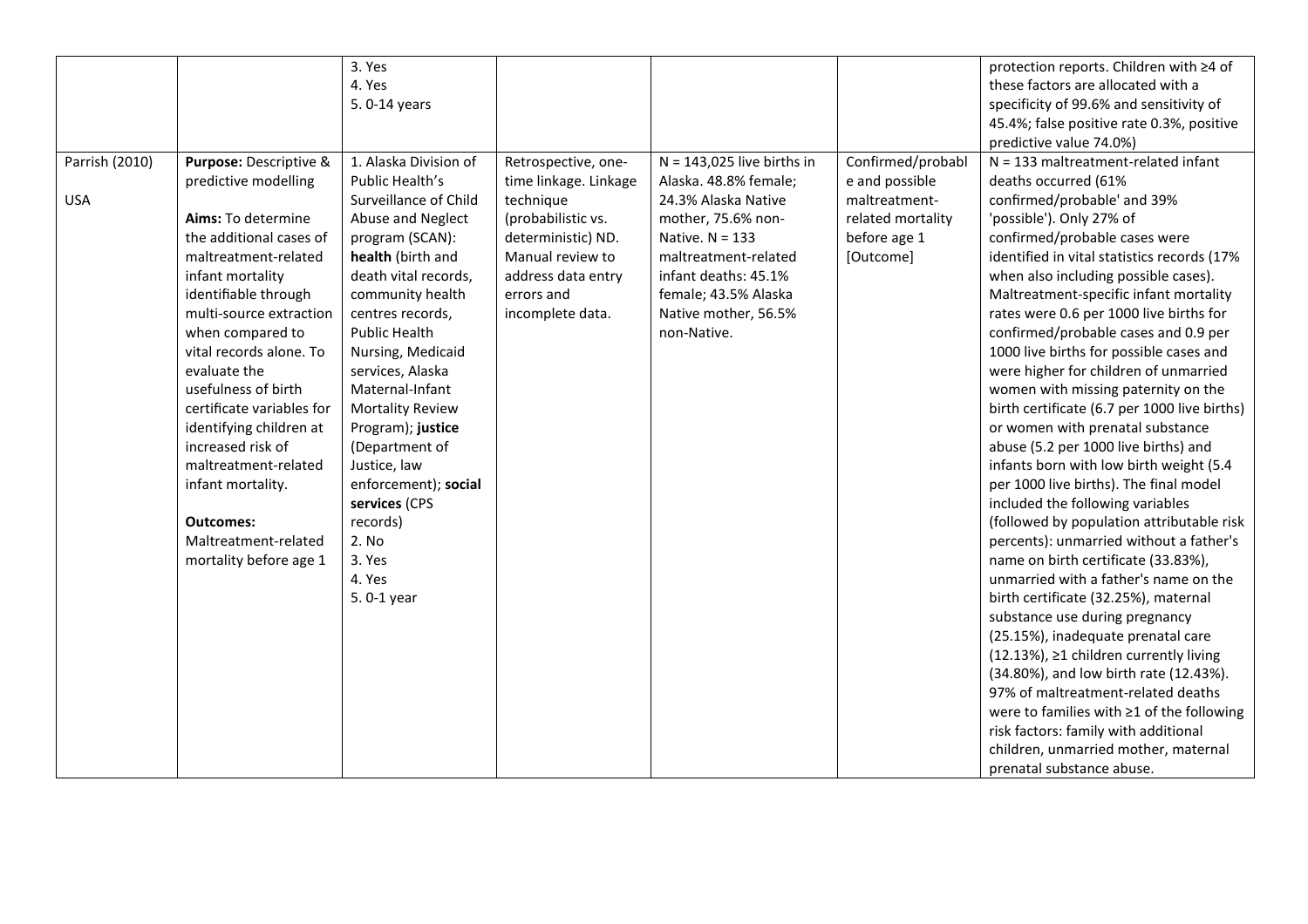| Vaithianathan | Purpose: predictive          | L. Social services | Retrospective, one-   | $N = 57,986$ children born  | Substantiated     | The final predictive model included 132 |
|---------------|------------------------------|--------------------|-----------------------|-----------------------------|-------------------|-----------------------------------------|
| (2013)        | modelling                    | (CPS records, New  | time linkage using    | in New Zealand 2003-2006    | maltreatment      | variables and had an area under the     |
|               |                              | Zealand's public   | probabilistic linkage | with a public benefit spell | reports (incl.    | receiver operating characteristic curve |
| New Zealand   | <b>Aims:</b> To estimate the | benefit system)    | technique. Linked on  | before age 2.15.0% had a    | neglect, physical | of 76% (95% CI 75.7, 77.1). 47.8% of    |
|               | likelihood of                | 2. No              | personal identifiers. | substantiated               | abuse, sexual     | children in the top decile of risk      |
|               | substantiated                | 3. Yes             | Data were de-         | maltreatment report         | abuse, or         | according to the model had a            |
|               | maltreatment among           | 4. No              | identified. Linkage   | (6.4% had substantiated     | emotional abuse)  | substantiated maltreatment report by    |
|               | children enrolled in         | 5.0-5 years        | validation/quality    | neglect, 10.6% emotional    | [Outcome]         | age 5. (vs. 1.7% in the lowest decile). |
|               | New Zealand's public         |                    | assessment ND.        | abuse, 1.9% physical or     |                   | 83% of all children with substantiated  |
|               | benefit system               |                    |                       | sexual abuse).              |                   | maltreatment reports had a spell on     |
|               |                              |                    |                       |                             |                   | public benefit before age 2.            |
|               | <b>Outcomes:</b>             |                    |                       |                             |                   |                                         |
|               | Substantiated child          |                    |                       |                             |                   |                                         |
|               | maltreatment reports         |                    |                       |                             |                   |                                         |
|               | before age 5                 |                    |                       |                             |                   |                                         |
|               |                              |                    |                       |                             |                   |                                         |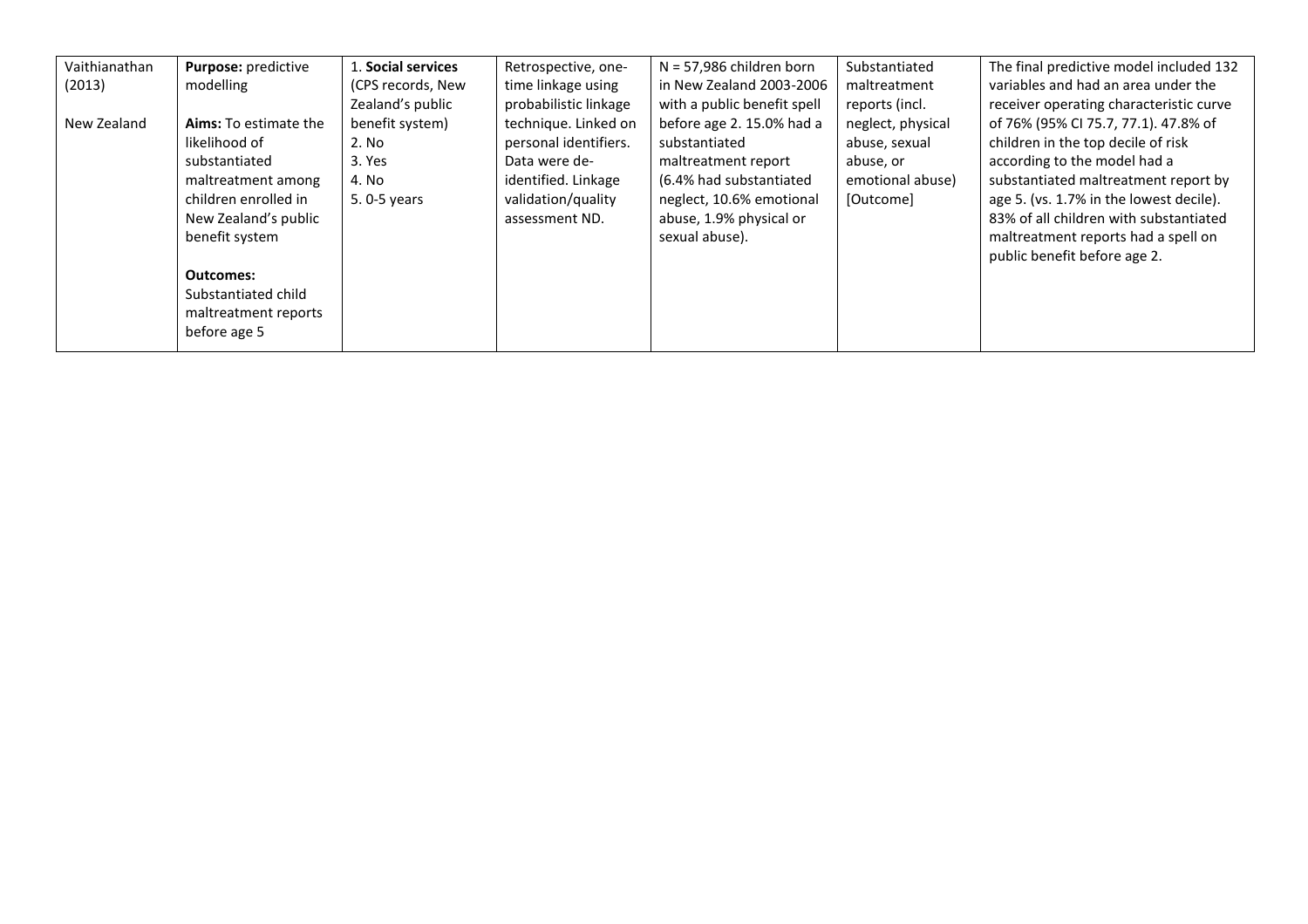| <b>Wilson (2015)</b> | Purpose: Predictive     | 1. Health (Births,      | Retrospective, one-   | All live births for New         | Children:           | The final predictive risk model included    |
|----------------------|-------------------------|-------------------------|-----------------------|---------------------------------|---------------------|---------------------------------------------|
|                      | modelling               | Deaths and              | time linkage. Linkage | Zealand in 2010 (model          | substantiated       | 13 of the original 15 variables. The top    |
| New Zealand          |                         | Marriages Register,     | technique             | development, internal           | maltreatment        | three predictors were having siblings       |
|                      | Aims: To examine        | Ministry of Health      | (probabilistic vs.    | validation) and 2007            | (emotional abuse,   | with contact with care and protection       |
|                      | technical feasibility   | data); justice          | deterministic) ND     | (external model                 | physical abuse,     | services; length of time on benefits in     |
|                      | and predictive validity | (Department of          | (linked on full name  | validation); approx. 60,000     | sexual abuse, or    | the previous 5 years; and having a          |
|                      | of predictive risk      | Corrections             | and date of birth).   | children in each cohort.        | neglect) [Outcome]  | parent/caregiver with a history of care     |
|                      | models to identify and  | sentencing data);       | Clerical review of    |                                 |                     | and protection services contact. Other      |
|                      | assess children at risk | social services (Child, | matches with aim of   |                                 | Parents:            | predictor variables included Child, Youth   |
|                      | of abuse or neglect as  | Youth and Family        | reducing missed       |                                 | parent/caregiver    | and Family site; benefit caregiver is not   |
|                      | part of a preventive    | (CPS) records,          | matches (at the       |                                 | care and protection | birth registration parent; mental health    |
|                      | early intervention      | Ministry of Social      | expense of more       |                                 | contact during      | history in last 5 years; police family      |
|                      | strategy                | Development benefit     | false positive        |                                 | childhood; police   | violence notifications/contact;             |
|                      |                         | data)                   | linkages).            |                                 | notifications/conta | caregiver's age; corrections history in     |
|                      | <b>Outcomes:</b>        | 2. No                   |                       |                                 | ct for family       | the last 5 years; single parent; benefits   |
|                      | Substantiated child     | 3. Yes                  |                       |                                 | violence            | address changed in past year;               |
|                      | maltreatment before     | 4. Yes                  |                       |                                 | [Exposures]         | behavioural or relational difficulties as a |
|                      | age 5                   | 5.0-5 years             |                       |                                 |                     | child; parenting demands (gender and        |
|                      |                         |                         |                       |                                 |                     | low birth weight/preterm birth were not     |
|                      |                         |                         |                       |                                 |                     | included in the final model). The model     |
|                      |                         |                         |                       |                                 |                     | generally performed well (except for        |
|                      |                         |                         |                       |                                 |                     | physical abuse): of the top 5% highest      |
|                      |                         |                         |                       |                                 |                     | scores in the 2007 model: 30.5% would       |
|                      |                         |                         |                       |                                 |                     | have had a substantiated finding of         |
|                      |                         |                         |                       |                                 |                     | maltreatment by age 5, 31.6% of all         |
|                      |                         |                         |                       |                                 |                     | children who had substantiated              |
|                      |                         |                         |                       |                                 |                     | maltreatment would have been                |
|                      |                         |                         |                       |                                 |                     | accounted for, and 96.4% of children        |
|                      |                         |                         |                       |                                 |                     | without eventual substantiations would      |
|                      |                         |                         |                       |                                 |                     | not have been identified as having risk.    |
|                      |                         |                         |                       |                                 |                     | Results were similar for Māori children     |
|                      |                         |                         |                       |                                 |                     | (33.2%, 36.3%, and 91.8%, respectively).    |
|                      |                         |                         |                       |                                 |                     | Positive predictive value increased with    |
|                      |                         |                         |                       |                                 |                     | age.                                        |
|                      |                         |                         |                       | Intervention/service evaluation |                     |                                             |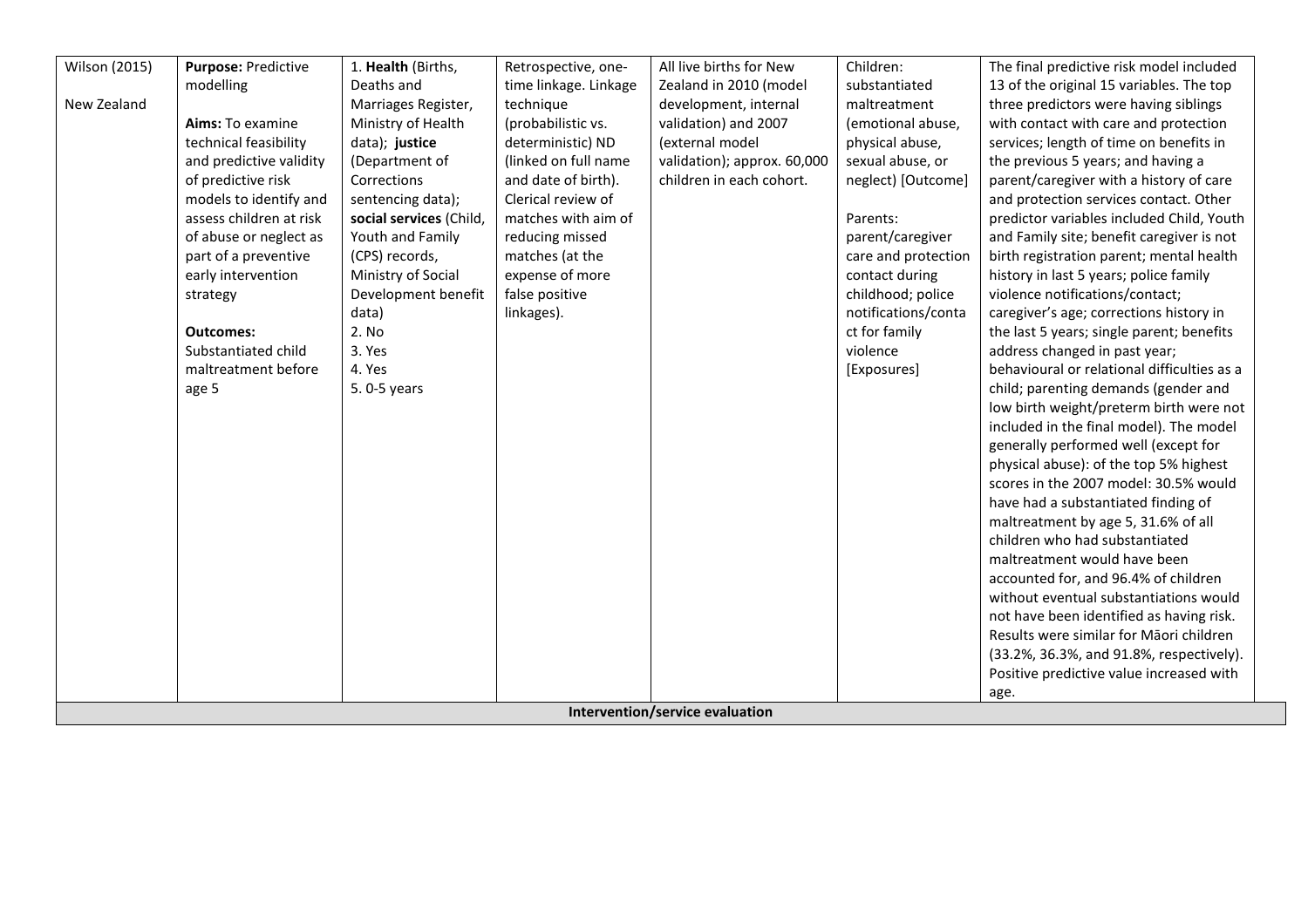| <b>Bruns (2012)</b> | <b>Purpose: Service</b>     | 1. Health                | Retrospective, one-   | $N = 152$ parents (N = 76    | Investigations and  | Children in the family drug treatment     |
|---------------------|-----------------------------|--------------------------|-----------------------|------------------------------|---------------------|-------------------------------------------|
|                     | evaluation                  | (Washington State        | time linkage. Linkage | family treatment drug        | substantiations of  | court group spent significantly less time |
| <b>USA</b>          |                             | Division of              | technique             | court and $N = 76$           | child maltreatment  | in out-of-home care (median days in       |
|                     | <b>Aims:</b> To examine the | <b>Behavioral Health</b> | (probabilistic vs.    | propensity-matched           | [Outcome]           | care = 476 vs. 689 for comparisons,       |
|                     | outcomes of                 | and Recovery);           | deterministic) ND     | comparisons). Parents:       |                     | p=0.03), left the child welfare system    |
|                     | participants in a family    | justice (Family          | (linked on indirect   | 58% White, 18% African       |                     | earlier (61% left by the end of the study |
|                     | drug treatment court        | <b>Treatment Drug</b>    | identifiers). Active  | American, 15% American       |                     | period vs. 43%, $p = 0.03$ ), and were    |
|                     | in a large city in the      | Court records;           | consent obtained.     | Indian/Alaska Native, 7%     |                     | more likely to be returned to their       |
|                     | western United States,      | County's Superior        | Linkage               | Hispanic, 1% Native          |                     | guardian after placement (27% vs. 11%,    |
|                     | as compared to              | Court data); social      | validation/quality    | Hawaiian/Other Pacific       |                     | $p = 0.016$ ). There were no significant  |
|                     | participants in the         | services (Washington     | assessment ND.        | Islander, 1% Asian.          |                     | differences in subsequent child welfare   |
|                     | same jurisdiction's         | State Department of      |                       | Children: 57% female; 43%    |                     | investigations, substantiations, or out-  |
|                     | regular dependency          | Social and Health        |                       | White, 25% African           |                     | of-home placements.                       |
|                     | court                       | Services Children's      |                       | American, 22% American       |                     |                                           |
|                     |                             | Administration (CPS)     |                       | Indian/Alaska Native, 9%     |                     |                                           |
|                     | <b>Outcomes:</b>            | records)                 |                       | Hispanic, 2% unknown.        |                     |                                           |
|                     | Parental substance use      | 2. No                    |                       | Index petition cause was     |                     |                                           |
|                     | treatment and child         | 3. No                    |                       | 85% for neglect, 27% for     |                     |                                           |
|                     | welfare outcomes            | 4. Yes                   |                       | abuse, and 5% for prenatal   |                     |                                           |
|                     |                             | 5. ND                    |                       | injury.                      |                     |                                           |
| Green (2017)        | <b>Purpose:</b>             | 1. Health (Healthy       | Repeated one-time     | $N = 2727$ children eligible | Substantiated and   | No significant differences between        |
|                     | Intervention/service        | Families Oregon          | linkages using        | for home visiting (defined   | unsubstantiated     | groups in the likelihood of having at     |
| <b>USA</b>          | evaluation (Healthy         | records); social         | probabilistic linkage | as first-time parents of     | reports of child    | least one maltreatment report             |
|                     | Family Oregon home          | services (Oregon         | technique             | newborn infants with 2+      | maltreatment        | (substantiated or unsubstantiated),       |
|                     | visiting programme)         | Department of            | supplemented by       | risk factors such as being   | (including neglect  | having a substantiated report of          |
|                     |                             | Human Services child     | manual linkage.       | teenaged parents, having     | (including          | maltreatment or neglect, having an out-   |
|                     | Aims: To examine the        | welfare (CPS)            | Linked on child and   | depressive                   | emotional abuse,    | of-home placement, or family              |
|                     | 2-year outcomes of a        | records, self-           | mothers' names,       | symptomatology, being        | threat of harm,     | reunification at the end of the child     |
|                     | large-scale randomised      | sufficiency services,    | dates of birth,       | unemployed, or having        | failure to protect, | welfare case.                             |
|                     | study of the impact of      | substance abuse          | gender, and           | less than a high school      | physical/other      |                                           |
|                     | the Healthy Families        | treatment records);      | race/ethnicity.       | education)                   | neglect) and        |                                           |
|                     | Oregon home visiting        | study-specific (incl.    | Identifiable data.    |                              | physical/sexual     |                                           |
|                     | programme                   | New Baby                 | Parents gave consent  | $N = 1438$ in intervention   | abuse) [Outcome]    |                                           |
|                     |                             | Questionnaire)           | for linkage. Linkage  | group: 57.3% White,          |                     |                                           |
|                     | <b>Outcomes: Child</b>      | 2. Yes                   | validation/quality    | 27.0% Hispanic/Latino/a,     |                     |                                           |
|                     | welfare system              | 3. No                    | assessment ND.        | 15.7% other                  |                     |                                           |
|                     | involvement                 | 4. Yes                   |                       | race/ethnicity; 6.3% had at  |                     |                                           |
|                     | (substantiated              | 5.0-2 years              |                       | least one substantiated      |                     |                                           |
|                     | maltreatment reports,       |                          |                       | child maltreatment report    |                     |                                           |
|                     | unsubstantiated             |                          |                       | at 2 years (0.5% had a       |                     |                                           |
|                     | maltreatment reports,       |                          |                       | substantiated                |                     |                                           |
|                     | out-of-home                 |                          |                       | physical/sexual abuse        |                     |                                           |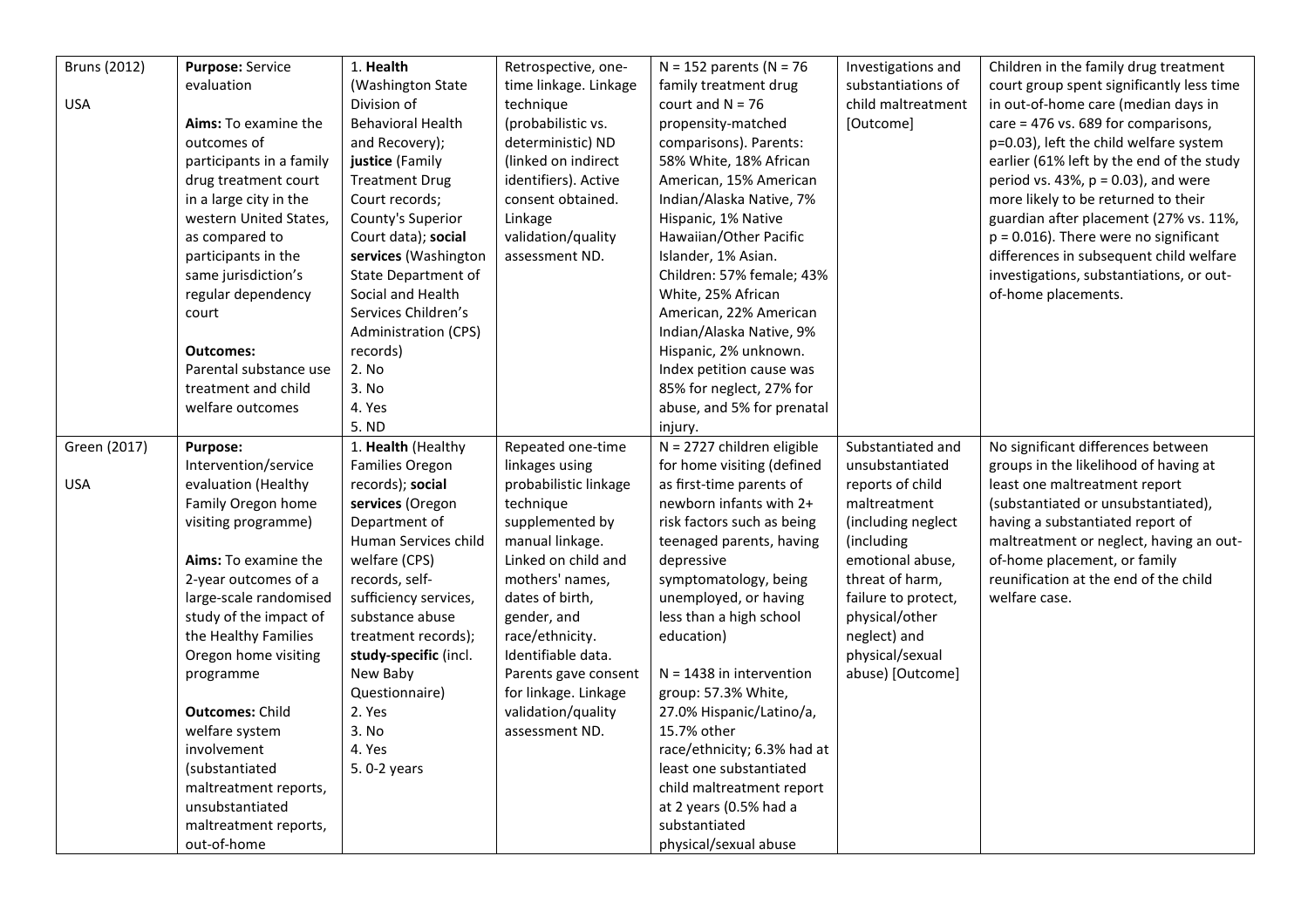|                           | placements);<br>enrolment and<br>utilisation of publicly-<br>funded self-sufficiency<br>and family support                                                                                                                                                                                                                                                                                                                                                                                           |                                                                                                                                                                                                                                                                                                                                                    |                                                                                                                                                                                                                                                                                                                                         | report)<br>$N = 1289$ in control group:<br>60.4% White, 24.2%<br>Hispanic/Latino/a, 15.4%                                                                                                                                                                                                                                                                                                                                                                                                             |                                                                       |                                                                                                                                                                                                                                                                                                                                                                                                                                                                                                           |
|---------------------------|------------------------------------------------------------------------------------------------------------------------------------------------------------------------------------------------------------------------------------------------------------------------------------------------------------------------------------------------------------------------------------------------------------------------------------------------------------------------------------------------------|----------------------------------------------------------------------------------------------------------------------------------------------------------------------------------------------------------------------------------------------------------------------------------------------------------------------------------------------------|-----------------------------------------------------------------------------------------------------------------------------------------------------------------------------------------------------------------------------------------------------------------------------------------------------------------------------------------|-------------------------------------------------------------------------------------------------------------------------------------------------------------------------------------------------------------------------------------------------------------------------------------------------------------------------------------------------------------------------------------------------------------------------------------------------------------------------------------------------------|-----------------------------------------------------------------------|-----------------------------------------------------------------------------------------------------------------------------------------------------------------------------------------------------------------------------------------------------------------------------------------------------------------------------------------------------------------------------------------------------------------------------------------------------------------------------------------------------------|
|                           | services                                                                                                                                                                                                                                                                                                                                                                                                                                                                                             |                                                                                                                                                                                                                                                                                                                                                    |                                                                                                                                                                                                                                                                                                                                         | other race/ethnicity; 6.0%<br>had at least one<br>substantiated<br>maltreatment report at 2<br>years (0.8% had a<br>substantiated<br>physical/sexual abuse<br>report)                                                                                                                                                                                                                                                                                                                                 |                                                                       |                                                                                                                                                                                                                                                                                                                                                                                                                                                                                                           |
| Hong (2012)<br><b>USA</b> | Purpose: Service<br>evaluation (family<br>supportive housing<br>services)<br>Aims: To investigate<br>the impact of family<br>supportive housing<br>service receipt on<br>children's well-being,<br>including child<br>protection<br>involvement and the<br>academic functioning<br>of homeless children<br><b>Outcomes: School</b><br>attendance rates,<br>school mobility,<br>academic<br>achievement, rates of<br>Individualised<br><b>Education Plans, and</b><br>child protection<br>involvement | 1. Minn-LInK project:<br>education<br>(Minnesota<br>Department of<br><b>Education exams</b><br>data, Minnesota<br><b>Automated Reporting</b><br>Student System);<br>social services (Social<br>Services Information<br>System (CPS) records,<br>supportive housing<br>records)<br>2. No<br>3. No<br>4. No<br>5. Grades 3-8<br>(approx. 8-14 years) | Retrospective, one-<br>time linkage using<br>probabilistic linkage<br>technique (from a<br>larger research<br>database performing<br>multiple/updated<br>linkages). Implied<br>exemption from<br>consent<br>requirements. 90% of<br>all children receiving<br>supportive housing<br>services were<br>matched to<br>educational records. | $N = 412$ (N = 70 children<br>receiving supportive<br>housing services in grades<br>3-6 at study<br>commencement; $N = 342$<br>homeless children not<br>receiving supportive<br>housing services).<br>Supportive housing group:<br>48.6% female; 60% Black,<br>21.4% White, 11.4%<br>American Indian, 4.3%<br>Asian/Pacific Islander,<br>2.9% Hispanic.<br>Comparison group: 50.9%<br>female; 64.3% Black,<br>19.3% White, 8.5%<br>American Indian, 4.7%<br>Asian/Pacific Islander,<br>3.2% Hispanic. | Alleged and<br>accepted reports of<br>child maltreatment<br>[Outcome] | A greater proportion of children in the<br>supportive housing group had an<br>accepted maltreatment report in the<br>study period than did those in the<br>comparison group (10% vs. 8%). Yearly<br>rates of child protection involvement<br>decreased over time for the supportive<br>housing group (from 9% to 1%) but not<br>the comparison group (fluctuated<br>between 2-3%). CPS involvement,<br>reports, and substantiations generally<br>decreased over time for the supportive<br>housing group. |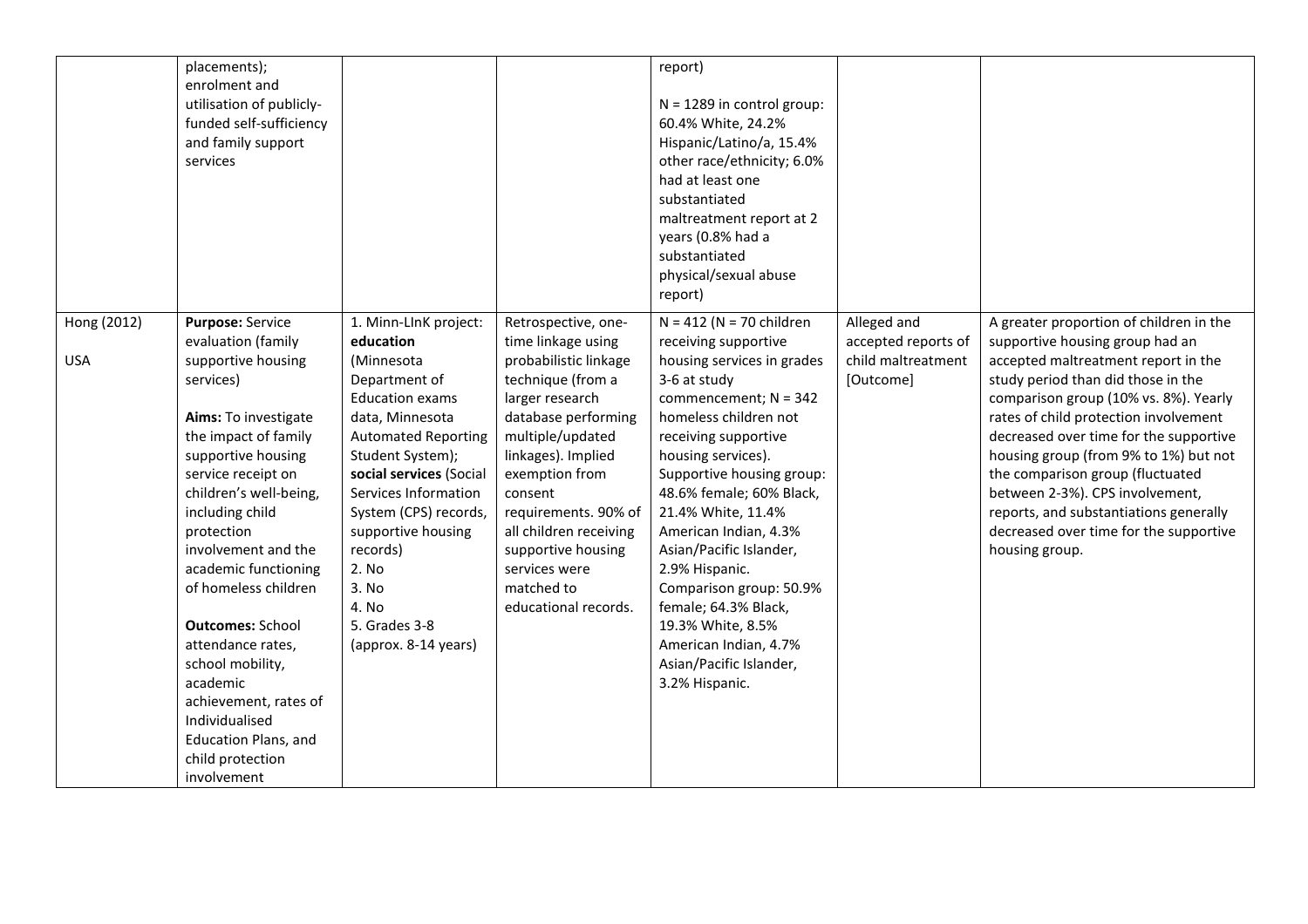| Lanier (2014a) | Purpose: Service              | 1. Health (Nurses for      | Could not categorise   | $N = 3260$ families receiving  | Infants: child       | A significantly greater proportion of          |
|----------------|-------------------------------|----------------------------|------------------------|--------------------------------|----------------------|------------------------------------------------|
|                | evaluation (Nurses for        | Newborns service           | due to insufficient    | Nurses for Newborns            | maltreatment         | multiparous mothers had relevant risk          |
| <b>USA</b>     | Newborns)                     | data); social services     | description of linkage | services. Infants were         | reports (regardless  | factors than primiparous mothers: 7.5%         |
|                |                               | (CPS records)              | techniques. Records    | 48.4% female; 46.0%            | of substantiation)   | of multiparous and 3.2% of primiparous         |
|                | Aims: To compare              | 2. No                      | linked with patients'  | Black, 3.7% Hispanic (no       | [Outcome]            | mothers experienced current partner            |
|                | demographic                   | 3. No                      | consent.               | further information on         |                      | violence; 4.5% of multiparous and 3.1%         |
|                | characteristics, risk         | 4. Yes                     |                        | ethnicity provided).           | Mothers: self-       | of primiparous mothers reported a              |
|                | status, service use, and      | 5. Prenatal-infancy        |                        |                                | reported             | history of rape/sexual abuse; 5.3% of          |
|                | child maltreatment            | (up to 47 months           |                        |                                | maltreatment         | multiparous mothers reported a history         |
|                | outcomes in                   | after receiving            |                        |                                | history              | of physical abuse/neglect vs. 3.8% of          |
|                | primiparous and               | <b>Nurses for Newborns</b> |                        |                                | (rape/sexual abuse   | primiparous mothers; and 3.0% of               |
|                | multiparous women in          | services)                  |                        |                                | and physical         | children born to multiparous mothers           |
|                | a nurse home visiting         |                            |                        |                                | abuse/neglect);      | had a prior abuse/neglect report vs.           |
|                | prevention programme          |                            |                        |                                | current partner      | 1.2% of primiparous mothers. Infants of        |
|                | (Nurses for Newborns)         |                            |                        |                                | violence [Exposure]  | multiparous mothers had a higher risk          |
|                |                               |                            |                        |                                |                      | of later reports of child maltreatment         |
|                | <b>Outcomes:</b>              |                            |                        |                                |                      | (adj. HR = 1.49, 95% CI 1.16, 1.91).           |
|                | Demographic                   |                            |                        |                                |                      | There was a significant trend for more         |
|                | characteristics, risk         |                            |                        |                                |                      | children, greater caregiver stress,            |
|                | status, service use, and      |                            |                        |                                |                      | maternal depression, and child                 |
|                | child maltreatment            |                            |                        |                                |                      | maltreatment.                                  |
| Lanier (2014b) | Purpose: Intervention         | 1. Social services         | Retrospective, one-    | $N = 120$ families at-risk for | CPS reports of       | After the first intervention session,          |
|                | evaluation (Parent-           | (CPS records); study-      | time linkage. Linkage  | future maltreatment.           | victimisation and    | 12.5% of caregivers had at least 1             |
| <b>USA</b>     | Child Interaction             | specific (Community        | technique              | Children: mean age at first    | perpetration of      | maltreatment report as perpetrators            |
|                | Therapy)                      | agency clinical case       | (probabilistic vs.     | session 6.6 years (SD 2.8).    | child abuse and      | (26.7% of these had ≥2 reports; 20.0%          |
|                |                               | records)                   | deterministic) ND      | Caregivers: 90% female;        | neglect [Exposure    | physical abuse and neglect, 46.7%              |
|                | <b>Aims:</b> To examine rates | 2. Yes                     | linked on standard     | mean age = 36.0 years (SD      | (past reports) &     | neglect only, 33.3% physical neglect           |
|                | of child abuse and            | 3. No                      | state identification   | 11.0); 51% White, 42%          | Outcome (reports     | only, no sexual abuse). For those with         |
|                | neglect reports               | 4. Yes                     | number, first name,    | African American, 7%           | since intervention)] | previous reports, recidivism rates were        |
|                | following a community         | 5. CPS records from        | last name, date of     | other (incl. Asian, Indian,    |                      | 37%. Factors predicting a later report         |
|                |                               |                            |                        |                                |                      |                                                |
|                | implementation of             | birth; intervention        | birth). Linkage        | American Indian, biracial).    |                      | included prior victimisation (adj. HR =        |
|                | Parent-Child                  | participation age          | validation/quality     | 8.3% of parents were           |                      | 38.8, p<0.001) or perpetration of              |
|                | <b>Interaction Therapy</b>    | range 2-13 years;          | assessment ND.         | maltreatment victims;          |                      | maltreatment (adj. HR = 16.9, p<0.001),        |
|                | (PCIT), an evidence-          | follow-up ranged           |                        | 22.5% had prior report of      |                      | and increased parenting stress at              |
|                | supported intervention        | from 13 to 40              |                        | maltreatment                   |                      | baseline (adj. $HR = 1.07$ , $p < 0.01$ ), but |
|                | for the prevention of         | months                     |                        | perpetration (7.5% had         |                      | not dosage of intervention or clinical         |
|                | maltreatment                  |                            |                        | substantiated reports).        |                      | measures.                                      |
|                |                               |                            |                        | After intervention             |                      |                                                |
|                | <b>Outcomes:</b>              |                            |                        | enrolment, 12.5% of            |                      |                                                |
|                | Maltreatment reports          |                            |                        | parents had CPS reports of     |                      |                                                |
|                |                               |                            |                        | maltreatment                   |                      |                                                |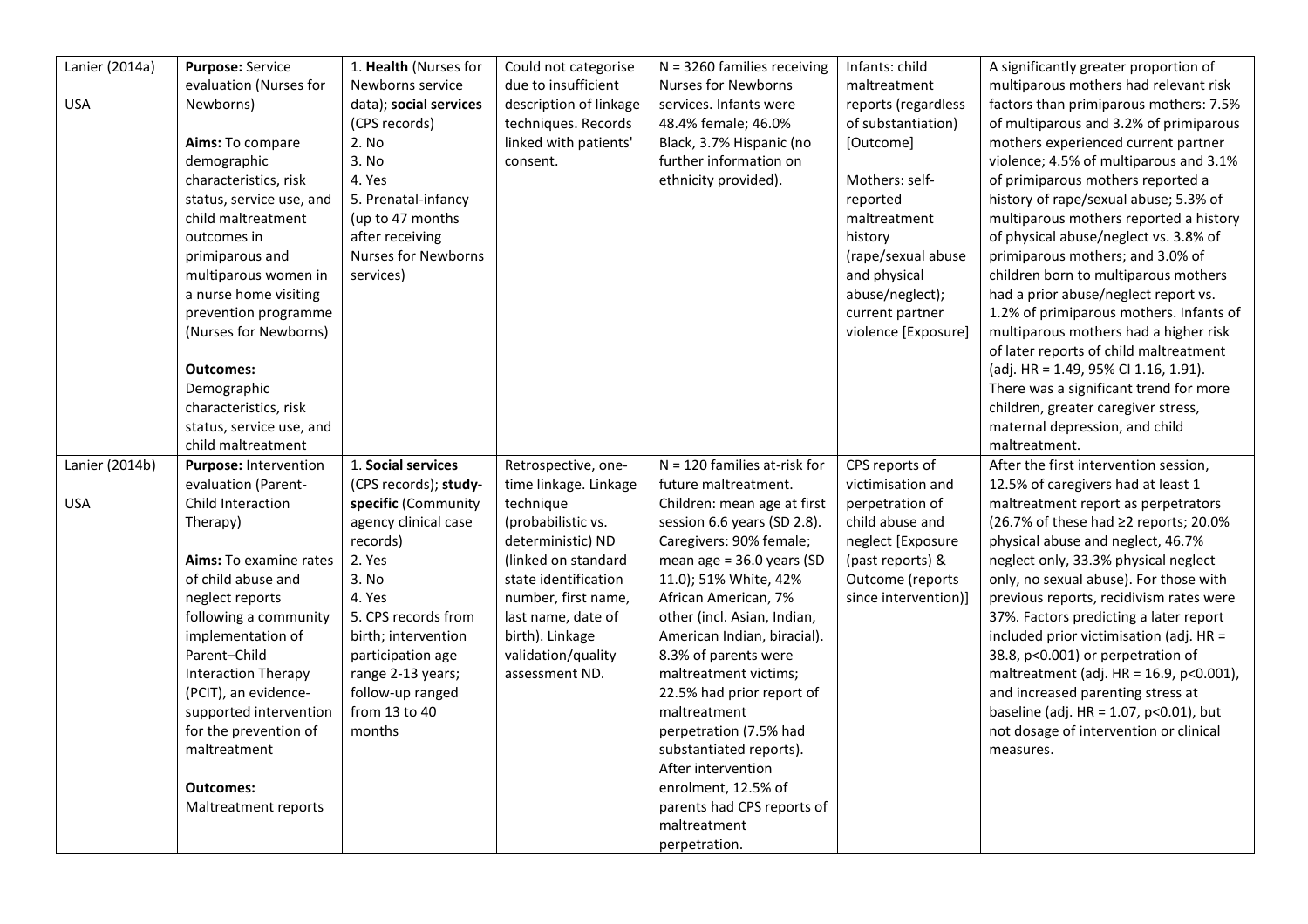| Larson (2010) | Purpose: service                        | 1. Minn-LInK project:                        | Retrospective, one-               | $N = 673$ children receiving                        | Reports and                         | Reports and substantiations of                                                    |
|---------------|-----------------------------------------|----------------------------------------------|-----------------------------------|-----------------------------------------------------|-------------------------------------|-----------------------------------------------------------------------------------|
|               | evaluation                              | education; social                            | time linkage using                | Treatment Foster Care.                              | substantiations of                  | maltreatment varied by diagnosis,                                                 |
| <b>USA</b>    |                                         |                                              |                                   |                                                     | maltreatment                        |                                                                                   |
|               |                                         | services (Treatment                          | probabilistic linkage             | 47.7% female; 50.5%                                 |                                     | although differences were not                                                     |
|               | Aims: To describe                       | Foster Care records,                         | technique. 30.6%                  | White/Caucasian, 11.7%                              | [Exposure                           | significant.                                                                      |
|               | school attendance                       | CPS records)                                 | match rate for child              | Native American, 8.2%                               | (covariate)]                        |                                                                                   |
|               | patterns for children in                | 2. No                                        | protection, 78.5% for             | Black/African American,                             |                                     |                                                                                   |
|               | treatment foster care                   | 3. No                                        | public education.                 | 4.2% Hispanic 1.2%                                  |                                     |                                                                                   |
|               | and whether these                       | 4. No                                        |                                   | Asian/Pacific Islander,                             |                                     |                                                                                   |
|               | vary by age. To                         | 5.0-18 years                                 |                                   | 8.6% more than one race,                            |                                     |                                                                                   |
|               | determine what                          |                                              |                                   | 15.6% unknown/missing.                              |                                     |                                                                                   |
|               | improvements to data                    |                                              |                                   |                                                     |                                     |                                                                                   |
|               | quality might be                        |                                              |                                   |                                                     |                                     |                                                                                   |
|               | employed at the                         |                                              |                                   |                                                     |                                     |                                                                                   |
|               | agency level to                         |                                              |                                   |                                                     |                                     |                                                                                   |
|               | enhance the ability to                  |                                              |                                   |                                                     |                                     |                                                                                   |
|               | facilitate future cross-                |                                              |                                   |                                                     |                                     |                                                                                   |
|               | system matches.                         |                                              |                                   |                                                     |                                     |                                                                                   |
|               |                                         |                                              |                                   |                                                     |                                     |                                                                                   |
|               | <b>Outcomes: School</b>                 |                                              |                                   |                                                     |                                     |                                                                                   |
|               | attendance                              |                                              |                                   |                                                     |                                     |                                                                                   |
|               | Purpose: Descriptive &                  | 1. Social services                           |                                   | $N = 14,649$ cases. 5.4% of                         | Sexual abuse,                       | Modest and inconsistent results                                                   |
| Lee (2017)    |                                         |                                              | Retrospective, one-               |                                                     |                                     |                                                                                   |
|               | service evaluation                      | (CPS records,                                | time linkage using                | children were removed                               | physical abuse, or                  | suggesting higher earnings are                                                    |
| <b>USA</b>    | (cash benefits)                         | <b>Washington State</b>                      | probabilistic linkage             | due to sexual abuse,                                | neglect resulting in                | associated with lower likelihood of                                               |
|               |                                         | Department of Social                         | technique (from a                 | 17.3% to physical abuse,                            | removal from home                   | reunification.                                                                    |
|               | Aims: To examine the                    | and Health Services                          | larger research                   | and 59.2% to neglect                                | [Exposure                           |                                                                                   |
|               | causal role of income                   | economic services,                           | database performing               |                                                     | (covariate)]                        |                                                                                   |
|               | from cash benefits and                  | employment                                   | multiple/updated                  |                                                     |                                     |                                                                                   |
|               | earnings on                             | services)                                    | linkages). Linked on              |                                                     |                                     |                                                                                   |
|               | reunification                           | 2. No                                        | first and last name,              |                                                     |                                     |                                                                                   |
|               |                                         | 3. Yes                                       | <b>Social Security</b>            |                                                     |                                     |                                                                                   |
|               | <b>Outcomes:</b>                        | 4. No                                        | Number, date of                   |                                                     |                                     |                                                                                   |
|               | Reunification after out-                | 5.0-21 years for                             | birth, administrative             |                                                     |                                     |                                                                                   |
|               | of-home placement                       | young people, 18-64                          | identifiers. 97.6%                |                                                     |                                     |                                                                                   |
|               |                                         | years for caregivers                         | match rate of                     |                                                     |                                     |                                                                                   |
|               |                                         |                                              | primary caregivers.               |                                                     |                                     |                                                                                   |
| Maguire-Jack  | Purpose: Descriptive &                  | 1. Social services                           | Retrospective, one-               | Substantiation: $N =$                               | Substantiation of                   | Compared with White/non-Hispanic                                                  |
| (2019)        | service evaluation                      | (National Child Abuse                        | time linkage using                | 4,110,519 child                                     | investigations for                  | children, Black (adj. OR = 1.03, 95% CI                                           |
|               |                                         | and Neglect Data                             | deterministic linkage             | investigations; 50.0%                               | child maltreatment                  | 1.02, 1.04), American Indian/Alaskan                                              |
| <b>USA</b>    | <b>Aims:</b> To examine the             | System (NCANDS),                             | technique (linked on              | female; mean age $= 8.0$                            | (neglect, physical                  | Native (adj. OR = 1.20, 95% CI 1.17,                                              |
|               | context in which                        | Adoption and Foster                          | AFCARS identifier).               | (SD 5.1) years; 45.3%                               | abuse, sexual                       | 1.24), Native Hawaiian/Pacific Islander                                           |
|               |                                         |                                              |                                   |                                                     |                                     |                                                                                   |
|               |                                         |                                              |                                   |                                                     |                                     |                                                                                   |
|               | maltreatment<br>substantiation and out- | Care Analysis and<br><b>Reporting System</b> | Implied exemption<br>from consent | White, 22.5% Black, 1.1%<br>American Indian/Alaskan | abuse, emotional<br>abuse, multiple | (adj. OR = 1.12, 95% CI 1.03, 1.16),<br>multiracial (adj. OR = 1.16, 95% Cl 1.14, |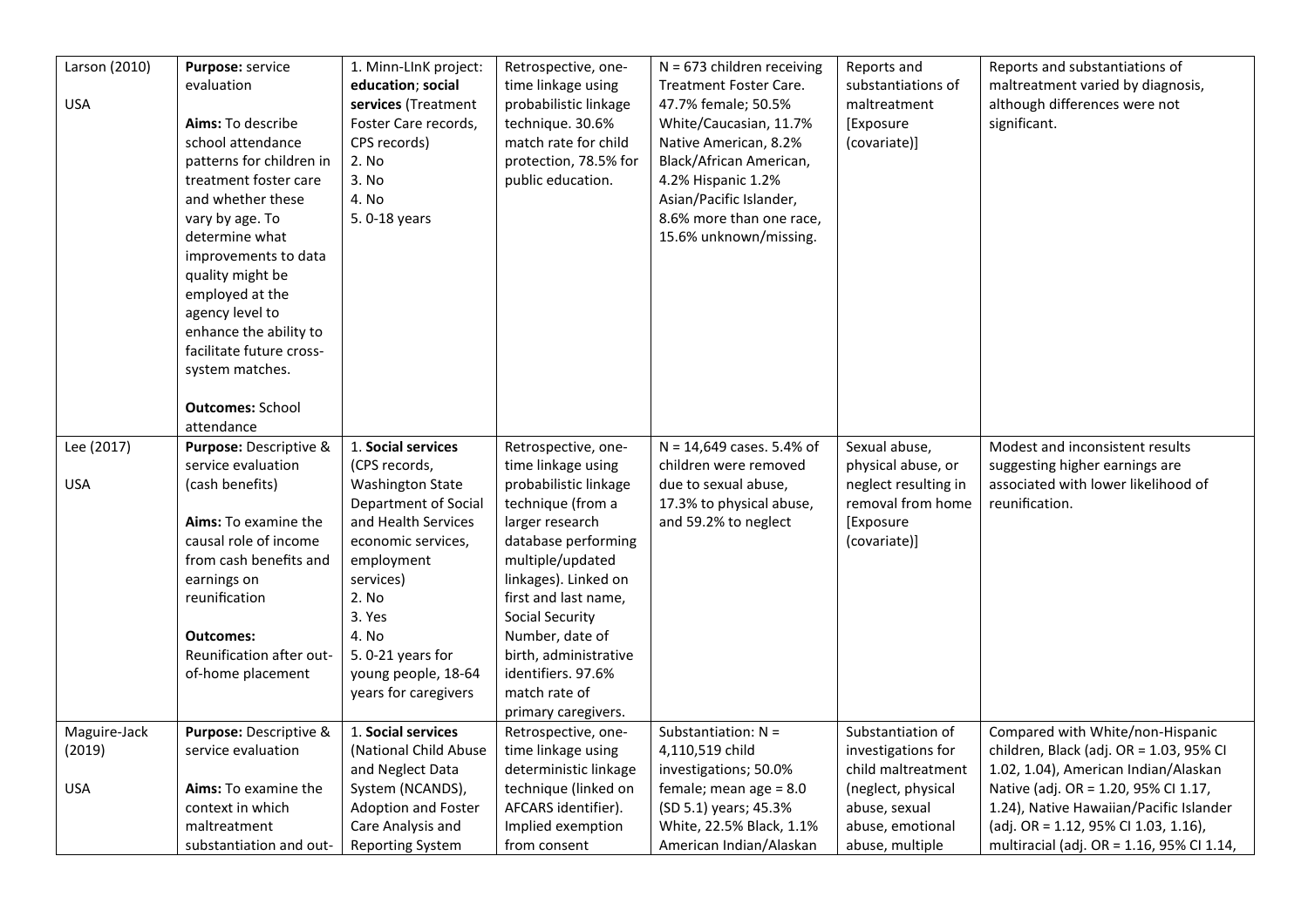| of-home placement        | (AFCARS)); other        | requirements.          | Native, 0.9% Asian, 0.2%    | types of abuse,    | 1.17), and Hispanic (adj. OR = 1.09, 95%     |
|--------------------------|-------------------------|------------------------|-----------------------------|--------------------|----------------------------------------------|
| occur in the child       | aggregate data          | Linkage improved       | Hawaiian/Pacific Islander,  | other) and out-of- | CI 1.08, 1.09) children all had a greater    |
| welfare system, with a   | (county-level census    | case identification    | 4.1% multiracial, 22.7%     | home care          | likelihood of substantiation and Asian       |
| specific focus on the    | data)                   | but details of linkage | Hispanic. 21.8% of          | placement          | children had a lower likelihood (adj. OR     |
| extent to which a        | 2. No                   | validation /quality    | investigations were         | [Outcome]          | = 0.95, 95% CI 1.03, 1.16). County-level     |
| child's race/ethnicity   | 3. Yes (final sample is | assessment ND.         | substantiated; 51.1% of     |                    | factors that increased the odds of           |
| and the county factors   | a random subset of      |                        | investigations were for     |                    | substantiation were higher percentage        |
| in which the child lives | full population         |                        | neglect, 12.2% for physical |                    | of single-headed households                  |
| impacts these            | sample)                 |                        | abuse, 4.4% for sexual      |                    | (standardised) (adj. OR = $1.04$ , 95% CI    |
| outcomes                 | 4. No                   |                        | abuse, 2.6% for emotional   |                    | 1.03, 1.05) and rural locale (adj. OR =      |
|                          | 5.0-18 years            |                        | abuse, 15.6% for multiple   |                    | 1.10, 95% CI 1.08, 1.12). Factors that       |
| Outcomes:                |                         |                        | maltreatment types, and     |                    | decreased odds of substantiation were        |
| Substantiation of        |                         |                        | 5.3% for other              |                    | high child poverty rate (adj. OR = 0.95,     |
| maltreatment and out-    |                         |                        | maltreatment types.         |                    | 95% CI 0.91, 0.98), greater percentage       |
| of-home placement        |                         |                        |                             |                    | of Black residents (standardised) (adj.      |
|                          |                         |                        | Out-of-home care            |                    | OR = 0.96, 95% CI 0.95, 0.98), and           |
|                          |                         |                        | placement: N = 3,619,387    |                    | higher juvenile arrest rate                  |
|                          |                         |                        | child investigations; 50.1% |                    | (standardised) (adj. OR = $0.99$ , $95\%$ CI |
|                          |                         |                        | female; mean age $= 8.0$    |                    | $0.97, 1.00$ ).                              |
|                          |                         |                        | (SD 5.0) years; 48.8%       |                    |                                              |
|                          |                         |                        | White, 21.3% Black, 1.1%    |                    | Compared with White/non-Hispanic             |
|                          |                         |                        | American Indian/Alaskan     |                    | children, Black (adj. OR = 1.15, 95% CI      |
|                          |                         |                        | Native, 0.9% Asian, 0.2%    |                    | 1.14, 1.16), American Indian/Alaskan         |
|                          |                         |                        | Hawaiian/Pacific Islander,  |                    | Native (adj. OR = 1.23, 95% CI 1.19,         |
|                          |                         |                        | 4.2% multiracial, 23.4%     |                    | 1.28), multiracial (adj. OR = 1.43, 95% CI   |
|                          |                         |                        | Hispanic. 7.9% of           |                    | 1.40, 1.46) children all had a greater       |
|                          |                         |                        | investigations resulted in  |                    | likelihood of out-of-home care               |
|                          |                         |                        | an out-of-home care         |                    | placement and Asian (adj. OR = 0.66,         |
|                          |                         |                        | placement; 47.2% of         |                    | 95% CI 0.63, 0.69) and Hispanic (adj. OR     |
|                          |                         |                        | investigations were for     |                    | = 0.97, 95% CI 0.96. 0.99) children had a    |
|                          |                         |                        | neglect, 13.5% for physical |                    | lower likelihood (no sig. difference for     |
|                          |                         |                        | abuse, 4.8% for sexual      |                    | Hawaiian/Pacific Islander). A higher         |
|                          |                         |                        | abuse, 2.8% for emotional   |                    | percentage of single-headed households       |
|                          |                         |                        | abuse, 16.3% for multiple   |                    | (standardised) (adj. OR = $1.09$ , 95% CI    |
|                          |                         |                        | maltreatment types, and     |                    | 1.07, 1.11) was the only county-level        |
|                          |                         |                        | 5.8% for other              |                    | factor that increased the odds of out-of-    |
|                          |                         |                        | maltreatment types.         |                    | home care placement. Factors that            |
|                          |                         |                        |                             |                    | decreased odds of out-of-home care           |
|                          |                         |                        |                             |                    | placement were high child poverty rate       |
|                          |                         |                        | (N.B. individual children   |                    | (adj. OR = 0.90, 95% CI 0.85, 0.95),         |
|                          |                         |                        | could have multiple         |                    | greater percentage of Black residents        |
|                          |                         |                        | investigations)             |                    | (standardised) (adj. OR = 0.90, 95% CI       |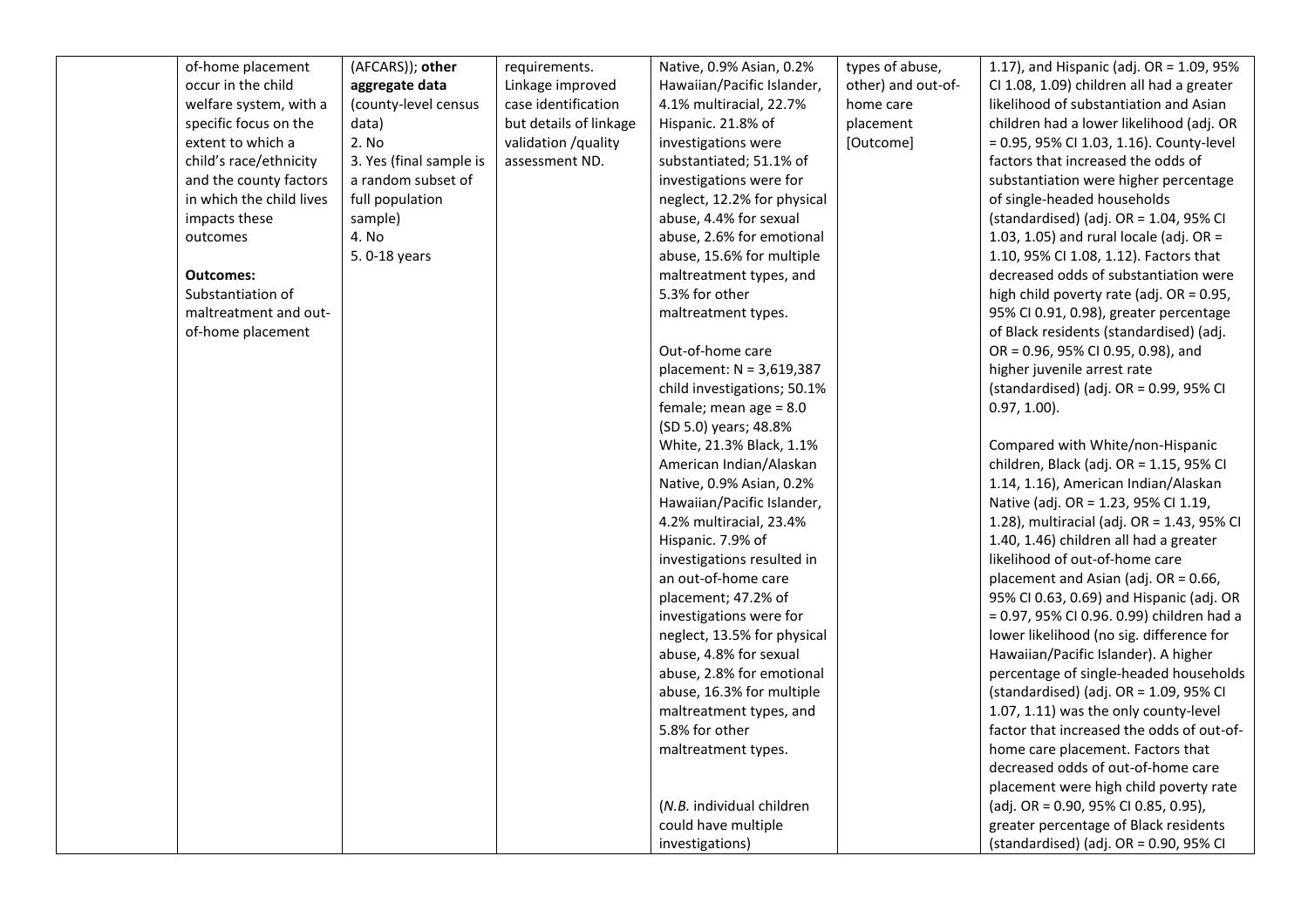|                |                            |                      |                        |                              |                     | 0.89, 0.92), higher juvenile arrest rate     |
|----------------|----------------------------|----------------------|------------------------|------------------------------|---------------------|----------------------------------------------|
|                |                            |                      |                        |                              |                     | (standardised) (adj. OR = 0.97, 95% CI       |
|                |                            |                      |                        |                              |                     | 0.96, 0.99), and rural local (adj. OR =      |
|                |                            |                      |                        |                              |                     | 0.97, 95% CI 0.94, 0.99).                    |
|                |                            |                      |                        |                              |                     |                                              |
|                |                            |                      |                        |                              |                     | Additional results/interaction effects       |
|                |                            |                      |                        |                              |                     | can be found in the main paper.              |
| Murphey (2000) | Purpose: Descriptive &     | 1. Health (vital     | Retrospective, one-    | All births from 1992-1995    | Substantiated child | Children receiving home visits were          |
|                | service evaluation         | statistics, Vermont  | time linkage. Linkage  | in Vermont, USA (N =         | abuse and neglect   | more likely than those not receiving         |
| <b>USA</b>     | (home visiting)            | Department of        | technique              | 29,354; N = 9290 in home     | (could be by        | home visits to have a substantiated          |
|                |                            | Health home visiting | (probabilistic vs.     | visiting programme, of       | someone other       | maltreatment report (3.1% vs. 0.6%; OR       |
|                | Aims: To test the          | records)             | deterministic) ND.     | whom $N = 8403$ were         | than                | = 2.4). The risk factors associated with     |
|                | feasibility of linking     | 2. No                | Linked on mother's     | matched with birth           | parents/caregivers) | increased likelihood of substantiated        |
|                | administrative datasets    | 3. Yes               | first and last name,   | records. N = 385 children    | [Outcome]           | maltreatment were maternal education         |
|                | to provide broad           | 3. Yes               | child's first and last | (1.3%) experienced           |                     | less than high school (adj. $OR = 4.8$ ), no |
|                | information on             | 4.0-3 years          | name, child's date of  | substantiated                |                     | prenatal care (adj. OR = 3.6), unmarried     |
|                | programme                  |                      | birth, child's Social  | abuse/neglect during         |                     | mother (adj. $OR = 2.2$ ), multiple birth    |
|                | effectiveness and          |                      | Security Number.       | reporting period ( $N = 266$ |                     | (adj. OR = 2.1), maternal smoking, late      |
|                | client characteristics.    |                      | 90.5% match rate for   | (3.1%) who received home     |                     | prenatal care, and parity > 1 (precise       |
|                | To examine family          |                      | children receiving     | visits and $N = 119$ (0.6%)  |                     | ORs not given for final three factors;       |
|                | characteristics, at the    |                      | home visiting, 70.9%   | who did not receive home     |                     | approx. $ORs = 1.5$                          |
|                | time of birth, of abuse    |                      | match rate for         | visits).                     |                     |                                              |
|                | and non-abused             |                      | mothers receiving      |                              |                     |                                              |
|                | children to identify       |                      | home visiting.         |                              |                     |                                              |
|                | correlates of child        |                      | Manual review of       |                              |                     |                                              |
|                | maltreatment.              |                      | matched records        |                              |                     |                                              |
|                |                            |                      | showed 1.2% were       |                              |                     |                                              |
|                | <b>Outcomes: Programme</b> |                      | matched incorrectly    |                              |                     |                                              |
|                | effectiveness and          |                      | and 1.6% had minor     |                              |                     |                                              |
|                | client characteristics;    |                      | inconsistences         |                              |                     |                                              |
|                | factors associated with    |                      | (97.2% maintained      |                              |                     |                                              |
|                | child maltreatment         |                      | match status);         |                              |                     |                                              |
|                |                            |                      | manual review of       |                              |                     |                                              |
|                |                            |                      | unmatched records      |                              |                     |                                              |
|                |                            |                      | resulted in 1.9%       |                              |                     |                                              |
|                |                            |                      | matched through        |                              |                     |                                              |
|                |                            |                      | visual examination.    |                              |                     |                                              |
|                |                            |                      |                        | Multi-sectoral involvement   |                     |                                              |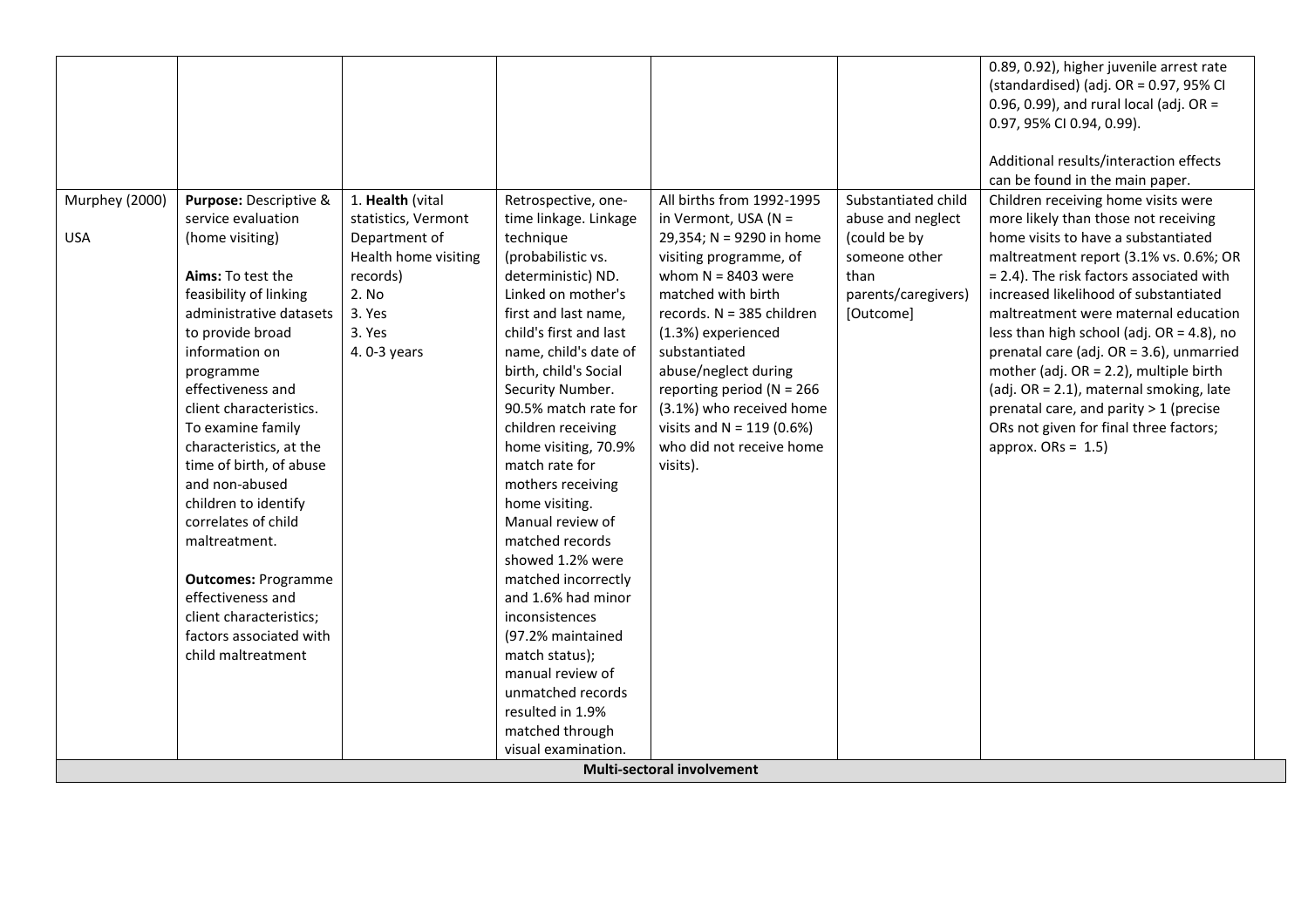| Aalders (2012) | Purpose: Descriptive      | 1. Justice (Juvenile    | Retrospective, one-    | <b>ND</b> | Substantiated child      | Young people involved in one of the         |
|----------------|---------------------------|-------------------------|------------------------|-----------|--------------------------|---------------------------------------------|
|                |                           | <b>Justice National</b> | time linkage using     |           | protection notifications | three sectors (justice, housing support,    |
| Australia      | Aims: To examine links    | Minimum Data Set);      | deterministic linkage  |           | [Exposure/               | child protection) were more likely than     |
|                | between child             | social services (CPS    | technique. Linked on   |           | outcome, depending on    | the general population to have              |
|                | maltreatment,             | records, Supported      | a statistical linkage  |           | analysis]                | involvement in $\geq 1$ other sector. 6% of |
|                | homelessness, and         | Accommodation           | key comprised of 5     |           |                          | young people with a maltreatment            |
|                | juvenile justice          | Assistance Program)     | letters of name, date  |           |                          | substantiation had received housing         |
|                |                           | 2. No                   | of birth, and sex).    |           |                          | support in the year preceding the           |
|                | <b>Outcomes: Pathways</b> | 3. Yes                  | This method            |           |                          | substantiation and 9% received support      |
|                | between child             | 4. No                   | identified 99.7% of    |           |                          | in the year following the substantiation    |
|                | protection,               | 5. ND                   | links using name-      |           |                          | (4% and 6%, respectively, for child         |
|                | homelessness, and         |                         | based linkage with     |           |                          | protection notifications more generally).   |
|                | criminal justice          |                         | clerical review ('true |           |                          | 8% of young people with a child             |
|                |                           |                         | links'). Clients       |           |                          | protection notification were also under     |
|                |                           |                         | provided consent for   |           |                          | juvenile justice supervision; these young   |
|                |                           |                         | use of their records.  |           |                          | people entered supervision earlier than     |
|                |                           |                         |                        |           |                          | their peers (21% entered between age        |
|                |                           |                         |                        |           |                          | 10-13, compared with 6% for those           |
|                |                           |                         |                        |           |                          | without notifications).                     |
|                |                           |                         |                        |           |                          |                                             |
|                |                           |                         |                        |           |                          |                                             |
|                |                           |                         |                        |           |                          |                                             |
|                |                           |                         |                        |           |                          |                                             |
|                |                           |                         |                        |           |                          |                                             |
|                |                           |                         |                        |           |                          |                                             |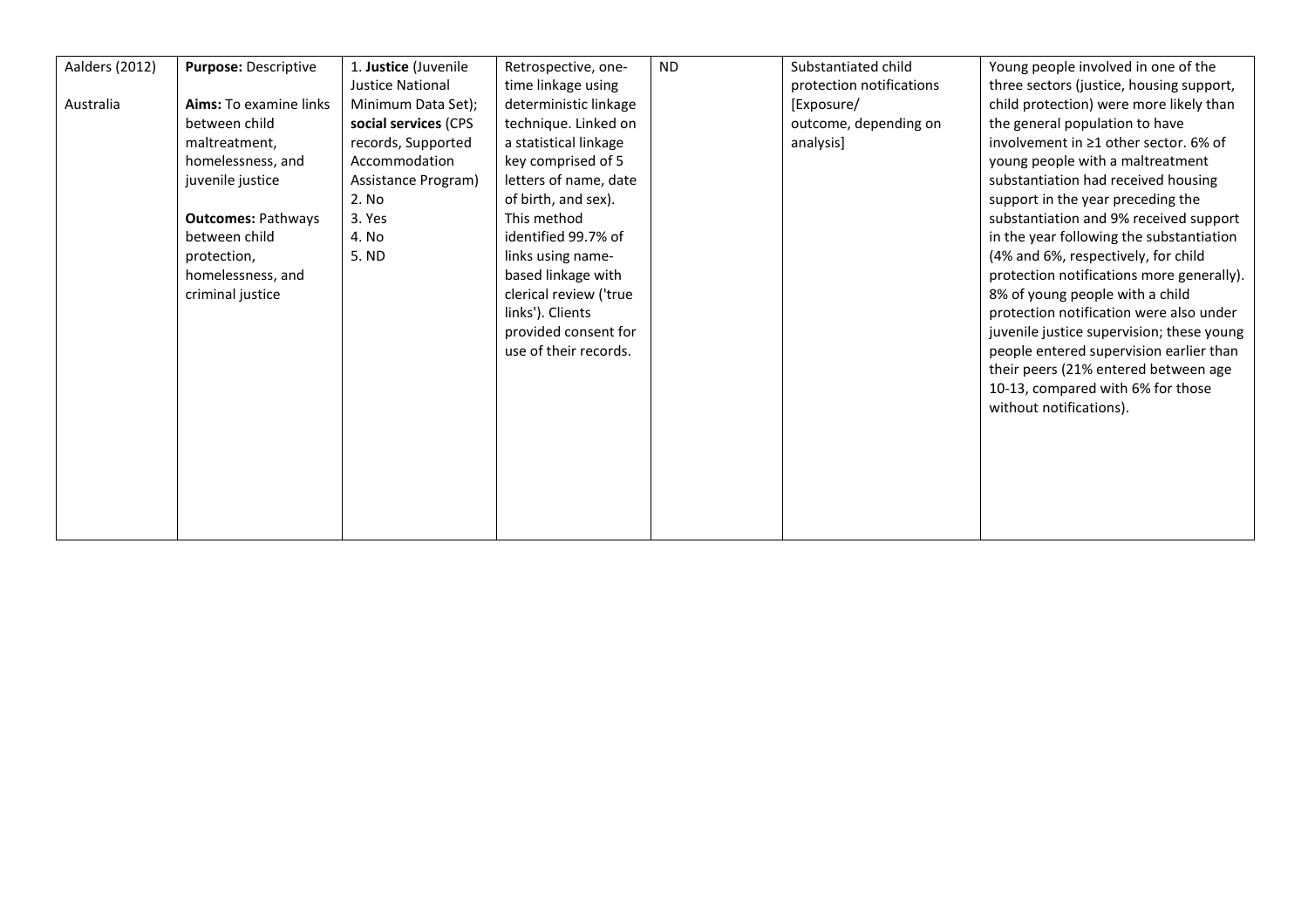| Eastman    | Purpose: Descriptive      | 1. Justice (California  | Retrospective, one-    | $N = 394,377$ individuals    | Maltreatment        | 43.4% of all arrested youth had had CPS   |
|------------|---------------------------|-------------------------|------------------------|------------------------------|---------------------|-------------------------------------------|
| (2019b)    |                           | Department of           | time linkage using     | aged ≤24 arrested and        | reports (neglect,   | involvement (24.5% unsubstantiated        |
|            | Aims: To document the     | Justice's Automated     | probabilistic linkage  | booked for                   | physical abuse,     | reports, 9.6% substantiated reports with  |
| <b>USA</b> | full child protective     | <b>Criminal History</b> | technique. Linked on   | misdemeanours/felonies.      | sexual abuse). Four | no foster care placement, 9.4% foster     |
|            | service (CPS) histories   | System (felonies and    | a combination of       | 25.4% female; mean age       | hierarchical        | care placement due to maltreatment).      |
|            | of arrested youth and     | misdemeanours));        | unique (social         | at arrest = $20.5$ years (SD | groupings of        | 51.6% of youth with CPS involvement       |
|            | young adults              | social services (CPS    | security number) and   | 3.0); 50.1% Hispanic,        | maltreatment: (1)   | had reports of alleged physical abuse,    |
|            |                           | records)                | non-unique (first      | 24.9% non-Hispanic           | no history of CPS   | 9.9% of sexual abuse, and 26.7% of        |
|            | <b>Outcomes: Criminal</b> | 2. No                   | name, middle name,     | White, 16.1% non-            | involvement, (2) 1+ | multiple types of maltreatment. 59.6%     |
|            | justice contact before    | 3. Yes                  | last name, date of     | Hispanic Black, 8.9% non-    | unsubstantiated     | had their first reports before age 10.    |
|            | age 24                    | 4. No                   | birth) identifiers.    | Hispanic other/missing;      | reports of          | Factors that were significantly           |
|            |                           | 5.0-24 years            | Permission to access   | 43.4% had a history of CPS   | maltreatment and    | associated with CPS involvement were      |
|            |                           |                         | records agreed         | involvement.                 | no substantiated    | female sex, non-Hispanic Black            |
|            |                           |                         | between university     |                              | reports/foster care | ethnicity, greater number of arrests,     |
|            |                           |                         | and data-holding       |                              | experience, (3) 1+  | and felony charges. 60.2% of youth with   |
|            |                           |                         | organisations (no      |                              | reports of          | uncensored data (birth in or after 1998)  |
|            |                           |                         | consent from           |                              | substantiated       | had contact vs. 41.3% with censored       |
|            |                           |                         | individuals required). |                              | maltreatment        | data (birth before 1998). 31.0% of youth  |
|            |                           |                         | Linkage                |                              | reports but no      | born in or after 1998 had                 |
|            |                           |                         | validation/quality     |                              | foster care         | unsubstantiated reports, 14.1% had        |
|            |                           |                         | assessment ND.         |                              | experience, (4)     | substantiated reports with no foster      |
|            |                           |                         |                        |                              | foster care         | care placement, and 15.1% had foster      |
|            |                           |                         |                        |                              | placement due to    | care placement due to maltreatment        |
|            |                           |                         |                        |                              | maltreatment.       | (vs. 23.7%, 9.0%, and 8.7%, respectively, |
|            |                           |                         |                        |                              | [Exposure]          | for those born before 1998).              |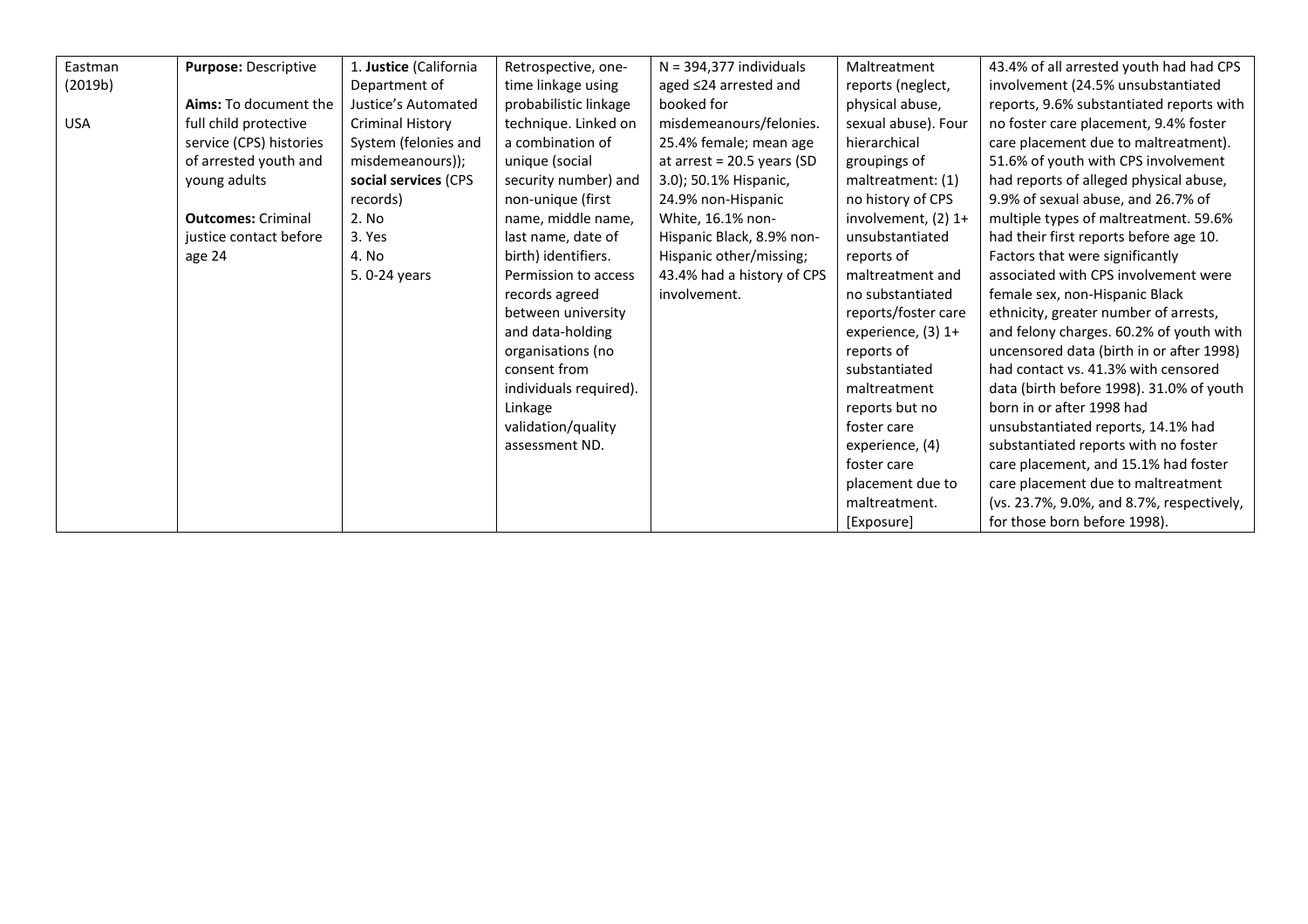| Herz (2019) | Purpose: Descriptive     | 1. Justice (juvenile   | Retrospective, one-   | $N = 15,076$ youth with a    | Child maltreatment   | Dual system contact of any type among     |
|-------------|--------------------------|------------------------|-----------------------|------------------------------|----------------------|-------------------------------------------|
|             |                          | justice, police, court | time linkage using    | juvenile delinquency court   | reports for abuse,   | youth with a juvenile justice court       |
| <b>USA</b>  | Aims: To determine       | services (see paper    | probabilistic linkage | petition and child welfare   | neglect (regardless  | petition ranged from 44.8-70.4% across    |
|             | incidence rates for dual | for details on sources | technique. Linked on  | involvement and              | of substantiation),  | the three sites. Dual system 'pathways'   |
|             | system youth overall     | for each of the three  | 'personally-          | comparison group of $N =$    | and receipt of child | varied greatly: non-concurrent system     |
|             | and by pathway to        | study sites)); social  | identifying           | 499,467 with child welfare   | welfare services     | contact was more prevalent than           |
|             | determine whether        | services (CPS          | information'. Data    | involvement only in three    | [Outcome]            | concurrent contact (49.2-72.6% vs. 27.4-  |
|             | dual system youth        | records)               | were de-identified.   | locations (New York City     |                      | 46.5%). The most common pathway by        |
|             | contact differs in type  | 2. No                  | Consent for analysis  | and two counties in Illinois |                      | far was the 'child welfare pathway', i.e. |
|             | and in timing. To test   | 3. Yes                 | not required because  | and Ohio). Dual system       |                      | child welfare before juvenile justice     |
|             | whether the              | 4. No                  | of de-identified      | youth: 22.0-35.5% female     |                      | (48.3-70.8%). Characteristics and system  |
|             | characteristics and      | 5. 10-18 years         | nature of data.       | across three counties;       |                      | experiences varied within and between     |
|             | system experiences       |                        | Linkage               | 71.3-79.4% African           |                      | different pathways. Compared with         |
|             | vary significantly (a)   |                        | validation/quality    | American. Child welfare      |                      | youth with child welfare contact only,    |
|             | between dual system      |                        | assessment ND.        | only youth: 48.7-50.1%;      |                      | dual system youth had a significantly     |
|             | youth compared to        |                        |                       | 38.7-60.1% African           |                      | higher proportion of males, proportion    |
|             | their single system      |                        |                       | American.                    |                      | of African American youth, average age    |
|             | counterparts and (b)     |                        |                       |                              |                      | at first and last welfare investigations, |
|             | across dual system       |                        |                       |                              |                      | average number of investigations,         |
|             | pathways.                |                        |                       |                              |                      | length of time spent in child welfare,    |
|             |                          |                        |                       |                              |                      | proportion ever placed in out-of-home     |
|             | <b>Outcomes:</b>         |                        |                       |                              |                      | care, and average number of               |
|             | Involvement in the       |                        |                       |                              |                      | placements.                               |
|             | child welfare and        |                        |                       |                              |                      |                                           |
|             | juvenile justice systems |                        |                       |                              |                      |                                           |
|             | ('dual system')          |                        |                       |                              |                      |                                           |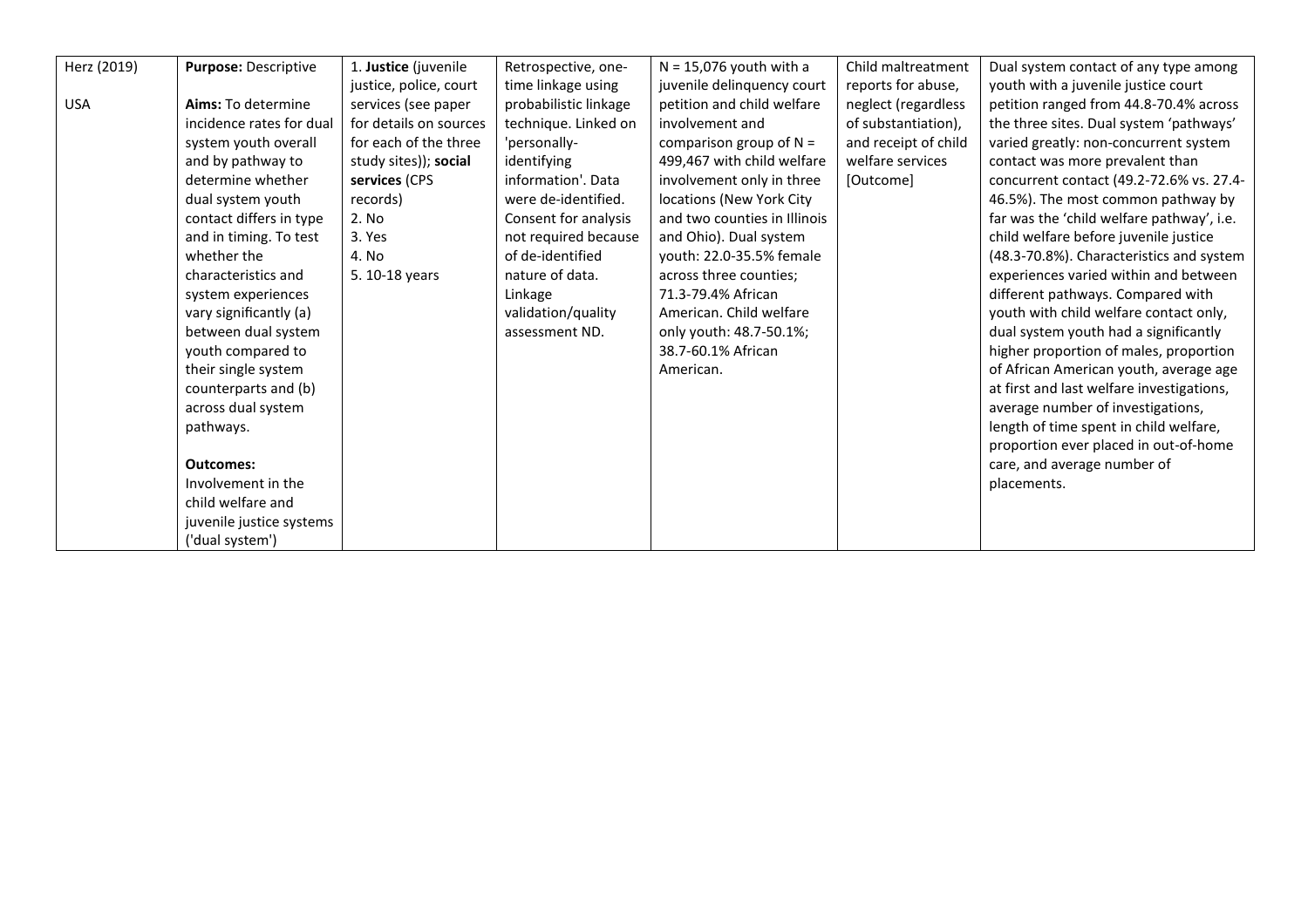| Hurren (2017) | Purpose: Descriptive   | 1. Queensland              | Retrospective, one-    | $N = 4511$ children born in | CPS involvement     |                                            |
|---------------|------------------------|----------------------------|------------------------|-----------------------------|---------------------|--------------------------------------------|
|               |                        | Linkage Project            | time linkage using     | 1990 with at least one      | (including, but not | 15.7% of children with ≥1 substantiated    |
| Australia     | Aims: To examine the   | (QLP): justice             | probabilistic linkage  | substantiated               | limited to physical | maltreatment report had received a         |
|               | consistency of life-   | (juvenile justice);        | technique. Data were   | maltreatment report. 54%    | abuse, emotional    | guilty verdict by age 18. Six groups of    |
|               | course child           | social services (CPS       | shared with            | female; 15% Indigenous.     | abuse, sexual abuse | maltreatment trajectories were             |
|               | maltreatment           | records)                   | researchers in de-     |                             | or exploitation, or | identified: (1) 'adolescent peak - chronic |
|               | trajectories and youth | 2. No                      | identified format.     |                             | neglect). Only one  | victimisation (AP-CV)'; (2) 'adolescent    |
|               | offending links across | 3. Yes                     | Linkage                |                             | type of             | limited - low victimisation (AL-LV)'; (3)  |
|               | birth cohorts          | 4. No                      | validation/quality     |                             | maltreatment could  | 'primary school transition - chronic       |
|               |                        | 5.0-18 years               | assessment ND.         |                             | be recorded per     | victimisation (PST-CV)'; (4) 'middle       |
|               | <b>Outcomes: Youth</b> |                            |                        |                             | report (the 'most   | childhood limited - low victimisation      |
|               | offending (binary      |                            |                        |                             | serious' type);     | (MCL-LV)'; (5) 'early childhood limited -  |
|               | presence/absence of    |                            |                        |                             | multi-type          | low victimisation (ECL-LV)'; and (6)       |
|               | ≥1 'guilty' verdict)   |                            |                        |                             | maltreatment        | secondary school transition - chronic      |
|               |                        |                            |                        |                             | therefore required  | victimisation (SST-CV)' (see paper for     |
|               |                        |                            |                        |                             | change across       | additional details on trajectory           |
|               |                        |                            |                        |                             | multiple reports    | characteristics). Proportion of each       |
|               |                        |                            |                        |                             | [Exposure]          | trajectory group with a guilty verdict     |
|               |                        |                            |                        |                             |                     | ranged from 8.9 (ECL-LV) to 45.3% (AP-     |
|               |                        |                            |                        |                             |                     | CV). Groups with chronic maltreatment      |
|               |                        |                            |                        |                             |                     | (AP-CV, SST-CV, PST-CV) had the largest    |
|               |                        |                            |                        |                             |                     | proportion of young offenders (30.3-       |
|               |                        |                            |                        |                             |                     | 45.3%). Results were largely consistent    |
|               |                        |                            |                        |                             |                     | with findings from a previous study of     |
|               |                        |                            |                        |                             |                     | the 1983-4 cohort.                         |
| Rodriguez     | Purpose: Descriptive   | 1. Social services         | Could not categorise   | $N = 258$ families in       | CPS referrals for   | 57.8% of families had ≥1 referral for      |
| (2016)        |                        | (Alameda County            | due to insufficient    | emergency shelters with     | abuse/neglect,      | abuse/neglect, 48.5% had ≥1                |
|               | Aims: To examine the   | <b>Social Services CPS</b> | description of linkage | at least one child aged 15  | regardless of       | investigated referral, and 18.6% had ≥1    |
| <b>USA</b>    | patterns and sequence  | records, public            | techniques. Families   | or younger. Surveyed        | investigation or    | substantiated referral. Un-                |
|               | of families'           | assistance data,           | gave consent at        | parents: 95.7% female;      | substantiation      | investigated/unfounded reports             |
|               | involvement with       | Homeless                   | enrolment. Linkage     | mean age = 32.0 (SD 8.9);   | [Exposure/outcome   | increased in the months before shelter     |
|               | homeless shelters and  | Management                 | validation/quality     | 57.0% Black, 19.0%          | , dependent on      | entry and spiked immediately after         |
|               | CPS and whether        | Information System);       | assessment ND.         | Hispanic, 11.6% White,      | research questions] | entry; substantiated reports increased     |
|               | involvement in each    | study-specific (incl. a    |                        | 4.7% Asian/Pacific          |                     | after shelter entry. Shelter use before    |
|               | system predicts        | psychosocial               |                        | Islander, 7.7% other.       |                     | study entry was associated with any        |
|               | involvement in the     | challenges index)          |                        | 57.8% of families had ≥1    |                     | subsequent CPS referrals (adj. OR =        |
|               | other                  | 2. Yes                     |                        | referral for abuse/neglect, |                     | 2.84, 95%Cl 1.30, 6.19) but not            |
|               |                        | 3. No                      |                        | 48.5% had ≥1 investigated   |                     | investigations or substantiations.         |
|               | <b>Outcomes: CPS</b>   | 4. Yes                     |                        | referral, and 18.6% had ≥1  |                     | Ethnicity was not associated with CPS      |
|               | involvement, shelter   | 5. ND                      |                        | substantiated referral.     |                     | referrals after study entry in             |
|               | system involvement     |                            |                        |                             |                     | multivariable models. Additional shelter   |
|               |                        |                            |                        |                             |                     |                                            |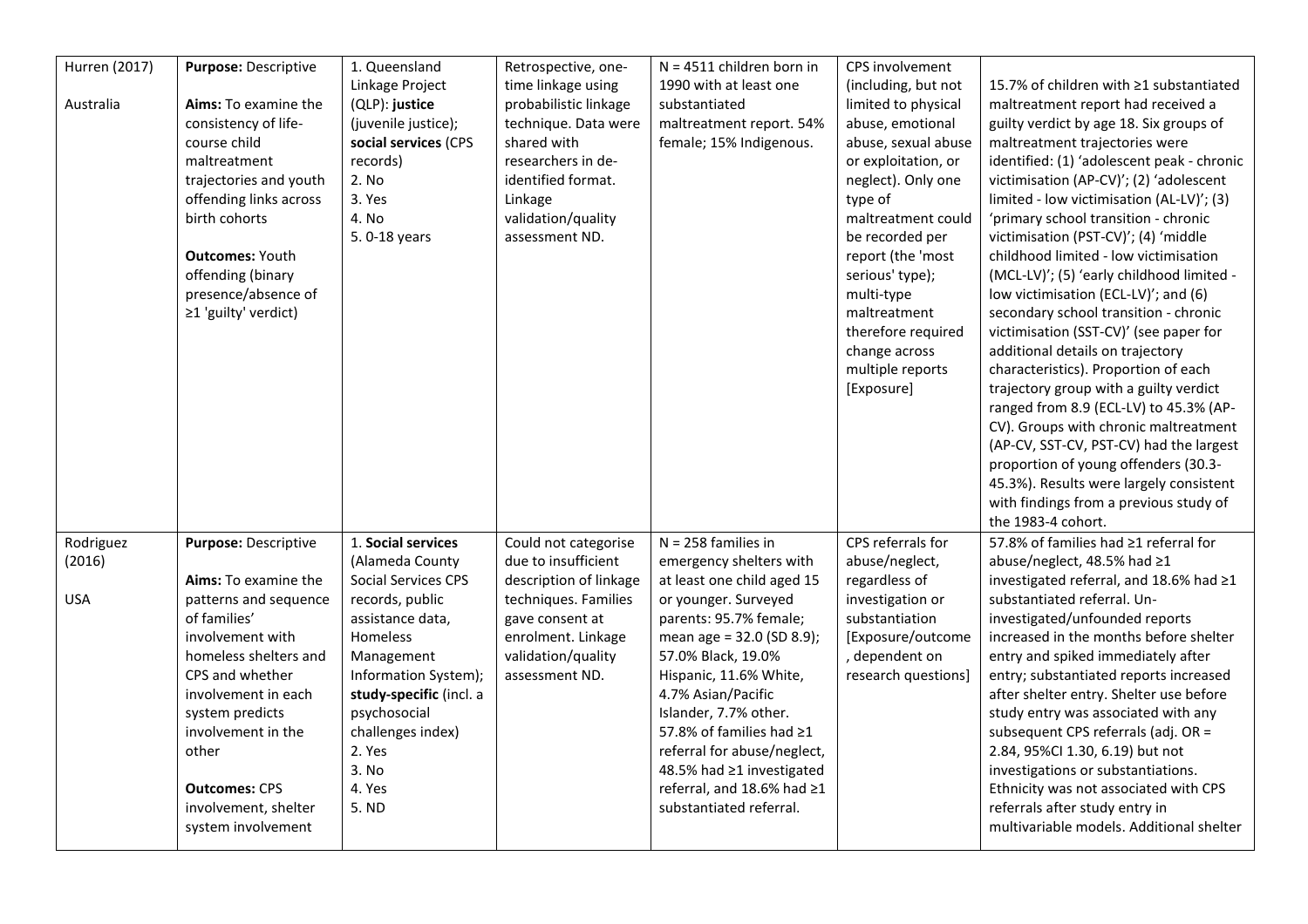|  |  |                                                | episodes after study entry were not<br>predicted by CPS referral. |  |
|--|--|------------------------------------------------|-------------------------------------------------------------------|--|
|  |  |                                                |                                                                   |  |
|  |  |                                                |                                                                   |  |
|  |  |                                                |                                                                   |  |
|  |  |                                                |                                                                   |  |
|  |  |                                                |                                                                   |  |
|  |  | Methodological considerations and advancements |                                                                   |  |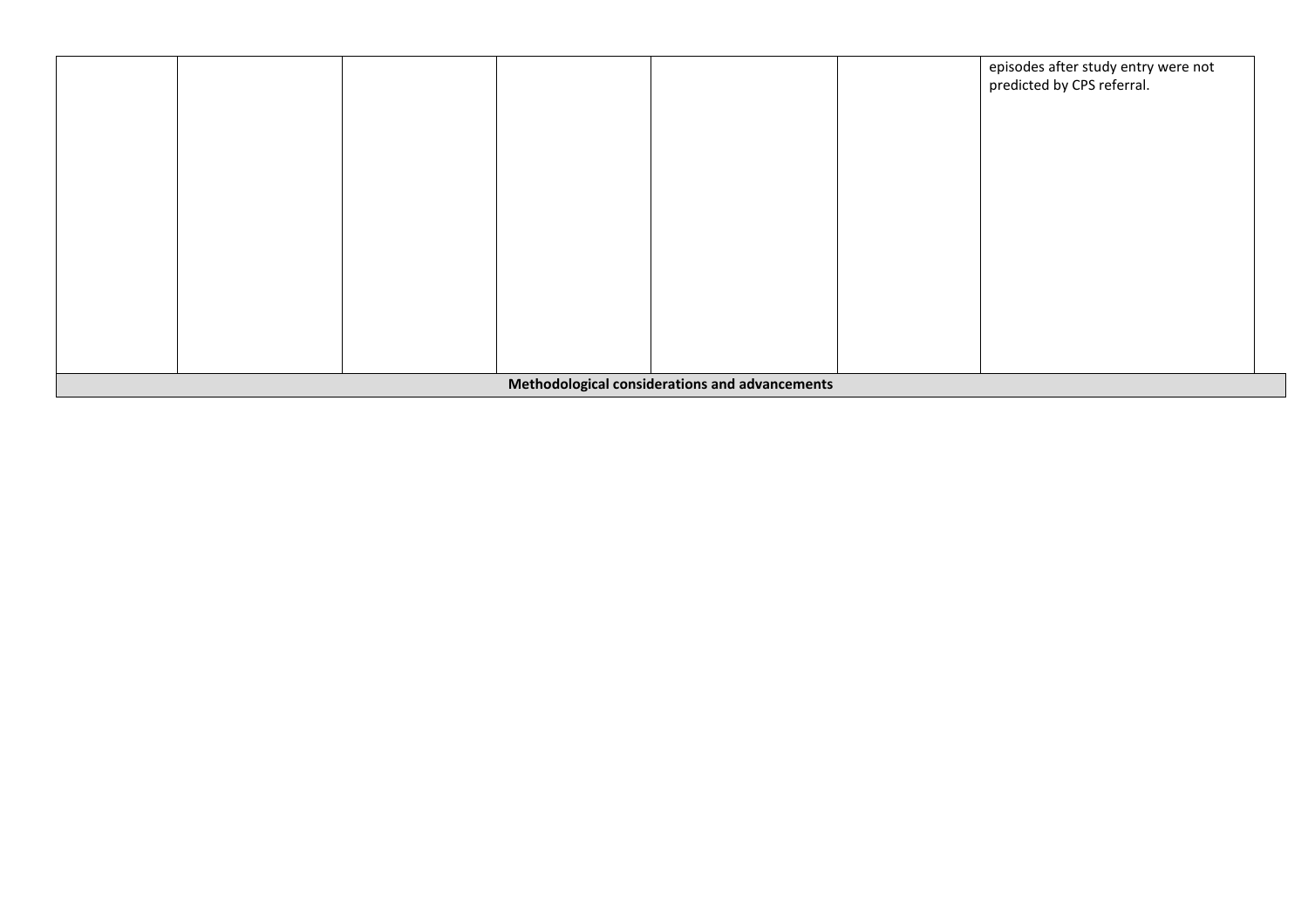| Parrish (2017) | <b>Purpose:</b>        | 1. Alaska              | Multiple one-time         | $N = 1162$ PRAMS-eligible    | Child maltreatment   | $N = 327$ (24.2%) children had $\geq 1$ multi- |
|----------------|------------------------|------------------------|---------------------------|------------------------------|----------------------|------------------------------------------------|
|                | Methodological         | Longitudinal Child     | linkages using            | births in Alaska, USA 2009   | reports (sexual      | source maltreatment report in the study        |
| <b>USA</b>     | advancement/quality    | Abuse and Neglect      | deterministic and         | (further details not given). | abuse, physical      | period. Before age 1 was the most              |
|                | assessment             | Linkage (ALCANLink):   | probabilistic             | Weighted prevalence          | abuse, mental        | common time for reports (39.1%).               |
|                |                        | health (Pregnancy      | (iterative)               | estimates for CPS reports    | injury, neglect) and | Neglect was the most common reason             |
|                | Aims: To evaluate and  | <b>Risk Assessment</b> | techniques. Linked        | among all PRAMS births       | maltreatment-        | for CPS reports (88.7% of all reports),        |
|                | quantify the impact of | Monitoring System,     | on first, last, and alias | were 2.7% (95% CI 1.7,       | related mortality    | followed by mental injury (38.5%),             |
|                | non-linkage            | vital records, Alaska  | names, date of birth      | 6.5) for sexual abuse        | [Outcome]            | physical abuse (21.4%), sexual abuse           |
|                | misspecification and   | Child Death Review.    | and sex. Data were        | allegations, 5.1% (95% CI    |                      | (11.6%). CPS captured 98%, Child               |
|                | single source          | Maternal Child Death   | provided to               | 3.6, 6.5) for physical abuse |                      | Advocacy Centre 13%, Anchorage Police          |
|                | maltreatment           | Review); justice       | researchers in de-        | allegations, 9.1% (95% CI    |                      | Department 10%, Child Death Review N           |
|                | ascertainment use on   | (Anchorage Police      | identified format.        | 7.2, 11.0) for mental injury |                      | = 5 fatalities (2% of all maltreatment         |
|                | reported maltreatment  | Department); social    | Examination of            | allegations, and 21.0%       |                      | reports). Overall (weighted) incidence         |
|                | risk and effect        | services (CPS          | match rates showed        | (95% Cl 18.4, 23.6) for      |                      | proportion estimate for the cohort of a        |
|                | estimates in a linked  | records, Child         | 94.1% of all PRAMS        | neglect allegations.         |                      | multi-source report before age 6 was           |
|                | dataset                | <b>Advocacy Center</b> | births could be linked    |                              |                      | 28.3% (95% CI 23.6, 33.0); failure to          |
|                |                        | agency reports);       | to records from the       |                              |                      | account for out-of-state emigration            |
|                | <b>Outcomes: Child</b> | other (Alaska          | Department of             |                              |                      | biased this proportion by 12% (from            |
|                | maltreatment reports   | <b>Permanent Fund</b>  | Revenue records (the      |                              |                      | 28.3% to 25.2%) and HRs by up to 33%.          |
|                | and deaths             | Dividend)              | most universal of the     |                              |                      | Restrictive linkage parameters                 |
|                |                        | 2. Yes                 | datasets). See Parrish    |                              |                      | (deterministic linkage matches only)           |
|                |                        | 3. Yes                 | (2017) for additional     |                              |                      | further biased the incidence proportion        |
|                |                        | 4. Yes                 | detail on quality         |                              |                      | and risk factor HRs downward. Multi-           |
|                |                        | 5.0-5 years            | assessment and            |                              |                      | source linkages did not vastly improve         |
|                |                        |                        | match rates.              |                              |                      | estimate quality versus using CPS              |
|                |                        |                        |                           |                              |                      | reports alone.                                 |
|                |                        |                        |                           |                              |                      |                                                |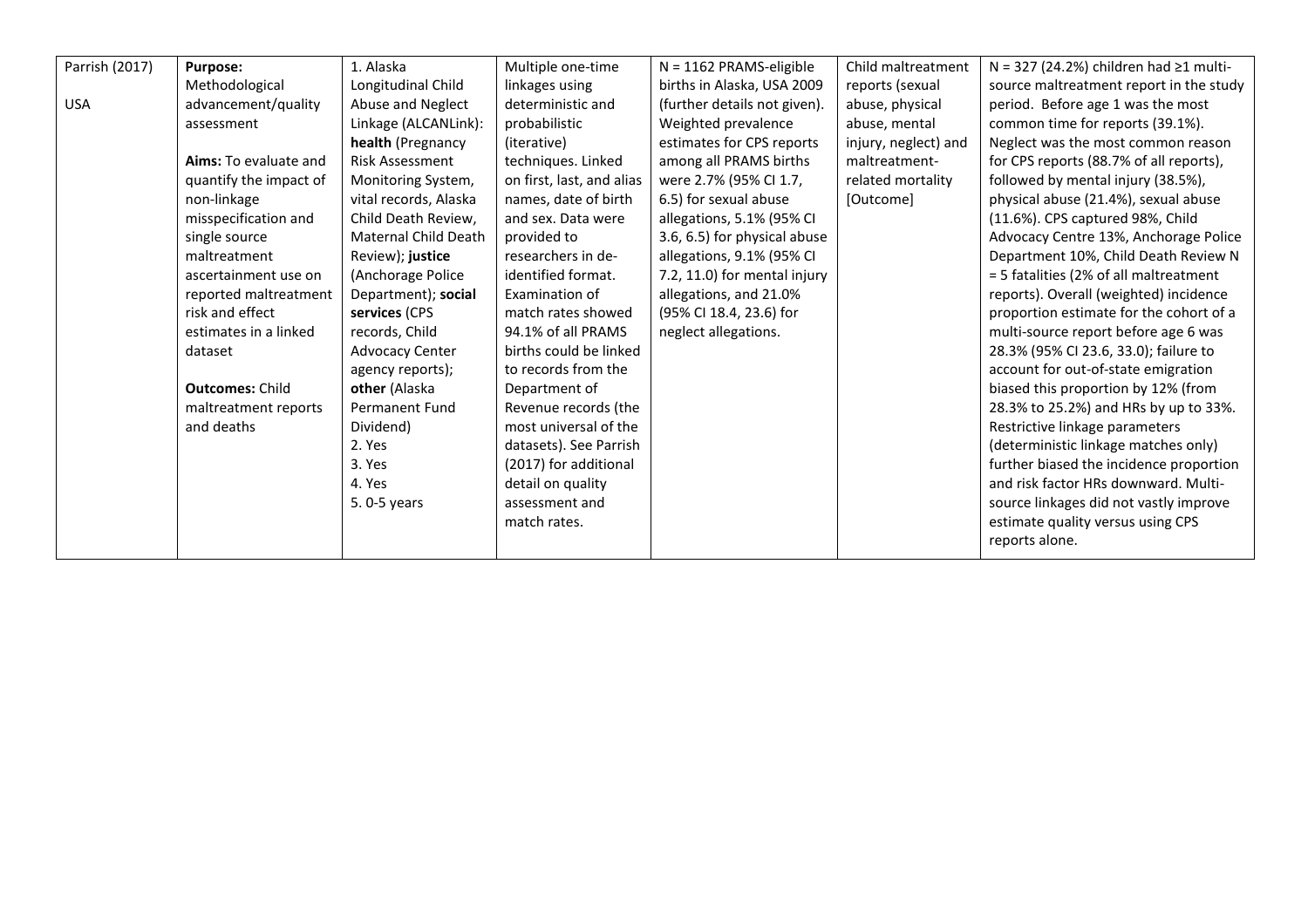| Putnam-    | Purpose: Descriptive &  | 1. Health (vital birth | Retrospective linkage   | All live births in California | Allegations of       | 13.9% of children were reported for      |
|------------|-------------------------|------------------------|-------------------------|-------------------------------|----------------------|------------------------------------------|
| Hornstein  | methodological          | records); social       | using probabilistic     | 1999-2002 (N =                | maltreatment (incl.  | possible maltreatment by age 5. (7.4%    |
| (2011c)    | advancement             | services (CPS          | linkage technique.      | 2,112,277), focusing on       | physical abuse,      | had an allegation of neglect, 2.5% of    |
|            | (surveillance)          | records)               | Linked on child's first | those who had a               | sexual abuse,        | risk/other, 1.8% of physical abuse, 1.5% |
| <b>USA</b> |                         | 2. No                  | name, middle name,      | maltreatment report           | emotional abuse,     | emotional abuse, 0.7% sexual abuse);     |
|            | Aims: To provide a      | 3. Yes                 | last name, date of      | before age 5 (293,441;        | neglect, and risk of | 5.2% had a substantiated report. Higher  |
|            | population-level view   | 4. No                  | birth, ethnicity,       | 13.9%). 7.4% had an           | maltreatment/othe    | rates of reports were observed for       |
|            | of children reported    | 5.0-5 years            | gender, maternal and    | allegation of neglect, 2.5%   | r), regardless of    | children with a health risk at birth     |
|            | for maltreatment        |                        | paternal names and      | of risk/other, 1.8% of        | investigation or     | (17.9% had allegations vs. 13.4% of      |
|            | during the first five   |                        | Social Security         | physical abuse, 1.5%          | substantiation       | children without health risk), birth     |
|            | years of life in        |                        | Numbers. Match rate     | emotional abuse, 0.7%         | [Outcome]            | payment with public insurance (21.6%     |
|            | California              |                        | was 84% with            | sexual abuse.                 |                      | vs. 8.5% of those with other types of    |
|            |                         |                        | differences by          |                               |                      | payment), children of Black mothers      |
|            | <b>Outcomes:</b>        |                        | substantiation          |                               |                      | (29.7% vs. 5.8-14.1% for other           |
|            | Maltreatment            |                        | (substantiated files    |                               |                      | ethnicities), children with missing      |
|            | allegation before age 5 |                        | more likely to be       |                               |                      | paternity on their birth records (33.7%  |
|            |                         |                        | linked) but not type    |                               |                      | vs. 11.8% with established paternity),   |
|            |                         |                        | of allegation.          |                               |                      | and children second or higher in the     |
|            |                         |                        |                         |                               |                      | birth order (16.0% vs. 10.6% of first-   |
|            |                         |                        |                         |                               |                      | borns). Dose response relationships      |
|            |                         |                        |                         |                               |                      | were also seen for maternal age (higher  |
|            |                         |                        |                         |                               |                      | rates for younger ages) and education    |
|            |                         |                        |                         |                               |                      | (higher rates for less education).       |
|            |                         |                        |                         |                               |                      |                                          |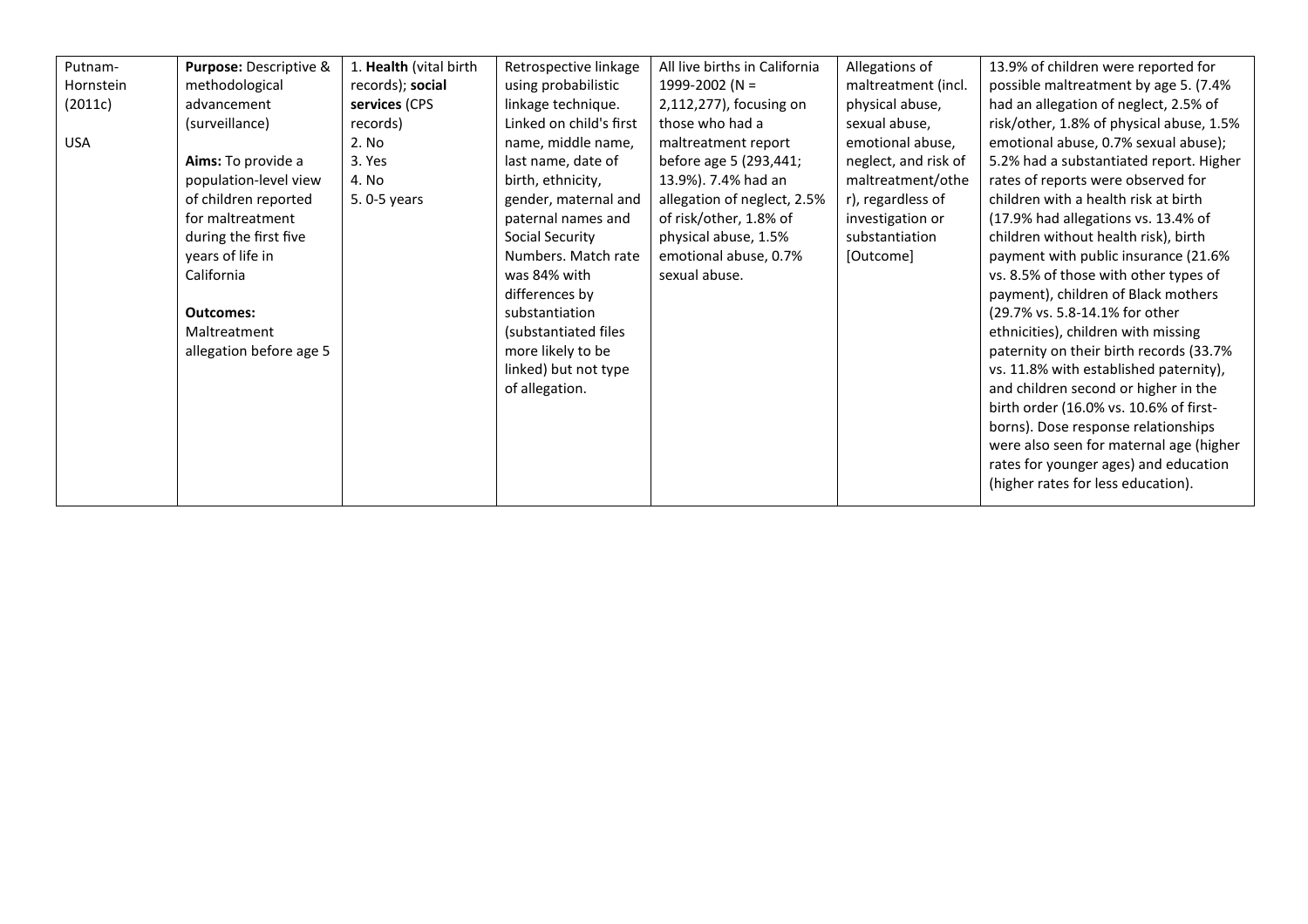| Raghavan   | <b>Purpose:</b>      | 1. Health (Medicaid    | Retrospective, one-     | $N = 2136$ youth from the | Maltreatment        | 15.2% of children identified by              |
|------------|----------------------|------------------------|-------------------------|---------------------------|---------------------|----------------------------------------------|
| (2015)     | Methodological       | Claims Files); study-  | time linkage using      | National Survey of Child  | (physical abuse,    | caseworkers as having a history of           |
|            | advancement/quality  | specific (National     | deterministic linkage   | and Adolescent Wellbeing  | sexual abuse,       | maltreatment had an ICD-9 code in their      |
| <b>USA</b> | assessment           | Survey of Child and    | technique. Linked on    | (youth with a history of  | neglect,            | Medicaid files (over 4 years). Rates were    |
|            |                      | Adolescent             | child's Social Security | CPS involvement)          | abandonment) as     | similar across types of maltreatment         |
|            | Aims: To assess the  | Wellbeing              | Number. Consent for     |                           | determined by       | (~15%) though sexual abuse was coded         |
|            | validity of Medicaid | (longitudinal study of | linkage sought from     |                           | caseworkers (gold   | in Medicaid records at a slightly higher     |
|            | (ICD-9) codes in     | children with CPS      | young people and        |                           | standard) and ICD-9 | rate (24.6% had an ICD-9 code). Of           |
|            | identifying          | contact))              | caregivers. Linkage     |                           | codes [Outcome]     | children identified by caseworkers, boys     |
|            | maltreatment         | 2. Yes                 | validation/quality      |                           |                     | were less likely than girls to have an       |
|            |                      | 3. No                  | assessment ND.          |                           |                     | ICD-9 code (OR = 0.7, SE 0.1, $p<0.01$ );    |
|            | <b>Outcomes:</b>     | 4. No                  |                         |                           |                     | children aged 3-5 (OR = 2.1, SE 0.5,         |
|            | Maltreatment         | 5. ND                  |                         |                           |                     | $p<0.01$ ) and 6-11 years (OR = 2.1, SE 0.4, |
|            | (agreement between   |                        |                         |                           |                     | p<0.05) were more likely than those          |
|            | caseworker           |                        |                         |                           |                     | aged 0-2 to have an ICD-9 code; African      |
|            | ascertainment and    |                        |                         |                           |                     | American children were less likely than      |
|            | ICD-9 codes)         |                        |                         |                           |                     | White children to have an ICD-9(OR =         |
|            |                      |                        |                         |                           |                     | 0.6, SE 0.1, p<0.05); children in out-of-    |
|            |                      |                        |                         |                           |                     | home care were more likely than those        |
|            |                      |                        |                         |                           |                     | in in-home care to have an ICD-9 code        |
|            |                      |                        |                         |                           |                     | (OR = 2.0, SE 0.3, p<0.001); and those       |
|            |                      |                        |                         |                           |                     | with any hospital (OR = $1.9$ , SE 0.4,      |
|            |                      |                        |                         |                           |                     | p<0.01) or emergency department visit        |
|            |                      |                        |                         |                           |                     | (OR = 1.4, SE 0.3, p<0.05) were more         |
|            |                      |                        |                         |                           |                     | likely than those with none to have an       |
|            |                      |                        |                         |                           |                     | ICD-9 code. Over-ascertainment (ICD-9        |
|            |                      |                        |                         |                           |                     | code but no caseworker determination)        |
|            |                      |                        |                         |                           |                     | was more common for children resident        |
|            |                      |                        |                         |                           |                     | in rural communities compared with           |
|            |                      |                        |                         |                           |                     | urban ones (OR = 3.9, 85% CI 1.4, 10.5)      |
|            |                      |                        |                         |                           |                     | and children in out-of-home care rather      |
|            |                      |                        |                         |                           |                     | than in-home care (OR = $2.4$ , 95% CI       |
|            |                      |                        |                         |                           |                     | $1.01, 5.8$ ).                               |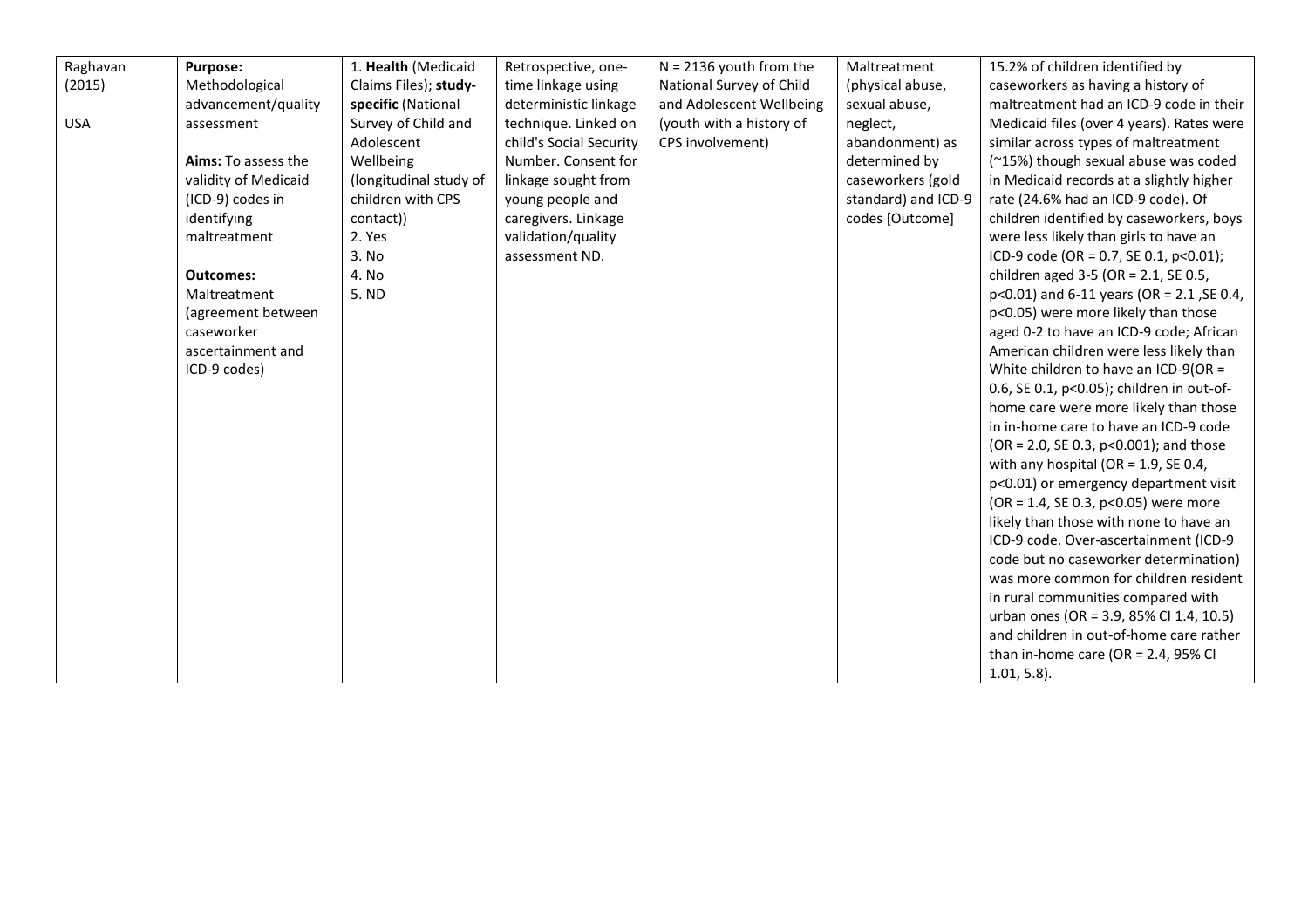| Schnitzer (2008) | Purpose: Descriptive &   | 1. Health (death         | Retrospective, one-   | All children 0-10 years old | Child maltreatment   | There were 258 maltreatment deaths in    |
|------------------|--------------------------|--------------------------|-----------------------|-----------------------------|----------------------|------------------------------------------|
|                  | methodological           | review data, death       | time linkage. Linkage | in California, Michigan,    | fatalities [Outcome] | California (2.5 per 100,000 (95% CI 2.1, |
| <b>USA</b>       | advancement              | certificates, medical    | technique             | and Rhode Island, USA.      |                      | 2.9)), 192 in Michigan (6.8 per 100,000  |
|                  | (surveillance)           | examiner records         | (probabilistic vs.    | Among $N = 510$ children    |                      | (95% CI 5.4, 8.2)), and 60 in Rhode      |
|                  |                          | (Rhode Island only));    | deterministic) ND.    | who died due to             |                      | Island (8.8 per 100,000 (95% CI 3.7,     |
|                  | <b>Aims:</b> To describe | justice (homicide        | Linkage               | maltreatment: 48.2%         |                      | 13.9)). Most deaths in California were   |
|                  | approaches to            | reports made to the      | validation/quality    | female; 47.6% White,        |                      | identified by the FBI Uniform Crime      |
|                  | surveillance of fatal    | <b>FBI Uniform Crime</b> | assessment ND.        | 29.8% African American,     |                      | Reporting system (56%) or child death    |
|                  | child                    | Report system);          |                       | 19.6% Hispanic, 3.1%        |                      | review team (55%); in Rhode Island by    |
|                  | maltreatment and to      | social services (child   |                       | Asian/Pacific Islander,     |                      | the child death review team (98%); in    |
|                  | identify options for     | welfare records,         |                       | 0.8% American               |                      | Michigan by the child welfare agency     |
|                  | improving case           | Child Abuse Central      |                       | Indian/Alaska Native,       |                      | (44%). Death certificates identified     |
|                  | ascertainment            | Index (California        |                       | 18.6% other/unknown.        |                      | <20% of deaths in all three states; the  |
|                  |                          | only)).                  |                       |                             |                      | FBI system identified <20% in Michigan   |
|                  | <b>Outcomes:</b>         | 2. No                    |                       |                             |                      | and Rhode Island. 90% of the deaths      |
|                  | Maltreatment-related     | 3. Yes                   |                       |                             |                      | could be identified by linking only 2/4  |
|                  | deaths                   | 4. No                    |                       |                             |                      | sources in each state (though sources    |
|                  |                          | 5.0-10 years             |                       |                             |                      | differed by state).                      |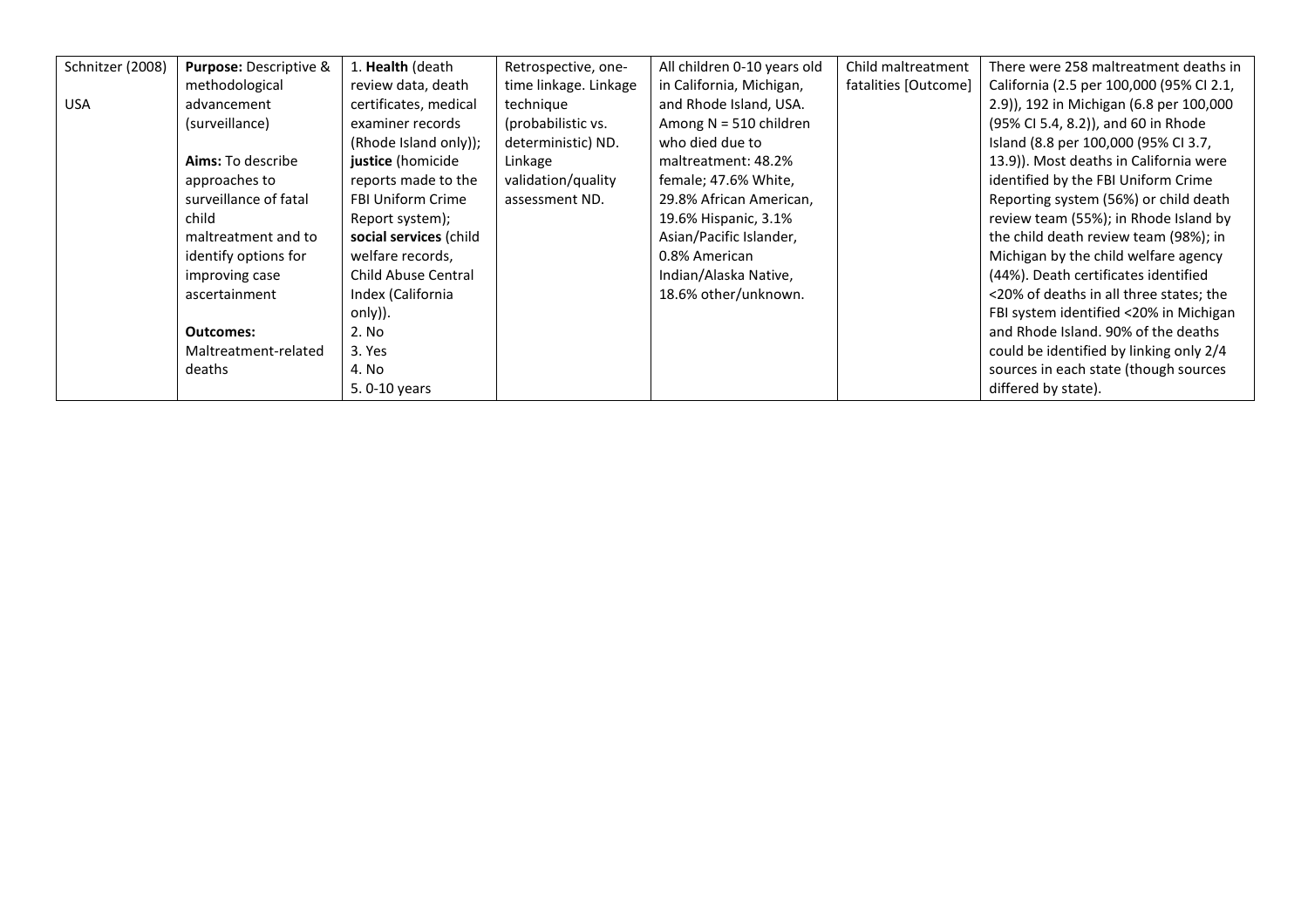| Scott (2012) | Purpose: Descriptive &  | 1. Social services    | Retrospective, one-   | $N = 2144$ respondents to     | As measured in       | 10.3% of survey respondents had             |
|--------------|-------------------------|-----------------------|-----------------------|-------------------------------|----------------------|---------------------------------------------|
|              | methodological          | (Child, Youth and     | time linkage. Linkage | the New Zealand Mental        | survey: physical     | prospectively-ascertained maltreatment      |
| New Zealand  | advancement/quality     | Family agency (CPS)   | technique             | Health Survey (aged 16-       | abuse, child         | (i.e. documented in CPS data, regardless    |
|              | assessment              | records); study-      | (probabilistic vs.    | 27). 10.3% had                | rape/sexual abuse,   | of recall); 16.7% had retrospectively-      |
|              |                         | specific (New         | deterministic) ND     | prospectively-ascertained     | witnessing intimate  | ascertained maltreatment (i.e. recalled     |
|              | Aims: To investigate    | <b>Zealand Mental</b> | (linked on name,      | maltreatment (i.e.            | partner violence; as | in survey but did not have documented       |
|              | associations of         | Health Survey)        | date of birth, and    | documented in CPS data);      | measured in CPS      | maltreatment in CPS data). Compared         |
|              | psychopathology with    | 2. Yes                | survey number).       | 16.7% had retrospectively-    | files: screened-in   | with those without a history of             |
|              | prospective versus      | 3. No                 | Written informed      | ascertained maltreatment      | reports of           | maltreatment, those with prospectively-     |
|              | retrospective           | 4. No                 | consent obtained for  | only (i.e. recalled in survey | maltreatment         | or retrospectively-ascertained              |
|              | maltreatment            | 5. Maltreatment       | linkage. 5% of survey | but did not have              | [Exposure]           | maltreatment had an increased               |
|              | ascertainment           | ascertained in CPS    | sample was not        | documented                    |                      | likelihood of 12-month and lifetime         |
|              |                         | records from 0-17     | linked due to missing | maltreatment in CPS           |                      | major depressive disorder (adj. ORs =       |
|              | <b>Outcomes: Mental</b> | years (retrospective  | name (but missing at  | data).                        |                      | 2.37-2.51), anxiety disorders (adj. ORs =   |
|              | health disorders (major | recall as an adult,   | random).              |                               |                      | 2.05-3.10), and drug abuse/dependence       |
|              | depression, anxiety     | aged 16-27)           |                       |                               |                      | (adj. $ORs = 3.25-4.12$ ) and lifetime (but |
|              | disorders, drug use     |                       |                       |                               |                      | not 12-month) alcohol                       |
|              | disorder, and alcohol   |                       |                       |                               |                      | abuse/dependence (adj. ORs = 2.98-          |
|              | use disorder)           |                       |                       |                               |                      | 3.36). There was no difference in           |
|              |                         |                       |                       |                               |                      | strength of association between the         |
|              |                         |                       |                       |                               |                      | prospectively- and retrospectively-         |
|              |                         |                       |                       |                               |                      | ascertained maltreatment groups.            |
|              |                         |                       |                       |                               |                      | Those with prospectively-ascertained        |
|              |                         |                       |                       |                               |                      | maltreatment had unfavourable               |
|              |                         |                       |                       |                               |                      | depression courses including early onset    |
|              |                         |                       |                       |                               |                      | (median age = 14 years, IQR 12-17),         |
|              |                         |                       |                       |                               |                      | number of lifetime episodes (median =       |
|              |                         |                       |                       |                               |                      | 3.5, IQR 1.5-10), and impairment.           |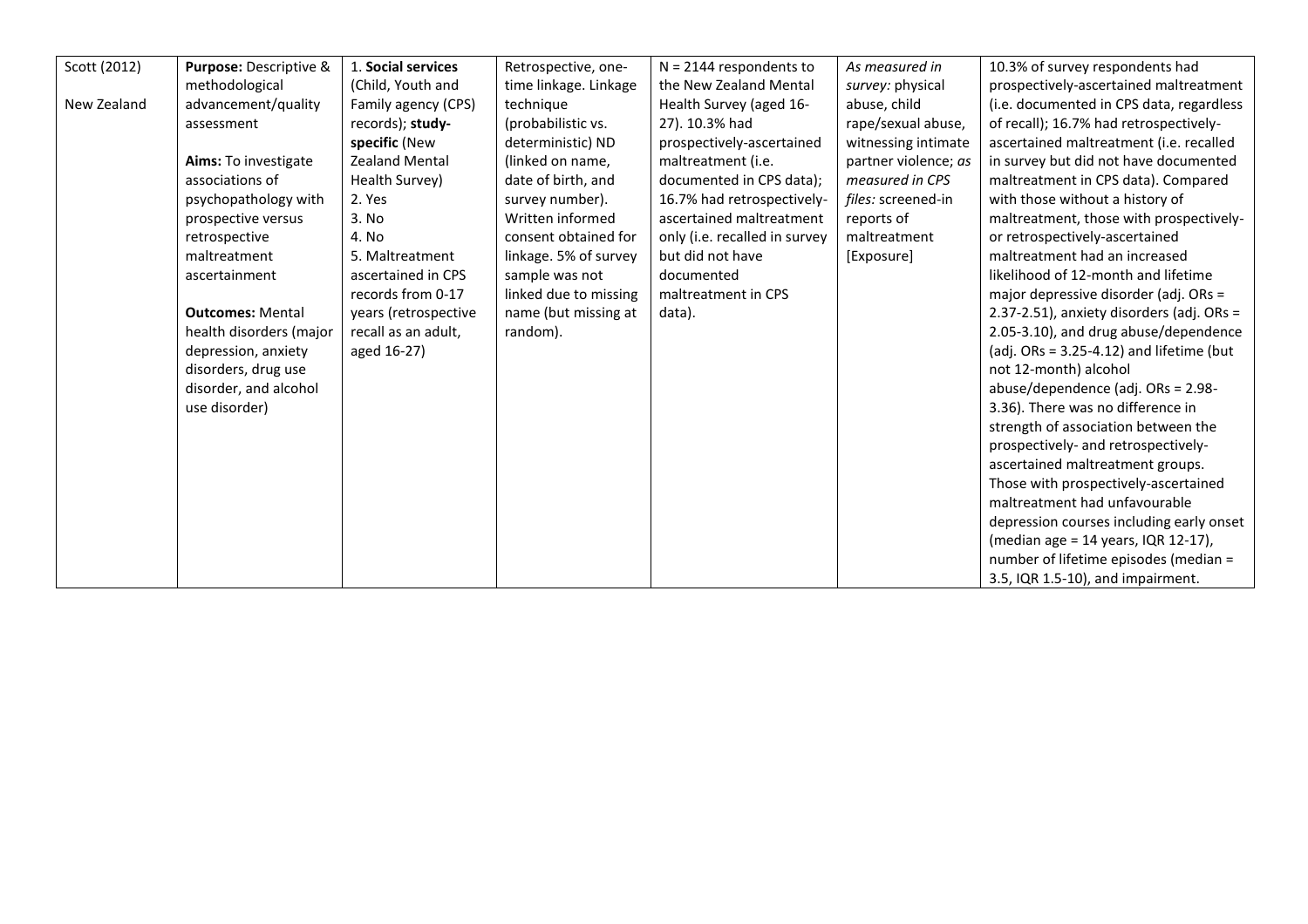## **References**

- Aalders, R. & Australian Institute of Health and Welfare. (2012). *Children and young people at risk of social exclusion: Links between homelessness, child protection and juvenile justice*. Australian Institute of Health and Welfare. [http://www.aihw.gov.au/publication](http://www.aihw.gov.au/publication-detail/?id=60129542237)[detail/?id=60129542237](http://www.aihw.gov.au/publication-detail/?id=60129542237)
- Abajobir, A. A., Kisely, S., Williams, G., Strathearn, L., & Najman, J. M. (2017b). Childhood maltreatment and high dietary fat intake behaviors in adulthood: A birth cohort study. *Child Abuse & Neglect*, *72*, 147–153.<https://doi.org/10.1016/j.chiabu.2017.08.002>
- Abajobir, A. A., Kisely, S., Williams, G., Strathearn, L., Clavarino, A., & Najman, J. M. (2017a). Does substantiated childhood maltreatment lead to poor quality of life in young adulthood? Evidence from an Australian birth cohort study. *Quality of Life Research*, *26*(7), 1697–1702. <https://doi.org/10.1007/s11136-017-1517-5>
- Austin, A. E., Parrish, J. W., & Shanahan, M. E. (2018). Using time-to-event analysis to identify preconception and prenatal predictors of child protective services contact. *Child Abuse & Neglect*, *82*, 83–91.<https://doi.org/10.1016/j.chiabu.2018.05.025>
- Boyd, M., Kisely, S., Najman, J., & Mills, R. (2019). Child maltreatment and attentional problems: A longitudinal birth cohort study. *Child Abuse & Neglect*, *98*, 104170. <https://doi.org/10.1016/j.chiabu.2019.104170>
- Bruns, E. J., Pullmann, M. D., Weathers, E. S., Wirschem, M. L., & Murphy, J. K. (2012). Effects of a Multidisciplinary Family Treatment Drug Court on Child and Family Outcomes: Results of a Quasi-Experimental Study. *Child Maltreatment*, *17*(3), 218–230.

<https://doi.org/10.1177/1077559512454216>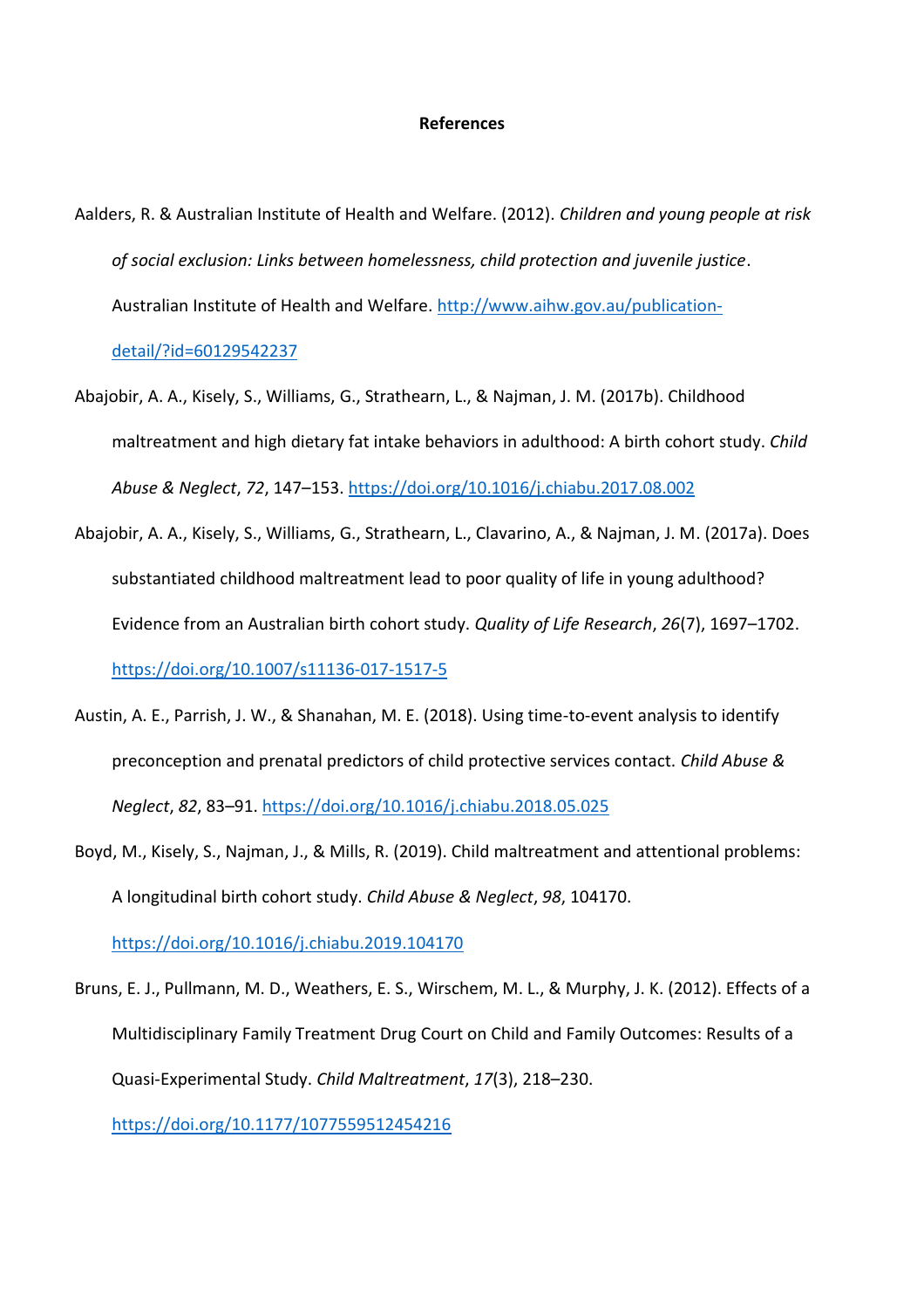- Cant, R. L., O'Donnell, M., Sims, S., & Harries, M. (2019). Overcrowded housing: One of a constellation of vulnerabilities for child sexual abuse. *Child Abuse & Neglect*, *93*, 239–248. <https://doi.org/10.1016/j.chiabu.2019.05.010>
- Cederbaum, J. A., Putnam-Hornstein, E., King, B., Gilbert, K., & Needell, B. (2013). Infant Birth Weight and Maltreatment of Adolescent Mothers. *American Journal of Preventive Medicine*, *45*(2), 197–201.<https://doi.org/10.1016/j.amepre.2013.03.016>
- Coulton, C. J., Richter, F., Kim, S.-J., Fischer, R., & Cho, Y. (2016). Temporal effects of distressed housing on early childhood risk factors and kindergarten readiness. *Children and Youth Services Review*, *68*, 59–72. <https://doi.org/10.1016/j.childyouth.2016.06.017>
- Cram, F., Gulliver, P., Ota, R., & Wilson, M. (2015). Understanding Overrepresentation of Indigenous Children in Child Welfare Data: An Application of the Drake Risk and Bias Models. *Child Maltreatment*, *20*(3), 170–182[. https://doi.org/10.1177/1077559515580392](https://doi.org/10.1177/1077559515580392)
- Cutajar, M. C., Mullen, P. E., Ogloff, J. R. P., Thomas, S. D., Wells, D. L., & Spataro, J. (2010a). Psychopathology in a large cohort of sexually abused children followed up to 43 years. *Child Abuse & Neglect*, *34*(11), 813–822[. https://doi.org/10.1016/j.chiabu.2010.04.004](https://doi.org/10.1016/j.chiabu.2010.04.004)
- Cutajar, M. C., Mullen, P. E., Ogloff, J. R. P., Thomas, S. D., Wells, D. L., & Spataro, J. (2010b). Schizophrenia and Other Psychotic Disorders in a Cohort of Sexually Abused Children. *Archives of General Psychiatry*, *67*(11), 1114–1119.

<https://doi.org/10.1001/archgenpsychiatry.2010.147>

Dahl, S. K., Larsen, J. T., Petersen, L., Ubbesen, M. B., Mortensen, P. B., Munk-Olsen, T., & Musliner, K. L. (2017). Early adversity and risk for moderate to severe unipolar depressive disorder in adolescence and adulthood: A register-based study of 978,647 individuals. *Journal of Affective Disorders*, *214*, 122–129.<https://doi.org/10.1016/j.jad.2017.03.014>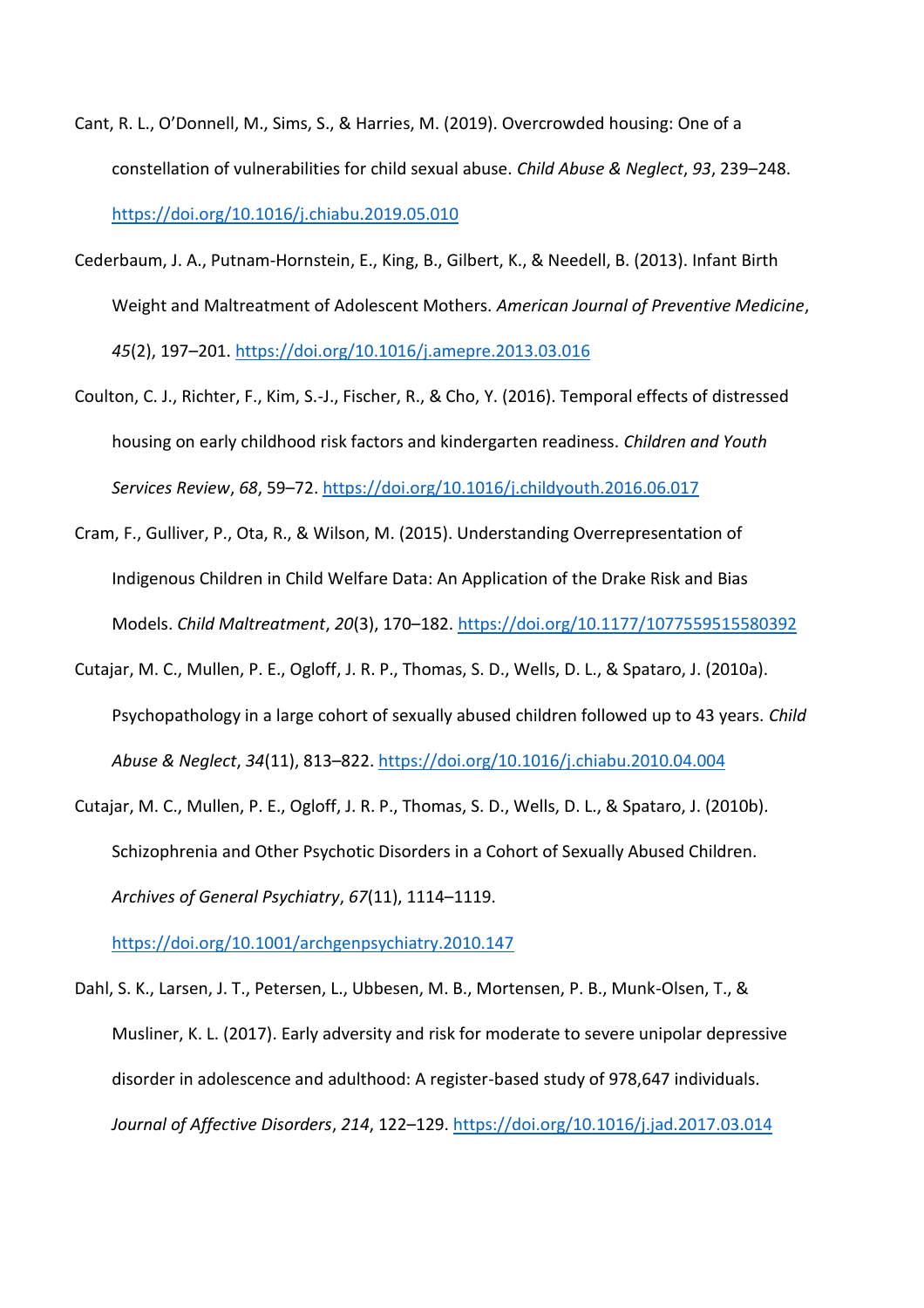- Eastman, A. L., & Putnam-Hornstein, E. (2019a). An examination of child protective service involvement among children born to mothers in foster care. *Child Abuse & Neglect*, *88*, 317– 325.<https://doi.org/10.1016/j.chiabu.2018.11.002>
- Eastman, A. L., Foust, R., Prindle, J., Palmer, L., Erlich, J., Giannella, E., & Putnam-Hornstein, E. (2019b). A Descriptive Analysis of the Child Protection Histories of Youth and Young Adults Arrested in California. *Child Maltreatment*, *24*(3), 324–329.

<https://doi.org/10.1177/1077559519837667>

Eastman, A. L., Mitchell, M. N., & Putnam-Hornstein, E. (2016). Risk of re-report: A latent class analysis of infants reported for maltreatment. *Child Abuse & Neglect*, *55*, 22–31.

<https://doi.org/10.1016/j.chiabu.2016.03.002>

Ekéus, C., Christensson, K., & Hjern, A. (2004). Unintentional and violent injuries among preschool children of teenage mothers in Sweden: A national cohort study. *Journal of Epidemiology & Community Health*, *58*(8), 680–685.

<https://doi.org/10.1136/jech.2003.015255>

Finno-Velasquez, M., Palmer, L., Prindle, J., Tam, C. C., & Putnam-Hornstein, E. (2017). A birth cohort study of Asian and Pacific Islander children reported for abuse or neglect by maternal nativity and ethnic origin. *Child Abuse & Neglect*, *72*, 54–65.

<https://doi.org/10.1016/j.chiabu.2017.07.009>

Fisher, M. H., Epstein, R. A., Urbano, R. C., Vehorn, A., Cull, M. J., & Warren, Z. (2019). A population-based examination of maltreatment referrals and substantiation for children with autism spectrum disorder. *Autism: The International Journal of Research and Practice*, *23*(5), 1335–1340[. https://doi.org/10.1177/1362361318813998](https://doi.org/10.1177/1362361318813998)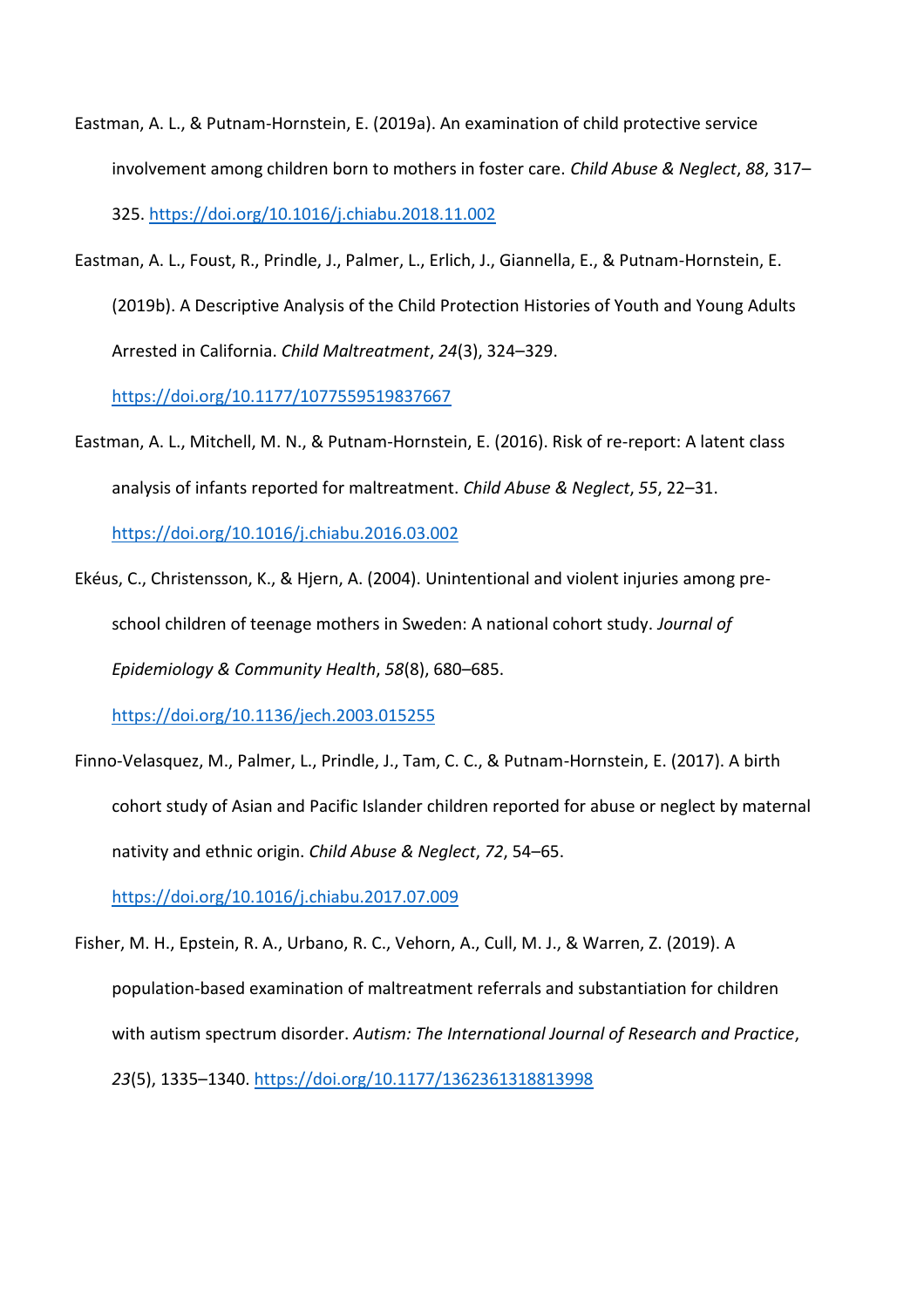- Font, S. A., Cancian, M., & Berger, L. M. (2019). Prevalence and Risk Factors for Early Motherhood Among Low-Income, Maltreated, and Foster Youth. *Demography*, *56*(1), 261–284. <https://doi.org/10.1007/s13524-018-0744-x>
- Font, S. A., & Maguire-Jack, K. (2020a). It's not "Just poverty": Educational, social, and economic functioning among young adults exposed to childhood neglect, abuse, and poverty. *Child abuse & neglect*, *101*, 104356.
- Font, S., Cancian, M., Berger, L. M., & DiGiovanni, A. (2020b). Patterns of intergenerational child protective services involvement. *Child abuse & neglect*, *99*, 104247.
- Galos, D. L. (2017). An Epidemiologic Analysis of Intergenerational Child Maltreatment [Doctoral dissertation]. Minnesota, USA; University of Minnesota.
- Gessner, B. D., Moore, M., Hamilton, B., & Muth, P. T. (2004). The incidence of infant physical abuse in Alaska. *Child Abuse & Neglect*, *28*(1), 9–23.

<https://doi.org/10.1016/j.chiabu.2003.03.002>

- Gilbert, R., Fluke, J., O'Donnell, M., Gonzalez-Izquierdo, A., Brownell, M., Gulliver, P., Janson, S., & Sidebotham, P. (2012). Child maltreatment: Variation in trends and policies in six developed countries. *The Lancet*, *379*(9817), 758–772. [https://doi.org/10.1016/S0140-](https://doi.org/10.1016/S0140-6736(11)61087-8) [6736\(11\)61087-8](https://doi.org/10.1016/S0140-6736(11)61087-8)
- Green, B. L., Sanders, M. B., & Tarte, J. (2017). Using administrative data to evaluate the effectiveness of the Healthy Families Oregon home visiting program: 2-year impacts on child maltreatment & service utilization. *Children and Youth Services Review*, *75*, 77–86.

<https://doi.org/10.1016/j.childyouth.2017.02.019>

Green, M. J., Kariuki, M., Chilvers, M., Butler, M., Katz, I., Burke, S., Tzoumakis, S., Laurens, K. R., Harris, F., & Carr, V. J. (2019b). Inter-agency indicators of out-of-home-care placement by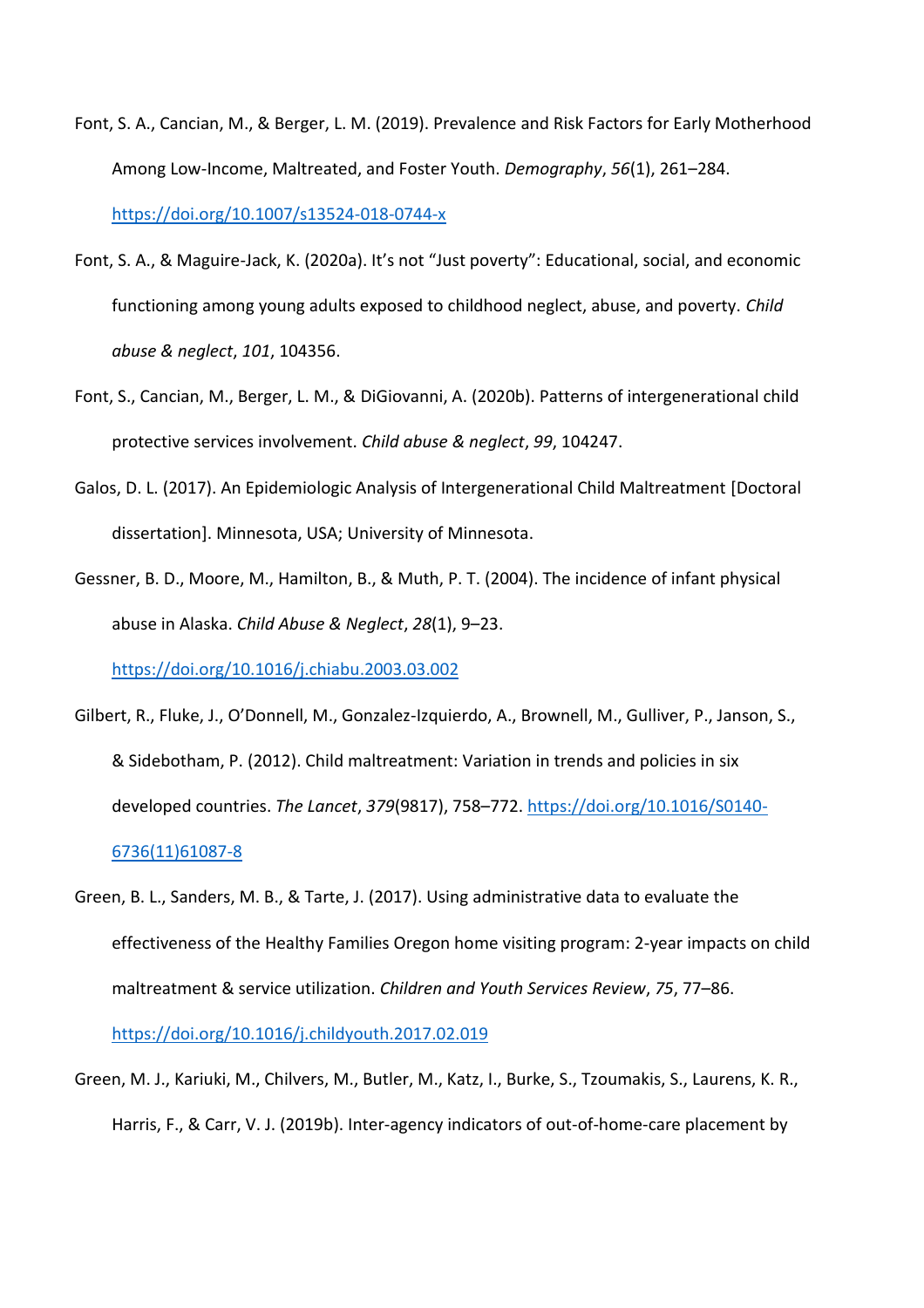age 13–14 years: A population record linkage study. *Child Abuse & Neglect*, *93*, 91–102. <https://doi.org/10.1016/j.chiabu.2019.04.013>

Green, M. J., Tzoumakis, S., Laurens, K. R., Dean, K., Kariuki, M., Harris, F., Brinkman, S. A., & Carr, V. J. (2019a). Early developmental risk for subsequent childhood mental disorders in an Australian population cohort. *Australian & New Zealand Journal of Psychiatry*, *53*(4), 304–

315.<https://doi.org/10.1177/0004867418814943>

- Green, M. J., Tzoumakis, S., Laurens, K. R., Dean, K., Kariuki, M., Harris, F., O'Reilly, N., Chilvers, M., Brinkman, S. A., & Carr, V. J. (2018a). Latent profiles of early developmental vulnerabilities in a New South Wales child population at age 5 years. *Australian & New Zealand Journal of Psychiatry*, *52*(6), 530–541.<https://doi.org/10.1177/0004867417740208>
- Green, M. J., Tzoumakis, S., McIntyre, B., Kariuki, M., Laurens, K. R., Dean, K., Chilvers, M., Harris, F., Butler, M., Brinkman, S. A., & Carr, V. J. (2018b). Childhood Maltreatment and Early Developmental Vulnerabilities at Age 5 Years. *Child Development*, *89*(5), 1599–1612. <https://doi.org/10.1111/cdev.12928>
- Gwaltney, A. Y. (2018) Use of psychotropic medication in foster care and related outcomes [Doctoral dissertation]. North Carolina, USA. University of North Carolina at Chapel Hill.
- Hafekost, K., Lawrence, D., O'Leary, C., Bower, C., O'Donnell, M., Semmens, J., & Zubrick, S. R. (2017a). Maternal alcohol use disorder and subsequent child protection contact: A recordlinkage population cohort study. *Child Abuse & Neglect*, *72*, 206–214.

<https://doi.org/10.1016/j.chiabu.2017.08.010>

Hafekost, K., Lawrence, D., O'Leary, C., Bower, C., Semmens, J., & Zubrick, S. R. (2017b). Maternal Alcohol Use Disorder and Risk of Child Contact with the Justice System in Western Australia: A Population Cohort Record Linkage Study. *Alcoholism: Clinical and Experimental Research*, *41*(8), 1452–1460[. https://doi.org/10.1111/acer.13426](https://doi.org/10.1111/acer.13426)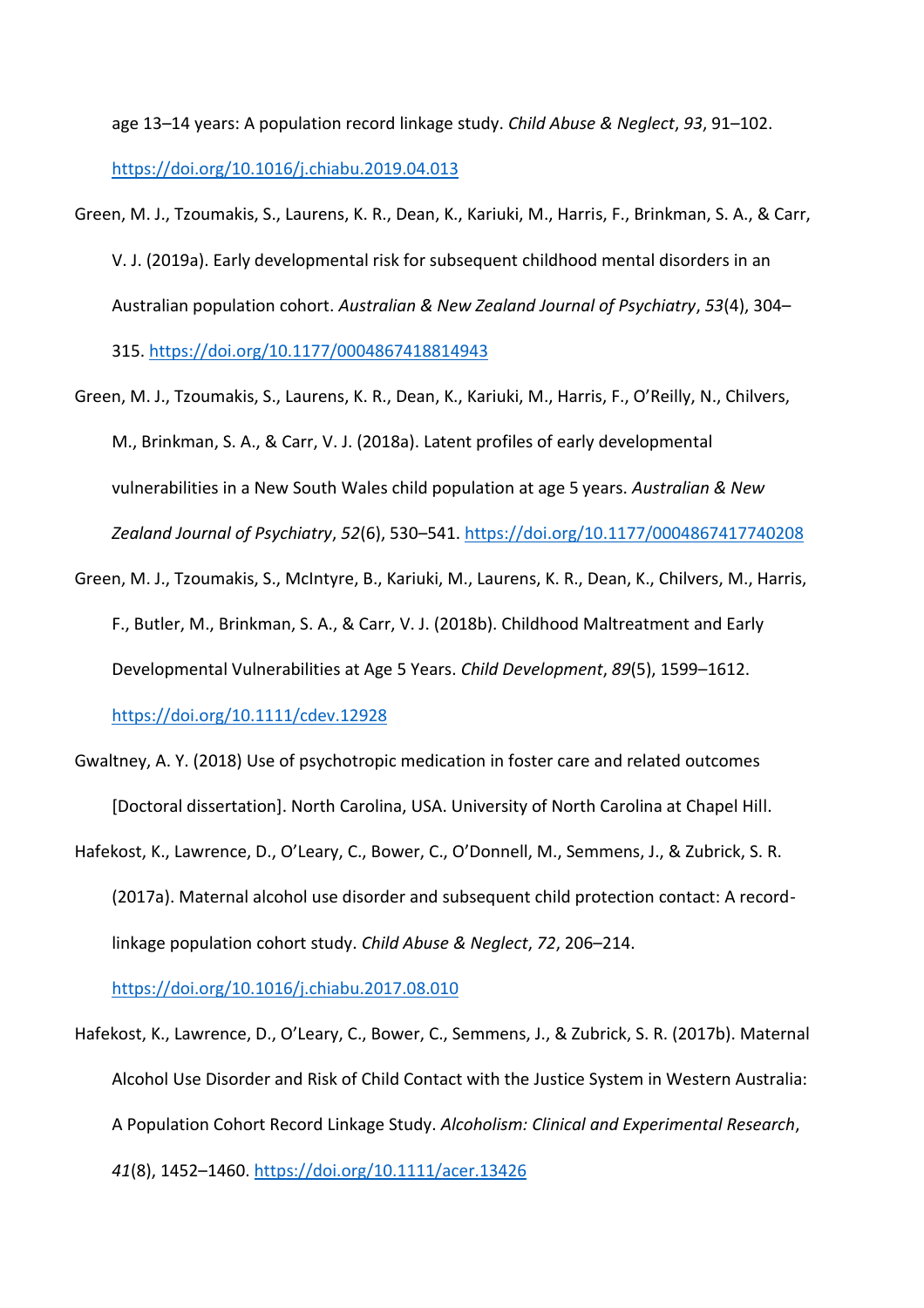- Herz, D. C., Dierkhising, C. B., Raithel, J., Schretzman, M., Guiltinan, S., Goerge, R. M., Cho, Y., Coulton, C., & Abbott, S. (2019). Dual System Youth and their Pathways: A Comparison of Incidence, Characteristics and System Experiences using Linked Administrative Data. *Journal of Youth and Adolescence*, *48*(12), 2432–2450.<https://doi.org/10.1007/s10964-019-01090-3>
- Högberg, U., Andersson, J., Squier, W., Högberg, G., Fellman, V., Thiblin, I., & Wester, K. (2018). Epidemiology of subdural haemorrhage during infancy: A population-based register study. *PLOS ONE*, *13*(10), e0206340.<https://doi.org/10.1371/journal.pone.0206340>
- Högberg, U., Lampa, E., Högberg, G., Aspelin, P., Serenius, F., & Thiblin, I. (2018a). Infant abuse diagnosis associated with abusive head trauma criteria: Incidence increase due to overdiagnosis? *European Journal of Public Health*, *28*(4), 641–646.

<https://doi.org/10.1093/eurpub/cky062>

- Högberg, U., Sennerstam, R., Wester, K., Högberg, G., Andersson, J., & Thiblin, I. (2019). Medical diagnoses among infants at entry in out-of-home care: A Swedish population-register study. *Health Science Reports*, *2*(8), e133[. https://doi.org/10.1002/hsr2.133](https://doi.org/10.1002/hsr2.133)
- Hong, S., & Piescher, K. (2012). The role of supportive housing in homeless children's well-being: An investigation of child welfare and educational outcomes. *Children and Youth Services Review*, *34*(8), 1440–1447.<https://doi.org/10.1016/j.childyouth.2012.03.025>
- Hook, J. L., Romich, J. L., Lee, J. S., Marcenko, M. O., & Kang, J. Y. (2016). Trajectories of Economic Disconnection among Families in the Child Welfare System. *Social Problems*, *63*(2), 161–179. <https://doi.org/10.1093/socpro/spw006>
- Horn, T. L., Piescher, K., Shannon, P. J., Hong, S., & Benton, A. (2017). Experiences of Somali and Oromo youth in the child protection system. *Children and Youth Services Review*, *79*, 10–19. <https://doi.org/10.1016/j.childyouth.2017.05.022>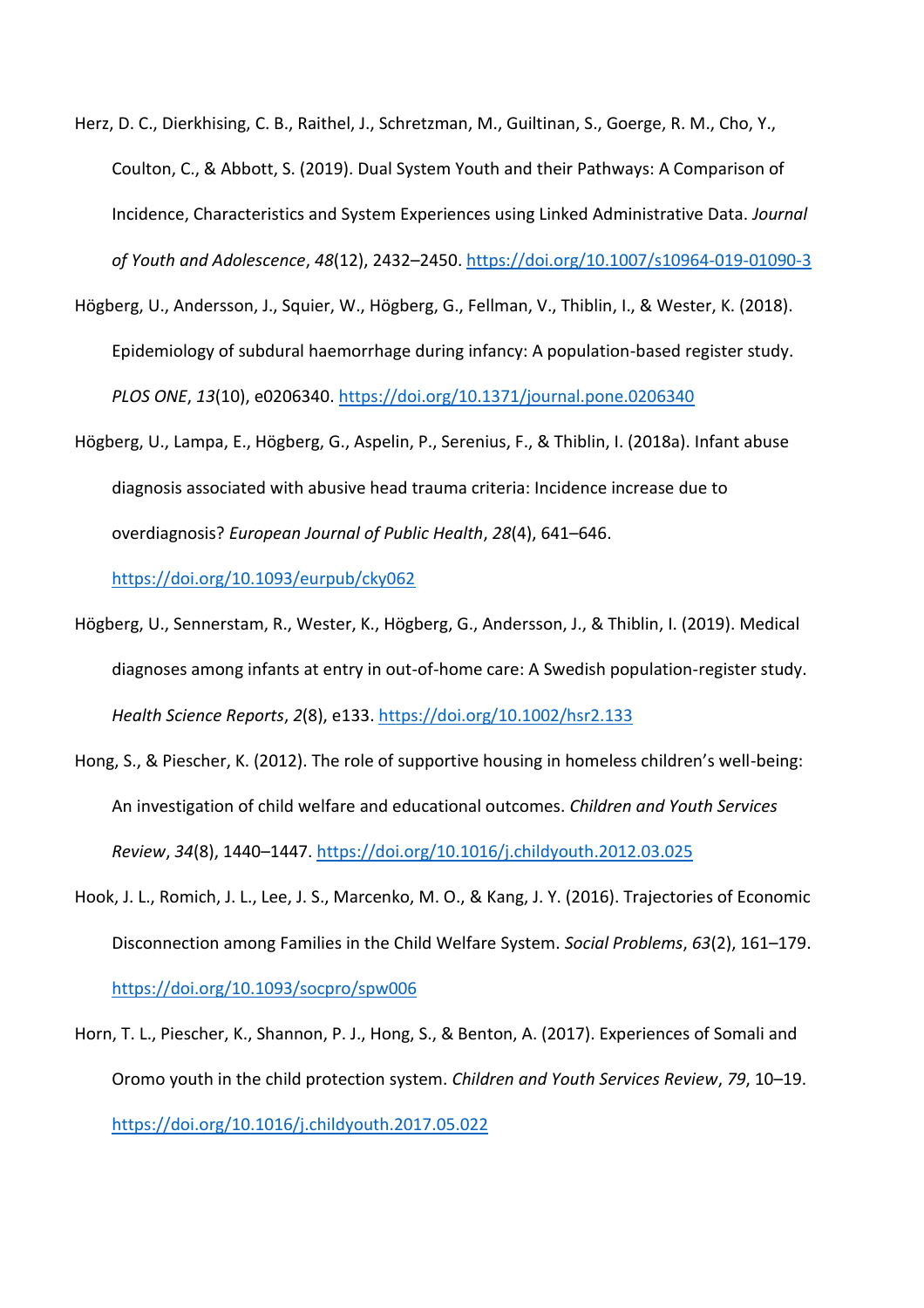Hu, N., Taylor, C. L., Li, J., & Glauert, R. A. (2017). The impact of child maltreatment on the risk of deliberate self-harm among adolescents: A population-wide cohort study using linked administrative records. *Child Abuse & Neglect*, *67*, 322–337.

<https://doi.org/10.1016/j.chiabu.2017.03.012>

Hurren, E., Stewart, A., & Dennison, S. (2017). Transitions and turning points revisited: A replication to explore child maltreatment and youth offending links within and across Australian cohorts. *Child Abuse & Neglect*, *65*, 24–36.

<https://doi.org/10.1016/j.chiabu.2017.01.002>

- Jackisch, J., Brännström, L., & Almquist, Y. B. (2019). Troubled childhoods cast long shadows: Childhood adversity and premature all-cause mortality in a Swedish cohort. *SSM - Population Health*, *9*, 100506.<https://doi.org/10.1016/j.ssmph.2019.100506>
- Jenkins, A. (2011) Early Engagement of Parents Involved in Child Welfare [Doctoral dissertation]. California, USA; Loma Linda University.
- Johnson-Motoyama, M., Putnam-Hornstein, E., Dettlaff, A. J., Zhao, K., Finno-Velasquez, M., & Needell, B. (2015). Disparities in Reported and Substantiated Infant Maltreatment by Maternal Hispanic Origin and Nativity: A Birth Cohort Study. *Maternal and Child Health Journal*, *19*(5), 958–968.<https://doi.org/10.1007/s10995-014-1594-9>
- Kalland, M., Sinkkonen, J., Gissler, M., Meriläinen, J., & Siimes, M. A. (2006). Maternal smoking behavior, background and neonatal health in Finnish children subsequently placed in foster care. *Child Abuse & Neglect*, *30*(9), 1037–1047.

<https://doi.org/10.1016/j.chiabu.2006.03.005>

King, B. (2017). First Births to Maltreated Adolescent Girls: Differences Associated With Spending Time in Foster Care. *Child Maltreatment*, *22*(2), 145–157.

<https://doi.org/10.1177/1077559517701856>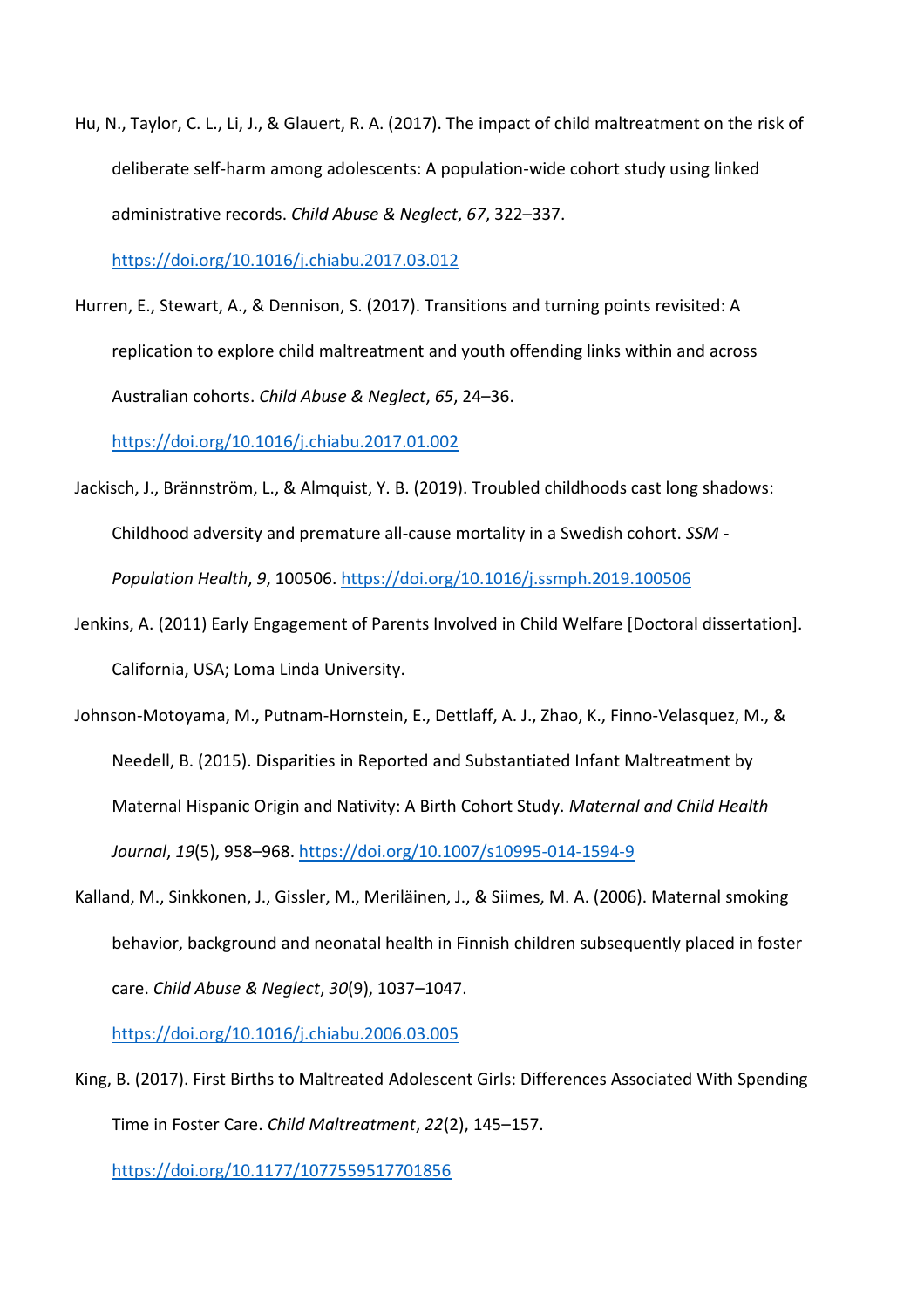King, B., Lawson, J., & Putnam-Hornstein, E. (2013). Examining the Evidence: Reporter Identity, Allegation Type, and Sociodemographic Characteristics as Predictors of Maltreatment Substantiation. *Child Maltreatment*, *18*(4), 232–244.

<https://doi.org/10.1177/1077559513508001>

- King, B., Putnam-Hornstein, E., Cederbaum, J. A., & Needell, B. (2014). A cross-sectional examination of birth rates among adolescent girls in foster care. *Children and Youth Services Review*, *36*, 179–186.<https://doi.org/10.1016/j.childyouth.2013.11.007>
- Kisely, S., Abajobir, A. A., Mills, R., Strathearn, L., Clavarino, A., Gartner, C., & Najman, J. M. (2020a). Child Maltreatment and Persistent Smoking From Adolescence Into Adulthood: A Birth Cohort Study. *Nicotine & Tobacco Research*, *22*(1), 66–73.

<https://doi.org/10.1093/ntr/ntz039>

- Kisely, S., Abajobir, A. A., Mills, R., Strathearn, L., Clavarino, A., & Najman, J. M. (2018). Child maltreatment and mental health problems in adulthood: Birth cohort study. *The British Journal of Psychiatry*, *213*(6), 698–703[. https://doi.org/10.1192/bjp.2018.207](https://doi.org/10.1192/bjp.2018.207)
- Kisely, S., Mills, R., Strathearn, L., & Najman, J. M. (2020b). Does child maltreatment predict alcohol use disorders in young adulthood? A cohort study of linked notifications and survey data. *Addiction*, *115*(1), 61–68. <https://doi.org/10.1111/add.14794>
- Kjelsberg, E. (1999a). A long-term follow-up study of adolescent psychiatric in-patients. Part IV. Predictors of a non-negative outcome. *Acta Psychiatrica Scandinavica*, *99*(4), 247–251.

<https://doi.org/10.1111/j.1600-0447.1999.tb07220.x>

Kjelsberg, E., & Dahl, A. A. (1999b). A long-term follow-up study of adolescent psychiatric inpatients. Part II. Predictors of delinquency. *Acta Psychiatrica Scandinavica*, *99*(4), 237–242. <https://doi.org/10.1111/j.1600-0447.1999.tb07218.x>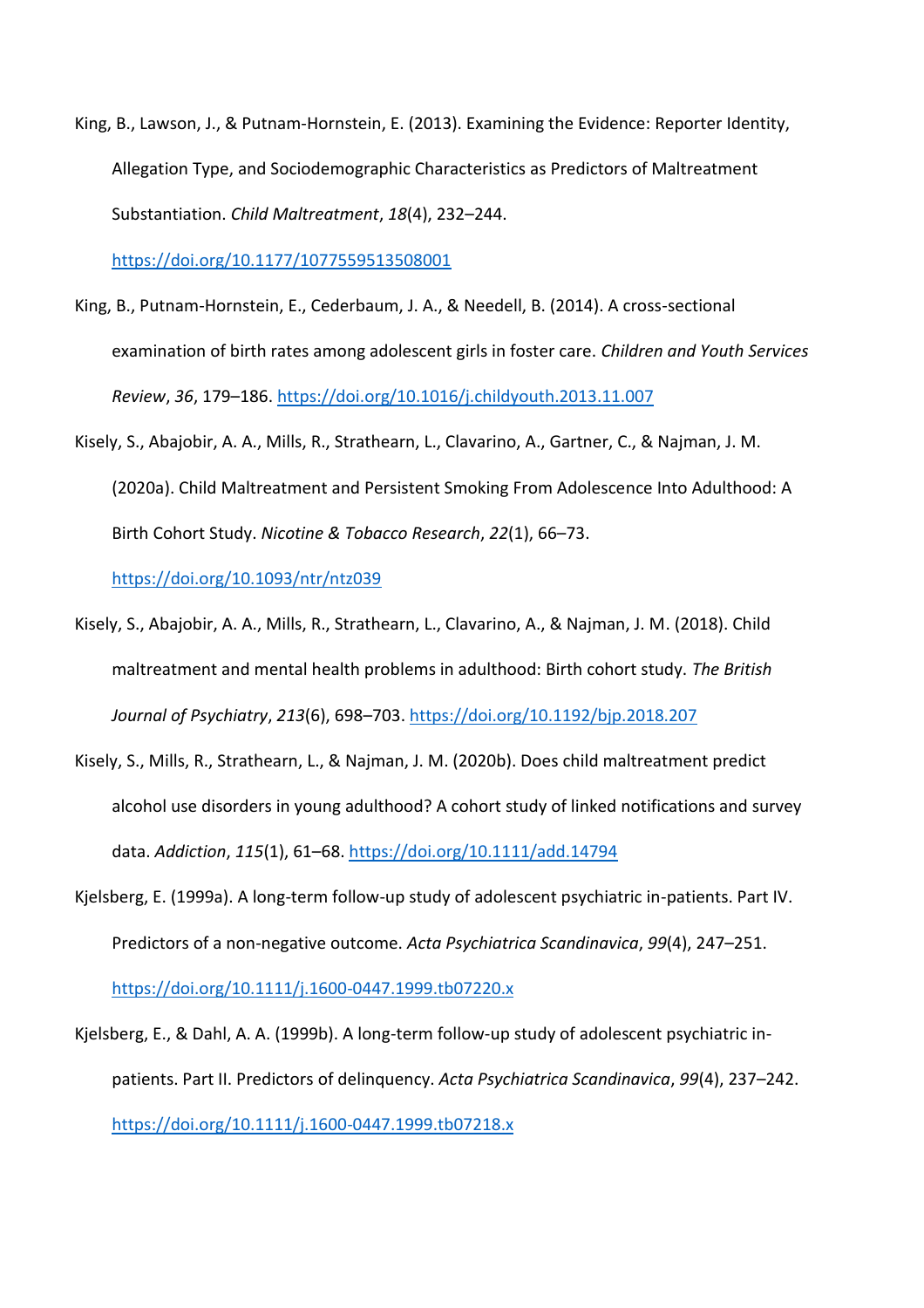- Kjelsberg, E., Sandvik, L., & Dahl, A. A. (1999c). A long-term follow-up study of adolescent psychiatric in-patients. Part I. Predictors of early death. *Acta Psychiatrica Scandinavica*, *99*(4), 231–236.<https://doi.org/10.1111/j.1600-0447.1999.tb07217.x>
- Lanier, P., & Jonson‐Reid, M. (2014a). Comparing Primiparous and Multiparous Mothers in a Nurse Home Visiting Prevention Program. *Birth*, *41*(4), 344–352.

<https://doi.org/10.1111/birt.12120>

- Lanier, P., & Rose, R. A. (2017). Admission to Psychiatric Residential Treatment Facilities among Youth from Families Investigated for Maltreatment. *Journal of Child and Family Studies*, *26*(1), 306–316.<https://doi.org/10.1007/s10826-016-0541-3>
- Lanier, P., Jonson-Reid, M., Stahlschmidt, M. J., Drake, B., & Constantino, J. (2010). Child Maltreatment and Pediatric Health Outcomes: A Longitudinal Study of Low-income Children. *Journal of Pediatric Psychology*, *35*(5), 511–522.<https://doi.org/10.1093/jpepsy/jsp086>
- Lanier, P., Kohl, P. L., Benz, J., Swinger, D., & Drake, B. (2014b). Preventing Maltreatment with a Community-Based Implementation of Parent–Child Interaction Therapy. *Journal of Child and Family Studies*, *23*(2), 449–460.<https://doi.org/10.1007/s10826-012-9708-8>
- Larson, A. M. (2010). Cross system comparisons of children in treatment foster care: Using agency data to study cross-system child outcomes. *Children and Youth Services Review*, *32*(1), 89–97.<https://doi.org/10.1016/j.childyouth.2009.07.014>
- Laurens, K. R., Islam, F., Kariuki, M., Harris, F., Chilvers, M., Butler, M., Schofield, J., Essery, C., Brinkman, S. A., Carr, V. J., & Green, M. J. (2020). Reading and numeracy attainment of children reported to child protection services: A population record linkage study controlling for other adversities. *Child Abuse & Neglect*, *101*, 104326.

<https://doi.org/10.1016/j.chiabu.2019.104326>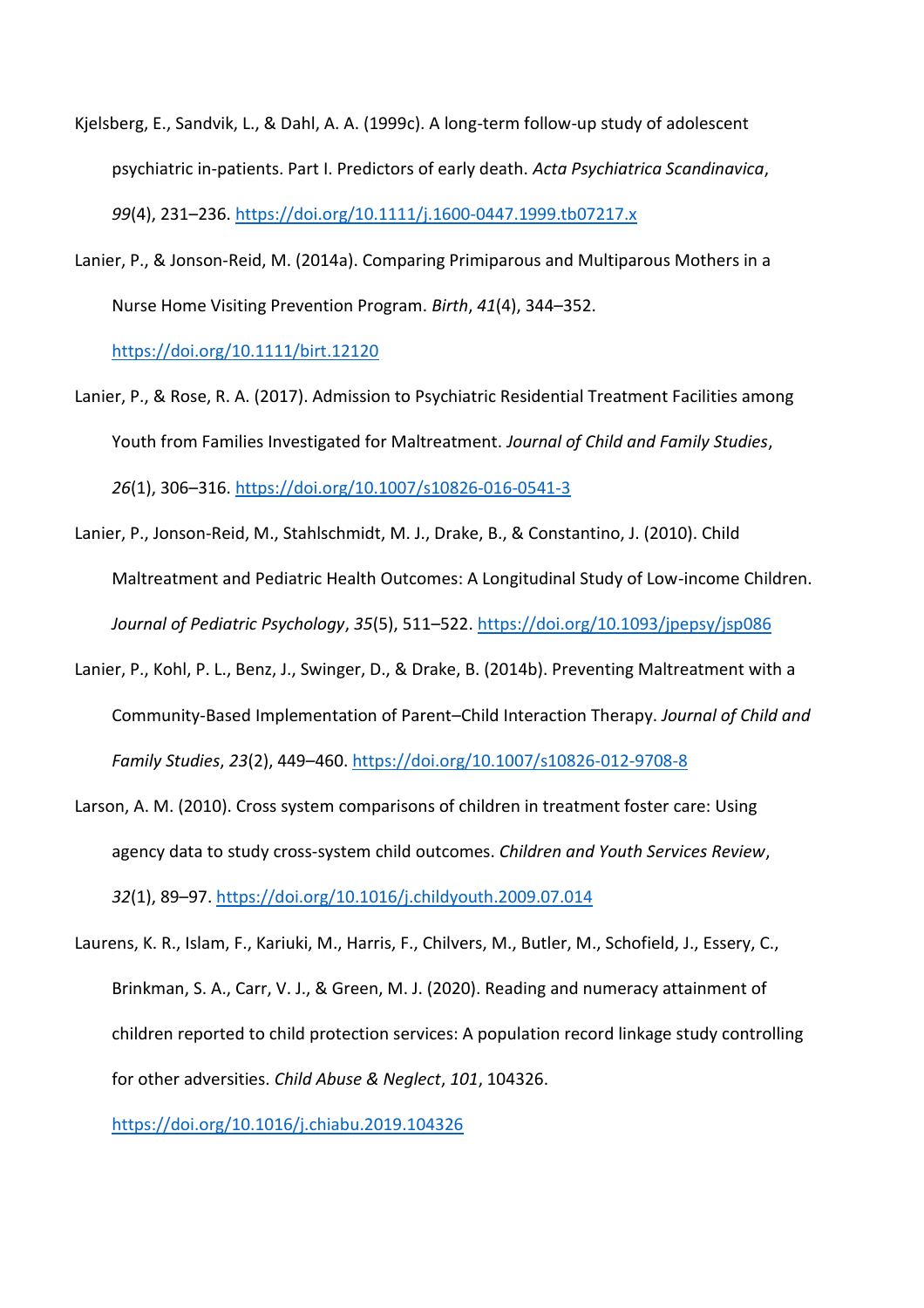- Lee, J. S., Romich, J. L., Kang, J. Y., Hook, J. L., & Marcenko, M. O. (2017). The impact of income on reunification among families with children in out-of-home care. *Children and Youth Services Review*, *72*(C), 91–99.
- Lee, M. Y., & Jonson-Reid, M. (2009). Needs and outcomes for low income youth in special education: Variations by emotional disturbance diagnosis and child welfare contact. *Children and Youth Services Review*, *31*(7), 722–731.

<https://doi.org/10.1016/j.childyouth.2009.01.005>

- Leslie, L. K., Landsverk, J., Ezzet-Lofstrom, R., Tschann, J. M., Slymen, D. J., & Garland, A. F. (2000). Children in foster care: Factors influencing outpatient mental health service use. *Child Abuse & Neglect*, *24*(4), 465–476. [https://doi.org/10.1016/S0145-2134\(00\)00116-2](https://doi.org/10.1016/S0145-2134(00)00116-2)
- Lewis, T. L., Kotch, J., Wiley, T. R. A., Litrownik, A. J., English, D. J., Thompson, R., Zolotor, A. J., Block, S. D., & Dubowitz, H. (2011). Internalizing Problems: A Potential Pathway From Childhood Maltreatment to Adolescent Smoking. *Journal of Adolescent Health*, *48*(3), 247– 252.<https://doi.org/10.1016/j.jadohealth.2010.07.004>
- Maclean, M. J., Sims, S., Bower, C., Leonard, H., Stanley, F. J., & O'Donnell, M. (2017a). Maltreatment Risk Among Children With Disabilities. *Pediatrics*, *139*(4). <https://doi.org/10.1542/peds.2016-1817>
- Maclean, M. J., Taylor, C. L., & O'Donnell, M. (2016). Pre-existing adversity, level of child protection involvement, and school attendance predict educational outcomes in a longitudinal study. *Child Abuse & Neglect*, *51*, 120–131.

<https://doi.org/10.1016/j.chiabu.2015.10.026>

Maclean, M. J., Taylor, C. L., & O'Donnell, M. (2017b). Relationship between out-of-home care placement history characteristics and educational achievement: A population level linked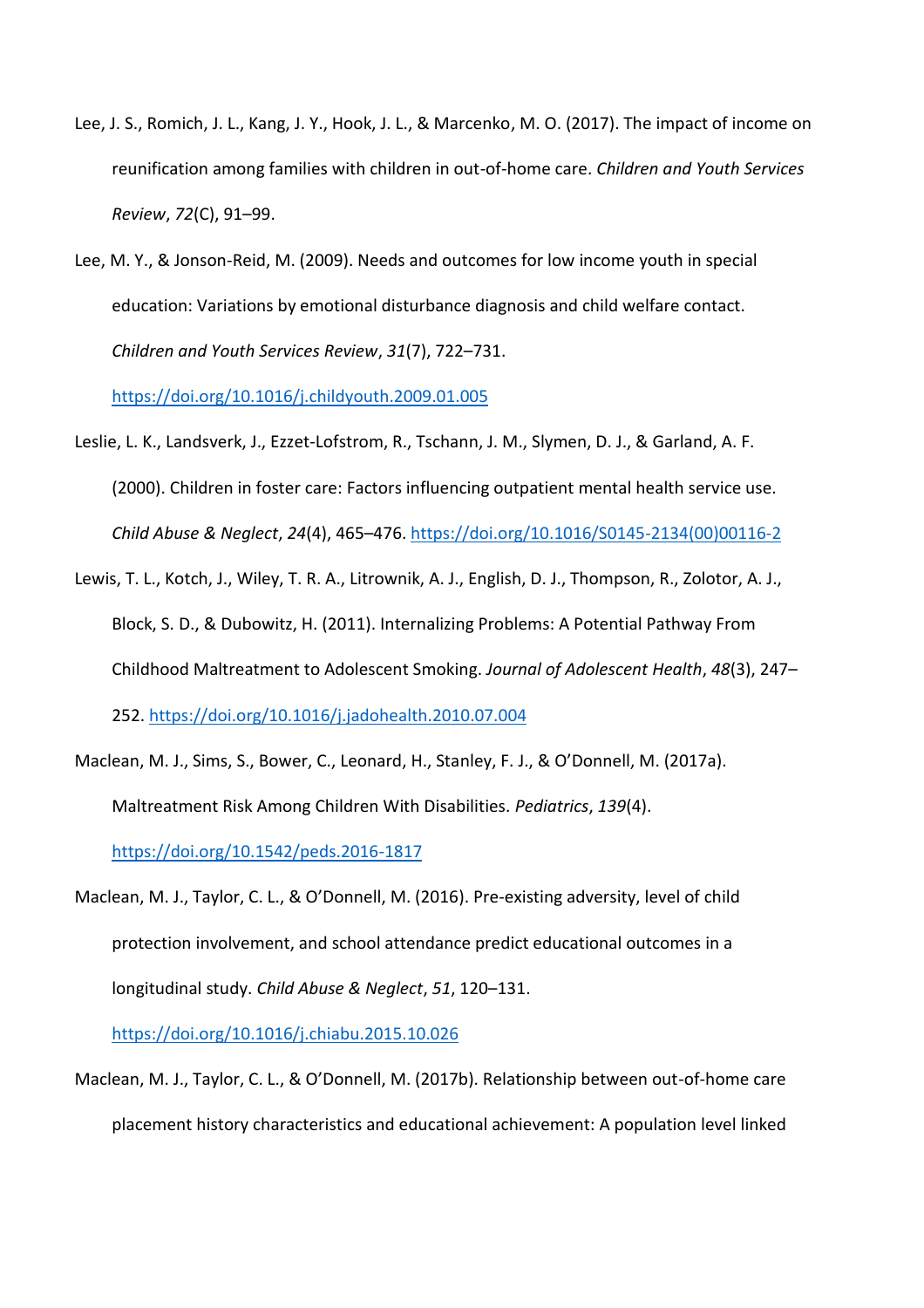data study. *Child Abuse & Neglect*, *70*, 146–159.

<https://doi.org/10.1016/j.chiabu.2017.05.013>

Maclean, M. J., Taylor, C. L., & O'Donnell, M. (2018). Out-of-Home Care and the Educational Achievement, Attendance, and Suspensions of Maltreated Children: A Propensity-Matched Study. *The Journal of Pediatrics*, *198*, 287-293.e2.

<https://doi.org/10.1016/j.jpeds.2018.03.027>

- Maguire-Jack, K., Font, S. A., & Dillard, R. (2019). Child protective services decision-making: The role of children's race and county factors. *American journal of orthopsychiatry*, *90*(1), 48.
- Maloney, T., Jiang, N., Putnam-Hornstein, E., Dalton, E., & Vaithianathan, R. (2017). Black–White Differences in Child Maltreatment Reports and Foster Care Placements: A Statistical Decomposition Using Linked Administrative Data. *Maternal and Child Health Journal*, *21*(3), 414–420.<https://doi.org/10.1007/s10995-016-2242-3>
- Matheson, S. L., Kariuki, M., Green, M. J., Dean, K., Harris, F., Tzoumakis, S., Tarren-Sweeney, M., Brinkman, S., Chilvers, M., Sprague, T., Carr, V. J., & Laurens, K. R. (2017). Effects of maltreatment and parental schizophrenia spectrum disorders on early childhood socialemotional functioning: A population record linkage study. *Epidemiology and Psychiatric Sciences*, *26*(6), 612–623.<https://doi.org/10.1017/S204579601600055X>
- McDonnell, C. G., Boan, A. D., Bradley, C. C., Seay, K. D., Charles, J. M., & Carpenter, L. A. (2019). Child maltreatment in autism spectrum disorder and intellectual disability: Results from a population-based sample. *Journal of Child Psychology and Psychiatry*, *60*(5), 576–584.

<https://doi.org/10.1111/jcpp.12993>

Meuleners, L. B., Lee, A. H., & Hendrie, D. (2010). Interpersonal violence hospitalisations for adolescents: A population-based study. *Journal of Paediatrics and Child Health*, *46*(11), 686– 690.<https://doi.org/10.1111/j.1440-1754.2010.01818.x>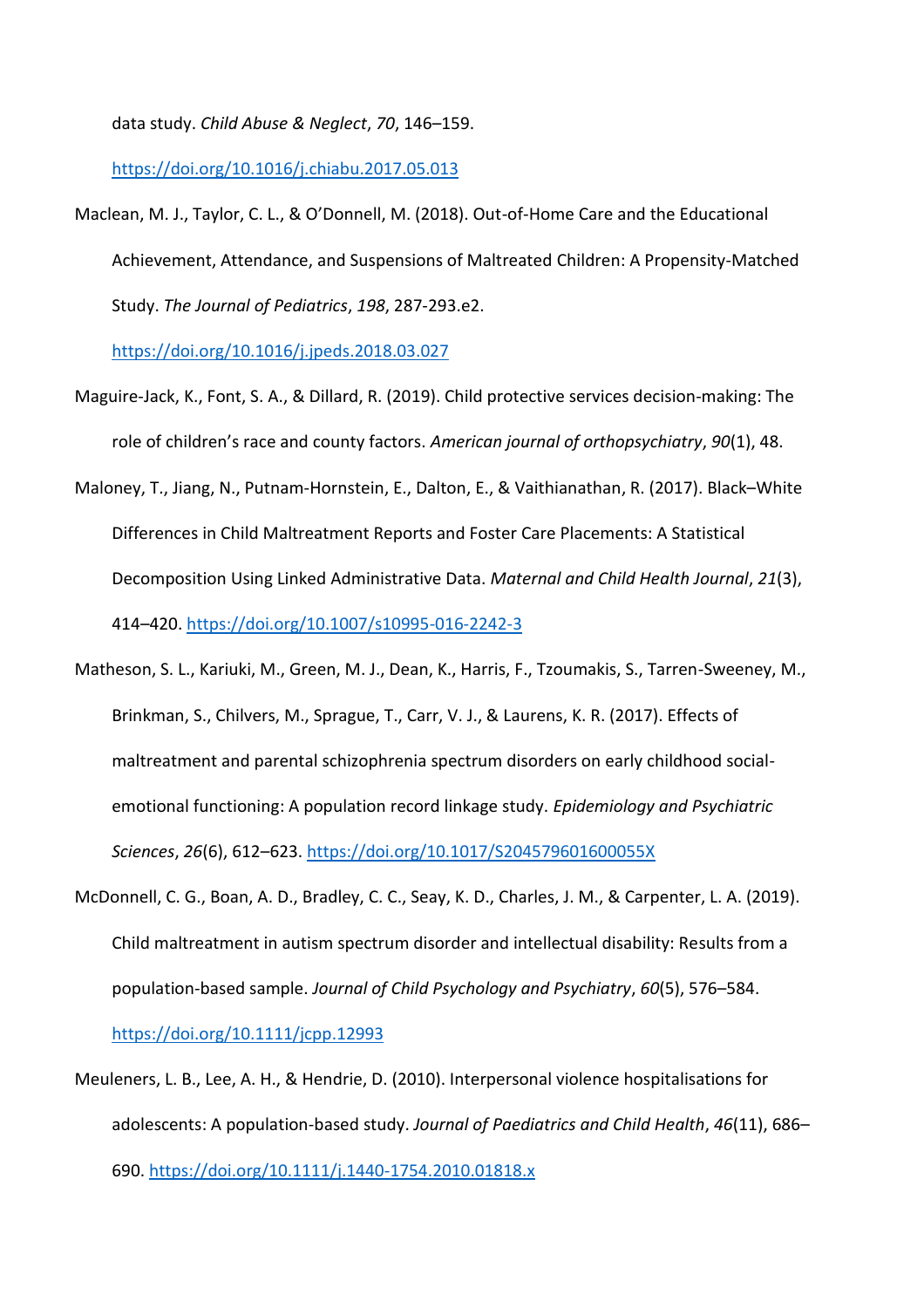Morgan, V. A., Di Prinzio, P., Valuri, G., Croft, M., McNeil, T., & Jablensky, A. (2019). Are familial liability for schizophrenia and obstetric complications independently associated with risk of psychotic illness, after adjusting for other environmental stressors in childhood? *Australian & New Zealand Journal of Psychiatry*, *53*(11), 1105–1115.

<https://doi.org/10.1177/0004867419864427>

- Murphey, D. A., & Braner, M. (2000). Linking child maltreatment retrospectively to birth and home visit records: An initial examination. *Child Welfare*, *79*(6), 711–728.
- Murphy, S., Shevlin, M., Elklit, A., McElroy, E., Murphy, J., Hyland, P., & Christoffersen, M. (2018). Validating Childhood Maltreatment Typologies Using Data Linkage. *Journal of Loss and Trauma*, *23*(2), 99–112.<https://doi.org/10.1080/15325024.2017.1404204>
- Needell, B., Cuccaro-Alamin, S., Brookhart, A., Jackman, W., & Shlonsky, A. (2002). *Youth Emancipating from Foster Care in California: Findings Using Linked Administrative Data*. Center for Social Services Research, University of California at Berkeley, School of Social Welfare, 120 Haviland Hall, Berkeley, CA 94720-7400.<https://eric.ed.gov/?id=ED477793>
- O'Donnell, M., Maclean, M. J., Sims, S., Morgan, V. A., Leonard, H., & Stanley, F. J. (2015). Maternal mental health and risk of child protection involvement: Mental health diagnoses associated with increased risk. *J Epidemiol Community Health*, *69*(12), 1175–1183.

<https://doi.org/10.1136/jech-2014-205240>

- O'Donnell, M., Nassar, N., Jacoby, P., & Stanley, F. (2012). Western Australian emergency department presentations related to child maltreatment and intentional injury: Population level study utilising linked health and child protection data. *Journal of Paediatrics and Child Health*, *48*(1), 57–65.<https://doi.org/10.1111/j.1440-1754.2011.02189.x>
- O'Donnell, M., Nassar, N., Leonard, H. M., Mathews, R. P., Patterson, Y. G., & Stanley, F. J. (2010a). The use of cross-jurisdictional population data to investigate health indicators of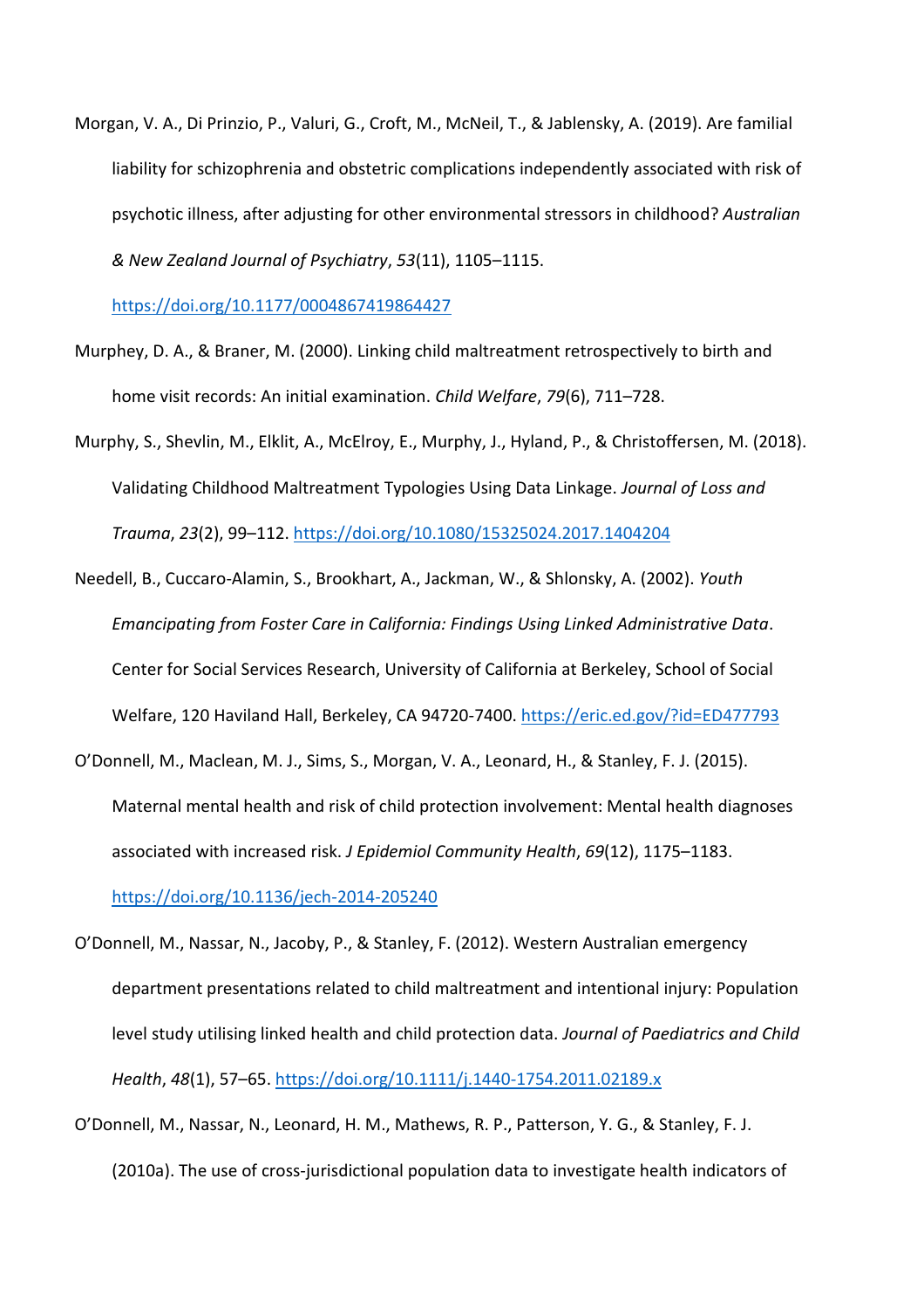child maltreatment. *Medical Journal of Australia*, *193*(3), 142–145.

<https://doi.org/10.5694/j.1326-5377.2010.tb03832.x>

- O'Donnell, M., Nassar, N., Leonard, H., Jacoby, P., Mathews, R., Patterson, Y., & Stanley, F. (2010b). Rates and types of hospitalisations for children who have subsequent contact with the child protection system: A population based case-control study. *Journal of Epidemiology and Community Health*, *64*(9), 784–788.<https://doi.org/10.1136/jech.2009.093393>
- Orr, C., Fisher, C., Sims, S., Preen, D., Glauert, R., & O'Donnell, M. (2019). Hospitalisations for maternal assault are associated with increased risk of child protection involvement. *Child Abuse & Neglect*, *95*, 104014.<https://doi.org/10.1016/j.chiabu.2019.05.007>
- Papalia, N. L., Luebbers, S., Ogloff, J. R. P., Cutajar, M., Mullen, P. E., & Mann, E. (2017). Further victimization of child sexual abuse victims: A latent class typology of re-victimization trajectories. *Child Abuse & Neglect*, *66*, 112–129.

<https://doi.org/10.1016/j.chiabu.2017.02.040>

Parrish, J. W., & Gessner, B. D. (2010). Infant Maltreatment-Related Mortality in Alaska: Correcting the Count and Using Birth Certificates to Predict Mortality. *Child Abuse & Neglect: The International Journal*, *34*(12), 951–958.

<https://doi.org/10.1016/j.chiabu.2010.07.002>

Parrish, J. W., Fleckman, J. M., Prindle, J. J., Eastman, A. L., & Weil, L. E. G. (2020). Measuring the Incidence of Child Maltreatment Using Linked Data: A Two-State Comparison. *American Journal of Preventive Medicine*, *58*(4), e133–e140.

<https://doi.org/10.1016/j.amepre.2019.11.007>

Parrish, J. W., Lanier, P., Newby-Kew, A., Arvidson, J., & Shanahan, M. (2016). Maternal Intimate Partner Violence Victimization Before and During Pregnancy and Postbirth Child Welfare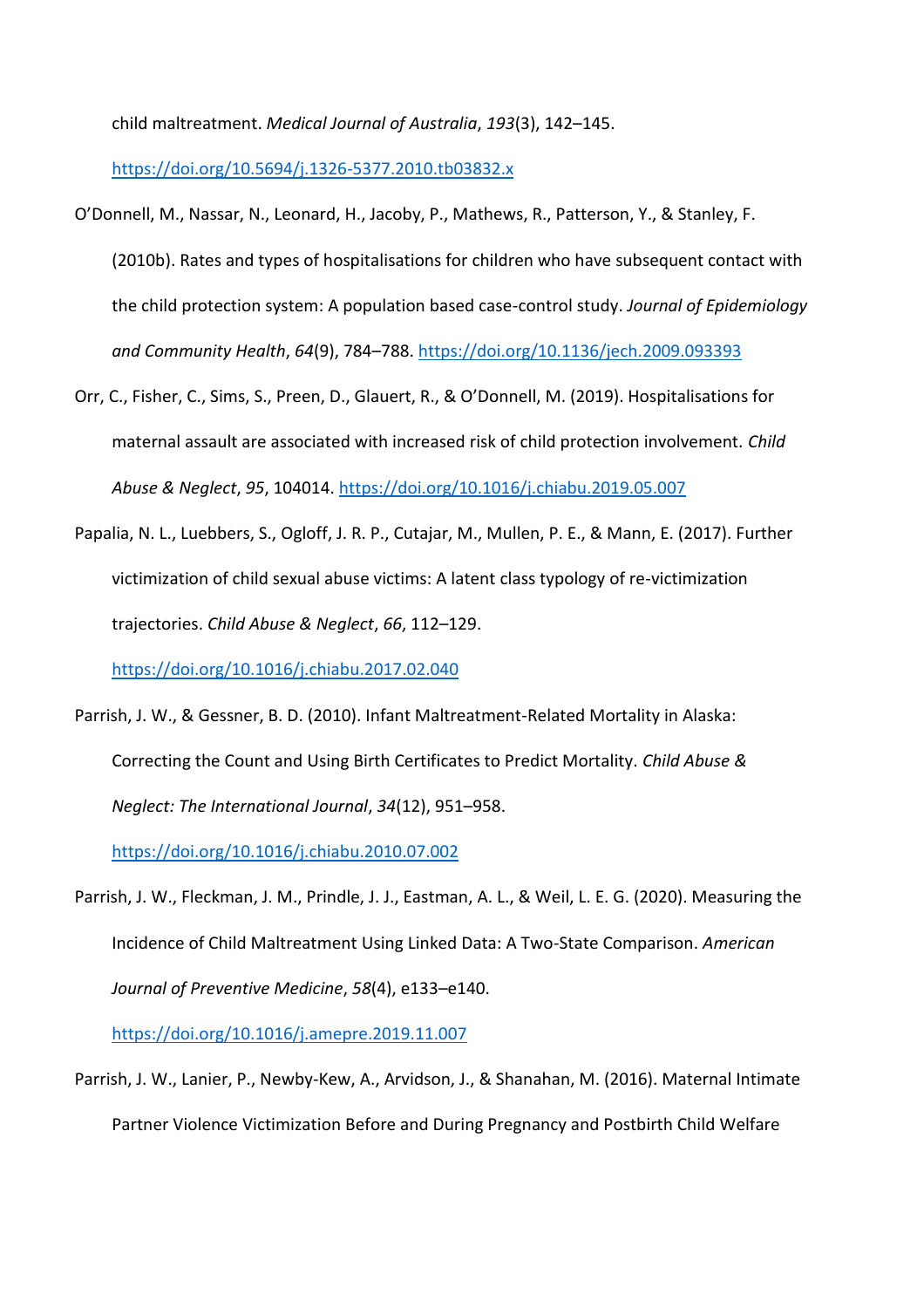Contact: A Population-Based Assessment. *Child Maltreatment*, *21*(1), 26–36.

<https://doi.org/10.1177/1077559515616704>

- Parrish, J. W., Shanahan, M. E., Schnitzer, P. G., Lanier, P., Daniels, J. L., & Marshall, S. W. (2017). Quantifying sources of bias in longitudinal data linkage studies of child abuse and neglect: Measuring impact of outcome specification, linkage error, and partial cohort follow-up. *Injury Epidemiology*, *4*(1), 23[. https://doi.org/10.1186/s40621-017-0119-6](https://doi.org/10.1186/s40621-017-0119-6)
- Parrish, J. W., Young, M. B., Perham-Hester, K. A., & Gessner, B. D. (2011). Identifying Risk Factors for Child Maltreatment in Alaska: A Population-Based Approach. *American Journal of Preventive Medicine*, *40*(6), 666–673.<https://doi.org/10.1016/j.amepre.2011.02.022>
- Patton, D. A., Liu, Q., Adelson, J. D., & Lucenko, B. A. (2019). Assessing the social determinants of health care costs for Medicaid‐enrolled adolescents in Washington State using administrative data. *Health Services Research*, *54*(1), 52–63. [https://doi.org/10.1111/1475-](https://doi.org/10.1111/1475-6773.13052) [6773.13052](https://doi.org/10.1111/1475-6773.13052)
- Prince, D. M., Vidal, S., Okpych, N., & Connell, C. M. (2019). Effects of individual risk and state housing factors on adverse outcomes in a national sample of youth transitioning out of foster care. *Journal of Adolescence*, *74*, 33–44.

<https://doi.org/10.1016/j.adolescence.2019.05.004>

Putnam-Hornstein, E. (2011b). Report of Maltreatment as a Risk Factor for Injury Death: A Prospective Birth Cohort Study. *Child Maltreatment*, *16*(3), 163–174.

<https://doi.org/10.1177/1077559511411179>

Putnam-Hornstein, E., & King, B. (2014). Cumulative teen birth rates among girls in foster care at age 17: An analysis of linked birth and child protection records from California. *Child Abuse & Neglect*, *38*(4), 698–705.<https://doi.org/10.1016/j.chiabu.2013.10.021>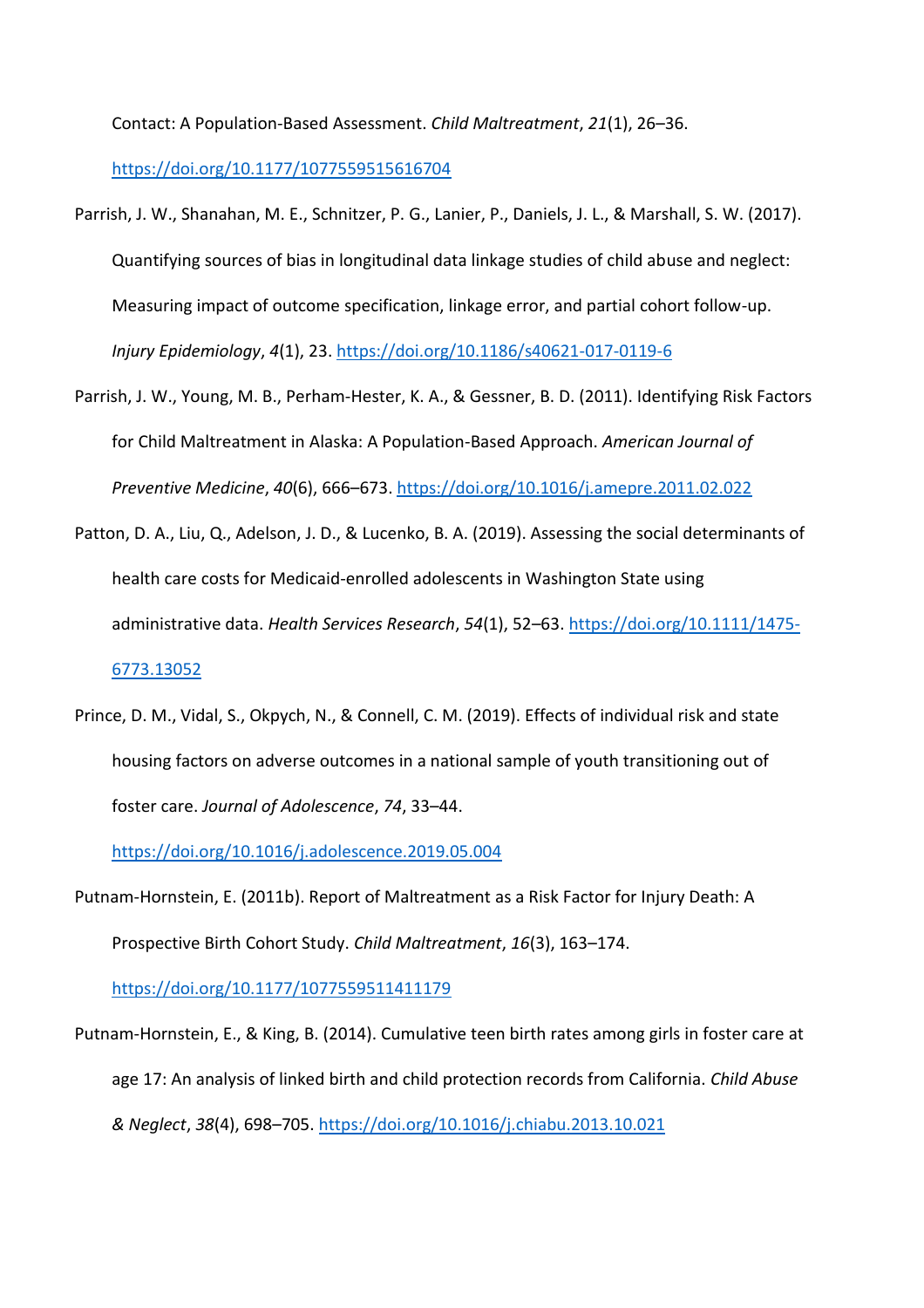- Putnam-Hornstein, E., & Needell, B. (2011a). Predictors of child protective service contact between birth and age five: An examination of California's 2002 birth cohort. *Children and Youth Services Review*, *33*(8), 1337–1344[. https://doi.org/10.1016/j.childyouth.2011.04.006](https://doi.org/10.1016/j.childyouth.2011.04.006)
- Putnam-Hornstein, E., Cederbaum, J. A., King, B., Cleveland, J., & Needell, B. (2013a). A population-based examination of maltreatment history among adolescent mothers in California. *The Journal of Adolescent Health: Official Publication of the Society for Adolescent Medicine*, *53*(6), 794–797.<https://doi.org/10.1016/j.jadohealth.2013.08.004>
- Putnam-Hornstein, E., Cederbaum, J. A., King, B., Eastman, A. L., & Trickett, P. K. (2015). A Population-Level and Longitudinal Study of Adolescent Mothers and Intergenerational Maltreatment. *American Journal of Epidemiology*, *181*(7), 496–503.

<https://doi.org/10.1093/aje/kwu321>

Putnam-Hornstein, E., Cleves, M. A., Licht, R., & Needell, B. (2013c). Risk of Fatal Injury in Young Children Following Abuse Allegations: Evidence From a Prospective, Population-Based Study. *American Journal of Public Health*, *103*(10), e39–e44.

<https://doi.org/10.2105/AJPH.2013.301516>

Putnam-Hornstein, E., Needell, B., King, B., & Johnson-Motoyama, M. (2013b). Racial and ethnic disparities: A population-based examination of risk factors for involvement with child protective services. *Child Abuse & Neglect*, *37*(1), 33–46.

<https://doi.org/10.1016/j.chiabu.2012.08.005>

Putnam‐Hornstein, E., Lery, B., Hoonhout, J., & Curry, S. (2017). A Retrospective Examination of Child Protection Involvement Among Young Adults Accessing Homelessness Services. *American Journal of Community Psychology*, *60*(1–2), 44–54.

<https://doi.org/10.1002/ajcp.12172>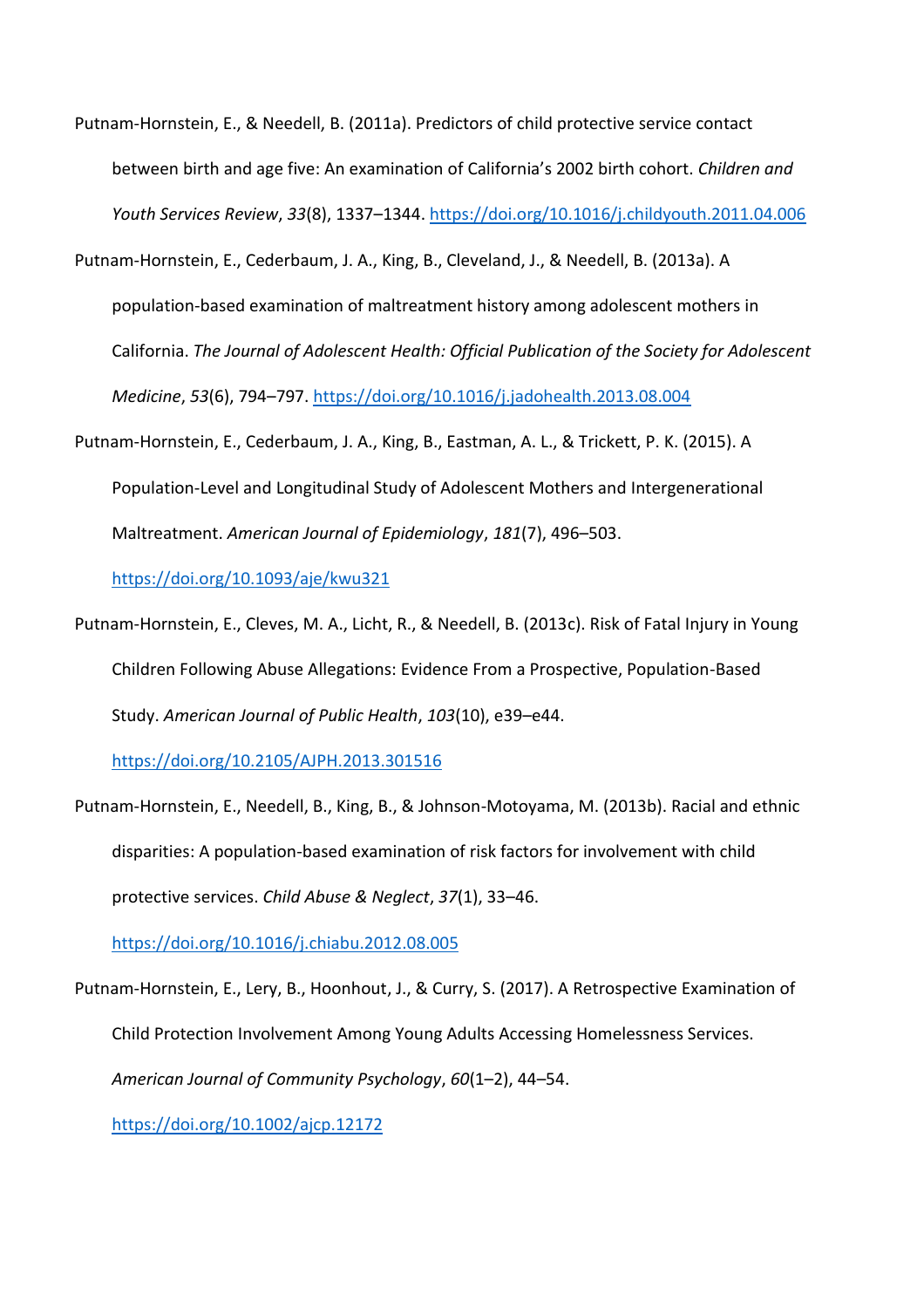- Putnam‐Hornstein, E., Webster, D., Needell, B., & Magruder, J. (2011c). A Public Health Approach to Child Maltreatment Surveillance: Evidence from a Data Linkage Project in the United States. *Child Abuse Review*, *20*(4), 256–273[. https://doi.org/10.1002/car.1191](https://doi.org/10.1002/car.1191)
- Raghavan, R., Brown, D. S., Allaire, B. T., Garfield, L. D., Ross, R. E., & Hedeker, D. (2015). Challenges in Using Medicaid Claims to Ascertain Child Maltreatment. *Child Maltreatment*, *20*(2), 83–91.<https://doi.org/10.1177/1077559514548316>
- Rhodes, A. E., Boyle, M. H., Bethell, J., Wekerle, C., Goodman, D., Tonmyr, L., Leslie, B., Lam, K., & Manion, I. (2012). Child maltreatment and onset of emergency department presentations for suicide-related behaviors. *Child Abuse & Neglect*, *36*(6), 542–551.

<https://doi.org/10.1016/j.chiabu.2012.04.006>

- Rhodes, A. E., Boyle, M. H., Bethell, J., Wekerle, C., Tonmyr, L., Goodman, D., Leslie, B., Lam, K., & Manion, I. (2013). Child maltreatment and repeat presentations to the emergency department for suicide-related behaviors. *Child Abuse & Neglect*, *37*(2), 139–149. <https://doi.org/10.1016/j.chiabu.2012.07.009>
- Rodriguez, J. M., & Shinn, M. (2016). Intersections of family homelessness, CPS involvement, and race in Alameda County, California. *Child Abuse & Neglect*, *57*, 41–52.

<https://doi.org/10.1016/j.chiabu.2016.06.004>

Rose, R. A., & Lanier, P. (2017). A Longitudinal Study of Child Maltreatment and Mental Health Predictors of Admission to Psychiatric Residential Treatment Facilities. *International Journal of Environmental Research and Public Health*, *14*(10), 1141.

<https://doi.org/10.3390/ijerph14101141>

Rossen, L., Tzoumakis, S., Kariuki, M., Laurens, K. R., Butler, M., Chilvers, M., Harris, F., Carr, V. J., & Green, M. J. (2019). Timing of the first report and highest level of child protection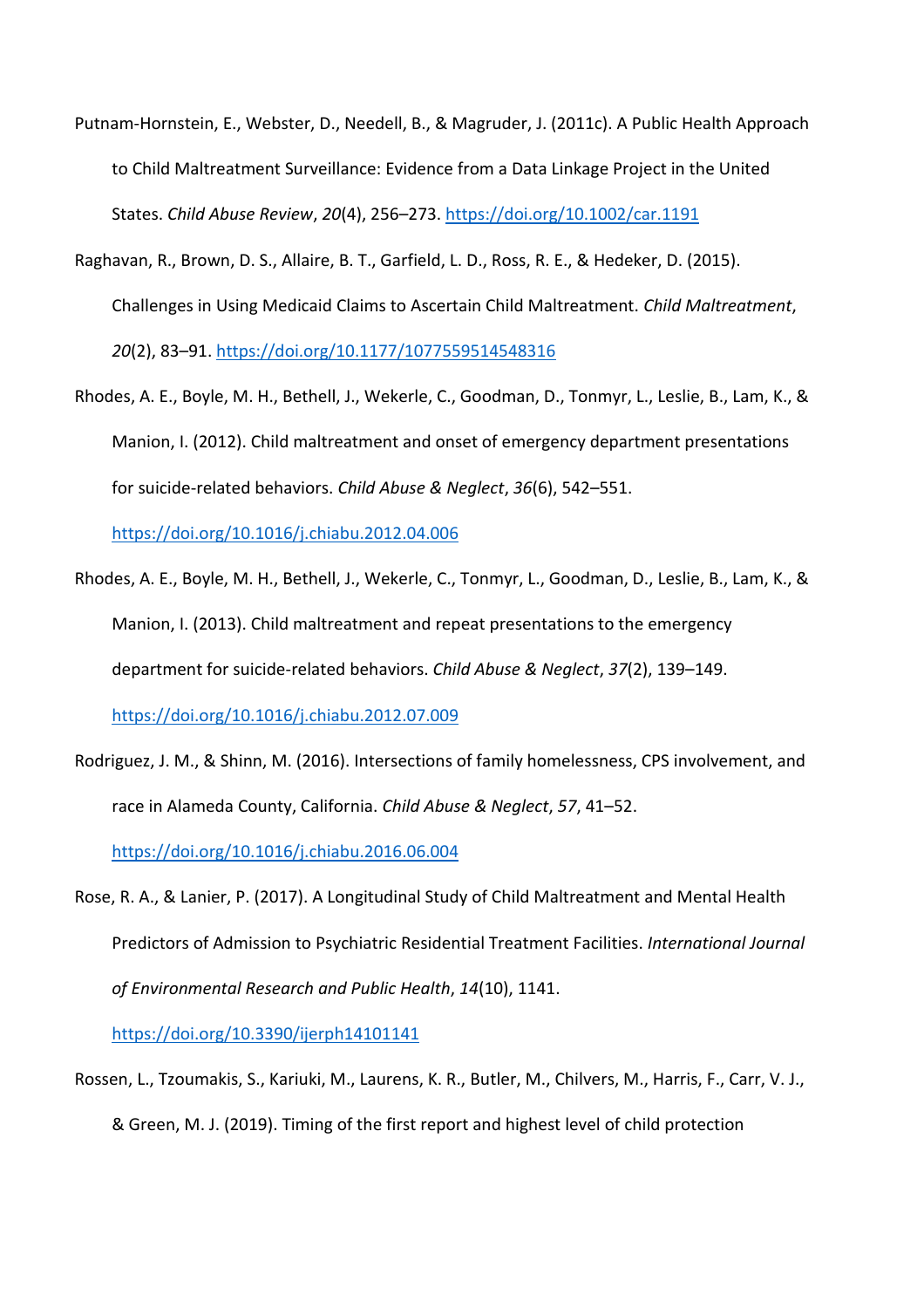response in association with early developmental vulnerabilities in an Australian population cohort. *Child Abuse & Neglect*, *93*, 1–12.<https://doi.org/10.1016/j.chiabu.2019.04.007>

Rouland, B., & Vaithianathan, R. (2018). Cumulative Prevalence of Maltreatment Among New Zealand Children, 1998–2015. *American Journal of Public Health*, *108*(4), 511–513.

<https://doi.org/10.2105/AJPH.2017.304258>

- Ryan, J. P., Jacob, B. A., Gross, M., Perron, B. E., Moore, A., & Ferguson, S. (2018). Early exposure to child maltreatment and academic outcomes. *Child maltreatment*, *23*(4), 365-375.
- Schnitzer, P. G., Covington, T. M., Wirtz, S. J., Verhoek-Oftedahl, W., & Palusci, V. J. (2008). Public Health Surveillance of Fatal Child Maltreatment: Analysis of 3 State Programs. *American Journal of Public Health*, *98*(2), 296–303.<https://doi.org/10.2105/AJPH.2006.087783>
- Schuck, A. M., & Widom, C. S. (2005). Understanding the Role of Neighborhood Context in the Long-Term Criminal Consequences of Child Maltreatment. *American Journal of Community Psychology*, *36*(3–4), 207–222.<https://doi.org/10.1007/s10464-005-8615-1>
- Scott, K. M., McLaughlin, K. A., Smith, D. A. R., & Ellis, P. M. (2012). Childhood maltreatment and DSM-IV adult mental disorders: Comparison of prospective and retrospective findings. *The British Journal of Psychiatry*, *200*(6), 469–475.<https://doi.org/10.1192/bjp.bp.111.103267>
- Scott, K. M., Smith, D. R., & Ellis, P. M. (2010). Prospectively Ascertained Child Maltreatment and Its Association With DSM-IV Mental Disorders in Young Adults. *Archives of General Psychiatry*, *67*(7), 712–719.<https://doi.org/10.1001/archgenpsychiatry.2010.71>
- Segal, L., Nguyen, H., Mansor, M. M., Gnanamanickam, E., Doidge, J. C., Preen, D. B., Brown, D. S., Pearson, O., & Armfield, J. M. (2019). Lifetime risk of child protection system involvement in South Australia for Aboriginal and non-Aboriginal children, 1986–2017 using linked administrative data. *Child Abuse & Neglect*, *97*, 104145.

<https://doi.org/10.1016/j.chiabu.2019.104145>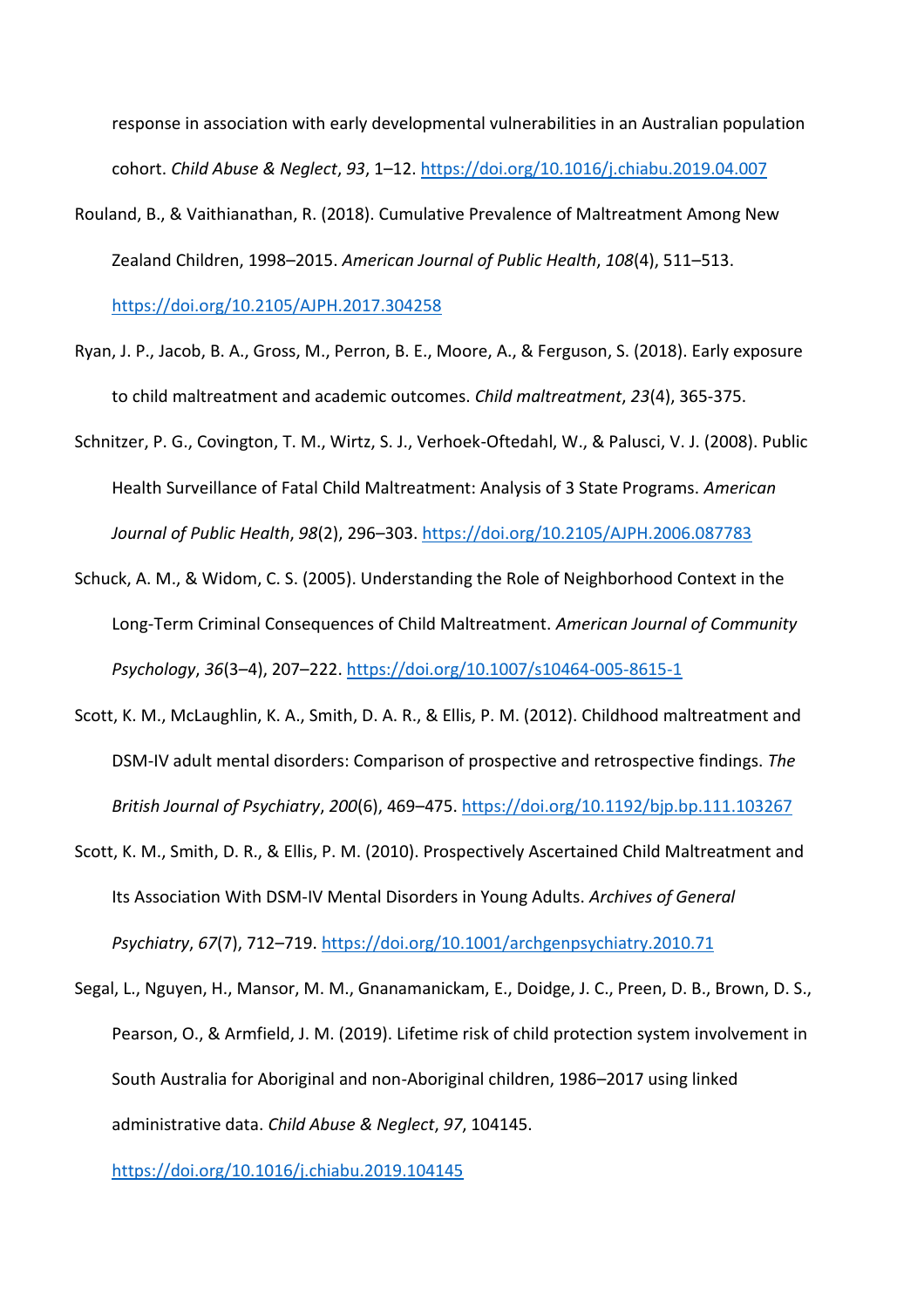- Spataro, J., Mullen, P. E., Burgess, P., Wells, D. L., & Moss, S. A. (2004). Impact of child sexual abuse on mental health: Prospective study in males and females. *British Journal of Psychiatry*, *184*(5), 416–421.
- Ubbesen, M.-B., Gilbert, R., & Thoburn, J. (2015). Cumulative incidence of entry into out-of-home care: Changes over time in Denmark and England. *Child Abuse & Neglect*, *42*, 63–71.

<https://doi.org/10.1016/j.chiabu.2014.10.006>

Vaithianathan, R., Maloney, T., Putnam-Hornstein, E., & Jiang, N. (2013). Children in the Public Benefit System at Risk of Maltreatment: Identification Via Predictive Modeling. *American Journal of Preventive Medicine*, *45*(3), 354–359.

<https://doi.org/10.1016/j.amepre.2013.04.022>

- Valuri, G. M., Morgan, F., Jablensky, A., Ambrosi, T. L., & Morgan, V. A. (2020). Impact of substance use and other risk factor exposures on conviction rates by people with a psychotic illness and other mental disorders. *Social Psychiatry and Psychiatric Epidemiology*, *55*(4), 517–525.<https://doi.org/10.1007/s00127-019-01751-5>
- Van Horne, B. S., Caughy, M. O., Canfield, M., Case, A. P., Greeley, C. S., Morgan, R., & Mitchell, L. E. (2018). First-time maltreatment in children ages 2–10 with and without specific birth defects: A population–based study. *Child Abuse & Neglect*, *84*, 53–63.

<https://doi.org/10.1016/j.chiabu.2018.07.003>

- Van Horne, B. S., Moffitt, K. B., Canfield, M. A., Case, A. P., Greeley, C. S., Morgan, R., & Mitchell, L. E. (2015). Maltreatment of Children Under Age 2 With Specific Birth Defects: A Population-Based Study. *Pediatrics*, *136*(6), e1504–e1512. <https://doi.org/10.1542/peds.2015-1274>
- Ven, E. van der, Dalman, C., Wicks, S., Allebeck, P., Magnusson, C., os, J. van, & Selten, J. (2015). Testing Ødegaard's selective migration hypothesis: A longitudinal cohort study of risk